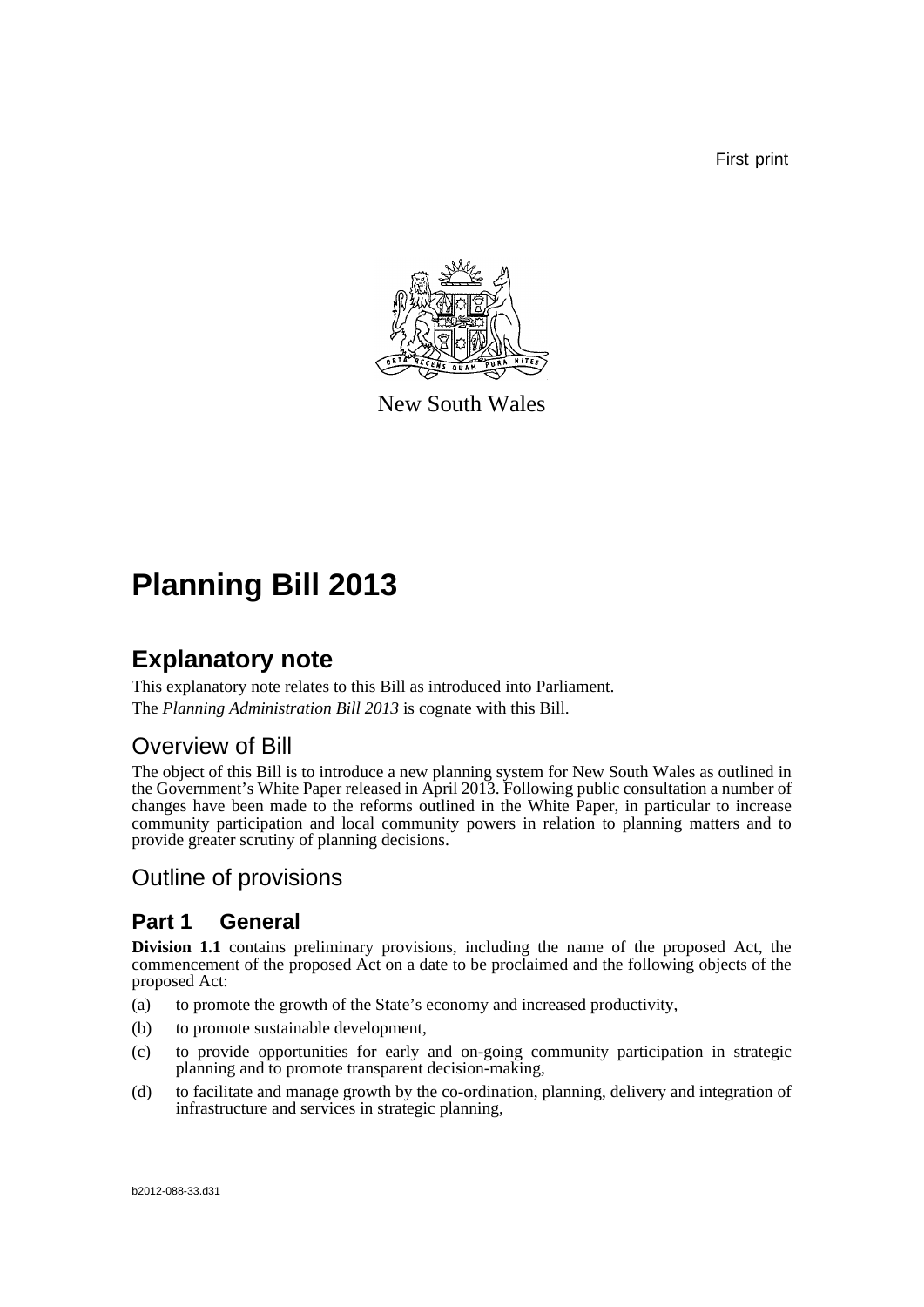- (e) to promote the timely delivery of business, employment and housing opportunities (including for housing choice and affordable housing),
- $(f)$  to promote the protection of the environment and heritage, including by:
	- (i) the conservation of biodiversity, and
	- (ii) the conservation and sustainable management of built and cultural heritage (including Aboriginal cultural heritage),
- (g) to enable the effective management of natural hazards and natural resources, including agricultural land, water and minerals,
- (h) to promote health and safety in the design, construction and performance of buildings,
- (i) to promote health, amenity and quality in the design and planning of the built environment,
- (j) to promote efficient and timely development assessment that is proportionate to the likely impacts of proposed development,
- (k) to share responsibility between all levels of government for planning and the management of growth.

*Sustainable development* is defined as development that meets the needs of the present generation without compromising the ability of future generations to meet their own needs. Sustainable development is achieved by the integration of relevant economic, environmental and social considerations in decision-making about planning and development.

**Division 1.2** deals with the interpretation of words and expressions used in the proposed Act. The Division contains the definitions of key words and expressions—Schedule 1 contains a dictionary of all relevant words and expressions. The key words and expressions include the following:

- (a) development,
- (b) strategic plans (namely, NSW planning policies, regional growth plans, subregional delivery plans and local plans),
- (c) planning approvals (namely, development consents, State infrastructure approvals and construction and other certificates under Part 8),
- (d) infrastructure plans and contributions (including local infrastructure plans and growth infrastructure plans),
- (e) development likely to significantly affect threatened species and biodiversity offsets.

**Division 1.3** contains general provisions that list the categories of development and that provide for criminal and civil enforcement for carrying out prohibited development or development without or contrary to planning approval or building and related work activity without a certificate under Part 8.

## **Part 2 Community participation**

The Part sets out the Community Participation Charter which contains principles to engage the community (including industry, businesses, residents, interest groups and organisations) in strategic planning, planning decisions and other planning matters. The Part requires planning authorities (including the Minister and councils) to exercise their planning functions consistently with the Charter. For that purpose, planning authorities are to have community participation plans about how they will undertake community participation.

Certain community participation requirements will be mandatory (see Part 1 of Schedule 2 to the proposed Act).

The NSW Planning Director-General is also required to provide online delivery of planning information and services (including on the NSW planning portal).

## **Part 3 Strategic planning**

**Division 3.1** contains introductory provisions, including identifying the relevant planning authority for preparing strategic plans, being the NSW Planning Director-General for NSW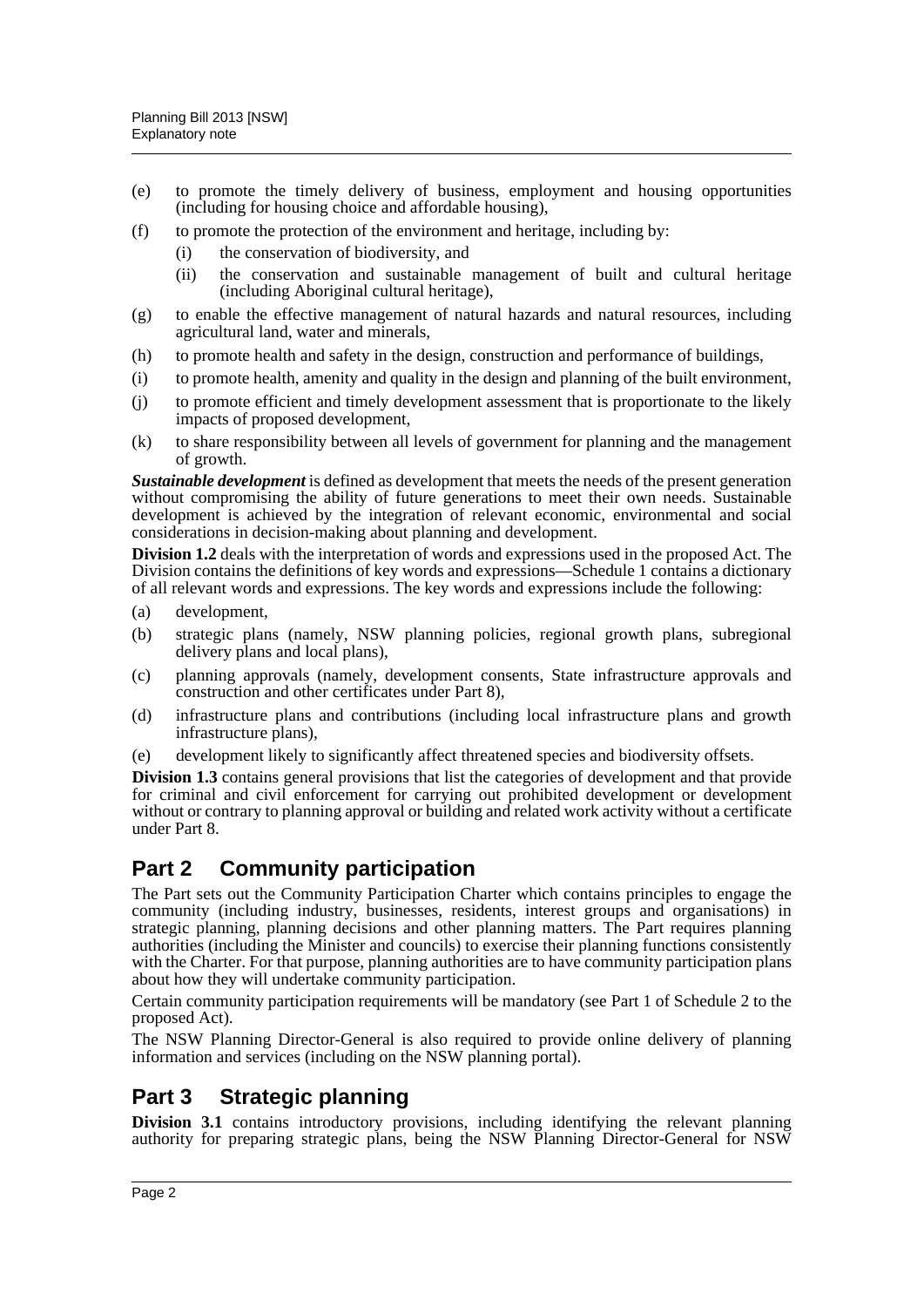planning policies or regional growth plans, the relevant subregional planning board for subregional delivery plans and the council (or other designated authority) for local plans.

**Division 3.2** deals with the preparation and making of strategic plans (other than local plans). The Division sets out what each such plan is to contain and establishes a hierarchy of plans that give effect to each other (namely NSW planning policies, then regional growth plans, then subregional delivery plans and finally local plans).

**Division 3.3** makes general provisions in relation to local plans. The Division establishes a local plan for each council area (and for any other areas not within a council area). The local plan is to comprise provisions as follows:

- (a) strategic context provisions,
- (b) planning control provisions,
- (c) development code or guide provisions,
- (d) contribution provisions.

The Division declares that the Minister may make the provisions of local plans, but authorises the council to make planning control provisions authorised by a gateway determination, local infrastructure contributions provisions and other provisions.

**Division 3.4** deals with the planning control provisions of local plans. The provisions are those that are currently contained in environmental planning instruments, including land use zoning and the categories of development. The Division continues provisions relating to the standard instrument program for the planning control provisions of a local plan. The Division also continues as part of the process for making planning control provisions:

- (a) the requirement for a planning proposal to be prepared, and
- (b) a gateway process where the Minister determines whether the proposal is to proceed and a number of related matters (such as the period of public exhibition and whether the making of the plan is devolved to the council), and
- (c) the ability to suspend covenants and agreements.

**Division 3.5** contains miscellaneous provisions relating to strategic plans, including provisions relating to the public exhibition of proposed plans and the circumstances in which plans can be made without compliance with the conditions precedent for their making.

#### **Part 4 Development (other than infrastructure) assessment and consent**

**Division 4.1** contains introductory provisions including:

- (a) declaring that the Part applies to development that requires development consent, and
- (b) identifying the provisions that apply to development consent in the form of a complying development certificate, and
- (c) providing that development applications may be assessed as complying development, code assessed or merit assessed.

**Division 4.2** declares who is the consent authority for development, namely:

- (a) a certifier—for complying development the subject of an application for a complying development certificate, and
- (b) the Minister—for State significant development, and
- (c) a regional planning panel—for regionally significant development, and
- (d) the council or other designated public authority—for other development.

**Division 4.3** deals with complying development. A building or subdivision certifier is required to issue a certificate if the development complies with the relevant standards in the development code or guide provisions of the local plan.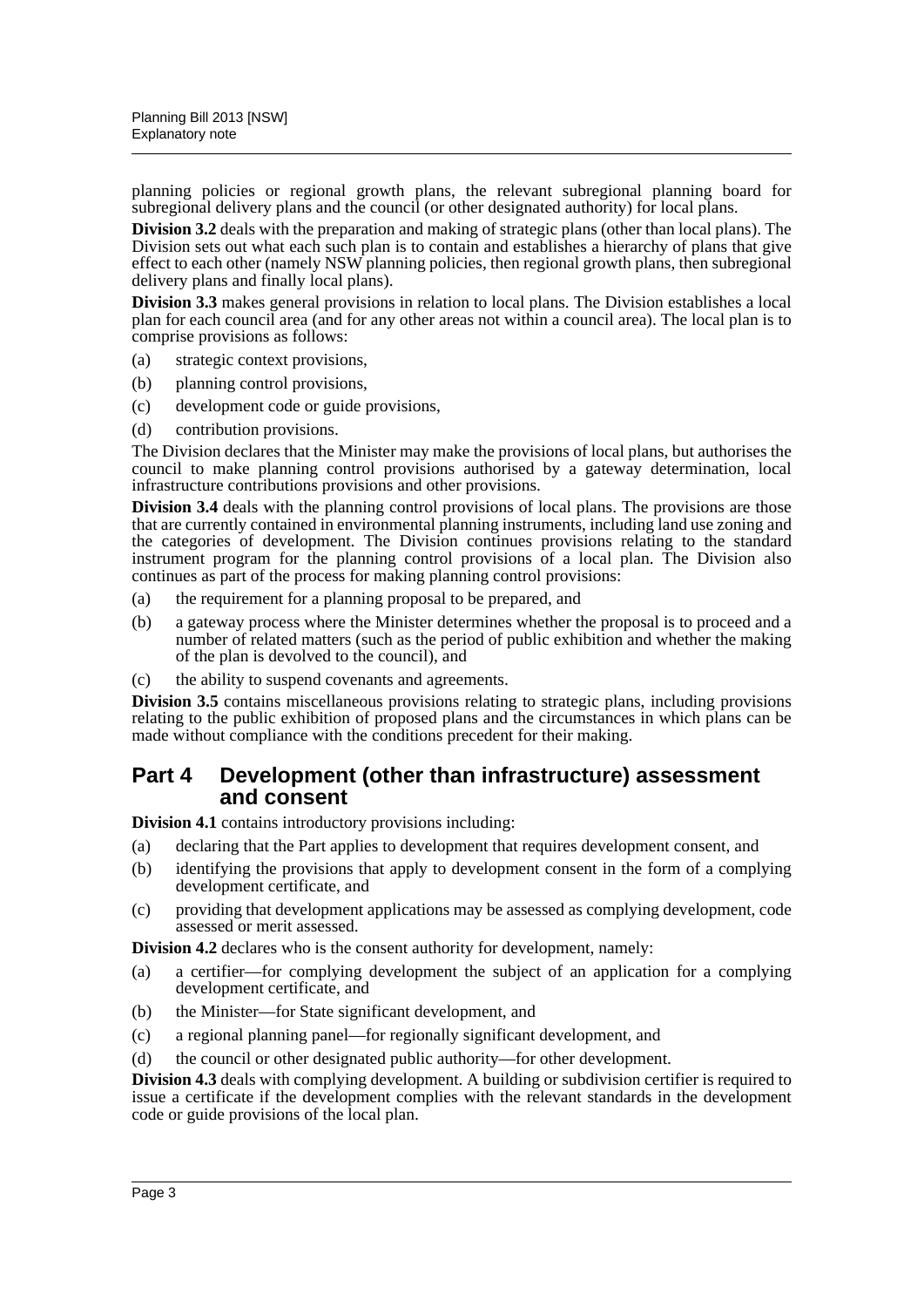**Division 4.4** deals with code and merit assessment. Code assessment is a new assessment process under which consent may be granted for development that is identified in the planning control provisions of the local plan and that meets the development standards in the relevant development assessment code for precinct development (and which adopts acceptable or alternative solutions to meet the relevant performance criteria in the local plan). Code assessment will not apply to certain development (such as EIS assessed development, development that requires heritage approval or that is subject to concurrence or consultation because of the effect on threatened species).

If development is not code assessed it is to be merit assessed according to similar considerations that currently apply.

The Division continues provisions relating to the referral of proposals to the Planning Assessment Commission (*PAC*), staged development applications and other matters.

**Division 4.5** relates to the imposition of conditions of development consent in line with existing provisions.

**Division 4.6** makes additional provisions for State significant development. The Minister is authorised to "call in" development as State significant development.

**Division 4.7** introduces a new procedure to enable the carrying out of development otherwise prohibited by the planning control provisions of a local plan. Proposed development may be permitted if the regional planning panel (or, in limited circumstances, the NSW Planning Director-General) issues a strategic compatibility certificate on the grounds that the planning control provisions have not yet been amended to give effect to a new regional growth plan or subregional delivery plan and that the proposed development will not have any significant adverse impact on the likely future uses of surrounding land.

**Division 4.8** deals with the modification of development consents.

**Division 4.9** contains miscellaneous provisions (including with respect to Crown development applications and the lapsing of development consent).

## **Part 5 Infrastructure and environmental impact assessment**

**Division 5.1** continues arrangements under Part 5 of the existing Act for environmental impact assessment of development that is not subject to Part 4 assessment and consent. The assessment generally applies when a public authority proponent carries out development or a determining authority grants approval for the development under other legislation. The Division continues the general duty to consider the environmental impact of relevant development and to obtain and consider an environmental impact statement if the development is likely to have a significant effect on the environment (including if the development is likely to significantly affect threatened species).

**Division 5.2** provides for the declaration of State infrastructure development that requires the approval of the Minister but does not require development consent under Part 4. The Division continues existing provisions relating to the environmental assessment and approval of such development.

**Division 5.3** deals with a new category of development to be called public priority infrastructure. Once particular development is declared by the Minister as public priority infrastructure, it can be carried out without further planning approval. In order to be declared, the development needs to be identified as priority infrastructure in a strategic or infrastructure plan (other than a local plan) or, in the opinion of the Minister, be essential for the State. Before public priority infrastructure is carried out, the proponent is required to prepare and publicly consult on a project definition report. The other provisions of the proposed Act do not generally apply to public priority infrastructure.

#### **Part 6 Concurrences, consultation and other legislative approvals**

**Division 6.1** sets out the approvals under other legislation that do not apply to public priority infrastructure, State infrastructure development or State significant development (including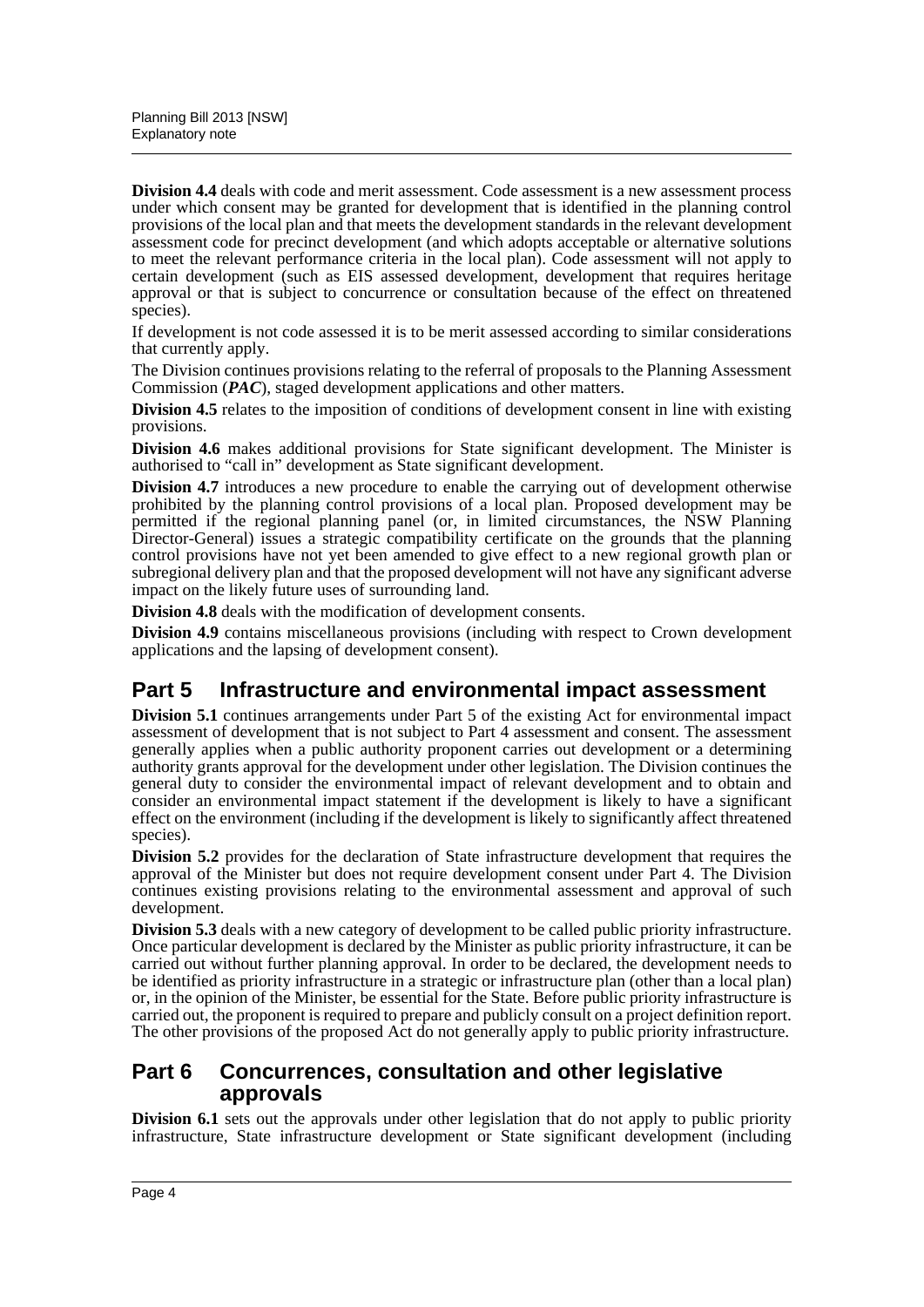approvals under fisheries management legislation, heritage approvals, native vegetation clearing approvals and water management approvals).

The Division also sets out the approvals under other legislation that must be issued consistently for public priority infrastructure, State infrastructure development or State significant development (including environment protection licences and mining leases).

**Division 6.2** sets out requirements in relation to development (with certain exceptions) for consultation or concurrence with relevant Ministers or agencies if the development is likely to significantly affect threatened species, if required under planning control provisions of local plans or if carried out on certain bush fire prone land.

The Division continues and expands existing provisions that enable a local plan to be amended to remove consultation or concurrence requirements or other statutory provisions so as to facilitate the carrying out of development.

**Division 6.3** introduces a new one stop referrals and decisions process for other legislative approvals (and for concurrences and consultation) to replace existing provisions that apply to integrated development. Under the new procedure, a single set of general terms of approval for development are to be issued by the NSW Planning Director-General in accordance with State assessment requirements rather than being issued by the approval bodies. If a development consent is granted for development consistently with the general terms of approval, the approval body is to grant any related legislative approval in a form that is substantially consistent with the general terms of approval.

### **Part 7 Infrastructure and other contributions**

**Division 7.1** contains introductory provisions, including:

- (a) a definition of *local infrastructure* to mean local roads, local drainage works, open space and community facilities, and
- (b) a definition of *regional infrastructure* to mean regional or State roads, land for drainage, transport infrastructure, regional open space and educational establishments, and
- (c) the application of the Part to development that requires consent under Part 4, or any State infrastructure development that is not carried out by or on behalf of a public authority.

**Division 7.2** empowers a consent authority, by condition of development consent, to impose a local infrastructure contribution in accordance with the contribution provisions of the local plan. A local infrastructure contribution may be a direct contribution (a reasonable contribution having a nexus with the proposed development) or an indirect contribution (a contribution based on a percentage of capital investment value or based on the area of the proposed development). The Division contains provisions for local infrastructure plans which identify the local infrastructure to be funded by local infrastructure contributions.

**Division 7.3** empowers a consent authority, by condition of development consent, to impose a regional infrastructure contribution in accordance with the contribution provisions of the local plan. A regional infrastructure contribution is to be an indirect contribution (a contribution based on a percentage of capital investment value or calculated by reference to the area of the proposed development or other authorised method). The Division contains provisions for growth infrastructure plans which identify the regional infrastructure to be funded by regional infrastructure contributions.

**Division 7.4** authorises a consent authority, by condition of development consent, to impose a biodiversity offset contribution for the conservation and enhancement of the natural environment of the State in accordance with the contribution provisions of the local plan. Biodiversity offset contributions are to be paid into specially created funds in the threatened species legislation.

**Division 7.5** relates to planning agreements between public authorities and the developers of land for the payment of money, the provision of land or the carrying out of works by the developer for infrastructure, affordable housing or the conservation or enhancement of the natural environment. Planning agreements can exclude the payment of local, regional or biodiversity offset contributions. A planning agreement can be made in contemplation of a development application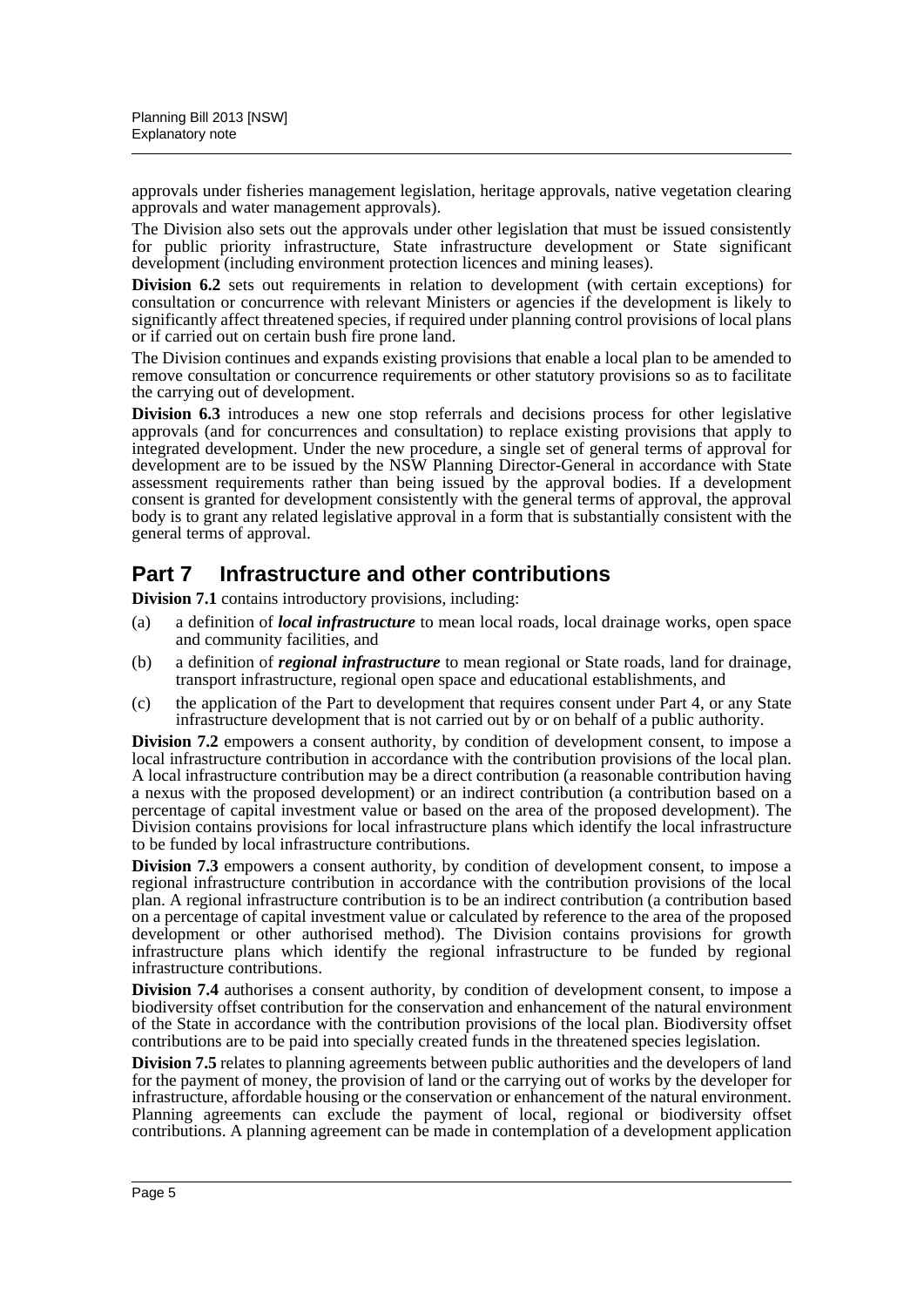or proposed change to a local plan, but cannot require a public authority to grant consent or exercise planning functions to change a local plan.

**Division 7.6** establishes a Regional Contributions Fund for regional infrastructure contributions to be administered by the Secretary of the Treasury.

## **Part 8 Building and subdivision**

**Division 8.1** contains introductory provisions, including the list of certificates that may be issued under the Part, namely:

- (a) construction certificates, and
- (b) subdivision works certificates, and
- (c) occupation certificates, and
- (d) subdivision certificates, and
- (e) compliance certificates.

**Division 8.2** sets out the requirements in order to commence building work, the requirement to obtain a construction certificate from a certifier (unless a complying development certificate has been issued as development consent) and the requirement to obtain an occupation certificate from a certifier once the work is completed.

**Division 8.3** sets out the requirements in order to commence subdivision work, the requirement to obtain a subdivision works certificate from a certifier and the requirement to obtain a subdivision certificate to register the subdivision once the work is completed and other obligations have been complied with.

**Division 8.4** deals with compliance certificates that may be obtained from a certifier (including a completion of work compliance certificate that can be an authorised alternative to an occupation certificate in certain cases).

**Division 8.5** carries forward existing provisions that limit liability for defective building or subdivision work.

**Division 8.6** contains miscellaneous provisions, including the new requirement for an owner's building manual to be provided with the issue of an occupation certificate for a building.

### **Part 9 Reviews and appeals**

**Division 9.1** contains introductory provisions, including a definition of *Court* to mean the Land and Environment Court.

**Division 9.2** enables an applicant for development consent to request, in certain cases, a review of the determination of the application. Generally, reviews are to be conducted by a person who is not subordinate to the person who determined the application.

**Division 9.3** continues rights of appeal to the Court under the existing Act in relation to development consent, including rights of appeal by the applicant for development consent or by the objector in the case of EIS assessed development. There is no right of appeal if the decision is made after a public hearing by the PAC or if the decision related to a complying development certificate.

**Division 9.4** provides rights of appeal to the Court in relation to a failure or refusal to issue a certificate under Part 8.

**Division 9.5** provides rights of appeal to the Court in relation to the issue of development control orders under Part 10.

**Division 9.6** makes miscellaneous provisions relating to appeals.

### **Part 10 Enforcement**

**Division 10.1** confers Ministerial enforcement powers, including directions to planning authorities for the timely exercise of their planning functions.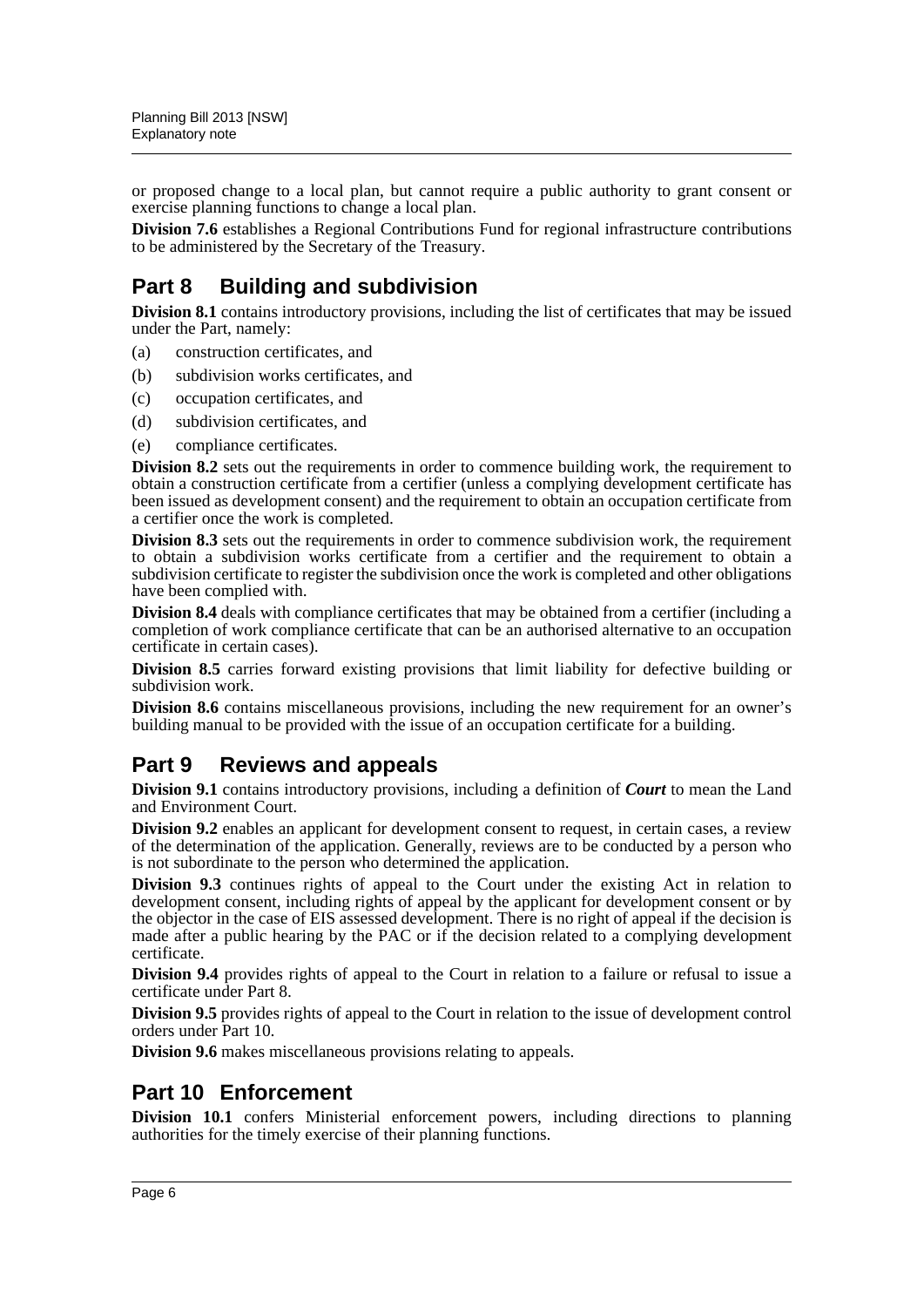Planning Bill 2013 [NSW] Explanatory note

**Division 10.2** makes provision for development control orders to enforce obligations under the proposed Act, comprising general orders, fire safety orders and brothel closure orders. The Division sets out the persons or bodies who may give orders, including councils and the Minister or NSW Planning Director-General in relation to State significant and other specified development.

Detailed provisions relating to orders are contained in Schedule 10.

**Division 10.3** continues the civil enforcement jurisdiction of the Land and Environment Court in relation to remedying or restraining breaches of the proposed Act.

The Division also continues provisions:

- (a) that limit the period for court challenges to the validity of plans and planning approvals to the period of 3 months after the plan or approval is made or given, and
- (b) that limit the requirements of the proposed Act that are mandatory for the purposes of determining the validity of plans and approvals to the mandatory community participation requirements, and
- (c) that make special provision where development consents are tainted by corruption.

**Division 10.4** deals with criminal offences and proceedings. The Division sets out the maximum penalties for offences against the proposed Act, with different penalties for Tier 1, Tier 2 and Tier 3 offences.

The Division also makes other provisions relating to the time within which proceedings may be commenced, penalty notices and ancillary offences.

## **Part 11 Miscellaneous**

**Division 11.1** empowers the making of regulations for the purposes of the proposed Act, including regulations that insert or amend provisions in the ancillary Schedules of the proposed Act and savings and transitional regulations.

**Division 11.2** provides for fees and charges under the planning legislation.

**Division 11.3** provides for the issue of planning and building information certificates to prospective purchasers of property and other persons.

**Division 11.4** continues provisions of the existing Act relating to the protection of existing uses.

**Division 11.5** continues provisions of the existing Act relating to contaminated land liability.

**Division 11.6** makes provisions for bush fire prone land, including the preparation of maps of any such land.

**Division 11.7** contains general miscellaneous provisions, including the continuation of existing provisions relating to the disclosure of political donations in connection with planning matters.

### **Schedule 1 General—ancillary provisions**

The Schedule contains the dictionary of words and expressions used in the proposed Act. Key terms are defined in Part 1 of the proposed Act.

The Schedule also sets out the test for determining whether proposed development is likely to significantly affect threatened species (which continues the existing test but provides that proposed development is not likely to do so if biodiversity assessment procedures adopted by the regulations so determine).

## **Schedule 2 Community participation—ancillary provisions**

Part 1 sets out the mandatory community participation requirements for public exhibition or notification. Part 2 contains general provisions relating to community participation. Part 3 deals with the delivery of e-planning services and information, including the NSW planning portal.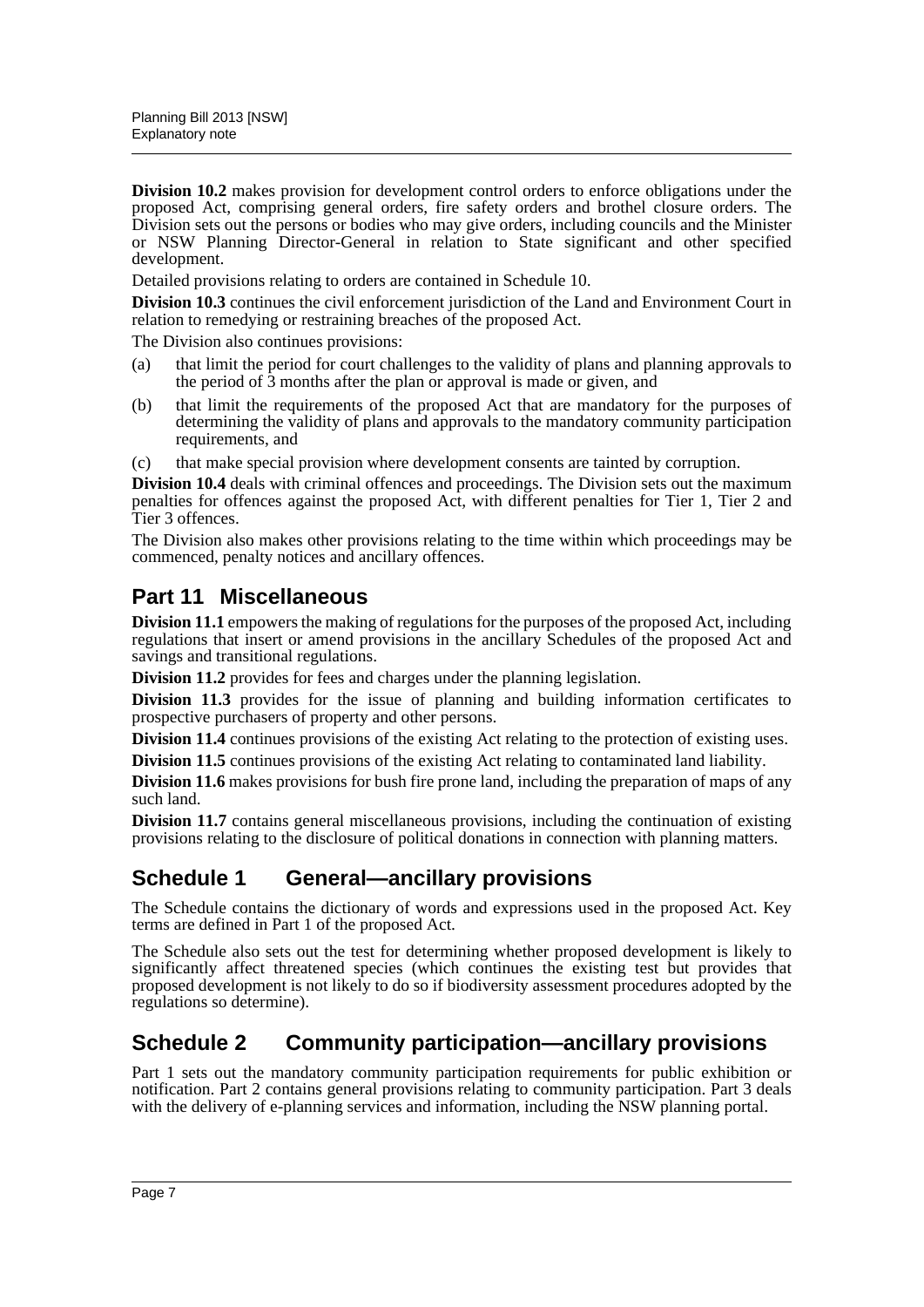## **Schedule 3 Strategic planning—ancillary provisions**

The Schedule contains regulation-making powers.

#### **Schedule 4 Development (other than infrastructure) assessment and consent—ancillary provisions**

The Schedule deals with the lapsing of consent, biobanking, orders for conditional validity of consents and other miscellaneous matters.

#### **Schedule 5 Infrastructure and environmental impact assessment—ancillary provisions**

The Schedule continues existing provisions relating to environmental impact assessments and State infrastructure development, and regulation-making powers for that development or public priority infrastructure.

#### **Schedule 6 Concurrences, consultation and other legislative approvals—ancillary provisions**

The Schedule contains a provision relating to heritage and bush fire approvals. In particular, the Schedule requires the NSW Planning Director-General to act (except in limited circumstances) in accordance with advice of the Heritage Council and the Rural Fires Services Commissioner when determining one stop referrals.

#### **Schedule 7 Infrastructure and other contributions—ancillary provisions**

The Schedule contains regulation-making powers (including for a system of statutory charges to secure payment of contributions under Part 7). The Schedule also continues the funds under the existing Act administered by the Ministerial Corporation (re-named the Planning Growth Funds and Trust Funds).

## **Schedule 8 Building and subdivision—ancillary provisions**

The Schedule contains regulation-making powers.

## **Schedule 9 Reviews and appeals—ancillary provisions**

The Schedule contains regulation-making powers.

## **Schedule 10 Enforcement—ancillary provisions**

Part 1 of the Schedule continues Ministerial powers to appoint regional planning panels or administrators to exercise the planning functions of councils in the place of the council in certain specified circumstances.

Part 2 of the Schedule contains the detailed provisions relating to the issue of development control orders.

Part 3 of the Schedule contains ancillary evidentiary provisions for civil enforcement.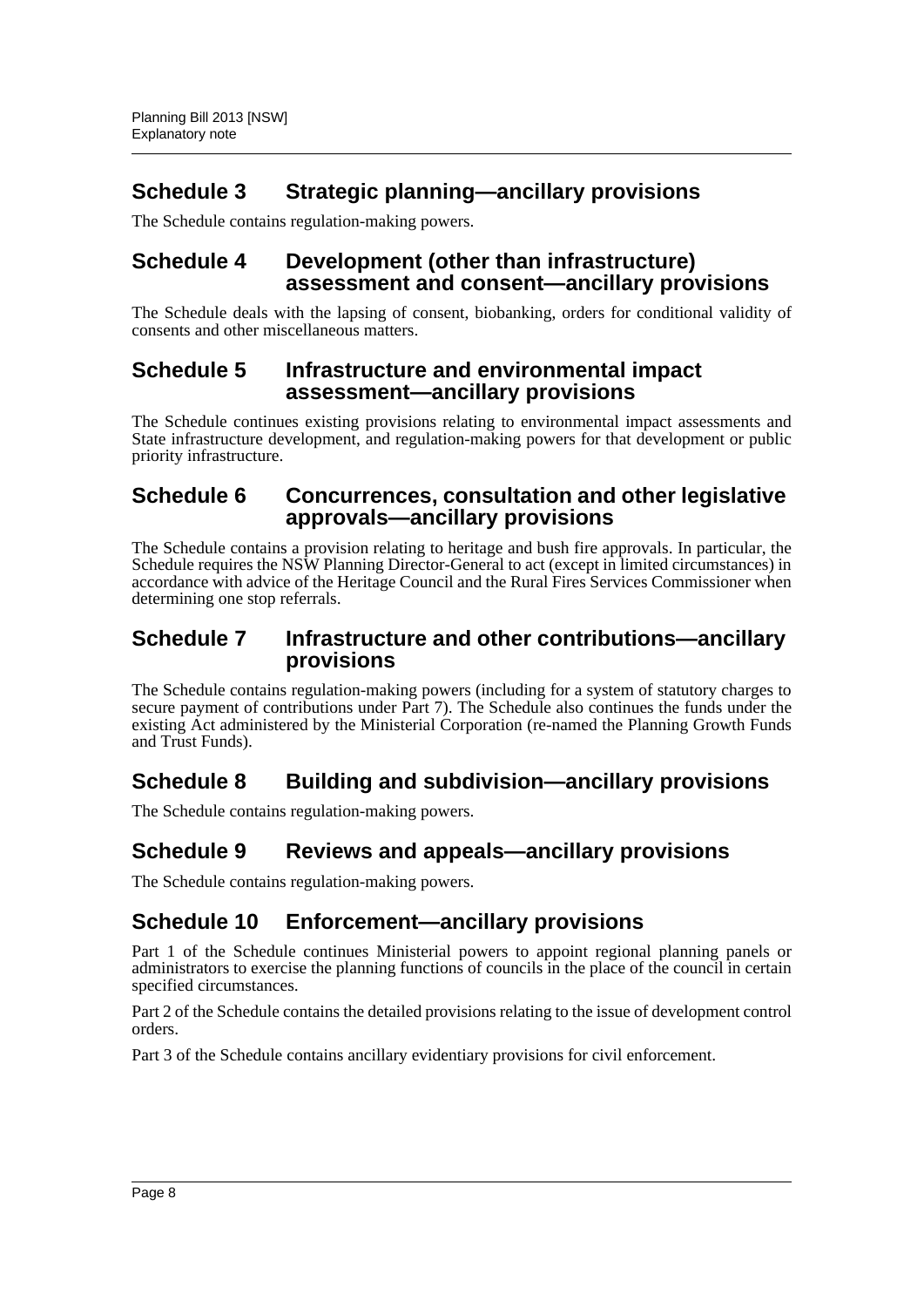## **Schedule 11 Miscellaneous—ancillary provisions**

The Schedule contains miscellaneous regulation-making powers and continues special provisions relating to paper subdivisions.

## **Schedule 12 Savings, transitional and other provisions**

The Schedule contains savings and transitional provisions consequent on the repeal of the existing Act and the enactment of the proposed Act.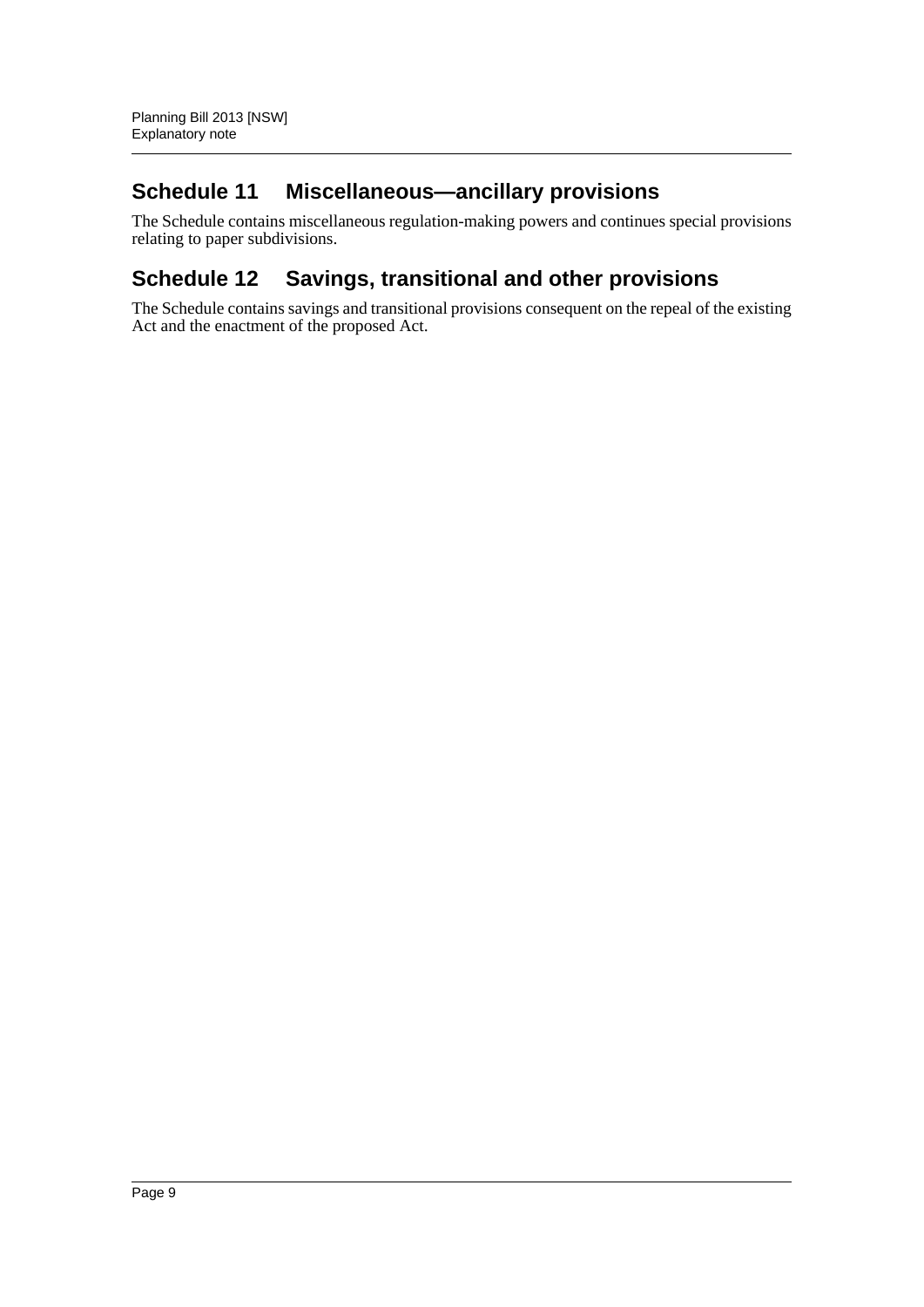First print



New South Wales

# **Planning Bill 2013**

## **Contents**

|                                                                       | Page                                                                                                         |
|-----------------------------------------------------------------------|--------------------------------------------------------------------------------------------------------------|
| General                                                               |                                                                                                              |
| <b>Division 1.1</b><br><b>Preliminary</b>                             |                                                                                                              |
| 1.1<br>Name of Act                                                    | 2                                                                                                            |
| 1.2 Commencement of Act                                               | $\overline{2}$                                                                                               |
| 1.3<br>Objects of Act                                                 | $\overline{2}$                                                                                               |
| <b>Division 1.2</b><br>Interpretation                                 |                                                                                                              |
| $1.4^{\circ}$<br>Definitions-general                                  | 2                                                                                                            |
| 1.5<br>Development                                                    | $\sqrt{3}$                                                                                                   |
| 1.6                                                                   | $\mathbf{3}$                                                                                                 |
| 1.7<br>Planning approvals                                             | 3                                                                                                            |
| Infrastructure plans and contributions<br>1.8                         | 4                                                                                                            |
| 1.9 <sup>°</sup><br>Building work and subdivision work                | 4                                                                                                            |
| Planning bodies<br>1.10                                               | $\overline{4}$                                                                                               |
| 1.11<br>Development likely to significantly affect threatened species | 4                                                                                                            |
| 1.12<br><b>Biodiversity offsets</b>                                   | $\overline{\mathbf{4}}$                                                                                      |
| <b>Division 1.3</b><br>Development-general provisions                 |                                                                                                              |
|                                                                       | 5                                                                                                            |
|                                                                       | 5                                                                                                            |
| 1.15<br>Development that requires development consent under Part 4    | 6                                                                                                            |
|                                                                       | Strategic plans and planning control provisions<br>1.13 Categories of development<br>1.14 Exempt development |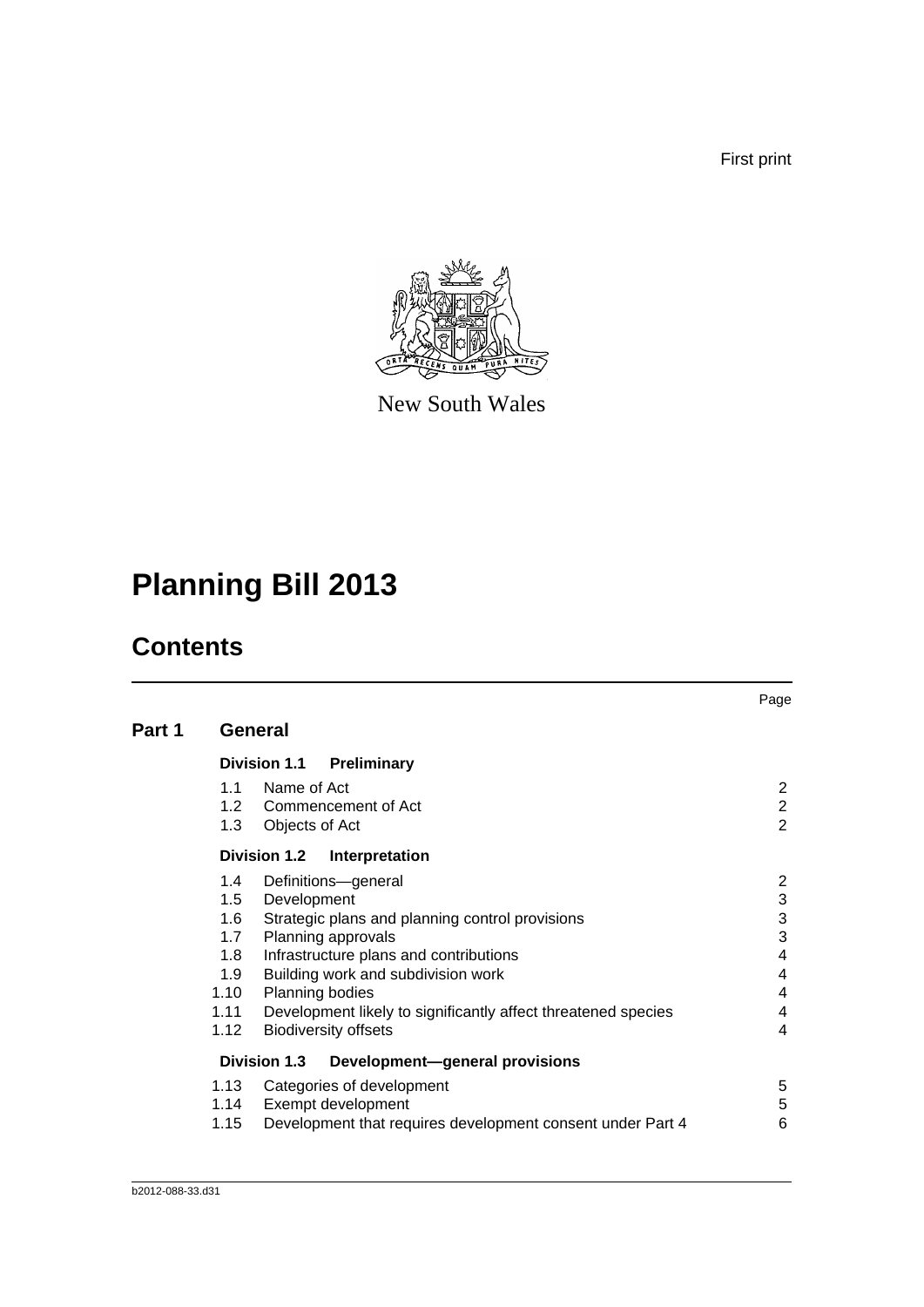| 6<br>1.16<br>Development that requires State infrastructure approval under Part 5<br>1.17<br>Carrying out development without or contrary to planning approval<br>$\,6$<br>(other than Part 8 certificate)<br>Building work etc without or contrary to Part 8 certificate<br>6<br>1.18<br>Carrying out development that is prohibited<br>6<br>1.19<br><b>Community participation</b><br>2.1<br>8<br>The Community Participation Charter<br>2.2<br>Planning authorities and functions to which Charter applies<br>8<br>9<br>2.3<br>Applying the Charter in the exercise of planning functions<br>$\boldsymbol{9}$<br>2.4<br>Community participation plans<br>Mandatory community participation requirements<br>10<br>2.5<br>Public notice of community participation in proposed strategic plans<br>2.6<br>10<br>Online planning services and information<br>2.7<br>10<br><b>Community Participation Advisory Panel</b><br>10<br>2.8<br><b>Strategic planning</b><br><b>Division 3.1</b><br>Introductory<br>3.1<br>Definition of "relevant planning authority"<br>11<br>Preparing or making strategic plans<br>11<br>3.2<br>NSW planning policies, regional growth plans and<br>Division 3.2<br>subregional delivery plans<br>3.3<br>11<br>Preparation and content of NSW planning policies<br>Preparation and content of regional growth plans<br>11<br>3.4<br>3.5<br>Preparation and content of subregional delivery plans<br>12<br>Making of NSW planning policies, regional growth plans and<br>3.6<br>subregional delivery plans<br>12<br>3.7<br>Implementation of NSW planning policies, regional growth plans and<br>13<br>subregional delivery plans<br><b>Division 3.3</b><br>Local plans-general<br>3.8<br>13<br>Local plans for local government and other areas<br>3.9<br>Composition of local plans<br>13<br>Relevant planning authority for provisions of local plan<br>3.10<br>14<br>3.11<br>Making provisions of local plans<br>14<br><b>Division 3.4</b><br>Local plan-planning control provisions<br>3.12<br>Application of Division<br>15<br>3.13<br>Purposes for which planning control provisions may be made<br>15 <sub>15</sub><br>3.14<br>Owner-initiated acquisition of land zoned for public purposes<br>15 <sub>15</sub><br>3.15<br>Standardisation of planning control or other provisions of local plans<br>16<br>3.16<br>Relevant planning authority to prepare planning proposal for proposed<br>planning control provisions<br>17<br>3.17<br>Gateway determination<br>17<br>3.18<br>Relevant planning authority may vary proposals or not proceed<br>18<br>Final planning proposal<br>18<br>3.19<br>Making of planning control provisions<br>19<br>3.20<br>3.21<br>Concurrent local plan amendments and applications for development<br>19<br>consent |        |  |  |
|--------------------------------------------------------------------------------------------------------------------------------------------------------------------------------------------------------------------------------------------------------------------------------------------------------------------------------------------------------------------------------------------------------------------------------------------------------------------------------------------------------------------------------------------------------------------------------------------------------------------------------------------------------------------------------------------------------------------------------------------------------------------------------------------------------------------------------------------------------------------------------------------------------------------------------------------------------------------------------------------------------------------------------------------------------------------------------------------------------------------------------------------------------------------------------------------------------------------------------------------------------------------------------------------------------------------------------------------------------------------------------------------------------------------------------------------------------------------------------------------------------------------------------------------------------------------------------------------------------------------------------------------------------------------------------------------------------------------------------------------------------------------------------------------------------------------------------------------------------------------------------------------------------------------------------------------------------------------------------------------------------------------------------------------------------------------------------------------------------------------------------------------------------------------------------------------------------------------------------------------------------------------------------------------------------------------------------------------------------------------------------------------------------------------------------------------------------------------------------------------------------------------------------------------------------------------------------------------------------------------------------------------------------------------------------------------------------------------------------------------------------------------------------------|--------|--|--|
|                                                                                                                                                                                                                                                                                                                                                                                                                                                                                                                                                                                                                                                                                                                                                                                                                                                                                                                                                                                                                                                                                                                                                                                                                                                                                                                                                                                                                                                                                                                                                                                                                                                                                                                                                                                                                                                                                                                                                                                                                                                                                                                                                                                                                                                                                                                                                                                                                                                                                                                                                                                                                                                                                                                                                                                      |        |  |  |
|                                                                                                                                                                                                                                                                                                                                                                                                                                                                                                                                                                                                                                                                                                                                                                                                                                                                                                                                                                                                                                                                                                                                                                                                                                                                                                                                                                                                                                                                                                                                                                                                                                                                                                                                                                                                                                                                                                                                                                                                                                                                                                                                                                                                                                                                                                                                                                                                                                                                                                                                                                                                                                                                                                                                                                                      |        |  |  |
|                                                                                                                                                                                                                                                                                                                                                                                                                                                                                                                                                                                                                                                                                                                                                                                                                                                                                                                                                                                                                                                                                                                                                                                                                                                                                                                                                                                                                                                                                                                                                                                                                                                                                                                                                                                                                                                                                                                                                                                                                                                                                                                                                                                                                                                                                                                                                                                                                                                                                                                                                                                                                                                                                                                                                                                      |        |  |  |
|                                                                                                                                                                                                                                                                                                                                                                                                                                                                                                                                                                                                                                                                                                                                                                                                                                                                                                                                                                                                                                                                                                                                                                                                                                                                                                                                                                                                                                                                                                                                                                                                                                                                                                                                                                                                                                                                                                                                                                                                                                                                                                                                                                                                                                                                                                                                                                                                                                                                                                                                                                                                                                                                                                                                                                                      | Part 2 |  |  |
|                                                                                                                                                                                                                                                                                                                                                                                                                                                                                                                                                                                                                                                                                                                                                                                                                                                                                                                                                                                                                                                                                                                                                                                                                                                                                                                                                                                                                                                                                                                                                                                                                                                                                                                                                                                                                                                                                                                                                                                                                                                                                                                                                                                                                                                                                                                                                                                                                                                                                                                                                                                                                                                                                                                                                                                      |        |  |  |
|                                                                                                                                                                                                                                                                                                                                                                                                                                                                                                                                                                                                                                                                                                                                                                                                                                                                                                                                                                                                                                                                                                                                                                                                                                                                                                                                                                                                                                                                                                                                                                                                                                                                                                                                                                                                                                                                                                                                                                                                                                                                                                                                                                                                                                                                                                                                                                                                                                                                                                                                                                                                                                                                                                                                                                                      | Part 3 |  |  |
|                                                                                                                                                                                                                                                                                                                                                                                                                                                                                                                                                                                                                                                                                                                                                                                                                                                                                                                                                                                                                                                                                                                                                                                                                                                                                                                                                                                                                                                                                                                                                                                                                                                                                                                                                                                                                                                                                                                                                                                                                                                                                                                                                                                                                                                                                                                                                                                                                                                                                                                                                                                                                                                                                                                                                                                      |        |  |  |
|                                                                                                                                                                                                                                                                                                                                                                                                                                                                                                                                                                                                                                                                                                                                                                                                                                                                                                                                                                                                                                                                                                                                                                                                                                                                                                                                                                                                                                                                                                                                                                                                                                                                                                                                                                                                                                                                                                                                                                                                                                                                                                                                                                                                                                                                                                                                                                                                                                                                                                                                                                                                                                                                                                                                                                                      |        |  |  |
|                                                                                                                                                                                                                                                                                                                                                                                                                                                                                                                                                                                                                                                                                                                                                                                                                                                                                                                                                                                                                                                                                                                                                                                                                                                                                                                                                                                                                                                                                                                                                                                                                                                                                                                                                                                                                                                                                                                                                                                                                                                                                                                                                                                                                                                                                                                                                                                                                                                                                                                                                                                                                                                                                                                                                                                      |        |  |  |
|                                                                                                                                                                                                                                                                                                                                                                                                                                                                                                                                                                                                                                                                                                                                                                                                                                                                                                                                                                                                                                                                                                                                                                                                                                                                                                                                                                                                                                                                                                                                                                                                                                                                                                                                                                                                                                                                                                                                                                                                                                                                                                                                                                                                                                                                                                                                                                                                                                                                                                                                                                                                                                                                                                                                                                                      |        |  |  |
|                                                                                                                                                                                                                                                                                                                                                                                                                                                                                                                                                                                                                                                                                                                                                                                                                                                                                                                                                                                                                                                                                                                                                                                                                                                                                                                                                                                                                                                                                                                                                                                                                                                                                                                                                                                                                                                                                                                                                                                                                                                                                                                                                                                                                                                                                                                                                                                                                                                                                                                                                                                                                                                                                                                                                                                      |        |  |  |
|                                                                                                                                                                                                                                                                                                                                                                                                                                                                                                                                                                                                                                                                                                                                                                                                                                                                                                                                                                                                                                                                                                                                                                                                                                                                                                                                                                                                                                                                                                                                                                                                                                                                                                                                                                                                                                                                                                                                                                                                                                                                                                                                                                                                                                                                                                                                                                                                                                                                                                                                                                                                                                                                                                                                                                                      |        |  |  |
|                                                                                                                                                                                                                                                                                                                                                                                                                                                                                                                                                                                                                                                                                                                                                                                                                                                                                                                                                                                                                                                                                                                                                                                                                                                                                                                                                                                                                                                                                                                                                                                                                                                                                                                                                                                                                                                                                                                                                                                                                                                                                                                                                                                                                                                                                                                                                                                                                                                                                                                                                                                                                                                                                                                                                                                      |        |  |  |
|                                                                                                                                                                                                                                                                                                                                                                                                                                                                                                                                                                                                                                                                                                                                                                                                                                                                                                                                                                                                                                                                                                                                                                                                                                                                                                                                                                                                                                                                                                                                                                                                                                                                                                                                                                                                                                                                                                                                                                                                                                                                                                                                                                                                                                                                                                                                                                                                                                                                                                                                                                                                                                                                                                                                                                                      |        |  |  |
|                                                                                                                                                                                                                                                                                                                                                                                                                                                                                                                                                                                                                                                                                                                                                                                                                                                                                                                                                                                                                                                                                                                                                                                                                                                                                                                                                                                                                                                                                                                                                                                                                                                                                                                                                                                                                                                                                                                                                                                                                                                                                                                                                                                                                                                                                                                                                                                                                                                                                                                                                                                                                                                                                                                                                                                      |        |  |  |
|                                                                                                                                                                                                                                                                                                                                                                                                                                                                                                                                                                                                                                                                                                                                                                                                                                                                                                                                                                                                                                                                                                                                                                                                                                                                                                                                                                                                                                                                                                                                                                                                                                                                                                                                                                                                                                                                                                                                                                                                                                                                                                                                                                                                                                                                                                                                                                                                                                                                                                                                                                                                                                                                                                                                                                                      |        |  |  |
|                                                                                                                                                                                                                                                                                                                                                                                                                                                                                                                                                                                                                                                                                                                                                                                                                                                                                                                                                                                                                                                                                                                                                                                                                                                                                                                                                                                                                                                                                                                                                                                                                                                                                                                                                                                                                                                                                                                                                                                                                                                                                                                                                                                                                                                                                                                                                                                                                                                                                                                                                                                                                                                                                                                                                                                      |        |  |  |
|                                                                                                                                                                                                                                                                                                                                                                                                                                                                                                                                                                                                                                                                                                                                                                                                                                                                                                                                                                                                                                                                                                                                                                                                                                                                                                                                                                                                                                                                                                                                                                                                                                                                                                                                                                                                                                                                                                                                                                                                                                                                                                                                                                                                                                                                                                                                                                                                                                                                                                                                                                                                                                                                                                                                                                                      |        |  |  |
|                                                                                                                                                                                                                                                                                                                                                                                                                                                                                                                                                                                                                                                                                                                                                                                                                                                                                                                                                                                                                                                                                                                                                                                                                                                                                                                                                                                                                                                                                                                                                                                                                                                                                                                                                                                                                                                                                                                                                                                                                                                                                                                                                                                                                                                                                                                                                                                                                                                                                                                                                                                                                                                                                                                                                                                      |        |  |  |
|                                                                                                                                                                                                                                                                                                                                                                                                                                                                                                                                                                                                                                                                                                                                                                                                                                                                                                                                                                                                                                                                                                                                                                                                                                                                                                                                                                                                                                                                                                                                                                                                                                                                                                                                                                                                                                                                                                                                                                                                                                                                                                                                                                                                                                                                                                                                                                                                                                                                                                                                                                                                                                                                                                                                                                                      |        |  |  |
|                                                                                                                                                                                                                                                                                                                                                                                                                                                                                                                                                                                                                                                                                                                                                                                                                                                                                                                                                                                                                                                                                                                                                                                                                                                                                                                                                                                                                                                                                                                                                                                                                                                                                                                                                                                                                                                                                                                                                                                                                                                                                                                                                                                                                                                                                                                                                                                                                                                                                                                                                                                                                                                                                                                                                                                      |        |  |  |
|                                                                                                                                                                                                                                                                                                                                                                                                                                                                                                                                                                                                                                                                                                                                                                                                                                                                                                                                                                                                                                                                                                                                                                                                                                                                                                                                                                                                                                                                                                                                                                                                                                                                                                                                                                                                                                                                                                                                                                                                                                                                                                                                                                                                                                                                                                                                                                                                                                                                                                                                                                                                                                                                                                                                                                                      |        |  |  |
|                                                                                                                                                                                                                                                                                                                                                                                                                                                                                                                                                                                                                                                                                                                                                                                                                                                                                                                                                                                                                                                                                                                                                                                                                                                                                                                                                                                                                                                                                                                                                                                                                                                                                                                                                                                                                                                                                                                                                                                                                                                                                                                                                                                                                                                                                                                                                                                                                                                                                                                                                                                                                                                                                                                                                                                      |        |  |  |
|                                                                                                                                                                                                                                                                                                                                                                                                                                                                                                                                                                                                                                                                                                                                                                                                                                                                                                                                                                                                                                                                                                                                                                                                                                                                                                                                                                                                                                                                                                                                                                                                                                                                                                                                                                                                                                                                                                                                                                                                                                                                                                                                                                                                                                                                                                                                                                                                                                                                                                                                                                                                                                                                                                                                                                                      |        |  |  |
|                                                                                                                                                                                                                                                                                                                                                                                                                                                                                                                                                                                                                                                                                                                                                                                                                                                                                                                                                                                                                                                                                                                                                                                                                                                                                                                                                                                                                                                                                                                                                                                                                                                                                                                                                                                                                                                                                                                                                                                                                                                                                                                                                                                                                                                                                                                                                                                                                                                                                                                                                                                                                                                                                                                                                                                      |        |  |  |
|                                                                                                                                                                                                                                                                                                                                                                                                                                                                                                                                                                                                                                                                                                                                                                                                                                                                                                                                                                                                                                                                                                                                                                                                                                                                                                                                                                                                                                                                                                                                                                                                                                                                                                                                                                                                                                                                                                                                                                                                                                                                                                                                                                                                                                                                                                                                                                                                                                                                                                                                                                                                                                                                                                                                                                                      |        |  |  |
|                                                                                                                                                                                                                                                                                                                                                                                                                                                                                                                                                                                                                                                                                                                                                                                                                                                                                                                                                                                                                                                                                                                                                                                                                                                                                                                                                                                                                                                                                                                                                                                                                                                                                                                                                                                                                                                                                                                                                                                                                                                                                                                                                                                                                                                                                                                                                                                                                                                                                                                                                                                                                                                                                                                                                                                      |        |  |  |
|                                                                                                                                                                                                                                                                                                                                                                                                                                                                                                                                                                                                                                                                                                                                                                                                                                                                                                                                                                                                                                                                                                                                                                                                                                                                                                                                                                                                                                                                                                                                                                                                                                                                                                                                                                                                                                                                                                                                                                                                                                                                                                                                                                                                                                                                                                                                                                                                                                                                                                                                                                                                                                                                                                                                                                                      |        |  |  |
|                                                                                                                                                                                                                                                                                                                                                                                                                                                                                                                                                                                                                                                                                                                                                                                                                                                                                                                                                                                                                                                                                                                                                                                                                                                                                                                                                                                                                                                                                                                                                                                                                                                                                                                                                                                                                                                                                                                                                                                                                                                                                                                                                                                                                                                                                                                                                                                                                                                                                                                                                                                                                                                                                                                                                                                      |        |  |  |
|                                                                                                                                                                                                                                                                                                                                                                                                                                                                                                                                                                                                                                                                                                                                                                                                                                                                                                                                                                                                                                                                                                                                                                                                                                                                                                                                                                                                                                                                                                                                                                                                                                                                                                                                                                                                                                                                                                                                                                                                                                                                                                                                                                                                                                                                                                                                                                                                                                                                                                                                                                                                                                                                                                                                                                                      |        |  |  |
|                                                                                                                                                                                                                                                                                                                                                                                                                                                                                                                                                                                                                                                                                                                                                                                                                                                                                                                                                                                                                                                                                                                                                                                                                                                                                                                                                                                                                                                                                                                                                                                                                                                                                                                                                                                                                                                                                                                                                                                                                                                                                                                                                                                                                                                                                                                                                                                                                                                                                                                                                                                                                                                                                                                                                                                      |        |  |  |
|                                                                                                                                                                                                                                                                                                                                                                                                                                                                                                                                                                                                                                                                                                                                                                                                                                                                                                                                                                                                                                                                                                                                                                                                                                                                                                                                                                                                                                                                                                                                                                                                                                                                                                                                                                                                                                                                                                                                                                                                                                                                                                                                                                                                                                                                                                                                                                                                                                                                                                                                                                                                                                                                                                                                                                                      |        |  |  |

Page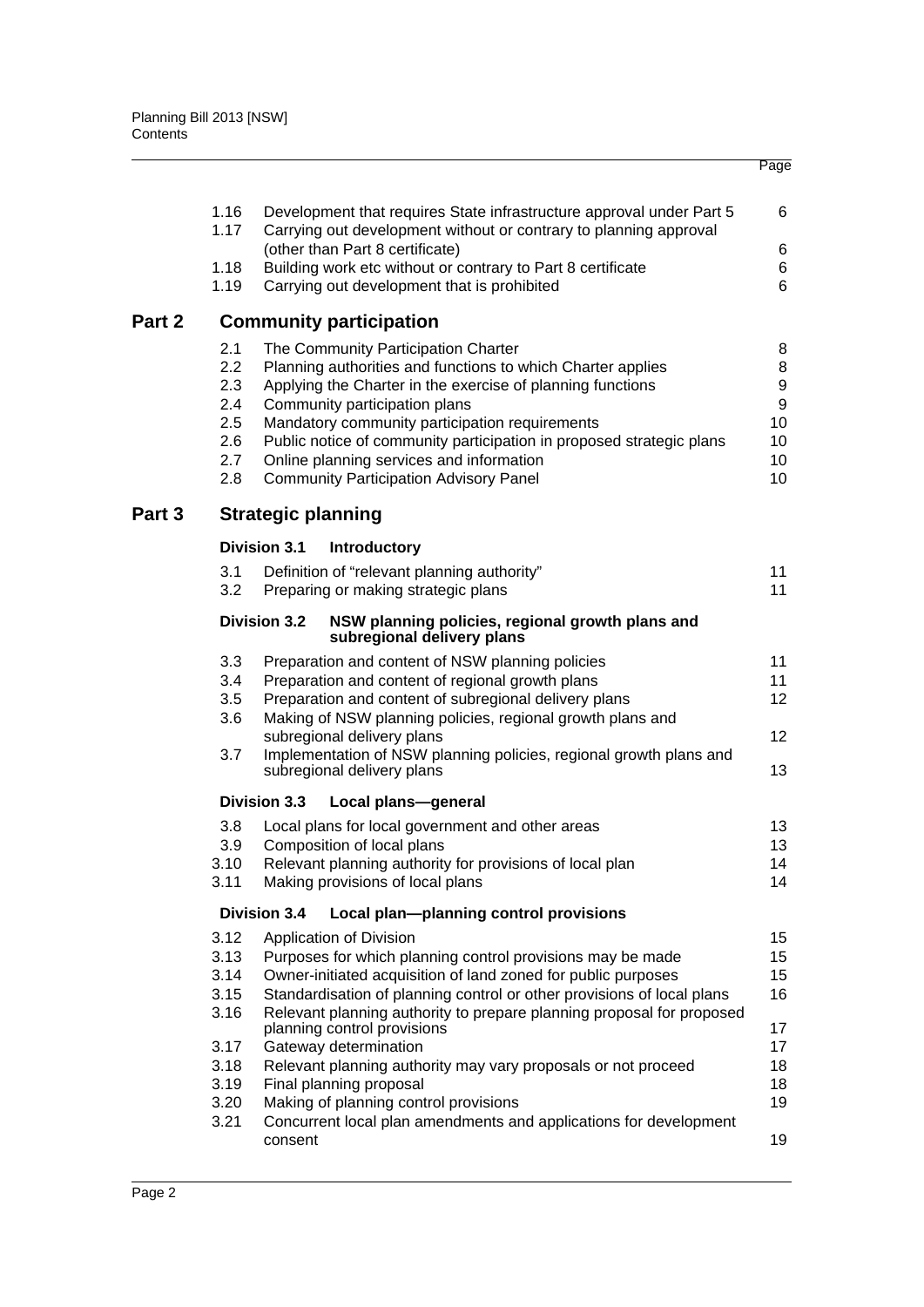|        |                                              |                     |                                                                                                                                       | Page     |  |  |
|--------|----------------------------------------------|---------------------|---------------------------------------------------------------------------------------------------------------------------------------|----------|--|--|
|        |                                              |                     |                                                                                                                                       |          |  |  |
|        | 3.22                                         |                     | Suspension of covenants, agreements and instruments by planning<br>control provisions                                                 | 19       |  |  |
|        | 3.23                                         |                     | Miscellaneous provisions relating to planning control provisions                                                                      | 20       |  |  |
|        |                                              | <b>Division 3.5</b> | <b>Strategic plans-miscellaneous provisions</b>                                                                                       |          |  |  |
|        | 3.24                                         |                     | General considerations for preparation of proposed strategic plans                                                                    | 20       |  |  |
|        | 3.25                                         |                     | Public exhibition of proposed strategic plans                                                                                         | 20       |  |  |
|        | 3.26                                         |                     | Publication of strategic plans                                                                                                        | 21       |  |  |
|        | 3.27<br>3.28                                 |                     | Dispensing with conditions precedent to making strategic plans<br>Periodic review and staged repeal of strategic plans                | 21<br>22 |  |  |
| Part 4 |                                              | consent             | Development (other than infrastructure) assessment and                                                                                |          |  |  |
|        |                                              | Division 4.1        | Introductory                                                                                                                          |          |  |  |
|        | 4.1                                          |                     | Application: Part 4                                                                                                                   | 23       |  |  |
|        | 4.2                                          |                     | Interpretation: Part 4                                                                                                                | 23       |  |  |
|        | 4.3                                          |                     | Development assessment tracks: Part 4                                                                                                 | 23       |  |  |
|        |                                              | <b>Division 4.2</b> | <b>Consent authorities</b>                                                                                                            |          |  |  |
|        | 4.4                                          |                     | <b>Consent authorities</b>                                                                                                            | 23       |  |  |
|        | 4.5                                          |                     | Delegation of consent authority functions                                                                                             | 24       |  |  |
|        | <b>Complying development</b><br>Division 4.3 |                     |                                                                                                                                       |          |  |  |
|        | 4.6                                          |                     | Application for complying development certificate                                                                                     | 24       |  |  |
|        | 4.7                                          |                     | Variations from complying development standards and requirements                                                                      | 24       |  |  |
|        | 4.8<br>4.9                                   |                     | Determination of applications for complying development certificates<br>Building Code of Australia requirements to apply to complying | 24       |  |  |
|        |                                              | development         |                                                                                                                                       | 25       |  |  |
|        | 4.10                                         |                     | Form of complying development certificate                                                                                             | 25       |  |  |
|        | 4.11                                         |                     | Conditions of a complying development certificate                                                                                     | 25       |  |  |
|        | 4.12                                         |                     | Duration of complying development certificate                                                                                         | 25       |  |  |
|        | 4.13                                         |                     | Modification of complying development                                                                                                 | 26       |  |  |
|        |                                              | <b>Division 4.4</b> | <b>Code and merit assessment</b>                                                                                                      |          |  |  |
|        | 4.14                                         |                     | Application for development consent                                                                                                   | 26       |  |  |
|        | 4.15                                         |                     | Determination of applications for development consent                                                                                 | 26       |  |  |
|        | 4.16                                         |                     | Development assessment codes                                                                                                          | 27       |  |  |
|        | 4.17                                         |                     | Code assessment                                                                                                                       | 27       |  |  |
|        | 4.18<br>4.19                                 |                     | Merit assessment<br>EIS assessed development that is not State significant                                                            | 28       |  |  |
|        |                                              |                     | development-additional requirements                                                                                                   | 29       |  |  |
|        | 4.20                                         |                     | Determination must await any PAC public hearing or advice                                                                             | 29       |  |  |
|        | 4.21                                         |                     | Staged development applications and consents                                                                                          | 29       |  |  |
|        | 4.22                                         |                     | Date from which development consent has effect                                                                                        | 30       |  |  |
|        |                                              | <b>Division 4.5</b> | <b>Conditions of development consent</b>                                                                                              |          |  |  |
|        | 4.23                                         |                     | Imposition of conditions-general                                                                                                      | 30       |  |  |
|        | 4.24                                         |                     | Conditions that identify outcomes                                                                                                     | 31       |  |  |
|        | 4.25                                         |                     | "Deferred commencement" conditions                                                                                                    | 31       |  |  |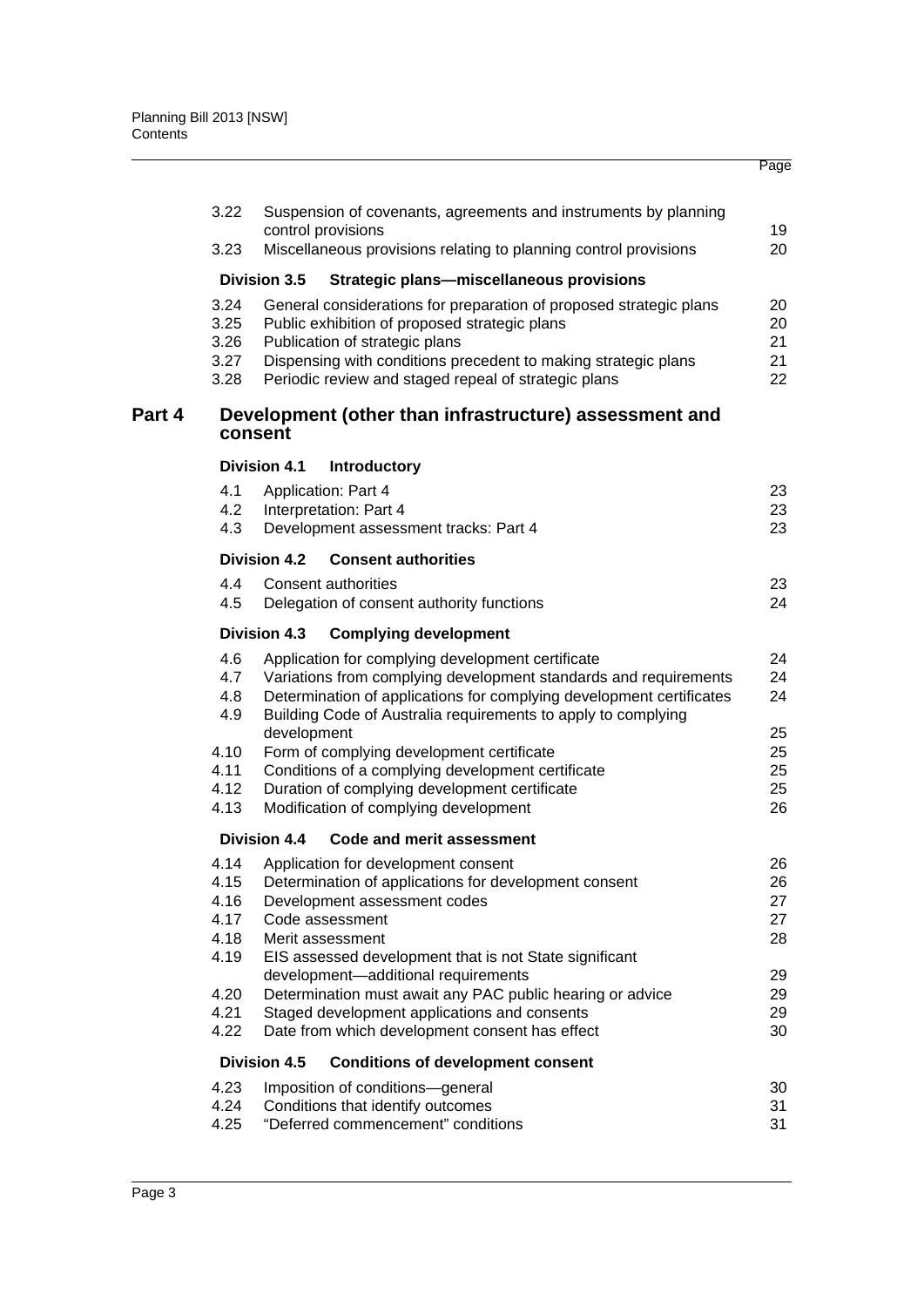|        | 4.26<br>4.27 | Reviewable conditions of development consent<br>Conditions and arrangements relating to securities for development          | 31       |
|--------|--------------|-----------------------------------------------------------------------------------------------------------------------------|----------|
|        |              | requirements or damage                                                                                                      | 32       |
|        |              | Division 4.6<br>State significant development-additional provisions                                                         |          |
|        | 4.28         | "Call in" of development as State significant development                                                                   | 32       |
|        | 4.29         | Environmental impact assessment for, and consent to, State significant                                                      |          |
|        |              | development etc                                                                                                             | 33       |
|        | 4.30         | Staged development applications for State significant development                                                           | 33       |
|        | 4.31         | PAC to determine certain applications                                                                                       | 34       |
|        |              | Strategic compatibility certificates-development not<br><b>Division 4.7</b><br>permissible under local plan                 |          |
|        | 4.32         | Prohibited development permissible with consent if strategic                                                                |          |
|        |              | compatibility certificate issued                                                                                            | 34       |
|        | 4.33         | Who may issue certificate                                                                                                   | 35       |
|        | 4.34         | Grounds on which certificate may be issued                                                                                  | 35       |
|        | 4.35         | Requirements before certificate is issued                                                                                   | 35       |
|        | 4.36<br>4.37 | Conditions and duration of certificate<br>Development consents to be granted consistently with certificate                  | 36<br>36 |
|        |              |                                                                                                                             |          |
|        |              | <b>Division 4.8</b><br><b>Modification of development consents</b>                                                          |          |
|        | 4.38         | Who may make application for modification of development consent                                                            | 36       |
|        | 4.39         | What is a modification of development consent                                                                               | 36       |
|        | 4.40         | Who may modify development consent                                                                                          | 36       |
|        | 4.41<br>4.42 | Modifications that may be made to development consents<br>Provisions relating to Land and Environment Court                 | 36<br>37 |
|        |              |                                                                                                                             |          |
|        |              | <b>Division 4.9</b><br><b>Miscellaneous</b>                                                                                 |          |
|        | 4.43         | Long service leave levy                                                                                                     | 37       |
|        | 4.44         | Determination of Crown development applications                                                                             | 37       |
|        | 4.45         | When species impact statement required                                                                                      | 38       |
|        | 4.46         | Lapsing of development consent                                                                                              | 38       |
| Part 5 |              | Infrastructure and environmental impact assessment                                                                          |          |
|        |              | <b>Division 5.1</b><br>Environmental impact assessment (except for State or<br>public priority infrastructure)              |          |
|        | 5.1          | Definitions: Division 5.1                                                                                                   | 39       |
|        | 5.2          | Relevant development to which this Division applies                                                                         | 39       |
|        | 5.3          | General duty to consider environmental impact of relevant                                                                   |          |
|        |              | development                                                                                                                 | 39       |
|        | 5.4          | Determining authority to obtain and consider EIS for relevant<br>development likely to significantly affect the environment | 40       |
|        | 5.5          | Significant effect on environment requiring EIS includes significant                                                        |          |
|        |              | effect on threatened species                                                                                                | 40       |
|        | 5.6          | Decision of determining authority where EIS obtained for relevant                                                           |          |
|        |              | development                                                                                                                 | 41       |
|        | 5.7          | Public hearing by Planning Assessment Commission                                                                            | 41       |
|        | 5.8          | Examination of EIS by NSW Planning Director-General                                                                         | 42       |
|        | 5.9          | Exemptions                                                                                                                  | 42       |
|        |              |                                                                                                                             |          |

Page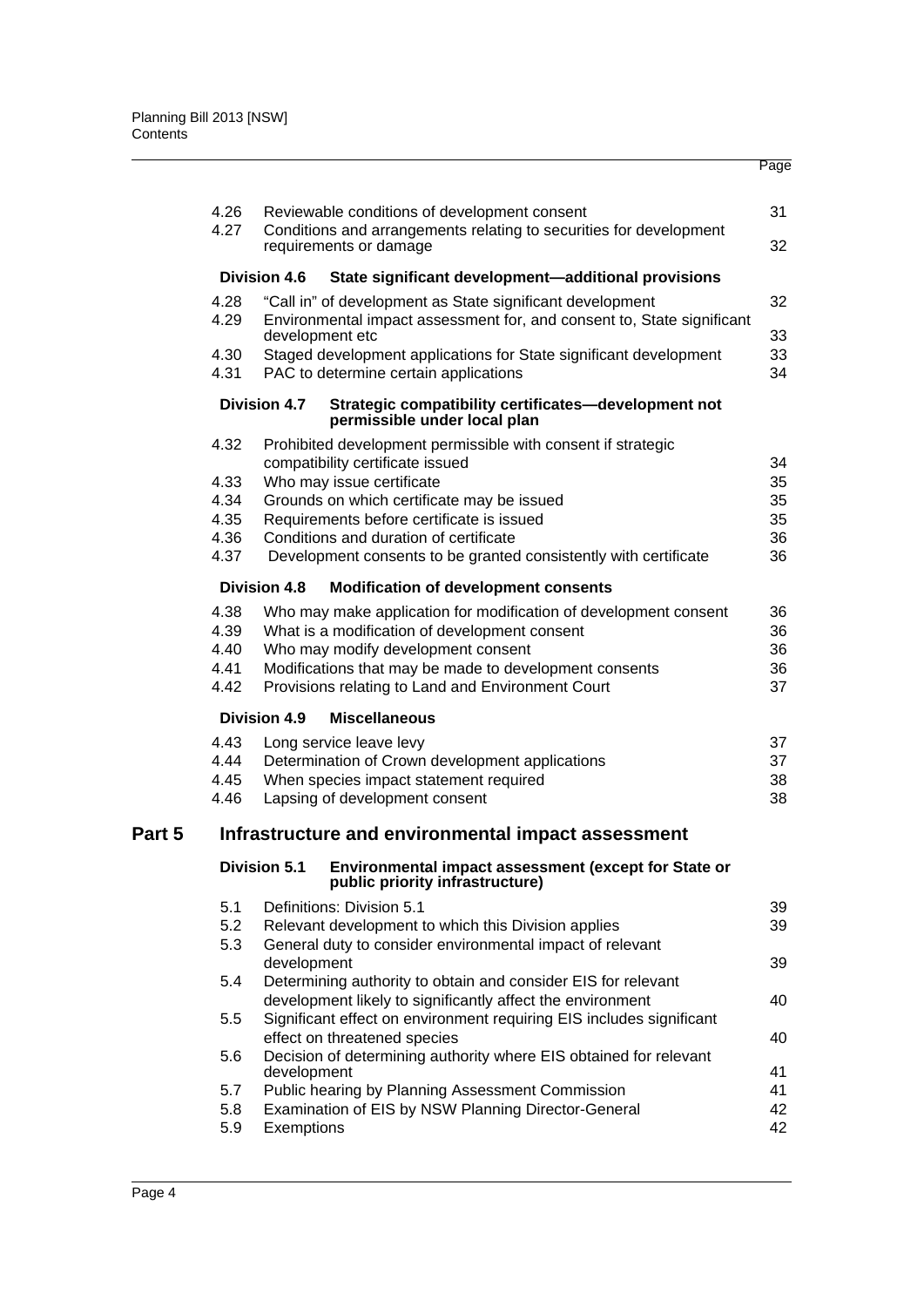|        |      |                                                                                         | Page     |
|--------|------|-----------------------------------------------------------------------------------------|----------|
|        |      | Division 5.2<br>State infrastructure development                                        |          |
|        | 5.10 | Declaration of State infrastructure development                                         | 42       |
|        | 5.11 | State infrastructure development not subject to Part 4 or to                            |          |
|        |      | prohibitions or restrictions in planning control provisions                             | 43       |
|        | 5.12 | Application for approval of State infrastructure development                            | 43       |
|        | 5.13 | Environmental assessment requirements for approval                                      | 43       |
|        | 5.14 | Environmental impact assessment and public consultation                                 | 43       |
|        | 5.15 | NSW Planning Director-General's environmental impact assessment                         |          |
|        |      | report                                                                                  | 44       |
|        | 5.16 | Giving of approval by Minister to carry out State infrastructure                        |          |
|        |      | development                                                                             | 44       |
|        | 5.17 | Staged State infrastructure development applications                                    | 45       |
|        | 5.18 | Status of staged State infrastructure development applications and                      |          |
|        |      | approvals                                                                               | 45       |
|        | 5.19 | Determinations with respect to development subject to an approved                       |          |
|        |      | staged State infrastructure development application                                     | 45       |
|        | 5.20 | Modification of Minister's approval                                                     | 46       |
|        | 5.21 | Validity of action under this Division                                                  | 47       |
|        | 5.22 | Miscellaneous provisions relating to approvals under this Division                      | 47       |
|        |      | <b>Division 5.3</b><br><b>Public priority infrastructure</b>                            |          |
|        |      |                                                                                         |          |
|        | 5.23 | Declaration of public priority infrastructure                                           | 48       |
|        | 5.24 | Amendment or revocation of declaration                                                  | 48       |
|        | 5.25 | Declared public priority infrastructure may be carried out                              | 49       |
|        | 5.26 | Project definition report by proponent of public priority infrastructure                | 49       |
|        | 5.27 | Application of provisions of this Act to public priority infrastructure                 | 49       |
| Part 6 |      | Concurrences, consultation and other legislative approvals                              |          |
|        |      | <b>Division 6.1</b><br>Approvals under other legislation-public priority                |          |
|        |      | infrastructure, State infrastructure development and State<br>significant development   |          |
|        | 6.1  | Application and interpretation: Division 6.1                                            | 51       |
|        | 6.2  | Approvals that do not apply to public priority infrastructure, State                    |          |
|        |      | infrastructure development or State significant development                             | 51       |
|        | 6.3  | Approvals that must be issued consistently for public priority                          |          |
|        |      | infrastructure, State infrastructure development or State significant                   |          |
|        |      | development                                                                             | 52       |
|        | 6.4  | Statutory directions, orders etc that cannot be made or given                           | 53       |
|        |      | <b>Division 6.2</b><br>Concurrences, consultation and other legislative                 |          |
|        |      | approvals-general provisions                                                            |          |
|        | 6.5  | Consultation with Minister administering threatened species legislation                 |          |
|        |      | if a Minister is consent authority or determining authority                             | 53       |
|        | 6.6  | Concurrence of or consultation with responsible agency administering                    |          |
|        |      | threatened species legislation if a Minister is not consent authority or                |          |
|        |      | determining authority                                                                   | 53       |
|        | 6.7  | Other consultation and concurrence requirements under planning                          |          |
|        | 6.8  | control provisions<br>Consultation and development consent-certain bush fire prone land | 54<br>55 |
|        |      |                                                                                         |          |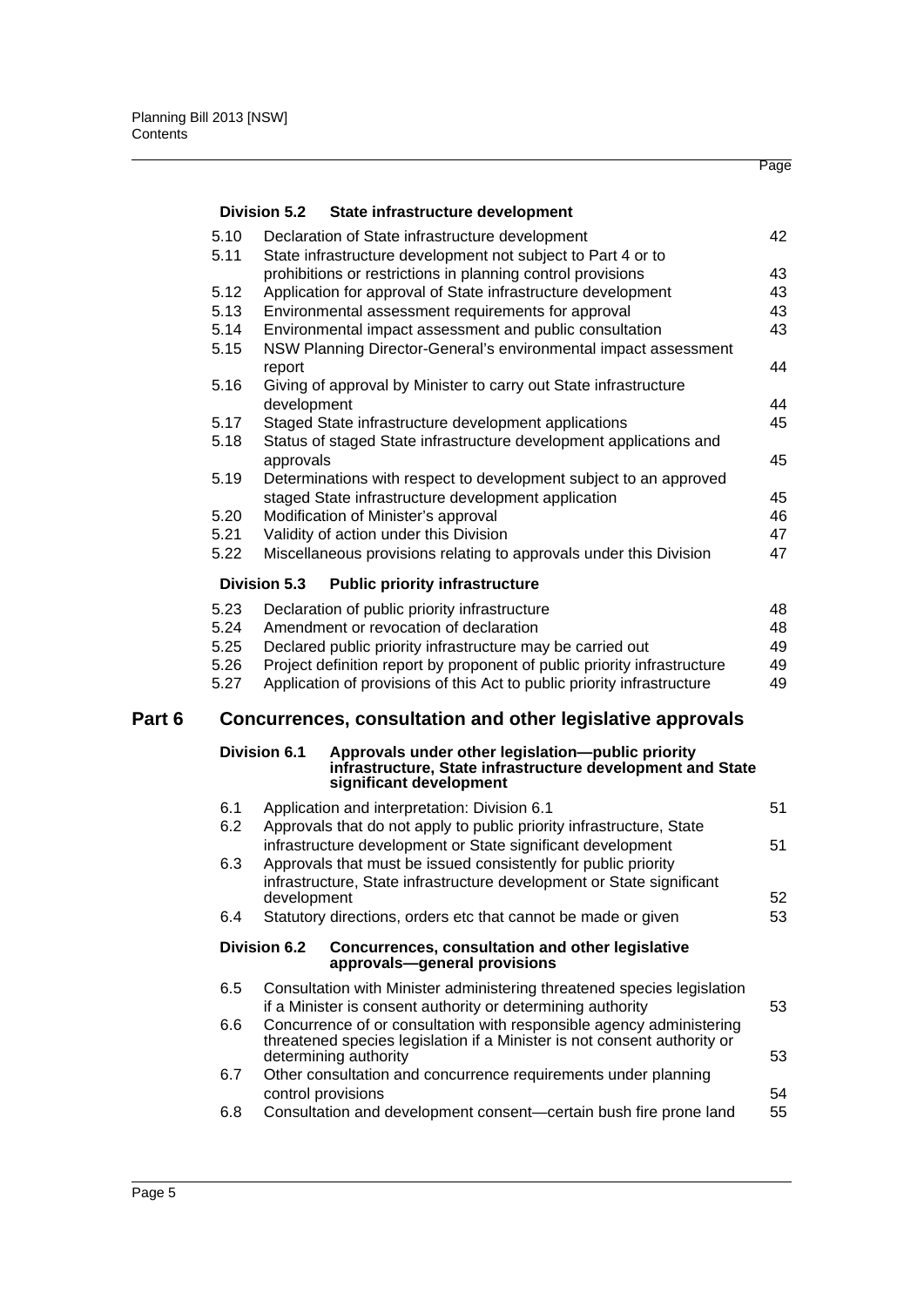|        |                                      |                     |                                                                                                                                                                                                                                                                                       | Page                       |
|--------|--------------------------------------|---------------------|---------------------------------------------------------------------------------------------------------------------------------------------------------------------------------------------------------------------------------------------------------------------------------------|----------------------------|
|        | 6.9                                  |                     | Minister may amend local plan for purpose of removing consultation,<br>concurrence and other legislative provisions                                                                                                                                                                   | 56                         |
|        |                                      | Division 6.3        | One stop referrals and decisions for other legislative<br>approvals and for concurrences and consultation                                                                                                                                                                             |                            |
|        | 6.10<br>6.11<br>6.12<br>6.13<br>6.14 |                     | Application and interpretation: Division 6.3<br>Referral to and consultation by NSW Planning Director-General<br>One stop referrals and decisions for other legislative approvals<br>One stop referrals and decisions for consultation and concurrences<br>Special heritage provision | 57<br>57<br>58<br>59<br>59 |
| Part 7 |                                      |                     | Infrastructure and other contributions                                                                                                                                                                                                                                                |                            |
|        |                                      | <b>Division 7.1</b> | <b>Introductory</b>                                                                                                                                                                                                                                                                   |                            |
|        | 7.1<br>7.2                           | Definitions         | Application of Part                                                                                                                                                                                                                                                                   | 61<br>61                   |
|        |                                      | <b>Division 7.2</b> | <b>Local infrastructure contributions</b>                                                                                                                                                                                                                                             |                            |
|        | 7.3<br>7.4                           | local plan          | Local infrastructure contributions for proposed development<br>Contributions to be in accordance with contribution provisions of                                                                                                                                                      | 61<br>62                   |
|        | 7.5<br>7.6                           |                     | Kinds of local infrastructure contributions—direct and indirect<br>Nexus for contributions                                                                                                                                                                                            | 62<br>63                   |
|        | 7.7<br>7.8<br>7.9                    |                     | Payment of local infrastructure contributions<br>Use of local infrastructure contributions<br>Complying development                                                                                                                                                                   | 63<br>63<br>64             |
|        | 7.10<br>7.11<br>7.12                 |                     | Local infrastructure plans<br>Cross-boundary issues<br>Local infrastructure may be provided outside NSW                                                                                                                                                                               | 64<br>64<br>65             |
|        | 7.13                                 | Appeals             |                                                                                                                                                                                                                                                                                       | 65                         |
|        |                                      | <b>Division 7.3</b> | <b>Regional infrastructure contributions</b>                                                                                                                                                                                                                                          |                            |
|        | 7.14<br>7.15<br>7.16<br>7.17         |                     | Imposition of regional infrastructure contributions<br>How regional infrastructure contributions are imposed<br>Payment of regional infrastructure contributions<br>Complying development                                                                                             | 65<br>66<br>66<br>66       |
|        | 7.18<br>7.19                         |                     | Planning control provisions of local plan for satisfactory<br>arrangements for regional infrastructure<br>Growth infrastructure plans                                                                                                                                                 | 66<br>67                   |
|        | 7.20                                 |                     | Restrictions on appeals and changes to conditions                                                                                                                                                                                                                                     | 67                         |
|        |                                      | <b>Division 7.4</b> | <b>Biodiversity offset contributions</b>                                                                                                                                                                                                                                              |                            |
|        | 7.21<br>7.22<br>7.23<br>7.24         |                     | Imposition of biodiversity offset contributions<br>How biodiversity offset contributions are imposed<br>Payment of biodiversity offset contributions<br>Complying development                                                                                                         | 67<br>68<br>68<br>68       |
|        | 7.25                                 |                     | Restrictions on appeals and changes to conditions                                                                                                                                                                                                                                     | 69                         |
|        |                                      | <b>Division 7.5</b> | <b>Planning agreements</b>                                                                                                                                                                                                                                                            |                            |
|        | 7.26<br>7.27                         |                     | Developers can enter into planning agreements<br>Planning agreements can limit contribution requirements                                                                                                                                                                              | 69<br>69                   |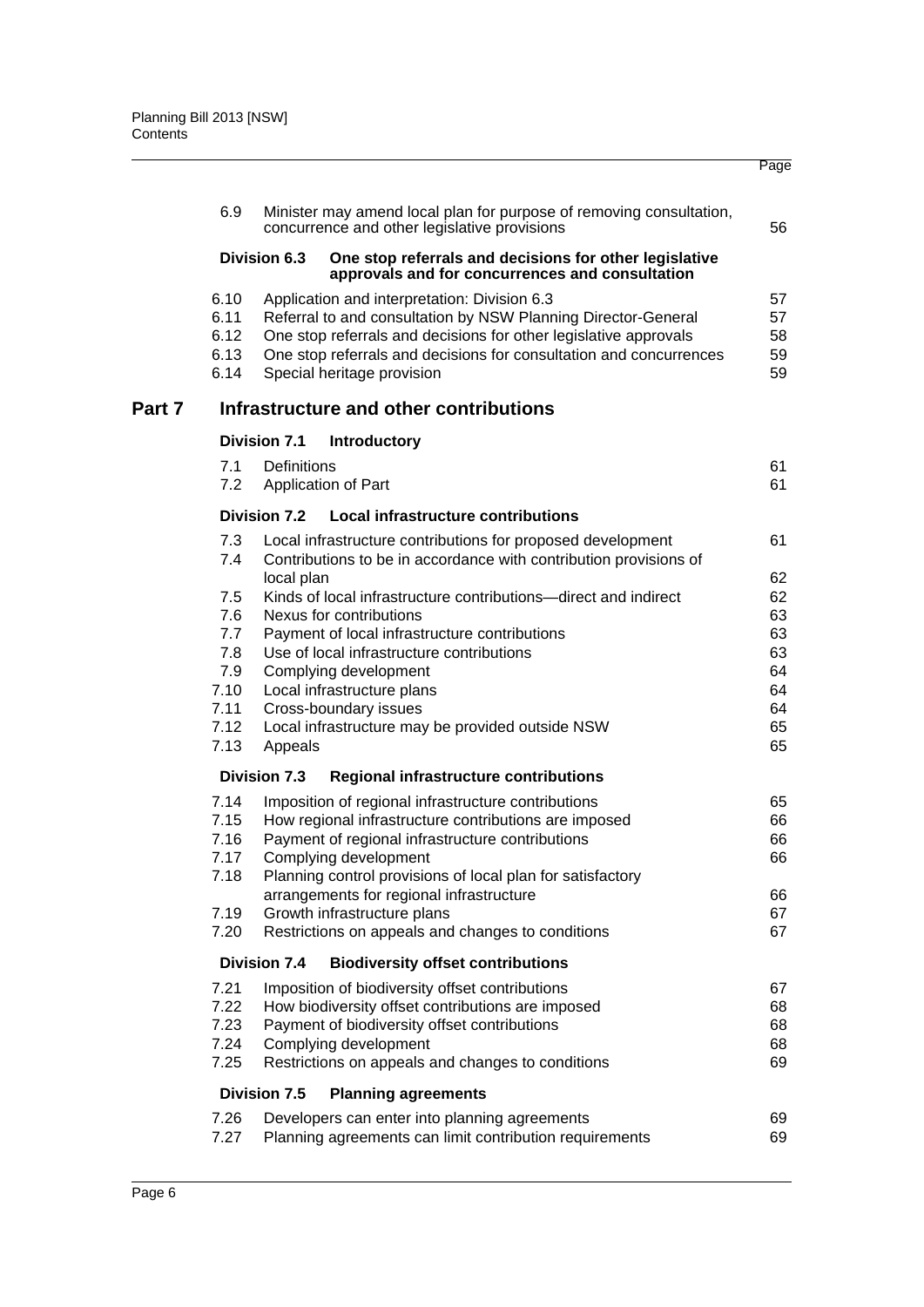|        |              |                                                                                  | Page     |
|--------|--------------|----------------------------------------------------------------------------------|----------|
|        | 7.28         | Use of planning agreement contributions                                          | 70       |
|        | 7.29         | Parties to planning agreements                                                   | 70       |
|        | 7.30         | Limitations on planning agreements                                               | 70       |
|        | 7.31         | Contents of planning agreements                                                  | 70       |
|        | 7.32         | Registered planning agreements to run with land                                  | 71       |
|        | 7.33         | Circumstances in which planning agreements can or cannot be                      |          |
|        |              | required to be made                                                              | 71       |
|        | 7.34<br>7.35 | No appeals                                                                       | 72<br>72 |
|        |              | Procedures and other requirements relating to planning agreements                |          |
|        |              | <b>Division 7.6</b><br><b>Regional Contributions Fund</b>                        |          |
|        | 7.36<br>7.37 | Definition<br><b>Establishment of Fund</b>                                       | 72<br>72 |
|        | 7.38         | Payments into Fund                                                               | 73       |
|        | 7.39         | Payments out of Fund                                                             | 73       |
|        |              |                                                                                  |          |
| Part 8 |              | <b>Building and subdivision</b>                                                  |          |
|        |              | <b>Division 8.1</b><br><b>Introductory</b>                                       |          |
|        | 8.1          | Interpretation: Part 8                                                           | 74       |
|        | 8.2          | Kinds of certificates under Part 8                                               | 74       |
|        | 8.3          | Functions of building certifiers and subdivision certifiers                      | 75       |
|        |              | <b>Division 8.2</b><br>Building work and certificates relating to building       |          |
|        | 8.4          | Requirements before building work commences                                      | 75       |
|        | 8.5          | Requirement for construction certificate                                         | 76       |
|        | 8.6          | Restriction on issue of construction certificate                                 | 77       |
|        | 8.7          | Requirement for occupation certificate                                           | 77       |
|        | 8.8          | Restrictions on issue of occupation certificates                                 | 77       |
|        | 8.9          | Effect of occupation certificate on earlier occupation certificates              | 78       |
|        |              | <b>Division 8.3</b><br>Subdivision work and certificates relating to subdivision |          |
|        | 8.10         | Requirements before subdivision work commences                                   | 78       |
|        | 8.11         | Requirement for subdivision works certificate                                    | 79       |
|        | 8.12         | Restriction on issue of subdivision works certificate                            | 79       |
|        | 8.13         | Restrictions on issue of subdivision certificates                                | 79       |
|        |              | <b>Division 8.4</b><br><b>Compliance certificates</b>                            |          |
|        | 8.14         | Requirement for compliance certificate                                           | 80       |
|        | 8.15         | Persons who may issue compliance certificates                                    | 80       |
|        | 8.16         | Restriction on issue of compliance certificates                                  | 80       |
|        |              | <b>Division 8.5</b><br>Liability for defective building or subdivision work      |          |
|        | 8.17         | Definitions                                                                      | 81       |
|        | 8.18         | Limitation on time when action for defective building or subdivision             |          |
|        |              | work may be brought                                                              | 81       |
|        | 8.19         | Division not to affect rights to recover damages for death or personal           |          |
|        |              | injury                                                                           | 81       |
|        |              |                                                                                  |          |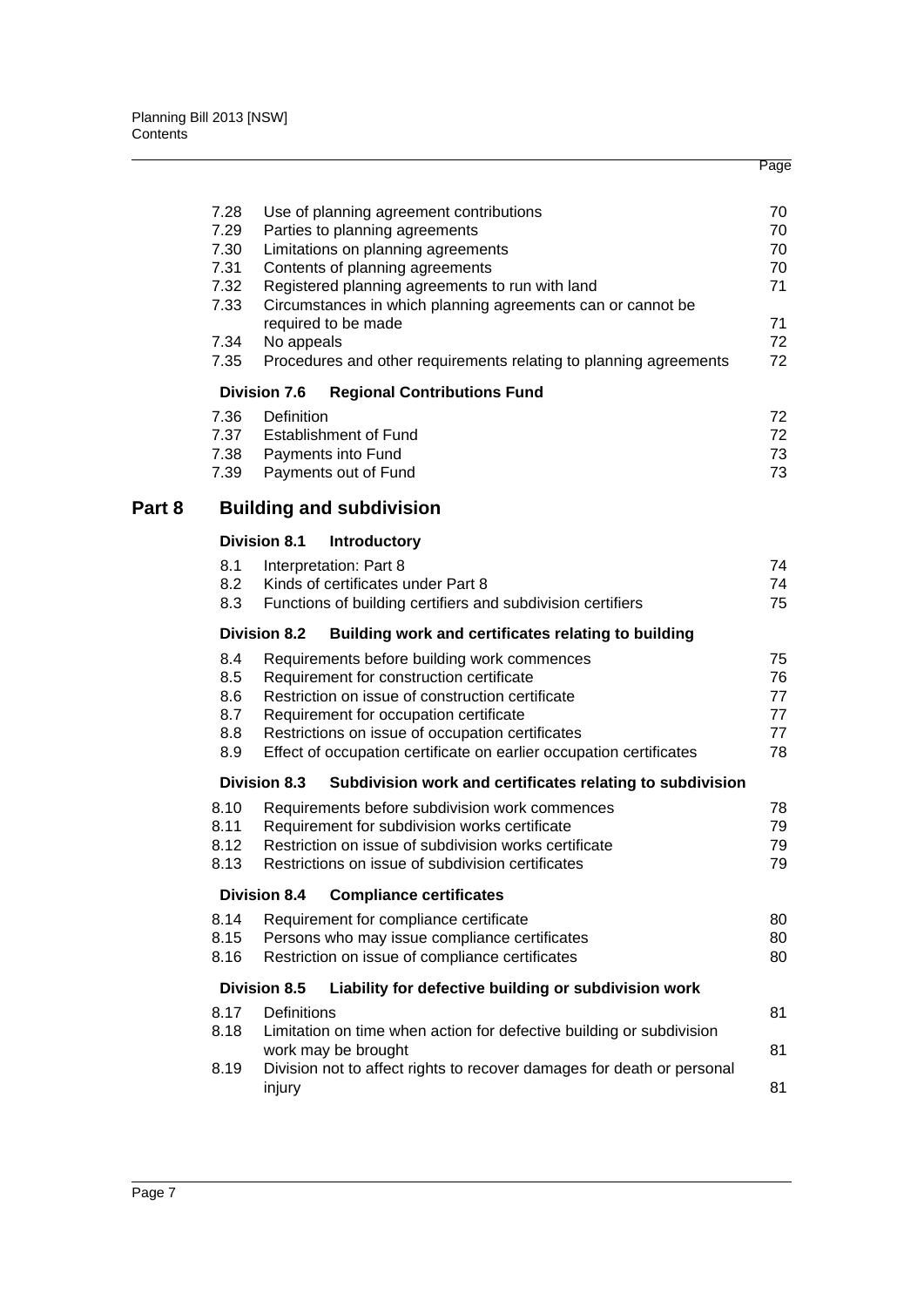|        |            |                     |                                                                                                                         | Page     |
|--------|------------|---------------------|-------------------------------------------------------------------------------------------------------------------------|----------|
|        |            | Division 8.6        | <b>Miscellaneous</b>                                                                                                    |          |
|        | 8.20       |                     | Owners building manual                                                                                                  | 81       |
|        | 8.21       |                     | Crown building, demolition and incidental work                                                                          | 82       |
|        | 8.22       |                     | Certifiers may be satisfied as to certain matters                                                                       | 82       |
|        | 8.23       |                     | Satisfaction as to compliance with conditions precedent to the issue                                                    |          |
|        |            | of certificates     |                                                                                                                         | 83       |
|        | 8.24       |                     | Directions by certifiers                                                                                                | 83       |
| Part 9 |            |                     | <b>Reviews and appeals</b>                                                                                              |          |
|        |            | <b>Division 9.1</b> | <b>Introductory</b>                                                                                                     |          |
|        | 9.1        |                     | Interpretation: Part 9                                                                                                  | 84       |
|        |            | <b>Division 9.2</b> | <b>Reviews</b>                                                                                                          |          |
|        | 9.2        |                     | Determinations and decisions subject to review                                                                          | 84       |
|        | 9.3        |                     | Application for and conduct of review                                                                                   | 84       |
|        | 9.4        |                     | Outcome of review                                                                                                       | 85       |
|        | 9.5        |                     | Miscellaneous provisions relating to reviews                                                                            | 85       |
|        |            | Division 9.3        | <b>Appeals-development consents</b>                                                                                     |          |
|        | 9.6        |                     | Decisions subject to appeal to Court under this Division                                                                | 86       |
|        | 9.7        |                     | Appeal by applicant-applications for development consent                                                                | 86       |
|        | 9.8<br>9.9 |                     | Appeal by an objector-EIS assessed development applications<br>Appeal by applicant-modifications of development consent | 86<br>87 |
|        | 9.10       |                     | Time within which appeals may be made                                                                                   | 87       |
|        | 9.11       |                     | Circumstances in which consent taken to have been refused for                                                           |          |
|        |            |                     | purposes of appeal rights                                                                                               | 87       |
|        | 9.12       |                     | Notice of appeals to be given and right to be heard                                                                     | 87       |
|        | 9.13       |                     | Effect of appeals on operation of consents                                                                              | 88       |
|        | 9.14       |                     | Powers of Court on appeals                                                                                              | 88       |
|        | 9.15       |                     | Miscellaneous provisions relating to appeals under this Division                                                        | 89       |
|        |            | <b>Division 9.4</b> | <b>Appeals-Part 8 certificates</b>                                                                                      |          |
|        | 9.16       |                     | Appeals against failure or refusal to issue Part 8 certificates                                                         | 89       |
|        | 9.17       |                     | Deemed refusal for purposes of appeal                                                                                   | 90       |
|        |            | <b>Division 9.5</b> | Appeals-development control orders                                                                                      |          |
|        | 9.18       |                     | Appeals concerning orders                                                                                               | 90       |
|        | 9.19       |                     | Awarding of compensation concerning orders                                                                              | 90       |
|        | 9.20       |                     | Effect of appeal on order                                                                                               | 91       |
|        |            | <b>Division 9.6</b> | Appeals-miscellaneous                                                                                                   |          |
|        | 9.21       |                     | Appeal concerning decisions on security for development<br>requirements or damage                                       | 91       |
|        | 9.22       |                     | Appeals against refusal to extend consent lapsing period                                                                | 91       |
|        | 9.23       |                     | Appeals concerning compliance cost notices                                                                              | 91       |
|        | 9.24       |                     | Appeals with respect to building information certificates                                                               | 92       |
|        |            |                     |                                                                                                                         |          |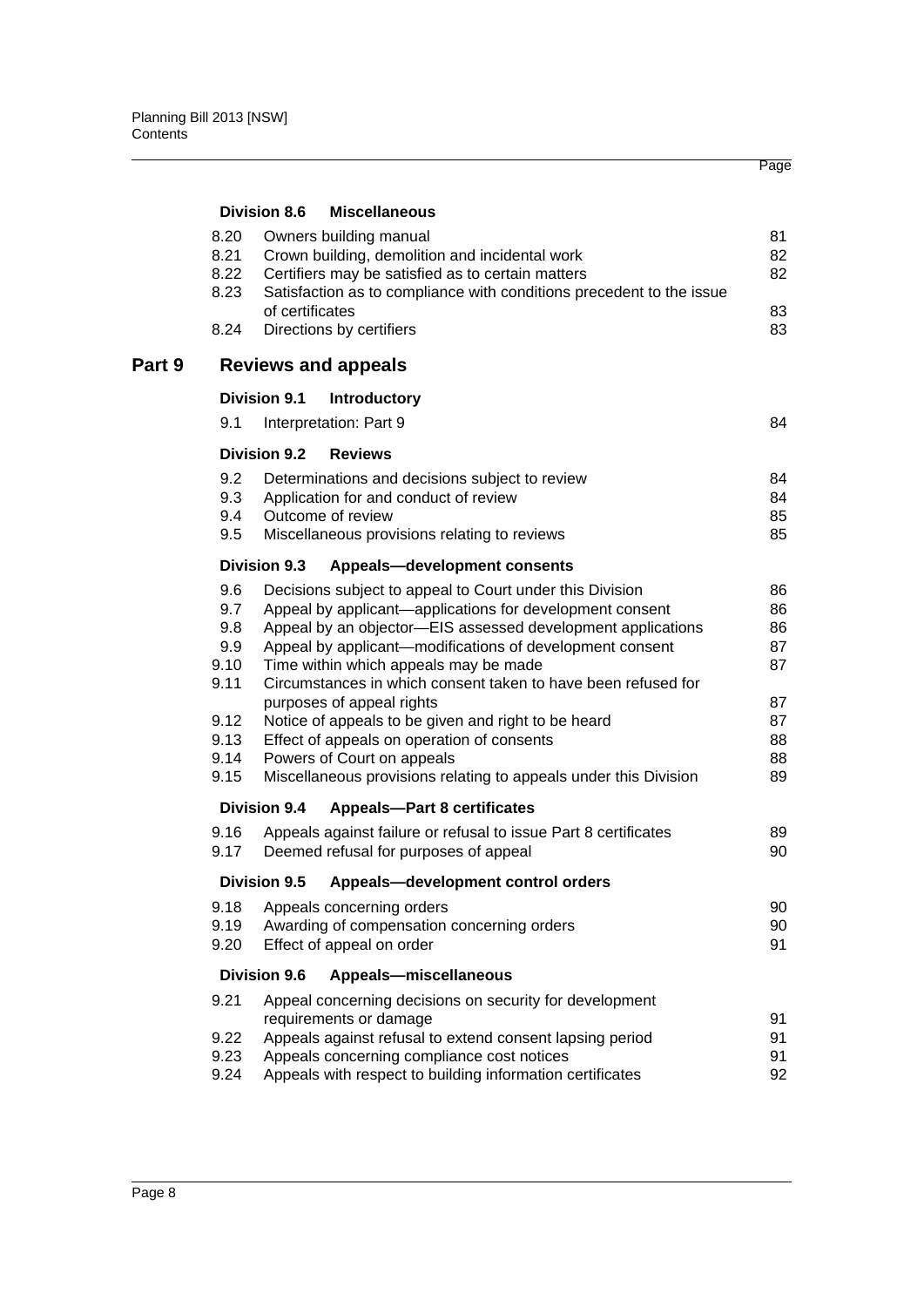| Part 10                         | <b>Enforcement</b>                                           |                            |                                                                                                   |            |  |
|---------------------------------|--------------------------------------------------------------|----------------------------|---------------------------------------------------------------------------------------------------|------------|--|
|                                 | Division 10.1 Ministerial enforcement powers                 |                            |                                                                                                   |            |  |
|                                 | 10.1                                                         | Directions by the Minister |                                                                                                   |            |  |
|                                 | 10.2                                                         |                            | Local government investigation into council's performance                                         | 93         |  |
|                                 | 10.3                                                         |                            | Settlement of planning disputes                                                                   | 93         |  |
|                                 |                                                              |                            | Division 10.2 Development control orders                                                          |            |  |
|                                 | 10.4                                                         |                            | Orders that may be given                                                                          | 94         |  |
|                                 | 10.5                                                         |                            | Relevant enforcement authorities who may give orders                                              | 94         |  |
|                                 | 10.6                                                         |                            | Provisions relating to orders                                                                     | 95         |  |
|                                 | 10.7                                                         |                            | Failure to comply with order-offence                                                              | 95         |  |
|                                 |                                                              |                            | Division 10.3 Civil enforcement proceedings                                                       | 95         |  |
|                                 | 10.8<br>Definitions<br>Restraint etc of breaches of this Act |                            |                                                                                                   |            |  |
|                                 | 10.9<br>10.10                                                |                            | Orders of the Court                                                                               | 96<br>96   |  |
|                                 | 10.11                                                        |                            | Time within which validity of planning control provisions,                                        |            |  |
|                                 |                                                              |                            | planning approvals etc may be challenged                                                          | 97         |  |
|                                 | 10.12                                                        |                            | Exclusion of legal proceedings                                                                    | 97         |  |
|                                 | 10.13                                                        |                            | Special provision where development consent tainted by corruption                                 | 98         |  |
|                                 |                                                              |                            | Division 10.4 Criminal offences and proceedings                                                   |            |  |
| 10.14<br>Maximum penalty-Tier 1 |                                                              |                            | 99                                                                                                |            |  |
|                                 | 10.15                                                        |                            | Maximum penalty-Tier 2                                                                            | 100        |  |
|                                 | 10.16                                                        |                            | Maximum penalty-Tier 3                                                                            | 100        |  |
|                                 | 10.17                                                        |                            | Proceedings for offences                                                                          | 100        |  |
|                                 | 10.18                                                        |                            | Criminal and civil enforcement proceedings in respect of same matter                              | 101        |  |
|                                 | 10.19                                                        |                            | Time within which proceedings may be commenced                                                    | 101        |  |
|                                 | 10.20                                                        |                            | Penalty notices for certain offences                                                              | 101        |  |
|                                 | 10.21<br>10.22                                               | Ancillary offences         | Offence-false or misleading information                                                           | 102<br>102 |  |
|                                 | 10.23                                                        |                            | Continuing obligations under orders etc                                                           | 103        |  |
|                                 | 10.24                                                        |                            | Miscellaneous provisions                                                                          | 103        |  |
| Part 11                         |                                                              | <b>Miscellaneous</b>       |                                                                                                   |            |  |
|                                 |                                                              |                            |                                                                                                   |            |  |
|                                 |                                                              |                            | <b>Division 11.1 Regulations</b>                                                                  |            |  |
|                                 | 11.1                                                         |                            | Regulations generally                                                                             | 105        |  |
|                                 | 11.2<br>11.3                                                 |                            | Specific regulation-making powers<br>Savings and transitional regulation-making powers            | 105        |  |
|                                 |                                                              |                            |                                                                                                   | 105        |  |
|                                 |                                                              |                            | Division 11.2 Fees and charges                                                                    |            |  |
|                                 | 11.4<br>11.5                                                 |                            | Fees and charges to which this Division applies                                                   | 106        |  |
|                                 |                                                              |                            | Prescription of fees and charges and their payment                                                | 106        |  |
|                                 |                                                              |                            | Division 11.3 Planning and building information certificates                                      |            |  |
|                                 | 11.6                                                         |                            | Information certificates to which this Division applies                                           | 106        |  |
|                                 | 11.7<br>11.8                                                 |                            | Who may apply for information certificates<br>Making of applications for information certificates | 106<br>106 |  |
|                                 |                                                              |                            |                                                                                                   |            |  |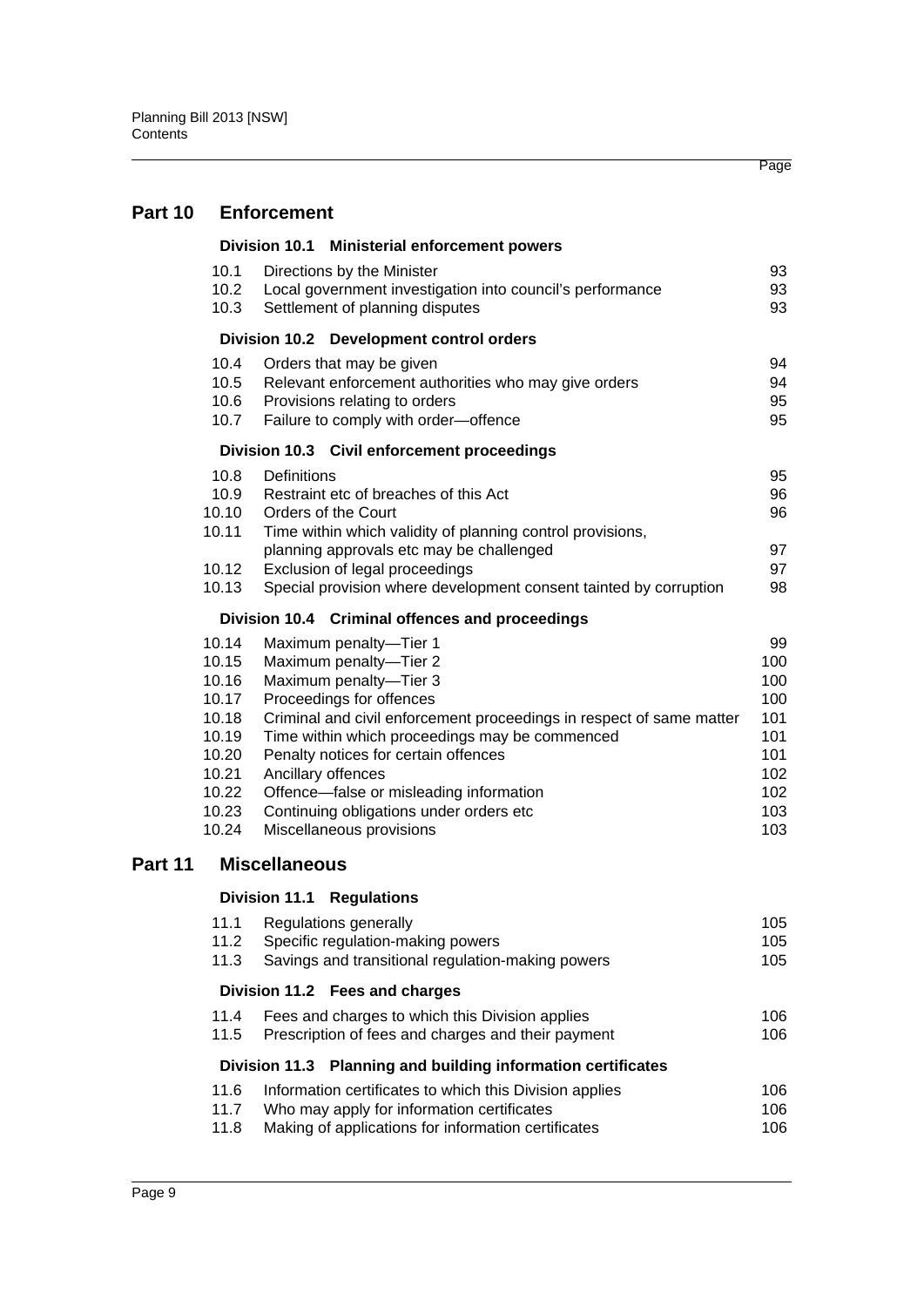|                    | 11.9  | Issue of information certificates                                                  | 107 |
|--------------------|-------|------------------------------------------------------------------------------------|-----|
|                    | 11.10 | Nature and effect of planning information certificates                             | 107 |
|                    | 11.11 | Issue, nature and effect of building information certificate                       | 107 |
|                    | 11.12 | Miscellaneous provisions relating to building information certificates             | 108 |
|                    |       | Division 11.4 Existing uses                                                        |     |
|                    | 11.13 | Definition of "existing use" etc                                                   | 109 |
|                    | 11.14 | Continuance of and limitations on existing use                                     | 109 |
|                    | 11.15 | Regulations respecting existing use                                                | 109 |
|                    | 11.16 | Continuance of and limitations on other lawful uses                                | 110 |
|                    | 11.17 | Uses unlawfully commenced                                                          | 110 |
|                    | 11.18 | Saving of effect of existing development consents                                  | 110 |
|                    |       | Division 11.5 Contaminated land liability                                          |     |
|                    | 11.19 | Definitions                                                                        | 111 |
|                    | 11.20 | Exemption from liability-contaminated land                                         | 111 |
|                    | 11.21 | Contaminated land planning guidelines                                              | 111 |
|                    |       | Division 11.6 Bush fire prone land                                                 |     |
|                    | 11.22 | Bush fire prone land                                                               | 112 |
|                    |       | Division 11.7 General miscellaneous                                                |     |
|                    | 11.23 | Act to bind Crown                                                                  | 112 |
|                    | 11.24 | Disclosure of political donations                                                  | 112 |
|                    | 11.25 | Proof of ownership of land                                                         | 116 |
|                    | 11.26 | Right to be heard-legal representation                                             | 116 |
|                    | 11.27 | Service or giving of documents                                                     | 116 |
|                    | 11.28 | Review of legislation                                                              | 117 |
| <b>Schedule 1</b>  |       | <b>General-ancillary provisions</b>                                                | 118 |
| <b>Schedule 2</b>  |       | <b>Community participation—ancillary provisions</b>                                | 126 |
| <b>Schedule 3</b>  |       | <b>Strategic planning-ancillary provisions</b>                                     | 132 |
| <b>Schedule 4</b>  |       | Development (other than infrastructure) assessment                                 |     |
|                    |       | and consent-ancillary provisions                                                   | 133 |
| <b>Schedule 5</b>  |       | Infrastructure and environmental impact                                            |     |
|                    |       | assessment-ancillary provisions                                                    | 138 |
| <b>Schedule 6</b>  |       | Concurrences, consultation and other legislative<br>approvals—ancillary provisions |     |
|                    |       |                                                                                    | 142 |
| <b>Schedule 7</b>  |       | Infrastructure and other contributions—ancillary                                   |     |
|                    |       | provisions                                                                         | 143 |
| <b>Schedule 8</b>  |       | <b>Building and subdivision—ancillary provisions</b>                               | 147 |
| <b>Schedule 9</b>  |       | Reviews and appeals—ancillary provisions                                           | 149 |
| <b>Schedule 10</b> |       | <b>Enforcement-ancillary provisions</b>                                            | 150 |
| <b>Schedule 11</b> |       | <b>Miscellaneous-ancillary provisions</b>                                          | 172 |
| <b>Schedule 12</b> |       | Savings, transitional and other provisions                                         | 180 |
| <b>Schedule 13</b> |       | <b>Repeal of Acts and instruments</b>                                              | 185 |

Page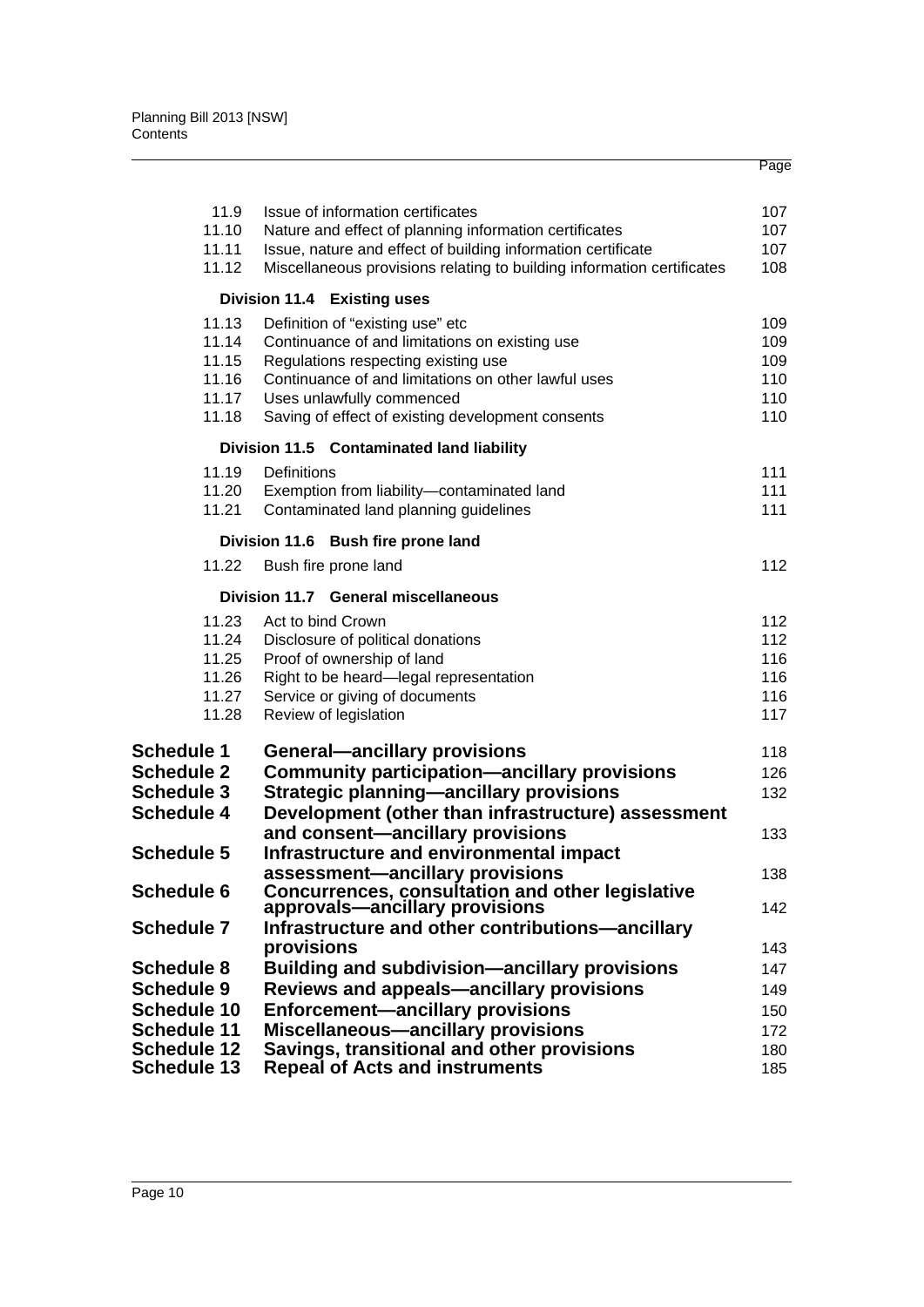

New South Wales

# **Planning Bill 2013**

No , 2013

#### **A Bill for**

An Act relating to planning and sustainable growth in New South Wales.

See also the *Planning Administration Bill 2013*.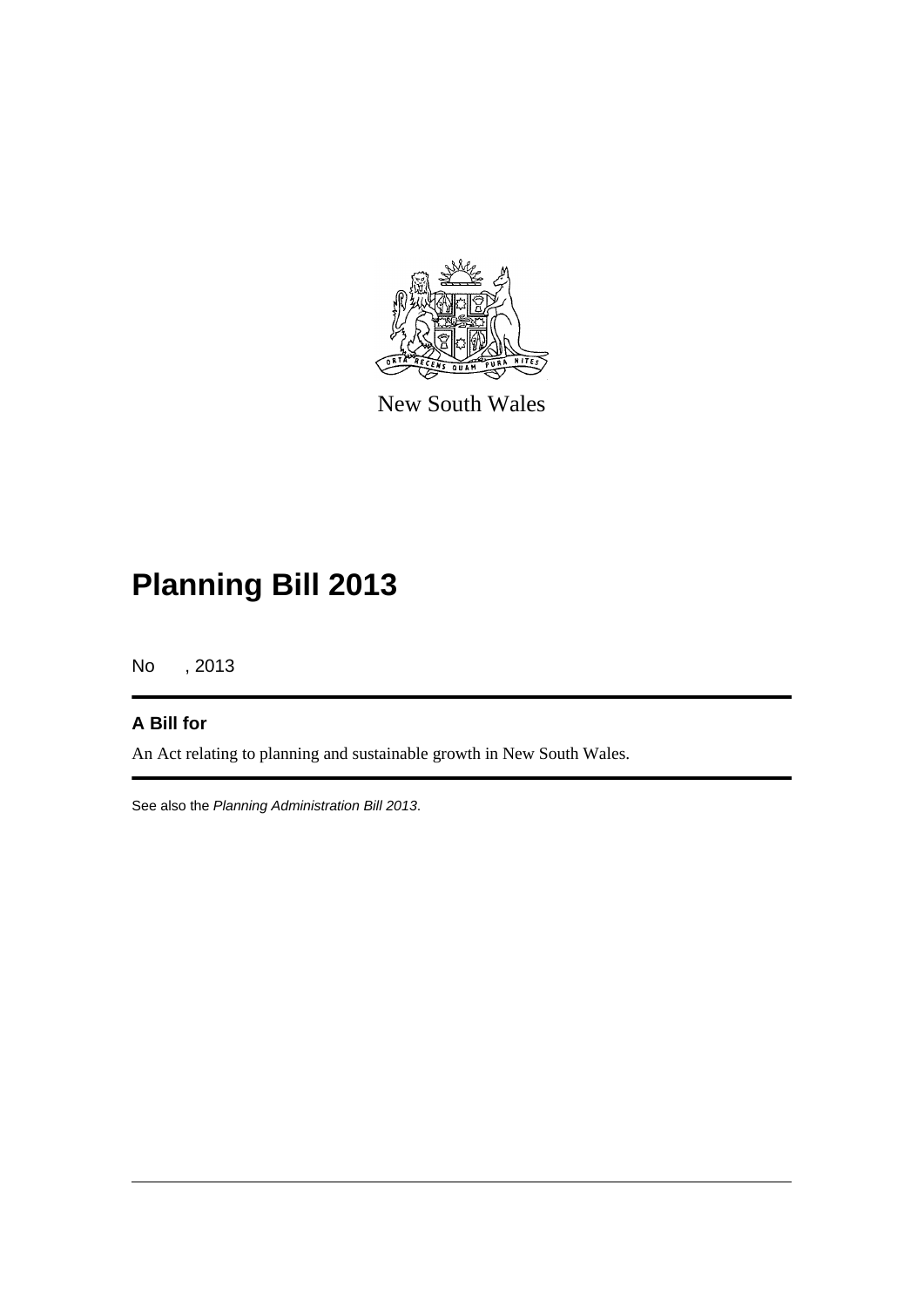<span id="page-20-6"></span><span id="page-20-5"></span><span id="page-20-4"></span><span id="page-20-3"></span><span id="page-20-2"></span><span id="page-20-1"></span><span id="page-20-0"></span>

|        |                     |                       |                              | The Legislature of New South Wales enacts:                                                                                                                                                                                                                                                                                                                                                                                             | 1                                      |
|--------|---------------------|-----------------------|------------------------------|----------------------------------------------------------------------------------------------------------------------------------------------------------------------------------------------------------------------------------------------------------------------------------------------------------------------------------------------------------------------------------------------------------------------------------------|----------------------------------------|
| Part 1 |                     |                       | <b>General</b>               |                                                                                                                                                                                                                                                                                                                                                                                                                                        | 2                                      |
|        | <b>Division 1.1</b> |                       |                              | Preliminary                                                                                                                                                                                                                                                                                                                                                                                                                            | 3                                      |
| 1.1    |                     | <b>Name of Act</b>    |                              |                                                                                                                                                                                                                                                                                                                                                                                                                                        | 4                                      |
|        |                     |                       |                              | This Act is the <i>Planning Act 2013</i> .                                                                                                                                                                                                                                                                                                                                                                                             | 5                                      |
| $1.2$  |                     |                       |                              | <b>Commencement of Act</b>                                                                                                                                                                                                                                                                                                                                                                                                             | 6                                      |
|        |                     |                       |                              | This Act commences on a day or days to be appointed by proclamation.                                                                                                                                                                                                                                                                                                                                                                   | $\overline{7}$                         |
| 1.3    |                     | <b>Objects of Act</b> |                              |                                                                                                                                                                                                                                                                                                                                                                                                                                        | 8                                      |
|        | (1)                 |                       |                              | The objects of this Act are as follows:                                                                                                                                                                                                                                                                                                                                                                                                | 9                                      |
|        |                     | (a)                   |                              | to promote the growth of the State's economy and increased productivity,                                                                                                                                                                                                                                                                                                                                                               | 10                                     |
|        |                     | (b)                   |                              | to promote sustainable development (as set out in subsection $(2)$ ),                                                                                                                                                                                                                                                                                                                                                                  | 11                                     |
|        |                     | (c)                   |                              | to provide opportunities for early and on-going community participation in<br>strategic planning and to promote transparent decision-making,                                                                                                                                                                                                                                                                                           | 12<br>13                               |
|        |                     | (d)                   |                              | to facilitate and manage growth by the co-ordination, planning, delivery and<br>integration of infrastructure and services in strategic planning,                                                                                                                                                                                                                                                                                      | 14<br>15                               |
|        |                     | (e)                   |                              | to promote the timely delivery of business, employment and housing<br>opportunities (including for housing choice and affordable housing),                                                                                                                                                                                                                                                                                             | 16<br>17                               |
|        |                     | (f)                   |                              | to promote the protection of the environment and heritage, including by:                                                                                                                                                                                                                                                                                                                                                               | 18                                     |
|        |                     |                       | (i)                          | the conservation of biodiversity, and                                                                                                                                                                                                                                                                                                                                                                                                  | 19                                     |
|        |                     |                       | (ii)                         | the conservation and sustainable management of built and cultural<br>heritage (including Aboriginal cultural heritage),                                                                                                                                                                                                                                                                                                                | 20<br>21                               |
|        |                     | (g)                   |                              | to enable the effective management of natural hazards and natural resources,<br>including agricultural land, water and minerals,                                                                                                                                                                                                                                                                                                       | 22<br>23                               |
|        |                     | (h)                   | buildings,                   | to promote health and safety in the design, construction and performance of                                                                                                                                                                                                                                                                                                                                                            | 24<br>25                               |
|        |                     | (i)                   |                              | to promote health, amenity and quality in the design and planning of the built<br>environment,                                                                                                                                                                                                                                                                                                                                         | 26<br>27                               |
|        |                     | (i)                   |                              | to promote efficient and timely development assessment that is proportionate<br>to the likely impacts of proposed development,                                                                                                                                                                                                                                                                                                         | 28<br>29                               |
|        |                     | (k)                   |                              | to share responsibility between all levels of government for planning and the<br>management of growth.                                                                                                                                                                                                                                                                                                                                 | 30<br>31                               |
|        | (2)                 |                       | development.<br>development. | <b>Sustainable development</b> is development that meets the needs of the present<br>generation without compromising the ability of future generations to meet their own<br>needs. Sustainable development is achieved by the integration of relevant economic,<br>environmental and social considerations in decision-making about planning and<br>Note. NSW planning policies may inform any such decision-making about planning and | 32<br>33<br>34<br>35<br>36<br>37<br>38 |
|        | <b>Division 1.2</b> |                       |                              | Interpretation                                                                                                                                                                                                                                                                                                                                                                                                                         | 39                                     |
| 1.4    |                     |                       | Definitions-general          |                                                                                                                                                                                                                                                                                                                                                                                                                                        | 40                                     |
|        | (1)                 |                       |                              | Key expressions used in this Act are defined in this Division.                                                                                                                                                                                                                                                                                                                                                                         | 41                                     |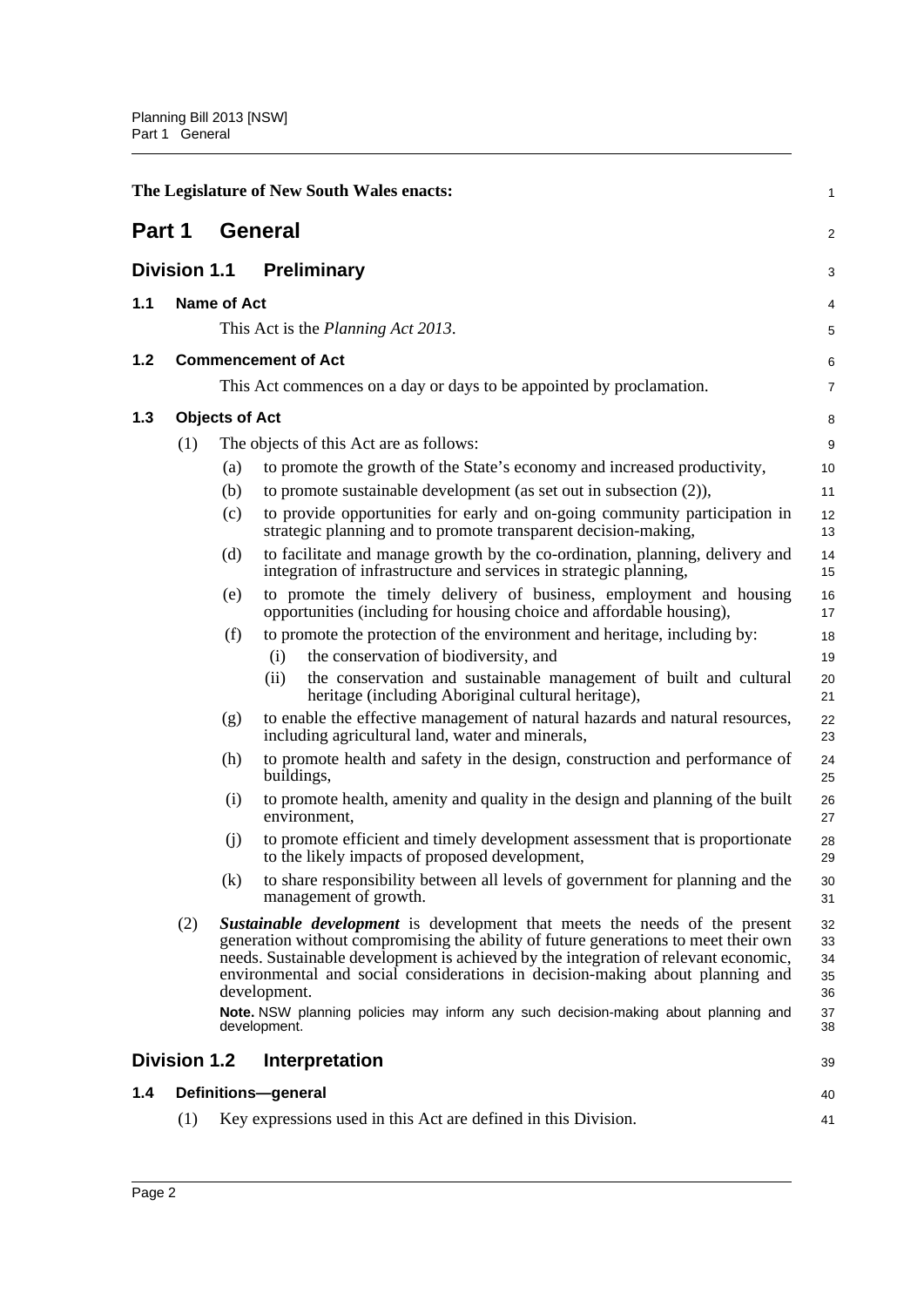<span id="page-21-2"></span><span id="page-21-1"></span><span id="page-21-0"></span>

|     | (2) |                                                 | Schedule 1 contains a Dictionary of expressions used in this Act and other<br>interpretative provisions.<br>Note. The defined expressions apply generally to the planning legislation, which comprises<br>this Act, the Planning Administration Act 2013 and the instruments under those Acts. | 1<br>$\overline{\mathbf{c}}$<br>3<br>4 |  |  |  |
|-----|-----|-------------------------------------------------|------------------------------------------------------------------------------------------------------------------------------------------------------------------------------------------------------------------------------------------------------------------------------------------------|----------------------------------------|--|--|--|
| 1.5 |     | <b>Development</b>                              |                                                                                                                                                                                                                                                                                                | 5                                      |  |  |  |
|     | (1) |                                                 | For the purposes of this Act, <i>development</i> is any of the following:                                                                                                                                                                                                                      | 6                                      |  |  |  |
|     |     | (a)                                             | the use of land,                                                                                                                                                                                                                                                                               | 7                                      |  |  |  |
|     |     | (b)                                             | the subdivision of land,                                                                                                                                                                                                                                                                       | 8                                      |  |  |  |
|     |     | (c)                                             | the erection of a building,                                                                                                                                                                                                                                                                    | 9                                      |  |  |  |
|     |     | (d)                                             | the carrying out of a work,                                                                                                                                                                                                                                                                    | 10                                     |  |  |  |
|     |     | (e)                                             | the demolition of a building or work,                                                                                                                                                                                                                                                          | 11                                     |  |  |  |
|     |     | (f)                                             | any other act, matter or thing that may be controlled by the planning control<br>provisions of a local plan.                                                                                                                                                                                   | 12<br>13                               |  |  |  |
|     | (2) |                                                 | However, development does not include any act, matter or thing excluded by the<br>regulations (either generally for the purposes of this Act or only for the purposes of<br>specified provisions of this Act).                                                                                 | 14<br>15<br>16                         |  |  |  |
|     | (3) |                                                 | For the purposes of this Act, the <i>carrying out of development</i> is the doing of the acts,<br>matters or things referred to in subsection (1).                                                                                                                                             | 17<br>18                               |  |  |  |
| 1.6 |     | Strategic plans and planning control provisions |                                                                                                                                                                                                                                                                                                |                                        |  |  |  |
|     | (1) |                                                 | For the purposes of this Act, a <i>strategic plan</i> is any of the following:                                                                                                                                                                                                                 | 20                                     |  |  |  |
|     |     | (a)                                             | a NSW planning policy,                                                                                                                                                                                                                                                                         | 21                                     |  |  |  |
|     |     | (b)                                             | a regional growth plan,                                                                                                                                                                                                                                                                        | 22                                     |  |  |  |
|     |     | (c)                                             | a subregional delivery plan,                                                                                                                                                                                                                                                                   | 23                                     |  |  |  |
|     |     | (d)                                             | a local plan.                                                                                                                                                                                                                                                                                  | 24                                     |  |  |  |
|     |     |                                                 | Note. See section 3.1 for the definition of the relevant planning authority for the purposes<br>of making strategic plans.                                                                                                                                                                     | 25<br>26                               |  |  |  |
|     | (2) |                                                 | For the purposes of this Act, the <i>planning control provisions</i> of a local plan<br>comprise:                                                                                                                                                                                              | 27<br>28                               |  |  |  |
|     |     | (a)                                             | the planning control provisions of the local plan (containing land use zoning,<br>categories of development and other land use provisions) and the instruments<br>that make, amend or replace those provisions, and                                                                            | 29<br>30<br>31                         |  |  |  |
|     |     | (b)                                             | the provisions of any transitional planning instrument, being environmental<br>planning instruments under the former Act that are taken by this Act to be a<br>part of the planning control provisions of a local plan.                                                                        | 32<br>33<br>34                         |  |  |  |
| 1.7 |     |                                                 | <b>Planning approvals</b>                                                                                                                                                                                                                                                                      | 35                                     |  |  |  |
|     |     |                                                 | For the purposes of this Act, a <i>planning approval</i> is any of the following:                                                                                                                                                                                                              | 36                                     |  |  |  |
|     |     | (a)                                             | a development consent (being a consent under Part 4 to carry out development,<br>and includes a complying development certificate),                                                                                                                                                            | 37<br>38                               |  |  |  |
|     |     | (b)                                             | a State infrastructure approval (being an approval under Division 5.2 of Part 5<br>to carry out State infrastructure development),                                                                                                                                                             | 39<br>40                               |  |  |  |
|     |     | (c)                                             | a certificate under Part 8 other than a compliance certificate (being a<br>construction certificate, an occupation certificate, a subdivision works<br>certificate or a subdivision certificate).                                                                                              | 41<br>42<br>43                         |  |  |  |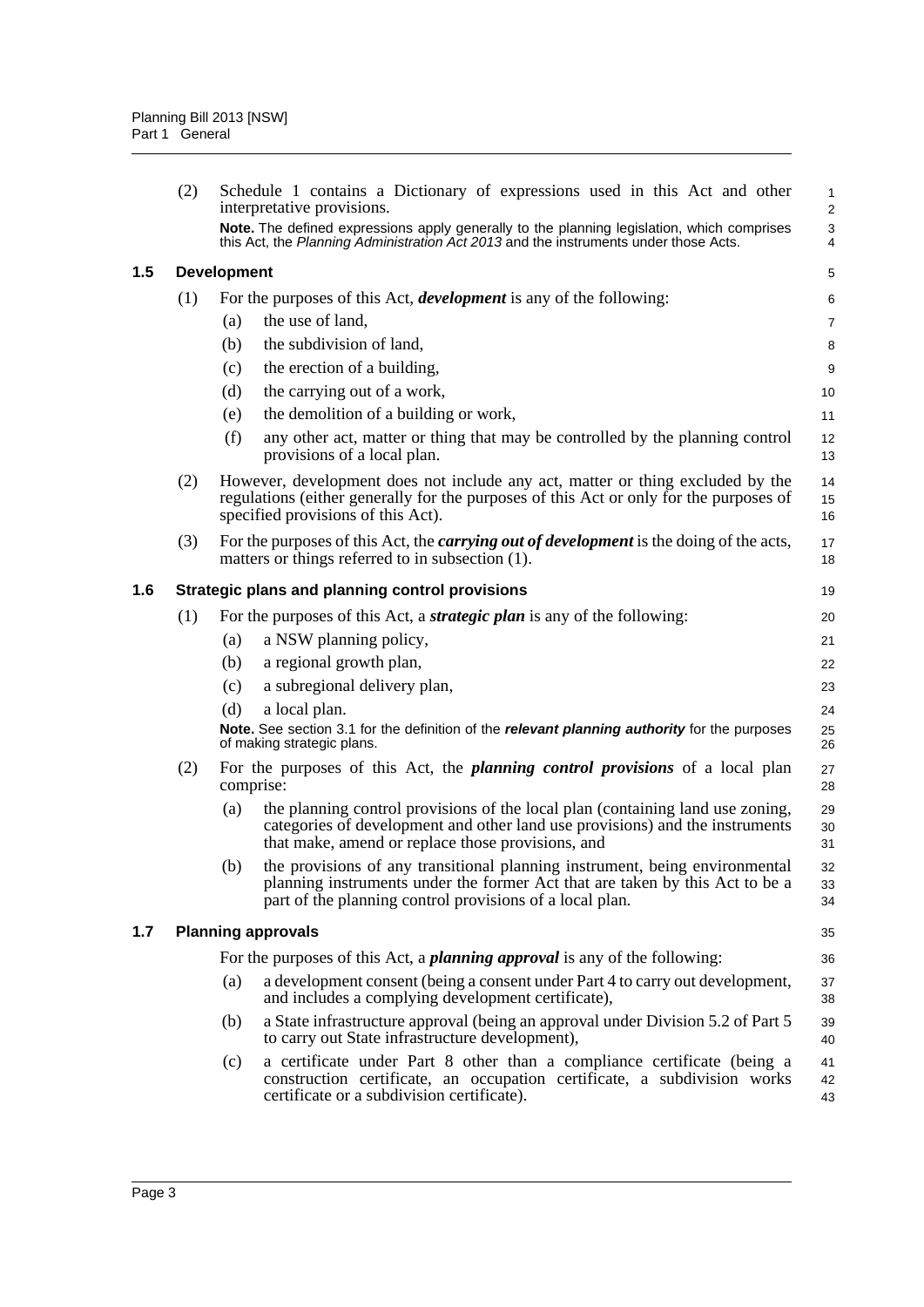<span id="page-22-4"></span><span id="page-22-3"></span><span id="page-22-2"></span><span id="page-22-1"></span><span id="page-22-0"></span>

| 1.8  | Infrastructure plans and contributions |                                                                                                                                                                                                                                                                                                                                     |                                                                                                                                                                                                                                                                                                                                                                                                                                                                                                          |                                        |  |  |
|------|----------------------------------------|-------------------------------------------------------------------------------------------------------------------------------------------------------------------------------------------------------------------------------------------------------------------------------------------------------------------------------------|----------------------------------------------------------------------------------------------------------------------------------------------------------------------------------------------------------------------------------------------------------------------------------------------------------------------------------------------------------------------------------------------------------------------------------------------------------------------------------------------------------|----------------------------------------|--|--|
|      | (1)                                    |                                                                                                                                                                                                                                                                                                                                     | For the purposes of this Act, an <i>infrastructure plan</i> is a local infrastructure plan or a<br>growth infrastructure plan.                                                                                                                                                                                                                                                                                                                                                                           | $\overline{\mathbf{c}}$<br>3           |  |  |
|      | (2)                                    |                                                                                                                                                                                                                                                                                                                                     | For the purposes of this Act, an <i>infrastructure contribution</i> is a local infrastructure<br>contribution, or a regional infrastructure contribution, set out in the contribution<br>provisions of a local plan.                                                                                                                                                                                                                                                                                     | 4<br>5<br>6                            |  |  |
|      | (3)                                    |                                                                                                                                                                                                                                                                                                                                     | For the purposes of this Act, a <b>biodiversity offset contribution</b> is a biodiversity offset<br>contribution set out in the contribution provisions of a local plan.                                                                                                                                                                                                                                                                                                                                 | 7<br>8                                 |  |  |
| 1.9  |                                        |                                                                                                                                                                                                                                                                                                                                     | <b>Building work and subdivision work</b>                                                                                                                                                                                                                                                                                                                                                                                                                                                                | 9                                      |  |  |
|      | (1)                                    |                                                                                                                                                                                                                                                                                                                                     | For the purposes of this Act, <i>building work</i> means any physical activity involved in<br>the erection of a building.                                                                                                                                                                                                                                                                                                                                                                                | 10<br>11                               |  |  |
|      | (2)                                    | approval.                                                                                                                                                                                                                                                                                                                           | For the purposes of this Act, <i>subdivision work</i> means any physical activity<br>authorised to be carried out in connection with a subdivision under the conditions of<br>a development consent for the subdivision of land. For the purposes of this<br>subsection, a development consent includes a State infrastructure approval if the<br>regulations under Part 5 apply Part 8 to subdivision work under a State infrastructure<br>Note. See Schedule 1 for the meaning of subdivision of land. | 12<br>13<br>14<br>15<br>16<br>17<br>18 |  |  |
| 1.10 |                                        |                                                                                                                                                                                                                                                                                                                                     | <b>Planning bodies</b>                                                                                                                                                                                                                                                                                                                                                                                                                                                                                   | 19                                     |  |  |
|      |                                        |                                                                                                                                                                                                                                                                                                                                     | For the purposes of this Act, a <i>planning body</i> is any of the following:                                                                                                                                                                                                                                                                                                                                                                                                                            | 20                                     |  |  |
|      |                                        | (a)                                                                                                                                                                                                                                                                                                                                 | the Planning Ministerial Corporation,                                                                                                                                                                                                                                                                                                                                                                                                                                                                    | 21                                     |  |  |
|      |                                        | (b)                                                                                                                                                                                                                                                                                                                                 | the Planning Assessment Commission,                                                                                                                                                                                                                                                                                                                                                                                                                                                                      | 22                                     |  |  |
|      |                                        | (c)                                                                                                                                                                                                                                                                                                                                 | a regional planning panel,                                                                                                                                                                                                                                                                                                                                                                                                                                                                               | 23                                     |  |  |
|      |                                        | (d)                                                                                                                                                                                                                                                                                                                                 | a subregional planning board,                                                                                                                                                                                                                                                                                                                                                                                                                                                                            | 24                                     |  |  |
|      |                                        | (e)                                                                                                                                                                                                                                                                                                                                 | a planning committee or panel established by the Minister or the NSW<br>Planning Director-General,                                                                                                                                                                                                                                                                                                                                                                                                       | 25<br>26                               |  |  |
|      |                                        | (f)                                                                                                                                                                                                                                                                                                                                 | an independent hearing and assessment panel of a council.                                                                                                                                                                                                                                                                                                                                                                                                                                                | 27                                     |  |  |
| 1.11 |                                        |                                                                                                                                                                                                                                                                                                                                     | Development likely to significantly affect threatened species                                                                                                                                                                                                                                                                                                                                                                                                                                            | 28                                     |  |  |
|      |                                        |                                                                                                                                                                                                                                                                                                                                     | For the purposes of this Act, development is <i>likely to significantly affect threatened</i><br>species if:                                                                                                                                                                                                                                                                                                                                                                                             | 29<br>30                               |  |  |
|      |                                        | (a)                                                                                                                                                                                                                                                                                                                                 | it is carried out in critical habitat, or                                                                                                                                                                                                                                                                                                                                                                                                                                                                | 31                                     |  |  |
|      |                                        |                                                                                                                                                                                                                                                                                                                                     | (b) it is likely to significantly affect threatened species, populations or ecological<br>communities, or their habitats.                                                                                                                                                                                                                                                                                                                                                                                | 32<br>33                               |  |  |
|      |                                        |                                                                                                                                                                                                                                                                                                                                     | <b>Note.</b> See clause 1.5 of Schedule 1 for the determination of whether proposed development<br>is likely to have such a significant effect. Schedule 1 defines threatened species, populations<br>and/or ecological communities by reference to the Threatened Species Conservation Act 1995<br>or, in the case of fish and marine vegetation, Part 7A of the Fisheries Management Act 1994.                                                                                                         | 34<br>35<br>36<br>37                   |  |  |
| 1.12 |                                        |                                                                                                                                                                                                                                                                                                                                     | <b>Biodiversity offsets</b>                                                                                                                                                                                                                                                                                                                                                                                                                                                                              | 38                                     |  |  |
|      | (1)                                    | For the purposes of this Act, <i>biodiversity offsets</i> for development are measures that<br>benefit biodiversity in or outside the site of the development to offset or compensate<br>for the likely impacts of the development on biodiversity after all practical steps have<br>been taken to avoid or minimise those impacts. |                                                                                                                                                                                                                                                                                                                                                                                                                                                                                                          |                                        |  |  |
|      | (2)                                    |                                                                                                                                                                                                                                                                                                                                     | The measures to benefit biodiversity are generally measures to benefit the<br>biodiversity values impacted in the site or in the same locality as the site (or similar<br>or higher biodiversity values).                                                                                                                                                                                                                                                                                                | 43<br>44<br>45                         |  |  |
|      |                                        |                                                                                                                                                                                                                                                                                                                                     |                                                                                                                                                                                                                                                                                                                                                                                                                                                                                                          |                                        |  |  |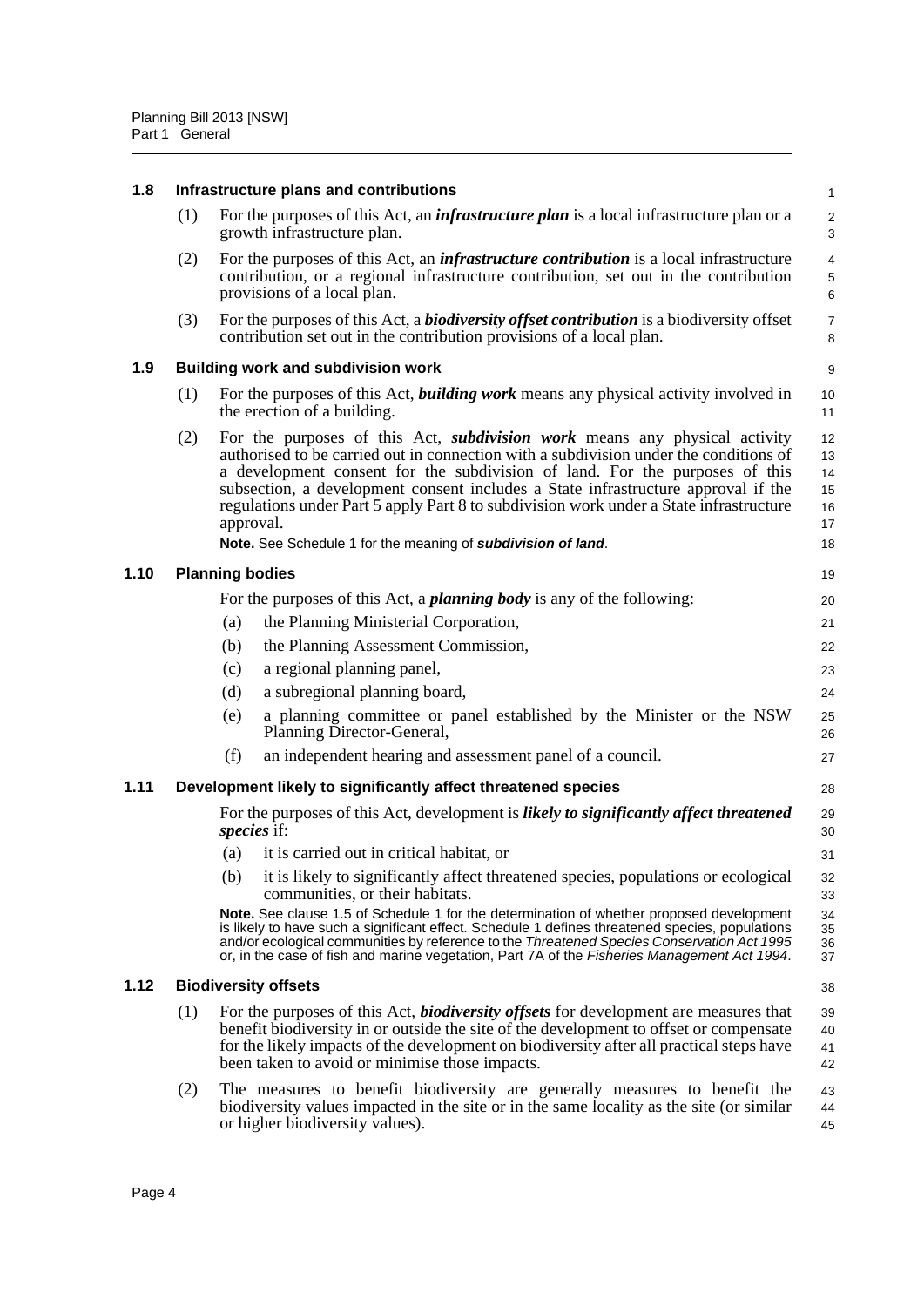<span id="page-23-2"></span><span id="page-23-1"></span><span id="page-23-0"></span>

|      | (3)                 |     |                           | The measures to benefit biodiversity include (without limitation) the following:                                                                                                                                                                             | $\mathbf{1}$        |
|------|---------------------|-----|---------------------------|--------------------------------------------------------------------------------------------------------------------------------------------------------------------------------------------------------------------------------------------------------------|---------------------|
|      |                     | (a) |                           | reservation of, or covenants on, land for the purposes of conservation,                                                                                                                                                                                      | $\overline{2}$      |
|      |                     | (b) |                           | retiring biodiversity credits under the threatened species legislation,                                                                                                                                                                                      | 3                   |
|      |                     | (c) |                           | eradication or suppression of pests, weeds or predators of impacted species,                                                                                                                                                                                 | 4                   |
|      |                     | (d) |                           | research, surveys or educational programs with respect to biodiversity,                                                                                                                                                                                      | 5                   |
|      |                     | (e) |                           | actions under strategic government programs for the conservation or<br>enhancement of the natural environment of the State.                                                                                                                                  | 6<br>$\overline{7}$ |
|      | (4)                 |     |                           | The regulations may specify measures that are included or excluded as biodiversity<br>offsets (or circumstances in which they are included or excluded).<br>Note. See sections 6.6 and 6.9, Division 7.4 of Part 7 and clause 1.5 of Schedule 1 for relevant | 8<br>9              |
|      |                     |     |                           | provisions relating to biodiversity offsets.                                                                                                                                                                                                                 | 10<br>11            |
|      | <b>Division 1.3</b> |     |                           | Development-general provisions                                                                                                                                                                                                                               | 12                  |
| 1.13 |                     |     |                           | <b>Categories of development</b>                                                                                                                                                                                                                             | 13                  |
|      |                     |     |                           | For the purposes of this Act, there are the following categories of development:                                                                                                                                                                             | 14                  |
|      |                     | (a) |                           | exempt development (development that is exempt from the assessment and<br>approval requirements of this Act),                                                                                                                                                | 15<br>16            |
|      |                     | (b) |                           | development requiring development consent under Part 4, including:                                                                                                                                                                                           | 17                  |
|      |                     |     | (i)                       | complying development (development that requires development<br>consent by a consent authority or certifier),                                                                                                                                                | 18<br>19            |
|      |                     |     | (ii)                      | code assessed development (development that is assessed in accordance<br>with development assessment codes),                                                                                                                                                 | 20<br>21            |
|      |                     |     | (iii)                     | regionally significant development (development<br>that requires<br>development consent by a regional planning panel),                                                                                                                                       | 22<br>23            |
|      |                     |     | (iv)                      | State significant development (development that requires development<br>consent by the Minister),                                                                                                                                                            | 24<br>25            |
|      |                     |     | (v)                       | EIS assessed development (development that requires an environmental<br>impact statement before consent can be granted and that gives objectors<br>appeal rights),                                                                                           | 26<br>27<br>28      |
|      |                     |     |                           | Note. Some EIS assessed development may also be regionally or State<br>significant development.                                                                                                                                                              | 29<br>30            |
|      |                     | (c) | Part 5),                  | Part 5 environmental impact assessment development (relevant development<br>that is subject to environmental impact assessment under Division 5.1 of                                                                                                         | 31<br>32<br>33      |
|      |                     | (d) |                           | State infrastructure development (development that requires the approval of<br>the Minister under Division 5.2 of Part 5),                                                                                                                                   | 34<br>35            |
|      |                     | (e) |                           | public priority infrastructure (development declared under Division 5.3 of<br>Part 5 that does not require further planning approval).                                                                                                                       | 36<br>37            |
| 1.14 |                     |     | <b>Exempt development</b> |                                                                                                                                                                                                                                                              | 38                  |
|      | (1)                 |     |                           | The carrying out of exempt development does not require:                                                                                                                                                                                                     | 39                  |
|      |                     | (a) |                           | development consent, or                                                                                                                                                                                                                                      | 40                  |
|      |                     | (b) |                           | Part 5 environmental impact assessment, or                                                                                                                                                                                                                   | 41                  |
|      |                     | (c) |                           | State infrastructure approval, or                                                                                                                                                                                                                            | 42                  |
|      |                     | (d) |                           | a certificate under Part 8.                                                                                                                                                                                                                                  | 43                  |
|      | (2)                 |     |                           | Exempt development is development that is declared to be exempt development by<br>a local plan because of its minor impact.                                                                                                                                  | 44<br>45            |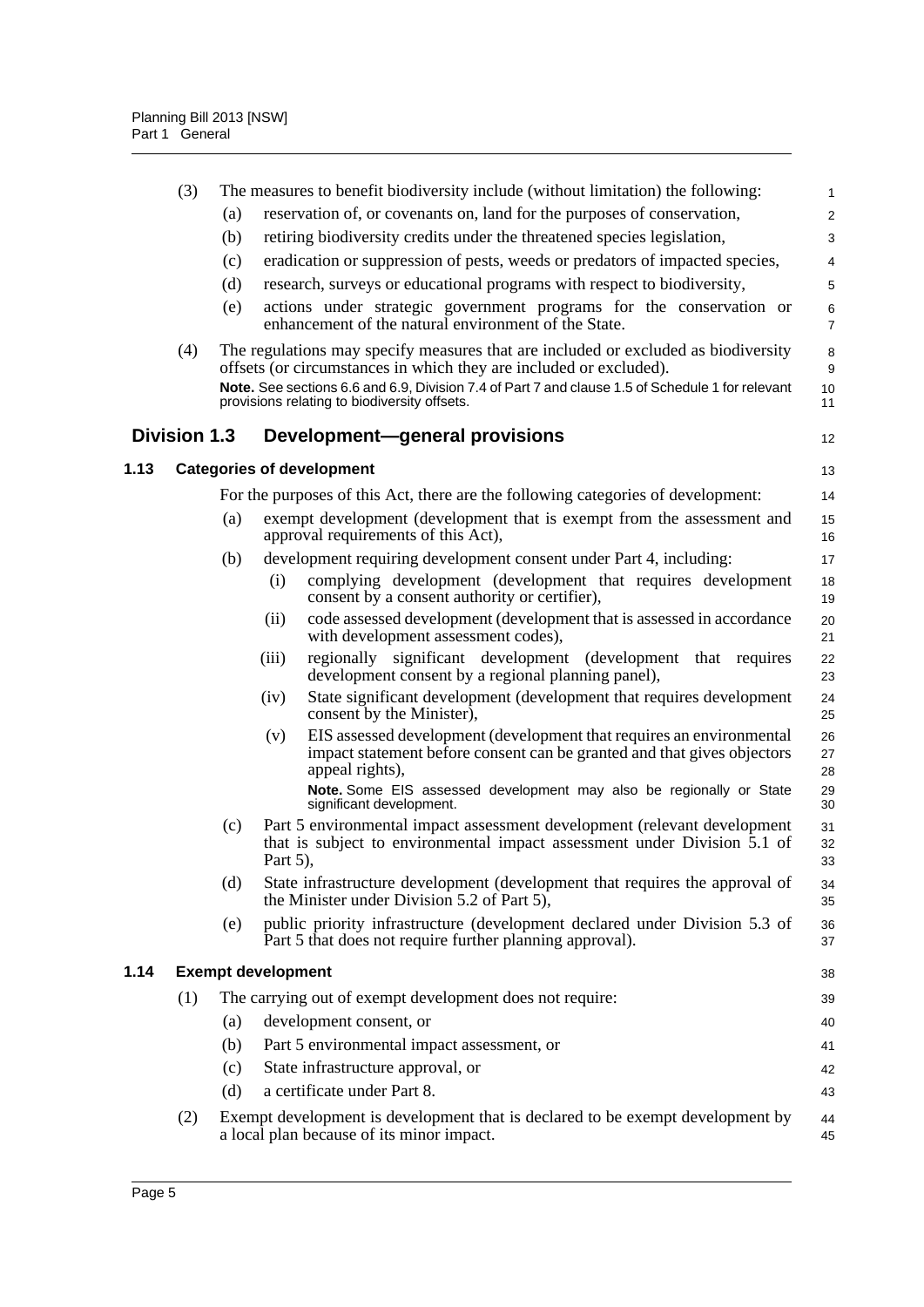<span id="page-24-4"></span><span id="page-24-3"></span><span id="page-24-2"></span><span id="page-24-1"></span><span id="page-24-0"></span>

| 1.15 |                                                                                                      |                                                                                                                                                                 | Development that requires development consent under Part 4                                                                                                                                                | 1                   |  |  |
|------|------------------------------------------------------------------------------------------------------|-----------------------------------------------------------------------------------------------------------------------------------------------------------------|-----------------------------------------------------------------------------------------------------------------------------------------------------------------------------------------------------------|---------------------|--|--|
|      |                                                                                                      |                                                                                                                                                                 | The carrying out of development requires development consent under Part 4 if:                                                                                                                             | $\overline{c}$      |  |  |
|      |                                                                                                      | (a)                                                                                                                                                             | a local plan provides that the development may be carried out with<br>development consent or declares that it is complying development, and                                                               | 3<br>4              |  |  |
|      |                                                                                                      | (b)                                                                                                                                                             | the development is not exempt development, and                                                                                                                                                            | 5                   |  |  |
|      |                                                                                                      | (c)                                                                                                                                                             | the development is not State infrastructure development or public priority<br>infrastructure.                                                                                                             | 6<br>$\overline{7}$ |  |  |
|      |                                                                                                      |                                                                                                                                                                 | Note. See also section 5.10 (5).                                                                                                                                                                          | 8                   |  |  |
| 1.16 |                                                                                                      |                                                                                                                                                                 | Development that requires State infrastructure approval under Part 5                                                                                                                                      | 9                   |  |  |
|      |                                                                                                      |                                                                                                                                                                 | The carrying out of development requires a State infrastructure approval if:                                                                                                                              | 10                  |  |  |
|      |                                                                                                      | (a)                                                                                                                                                             | the development is declared under Division 5.2 of Part 5 to be State<br>infrastructure development, and                                                                                                   | 11<br>12            |  |  |
|      |                                                                                                      | (b)                                                                                                                                                             | the development is not public priority infrastructure, and                                                                                                                                                | 13                  |  |  |
|      |                                                                                                      | (c)                                                                                                                                                             | the development is not exempt development (unless the application for State<br>infrastructure approval specifically includes the development in the<br>application for which approval is sought).         | 14<br>15<br>16      |  |  |
| 1.17 | Carrying out development without or contrary to planning approval (other than Part 8<br>certificate) |                                                                                                                                                                 |                                                                                                                                                                                                           |                     |  |  |
|      | (1)                                                                                                  |                                                                                                                                                                 | A person must not carry out development without a planning approval that is<br>required under this Act for the carrying out of that development.                                                          | 19<br>20            |  |  |
|      | (2)                                                                                                  |                                                                                                                                                                 | A person must not, in carrying out development, contravene a planning approval that<br>applies to the carrying out of that development.                                                                   | 21<br>22            |  |  |
|      | (3)                                                                                                  |                                                                                                                                                                 | In this section, <i>planning approval</i> does not include a certificate under Part 8.                                                                                                                    | 23                  |  |  |
|      |                                                                                                      |                                                                                                                                                                 | Maximum penalty: Tier 1.                                                                                                                                                                                  | 24                  |  |  |
|      |                                                                                                      |                                                                                                                                                                 | Note. For civil enforcement-see Division 10.3 of Part 10.                                                                                                                                                 | 25                  |  |  |
| 1.18 |                                                                                                      |                                                                                                                                                                 | Building work etc without or contrary to Part 8 certificate                                                                                                                                               | 26                  |  |  |
|      | (1)                                                                                                  |                                                                                                                                                                 | In this section:                                                                                                                                                                                          | 27                  |  |  |
|      |                                                                                                      |                                                                                                                                                                 | building work or related activity means:                                                                                                                                                                  | 28                  |  |  |
|      |                                                                                                      | (a)                                                                                                                                                             | building work, or                                                                                                                                                                                         | 29                  |  |  |
|      |                                                                                                      | (b)                                                                                                                                                             | subdivision work, or                                                                                                                                                                                      | 30                  |  |  |
|      |                                                                                                      | (c)                                                                                                                                                             | the occupation or use of a building (including a change of use), or                                                                                                                                       | 31                  |  |  |
|      |                                                                                                      | (d)                                                                                                                                                             | the subdivision of land, or                                                                                                                                                                               | 32                  |  |  |
|      |                                                                                                      | (e)                                                                                                                                                             | any other activity to which Part 8 applies.                                                                                                                                                               | 33                  |  |  |
|      |                                                                                                      |                                                                                                                                                                 | certificate under Part 8 does not include a compliance certificate.                                                                                                                                       | 34                  |  |  |
|      | (2)                                                                                                  | A person must not carry out any building work or related activity without a certificate<br>under Part 8 that is required by this Act for that work or activity. |                                                                                                                                                                                                           |                     |  |  |
|      | (3)                                                                                                  |                                                                                                                                                                 | A person must not, in carrying out any building work or related activity, contravene<br>a certificate under Part 8 that applies to the carrying out of that work or activity.<br>Maximum penalty: Tier 1. | 37<br>38<br>39      |  |  |
|      |                                                                                                      |                                                                                                                                                                 | Note. For civil enforcement-see Division 10.3 of Part 10.                                                                                                                                                 | 40                  |  |  |
| 1.19 |                                                                                                      |                                                                                                                                                                 | Carrying out development that is prohibited                                                                                                                                                               | 41                  |  |  |
|      | (1)                                                                                                  |                                                                                                                                                                 | A person must not carry out any development that is prohibited by the planning<br>control provisions of a local plan unless the carrying out of the development is                                        | 42<br>43            |  |  |
|      |                                                                                                      |                                                                                                                                                                 |                                                                                                                                                                                                           |                     |  |  |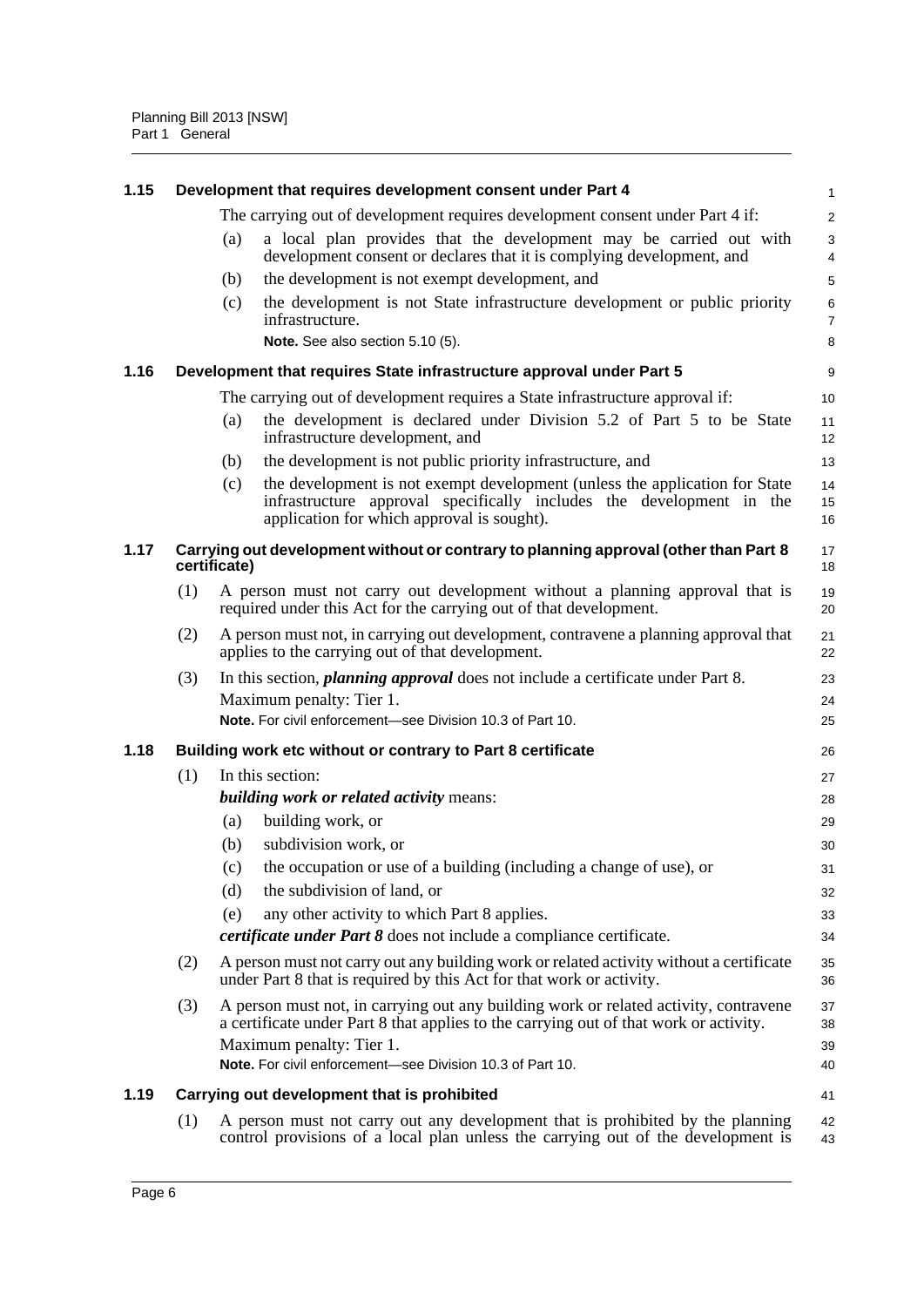permitted by a strategic compatibility certificate, by a State infrastructure approval, as public priority infrastructure or under any provision of this Act. **Note.** Section 4.29 (4) enables consent for State significant development that is partly prohibited.

(2) For the purposes of this section, development that the planning control provisions of a local plan declare cannot be carried out with or without development consent is taken to be development prohibited by those provisions. Maximum penalty: Tier 1.

**Note.** For civil enforcement—see Division 10.3 of Part 10.

9

1 2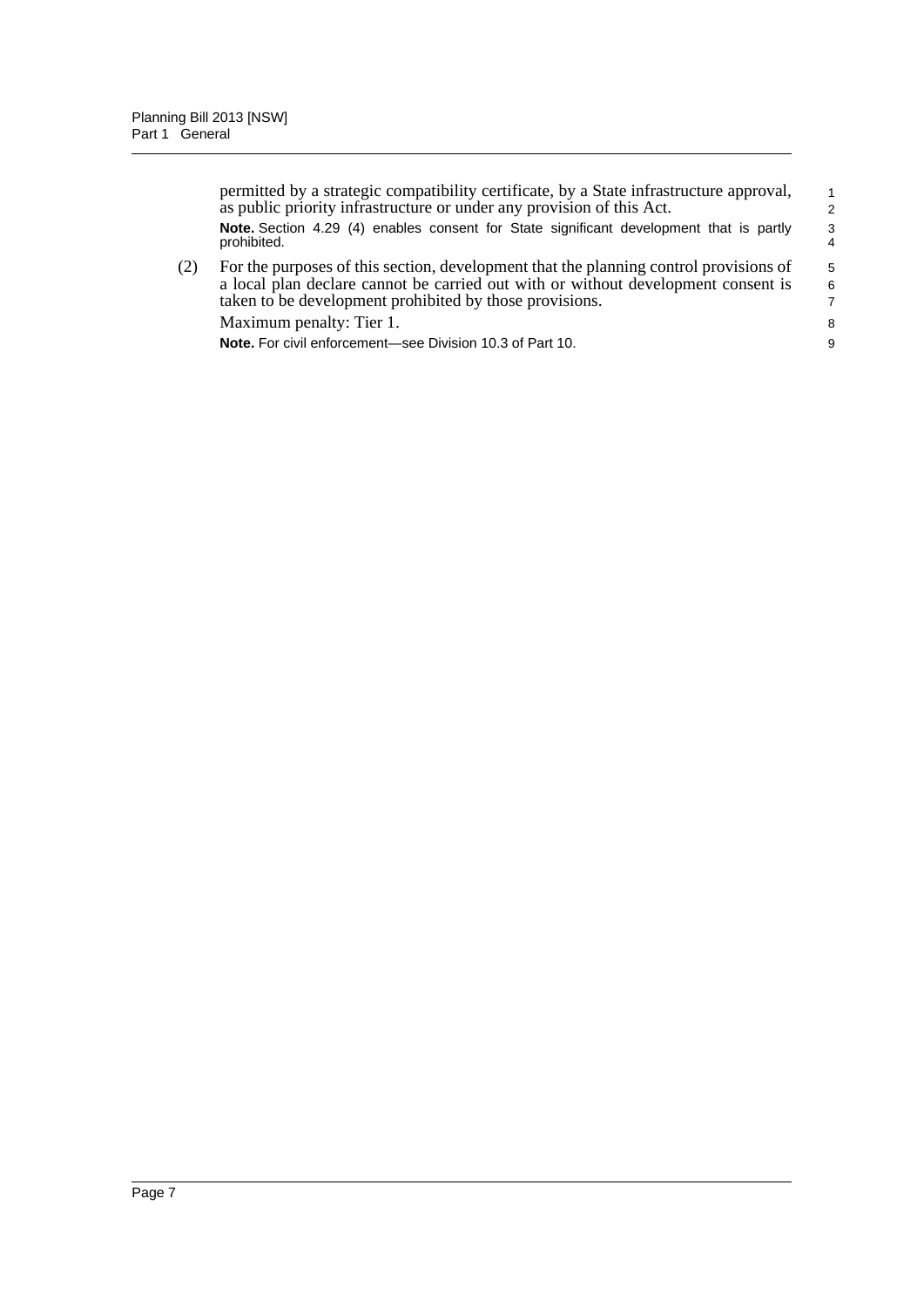<span id="page-26-2"></span><span id="page-26-1"></span><span id="page-26-0"></span>

| Part 2 |     |     | <b>Community participation</b>                                                                                                                                                                                                                                                                                                                        | 1                       |
|--------|-----|-----|-------------------------------------------------------------------------------------------------------------------------------------------------------------------------------------------------------------------------------------------------------------------------------------------------------------------------------------------------------|-------------------------|
| 2.1    |     |     | The Community Participation Charter                                                                                                                                                                                                                                                                                                                   | $\overline{\mathbf{c}}$ |
|        | (1) |     | The Community Participation Charter comprises the following:                                                                                                                                                                                                                                                                                          | 3                       |
|        |     | (a) | The community has a right to be informed about planning matters that affect<br>the community.                                                                                                                                                                                                                                                         | 4<br>5                  |
|        |     | (b) | Planning authorities should encourage the establishment of effective and<br>on-going partnerships with the community in order to identify meaningful<br>opportunities for the community to participate in planning.                                                                                                                                   | 6<br>7<br>8             |
|        |     | (c) | Planning information should be in plain language, readily accessible and in a<br>form that facilitates community participation in planning.                                                                                                                                                                                                           | 9<br>10                 |
|        |     | (d) | The community should be given opportunities to participate in strategic<br>planning as early as possible to enable community views to be genuinely<br>considered.                                                                                                                                                                                     | 11<br>12<br>13          |
|        |     | (e) | Community participation methods should be appropriate having regard to the<br>significance and likely impact of the proposed development.                                                                                                                                                                                                             | 14<br>15                |
|        |     | (f) | Community participation should be inclusive and planning authorities should<br>actively seek views that are representative of the community.                                                                                                                                                                                                          | 16<br>17                |
|        |     | (g) | Planning decisions should be made in an open and transparent way and the<br>community should be provided with reasons for planning decisions (including<br>how community views have been taken into account).                                                                                                                                         | 18<br>19<br>20          |
|        | (2) |     | For the purposes of the Community Participation Charter and the planning<br>legislation, <i>community participation</i> in strategic planning, planning decisions and<br>other planning matters is the process of engaging the community (including industry,<br>businesses, residents, interest groups and organisations) in those planning matters. | 21<br>22<br>23<br>24    |
| 2.2    |     |     | Planning authorities and functions to which Charter applies                                                                                                                                                                                                                                                                                           | 25                      |
|        | (1) |     | The Community Participation Charter applies to the following planning authorities:                                                                                                                                                                                                                                                                    | 26                      |
|        |     | (a) | the Minister,                                                                                                                                                                                                                                                                                                                                         | 27                      |
|        |     | (b) | the NSW Planning Director-General,                                                                                                                                                                                                                                                                                                                    | 28                      |
|        |     | (c) | the Planning Assessment Commission,                                                                                                                                                                                                                                                                                                                   | 29                      |
|        |     | (d) | a regional planning panel,                                                                                                                                                                                                                                                                                                                            | 30                      |
|        |     | (e) | a subregional planning board,                                                                                                                                                                                                                                                                                                                         | 31                      |
|        |     | (f) | a council.                                                                                                                                                                                                                                                                                                                                            | 32                      |
|        |     | (g) | an independent hearing and assessment panel of a council,                                                                                                                                                                                                                                                                                             | 33                      |
|        |     | (h) | a determining authority under Division 5.1 of Part 5,                                                                                                                                                                                                                                                                                                 | 34                      |
|        |     | (i) | a public authority prescribed by the regulations.                                                                                                                                                                                                                                                                                                     | 35                      |
|        | (2) |     | The Community Participation Charter applies to the exercise of the following<br>planning functions:                                                                                                                                                                                                                                                   | 36<br>37                |
|        |     | (a) | functions under section 2.4 (Community participation plans),                                                                                                                                                                                                                                                                                          | 38                      |
|        |     | (b) | strategic planning functions under Part 3,                                                                                                                                                                                                                                                                                                            | 39                      |
|        |     | (c) | development consent functions under Part 4,                                                                                                                                                                                                                                                                                                           | 40                      |
|        |     | (d) | environmental impact assessment functions under Division 5.1 of Part 5 if an<br>environmental or species impact statement is required,                                                                                                                                                                                                                | 41<br>42                |
|        |     | (e) | State infrastructure approval functions under Division 5.2 of Part 5,                                                                                                                                                                                                                                                                                 | 43                      |
|        |     | (f) | infrastructure plan functions under Part 7.                                                                                                                                                                                                                                                                                                           | 44                      |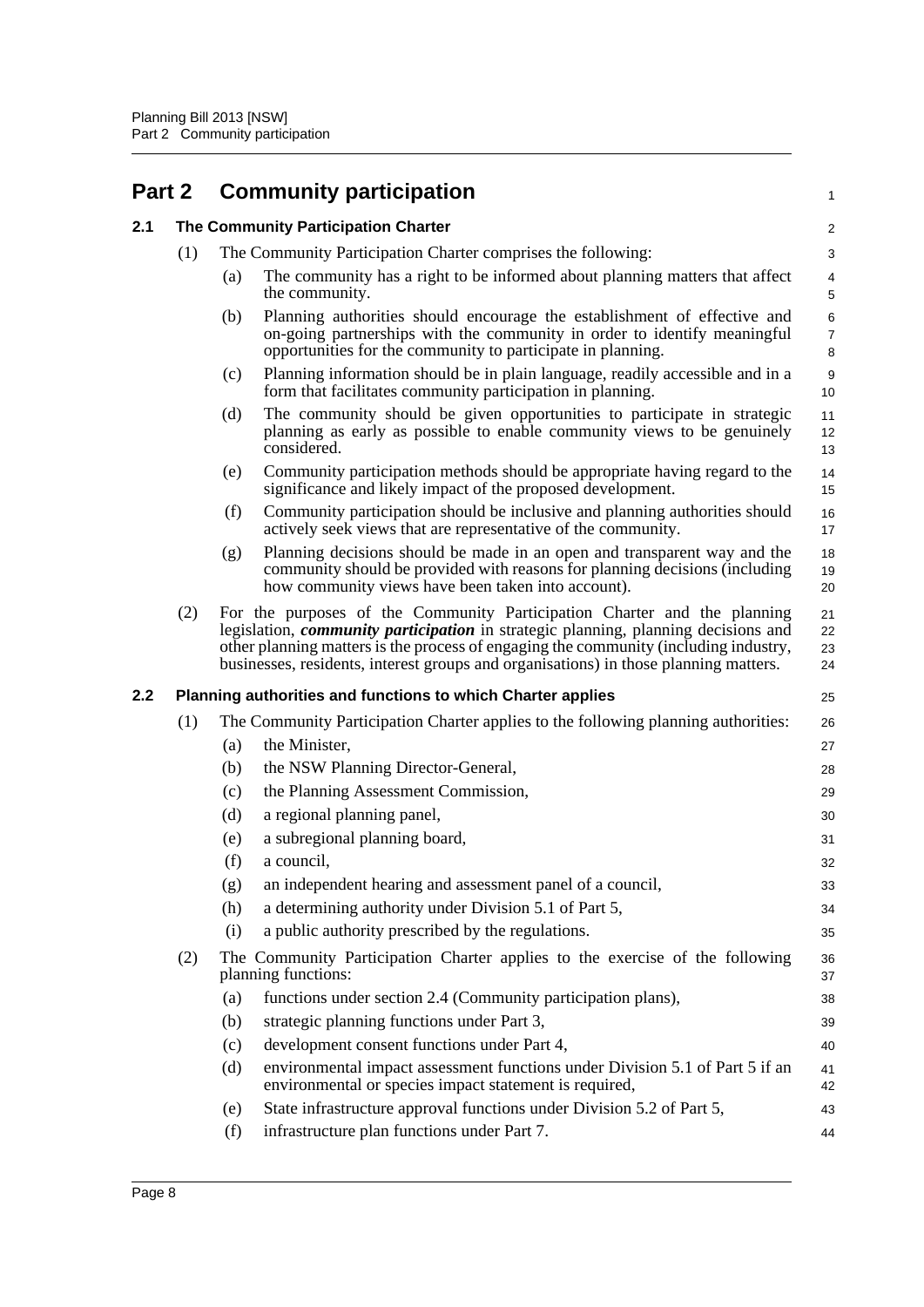<span id="page-27-1"></span><span id="page-27-0"></span>

| 2.3 | Applying the Charter in the exercise of planning functions<br>$\mathbf{1}$ |                                                                                                                                                                                                                                                                 |                                                                                                                                                                                                                                                                                                                                                                                          |                                                  |  |  |  |
|-----|----------------------------------------------------------------------------|-----------------------------------------------------------------------------------------------------------------------------------------------------------------------------------------------------------------------------------------------------------------|------------------------------------------------------------------------------------------------------------------------------------------------------------------------------------------------------------------------------------------------------------------------------------------------------------------------------------------------------------------------------------------|--------------------------------------------------|--|--|--|
|     | (1)                                                                        |                                                                                                                                                                                                                                                                 | A planning authority is, subject to the planning legislation, to act consistently with<br>the Community Participation Charter when exercising a planning function to which<br>the Charter applies.                                                                                                                                                                                       | $\overline{c}$<br>$\ensuremath{\mathsf{3}}$<br>4 |  |  |  |
|     | (2)                                                                        |                                                                                                                                                                                                                                                                 | A planning authority is taken to have acted consistently with the Community<br>Participation Charter if:                                                                                                                                                                                                                                                                                 | 5<br>$\,6\,$                                     |  |  |  |
|     |                                                                            | (a)                                                                                                                                                                                                                                                             | a community participation plan has been prepared in accordance with this Part<br>by or for the planning authority, and                                                                                                                                                                                                                                                                   | $\boldsymbol{7}$<br>8                            |  |  |  |
|     |                                                                            | (b)                                                                                                                                                                                                                                                             | the planning authority complies with the relevant mandatory requirements for<br>community participation under the planning legislation and that community<br>participation plan.                                                                                                                                                                                                         | $\boldsymbol{9}$<br>10<br>11                     |  |  |  |
| 2.4 |                                                                            |                                                                                                                                                                                                                                                                 | <b>Community participation plans</b>                                                                                                                                                                                                                                                                                                                                                     | 12                                               |  |  |  |
|     | (1)                                                                        |                                                                                                                                                                                                                                                                 | A planning authority to which the Community Participation Charter applies is<br>required to prepare a community participation plan about how it will undertake<br>community participation when exercising planning functions to which the Charter<br>applies (subject to subsection $(2)$ ).<br>Note. Schedule 2 requires a proposed plan to be publicly exhibited for at least 28 days. | 13<br>14<br>15<br>16<br>17                       |  |  |  |
|     | (2)                                                                        |                                                                                                                                                                                                                                                                 | For the purposes of this Part:                                                                                                                                                                                                                                                                                                                                                           | 18                                               |  |  |  |
|     |                                                                            | (a)                                                                                                                                                                                                                                                             | a community participation plan prepared by the NSW Planning<br>Director-General applies to the exercise of planning functions by the Minister,<br>and                                                                                                                                                                                                                                    | 19<br>20<br>21                                   |  |  |  |
|     |                                                                            | (b)                                                                                                                                                                                                                                                             | a general community participation plan prepared by the NSW Planning<br>Director-General applies to the exercise of planning functions by determining<br>authorities under Division 5.1 of Part 5 (other than councils or prescribed<br>public authorities), and                                                                                                                          | 22<br>23<br>24<br>25                             |  |  |  |
|     |                                                                            | (c)                                                                                                                                                                                                                                                             | the regulations may provide that the community participation plan of a<br>planning authority applies to the exercise of planning functions by another<br>planning authority and that the other planning authority is not required to<br>prepare its own community participation plan.                                                                                                    | 26<br>27<br>28<br>29                             |  |  |  |
|     | (3)                                                                        | A community participation plan:<br>30                                                                                                                                                                                                                           |                                                                                                                                                                                                                                                                                                                                                                                          |                                                  |  |  |  |
|     |                                                                            | (a)                                                                                                                                                                                                                                                             | is to incorporate the mandatory requirements for community participation<br>referred to in section 2.5, and                                                                                                                                                                                                                                                                              | 31<br>32                                         |  |  |  |
|     |                                                                            | (b)                                                                                                                                                                                                                                                             | is to set out how and when the planning authority will provide other forms of<br>discretionary community participation when exercising planning functions,<br>and                                                                                                                                                                                                                        | 33<br>34<br>35                                   |  |  |  |
|     |                                                                            | (c)                                                                                                                                                                                                                                                             | is to comply with the regulations under this section and any relevant<br>requirements with respect to the plan that are published by the NSW Planning<br>Director-General on the NSW planning portal.                                                                                                                                                                                    | 36<br>37<br>38                                   |  |  |  |
|     | (4)                                                                        | A council need not prepare a separate community participation plan if it includes all<br>the matters required under this section in the community participation plan of the<br>council referred to in section 402 (4) of the <i>Local Government Act 1993</i> . |                                                                                                                                                                                                                                                                                                                                                                                          |                                                  |  |  |  |
|     | (5)                                                                        | Community participation plans are to be published on the NSW planning portal.<br>42                                                                                                                                                                             |                                                                                                                                                                                                                                                                                                                                                                                          |                                                  |  |  |  |
|     | (6)                                                                        |                                                                                                                                                                                                                                                                 | Community participation plans are to be reviewed periodically.                                                                                                                                                                                                                                                                                                                           | 43                                               |  |  |  |
|     | (7)                                                                        |                                                                                                                                                                                                                                                                 | The regulations may make provision for or with respect to the form, content and<br>procedures for making and publishing community participation plans (or any<br>amendment of those plans).                                                                                                                                                                                              | 44<br>45<br>46                                   |  |  |  |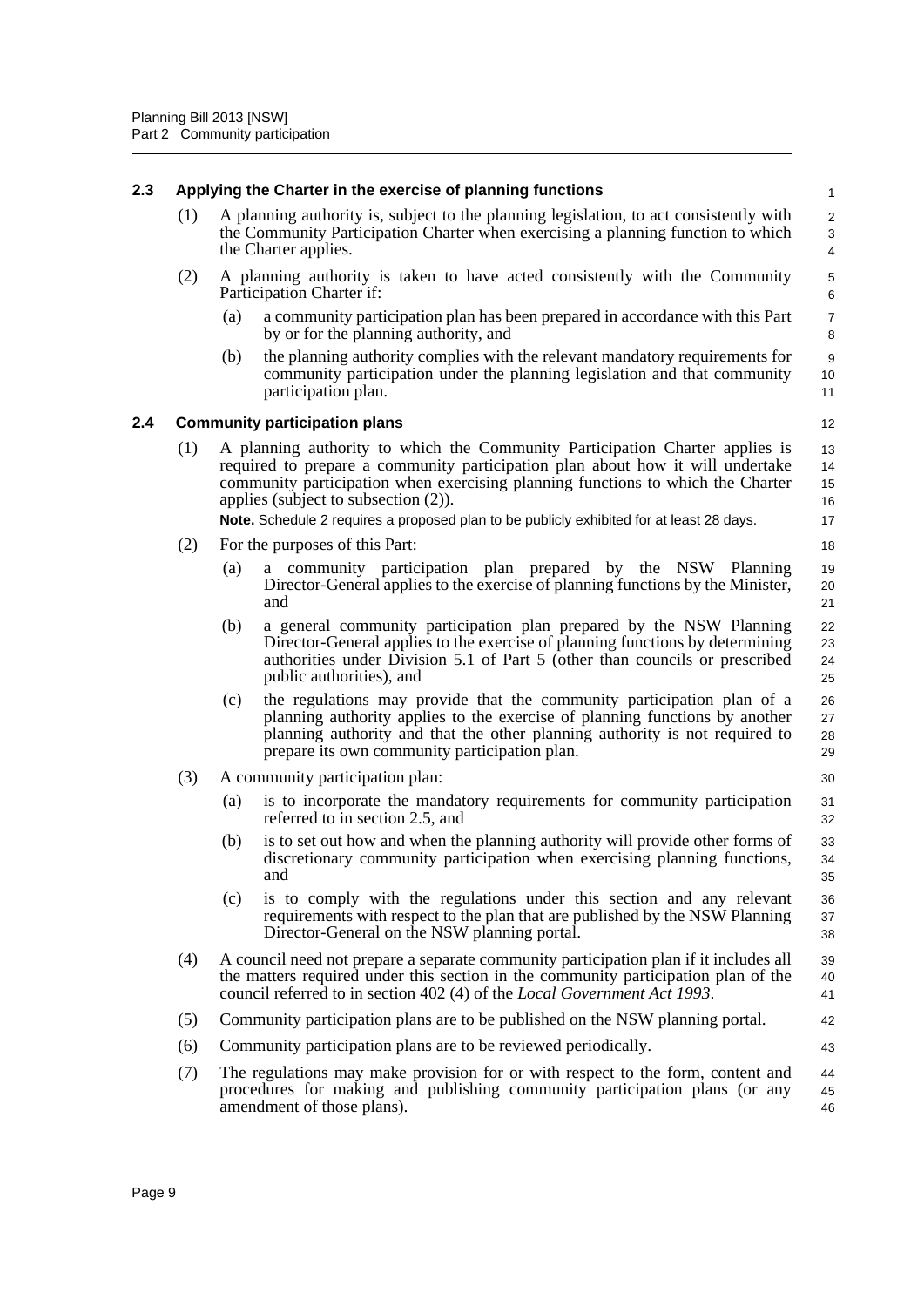<span id="page-28-3"></span><span id="page-28-2"></span><span id="page-28-1"></span><span id="page-28-0"></span>

|     | (8)                                            | The regulations (or the requirements published by the NSW Planning<br>Director-General) may provide for the inclusion in community participation plans of<br>guidance relating to the responsibilities of the community with respect to community<br>participation. | 1<br>$\overline{2}$<br>3<br>$\overline{\mathbf{4}}$ |  |  |  |  |
|-----|------------------------------------------------|---------------------------------------------------------------------------------------------------------------------------------------------------------------------------------------------------------------------------------------------------------------------|-----------------------------------------------------|--|--|--|--|
| 2.5 |                                                | <b>Mandatory community participation requirements</b>                                                                                                                                                                                                               | 5                                                   |  |  |  |  |
|     |                                                | Part 1 of Schedule 2 sets out the mandatory requirements for community<br>participation by planning authorities with respect to the exercise of planning<br>functions to which the Community Participation Charter applies.                                         | 6<br>$\overline{7}$<br>8                            |  |  |  |  |
|     |                                                | Note. The mandatory requirements include public exhibition for a minimum period, public<br>notification requirements and the giving of reasons for decisions.                                                                                                       | 9<br>10                                             |  |  |  |  |
| 2.6 |                                                | Public notice of community participation in proposed strategic plans                                                                                                                                                                                                | 11                                                  |  |  |  |  |
|     | (1)                                            | Before a proposed strategic plan is prepared for public exhibition, the planning<br>authority is to give public notice of the ways in which the community can participate<br>in the preparation of the proposed plan.                                               | 12<br>13<br>14                                      |  |  |  |  |
|     | (2)                                            | The regulations may prescribe the manner in which public notice is to be given.                                                                                                                                                                                     | 15                                                  |  |  |  |  |
| 2.7 | Online planning services and information<br>16 |                                                                                                                                                                                                                                                                     |                                                     |  |  |  |  |
|     | (1)                                            | The NSW Planning Director-General is to establish and facilitate the online delivery<br>of planning services and information (including the NSW planning portal).                                                                                                   | 17<br>18                                            |  |  |  |  |
|     | (2)                                            | Part 3 of Schedule 2 contains provisions with respect to those matters.                                                                                                                                                                                             | 19                                                  |  |  |  |  |
| 2.8 |                                                | <b>Community Participation Advisory Panel</b>                                                                                                                                                                                                                       | 20                                                  |  |  |  |  |
|     | (1)                                            | The Minister is required to establish a Community Participation Advisory Panel<br>under section 2.3 of the Planning Administration Act 2013.                                                                                                                        | 21<br>22                                            |  |  |  |  |
|     | (2)                                            | The Panel has the following functions:                                                                                                                                                                                                                              | 23                                                  |  |  |  |  |
|     |                                                | to provide advice on the preparation and operation of community participation<br>(a)<br>plans,                                                                                                                                                                      | 24<br>25                                            |  |  |  |  |
|     |                                                | to make recommendations to the Minister with respect to community<br>(b)<br>participation in planning matters,                                                                                                                                                      | 26<br>27                                            |  |  |  |  |
|     |                                                | to exercise any other functions for the purposes of this Part that are specified<br>(c)<br>in the order establishing the Panel.                                                                                                                                     | 28<br>29                                            |  |  |  |  |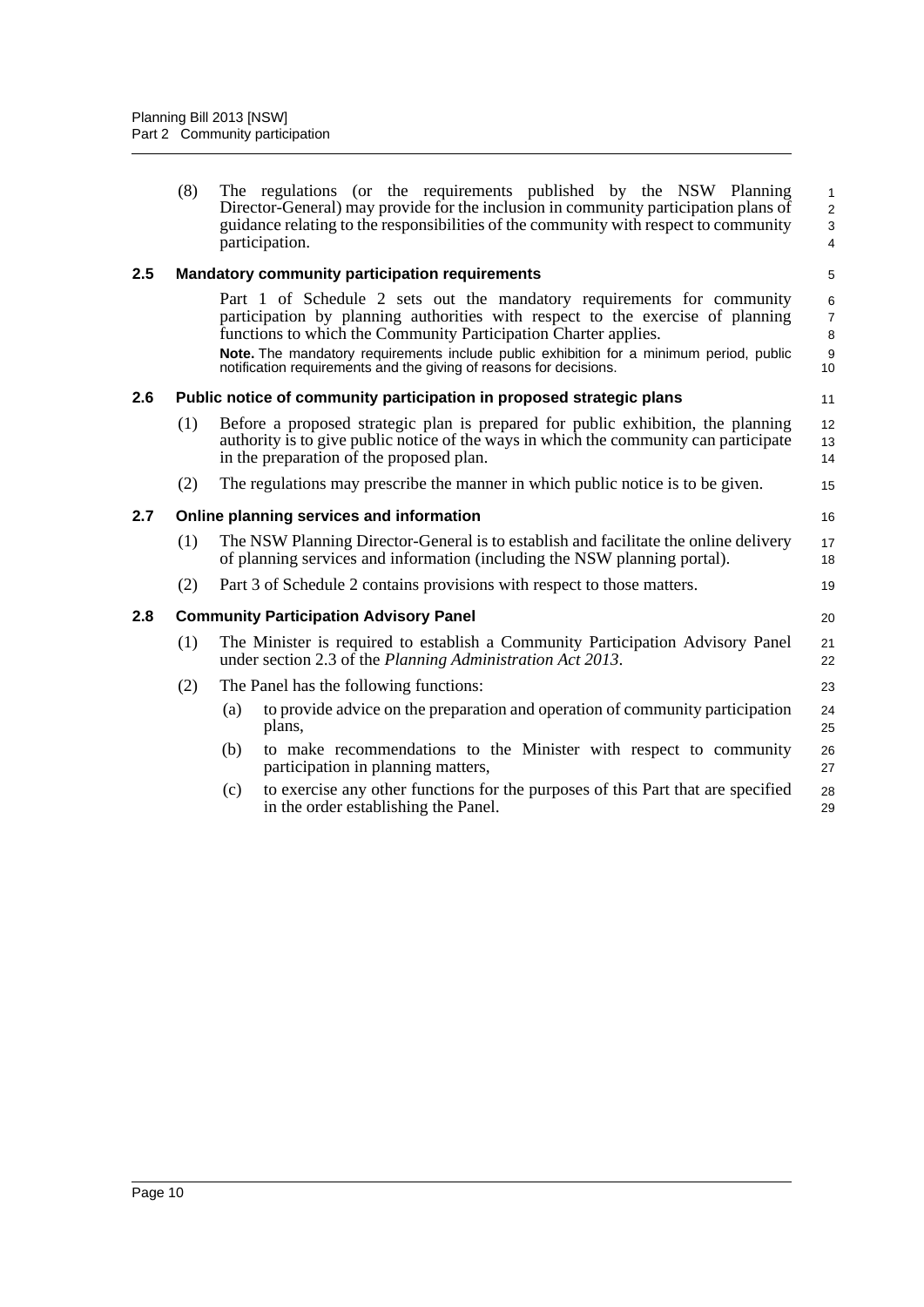<span id="page-29-6"></span><span id="page-29-5"></span><span id="page-29-4"></span><span id="page-29-3"></span><span id="page-29-2"></span><span id="page-29-1"></span><span id="page-29-0"></span>

|     |                     |     | Part 3 Strategic planning                                                                                                                                                                                                                                                                      | 1                    |  |
|-----|---------------------|-----|------------------------------------------------------------------------------------------------------------------------------------------------------------------------------------------------------------------------------------------------------------------------------------------------|----------------------|--|
|     | <b>Division 3.1</b> |     | <b>Introductory</b>                                                                                                                                                                                                                                                                            | $\overline{c}$       |  |
| 3.1 |                     |     | Definition of "relevant planning authority"                                                                                                                                                                                                                                                    |                      |  |
|     |                     |     | In this Part:                                                                                                                                                                                                                                                                                  | 4                    |  |
|     |                     |     | <i>relevant planning authority</i> for a strategic plan means:                                                                                                                                                                                                                                 | 5                    |  |
|     |                     | (a) | in the case of a NSW planning policy or regional growth plan—the NSW<br>Planning Director-General, or                                                                                                                                                                                          | 6<br>$\overline{7}$  |  |
|     |                     | (b) | in the case of a subregional delivery plan—the relevant subregional planning<br>board, or                                                                                                                                                                                                      | 8<br>9               |  |
|     |                     | (c) | in the case of a local plan—the relevant planning authority designated under<br>Division 3.3.                                                                                                                                                                                                  | 10<br>11             |  |
|     |                     |     | Note. This Act generally defines a <i>strategic plan</i> as a NSW planning policy, a regional growth<br>plan, a subregional delivery plan or a local plan.                                                                                                                                     | 12<br>13             |  |
| 3.2 |                     |     | Preparing or making strategic plans                                                                                                                                                                                                                                                            | 14                   |  |
|     |                     |     | For the purposes of this Part, preparing or making a strategic plan (however<br>described) includes:                                                                                                                                                                                           | 15<br>16             |  |
|     |                     | (a) | preparing or making a strategic plan to amend, replace or repeal a strategic<br>plan, and                                                                                                                                                                                                      | 17<br>18             |  |
|     |                     | (b) | in the case of a local plan—preparing or making provisions of the local plan<br>(or amending, replacing or repealing those provisions).                                                                                                                                                        | 19<br>20             |  |
|     | <b>Division 3.2</b> |     | NSW planning policies, regional growth plans and<br>subregional delivery plans                                                                                                                                                                                                                 | 21<br>22             |  |
| 3.3 |                     |     | Preparation and content of NSW planning policies                                                                                                                                                                                                                                               | 23                   |  |
|     | (1)                 |     | The NSW Planning Director-General may prepare draft NSW planning policies.                                                                                                                                                                                                                     | 24                   |  |
|     | (2)                 |     | A draft NSW planning policy is to identify the policies and principles of the State that<br>are to be implemented by strategic plans and infrastructure plans (including<br>performance requirements for planning authorities concerning the achievement of<br>those policies and principles). | 25<br>26<br>27<br>28 |  |
| 3.4 |                     |     | Preparation and content of regional growth plans                                                                                                                                                                                                                                               | 29                   |  |
|     |                     |     | (1) The NSW Planning Director-General may prepare a draft regional growth plan for<br>any region in the State.                                                                                                                                                                                 | 30<br>31             |  |
|     | (2)                 |     | A draft regional growth plan is to identify the following:                                                                                                                                                                                                                                     | 32                   |  |
|     |                     | (a) | the basis for strategic planning in the region,                                                                                                                                                                                                                                                | 33                   |  |
|     |                     | (b) | existing and proposed transport and other infrastructure for the region<br>(including any priority infrastructure),                                                                                                                                                                            | 34<br>35             |  |
|     |                     | (c) | regionally significant areas,                                                                                                                                                                                                                                                                  | 36                   |  |
|     |                     | (d) | targets for achieving the planning outcomes for the region (including housing,<br>employment and environmental targets),                                                                                                                                                                       | 37<br>38             |  |
|     |                     | (e) | actions required to be undertaken by planning authorities to achieve those<br>targets,                                                                                                                                                                                                         | 39<br>40             |  |
|     |                     | (f) | the basis on which planning authorities are to monitor and report on<br>performance against those targets,                                                                                                                                                                                     | 41<br>42             |  |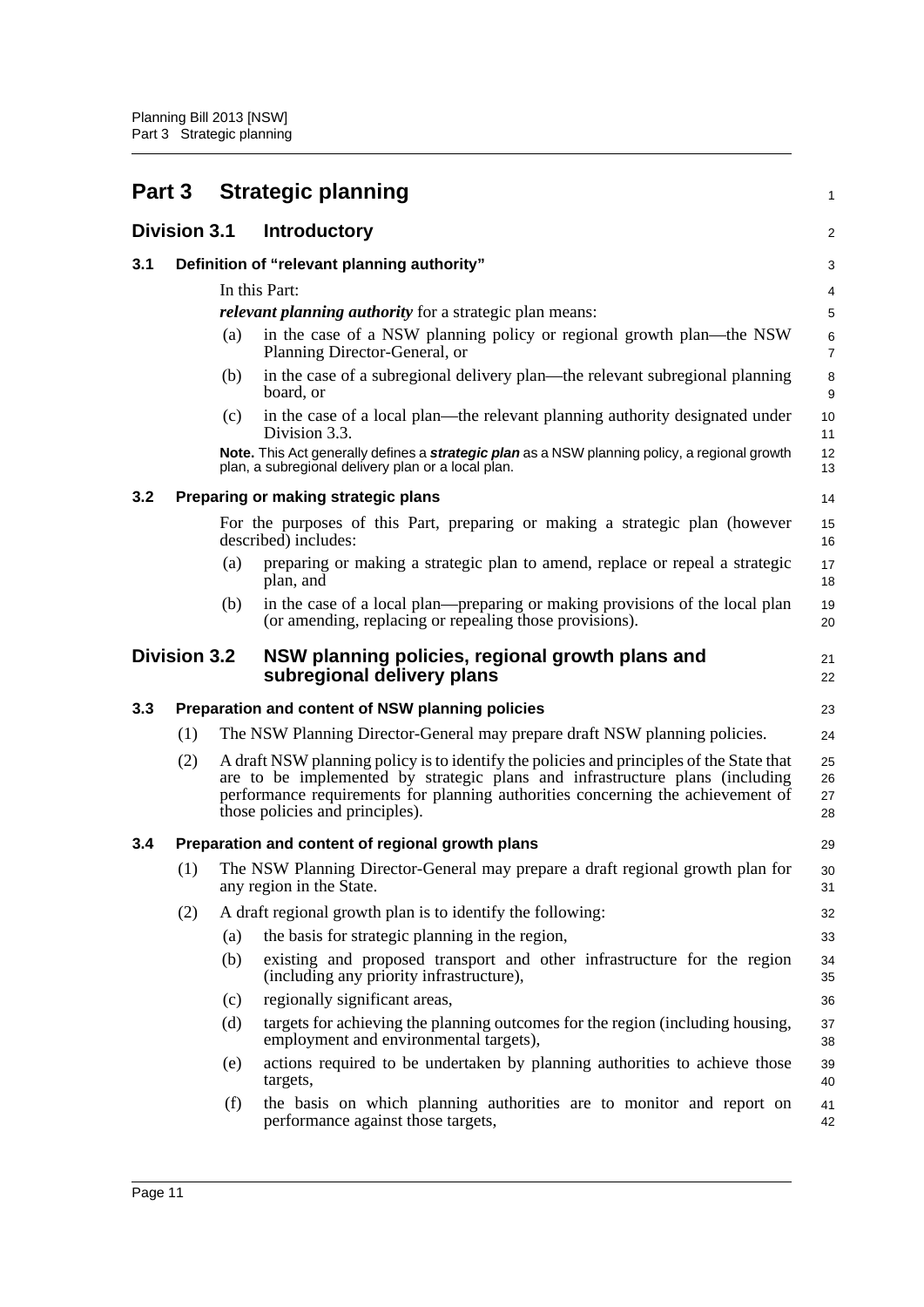<span id="page-30-1"></span><span id="page-30-0"></span>

|     |                                                                                                | (g)        | any other matters the NSW Planning Director-General considers relevant to<br>planning for the region.                                                                                                                                                                                                                                                        | $\mathbf{1}$<br>2                     |  |  |  |  |
|-----|------------------------------------------------------------------------------------------------|------------|--------------------------------------------------------------------------------------------------------------------------------------------------------------------------------------------------------------------------------------------------------------------------------------------------------------------------------------------------------------|---------------------------------------|--|--|--|--|
|     | (3)                                                                                            |            | If there is no subregional delivery plan for any part of the region, the draft regional<br>growth plan may identify for that part of the region matters that may be identified in                                                                                                                                                                            | $\sqrt{3}$<br>$\overline{\mathbf{4}}$ |  |  |  |  |
|     |                                                                                                |            | a subregional delivery plan (until there is a subregional delivery plan).<br>Note. Section 7.19 relates to the preparation of growth infrastructure plans for regions in the                                                                                                                                                                                 | $\sqrt{5}$                            |  |  |  |  |
|     |                                                                                                | State.     |                                                                                                                                                                                                                                                                                                                                                              | $\begin{array}{c} 6 \\ 7 \end{array}$ |  |  |  |  |
| 3.5 |                                                                                                |            | Preparation and content of subregional delivery plans                                                                                                                                                                                                                                                                                                        | 8                                     |  |  |  |  |
|     | (1)                                                                                            |            | A subregional planning board may prepare a draft subregional delivery plan for the<br>subregion for which it has been established.                                                                                                                                                                                                                           | $\boldsymbol{9}$<br>10                |  |  |  |  |
|     | (2)                                                                                            |            | A draft subregional delivery plan is to identify the following:                                                                                                                                                                                                                                                                                              | 11                                    |  |  |  |  |
|     |                                                                                                | (a)        | existing and proposed transport and other infrastructure for the subregion<br>(including any priority infrastructure),                                                                                                                                                                                                                                       | 12<br>13                              |  |  |  |  |
|     |                                                                                                | (b)        | significant areas in the subregion,                                                                                                                                                                                                                                                                                                                          | 14                                    |  |  |  |  |
|     |                                                                                                | (c)        | how the housing, employment and environmental targets in the relevant<br>regional growth plan are to be achieved in the subregion,                                                                                                                                                                                                                           | 15<br>16                              |  |  |  |  |
|     |                                                                                                | (d)        | proposed growth areas in the subregion and the proposed planning controls<br>that should apply in those growth areas or the strategic planning process that                                                                                                                                                                                                  | 17<br>18                              |  |  |  |  |
|     |                                                                                                |            | should be undertaken by planning authorities to establish those planning<br>controls,                                                                                                                                                                                                                                                                        | 19<br>20                              |  |  |  |  |
|     |                                                                                                | (e)        | proposed exempt or complying development or development proposed for<br>code assessment in the subregion,                                                                                                                                                                                                                                                    | 21<br>22                              |  |  |  |  |
|     |                                                                                                | (f)        | any other matters the subregional planning board considers relevant to<br>planning for the subregion.                                                                                                                                                                                                                                                        | 23<br>24                              |  |  |  |  |
|     | (3)                                                                                            |            | If there is no regional growth plan for any part of the subregion, the draft subregional<br>delivery plan may identify for that part of the subregion matters that may be<br>identified in a regional growth plan (until there is a regional growth plan).<br>Note. Section 7.19 relates to the preparation of growth infrastructure plans for subregions in | 25<br>26<br>27<br>28                  |  |  |  |  |
|     |                                                                                                | the State. |                                                                                                                                                                                                                                                                                                                                                              | 29<br>30                              |  |  |  |  |
| 3.6 | Making of NSW planning policies, regional growth plans and subregional delivery<br>plans<br>31 |            |                                                                                                                                                                                                                                                                                                                                                              |                                       |  |  |  |  |
|     | (1)                                                                                            |            | The relevant planning authority may submit a draft NSW planning policy, regional<br>growth plan or subregional delivery plan it has prepared to the Minister.                                                                                                                                                                                                | 32<br>33                              |  |  |  |  |
|     |                                                                                                |            | Note. Schedule 2 requires a draft plan to be publicly exhibited for at least 28 days.                                                                                                                                                                                                                                                                        | 34                                    |  |  |  |  |
|     | (2)                                                                                            | or plan.   | The Minister may make a NSW planning policy, regional growth plan or subregional<br>delivery plan in the form in which it was submitted or with such modifications as the<br>Minister considers appropriate. The Minister may decide not to make the draft policy                                                                                            | 35<br>36<br>37<br>38                  |  |  |  |  |
|     | (3)                                                                                            |            | When submitting a draft policy or plan to the Minister, the relevant planning<br>authority is to provide the Minister with the following:                                                                                                                                                                                                                    | 39<br>40                              |  |  |  |  |
|     |                                                                                                | (a)        | any public submissions (or summary of submissions) that have been made<br>about the draft policy or plan,                                                                                                                                                                                                                                                    | 41<br>42                              |  |  |  |  |
|     |                                                                                                | (b)        | any submissions that have been made by a public authority about the draft<br>policy or plan,                                                                                                                                                                                                                                                                 | 43<br>44                              |  |  |  |  |
|     |                                                                                                | (c)        | if the Planning Assessment Commission has held a public hearing into the<br>draft plan—the findings and recommendations of the Commission about the<br>draft plan.                                                                                                                                                                                           | 45<br>46<br>47                        |  |  |  |  |
|     |                                                                                                |            |                                                                                                                                                                                                                                                                                                                                                              |                                       |  |  |  |  |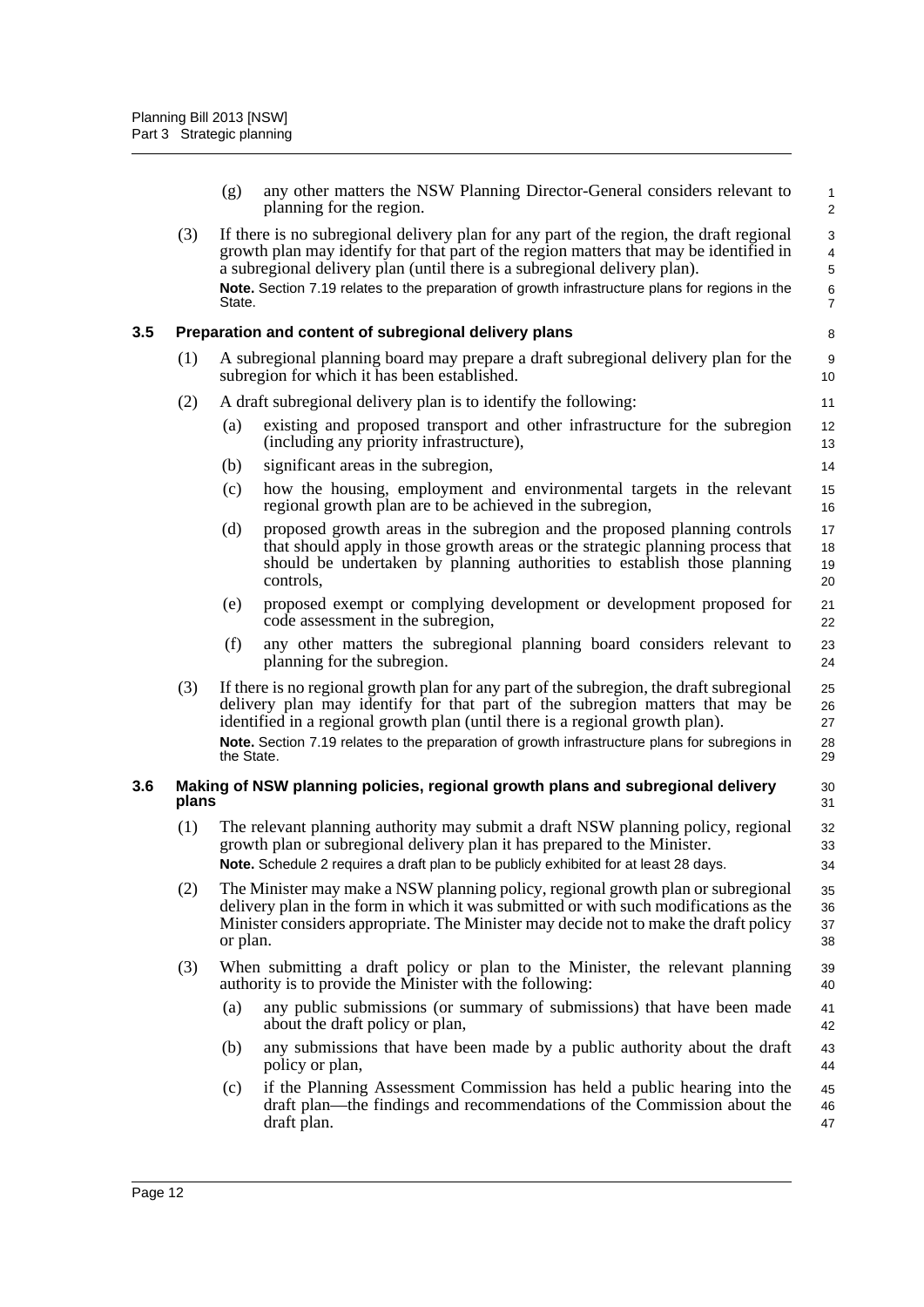<span id="page-31-3"></span><span id="page-31-2"></span><span id="page-31-1"></span><span id="page-31-0"></span>

| 3.7 |                     | Implementation of NSW planning policies, regional growth plans and subregional<br>delivery plans |                    |                                                                                                                                                                                                                                                                                                                                        |                            |  |  |  |
|-----|---------------------|--------------------------------------------------------------------------------------------------|--------------------|----------------------------------------------------------------------------------------------------------------------------------------------------------------------------------------------------------------------------------------------------------------------------------------------------------------------------------------|----------------------------|--|--|--|
|     |                     |                                                                                                  |                    | A relevant planning authority is to give effect to:                                                                                                                                                                                                                                                                                    | 3                          |  |  |  |
|     |                     | (a)                                                                                              |                    | NSW planning policies when preparing other draft strategic plans, and                                                                                                                                                                                                                                                                  | $\overline{4}$             |  |  |  |
|     |                     | (b)                                                                                              |                    | regional growth plans when preparing draft subregional delivery plans and<br>local plans, and                                                                                                                                                                                                                                          | 5<br>6                     |  |  |  |
|     |                     | (c)                                                                                              | planning policies. | subregional delivery plans when preparing draft local plans.<br>Note. Part 7 requires persons preparing draft infrastructure plans to have regard to NSW                                                                                                                                                                               | $\boldsymbol{7}$<br>8<br>9 |  |  |  |
|     | <b>Division 3.3</b> |                                                                                                  |                    | Local plans-general                                                                                                                                                                                                                                                                                                                    | 10                         |  |  |  |
| 3.8 |                     |                                                                                                  |                    | Local plans for local government and other areas                                                                                                                                                                                                                                                                                       | 11                         |  |  |  |
|     | (1)                 |                                                                                                  |                    | Local plans are established for development in the local government area of each<br>council. Any such local plan is called the "[name of council] Local Plan".                                                                                                                                                                         | 12<br>13                   |  |  |  |
|     | (2)                 |                                                                                                  | Local Plan".       | A local plan is also established for development in any other area of the State<br>(including the coastal waters of the State) that is declared by the regulations to be a<br>local plan area. Any such local plan is called the "[name assigned by the regulations]                                                                   | 14<br>15<br>16<br>17       |  |  |  |
|     | (3)                 |                                                                                                  |                    | The regulations may assign an area that is outside a local government area to be part<br>of a specified adjoining local government area for the purposes of the local plan of<br>that adjoining area. For the purposes of the planning legislation, the assigned area is<br>taken to be a part of the local government area concerned. | 18<br>19<br>20<br>21       |  |  |  |
|     | (4)                 |                                                                                                  |                    | The regulations may make transitional provisions relating to local plans when there<br>is a change in the local government area of a council.                                                                                                                                                                                          | 22<br>23                   |  |  |  |
| 3.9 |                     |                                                                                                  |                    | <b>Composition of local plans</b>                                                                                                                                                                                                                                                                                                      | 24                         |  |  |  |
|     |                     |                                                                                                  |                    | A local plan established under this Division comprises the following:                                                                                                                                                                                                                                                                  | 25                         |  |  |  |
|     |                     |                                                                                                  |                    | Part 1-Strategic context:                                                                                                                                                                                                                                                                                                              | 26                         |  |  |  |
|     |                     |                                                                                                  |                    | An explanation of how NSW planning policies, regional growth plans,<br>subregional delivery plans and infrastructure plans are given effect to in the<br>area concerned (having regard to any applicable community strategic plan<br>under section 402 of the <i>Local Government Act 1993</i> ).                                      | 27<br>28<br>29<br>30       |  |  |  |
|     |                     |                                                                                                  |                    | <b>Part 2—Planning controls:</b>                                                                                                                                                                                                                                                                                                       | 31                         |  |  |  |
|     |                     |                                                                                                  |                    | Containing spatial and other provisions for the area concerned relating to land<br>use zoning, the categories of development and other matters for which<br>planning control provisions may be made under this or any other Act.                                                                                                       | 32<br>33<br>34             |  |  |  |
|     |                     |                                                                                                  |                    | Part 3—Development codes and guides:                                                                                                                                                                                                                                                                                                   | 35                         |  |  |  |
|     |                     |                                                                                                  |                    | Containing:                                                                                                                                                                                                                                                                                                                            | 36                         |  |  |  |
|     |                     |                                                                                                  | (a)                | development assessment codes and codes identifying exempt or<br>complying development, and                                                                                                                                                                                                                                             | 37<br>38                   |  |  |  |
|     |                     |                                                                                                  | (b)                | development guides for development in the area to give effect to the<br>aims of planning control provisions and the objectives of land use<br>zones, and to facilitate permissible development.                                                                                                                                        | 39<br>40<br>41             |  |  |  |
|     |                     |                                                                                                  |                    | <b>Part 4-Contributions:</b>                                                                                                                                                                                                                                                                                                           | 42                         |  |  |  |
|     |                     |                                                                                                  |                    | Containing provisions relating to the amount of local and regional<br>infrastructure contributions, or biodiversity offset contributions, payable in<br>relation to particular kinds of development in the area concerned.                                                                                                             | 43<br>44<br>45             |  |  |  |
|     |                     |                                                                                                  |                    |                                                                                                                                                                                                                                                                                                                                        |                            |  |  |  |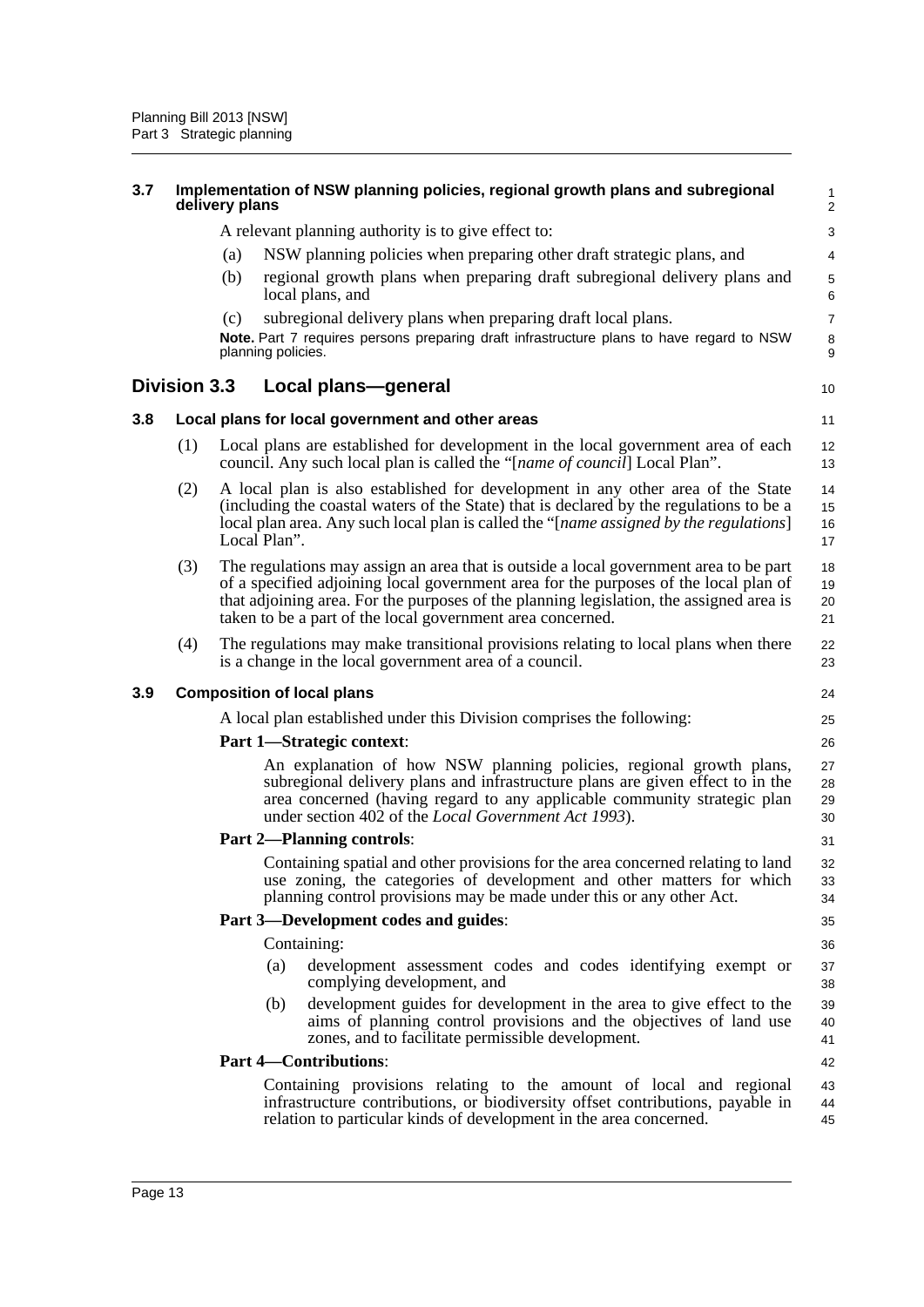<span id="page-32-1"></span><span id="page-32-0"></span>

| 3.10 | Relevant planning authority for provisions of local plan<br>$\mathbf{1}$ |       |                                                                                                                                                                                                                                                                                                                                                                                                                                                                                                                                |                                              |  |  |  |  |  |
|------|--------------------------------------------------------------------------|-------|--------------------------------------------------------------------------------------------------------------------------------------------------------------------------------------------------------------------------------------------------------------------------------------------------------------------------------------------------------------------------------------------------------------------------------------------------------------------------------------------------------------------------------|----------------------------------------------|--|--|--|--|--|
|      | (1)                                                                      |       | For the purposes of this Division, the <i>relevant planning authority</i> for the provisions<br>of a local plan is as follows:                                                                                                                                                                                                                                                                                                                                                                                                 | $\overline{2}$<br>3                          |  |  |  |  |  |
|      |                                                                          | (a)   | the relevant council, subject to paragraphs (b) and (c),                                                                                                                                                                                                                                                                                                                                                                                                                                                                       | $\overline{\mathbf{4}}$                      |  |  |  |  |  |
|      |                                                                          | (b)   | for the regional infrastructure or biodiversity offset contribution provisions—<br>the NSW Planning Director-General,                                                                                                                                                                                                                                                                                                                                                                                                          | $\mathbf 5$<br>6                             |  |  |  |  |  |
|      |                                                                          | (c)   | if the Minister so directs under subsection (2) for proposed provisions—the<br>NSW Planning Director-General, a regional planning panel or any other<br>person or body prescribed by the regulations.                                                                                                                                                                                                                                                                                                                          | $\overline{7}$<br>$\bf8$<br>$\boldsymbol{9}$ |  |  |  |  |  |
|      | (2)                                                                      |       | The Minister may direct that the NSW Planning Director-General (or other person or<br>body referred to in subsection $(1)(c)$ is the relevant planning authority for proposed<br>provisions of a local plan in any of the following cases:                                                                                                                                                                                                                                                                                     | 10<br>11<br>12                               |  |  |  |  |  |
|      |                                                                          | (a)   | the proposed provisions relate to a matter that, in the opinion of the Minister,<br>is of State, regional or subregional planning significance,                                                                                                                                                                                                                                                                                                                                                                                | 13<br>14                                     |  |  |  |  |  |
|      |                                                                          | (b)   | the Planning Assessment Commission or a regional planning panel has<br>recommended to the Minister that the proposed provisions should be<br>submitted to the Minister for consideration or that the proposed provisions<br>should be made.                                                                                                                                                                                                                                                                                    | 15<br>16<br>17<br>18                         |  |  |  |  |  |
|      |                                                                          | (c)   | the proposed provisions are to apply to an area that is not within the area of a<br>council.                                                                                                                                                                                                                                                                                                                                                                                                                                   | 19<br>20                                     |  |  |  |  |  |
|      | (3)                                                                      |       | A relevant planning authority that is requested by the owner of any land to exercise<br>its functions under this Part in relation to the land may, as a condition of doing so,<br>require the owner to carry out studies or provide other information concerning the<br>proposed provisions or to pay the costs of the authority in accordance with the<br>regulations.                                                                                                                                                        | 21<br>22<br>23<br>24<br>25                   |  |  |  |  |  |
| 3.11 | <b>Making provisions of local plans</b><br>26                            |       |                                                                                                                                                                                                                                                                                                                                                                                                                                                                                                                                |                                              |  |  |  |  |  |
|      | (1)                                                                      |       | The Minister may, in accordance with this Part, make any provisions of a local plan.                                                                                                                                                                                                                                                                                                                                                                                                                                           | 27                                           |  |  |  |  |  |
|      | (2)                                                                      | plan: | The council of the area of a local plan may make the following provisions of the local                                                                                                                                                                                                                                                                                                                                                                                                                                         | 28<br>29                                     |  |  |  |  |  |
|      |                                                                          | (a)   | any provisions that the council is authorised to make by the gateway<br>determination of the proposal for those provisions,                                                                                                                                                                                                                                                                                                                                                                                                    | 30<br>31                                     |  |  |  |  |  |
|      |                                                                          | (b)   | the local infrastructure contribution provisions.                                                                                                                                                                                                                                                                                                                                                                                                                                                                              | 32                                           |  |  |  |  |  |
|      | (3)                                                                      |       | In the case of the planning control provisions of a local plan, Division 3.4 deals with<br>the submission to the Minister by the relevant planning authority of proposals for<br>those provisions of the local plan, the gateway determination of the proposals and the<br>making of those provisions. The regulations may apply the planning proposal,<br>gateway determination and other provisions of Division 3.4 (with or without<br>modification) to the making of development code or guide provisions of a local plan. | 33<br>34<br>35<br>36<br>37<br>38             |  |  |  |  |  |
|      | (4)                                                                      | so).  | In the case of other provisions of a local plan, the relevant planning authority may<br>submit to the Minister draft provisions of a local plan it has prepared. The Minister<br>may make those provisions of a local plan in the form in which they were submitted<br>or with such modifications as the Minister considers appropriate (or decide not to do                                                                                                                                                                   | 39<br>40<br>41<br>42<br>43                   |  |  |  |  |  |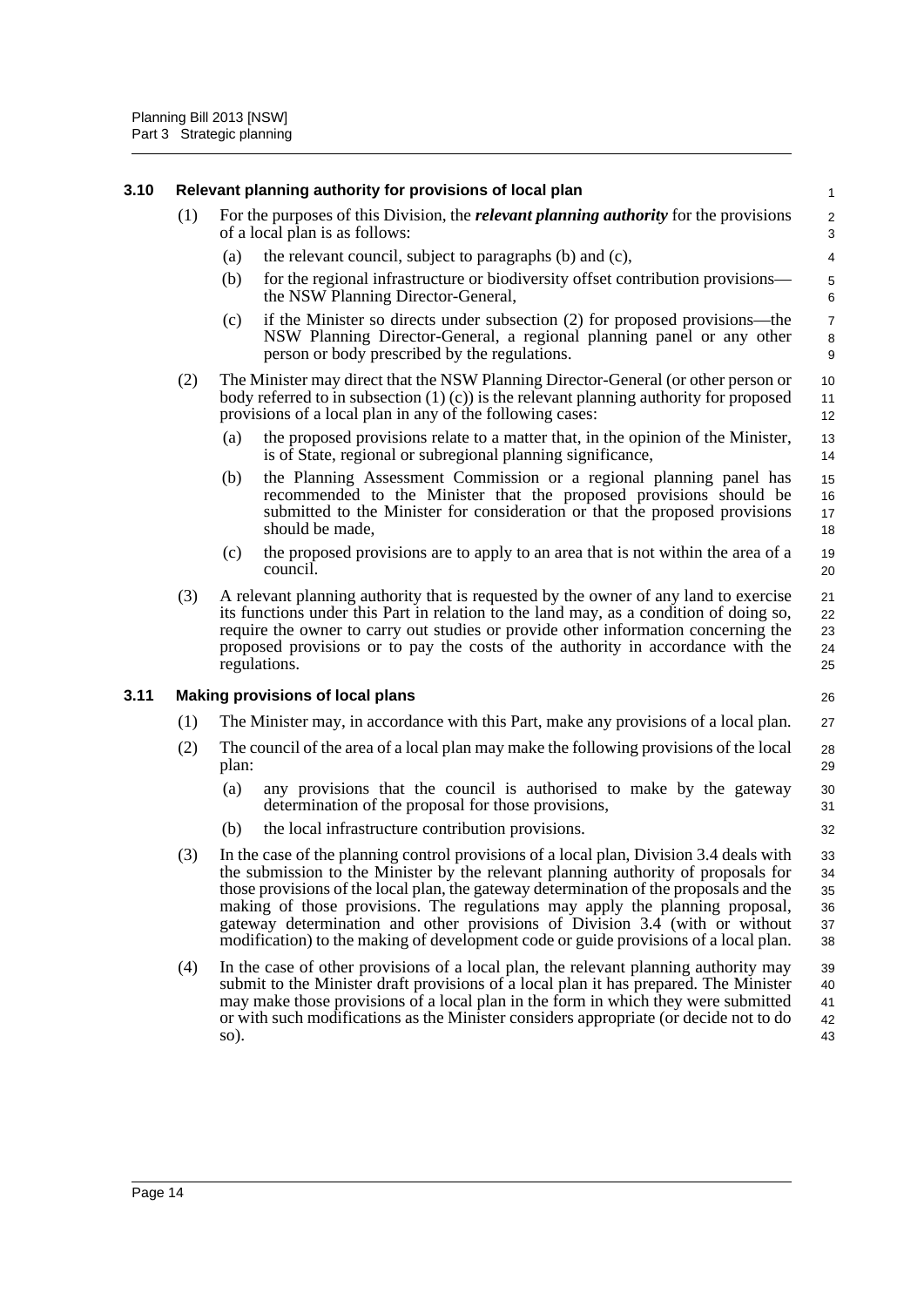<span id="page-33-3"></span><span id="page-33-2"></span><span id="page-33-1"></span><span id="page-33-0"></span>**3.12** 

|      | (5)                 |     | The Minister may delegate, under the planning legislation, to the council of the area<br>of a local plan or to another public authority the making of provisions of a local plan.<br>Note. Part 1 of Schedule 2 specifies the mandatory public exhibition requirements for the<br>making of provisions of a local plan.<br>Note. Under proposed transitional arrangements, former environmental planning instruments<br>(such as SEPPs and LEPs under the former Act), and former development control plans and<br>contributions plans, will continue in force as part of the relevant provisions of a local plan. | 1<br>$\sqrt{2}$<br>$\sqrt{3}$<br>$\overline{\mathbf{4}}$<br>5<br>$\,6\,$<br>$\overline{7}$ |
|------|---------------------|-----|--------------------------------------------------------------------------------------------------------------------------------------------------------------------------------------------------------------------------------------------------------------------------------------------------------------------------------------------------------------------------------------------------------------------------------------------------------------------------------------------------------------------------------------------------------------------------------------------------------------------|--------------------------------------------------------------------------------------------|
|      | <b>Division 3.4</b> |     | Local plan—planning control provisions                                                                                                                                                                                                                                                                                                                                                                                                                                                                                                                                                                             | 8                                                                                          |
| 3.12 |                     |     | <b>Application of Division</b>                                                                                                                                                                                                                                                                                                                                                                                                                                                                                                                                                                                     | 9                                                                                          |
|      |                     |     | This Division applies to the planning control provisions of a local plan and to the<br>making of those provisions.                                                                                                                                                                                                                                                                                                                                                                                                                                                                                                 | 10<br>11                                                                                   |
| 3.13 |                     |     | Purposes for which planning control provisions may be made                                                                                                                                                                                                                                                                                                                                                                                                                                                                                                                                                         | 12                                                                                         |
|      |                     |     | Planning control provisions of a local plan may be made for the purposes of<br>achieving any of the objects of this Act and, in particular, for or with respect to any<br>of the following:                                                                                                                                                                                                                                                                                                                                                                                                                        | 13<br>14<br>15                                                                             |
|      |                     | (a) | protecting, improving or utilising, to the best advantage, the environment,                                                                                                                                                                                                                                                                                                                                                                                                                                                                                                                                        | 16                                                                                         |
|      |                     | (b) | controlling development (including by land use zoning or by prescribing<br>development standards),                                                                                                                                                                                                                                                                                                                                                                                                                                                                                                                 | 17<br>18                                                                                   |
|      |                     | (c) | identifying different categories of development for the purposes of this Act<br>(including State infrastructure development, State significant development,<br>regionally significant development, EIS assessed development and code<br>assessed development),                                                                                                                                                                                                                                                                                                                                                     | 19<br>20<br>21<br>22                                                                       |
|      |                     | (d) | identifying the consent authority for development for the purposes of Part 4 (if<br>not otherwise identified by this Act),                                                                                                                                                                                                                                                                                                                                                                                                                                                                                         | 23<br>24                                                                                   |
|      |                     | (e) | requiring the consent authority functions of a council to be exercised by (or an<br>application for development consent to be assessed by) an independent<br>hearing and assessment panel of the council,                                                                                                                                                                                                                                                                                                                                                                                                          | 25<br>26<br>27                                                                             |
|      |                     | (f) | identifying whether development does or does not require development<br>consent to be carried out, or is prohibited,                                                                                                                                                                                                                                                                                                                                                                                                                                                                                               | 28<br>29                                                                                   |
|      |                     | (g) | requiring (before development consent is granted or before an application for<br>development consent is made) the concurrence of or consultation with a<br>Minister or other public authority,                                                                                                                                                                                                                                                                                                                                                                                                                     | 30<br>31<br>32                                                                             |
|      |                     | (h) | protecting trees,                                                                                                                                                                                                                                                                                                                                                                                                                                                                                                                                                                                                  | 33                                                                                         |
|      |                     | (i) | protecting native animals and plants, including threatened species, populations<br>and ecological communities, and their habitats,                                                                                                                                                                                                                                                                                                                                                                                                                                                                                 | 34<br>35                                                                                   |
|      |                     | (j) | identifying and protecting State or local heritage items and conservation areas,                                                                                                                                                                                                                                                                                                                                                                                                                                                                                                                                   | 36                                                                                         |
|      |                     | (k) | encouraging the provision of affordable housing and housing choice,                                                                                                                                                                                                                                                                                                                                                                                                                                                                                                                                                | 37                                                                                         |
|      |                     | (1) | such other matters as are authorised or required to be included in the planning<br>control provisions of a local plan by or under this or any other Act.                                                                                                                                                                                                                                                                                                                                                                                                                                                           | 38<br>39                                                                                   |
|      |                     |     | Note. See, for example, sections 7.18 and 8.3.                                                                                                                                                                                                                                                                                                                                                                                                                                                                                                                                                                     | 40                                                                                         |
| 3.14 |                     |     | Owner-initiated acquisition of land zoned for public purposes                                                                                                                                                                                                                                                                                                                                                                                                                                                                                                                                                      | 41                                                                                         |
|      | (1)                 |     | This section applies in relation to the planning control provisions of a local plan that<br>zone land for use exclusively for any of the following public purposes (as determined<br>in accordance with section 21 of the <i>Land Acquisition (Just Terms Compensation)</i><br>Act 1991):                                                                                                                                                                                                                                                                                                                          | 42<br>43<br>44<br>45                                                                       |
|      |                     | (a) | open space,                                                                                                                                                                                                                                                                                                                                                                                                                                                                                                                                                                                                        | 46                                                                                         |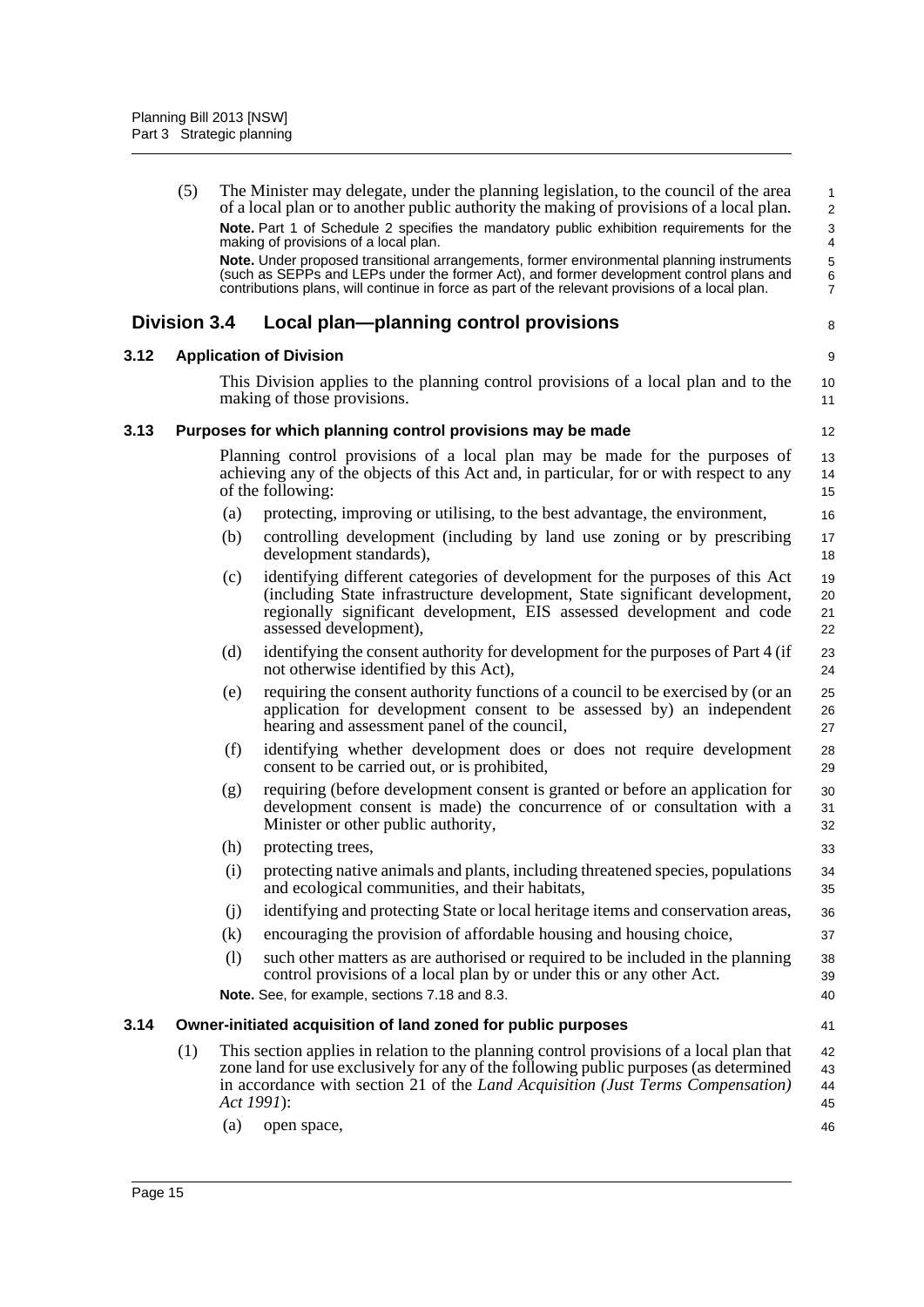<span id="page-34-0"></span>

|      |     | (b)                                                                                                                                                                                                                                                                                                                                                                                                                                                                        | public place or public reserve within the meaning of the Local Government Act<br>1993,                                                                                                                                                               | 1<br>$\overline{\mathbf{c}}$     |
|------|-----|----------------------------------------------------------------------------------------------------------------------------------------------------------------------------------------------------------------------------------------------------------------------------------------------------------------------------------------------------------------------------------------------------------------------------------------------------------------------------|------------------------------------------------------------------------------------------------------------------------------------------------------------------------------------------------------------------------------------------------------|----------------------------------|
|      |     | (c)                                                                                                                                                                                                                                                                                                                                                                                                                                                                        | national park or other land reserved under the National Parks and Wildlife Act<br>1974,                                                                                                                                                              | 3<br>$\overline{\mathcal{L}}$    |
|      |     | (d)                                                                                                                                                                                                                                                                                                                                                                                                                                                                        | public transport corridor,                                                                                                                                                                                                                           | 5                                |
|      |     | (e)                                                                                                                                                                                                                                                                                                                                                                                                                                                                        | public cemetery,                                                                                                                                                                                                                                     | 6                                |
|      |     | (f)                                                                                                                                                                                                                                                                                                                                                                                                                                                                        | public hospital,                                                                                                                                                                                                                                     | 7                                |
|      |     | (g)                                                                                                                                                                                                                                                                                                                                                                                                                                                                        | public school,                                                                                                                                                                                                                                       | 8                                |
|      |     | (h)                                                                                                                                                                                                                                                                                                                                                                                                                                                                        | a purpose declared by the regulations to be a public purpose.                                                                                                                                                                                        | 9                                |
|      | (2) | Planning control provisions to which this section applies must specify an authority<br>of the State that will be the relevant authority to acquire the land if the land is required<br>to be acquired under Division 3 of Part 2 of the <i>Land Acquisition (Just Terms</i><br>Compensation) Act 1991. An authority of the State cannot be so specified unless it<br>has notified the relevant planning authority that it concurs in those planning control<br>provisions. |                                                                                                                                                                                                                                                      | 10<br>11<br>12<br>13<br>14<br>15 |
|      | (3) |                                                                                                                                                                                                                                                                                                                                                                                                                                                                            | A planning control provision (whenever made and despite any of its terms) cannot<br>require an authority of the State to acquire land, except as required by Division 3 of<br>Part 2 of the Land Acquisition (Just Terms Compensation) Act 1991.     | 16<br>17<br>18                   |
| 3.15 |     | Standardisation of planning control or other provisions of local plans<br>19                                                                                                                                                                                                                                                                                                                                                                                               |                                                                                                                                                                                                                                                      |                                  |
|      | (1) |                                                                                                                                                                                                                                                                                                                                                                                                                                                                            | The Governor may, by order published on the NSW legislation website, prescribe the<br>standard form and content of the planning control provisions of a local plan or any<br>part of those provisions (a <i>standard instrument</i> ).               | 20<br>21<br>22                   |
|      | (2) |                                                                                                                                                                                                                                                                                                                                                                                                                                                                            | The planning control provisions of a local plan may be made in the form of:                                                                                                                                                                          | 23                               |
|      |     | (a)                                                                                                                                                                                                                                                                                                                                                                                                                                                                        | a declaration that the applicable mandatory provisions of a standard<br>instrument are adopted, and                                                                                                                                                  | 24<br>25                         |
|      |     | (b)                                                                                                                                                                                                                                                                                                                                                                                                                                                                        | the prescription of the matters required to be prescribed for the purposes of the<br>application of the mandatory provisions of the standard instrument (such as the<br>adoption of land zoning or other maps or spatial datasets), and              | 26<br>27<br>28                   |
|      |     | (c)                                                                                                                                                                                                                                                                                                                                                                                                                                                                        | the prescription of any other matters permitted to be prescribed by the<br>planning control provisions of a local plan, including non-mandatory<br>provisions of the standard instrument (with or without modification) or<br>additional provisions. | 29<br>30<br>31<br>32             |
|      | (3) | When planning control provisions of a local plan are made with such a declaration,<br>the provisions have the form and content of the applicable mandatory provisions of<br>the standard instrument and the matters so prescribed.                                                                                                                                                                                                                                         |                                                                                                                                                                                                                                                      | 33<br>34<br>35                   |
|      | (4) | If the mandatory provisions of a standard instrument so adopted are amended by a<br>further order under subsection (1) or by an Act after they are adopted, the planning<br>control provisions of a local plan are taken (without further amendment) to adopt the<br>amended provisions of the standard instrument on and from the date the amendment<br>to the standard instrument takes effect.                                                                          |                                                                                                                                                                                                                                                      | 36<br>37<br>38<br>39<br>40       |
|      | (5) | The order that amends a standard instrument may make provisions of a savings or<br>transitional nature consequent on the amendment of the standard instrument.                                                                                                                                                                                                                                                                                                             |                                                                                                                                                                                                                                                      | 41<br>42                         |
|      | (6) | Where a standard instrument has been adopted, the planning control provisions of the<br>43<br>local plan (other than the mandatory provisions of the adopted standard instrument)<br>44<br>may be amended from time to time under this Part or in accordance with any Act.<br>45                                                                                                                                                                                           |                                                                                                                                                                                                                                                      |                                  |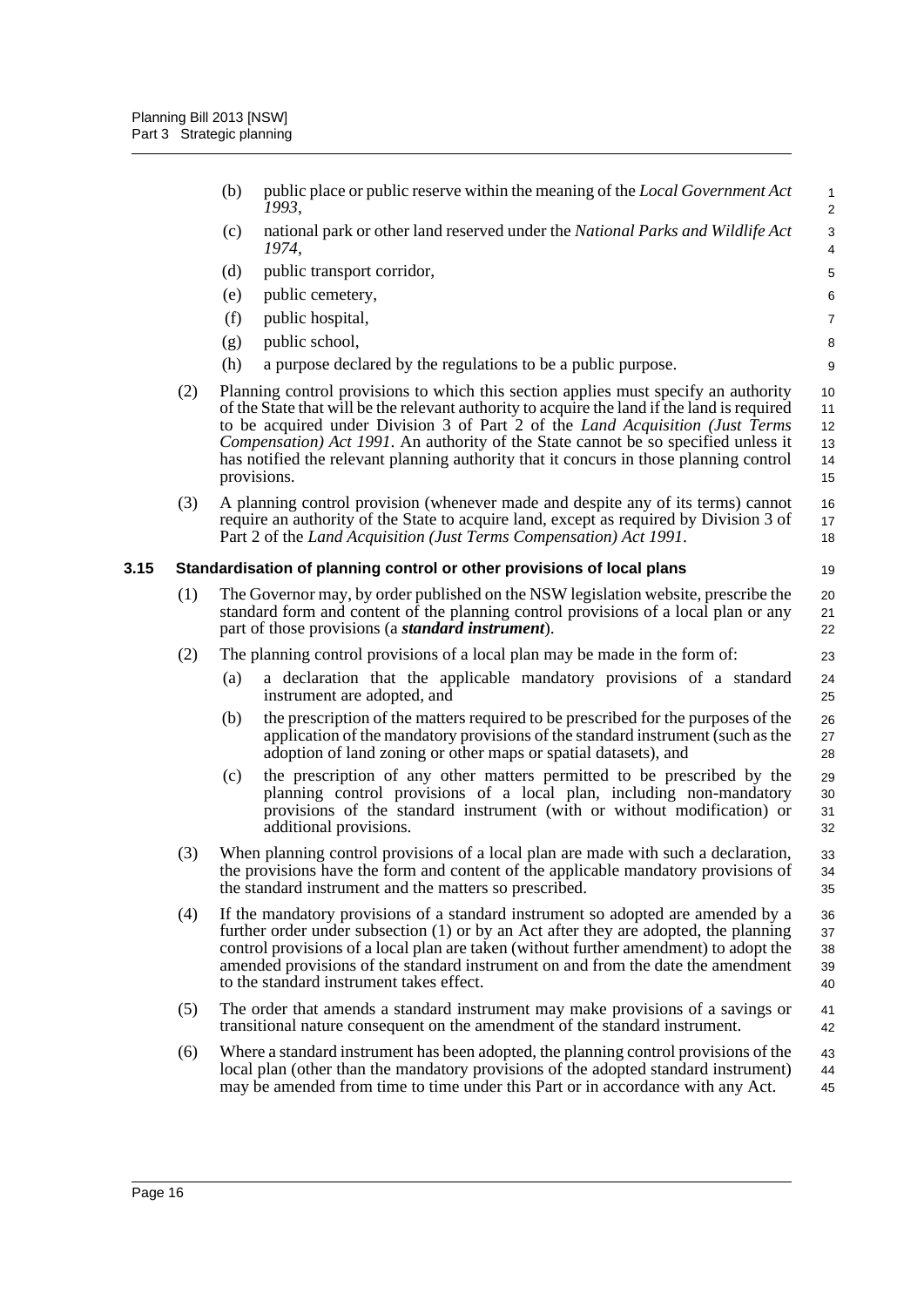- (7) A standard instrument may:
	- (a) provide that a provision is a mandatory provision only in the circumstances specified in the instrument, and

24 25 26

- (b) contain requirements or guidance as to the form or content of a non-mandatory provision.
- (8) Subject to this Act and the regulations, the form and subject-matter of the planning control provisions of a local plan are (if there is no applicable standard instrument) to be as determined by the Minister.
- (9) The regulations may extend the application of this section to other provisions of a local plan that are not planning control provisions. In that case, a reference in this section to planning control provisions extends to those other provisions.

#### <span id="page-35-0"></span>**3.16 Relevant planning authority to prepare planning proposal for proposed planning control provisions**

- (1) Before planning control provisions of a local plan are made, the relevant planning authority is required to prepare a document that describes the proposed provisions (the *planning proposal*).
- (2) A planning proposal is to contain such detail and information about the proposed provisions as is proportionate and appropriate to the nature of the proposed provisions. 17 18 19
- (3) The regulations may make provision with respect to the preparation of planning proposals or different kinds of planning proposals (including the form and content of planning proposals and the circumstances in which a planning proposal can take the form of draft planning control provisions).

#### <span id="page-35-1"></span>**3.17 Gateway determination**

- (1) After preparing a planning proposal, the relevant planning authority may forward it to the Minister.
- (2) The Minister may, for the purposes of the review of a planning proposal (or part of a planning proposal) under this section, refer the matter to the Planning Assessment Commission or a regional planning panel for advice. 27 28 29
- (3) After reviewing the planning proposal, the Minister must determine the following:
	- (a) whether the matter should proceed (with or without variation),
	- (b) the minimum period of public exhibition for the planning proposal (or a determination that no such public exhibition is required).
- (4) After reviewing the planning proposal, the Minister may also determine the following:
	- (a) whether the matter should be resubmitted for any reason (including for further studies or other information, or for the revision of the planning proposal),
	- (b) any consultation required with State or Commonwealth public authorities that may be affected by the proposed planning control provisions, 38 39
	- (c) whether a public hearing is to be held into the matter by the Planning Assessment Commission, 40 41
	- (d) the times within which the various stages of the procedure for the making of the proposed planning control provisions are to be completed by the relevant planning authority, 42 43 44
	- (e) if the relevant planning authority is a council—whether the council is authorised to make the proposed planning control provisions instead of the 45 46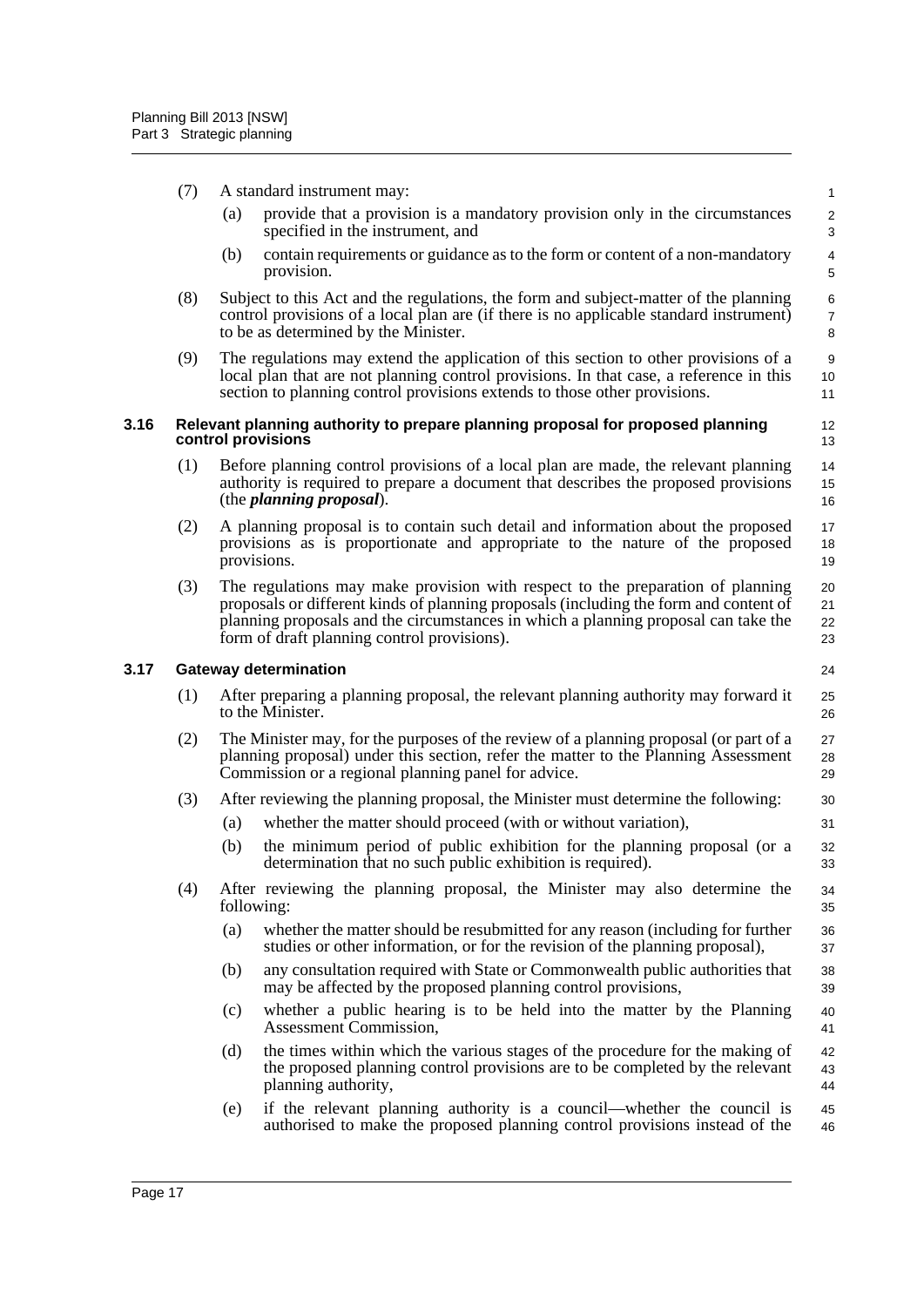Minister and any conditions the council is required to comply with before the provisions are made.

- (5) A determination under this section is the *gateway determination* for a planning proposal.
- (6) The Minister may, at any time, alter a gateway determination.
- (7) A failure to comply with a requirement of a gateway determination in relation to proposed planning control provisions does not invalidate the provisions once they are made. However, this subsection does not apply to mandatory public exhibition requirements.

### **3.18 Relevant planning authority may vary proposals or not proceed**

- (1) The relevant planning authority may, at any time, vary its proposals as a consequence of its consideration of any submission during public exhibition or for any other reason.
- (2) The relevant planning authority may, at any time, forward a revised planning proposal to the Minister. 14 15
- (3) If the relevant planning authority is a council and is authorised by the gateway determination to make the proposed provisions instead of the Minister, the council is required to forward the revised planning proposals to the Minister. The council continues to be authorised to make the proposed provisions, subject to any conditions of the gateway determination for the making of the provisions by the council and to any revised gateway determination of the matter. 16 17 18 19 20 21
- (4) Further public exhibition of a revised planning proposal is not required unless the Minister so directs in a revised gateway determination.
- (5) The relevant planning authority may also, at any time, request the Minister to determine that the matter not proceed.

## **3.19 Final planning proposal**

- (1) After the completion of mandatory public exhibition and when submitting the final planning proposal to the Minister, the relevant planning authority is to provide the Minister with the following:
	- (a) any public submissions (or summary of submissions) that have been made about the planning proposal during public exhibition,
	- (b) any submissions that have been made by a public authority about the planning proposal,
	- (c) if the Planning Assessment Commission has held a public hearing into the planning proposal—a report of any findings and recommendations made by the Commission about the planning proposal.
- (2) If the relevant planning authority is a council and is authorised by the gateway determination to make the proposed planning control provisions instead of the Minister, the council is not required to submit the final planning proposal to the Minister, subject to any conditions of the gateway determination for the making of the provisions by the council. 37 38 39 40 41
- (3) The NSW Planning Director-General is to make arrangements for the final drafting of any required planning control provisions to give effect to the final proposals of the relevant planning authority. 42 43 44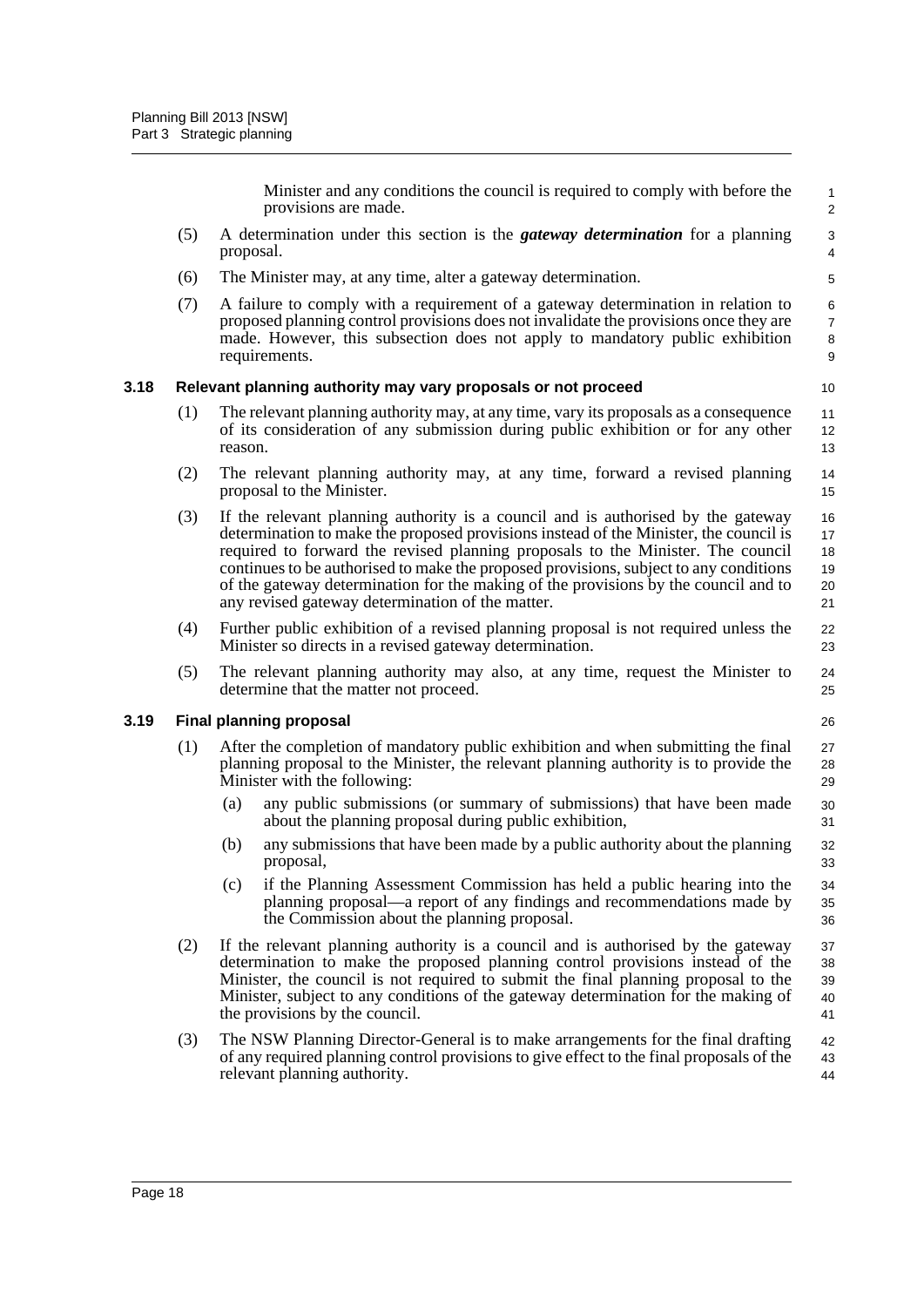| 3.20 |                                                                                       | <b>Making of planning control provisions</b>                                                                                                                                                                                                                                                                                                                                                                                                                                                                                                           | 1                                      |  |  |
|------|---------------------------------------------------------------------------------------|--------------------------------------------------------------------------------------------------------------------------------------------------------------------------------------------------------------------------------------------------------------------------------------------------------------------------------------------------------------------------------------------------------------------------------------------------------------------------------------------------------------------------------------------------------|----------------------------------------|--|--|
|      | (1)                                                                                   | The Minister may:                                                                                                                                                                                                                                                                                                                                                                                                                                                                                                                                      | $\overline{\mathbf{c}}$                |  |  |
|      |                                                                                       | make planning control provisions of a local plan, with or without variation of<br>(a)<br>the final proposals submitted by the relevant planning authority, or                                                                                                                                                                                                                                                                                                                                                                                          | 3<br>4                                 |  |  |
|      |                                                                                       | decide not to make the proposed planning control provisions.<br>(b)                                                                                                                                                                                                                                                                                                                                                                                                                                                                                    | 5                                      |  |  |
|      | (2)                                                                                   | The Minister may defer the inclusion of a matter in proposed planning control<br>provisions.                                                                                                                                                                                                                                                                                                                                                                                                                                                           | 6<br>7                                 |  |  |
|      | (3)                                                                                   | If the Minister does not make the proposed planning control provisions or defers the<br>inclusion of a matter in the proposed planning control provisions, the Minister may<br>specify which procedures under this Division the relevant planning authority must<br>comply with before the matter is reconsidered by the Minister.                                                                                                                                                                                                                     | 8<br>9<br>10<br>11                     |  |  |
|      | (4)                                                                                   | If the relevant planning authority is a council and is authorised by the gateway<br>determination to make the proposed planning control provisions instead of the<br>Minister, a reference in this section to the Minister includes a reference to the<br>council, subject to any conditions of the gateway determination for the making of the<br>provisions by the council.                                                                                                                                                                          | 12<br>13<br>14<br>15<br>16             |  |  |
|      |                                                                                       | Note. In addition to the gateway determination authorising a council to make the proposed<br>planning control provisions, the Minister may under the Planning Administration Act 2013<br>delegate to the relevant planning authority or other authorised person the making of the<br>proposed planning control provisions.                                                                                                                                                                                                                             | 17<br>18<br>19<br>20                   |  |  |
| 3.21 |                                                                                       | Concurrent local plan amendments and applications for development consent                                                                                                                                                                                                                                                                                                                                                                                                                                                                              | 21                                     |  |  |
|      | (1)                                                                                   | This section applies if an application is made to a consent authority for development<br>consent to carry out development that may only be carried out if the planning control<br>or other provisions of the local plan applying to the land concerned are appropriately<br>amended.                                                                                                                                                                                                                                                                   | 22<br>23<br>24<br>25                   |  |  |
|      | (2)                                                                                   | Nothing in this Act prevents, subject to this section, the making of that application<br>and its consideration by the consent authority.                                                                                                                                                                                                                                                                                                                                                                                                               | 26<br>27                               |  |  |
|      | (3)                                                                                   | Public exhibition required under Part 1 of Schedule 2 in connection with the making<br>of the proposed planning control or other provisions and public exhibition or<br>notification required under Part 1 of Schedule 2 in connection with that application<br>are to be undertaken together or as closely together as is practicable.                                                                                                                                                                                                                | 28<br>29<br>30<br>31                   |  |  |
|      | (4)                                                                                   | If the mandatory public exhibition requirements for the proposed planning control or<br>other provisions are different to the public exhibition requirements for that<br>application, the more extensive requirements apply for both of them.                                                                                                                                                                                                                                                                                                          | 32<br>33<br>34                         |  |  |
| 3.22 | Suspension of covenants, agreements and instruments by planning control<br>provisions |                                                                                                                                                                                                                                                                                                                                                                                                                                                                                                                                                        |                                        |  |  |
|      | (1)                                                                                   | For the purpose of enabling development to be carried out in accordance with the<br>planning control provisions of a local plan (as in force from time to time) or in<br>accordance with a planning approval granted under this Act, a planning control<br>provision of the local plan may provide that, to the extent necessary to serve that<br>purpose, any agreement, covenant or similar instrument specified in that provision<br>does not apply to any such development or applies subject to the modifications<br>specified in that provision. | 37<br>38<br>39<br>40<br>41<br>42<br>43 |  |  |
|      | (2)                                                                                   | That planning control provision has effect according to its tenor.                                                                                                                                                                                                                                                                                                                                                                                                                                                                                     | 44                                     |  |  |
|      | (3)                                                                                   | If a Minister is responsible for the administration of the agreement, covenant or<br>similar instrument, that planning control provision is not to be made without the<br>concurrence of that Minister.                                                                                                                                                                                                                                                                                                                                                | 45<br>46<br>47                         |  |  |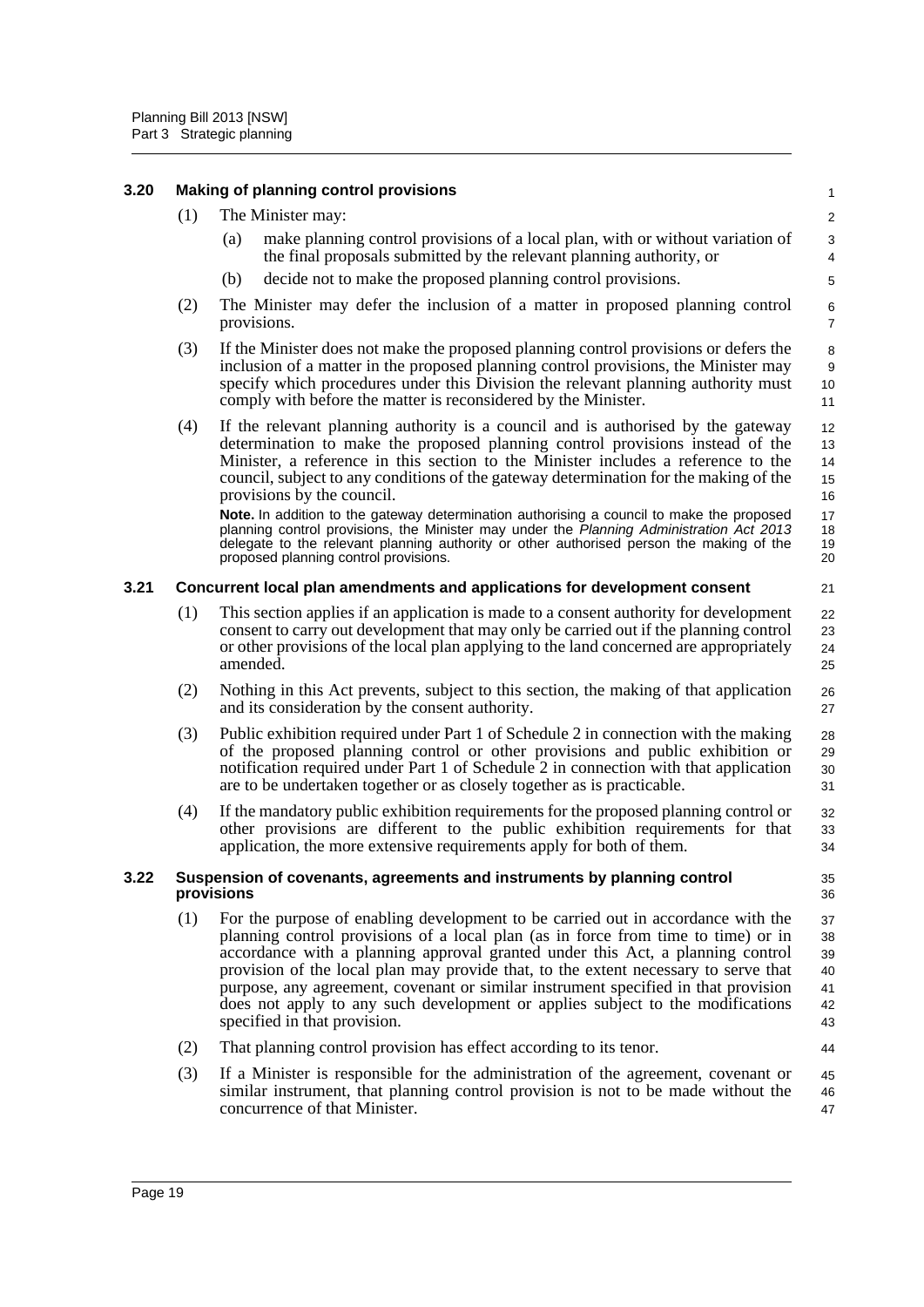|      | (4)                 | A declaration in that planning control provision as to the concurrence of that Minister<br>is evidence of the concurrence.                                                                                                                                                                                                                                                             | $\mathbf{1}$<br>2                                         |
|------|---------------------|----------------------------------------------------------------------------------------------------------------------------------------------------------------------------------------------------------------------------------------------------------------------------------------------------------------------------------------------------------------------------------------|-----------------------------------------------------------|
|      | (5)                 | The provisions of this section have effect despite anything contained in section 42 of<br>the Real Property Act 1900.                                                                                                                                                                                                                                                                  | $\ensuremath{\mathsf{3}}$<br>$\overline{\mathbf{4}}$      |
| 3.23 |                     | Miscellaneous provisions relating to planning control provisions                                                                                                                                                                                                                                                                                                                       | $\mathbf 5$                                               |
|      | (1)                 | Mandatory public exhibition is completed for the purposes of this Division when the<br>relevant planning authority has considered any public submissions (or summary of<br>submissions) duly made during public exhibition concerning the planning proposal<br>and a report of the findings and recommendations of the Planning Assessment<br>Commission following any public hearing. | 6<br>$\boldsymbol{7}$<br>$\bf8$<br>$\boldsymbol{9}$<br>10 |
|      | (2)                 | A development guide provision of a local plan (whenever made) has no effect to the<br>extent that:                                                                                                                                                                                                                                                                                     | 11<br>12                                                  |
|      |                     | (a)<br>it is the same or substantially the same provision as a planning control or code<br>provision of the local plan, or                                                                                                                                                                                                                                                             | 13<br>14                                                  |
|      |                     | it is inconsistent or incompatible with a planning control or code provision of<br>(b)<br>the local plan.                                                                                                                                                                                                                                                                              | 15<br>16                                                  |
|      | (3)                 | The planning control provisions of a local plan do not apply to development to which<br>Part 5 applies unless the provisions determine whether development is subject to<br>Part 5 or the provisions are expressly stated to apply to development of that kind.                                                                                                                        | 17<br>18<br>19                                            |
|      | (4)                 | The planning control provisions of a local plan may make provision for any zoning<br>of land or other provision to have effect only for a specified period or only in<br>specified circumstances.                                                                                                                                                                                      | 20<br>21<br>22                                            |
|      | (5)                 | The planning control provisions of a local plan that make provision for or with<br>respect to protecting or preserving trees may make provision for the grant of<br>permission to remove or otherwise affect trees, and for a refusal to grant permission<br>to be treated as a refusal or failure to grant development consent under and for the<br>purposes of Part 4.               | 23<br>24<br>25<br>26<br>27                                |
|      | (6)                 | Sections 24, 28, 30, 42, 43, 45, 75 and 80 of the <i>Interpretation Act 1987</i> apply to the<br>planning control provisions of a local plan in the same way as they apply to statutory<br>rules.                                                                                                                                                                                      | 28<br>29<br>30                                            |
|      | <b>Division 3.5</b> | <b>Strategic plans-miscellaneous provisions</b>                                                                                                                                                                                                                                                                                                                                        | 31                                                        |
| 3.24 |                     | General considerations for preparation of proposed strategic plans                                                                                                                                                                                                                                                                                                                     | 32                                                        |
|      | (1)                 | A relevant planning authority that prepares a draft strategic plan (or proposal for a<br>strategic plan) under this Part should have regard to the following:                                                                                                                                                                                                                          | 33<br>34                                                  |
|      |                     | that provisions of strategic plans are based on evidence,<br>(a)                                                                                                                                                                                                                                                                                                                       | 35                                                        |
|      |                     | the need to co-operate constructively with State agencies in preparing the draft<br>(b)<br>plan (or proposal).                                                                                                                                                                                                                                                                         | 36<br>37                                                  |
|      | (2)                 | A relevant planning authority that prepares draft provisions (or proposals) for a local<br>plan under this Part should also have regard to the following:                                                                                                                                                                                                                              | 38<br>39                                                  |
|      |                     | the impact on the financial feasibility of future development,<br>(a)                                                                                                                                                                                                                                                                                                                  | 40                                                        |
|      |                     | that the extent and complexity of provisions of local plans should be<br>(b)<br>proportionate to the likely impacts of future development.                                                                                                                                                                                                                                             | 41<br>42                                                  |
| 3.25 |                     | Public exhibition of proposed strategic plans                                                                                                                                                                                                                                                                                                                                          | 43                                                        |
|      | (1)                 | The regulations may make provision for the documents that are to accompany the<br>public exhibition of a draft strategic plan (or proposal for a strategic plan). The                                                                                                                                                                                                                  | 44<br>45                                                  |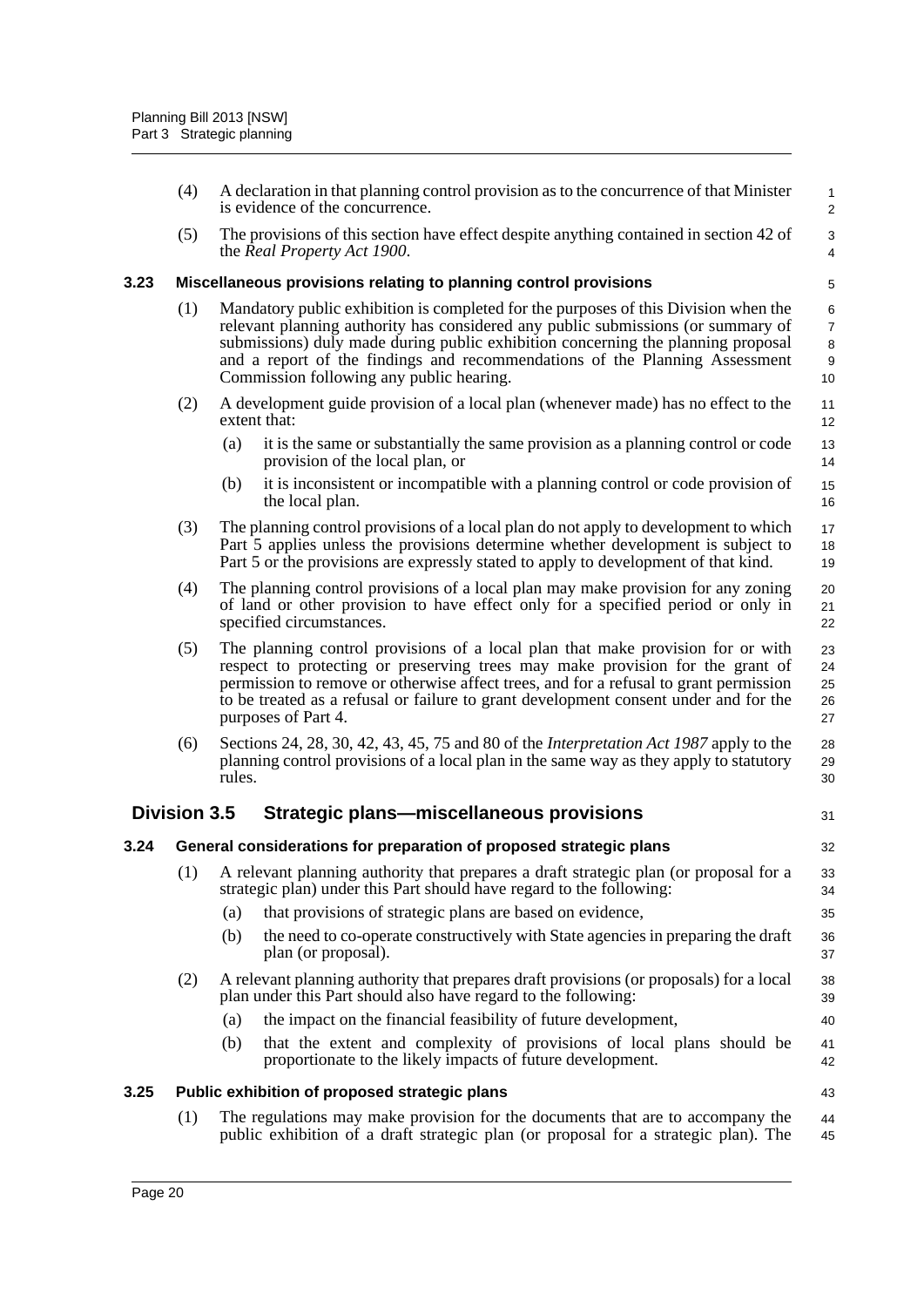**3.26** 

|      |     |     | regulations may, for example, require a neighbourhood impact statement or strategic<br>assessment statement to accompany the public exhibition of a plan or proposal for a<br>development assessment code.                                                                    | $\mathbf{1}$<br>$\overline{\mathbf{c}}$<br>3 |
|------|-----|-----|-------------------------------------------------------------------------------------------------------------------------------------------------------------------------------------------------------------------------------------------------------------------------------|----------------------------------------------|
|      | (2) |     | A draft strategic plan (or proposal for a strategic plan) may be publicly exhibited<br>together with another draft strategic plan (or proposal for a strategic plan).                                                                                                         | $\overline{\mathcal{L}}$<br>5                |
|      | (3) |     | If the mandatory public exhibition requirements for the draft strategic plans (or<br>proposals) are different, the more extensive requirements apply for all of them.<br>Note. See also Schedule 2 for provisions relating to public exhibition.                              | 6<br>$\overline{7}$<br>8                     |
| 3.26 |     |     | <b>Publication of strategic plans</b>                                                                                                                                                                                                                                         | 9                                            |
|      |     |     | A strategic plan is made:                                                                                                                                                                                                                                                     | 10                                           |
|      |     | (a) | in the case of planning control provisions of local plans—when published on<br>the NSW legislation website, or                                                                                                                                                                | 11<br>12                                     |
|      |     | (b) | in any other case—when published on the NSW planning portal.<br>Note. Planning control provisions are also to be published on or accessible from the NSW<br>planning portal.                                                                                                  | 13<br>14<br>15                               |
| 3.27 |     |     | Dispensing with conditions precedent to making strategic plans                                                                                                                                                                                                                | 16                                           |
|      | (1) |     | A strategic plan may be made without compliance with the conditions precedent<br>under the planning legislation to doing so in order to do any one or more of the<br>following:                                                                                               | 17<br>18<br>19                               |
|      |     | (a) | to correct an obvious error or misdescription or effect other minor law<br>revision,                                                                                                                                                                                          | 20<br>21                                     |
|      |     | (b) | to rezone land or make other changes as a consequence of any development<br>that is made permissible with development consent by a strategic<br>compatibility certificate if development consent has been granted for the<br>development,                                     | 22<br>23<br>24<br>25                         |
|      |     | (c) | to make changes that will not have any significant adverse impact on the<br>environment or adjoining land.                                                                                                                                                                    | 26<br>27                                     |
|      | (2) |     | A strategic plan may be made without compliance with the conditions precedent<br>under the planning legislation to doing so in order to do any one or more of the<br>following if the proposed plan has been publicly exhibited for the period determined<br>by the Minister: | 28<br>29<br>30<br>31                         |
|      |     | (a) | to give effect in an expeditious manner to a strategic plan or infrastructure<br>plan,                                                                                                                                                                                        | 32<br>33                                     |
|      |     |     | (b) to make provision for matters that are, in the opinion of the Minister, of State,<br>regional or subregional significance,                                                                                                                                                | 34<br>35                                     |
|      |     | (c) | to declare the development whose likely effect on threatened species may be<br>assessed in accordance with a biodiversity assessment procedure adopted by<br>the regulations (as referred to in clause $1.5$ (2) of Schedule 1),                                              | 36<br>37<br>38                               |
|      |     | (d) | to declare classes of development for which the consent authority functions of<br>a council are to be exercised by (or an application for development consent is<br>to be assessed by) an independent hearing and assessment panel of the council.                            | 39<br>40<br>41                               |
|      | (3) |     | The publication of a strategic plan made in reliance on subsection (2) is to contain a<br>statement of the reasons why the plan is being made.                                                                                                                                | 42<br>43                                     |
|      | (4) |     | The publication of a strategic plan made in reliance on subsection $(1)$ or $(2)$ is to<br>contain a statement that it is so made.                                                                                                                                            | 44<br>45                                     |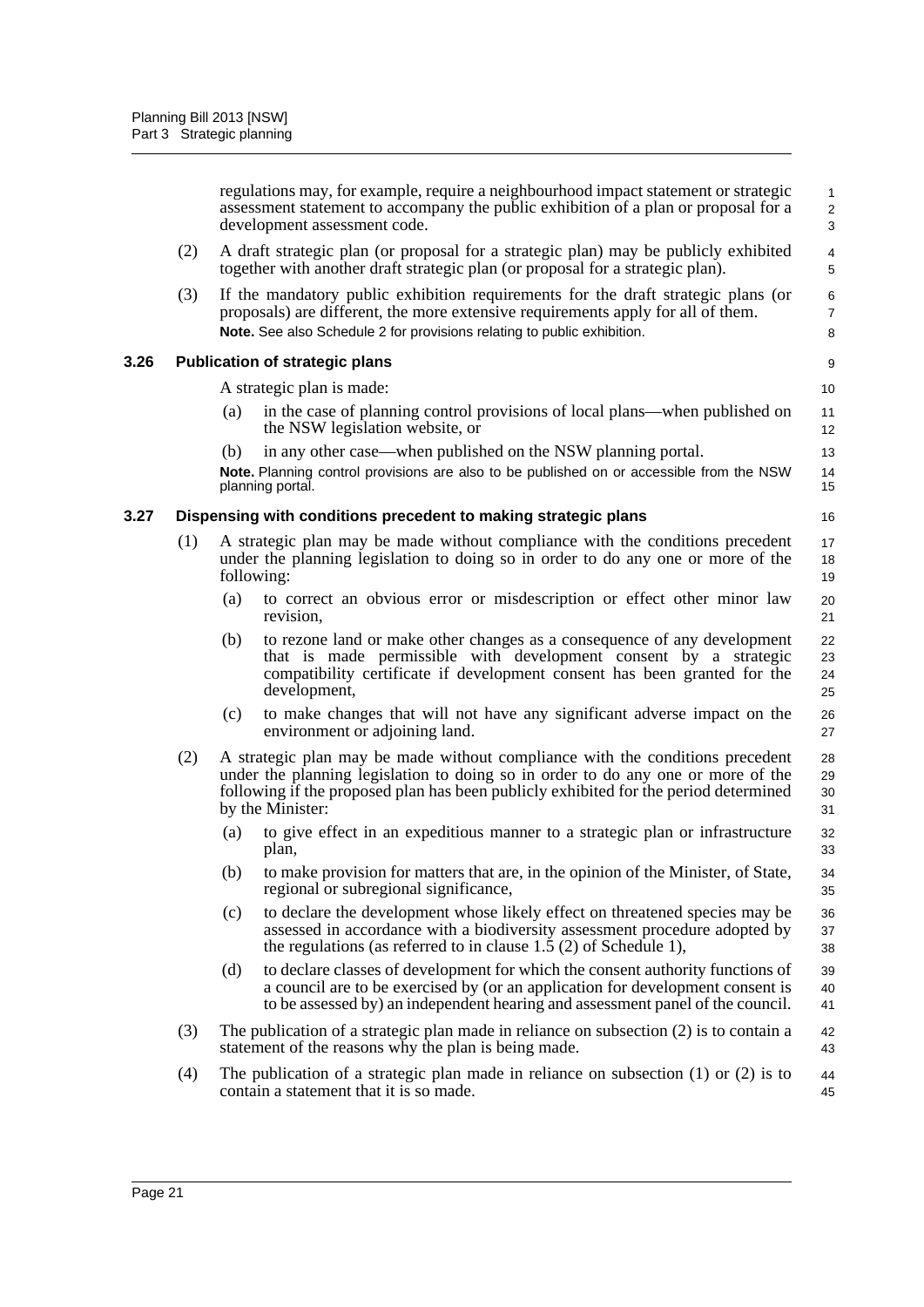# **3.28 Periodic review and staged repeal of strategic plans** (1) The relevant planning authority is to keep strategic plans under regular and periodic review to ensure they continue to achieve the objects of this Act to the maximum extent possible, having regard to changing circumstances. (2) The regulations may establish a staged repeal program for any class of provisions of local plans or of other strategic plans to facilitate the replacement of transitional planning control provisions or to ensure the regular and periodic review of strategic plans. (3) The staged repeal program may provide for the repeal of provisions of local plans or of other strategic plans by the operation of the regulations and for the making of replacement provisions or plans.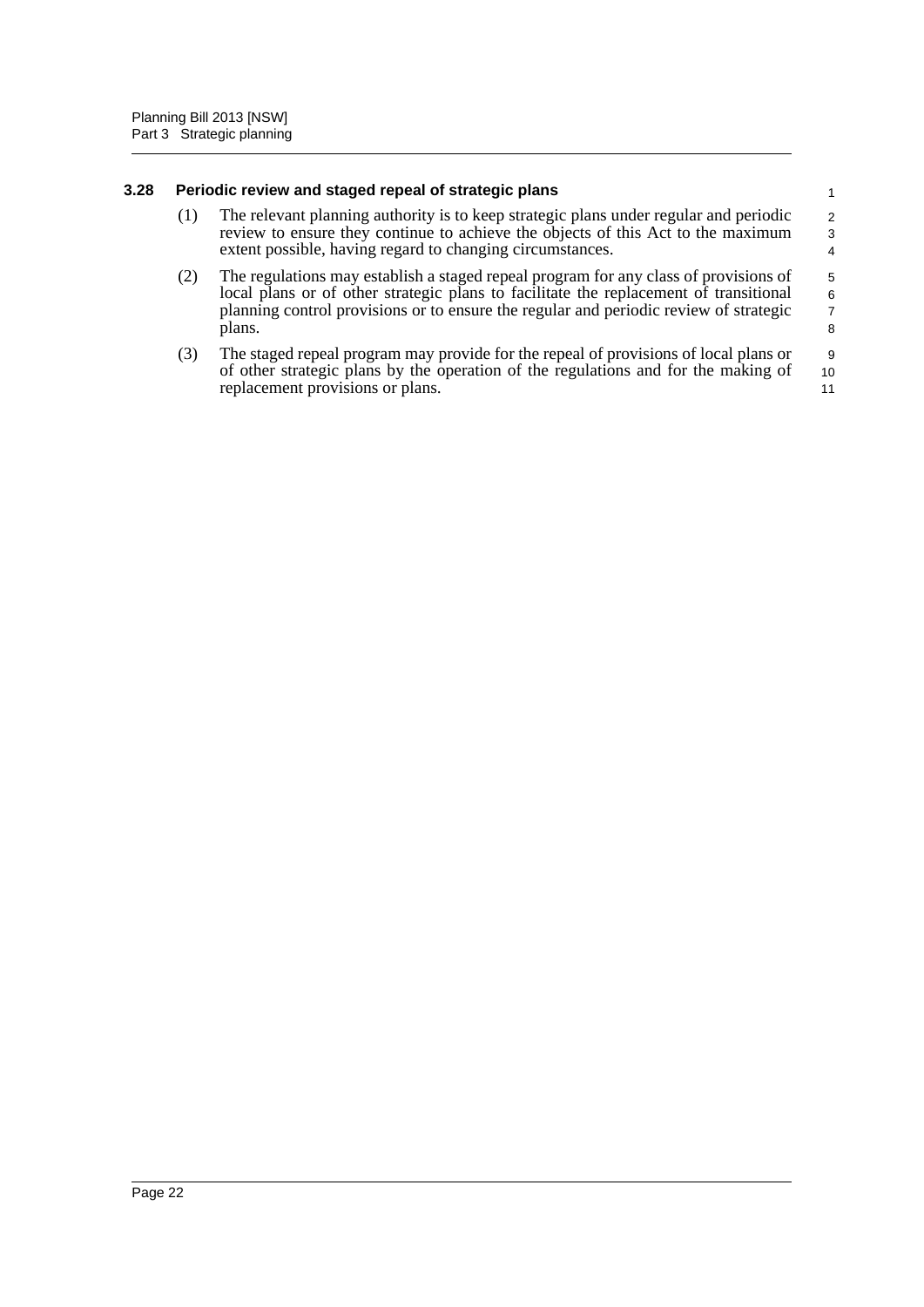| Part 4 |                     |                     | Development (other than infrastructure) assessment<br>and consent                                                                                                                                                                                                                                                                                                                                                                                                                                                                                                                                                          | 1<br>$\overline{2}$                    |
|--------|---------------------|---------------------|----------------------------------------------------------------------------------------------------------------------------------------------------------------------------------------------------------------------------------------------------------------------------------------------------------------------------------------------------------------------------------------------------------------------------------------------------------------------------------------------------------------------------------------------------------------------------------------------------------------------------|----------------------------------------|
|        | <b>Division 4.1</b> | <b>Introductory</b> |                                                                                                                                                                                                                                                                                                                                                                                                                                                                                                                                                                                                                            |                                        |
| 4.1    |                     |                     | <b>Application: Part 4</b>                                                                                                                                                                                                                                                                                                                                                                                                                                                                                                                                                                                                 | 4                                      |
|        | (1)                 |                     | This Part applies to development that requires development consent under this Part<br>to be carried out.                                                                                                                                                                                                                                                                                                                                                                                                                                                                                                                   | 5<br>6                                 |
|        |                     |                     | Note. See sections 1.15 and 1.17 for development that requires consent.                                                                                                                                                                                                                                                                                                                                                                                                                                                                                                                                                    | $\overline{7}$                         |
|        | (2)                 |                     | This Part applies to development consent in the form of a complying development<br>certificate, except that Divisions 4.4, 4.5, 4.6 and 4.8 do not apply to an application<br>for a complying development certificate or to a development consent in the form of<br>such a certificate.                                                                                                                                                                                                                                                                                                                                    | 8<br>9<br>10<br>11                     |
|        |                     |                     | Note. A complying development certificate for the erection of a building or the subdivision of<br>land also authorises building work or subdivision work without the need for a construction<br>certificate or subdivision works certificate under Part 8. Any other development consent for the<br>erection of a building or the subdivision of land generally does require such a certificate. A<br>complying development certificate or other development consent for the erection of a building<br>does not generally authorise the occupation or use of a building without an occupation<br>certificate (see Part 8). | 12<br>13<br>14<br>15<br>16<br>17<br>18 |
| 4.2    |                     |                     | <b>Interpretation: Part 4</b>                                                                                                                                                                                                                                                                                                                                                                                                                                                                                                                                                                                              | 19                                     |
|        |                     |                     | In this Part:                                                                                                                                                                                                                                                                                                                                                                                                                                                                                                                                                                                                              | 20                                     |
|        |                     |                     | <i>certifier</i> means a building certifier or subdivision certifier.                                                                                                                                                                                                                                                                                                                                                                                                                                                                                                                                                      | 21                                     |
|        |                     |                     | code assessment means the determination of an application for development consent<br>as referred to in section 4.17.                                                                                                                                                                                                                                                                                                                                                                                                                                                                                                       | 22<br>23                               |
|        |                     |                     | <i>merit assessment</i> means the determination of an application for development consent<br>as referred to in section 4.18.                                                                                                                                                                                                                                                                                                                                                                                                                                                                                               | 24<br>25                               |
|        |                     |                     | staged development application—see section 4.21.                                                                                                                                                                                                                                                                                                                                                                                                                                                                                                                                                                           | 26                                     |
| 4.3    |                     |                     | Development assessment tracks: Part 4                                                                                                                                                                                                                                                                                                                                                                                                                                                                                                                                                                                      | 27                                     |
|        |                     |                     | Applications for development consent under this Part may be determined as follows:                                                                                                                                                                                                                                                                                                                                                                                                                                                                                                                                         | 28                                     |
|        |                     | (a)                 | complying development (being the determination by a council or other<br>certifier of an application for a complying development certificate),                                                                                                                                                                                                                                                                                                                                                                                                                                                                              | 29<br>30                               |
|        |                     | (b)                 | code assessment (being the code assessment of development by a consent<br>authority for the determination of an application for development consent),                                                                                                                                                                                                                                                                                                                                                                                                                                                                      | 31<br>32                               |
|        |                     | (c)                 | merit assessment (being the merit assessment of development by a consent<br>authority for the determination of an application for development consent).                                                                                                                                                                                                                                                                                                                                                                                                                                                                    | 33<br>34                               |
|        |                     |                     | Note. The categories of development relevant to this Part are set out in section 1.13. They<br>include State significant development, regionally significant development, EIS assessed<br>development and complying development.                                                                                                                                                                                                                                                                                                                                                                                           | 35<br>36<br>37                         |
|        | <b>Division 4.2</b> |                     | <b>Consent authorities</b>                                                                                                                                                                                                                                                                                                                                                                                                                                                                                                                                                                                                 | 38                                     |
| 4.4    |                     |                     | <b>Consent authorities</b>                                                                                                                                                                                                                                                                                                                                                                                                                                                                                                                                                                                                 | 39                                     |
|        | (1)                 |                     | The <b><i>consent authority</i></b> for the purposes of development that requires development<br>consent under this Part is as follows:                                                                                                                                                                                                                                                                                                                                                                                                                                                                                    | 40<br>41                               |
|        |                     | (a)                 | for complying development the subject of an application for a complying<br>development certificate—a certifier,                                                                                                                                                                                                                                                                                                                                                                                                                                                                                                            | 42<br>43                               |
|        |                     | (b)                 | for State significant development—the Minister,                                                                                                                                                                                                                                                                                                                                                                                                                                                                                                                                                                            | 44                                     |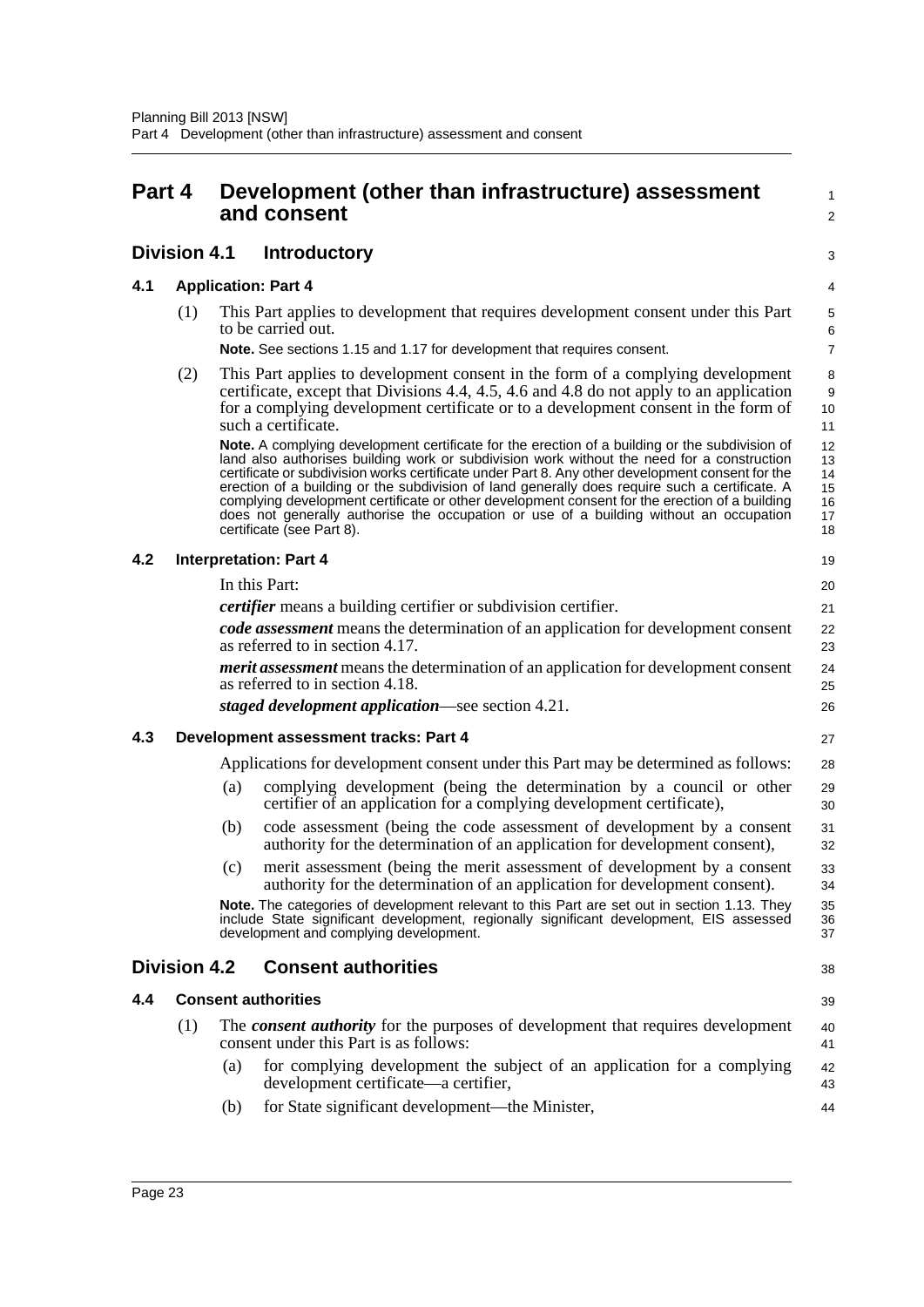|     |                     | (c)<br>for regionally significant development—the regional planning panel for the<br>area in which the development is to be carried out (subject to subsection $(2)$ ),                                                                                                                                                                                                                                                         | $\mathbf{1}$<br>$\overline{c}$                         |
|-----|---------------------|---------------------------------------------------------------------------------------------------------------------------------------------------------------------------------------------------------------------------------------------------------------------------------------------------------------------------------------------------------------------------------------------------------------------------------|--------------------------------------------------------|
|     |                     | for other development—a Minister or public authority declared to be the<br>(d)<br>consent authority by the planning control provisions of a local plan that apply<br>to the development (or the council for the area concerned if there is no consent<br>authority so declared for the development).                                                                                                                            | $\sqrt{3}$<br>$\overline{4}$<br>$\,$ 5 $\,$<br>$\,6\,$ |
|     | (2)                 | In the case of regionally significant development, the regional planning panel only<br>has the function of determining the application for development consent (and<br>exercising other specified functions of the consent authority as provided by this Act<br>or the regulations). The council for the area is in all other respects the consent<br>authority.                                                                | $\overline{7}$<br>8<br>$9\,$<br>10<br>11               |
|     | (3)                 | If the planning control provisions of a local plan require an independent hearing and<br>assessment panel to determine an application for development consent, the panel<br>only has the function of determining the application (and exercising other specified<br>functions of the consent authority as provided by this Act or the regulations). The<br>council for the area is in all other respects the consent authority. | 12<br>13<br>14<br>15<br>16                             |
|     | (4)                 | A public authority has the functions conferred or imposed on it as consent authority<br>by the planning legislation.                                                                                                                                                                                                                                                                                                            | 17<br>18                                               |
| 4.5 |                     | Delegation of consent authority functions                                                                                                                                                                                                                                                                                                                                                                                       | 19                                                     |
|     |                     | A public authority may delegate its functions as consent authority under the powers<br>conferred on it by an Act that authorises the delegation of the functions of the public<br>authority.                                                                                                                                                                                                                                    | 20<br>21<br>22                                         |
|     | <b>Division 4.3</b> | <b>Complying development</b>                                                                                                                                                                                                                                                                                                                                                                                                    | 23                                                     |
| 4.6 |                     | Application for complying development certificate                                                                                                                                                                                                                                                                                                                                                                               | 24                                                     |
|     | (1)                 | An application for a complying development certificate to carry out complying<br>development may be made to a certifier.                                                                                                                                                                                                                                                                                                        | 25<br>26                                               |
|     |                     |                                                                                                                                                                                                                                                                                                                                                                                                                                 |                                                        |
|     | (2)                 | The application may be made only by the owner of the land on which the<br>development is to be carried out or by any other person with the consent of the owner.                                                                                                                                                                                                                                                                | 27<br>28                                               |
| 4.7 |                     | Variations from complying development standards and requirements                                                                                                                                                                                                                                                                                                                                                                | 29                                                     |
|     | (1)                 | A council may, on the application of an applicant for a complying development<br>certificate, issue a certificate (a <i>variation certificate</i> ) certifying that a variation from<br>a standard or requirement in the development guide provisions of the local plan that<br>is applicable to an aspect of the development is a permissible variation.                                                                       | 30<br>31<br>32<br>33                                   |
|     | (2)                 | A council may issue a variation certificate for an aspect of a development if it is<br>satisfied that non-compliance with the standard or requirement is not likely to have<br>any significant additional adverse impact on development on the surrounding land.                                                                                                                                                                | 34<br>35<br>36                                         |
|     | (3)                 | The regulations may limit the standards or requirements for which a variation<br>certificate may be issued (or limit the extent of permissible variations to standards or<br>requirements).                                                                                                                                                                                                                                     | 37<br>38<br>39                                         |
|     | (4)                 | A variation certificate relating to an application made to a council for a complying<br>development certificate may be issued by the council without an application being<br>made for the variation certificate.                                                                                                                                                                                                                | 40<br>41<br>42                                         |
| 4.8 |                     | Determination of applications for complying development certificates                                                                                                                                                                                                                                                                                                                                                            | 43                                                     |
|     | (1)                 | A certifier may determine an application for a complying development certificate:                                                                                                                                                                                                                                                                                                                                               | 44                                                     |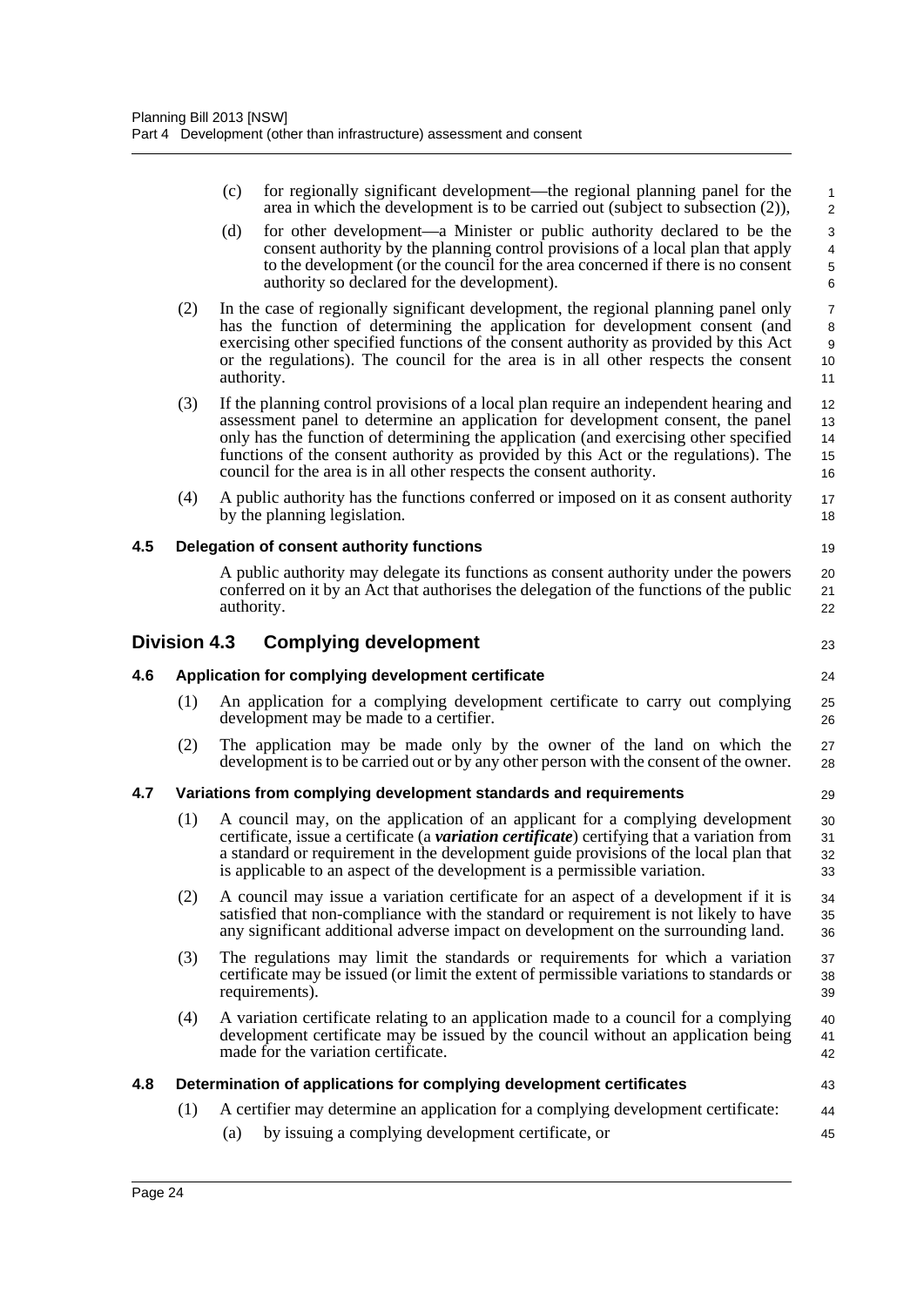|      |     | (b)                                       | by refusing to issue a complying development certificate.                                                                                                                                                                                                                                                                                                                                                                                                                     | $\mathbf{1}$                                                                                              |  |  |  |
|------|-----|-------------------------------------------|-------------------------------------------------------------------------------------------------------------------------------------------------------------------------------------------------------------------------------------------------------------------------------------------------------------------------------------------------------------------------------------------------------------------------------------------------------------------------------|-----------------------------------------------------------------------------------------------------------|--|--|--|
|      | (2) |                                           | The certifier must issue a complying development certificate if the proposed<br>development is complying development and complies with the standards for that<br>complying development in the development code or guide provisions of the local<br>plan and any other applicable requirements of the planning control provisions of the<br>local plan or the regulations (subject to any permissible variation authorised by a<br>variation certificate under this Division). | $\overline{c}$<br>$\ensuremath{\mathsf{3}}$<br>$\overline{4}$<br>$\mathbf 5$<br>$\,6$<br>$\boldsymbol{7}$ |  |  |  |
|      | (3) |                                           | If the proposed development is not complying development or does not comply with<br>any of those applicable standards or requirements, the certifier must refuse to issue a<br>complying development certificate. However, the certifier must before doing so<br>inform the applicant of the applicant's rights to seek a variation certificate.                                                                                                                              | 8<br>$\boldsymbol{9}$<br>10<br>11                                                                         |  |  |  |
|      | (4) |                                           | The regulations may provide that a determination of an application by the certifier<br>must be completed within a specified period after the application was made (or such<br>longer period as may be agreed to by the applicant).                                                                                                                                                                                                                                            | 12<br>13<br>14                                                                                            |  |  |  |
| 4.9  |     |                                           | Building Code of Australia requirements to apply to complying development                                                                                                                                                                                                                                                                                                                                                                                                     | 15                                                                                                        |  |  |  |
|      | (1) |                                           | A certifier must not issue a complying development certificate for building work<br>unless the proposed building (not being a temporary building) will comply with the<br>relevant requirements of the <i>Building Code of Australia</i> (as in force at the time the<br>application for the certificate was made).                                                                                                                                                           | 16<br>17<br>18<br>19                                                                                      |  |  |  |
|      | (2) |                                           | This section is subject to the regulations.                                                                                                                                                                                                                                                                                                                                                                                                                                   | 20                                                                                                        |  |  |  |
| 4.10 |     | Form of complying development certificate |                                                                                                                                                                                                                                                                                                                                                                                                                                                                               |                                                                                                           |  |  |  |
|      | (1) |                                           | A complying development certificate is to be in the form of a certificate that:                                                                                                                                                                                                                                                                                                                                                                                               | 22                                                                                                        |  |  |  |
|      |     | (a)                                       | states that particular proposed development is complying development and (if<br>carried out as specified in the certificate) will comply with all applicable<br>standards and requirements, and                                                                                                                                                                                                                                                                               | 23<br>24<br>25                                                                                            |  |  |  |
|      |     | (b)                                       | in the case of development involving the erection of a building, identifies the<br>classification of the building in accordance with the Building Code of<br>Australia.                                                                                                                                                                                                                                                                                                       | 26<br>27<br>28                                                                                            |  |  |  |
|      | (2) | building.                                 | The certificate may indicate different classifications for different parts of the same                                                                                                                                                                                                                                                                                                                                                                                        | 29<br>30                                                                                                  |  |  |  |
| 4.11 |     |                                           | Conditions of a complying development certificate                                                                                                                                                                                                                                                                                                                                                                                                                             | 31                                                                                                        |  |  |  |
|      | (1) |                                           | A complying development certificate is subject to the conditions prescribed by the<br>regulations for the development concerned.                                                                                                                                                                                                                                                                                                                                              | 32<br>33                                                                                                  |  |  |  |
|      | (2) |                                           | A complying development certificate is subject to any additional conditions<br>determined by the certifier in accordance with the regulations and endorsed on the<br>certificate.                                                                                                                                                                                                                                                                                             | 34<br>35<br>36                                                                                            |  |  |  |
| 4.12 |     |                                           | Duration of complying development certificate                                                                                                                                                                                                                                                                                                                                                                                                                                 | 37                                                                                                        |  |  |  |
|      | (1) |                                           | A complying development certificate has effect on and from the date it is registered<br>on the NSW planning portal.                                                                                                                                                                                                                                                                                                                                                           | 38<br>39                                                                                                  |  |  |  |
|      | (2) |                                           | A complying development certificate lapses 5 years after the date so registered.                                                                                                                                                                                                                                                                                                                                                                                              | 40                                                                                                        |  |  |  |
|      | (3) |                                           | However, a complying development certificate does not lapse if the development to<br>which it relates is physically commenced on the land to which the certificate applies<br>within the period of 5 years after the date so registered.                                                                                                                                                                                                                                      | 41<br>42<br>43                                                                                            |  |  |  |
|      | (4) | tribunal.                                 | The 5-year period cannot be extended by a certifier or a council or any court or                                                                                                                                                                                                                                                                                                                                                                                              | 44<br>45                                                                                                  |  |  |  |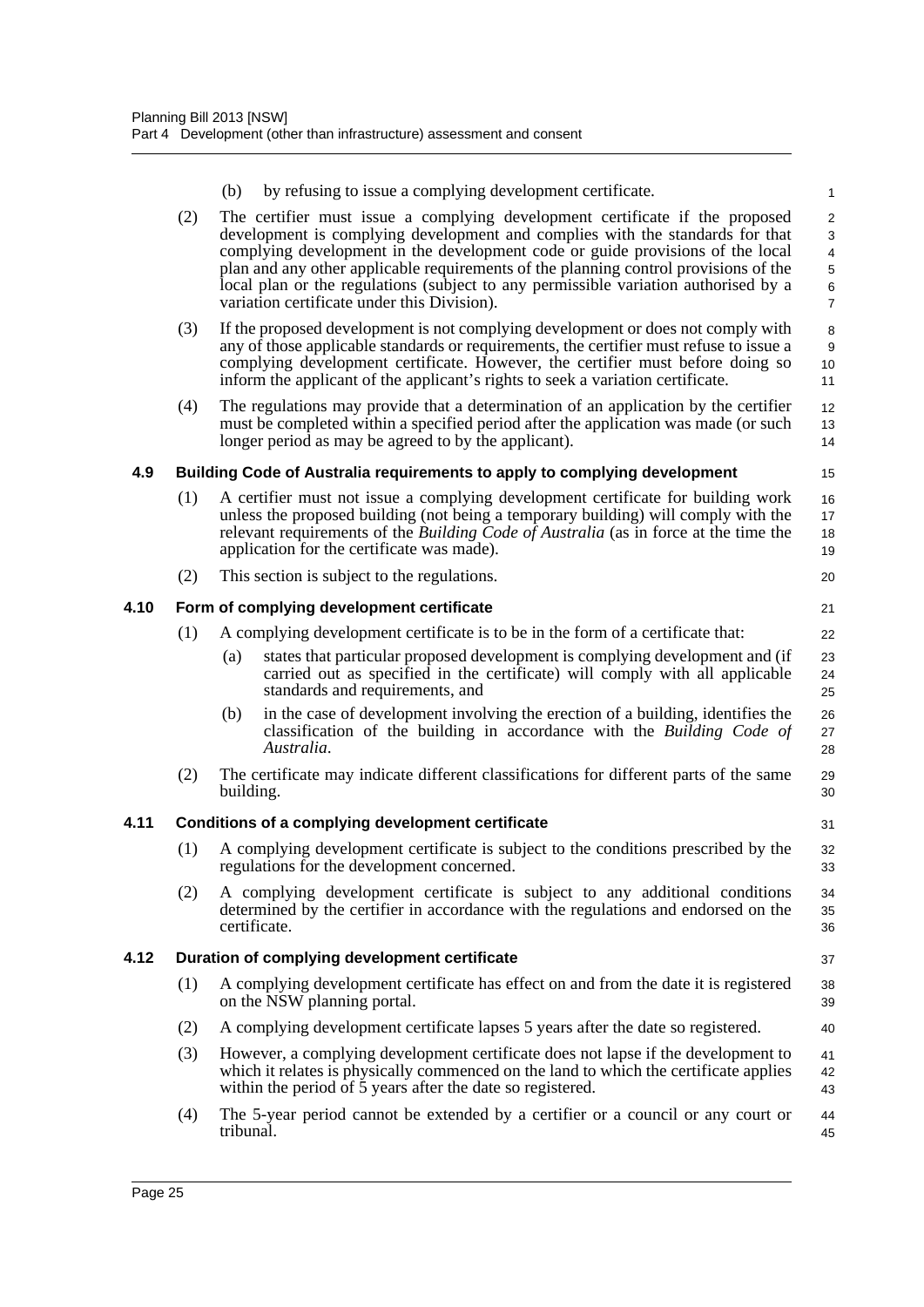| 4.13 | <b>Modification of complying development</b>          |                                                                                                                                                                                                                                                                                                                                                                                                               |                                   |  |  |  |  |
|------|-------------------------------------------------------|---------------------------------------------------------------------------------------------------------------------------------------------------------------------------------------------------------------------------------------------------------------------------------------------------------------------------------------------------------------------------------------------------------------|-----------------------------------|--|--|--|--|
|      | (1)                                                   | A person who has the benefit of a complying development certificate may apply to a<br>certifier to modify the development the subject of the certificate or the terms of the<br>certificate.                                                                                                                                                                                                                  | $\overline{\mathbf{c}}$<br>3<br>4 |  |  |  |  |
|      | (2)                                                   | This Division applies to an application for modification in the same way as it applies<br>to the original application.                                                                                                                                                                                                                                                                                        | 5<br>6                            |  |  |  |  |
|      | <b>Division 4.4</b>                                   | <b>Code and merit assessment</b>                                                                                                                                                                                                                                                                                                                                                                              | 7                                 |  |  |  |  |
| 4.14 |                                                       | <b>Application for development consent</b>                                                                                                                                                                                                                                                                                                                                                                    | 8                                 |  |  |  |  |
|      | (1)                                                   | An application for development consent to carry out development may be made to<br>the relevant consent authority.                                                                                                                                                                                                                                                                                             | 9<br>10                           |  |  |  |  |
|      | (2)                                                   | The application may be made only:                                                                                                                                                                                                                                                                                                                                                                             | 11                                |  |  |  |  |
|      |                                                       | by the owner of the land on which the development is to be carried out, or<br>(a)                                                                                                                                                                                                                                                                                                                             | 12                                |  |  |  |  |
|      |                                                       | (b)<br>by any other person with the consent of that owner, or                                                                                                                                                                                                                                                                                                                                                 | 13                                |  |  |  |  |
|      |                                                       | (c)<br>as otherwise authorised by the regulations.                                                                                                                                                                                                                                                                                                                                                            | 14                                |  |  |  |  |
|      | (3)                                                   | A single application for development consent may be made for one or more kinds of<br>development.                                                                                                                                                                                                                                                                                                             | 15<br>16                          |  |  |  |  |
|      | (4)                                                   | An application may be made to a consent authority for development consent under<br>this Division to carry out complying development instead of for a complying<br>development certificate under Division 4.3.<br>Note. Part 1 of Schedule 2 requires certain applications for development consent to be                                                                                                       | 17<br>18<br>19<br>20              |  |  |  |  |
|      |                                                       | publicly exhibited and contains provisions for the notification of other applications.                                                                                                                                                                                                                                                                                                                        | 21                                |  |  |  |  |
| 4.15 | Determination of applications for development consent |                                                                                                                                                                                                                                                                                                                                                                                                               |                                   |  |  |  |  |
|      | (1)                                                   | A consent authority may determine an application for development consent:                                                                                                                                                                                                                                                                                                                                     | 23                                |  |  |  |  |
|      |                                                       | by granting development consent, either unconditionally or subject to<br>(a)<br>conditions, or                                                                                                                                                                                                                                                                                                                | 24<br>25                          |  |  |  |  |
|      |                                                       | by refusing to grant development consent.<br>(b)                                                                                                                                                                                                                                                                                                                                                              | 26                                |  |  |  |  |
|      | (2)                                                   | The consent authority is to make that determination in accordance with this Division<br>and any other relevant provisions of this Act or the regulations.                                                                                                                                                                                                                                                     | 27<br>28                          |  |  |  |  |
|      | (3)                                                   | The consent authority must refuse an application for development consent to the<br>subdivision of land that would, if carried out, result in a contravention of this Act, the<br>planning control provisions of the local plan or the regulations, whether arising in<br>relation to that or any other development.                                                                                           | 29<br>30<br>31<br>32              |  |  |  |  |
|      | (4)                                                   | A consent authority has a general obligation in connection with the determination of<br>an application for development consent to advise the applicant as soon as practicable<br>of any aspects of the development that may lead to a refusal to grant consent. Giving<br>or not giving advice on an aspect of development does not bind or affect the consent<br>authority when determining the application. | 33<br>34<br>35<br>36<br>37        |  |  |  |  |
|      | (5)                                                   | A development consent may be granted:                                                                                                                                                                                                                                                                                                                                                                         | 38                                |  |  |  |  |
|      |                                                       | for the development for which the consent is sought, or<br>(a)                                                                                                                                                                                                                                                                                                                                                | 39                                |  |  |  |  |
|      |                                                       | for that development, except for a specified aspect of that development, or<br>(b)                                                                                                                                                                                                                                                                                                                            | 40                                |  |  |  |  |
|      |                                                       | for a specified aspect of that development.<br>(c)                                                                                                                                                                                                                                                                                                                                                            | 41                                |  |  |  |  |
|      | (6)                                                   | The consent authority is not required to refuse consent to any specified aspect of<br>development for which development consent is not initially granted under                                                                                                                                                                                                                                                | 42<br>43                          |  |  |  |  |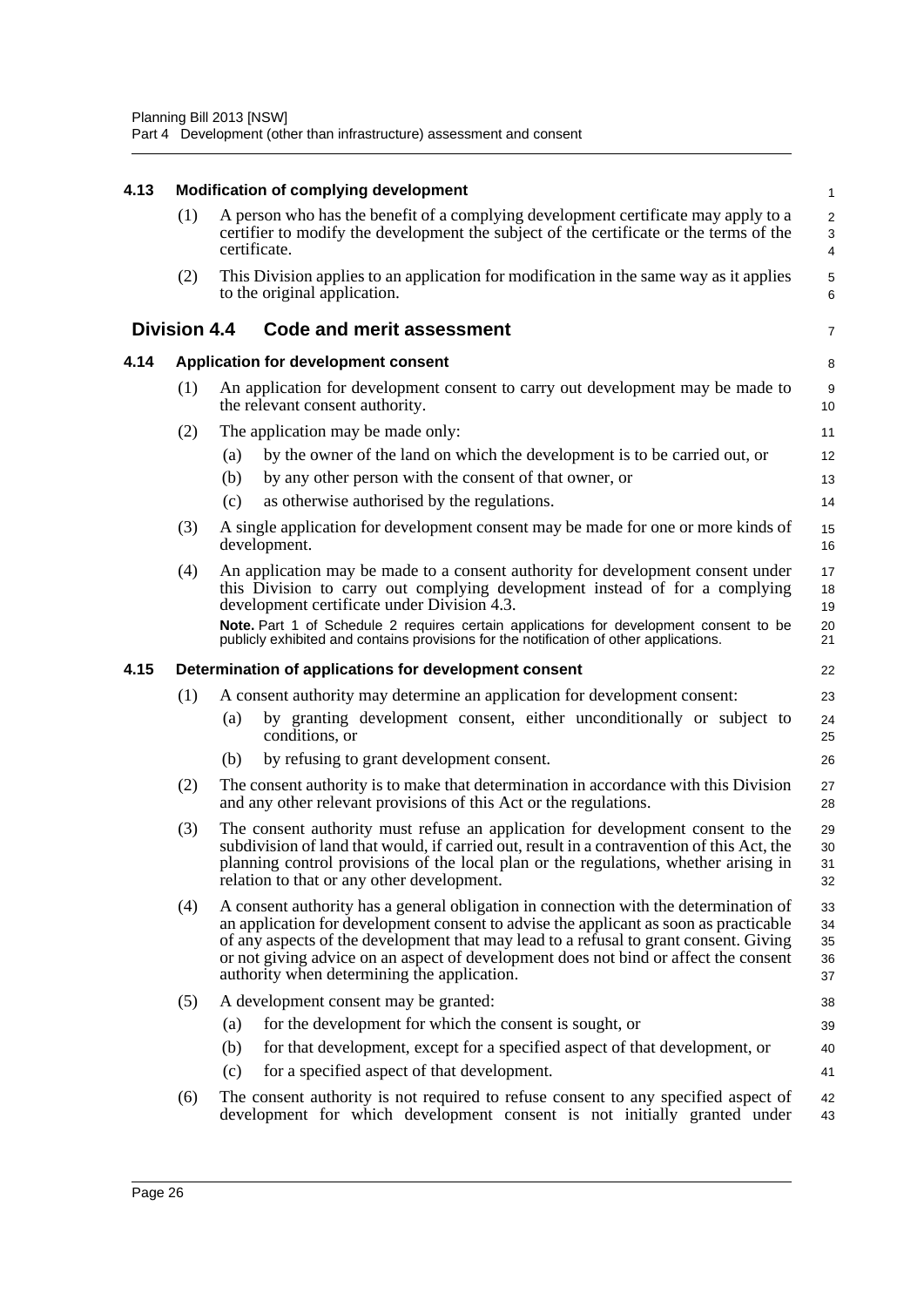subsection (5), but development consent may subsequently be granted for that aspect of the development.

(7) A development consent that authorises the erection of a building (but not the use of the building once erected) is sufficient to authorise the use of the building when erected for the purpose for which it was erected if that purpose was specified in the application for development consent. This section does not authorise the occupation of such a building if Part 8 requires an occupation certificate to be issued.

## **4.16 Development assessment codes**

- (1) A *development assessment code* is a code for development set out in the development code provisions of a local plan.
- (2) A development assessment code is to set out the development standards for the development. The code may also set out performance criteria for the development and acceptable solutions for achieving those performance criteria.
- (3) If the planning control provisions of a local plan identify development subject to code assessment, the relevant development assessment code (and relevant performance criteria and acceptable solutions) apply to the code assessment of an application for development consent to carry out the development. 14 15 16 17
- (4) Relevant development assessment codes (including relevant performance criteria and acceptable solutions for those criteria) are also to be taken into consideration in merit assessment as a guide to appropriate development. 18 19 20

### **4.17 Code assessment**

21 22

- (1) An application for development consent is subject to code assessment under this section if the development is identified in the planning control provisions of the local plan as development subject to code assessment and if the development meets all the development standards for the development under the applicable development assessment code, but is not subject to code assessment if:
	- (a) the development is EIS assessed development, or
	- (b) the application for development consent is made in reliance on a strategic compatibility certificate under Division 4.7, or 28 29
	- (c) the development is subject to a requirement for concurrence or consultation under Division 6.2 of Part 6 because it is likely to significantly affect threatened species, or 30 31 32
	- (d) the development requires an approval under Subdivision 1 of Division 3 of Part 4 of the *Heritage Act 1977*, or
	- (e) the development requires an Aboriginal heritage impact permit under section 90 of the *National Parks and Wildlife Act 1974*.
- (2) If an application for development consent is code assessed:
	- (a) the consent authority cannot refuse to grant development consent on grounds related to the development standards for the development under the applicable development assessment code, and
	- (b) the consent authority cannot impose conditions that are more onerous than those development standards. 41 42
- (3) Development that is subject to code assessment is to be assessed against the performance criteria in the applicable development assessment code for any aspect of the development. If acceptable solutions for those performance criteria have been adopted for that aspect of the development (or alternative solutions have been 43 44 45 46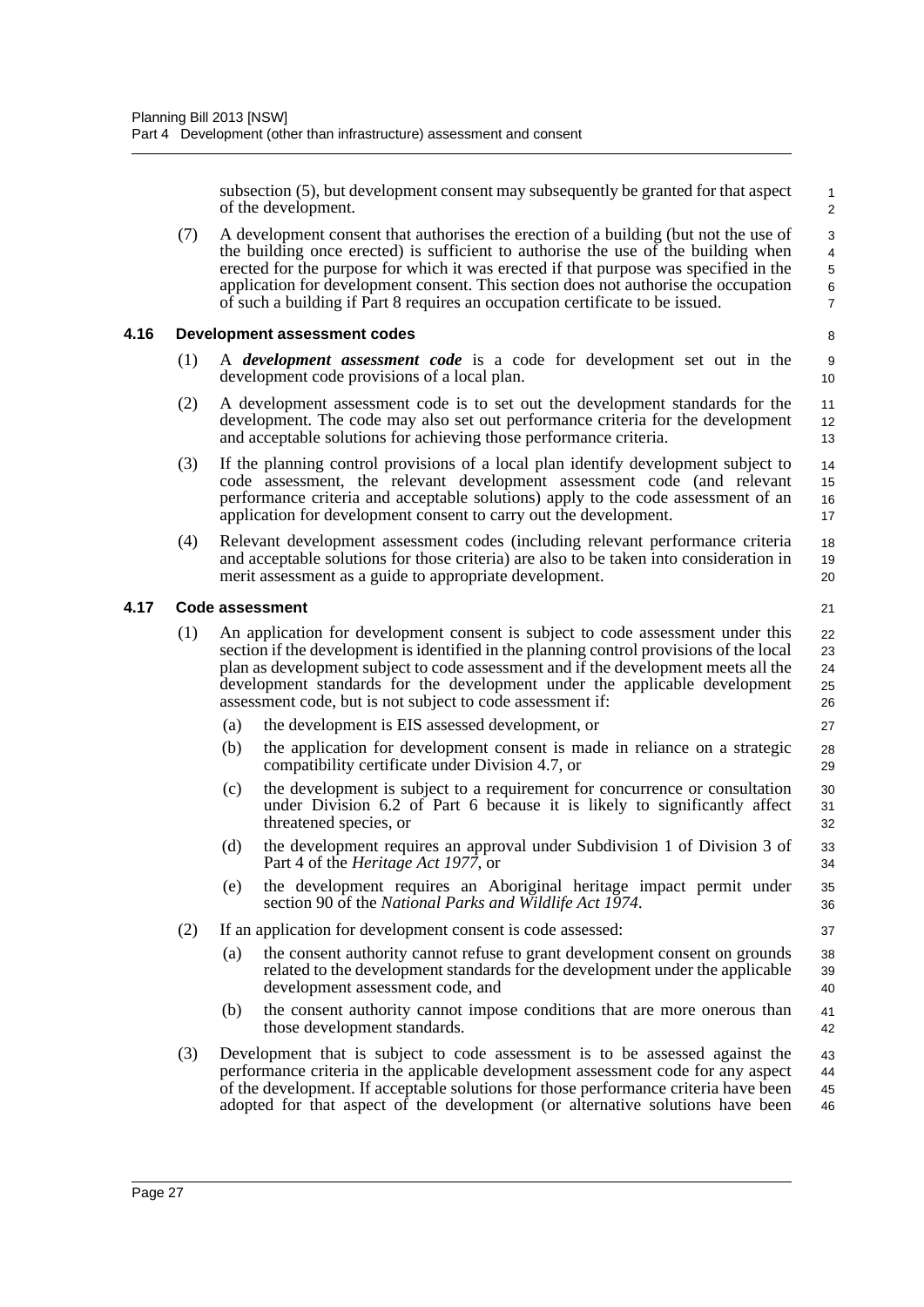adopted that, in the opinion of the consent authority, satisfy those performance criteria for that aspect of the development):

36 37

- (a) the consent authority cannot refuse to grant development consent on grounds related to the performance criteria for that aspect of the development, and
- (b) the consent authority cannot impose conditions that are more onerous than those acceptable solutions.
- (4) The consent authority can impose a condition on development consent to require compliance with those performance criteria.
- (5) If alternative solutions have been adopted that, in the opinion of the consent authority, do not satisfy those performance criteria:
	- (a) the consent authority is to take into consideration all relevant provisions of the local plan in determining the application for development consent, and
	- (b) the consent authority cannot impose conditions that are more onerous than the acceptable solutions for those performance criteria.

## **4.18 Merit assessment**

- (1) An application for development consent is subject to merit assessment under this section if it is not subject to code assessment under section 4.17.
- (2) In determining an application for development consent to which this section applies, a consent authority is to take into consideration the following:
	- (a) the local plan (including proposed provisions of the local plan that have been publicly exhibited under this Act),
	- (b) any submissions (or a summary of submissions) duly received during public exhibition under this Act in connection with the application,
	- (c) the likely impacts of the development, including:
		- (i) any environmental impacts on the natural and built environments, and
		- (ii) any economic and social impacts in the locality, and
		- (iii) in the case of regionally significant development, any economic and social impacts in the region, and
		- (iv) in the case of State significant development, any economic and social impacts in the State,
	- (d) any planning agreement referred to in Part 7 that is or is to be entered into in connection with the development,
	- (e) the public interest (in the context of the objects of this Act).
- (3) In the case of an application for development consent that is made in reliance on a strategic compatibility certificate under Division 4.7: 34 35
	- (a) the consent authority is also to take into consideration the terms and conditions of the certificate, and
	- (b) the determination of the application is subject to section 4.37 (Development consents to be granted consistently with certificate). 38 39
- (4) The consent authority is not required, in the case of State significant development, to take into consideration the performance criteria for development in the development guide provisions of a local plan unless the criteria are expressly stated to apply to State significant development. 40 41 42 43
- (5) The regulations may further restrict refusal to grant consent or the imposition of conditions where the development meets developments standards, or adopts 44 45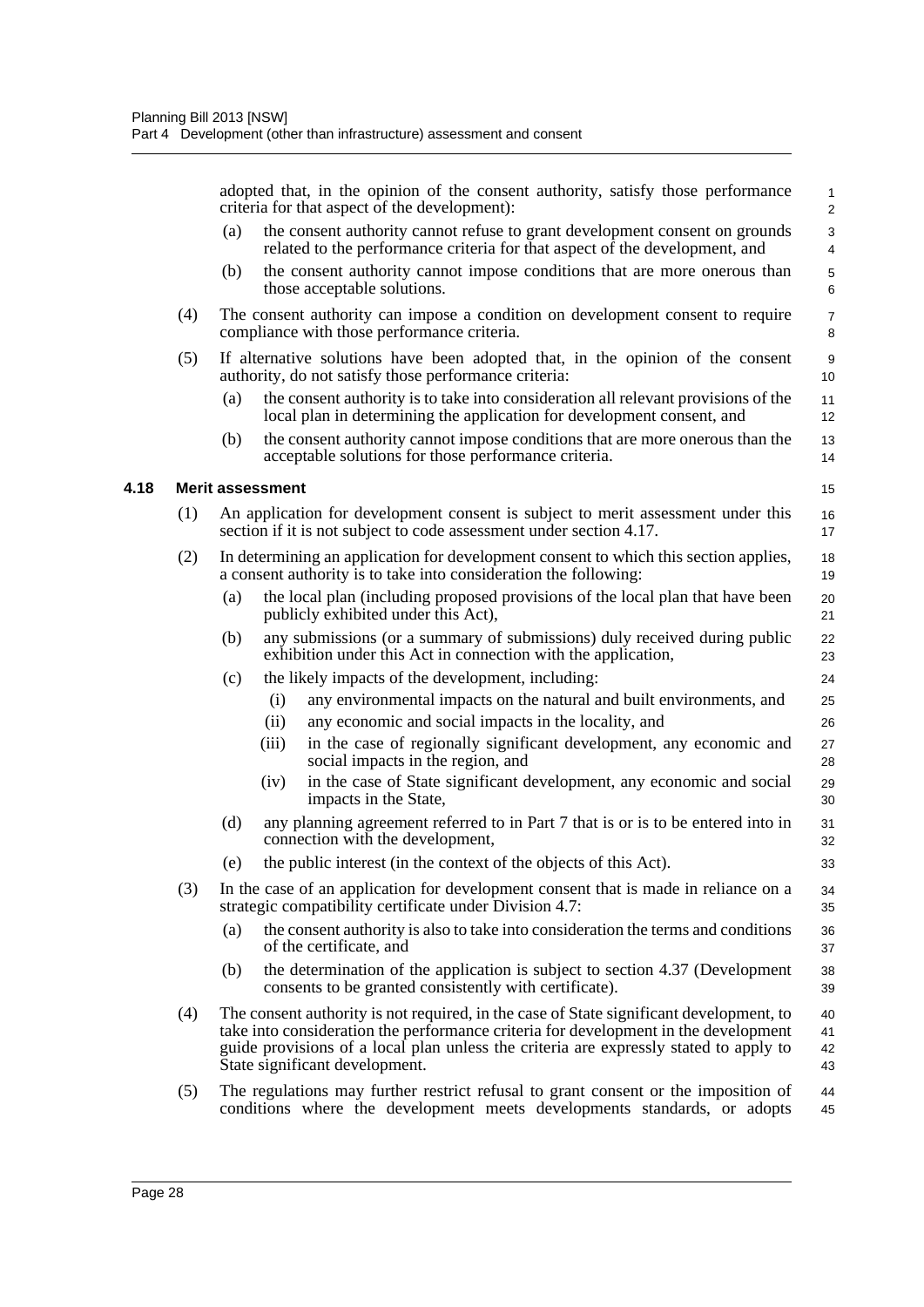acceptable or alternative solutions for relevant performance criteria, set out in the development code or guide provisions of the local plan.

44

- (6) If the planning control provisions of a local plan or the regulations identify a development standard as a non-discretionary development standard in respect of any aspect of development and proposed development complies with the development standard:
	- (a) the consent authority cannot refuse consent on grounds related to the development standard, and
	- (b) the consent authority cannot impose conditions that are more onerous than the development standard.

#### **4.19 EIS assessed development that is not State significant development—additional requirements**

- (1) An application for development consent for EIS assessed development must be accompanied by an environmental impact statement prepared by or on behalf of the applicant in accordance with the regulations. **Note.** Schedule 2 requires the application (and accompanying EIS) to be publicly exhibited for at least 28 days.
- (2) If submissions have been duly made during the period of public exhibition, the consent authority is not to determine the application until the expiry of the period of 21 days (or other prescribed period) following the date on which a copy of the submissions is forwarded to the NSW Planning Director-General.
- (3) Subsection (2) does not apply:
	- (a) if the consent authority is the Minister or the NSW Planning Director-General, or
	- (b) if the NSW Planning Director-General has waived the requirement that submissions be forwarded to the NSW Planning Director-General for a specified application or for a specified class of applications.
- (4) This section does not apply to EIS assessed development that is also State significant development. **Note.** Division 4.6 requires an EIS for EIS assessed development that is also State significant development.

## **4.20 Determination must await any PAC public hearing or advice**

- (1) This section applies to an application for development consent where the advice of, or a public hearing by, the Planning Assessment Commission in relation to all or any aspect of the development has been requested by the Minister under the planning legislation.
- (2) The consent authority must not determine the application until:
	- (a) the Planning Assessment Commission has dealt with the request, and
	- (b) the consent authority has considered the advice, findings and recommendations of the Planning Assessment Commission, and
	- (c) if the Minister is not the consent authority, the consent authority has considered any comments made by the Minister that accompanied the findings and recommendations when they were forwarded to the consent authority. 41 42 43

## **4.21 Staged development applications and consents**

(1) For the purposes of this Part, a *staged development application* is an application for development consent that sets out concept proposals for the development and for which detailed proposals for separate parts of the development are to be the subject 45 46 47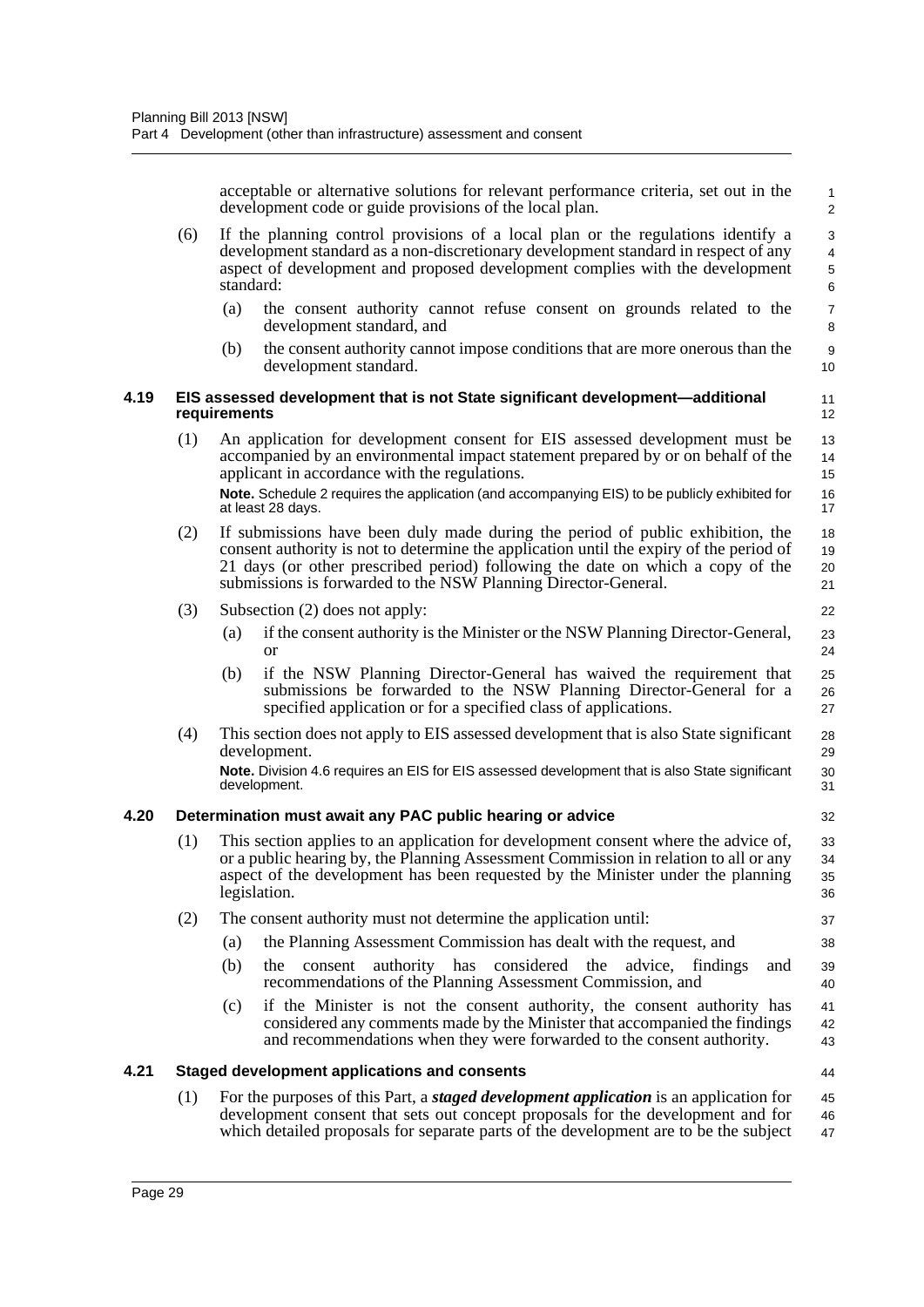of subsequent applications for development consent. The application may set out detailed proposals for the first stage of development.

1  $\mathfrak{p}$ 

 $20$ 21

27

39 40 41

| (2) | An application for development consent is not to be treated as a staged development<br>application unless the applicant requests it to be treated as a staged development<br>application. | 3 |
|-----|-------------------------------------------------------------------------------------------------------------------------------------------------------------------------------------------|---|
|-----|-------------------------------------------------------------------------------------------------------------------------------------------------------------------------------------------|---|

- (3) A local plan cannot require the making of a staged development application before development is carried out.
- (4) A staged development application is to be determined in accordance with the applicable provisions relating to applications for development consent (subject to any special provisions that apply to staged development applications).
- (5) If development consent is granted on the determination of a staged development application (a *staged development consent*), the consent does not authorise the carrying out of any part of the development unless:
	- (a) development consent is subsequently granted to carry out that part of the development following a further application for development consent in respect of that part of the development, or 14 15 16
	- (b) the staged development application also provided the requisite details of that part of the development and development consent is granted for that part of the development without the need for further consent. 17 18 19

The terms of a staged development consent are to reflect the operation of this subsection.

(6) While any staged development consent remains in force, the determination of any further application for development consent for the development concerned cannot be inconsistent with the staged development consent. This subsection does not prevent the modification in accordance with this Act of a staged development consent. 22 23 24 25 26

## **4.22 Date from which development consent has effect**

- (1) A development consent for any development has effect on and from the date it is registered on the NSW planning portal, except as provided by subsection (2). 28 29
- (2) A development consent for EIS assessed development has effect on and from the end of 28 days after the date it is registered on the NSW planning portal unless: 30 31
	- (a) the development consent was granted following a public hearing by the Planning Assessment Commission, or
	- (b) the development is State significant development.

**Note.** The date of effect of a consent for any such EIS assessed development is delayed by the period within which an objector may appeal to the Land and Environment Court against the grant of consent.

(3) This section is subject to Part 9.

# **Division 4.5 Conditions of development consent**

# **4.23 Imposition of conditions—general**

- (1) The following conditions of development consent may be imposed:
	- (a) a condition that relates to any matter that is required by this Part to be taken into consideration in the assessment of whether the development consent is to be granted, 42 43 44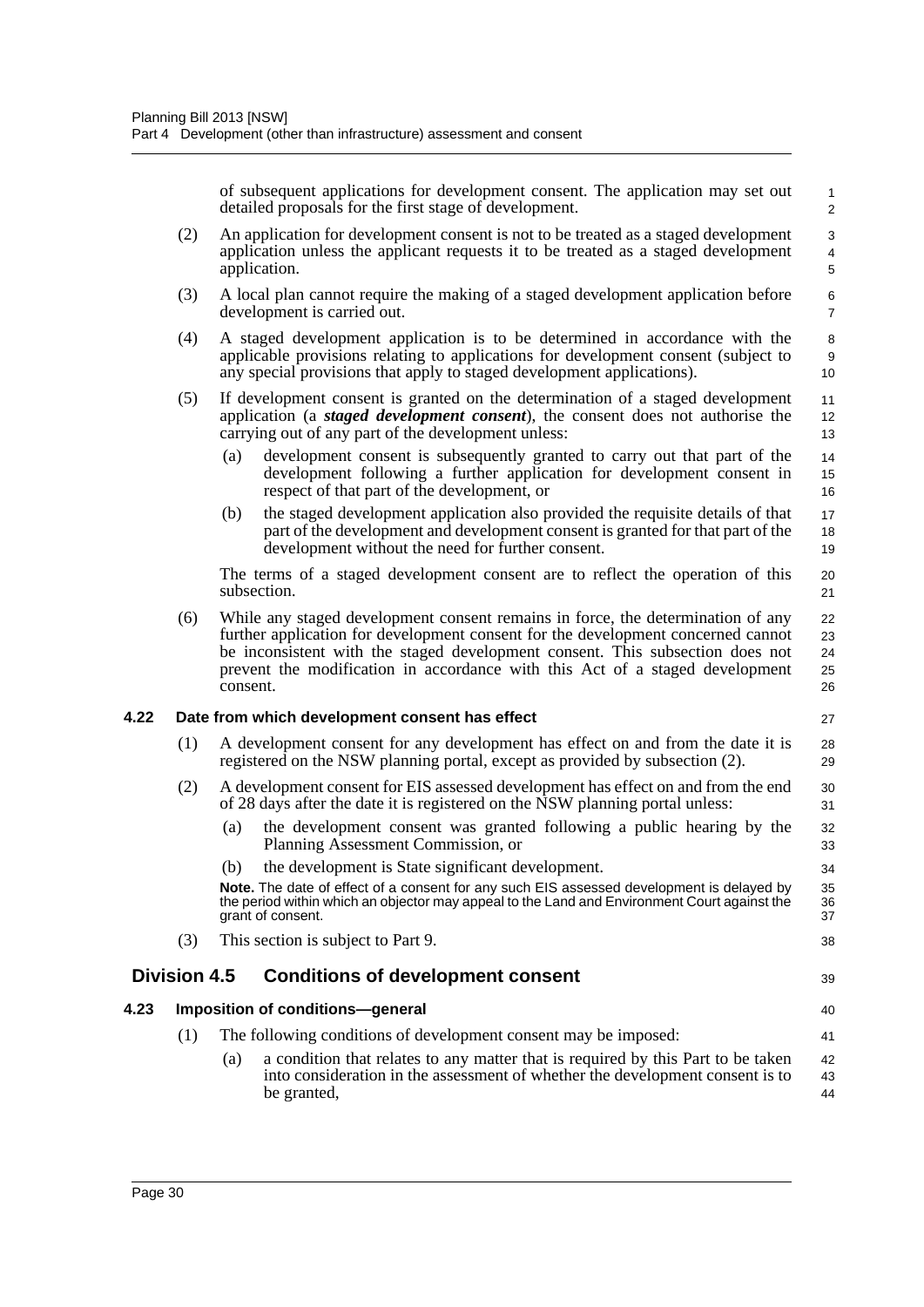|      |     | (b) | a condition that requires the modification or surrender of a development<br>consent, or an existing or continuing use right under Division 11.4 of Part 11,<br>in relation to the land the subject of the application for development consent,                                                                                                                                                        | 1<br>$\overline{2}$<br>3                      |
|------|-----|-----|-------------------------------------------------------------------------------------------------------------------------------------------------------------------------------------------------------------------------------------------------------------------------------------------------------------------------------------------------------------------------------------------------------|-----------------------------------------------|
|      |     | (c) | a condition that requires the modification or cessation of development<br>(including the removal of buildings and works used in connection with the<br>development) carried out on the land subject to the application for<br>development consent or on other land,                                                                                                                                   | 4<br>$\mathbf 5$<br>$\,6\,$<br>$\overline{7}$ |
|      |     | (d) | a condition that limits the period during which development may be carried<br>out in accordance with the consent so granted (or that requires the removal of<br>buildings and works at the end of that period),                                                                                                                                                                                       | 8<br>$\boldsymbol{9}$<br>10                   |
|      |     | (e) | a condition that requires the carrying out of works (relating to any matter that<br>is required by this Part to be taken into consideration in the assessment of<br>whether the development consent is to be granted) on land not subject to the<br>application for development consent, if those works are reasonably required<br>and the imposition of the condition complies with the regulations, | 11<br>12<br>13<br>14<br>15                    |
|      |     | (f) | a condition that modifies details of the development,                                                                                                                                                                                                                                                                                                                                                 | 16                                            |
|      |     | (g) | a condition that requires a specified aspect of the development that is ancillary<br>to the core purpose of the development to be carried out to the satisfaction of<br>the consent authority or of a person specified by the consent authority (as<br>determined in accordance with the regulations),                                                                                                | 17<br>18<br>19<br>20                          |
|      |     | (h) | a condition that is authorised to be imposed under any other provision of the<br>planning legislation.                                                                                                                                                                                                                                                                                                | 21<br>22                                      |
|      | (2) |     | A condition of a development consent has no effect to the extent that:                                                                                                                                                                                                                                                                                                                                | 23                                            |
|      |     | (a) | it is inconsistent with a condition prescribed by the regulations to which the<br>development consent is made subject by the regulations, or                                                                                                                                                                                                                                                          | 24<br>25                                      |
|      |     | (b) | it is substantially the same condition as any such condition prescribed by the<br>regulations.                                                                                                                                                                                                                                                                                                        | 26<br>27                                      |
|      | (3) |     | A condition of a development consent has no effect to the extent that it requires a<br>compliance certificate under Part 8 to be obtained in respect of any development.                                                                                                                                                                                                                              | 28<br>29                                      |
| 4.24 |     |     | <b>Conditions that identify outcomes</b>                                                                                                                                                                                                                                                                                                                                                              | 30                                            |
|      |     |     | A development consent may be granted subject to a condition that is expressed in a<br>manner that identifies both of the following:                                                                                                                                                                                                                                                                   | 31<br>32                                      |
|      |     | (a) | one or more express outcomes that the development or a specified aspect of<br>the development must achieve,                                                                                                                                                                                                                                                                                           | 33<br>34                                      |
|      |     | (b) | clear criteria against which the achievement of the outcome can be assessed.                                                                                                                                                                                                                                                                                                                          | 35                                            |
| 4.25 |     |     | "Deferred commencement" conditions                                                                                                                                                                                                                                                                                                                                                                    | 36                                            |
|      | (1) |     | A development consent may be granted subject to a condition that the consent is not<br>to operate until the applicant satisfies the consent authority as to any matter specified<br>in the condition.                                                                                                                                                                                                 | 37<br>38<br>39                                |
|      | (2) |     | Nothing in the planning legislation prevents a person from doing anything necessary<br>to comply with the condition.                                                                                                                                                                                                                                                                                  | 40<br>41                                      |
| 4.26 |     |     | Reviewable conditions of development consent                                                                                                                                                                                                                                                                                                                                                          | 42                                            |
|      | (1) |     | A development consent that is granted subject to a reviewable condition may also be<br>made subject to a further condition that the reviewable condition may be reviewed<br>by the consent authority at any time or at intervals specified in the consent and that<br>the reviewable condition may be changed on any such review.                                                                     | 43<br>44<br>45<br>46                          |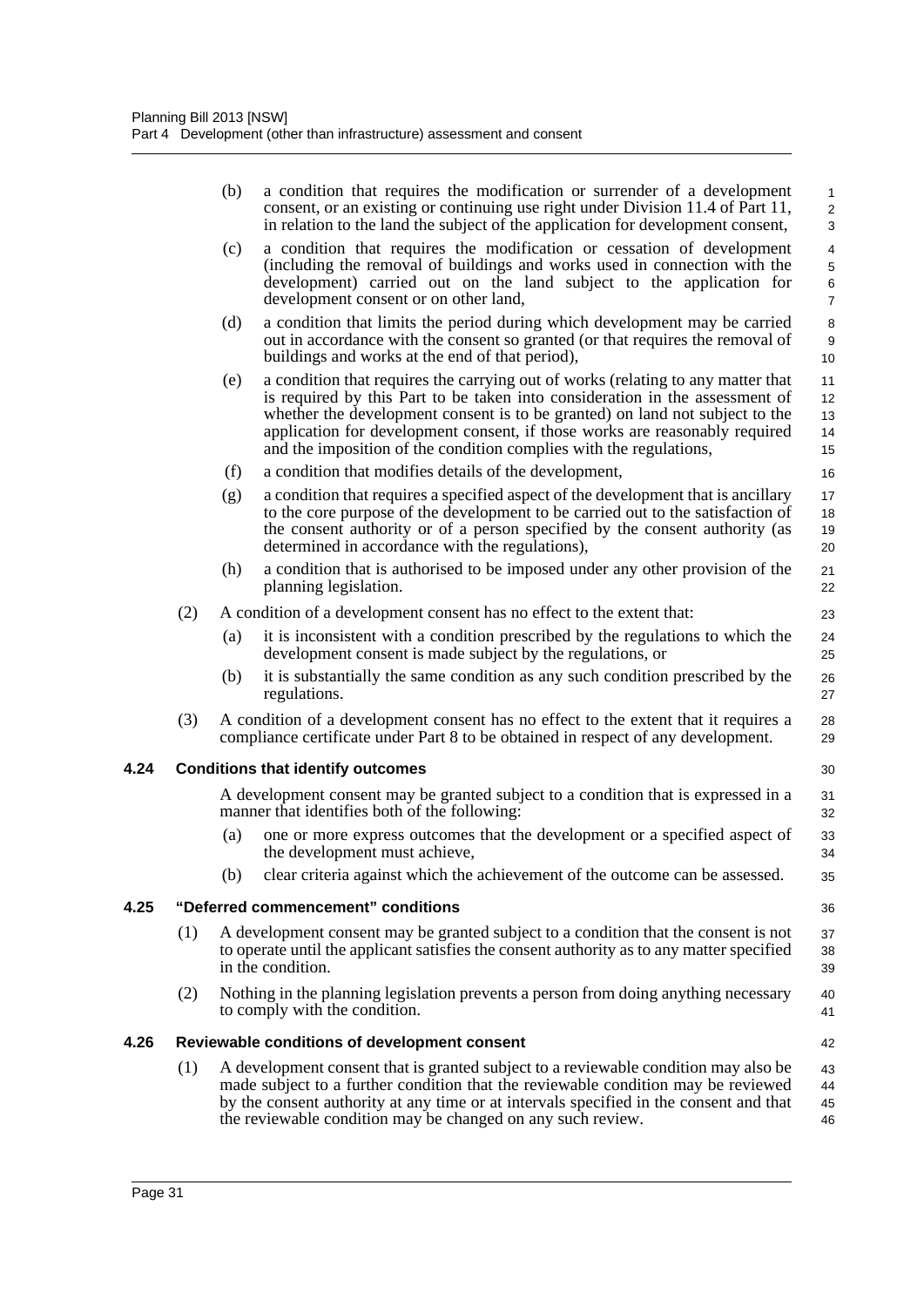|      | (2)                 | A decision by a consent authority to change a reviewable condition on a review is<br>taken to be a determination of a development consent for the purposes of this Act.<br>Note. As a consequence, the decision to change the reviewable condition may be subject to<br>review or appeal under Part 9. | $\mathbf{1}$<br>$\sqrt{2}$<br>$\ensuremath{\mathsf{3}}$<br>$\overline{4}$ |
|------|---------------------|--------------------------------------------------------------------------------------------------------------------------------------------------------------------------------------------------------------------------------------------------------------------------------------------------------|---------------------------------------------------------------------------|
|      | (3)                 | In this section, a <i>reviewable condition</i> means any of the following:                                                                                                                                                                                                                             | 5                                                                         |
|      |                     | a condition that permits extended hours of operation (in addition to other<br>(a)<br>specified hours of operation),                                                                                                                                                                                    | $\,6$<br>$\boldsymbol{7}$                                                 |
|      |                     | (b)<br>a condition that increases the maximum number of persons permitted in a<br>building (in addition to the maximum number otherwise permitted),                                                                                                                                                    | 8<br>9                                                                    |
|      |                     | a condition of a kind prescribed by the regulations.<br>(c)                                                                                                                                                                                                                                            | 10                                                                        |
| 4.27 | damage              | Conditions and arrangements relating to securities for development requirements or                                                                                                                                                                                                                     | 11<br>12                                                                  |
|      | (1)                 | A development consent may be granted subject to a condition, or a consent authority<br>may enter into an agreement with an applicant for development consent, that the<br>applicant must provide security for the payment of the cost of any one or more of the<br>following:                          | 13<br>14<br>15<br>16                                                      |
|      |                     | (a)<br>making good any damage caused to any property of the consent authority as a<br>consequence of the doing of anything to which the consent relates,                                                                                                                                               | 17<br>18                                                                  |
|      |                     | completing any public work (such as road work, curbing and guttering,<br>(b)<br>footway construction, stormwater drainage and environmental controls)<br>required in connection with the consent,                                                                                                      | 19<br>20<br>21                                                            |
|      |                     | remedying any defects in any such public work that arise within 6 months after<br>(c)<br>the work is completed.                                                                                                                                                                                        | 22<br>23                                                                  |
|      | (2)                 | The security is to be for such reasonable amount as is determined by the consent<br>authority.                                                                                                                                                                                                         | 24<br>25                                                                  |
|      | (3)                 | The security may be provided, at the applicant's choice, by way of:                                                                                                                                                                                                                                    | 26                                                                        |
|      |                     | deposit with the consent authority, or<br>(a)                                                                                                                                                                                                                                                          | 27                                                                        |
|      |                     | a guarantee satisfactory to the consent authority.<br>(b)                                                                                                                                                                                                                                              | 28                                                                        |
|      | (4)                 | The security is to be provided before carrying out any work in accordance with the<br>development consent or at such other time as may be agreed to by the consent<br>authority.                                                                                                                       | 29<br>30<br>31                                                            |
|      | (5)                 | The regulations may limit the security that an applicant for development consent may<br>be required to provide.                                                                                                                                                                                        | 32<br>33                                                                  |
|      | (6)                 | The funds realised from a security may be paid out to meet any cost for which the<br>security was provided. Any balance remaining is to be refunded to, or at the direction<br>of, the persons who provided the security.                                                                              | 34<br>35<br>36                                                            |
|      | <b>Division 4.6</b> | State significant development—additional provisions                                                                                                                                                                                                                                                    | 37                                                                        |
| 4.28 |                     | "Call in" of development as State significant development                                                                                                                                                                                                                                              | 38                                                                        |
|      | (1)                 | The Minister may, by Ministerial planning order, declare specified development on<br>specified land to be State significant development.                                                                                                                                                               | 39<br>40                                                                  |
|      | (2)                 | The Minister may make that declaration only if the Minister has first obtained and<br>made publicly available advice from the Planning Assessment Commission about the<br>State or regional planning significance of the development.                                                                  | 41<br>42<br>43                                                            |
|      | (3)                 | Any development for which consent is granted (or purports to be granted) by the<br>Minister as State significant development is taken to be State significant                                                                                                                                          | 44<br>45                                                                  |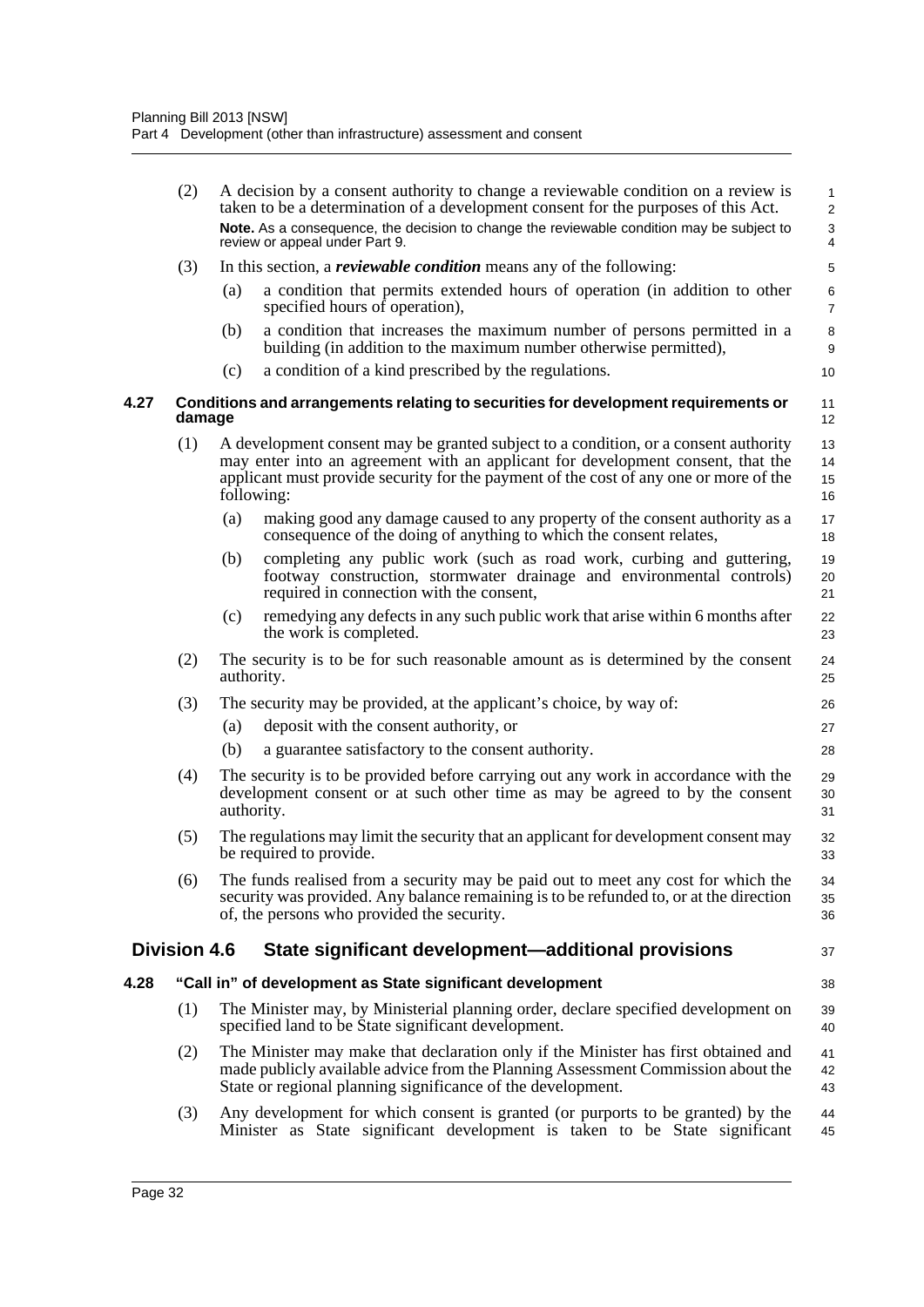development and to have been such development for the purposes of any application or other matter under this Part in relation to the development.

1 2

43

#### **4.29 Environmental impact assessment for, and consent to, State significant development etc**

- (1) An application for development consent for State significant development is (if it is also EIS assessed development) to be accompanied by an environmental impact statement prepared by or on behalf of the applicant in accordance with the regulations. **Note.** Schedule 2 requires the application (and accompanying EIS) to be publicly exhibited for at least 28 days.
- (2) In the case of State significant development that is not also EIS assessed development and that is of a class prescribed by the regulations:
	- (a) the NSW Planning Director-General may issue environmental assessment requirements for an application for development consent for that development, and
	- (b) the application is to be accompanied by a statement of the environmental effects of the development prepared by or on behalf of the applicant in accordance with the regulations. 16 17 18
- (3) Development consent cannot be granted for State significant development if the development is wholly prohibited by the planning control provisions of the local plan. 19 20 21
- (4) However, development consent may be granted for State significant development despite the development being partly prohibited by the planning control provisions of the local plan. If development consent is granted, any such prohibition does not apply to the carrying out of the development.
- (5) If part of a single proposed development that is State significant development requires development consent to be carried out and the other part may be carried out without development consent:
	- (a) Divisions 5.1 and 5.2 of Part 5 do not apply to that other part of the proposed development, and 29 30
	- (b) that other part of the proposed development is taken to be development requiring development consent under this Part. 31 32

This subsection does not apply if the NSW Planning Director-General determines that the other part of the proposed development is not sufficiently related to the State significant development, or if it is specified development on specified land declared to be State infrastructure development by the Minister under Division 5.2 of Part 5. 33 34 35 36

- (6) The Minister may also grant development consent for State significant development with such modifications of the proposed development as the Minister may determine. 37 38
- (7) The Minister in determining an application for development consent for State significant development may impose such conditions on the development consent as the Minister determines, despite any restriction in this Part on the kinds of conditions that may be imposed. 39 40 41 42

## **4.30 Staged development applications for State significant development**

- (1) When determining a staged development application to carry out State significant development, the Minister may make any (or any combination) of the following determinations: 44 45 46
	- (a) the Minister may determine the further environmental assessment requirements for development consent to carry out the subsequent stages of the 47 48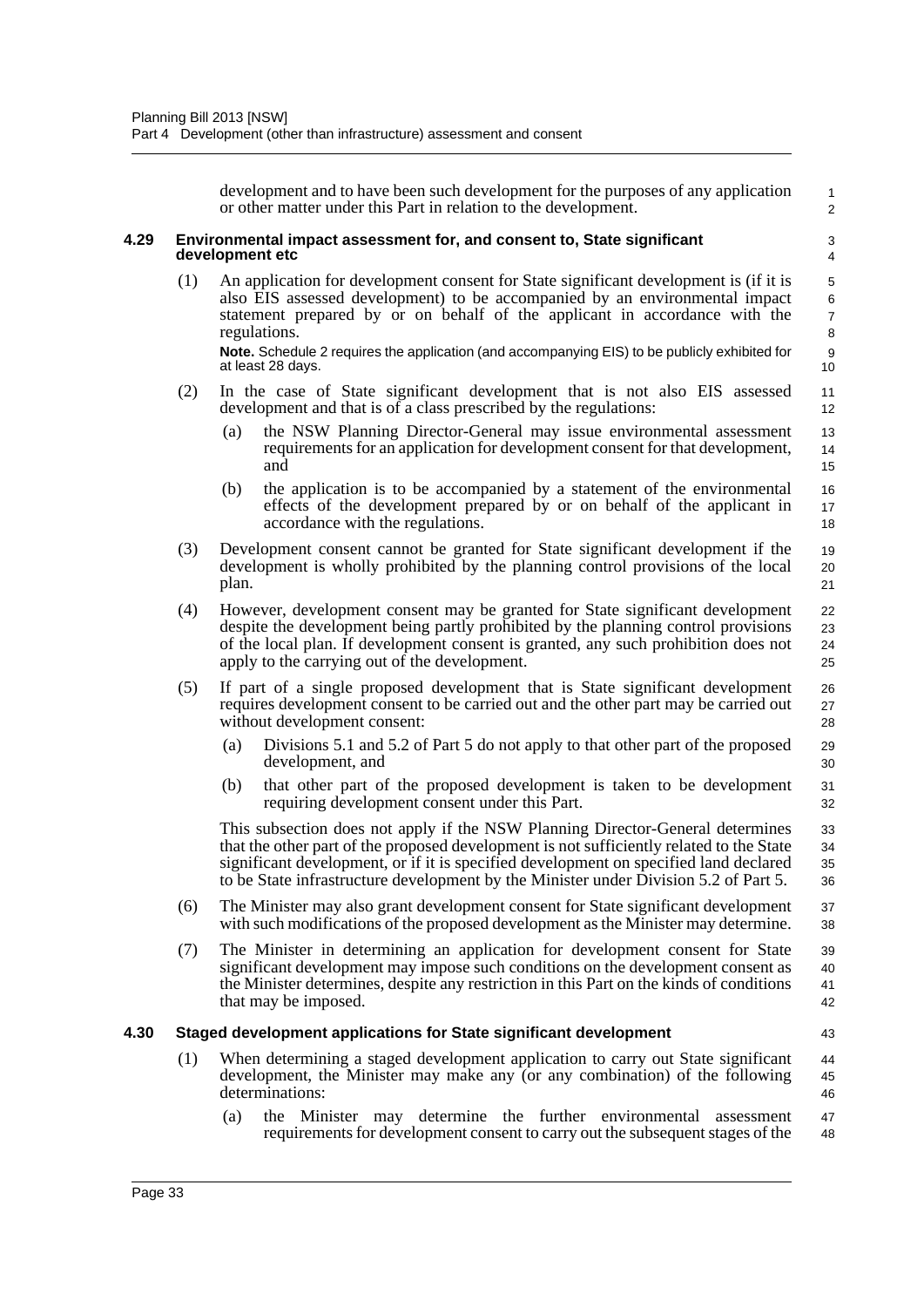development (in which case those requirements have effect for the purposes of this Part),

30

36 37

38 39

- (b) the Minister may determine that no further environmental impact assessment is required for development consent to carry out the development or subsequent stages of the development (in which case development consent may be granted or refused without further application or assessment under this Part),
- (c) the Minister may determine that a subsequent stage of the development is to be complying development, regionally significant development, EIS assessed development, development for which the council is the consent authority or Part 5 environmental impact assessment development (in which case that stage of the development ceases to be State significant development),
- (d) the Minister may determine the conditions that are to apply to any development consent for a subsequent stage of the development that the Minister has determined will not be dealt with as State significant development (in which case the subsequent development consent is to be generally consistent with those conditions), 13 14 15 16 17
- (e) the Minister may determine that the planning control provisions of a local plan that would otherwise prohibit any subsequent stage of the development do not apply when a council or regional planning panel determines an application to carry out that stage of the development (in which case those provisions have effect subject to that determination). 18 19 20 21 22
- (2) A determination under this section is taken to form part of the determination of the staged development application.
- (3) The Minister may vary or revoke a determination under this section on the application of the staged development applicant or a person having the benefit of the staged development consent.
- (4) When modifying a staged development consent for State significant development, the Minister may make, vary or revoke a determination under this section.

## **4.31 PAC to determine certain applications**

The Minister is required to delegate to the Planning Assessment Commission the function of determining an application for development consent to any State significant development if the development would have been wholly prohibited but for planning control provisions of a local plan made by the Commission under delegation from the Minister. 31 32 33 34 35

## **Division 4.7 Strategic compatibility certificates—development not permissible under local plan**

### **4.32 Prohibited development permissible with consent if strategic compatibility certificate issued**

- (1) A *strategic compatibility certificate* is a certificate issued under this Division that certifies that the carrying out of specified development on specified land is permissible with development consent under this Part, despite any prohibition on the carrying out of the development or any development standard under the planning control provisions of the local plan. 40 41 42 43 44
- (2) A strategic compatibility certificate has effect as if it formed part of the planning control provisions of the local plan. 45 46
- (3) Despite anything to the contrary in the planning control provisions of the local plan, merit assessment under section 4.18 (Merit assessment) applies to the determination 47 48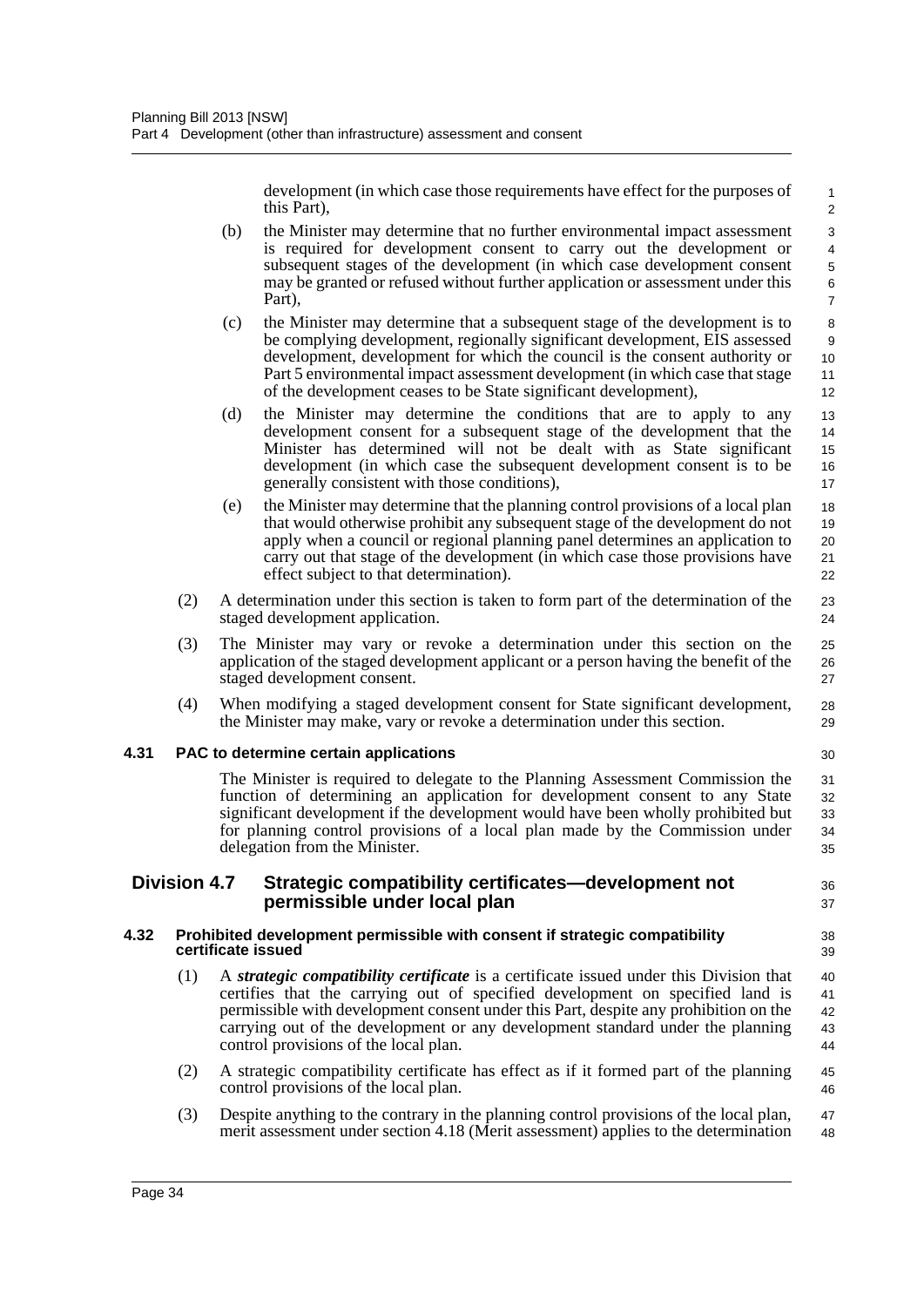of an application for development consent made in reliance on the certificate. Those planning control provisions determine whether the development is EIS assessed development, regionally significant development or State significant development.

#### **4.33 Who may issue certificate**

- (1) A strategic compatibility certificate may be issued by:
	- (a) the regional planning panel for the area in which the development is to be carried out, or
	- (b) the NSW Planning Director-General, but only if satisfied that there are not more than 25 public objectors and that the relevant council has not objected to the issue of the certificate when consulted under this Division.
- (2) For the purposes of subsection (1), a public objector is a person who has duly made a submission by way of objection during the public exhibition of the application for the certificate.

### **4.34 Grounds on which certificate may be issued**

A strategic compatibility certificate may be issued for development only if the regional planning panel or NSW Planning Director-General (as the case requires) is satisfied that:

- (a) a regional growth plan or subregional delivery plan has been made that applies to the development, and
- (b) the planning control provisions prohibiting the development have not yet been amended to give effect to the relevant provisions of that plan, and
- (c) the development is consistent with that plan, and
- (d) the development will not have any significant adverse impact on likely future uses of the surrounding land.

### **4.35 Requirements before certificate is issued**

- (1) A strategic compatibility certificate is not to be issued unless an application is duly made for the certificate by the owner of the land concerned or a person who has the consent of the owner to make the application. 26 27 28
- (2) An application for a certificate is to be made to the NSW Planning Director-General. 29
- (3) The NSW Planning Director-General is to consult the relevant council before a strategic compatibility certificate is issued. **Note.** Schedule 2 requires an application for a certificate (and any application for development consent made in reliance on a certificate) to be publicly exhibited for at least 28 days.
- (4) Unless the NSW Planning Director-General determines the application, the NSW Planning Director-General is to forward the application to the applicable regional planning panel together with advice in relation to the determination of the application. 34 35 36 37
- (5) In determining an application for a certificate, the regional planning panel or the NSW Planning Director-General (as the case requires) is to take into account: 38 39
	- (a) any submissions (or a summary of submissions) duly received during public exhibition under Schedule 2 in connection with the application, and
	- (b) the views of the relevant council, and
	- (c) in the case of a regional planning panel, the advice provided by the NSW Planning Director-General.

**Note.** Schedule 2 requires the panel or Director-General to give public notification of the determination of the application and the reasons for the determination.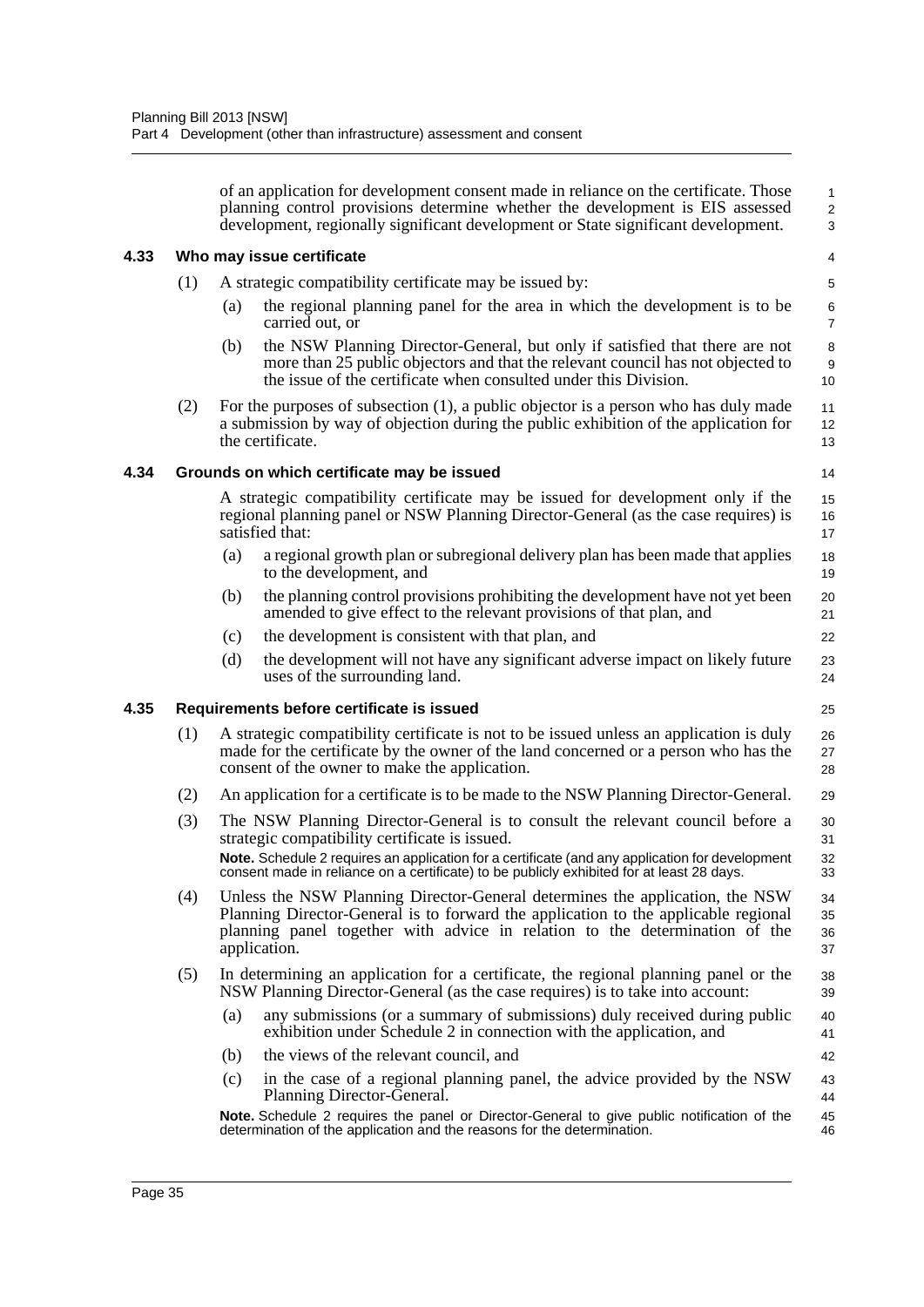## **4.36 Conditions and duration of certificate**

| 4.36 |                     | <b>Conditions and duration of certificate</b>                                                                                                                                                                                                                                                                                   | $\mathbf{1}$                                             |
|------|---------------------|---------------------------------------------------------------------------------------------------------------------------------------------------------------------------------------------------------------------------------------------------------------------------------------------------------------------------------|----------------------------------------------------------|
|      | (1)                 | A strategic compatibility certificate may be issued subject to conditions relating to<br>the standards for the development, environmental impact assessment or community<br>participation requirements or other relevant matter.                                                                                                | $\overline{\mathbf{c}}$<br>$\mathsf 3$<br>$\overline{4}$ |
|      | (2)                 | The conditions on any matter to which a strategic compatibility certificate is subject<br>replace the otherwise applicable provisions of the planning control provisions of the<br>local plan on that matter.                                                                                                                   | 5<br>$\,6$<br>$\overline{7}$                             |
|      | (3)                 | An application under this Part for the carrying out of development permitted by a<br>strategic compatibility certificate may only be made in reliance on the certificate<br>within 12 months after the certificate is issued.                                                                                                   | 8<br>$\boldsymbol{9}$<br>10                              |
|      | (4)                 | If an application is not made within that period, or if development consent is refused<br>on the determination of an application made within that period (including after any<br>review or appeal), the certificate then ceases to have effect.                                                                                 | 11<br>12<br>13                                           |
| 4.37 |                     | Development consents to be granted consistently with certificate                                                                                                                                                                                                                                                                | 14                                                       |
|      | (1)                 | An application for development consent that is made in reliance on a strategic<br>compatibility certificate cannot be refused, and conditions cannot be imposed on the<br>development consent, if the grounds for refusal or the imposition of conditions relate<br>to matters dealt with in the conditions of the certificate. | 15<br>16<br>17<br>18                                     |
|      | (2)                 | This section does not affect a refusal to grant development consent or the imposition<br>of conditions on other grounds.                                                                                                                                                                                                        | 19<br>20                                                 |
|      | (3)                 | An application for development consent that is made in reliance on a proposed<br>strategic compatibility certificate may be publicly exhibited together with the<br>application for the certificate.                                                                                                                            | 21<br>22<br>23                                           |
|      | <b>Division 4.8</b> | <b>Modification of development consents</b>                                                                                                                                                                                                                                                                                     | 24                                                       |
| 4.38 |                     | Who may make application for modification of development consent                                                                                                                                                                                                                                                                | 25                                                       |
|      |                     | A development consent may be modified under this Division only on the application<br>of the applicant for the development consent or of a person having the benefit of the<br>development consent.                                                                                                                              | 26<br>27<br>28                                           |
| 4.39 |                     | What is a modification of development consent                                                                                                                                                                                                                                                                                   | 29                                                       |
|      |                     | A modification of a development consent under this Division is a change to the terms<br>of the consent, including the revocation or variation of a condition of the consent or<br>the imposition of additional conditions of consent.                                                                                           | 30<br>31<br>32                                           |
| 4.40 |                     | Who may modify development consent                                                                                                                                                                                                                                                                                              | 33                                                       |
|      |                     | A development consent may be modified under this Division by the consent authority<br>that granted the consent, subject to and in accordance with this Act and the<br>regulations.                                                                                                                                              | 34<br>35<br>36                                           |
| 4.41 |                     | Modifications that may be made to development consents                                                                                                                                                                                                                                                                          | 37                                                       |
|      | (1)                 | The following modifications may be made to a development consent:                                                                                                                                                                                                                                                               | 38                                                       |
|      |                     | a modification to correct a minor error, misdescription or miscalculation,<br>(a)                                                                                                                                                                                                                                               | 39                                                       |
|      |                     | any modification if the development for which the consent as proposed to be<br>(b)<br>modified will be granted is substantially the same development as the<br>development for which the consent was originally granted and before that<br>consent as originally granted was modified (if at all),                              | 40<br>41<br>42<br>43                                     |

(c) any modification if the development is State significant development.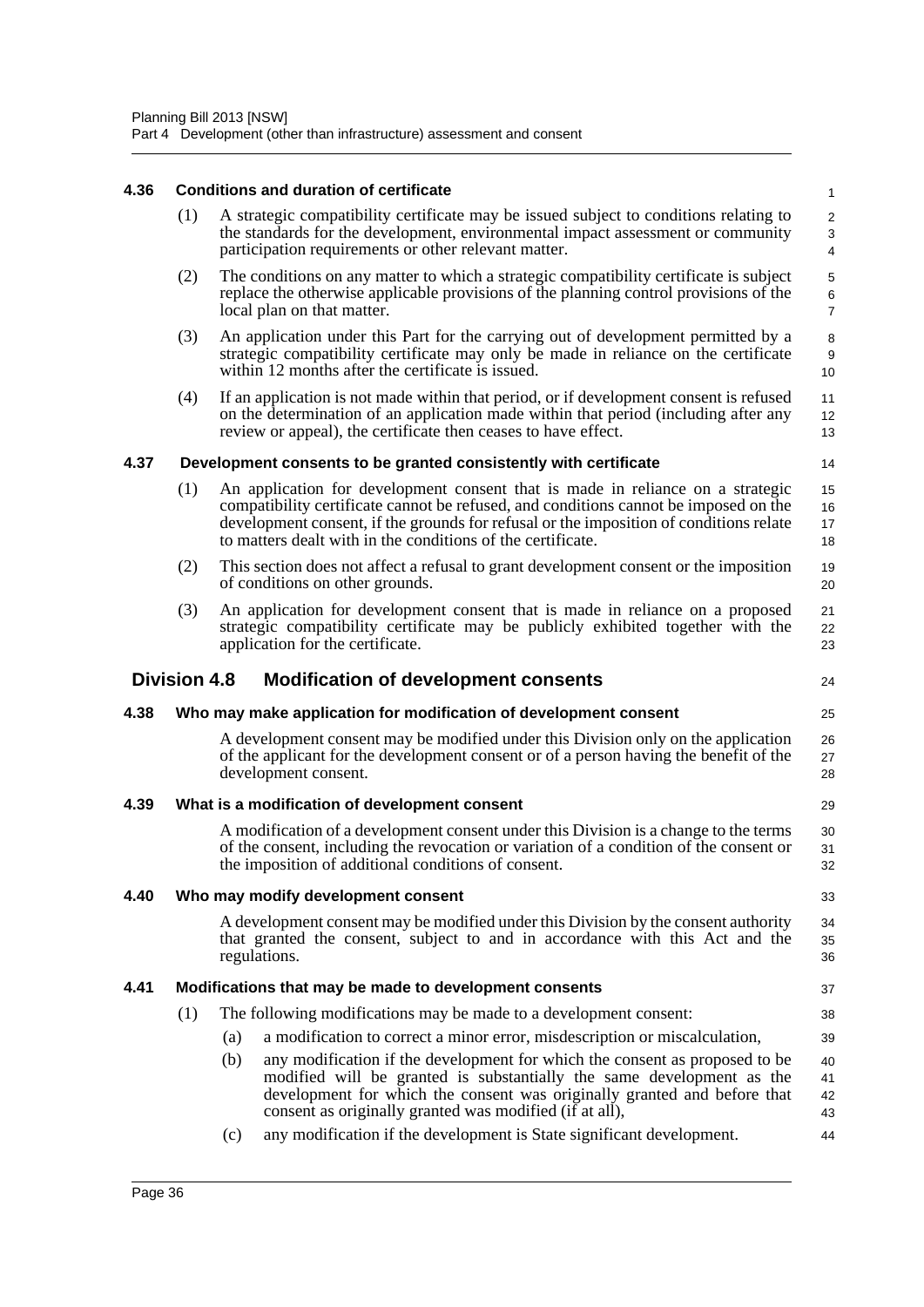(2) The mandatory public exhibition and notification requirements for applications for the modification of development consents (other than modifications of the kind referred to in subsection  $(1)$   $(a)$ ) are the requirements prescribed by the regulations made under Schedule 2.

23

- (3) A development consent may be modified only if the development as proposed to be modified is development for which the consent authority may grant development consent in accordance with this Part. Accordingly, the obligations of a consent authority under this Part in relation to the determination of an application for development consent extend to applications for the modification of development consents (other than modifications of the kind referred to in subsection (1) (a)). 10
- (4) However, the modification of a development consent is taken not to be the granting of development consent under this Part, but a reference in this or any other Act to a development consent is a reference to a development consent as so modified.

## **4.42 Provisions relating to Land and Environment Court**

- (1) The power of a consent authority to modify a development consent under this Division extends to a development consent granted by the Land and Environment Court, but only if the consent authority has notified, or made reasonable attempts to notify, each person who made a submission in respect of the relevant application for the development consent of the proposed modification by sending written notice to the last address of the person known to the consent authority. 15 16 17 18 19 20
- (2) The Land and Environment Court may also exercise the powers of a consent authority under this Division to modify a development consent granted by the Court.  $21$ 22

# **Division 4.9 Miscellaneous**

## **4.43 Long service leave levy**

A certifier is not to give a completed complying development certificate to the applicant unless any long service levy payable under section 34 of the *Building and Construction Industry Long Service Payments Act 1986* in respect of the development (or, where such a levy is payable by instalments, the first instalment of the levy) has been paid. Maximum penalty: Tier 3.

## **4.44 Determination of Crown development applications**

- (1) A consent authority (other than the Minister) must not:
	- (a) refuse to grant development consent when determining a Crown development application, or
	- (b) impose a condition on development consent when determining a Crown development application, except with the approval of the applicant.
- (2) If the consent authority fails to determine a Crown development application within the period prescribed by the regulations, the applicant may refer the application to the NSW Planning Director-General. 37 38 39
- (3) A consent authority for a Crown development application may refer the application to the NSW Planning Director-General at any time. 40 41
- (4) If a Crown development application is referred to the NSW Planning Director-General, the Minister may exercise the function of the consent authority in determining the application. 42 43 44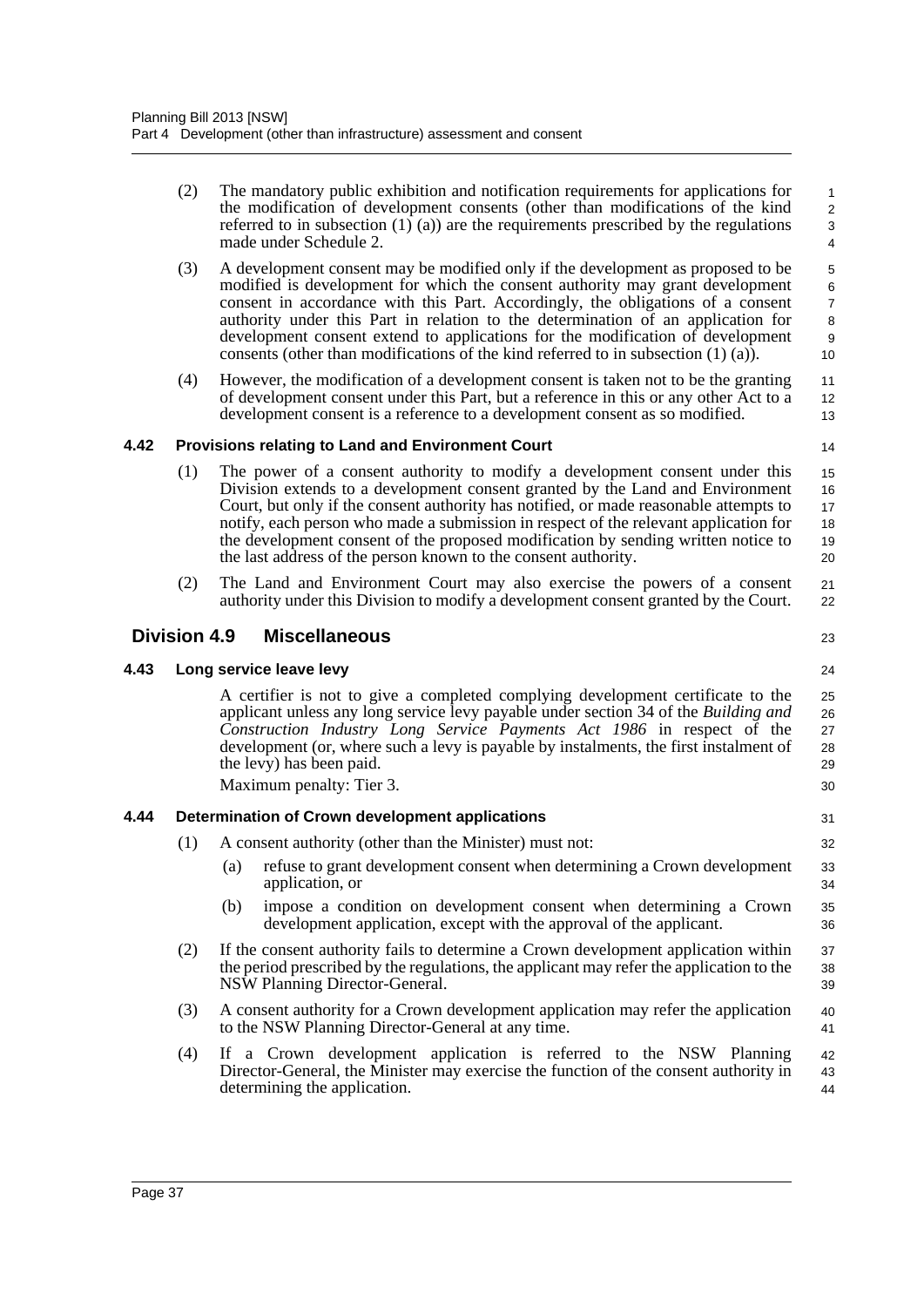|      | (5)                                    | This section applies to applications for modification of development consent for<br>development to be carried out by or on behalf of the Crown in the same way as it<br>applies to Crown development applications.                                                | 1<br>$\overline{2}$<br>3 |  |  |  |
|------|----------------------------------------|-------------------------------------------------------------------------------------------------------------------------------------------------------------------------------------------------------------------------------------------------------------------|--------------------------|--|--|--|
|      | (6)                                    | In this section:                                                                                                                                                                                                                                                  | 4                        |  |  |  |
|      |                                        | <b>Crown</b> has the meaning given to that expression by the regulations.                                                                                                                                                                                         | 5                        |  |  |  |
|      |                                        | <b>Crown development application</b> means an application for development consent for<br>development to be carried out by or on behalf of the Crown.                                                                                                              | 6<br>$\overline{7}$      |  |  |  |
|      |                                        | <i>development consent</i> does not include a complying development certificate.                                                                                                                                                                                  | 8                        |  |  |  |
| 4.45 | When species impact statement required |                                                                                                                                                                                                                                                                   |                          |  |  |  |
|      | (1)                                    | If proposed development is likely to significantly affect threatened species, the<br>application for development consent (or an environmental impact statement<br>accompanying the application) is to include or be accompanied by a species impact<br>statement. | 10<br>11<br>12<br>13     |  |  |  |
|      | (2)                                    | This section does not apply to State significant development.                                                                                                                                                                                                     | 14                       |  |  |  |
| 4.46 | Lapsing of development consent<br>15   |                                                                                                                                                                                                                                                                   |                          |  |  |  |
|      | (1)                                    | A development consent (other than a complying development certificate) lapses<br>5 years after the date from which it takes effect.<br>Note. For lapsing of complying development certificate see section 4.12.                                                   | 16<br>17<br>18           |  |  |  |
|      | (2)                                    | The period specified by this section is subject to the reductions and changes<br>permitted by Schedule 4.                                                                                                                                                         | 19<br>20                 |  |  |  |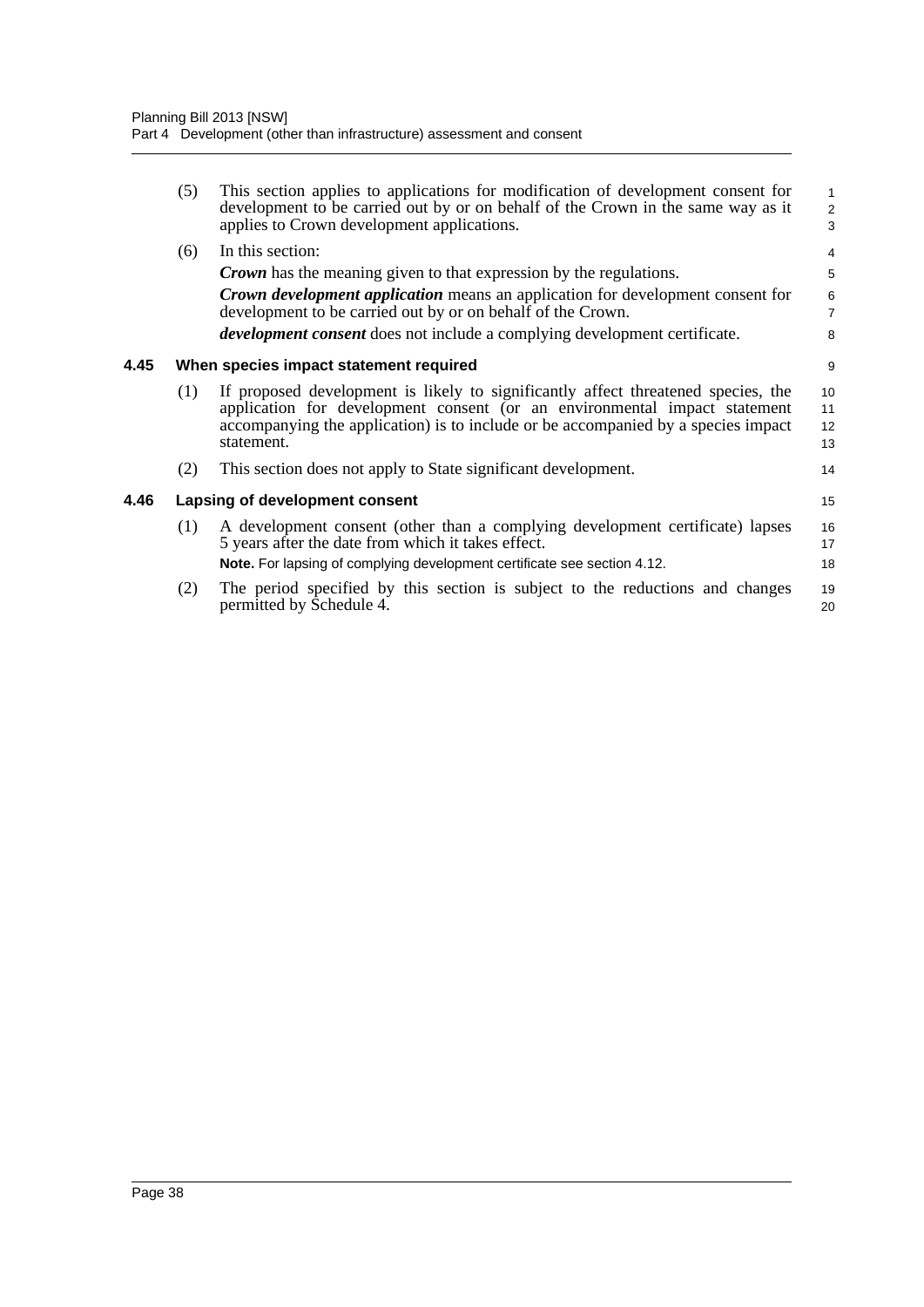| Part 5              |                                                     |                                                                    | Infrastructure and environmental impact assessment                                                                                                                                                                                                                                          | $\mathbf{1}$          |  |  |
|---------------------|-----------------------------------------------------|--------------------------------------------------------------------|---------------------------------------------------------------------------------------------------------------------------------------------------------------------------------------------------------------------------------------------------------------------------------------------|-----------------------|--|--|
| <b>Division 5.1</b> |                                                     |                                                                    | Environmental impact assessment (except for State or<br>public priority infrastructure)                                                                                                                                                                                                     | $\boldsymbol{2}$<br>3 |  |  |
| 5.1                 |                                                     |                                                                    | <b>Definitions: Division 5.1</b>                                                                                                                                                                                                                                                            | 4                     |  |  |
|                     |                                                     |                                                                    | In this Division:                                                                                                                                                                                                                                                                           | 5                     |  |  |
|                     |                                                     |                                                                    | <i>approval</i> includes:                                                                                                                                                                                                                                                                   | 6                     |  |  |
|                     |                                                     | (a)                                                                | a consent, licence or permission or any form of authorisation, and                                                                                                                                                                                                                          | $\overline{7}$        |  |  |
|                     |                                                     | (b)                                                                | a provision of financial accommodation by a determining authority to another<br>person (not being a provision of any such financial accommodation that is<br>excluded by the regulations from this definition),                                                                             | 8<br>9<br>10          |  |  |
|                     |                                                     |                                                                    | but does not include development consent under Part 4, an approval under Division<br>5.2, a declaration of public priority infrastructure or any other approval excluded by<br>the regulations.                                                                                             | 11<br>12<br>13        |  |  |
|                     |                                                     |                                                                    | <i>determining authority</i> for relevant development means the Minister or public<br>authority by or on whose behalf the development is or is to be carried out or any<br>Minister or public authority whose approval is required in order to enable the<br>development to be carried out. | 14<br>15<br>16<br>17  |  |  |
|                     |                                                     |                                                                    | <b><i>obtain</i></b> an environmental impact statement, includes being furnished with such a<br>statement.                                                                                                                                                                                  | 18<br>19              |  |  |
| 5.2                 | Relevant development to which this Division applies |                                                                    |                                                                                                                                                                                                                                                                                             | 20                    |  |  |
|                     | (1)                                                 | This Division applies to any development other than the following: |                                                                                                                                                                                                                                                                                             |                       |  |  |
|                     |                                                     | (a)                                                                | development for the purposes of public priority infrastructure,                                                                                                                                                                                                                             | 22                    |  |  |
|                     |                                                     | (b)                                                                | any act, matter or thing for which development consent or State infrastructure<br>approval is required or has been obtained,                                                                                                                                                                | 23<br>24              |  |  |
|                     |                                                     | (c)                                                                | any act, matter or thing that is prohibited under the planning control provisions<br>of a local plan,                                                                                                                                                                                       | 25<br>26              |  |  |
|                     |                                                     | (d)                                                                | exempt development,                                                                                                                                                                                                                                                                         | 27                    |  |  |
|                     |                                                     | (e)                                                                | development carried out in compliance with a development control order,                                                                                                                                                                                                                     | 28                    |  |  |
|                     |                                                     | (f)                                                                | any project or development for which an approval from the Minister to carry<br>out the project or development was obtained under the former Act,                                                                                                                                            | 29<br>30              |  |  |
|                     |                                                     | (g)                                                                | development that is excluded from this Division by the regulations.                                                                                                                                                                                                                         | 31                    |  |  |
|                     | (2)                                                 |                                                                    | In this Division, the development to which this Division applies is referred to as<br><i>relevant development</i> (but referred to elsewhere in this Act as <b>Part 5 environmental</b><br><i>impact assessment development</i> ).                                                          | 32<br>33<br>34        |  |  |
| 5.3                 |                                                     |                                                                    | General duty to consider environmental impact of relevant development                                                                                                                                                                                                                       | 35                    |  |  |
|                     | (1)                                                 |                                                                    | A determining authority is, in its consideration of any relevant development, to take<br>into account the matters affecting or likely to affect the environment because of the<br>carrying out of that development.                                                                         | 36<br>37<br>38        |  |  |
|                     | (2)                                                 |                                                                    | The obligation under this section is in addition to any obligation of a determining<br>authority under the other provisions of or made under this Act or any other Act.                                                                                                                     | 39<br>40              |  |  |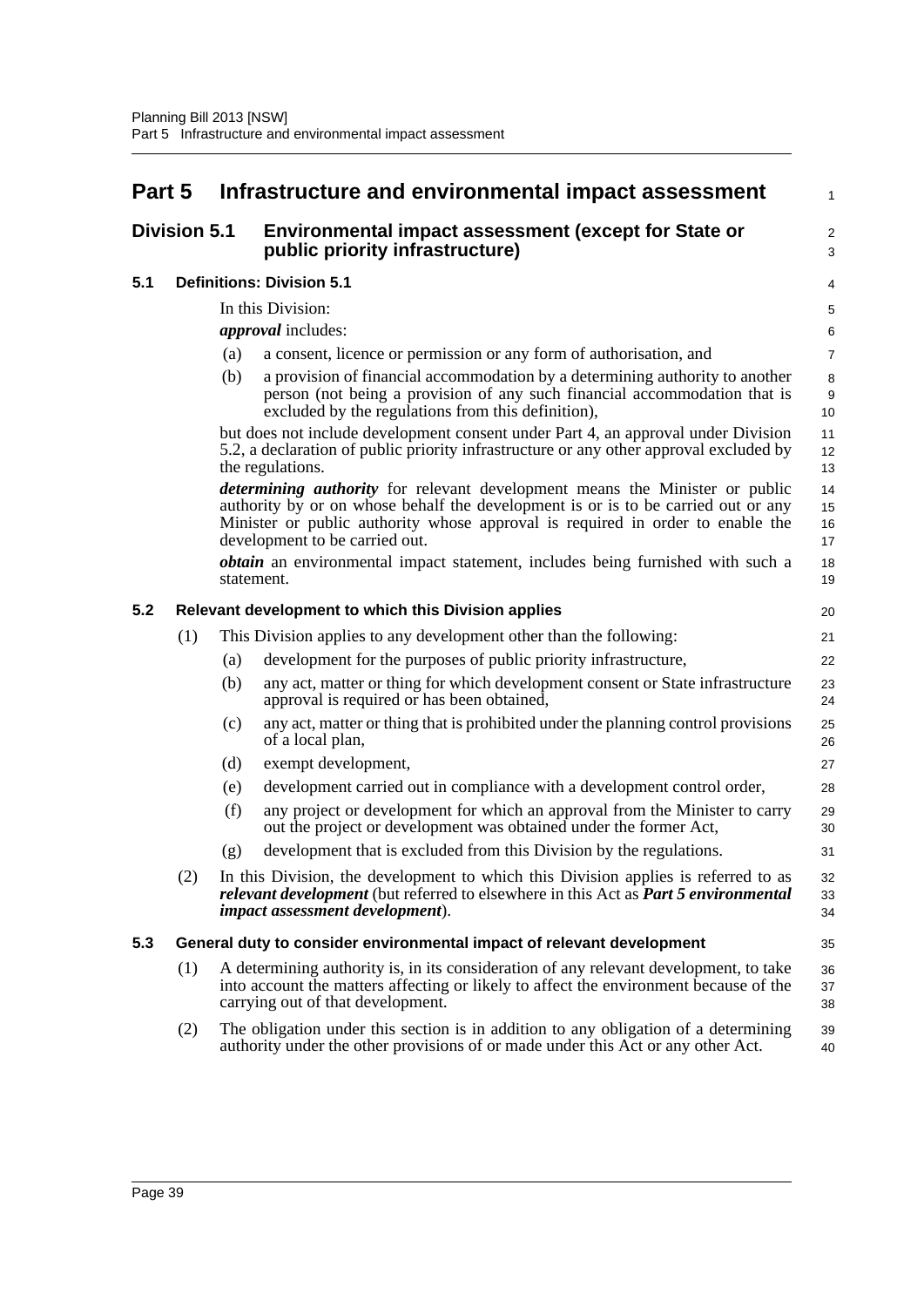#### **5.4 Determining authority to obtain and consider EIS for relevant development likely to significantly affect the environment**

- (1) A determining authority is not to carry out any relevant development, or grant an approval for any relevant development, that is likely to significantly affect the environment unless:
	- (a) the determining authority has obtained and considered an environmental impact statement in respect of the development prepared by or on behalf of the proponent in accordance with the regulations, and

42 43

**Note.** Schedule 2 requires the EIS to be publicly exhibited for at least 28 days.

- (b) the determining authority has considered any submissions (or a summary of submissions) duly made during the period of public exhibition of the environmental impact statement, and
- (c) if the determining authority receives notice from the NSW Planning Director-General that the Planning Assessment Commission has been requested to provide advice or hold a public hearing in respect of the relevant development, the Commission has dealt with the request and the determining authority has considered the advice, findings and recommendations of the Commission and any advice of the Minister that has been provided to it, and 13 14 15 16 17 18
- (d) if the determining authority receives notice from the NSW Planning Director-General that the NSW Planning Director-General has decided to undertake an examination of the environmental impact statement, the examination has been undertaken and the determining authority has considered the findings and recommendations in the report of the examination that has been provided to it. 19  $20$ 21 22 23 24

**Note.** See also Division 6.2 of Part 6 for consultation and concurrence requirements if relevant development is likely to significantly affect threatened species.

- (2) The regulations may declare that any relevant development or class of relevant development is taken to be likely to significantly affect the environment for the purposes of this section.
- (3) The determining authority is required to provide the NSW Planning Director-General with:
	- (a) a copy of any environmental impact statement under this Division as soon as practicable after it obtains the statement, and 32 33
	- (b) as soon as practicable and not less than 21 days before carrying out the relevant development concerned or before granting an approval for the relevant development concerned—a copy of any submissions duly made to it during the public exhibition period of the environmental impact statement.
- (4) The determining authority must, at the time it forwards copies of those submissions to the NSW Planning Director-General, also forward copies of those submissions to the Environment Protection Authority if the development is a scheduled activity under the *Protection of the Environment Operations Act 1997*. 38 39 40 41

#### **5.5 Significant effect on environment requiring EIS includes significant effect on threatened species**

- (1) For the purposes of this Division, relevant development is to be regarded as development likely to significantly affect the environment if it is likely to significantly affect threatened species. 44 45 46
- (2) In that case, the environmental impact statement is to include or be accompanied by a species impact statement. 47 48
- (3) If the likely significant effect on threatened species is the only likely significant effect on the environment, a species impact statement may be obtained instead of an 49 50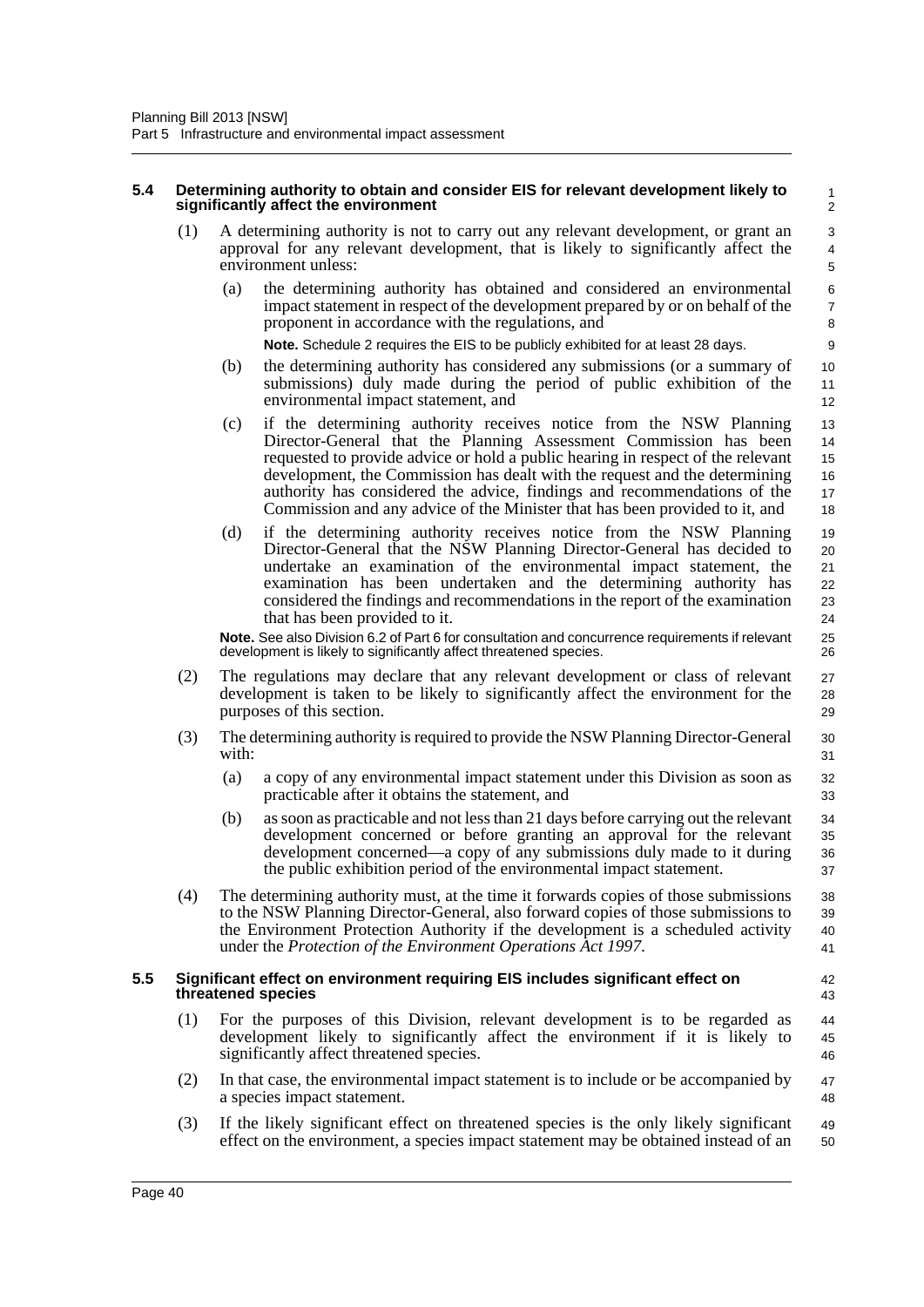environmental impact statement and this Division applies as if references to an environmental impact statement were references to a species impact statement. **5.6 Decision of determining authority where EIS obtained for relevant development** (1) A determining authority that is not the proponent of relevant development for which an environmental impact statement has been obtained and considered under this Division may, if satisfied the development will adversely affect the environment: (a) on the grant of approval for the proposed development, impose such conditions or require such modifications as will in its opinion eliminate or reduce the adverse effect of the development on the environment, or (b) refuse to grant approval for the proposed development. The determining authority is required to give the proponent notice in writing of its reasons for any action taken under this subsection. (2) A determining authority that is the proponent of relevant development for which an environmental impact statement has been obtained and considered under this Division may, if satisfied the development will adversely affect the environment: (a) modify the proposed development so as to eliminate or reduce the adverse effect of the development on the environment, or (b) refrain from carrying out the proposed development. (3) This section has effect despite any other Act or despite any instrument made under this or any other Act. **5.7 Public hearing by Planning Assessment Commission** If the Planning Assessment Commission has been requested under the planning legislation to provide advice or hold a public hearing in respect of relevant development and has reported to the Minister: (a) the Minister is to consider the advice, findings and recommendations of the Commission and forward to relevant determining authorities a copy of the advice, findings and recommendations and any advice the Minister wishes to give as to whether, in the Minister's opinion: (i) there are no environmental grounds which would preclude the carrying out of the development to which the advice, findings or recommendations relate in accordance with the proponent's proposal, or (ii) there are no environmental grounds which would preclude the carrying out of the development subject to its being modified in the manner specified in the advice, findings or recommendations, or (iii) there are no environmental grounds which would preclude the carrying out of the development subject to the observance of conditions specified in the advice, findings or recommendations, or (iv) there are environmental grounds which would preclude the carrying out of the development, and (b) any public authority or body to which an appeal may be made by or under any Act in relation to the development is, in deciding the appeal, to consider and take into account the advice, findings and recommendations of the Planning Assessment Commission and any such advice given by the Minister. 1 2 3 4 5 6 7 8 9 10 11 12 13 14 15 16 17 18 19 20 21 22 23 24 25 26 27 28  $29$ 30 31 32 33 34 35 36 37 38 39 40 41 42 43 44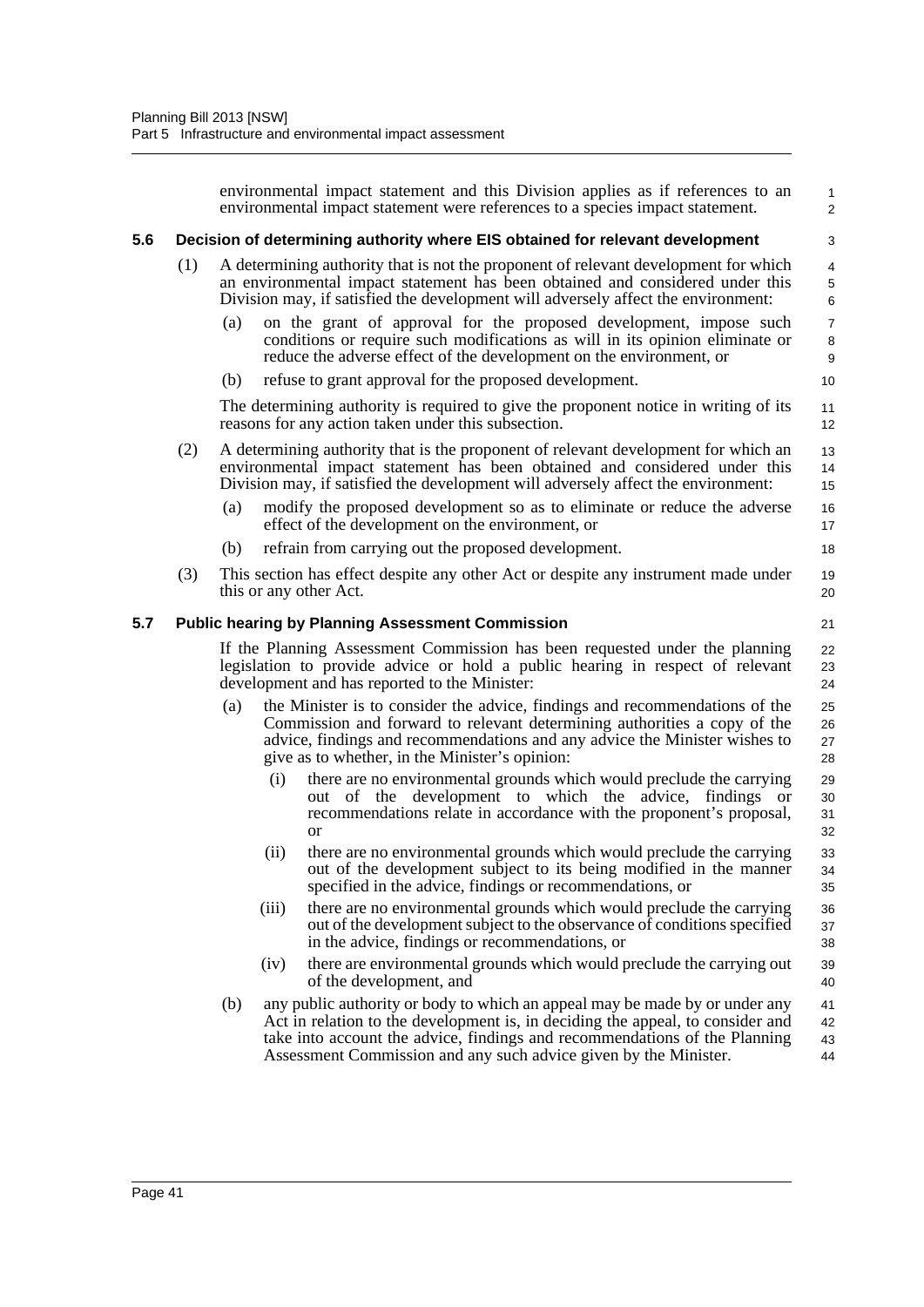| 5.8  |                     |                   | <b>Examination of EIS by NSW Planning Director-General</b>                                                                                                                                                                                                                               | $\mathbf{1}$                          |
|------|---------------------|-------------------|------------------------------------------------------------------------------------------------------------------------------------------------------------------------------------------------------------------------------------------------------------------------------------------|---------------------------------------|
|      | (1)                 |                   | This section does not apply to relevant development (or any aspect of relevant<br>development) in respect of which the Planning Assessment Commission has been<br>requested to provide advice or hold a public hearing under the planning legislation.                                   | $\sqrt{2}$<br>3<br>4                  |
|      | (2)                 |                   | The NSW Planning Director-General may undertake an examination of an<br>environmental impact statement obtained by a determining authority under this<br>Division and any submissions made under this Division in connection with the<br>relevant development.                           | 5<br>$\,6\,$<br>$\boldsymbol{7}$<br>8 |
|      | (3)                 |                   | The NSW Planning Director-General is to forward to the determining authority, as<br>soon as practicable, a report of the findings of the examination and any<br>recommendations arising from those findings. The NSW Planning Director-General<br>is to make the report public.          | 9<br>10<br>11<br>12                   |
|      | (4)                 |                   | Any public authority or body to which an appeal may be made by or under any Act<br>in relation to the relevant development that is the subject of the examination is, in<br>deciding the appeal, to consider and take into account the report forwarded to the<br>determining authority. | 13<br>14<br>15<br>16                  |
| 5.9  |                     | <b>Exemptions</b> |                                                                                                                                                                                                                                                                                          | 17                                    |
|      |                     |                   | This Division does not apply to or in respect of the following:                                                                                                                                                                                                                          | 18                                    |
|      |                     | (a)               | a modification of any relevant development (whose environmental effect has<br>already been considered) that will reduce or not increase its overall<br>environmental effect,                                                                                                             | 19<br>20<br>21                        |
|      |                     | (b)               | a routine activity (such as the maintenance of infrastructure) if the Minister<br>determines it has a low environmental effect and it is carried out in an<br>approved manner determined by the Minister,                                                                                | 22<br>23<br>24                        |
|      |                     | (c)               | any relevant development that has been approved, or is to be carried out, by<br>another determining authority after the environmental impact assessment has<br>been carried out in accordance with this Division.                                                                        | 25<br>26<br>27                        |
|      | <b>Division 5.2</b> |                   | State infrastructure development                                                                                                                                                                                                                                                         | 28                                    |
| 5.10 |                     |                   | Declaration of State infrastructure development                                                                                                                                                                                                                                          | 29                                    |
|      | (1)                 |                   | For the purposes of this Act, <i>State infrastructure development</i> is development that<br>is declared under this section to be State infrastructure development.                                                                                                                      | 30<br>31                              |
|      | (2)                 |                   | The planning control provisions of a local plan may declare any specified class of<br>development to be State infrastructure development.                                                                                                                                                | 32<br>33                              |
|      | (3)                 |                   | The Minister may, by Ministerial planning order, declare specified development on<br>specified land to be State infrastructure development.                                                                                                                                              | 34<br>35                              |
|      | (4)                 |                   | If a single proposed development comprises development that is only partly State<br>infrastructure development so declared, the remainder of the development (if it is not<br>State significant development):                                                                            | 36<br>37<br>38                        |
|      |                     | (a)               | may be carried out without development consent under Part 4, and                                                                                                                                                                                                                         | 39                                    |
|      |                     | (b)               | is also declared to be State infrastructure development.                                                                                                                                                                                                                                 | 40                                    |
|      |                     |                   | This subsection does not apply to so much of the remainder of the development that<br>the NSW Planning Director-General determines is not sufficiently related to the State<br>infrastructure development.                                                                               | 41<br>42<br>43                        |
|      | (5)                 |                   | Development which (but for this subsection) would be both State infrastructure<br>development and State significant development is:                                                                                                                                                      | 44<br>45                              |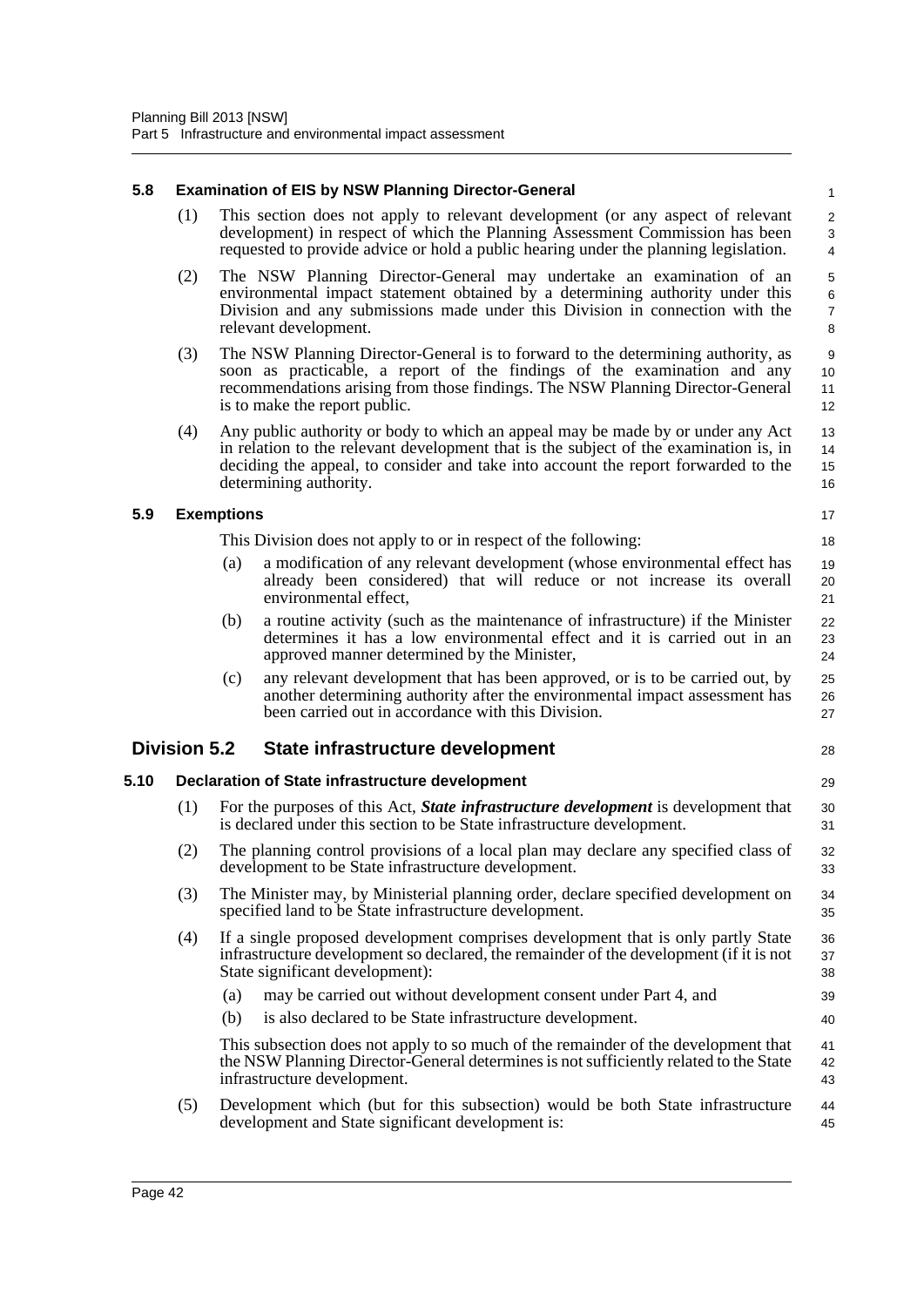|      |     | (a) | State significant development and not State infrastructure development<br>(subject to paragraph (b)), or                                                                                                                                | 1<br>$\overline{2}$   |
|------|-----|-----|-----------------------------------------------------------------------------------------------------------------------------------------------------------------------------------------------------------------------------------------|-----------------------|
|      |     | (b) | State infrastructure development and not State significant development if it is                                                                                                                                                         | 3                     |
|      |     |     | specified development on specified land declared to be State infrastructure<br>development by the Minister under subsection (3).                                                                                                        | $\overline{4}$<br>5   |
|      |     |     |                                                                                                                                                                                                                                         |                       |
| 5.11 |     |     | State infrastructure development not subject to Part 4 or to prohibitions or<br>restrictions in planning control provisions                                                                                                             | 6<br>$\overline{7}$   |
|      | (1) |     | State infrastructure development does not require development consent under Part 4<br>to be carried out.                                                                                                                                | 8<br>$\boldsymbol{9}$ |
|      |     |     | Note. Section 1.16 requires the approval of the Minister under this Division for the carrying out<br>of State infrastructure development (unless it is exempt development or public priority<br>infrastructure).                        | 10<br>11<br>12        |
|      | (2) |     | State infrastructure development that is approved under this Division is not subject                                                                                                                                                    | 13                    |
|      |     |     | to any prohibition or restriction in the planning control or other provisions of a local<br>plan on the carrying out of the development (despite anything to the contrary in those                                                      | 14<br>15              |
|      |     |     | provisions).                                                                                                                                                                                                                            | 16                    |
|      |     |     | Note. For application of other legislation in relation to State infrastructure development-see<br>Division 6.1 of Part 6.                                                                                                               | 17<br>18              |
|      |     |     | For payment of contributions where the proponent of State infrastructure development is not<br>a public authority-see Part 7.                                                                                                           | 19<br>20              |
| 5.12 |     |     | Application for approval of State infrastructure development                                                                                                                                                                            | 21                    |
|      | (1) |     | The proponent may apply for the approval of the Minister under this Division to carry<br>out State infrastructure development.                                                                                                          | 22<br>23              |
|      | (2) |     | The application is to:                                                                                                                                                                                                                  | 24                    |
|      |     | (a) | describe the State infrastructure development, and                                                                                                                                                                                      | 25                    |
|      |     | (b) | contain any other matter required by the NSW Planning Director-General.                                                                                                                                                                 | 26                    |
|      | (3) |     | The application is to be lodged with the NSW Planning Director-General.                                                                                                                                                                 | 27                    |
| 5.13 |     |     | Environmental assessment requirements for approval                                                                                                                                                                                      | 28                    |
|      | (1) |     | When an application is made for the Minister's approval for State infrastructure<br>development, the NSW Planning Director-General is to prepare environmental<br>assessment requirements in respect of the development.                | 29<br>30<br>31        |
|      | (2) |     | For the purposes of environmental impact assessment, the environmental assessment<br>requirements must require an environmental impact statement to be prepared by or<br>on behalf of the proponent in accordance with the regulations. | 32<br>33<br>34        |
|      | (3) |     | In preparing the environmental assessment requirements, the NSW Planning<br>Director-General is to consult relevant public authorities and have regard to the need<br>to assess any key issues raised by those public authorities.      | 35<br>36<br>37        |
|      | (4) |     | The NSW Planning Director-General is to notify the proponent of the environmental<br>assessment requirements. The NSW Planning Director-General may modify those<br>requirements by further notice to the proponent.                    | 38<br>39<br>40        |
| 5.14 |     |     | <b>Environmental impact assessment and public consultation</b>                                                                                                                                                                          | 41                    |
|      | (1) |     | The proponent is to submit to the NSW Planning Director-General the environmental<br>impact statement required under this Division for approval to carry out the State<br>infrastructure development.                                   | 42<br>43<br>44        |
|      | (2) |     | The NSW Planning Director-General may require the proponent to submit a revised<br>environmental impact statement to address the matters notified to the proponent.                                                                     | 45<br>46              |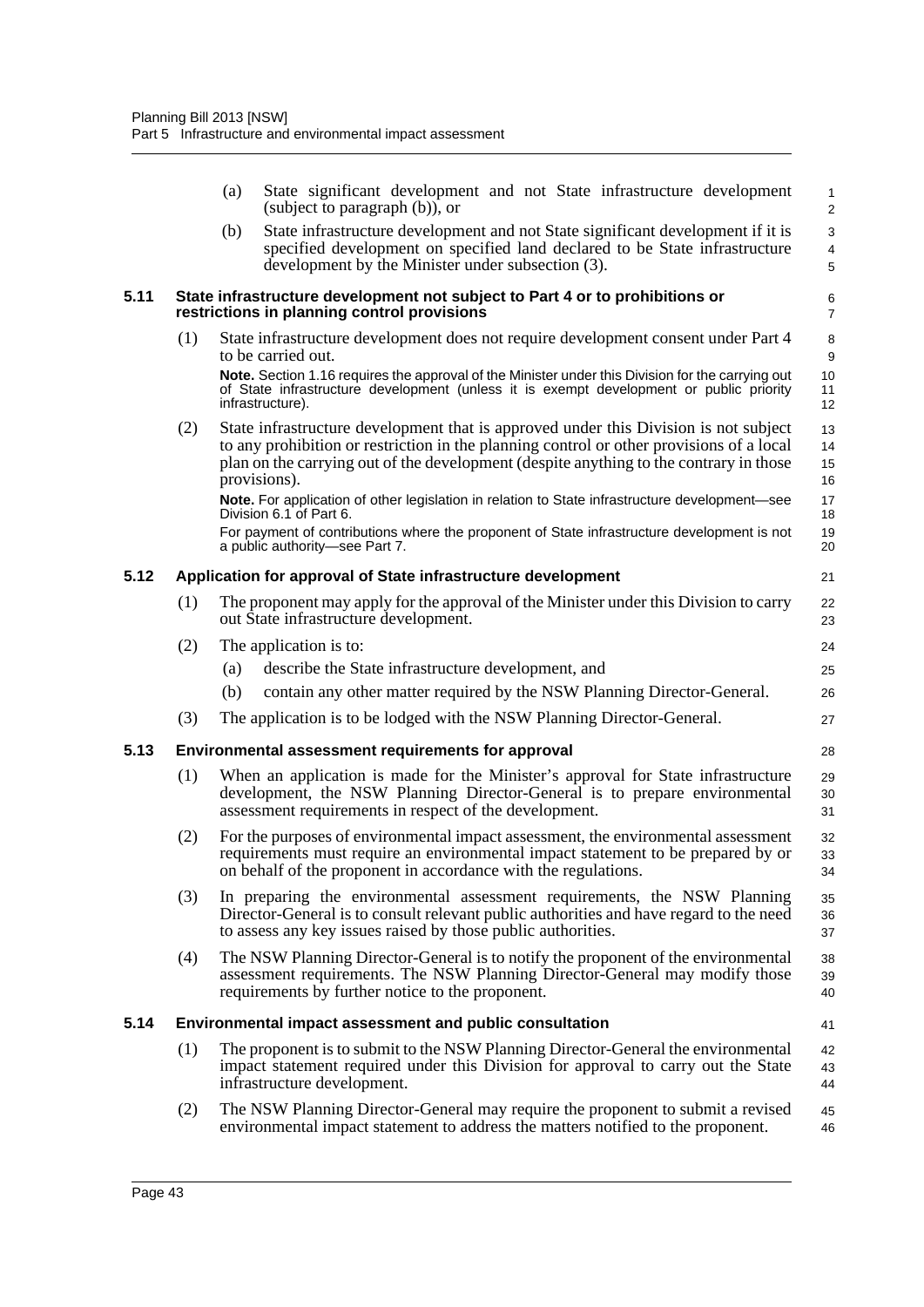|      | (3)                                                                    |     | The mandatory community participation requirements with respect to the<br>environmental impact statement under Part 1 of Schedule 2 are to be undertaken by<br>the NSW Planning Director-General.                                                                              | 1<br>$\overline{\mathbf{c}}$<br>$\ensuremath{\mathsf{3}}$ |  |
|------|------------------------------------------------------------------------|-----|--------------------------------------------------------------------------------------------------------------------------------------------------------------------------------------------------------------------------------------------------------------------------------|-----------------------------------------------------------|--|
|      |                                                                        |     | Note. Part 1 of Schedule 2 requires the EIS to be publicly exhibited for at least 28 days and<br>enables submissions to be made during the public exhibition period.                                                                                                           | $\overline{4}$<br>5                                       |  |
|      | (4)                                                                    |     | The NSW Planning Director-General is to provide copies of submissions duly<br>received by the NSW Planning Director-General or a report of the issues raised in<br>those submissions to:                                                                                       | $\,6$<br>$\overline{7}$<br>8                              |  |
|      |                                                                        | (a) | the proponent, and                                                                                                                                                                                                                                                             | 9                                                         |  |
|      |                                                                        | (b) | if the State infrastructure development will require an environment protection<br>licence under Chapter 3 of the Protection of the Environment Operations Act<br>1997—the Environment Protection Authority, and                                                                | 10<br>11<br>12                                            |  |
|      |                                                                        | (c) | any other public authority the NSW Planning Director-General considers<br>appropriate.                                                                                                                                                                                         | 13<br>14                                                  |  |
|      | (5)                                                                    |     | The NSW Planning Director-General may require the proponent to submit to the<br><b>NSW Planning Director-General:</b>                                                                                                                                                          | 15<br>16                                                  |  |
|      |                                                                        | (a) | a response to the issues raised in those submissions, and                                                                                                                                                                                                                      | 17                                                        |  |
|      |                                                                        | (b) | a preferred State infrastructure development report that outlines any proposed<br>changes to the State infrastructure development to minimise its environmental<br>impact or to deal with any other issue raised during the assessment of the<br>application concerned.        | 18<br>19<br>20<br>21                                      |  |
|      | (6)                                                                    |     | If the NSW Planning Director-General considers that significant changes are<br>proposed to the nature of the State infrastructure development, the NSW Planning<br>Director-General may make the preferred State infrastructure development report<br>available to the public. | 22<br>23<br>24<br>25                                      |  |
| 5.15 | NSW Planning Director-General's environmental impact assessment report |     |                                                                                                                                                                                                                                                                                |                                                           |  |
|      | (1)                                                                    |     | The NSW Planning Director-General is to give a report on the State infrastructure<br>development to the Minister for the purposes of the Minister's consideration of the<br>application for approval to carry out the development.                                             | 27<br>28<br>29                                            |  |
|      | (2)                                                                    |     | The NSW Planning Director-General's report is to include:                                                                                                                                                                                                                      | 30                                                        |  |
|      |                                                                        | (a) | a copy of the proponent's environmental impact statement and any preferred<br>State infrastructure development report, and                                                                                                                                                     | 31<br>32                                                  |  |
|      |                                                                        | (b) | any advice provided by public authorities on the State infrastructure<br>development, and                                                                                                                                                                                      | 33<br>34                                                  |  |
|      |                                                                        | (c) | a copy of any report or advice of the Planning Assessment Commission in<br>respect of the State infrastructure development, and                                                                                                                                                | 35<br>36                                                  |  |
|      |                                                                        | (d) | any environmental impact assessment undertaken by the NSW Planning<br>Director-General or other matter the NSW Planning Director-General<br>considers appropriate.                                                                                                             | 37<br>38<br>39                                            |  |
| 5.16 |                                                                        |     | Giving of approval by Minister to carry out State infrastructure development                                                                                                                                                                                                   | 40                                                        |  |
|      | (1)                                                                    | If: |                                                                                                                                                                                                                                                                                | 41                                                        |  |
|      |                                                                        | (a) | the proponent makes an application for the approval of the Minister under this<br>Division to carry out State infrastructure development, and                                                                                                                                  | 42<br>43                                                  |  |
|      |                                                                        | (b) | the NSW Planning Director-General has given his or her report on the State<br>infrastructure development to the Minister,                                                                                                                                                      | 44<br>45                                                  |  |
|      |                                                                        |     | the Minister may approve or disapprove of the carrying out of the State infrastructure<br>development.                                                                                                                                                                         | 46<br>47                                                  |  |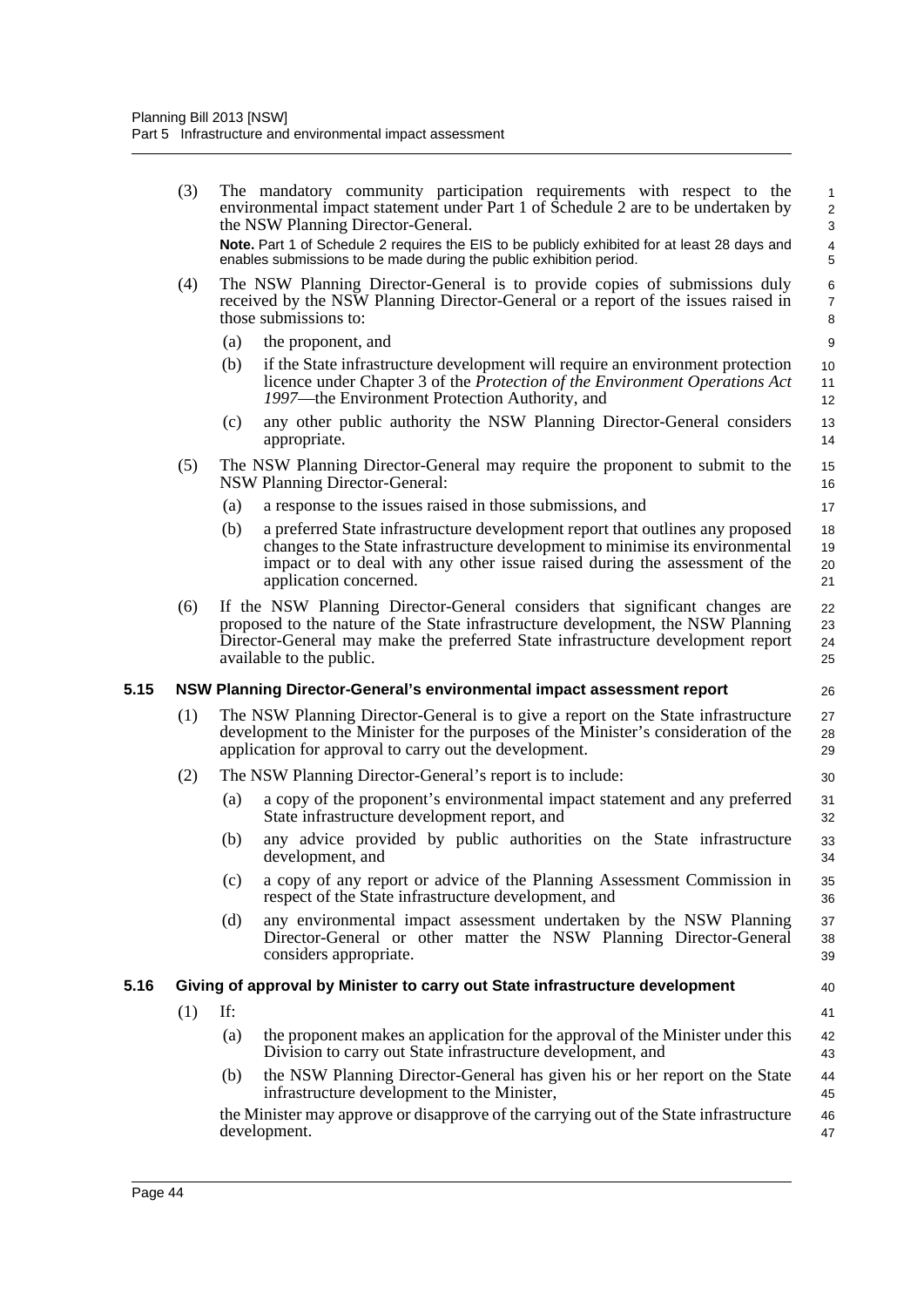- (2) The Minister, when deciding whether or not to approve the carrying out of State infrastructure development, is to consider:
	- (a) the NSW Planning Director-General's report on the State infrastructure development and the reports, advice and recommendations contained in the report, and
	- (b) any advice provided by the Minister having portfolio responsibility for the proponent, and
	- (c) any advice, findings or recommendations of the Planning Assessment Commission following a request for advice or a public hearing in respect of the State infrastructure development.
- (3) State infrastructure development may be approved under this Division with such modifications of the development or on such conditions as the Minister may determine.

## **5.17 Staged State infrastructure development applications**

13 14

41 42

- (1) For the purposes of this Division, a *staged State infrastructure development application* is an application for approval of State infrastructure development under this Division that sets out concept proposals for the proposed development, and for which detailed proposals for separate parts of the development are to be the subject of subsequent applications for approval. The application may set out detailed proposals for the first stage. 15 16 17 18 19 20
- (2) If approval is granted under this Division on the determination of a staged State infrastructure development application, the approval does not authorise the carrying out of any part of the State infrastructure development unless:
	- (a) approval is subsequently granted to carry out that part of the development following a further application for approval in respect of that part of the development, or
	- (b) the staged State infrastructure development application also provided the requisite details of that part of the development and approval is granted for that first stage without the need for further approval.
- (3) The terms of an approval granted on the determination of a staged State infrastructure development application are to reflect the operation of subsection (2).

## **5.18 Status of staged State infrastructure development applications and approvals**

- (1) The provisions of or made under this or any other Act relating to applications for approval and approvals under this Division apply, except as otherwise provided by or under this or any other Act, to a staged State infrastructure development application and an approval granted on the determination of any such application.
- (2) An approval granted on the determination of a staged State infrastructure development application for State infrastructure development does not have any effect to the extent that it is inconsistent with the determination of any further application for approval in respect of that development. 37 38 39 40

#### **5.19 Determinations with respect to development subject to an approved staged State infrastructure development application**

- (1) When an approval is granted under this Division on the determination of a staged State infrastructure development application, the Minister may make any (or any combination) of the following determinations: 43 44 45
	- (a) the Minister may determine the further environmental assessment requirements for approval to carry out the development or any particular stage 46 47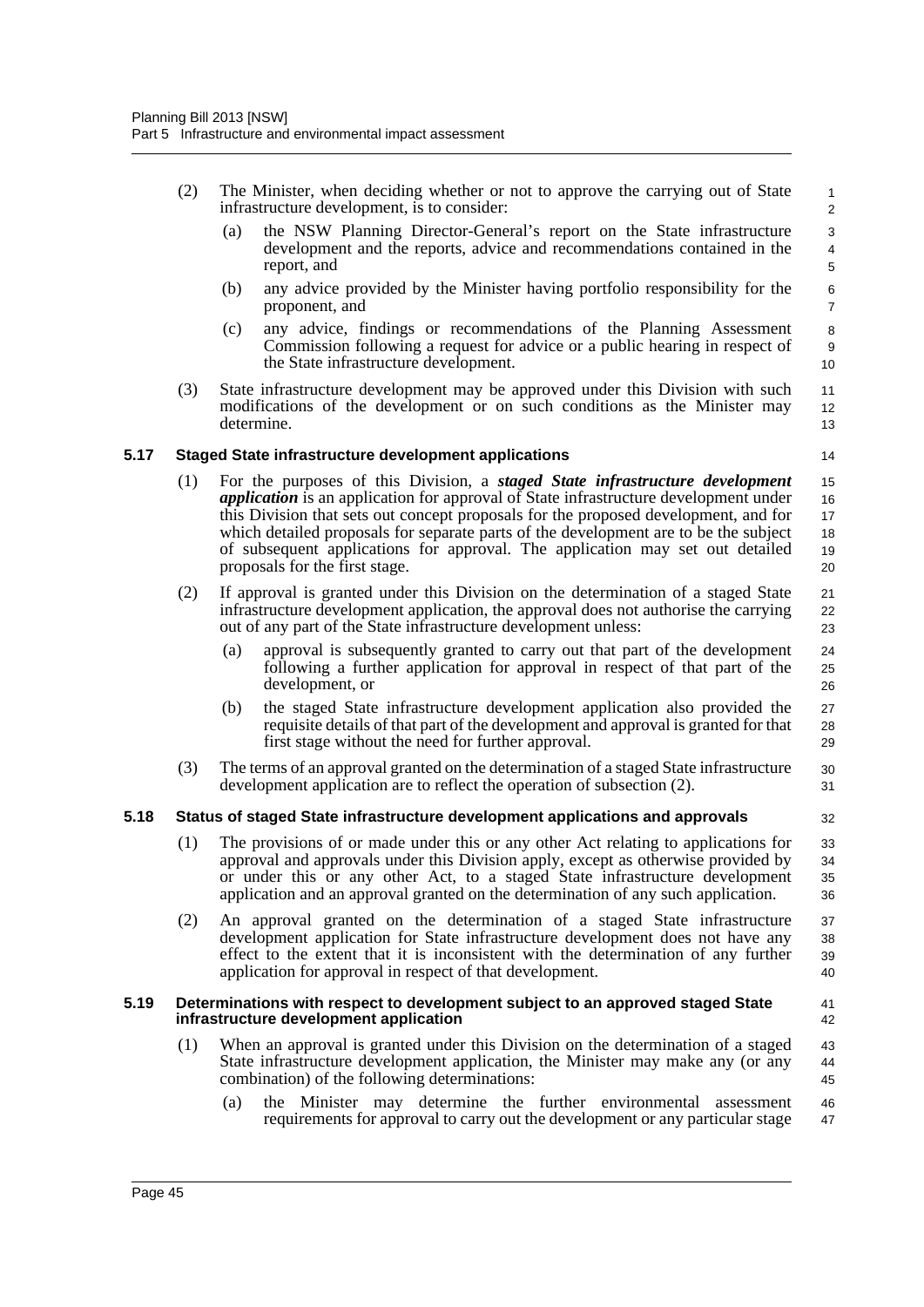of the development under this Division (in which case those requirements have effect for the purposes of this Division),

45 46

- (b) the Minister may determine that approval to carry out the development or any particular stage of the development is to be subject to Part 4 of this Act (in which case it ceases to be State infrastructure development and subsection (2) applies),
- (c) the Minister may determine that approval to carry out the development or any particular stage of the development is to be subject to Division 5.1 (in which case it ceases to be State infrastructure development and subsection (3) applies),
- (d) the Minister may determine that no further environmental impact assessment is required for the development or any particular stage of the development (in which case the Minister may, under this Division, approve or disapprove its carrying out without further application, environmental impact assessment or report under this Division).
- (2) If the Minister determines under subsection (1) (b) that approval to carry out the development or any particular stage of the development is to be subject to Part 4, the following applies:
	- (a) the determination of a relevant application for development consent under Part 4 is to be generally consistent with the terms of the approval of the staged State infrastructure development application,
	- (b) any development consent under Part 4 is to be granted subject to such conditions as the Minister determines,
	- (c) the provisions of Part 4 relating to EIS assessed development do not apply,
	- (d) that stage of the development (or any part of it) is exempt or complying development for the purposes of Part 4 if the Minister so determines,
	- (e) a planning control or other provision of a local plan prohibiting or restricting the carrying out of the development or that stage of the development does not have effect if the Minister so determines.
- (3) If the Minister determines under subsection (1) (c) that approval to carry out the development or any particular stage of the development is to be subject to Division 5.1 of this Part, the following applies: 30 31 32
	- (a) the development or that stage of the development becomes development that may be carried out without development consent under Part 4,
	- (b) any further environmental impact assessment is to be undertaken in accordance with any requirements determined by the Minister,
	- (c) a planning control or other provision of a local plan prohibiting or restricting the carrying out of the development or that stage of the development does not have effect if the Minister so determines.
- (4) The Minister may vary or revoke a determination under this section on the application of the proponent.
- (5) When modifying an approval granted on the determination of a staged State infrastructure development application, the Minister may make, vary or revoke a determination under this section. 42 43 44

### **5.20 Modification of Minister's approval**

(1) In this section: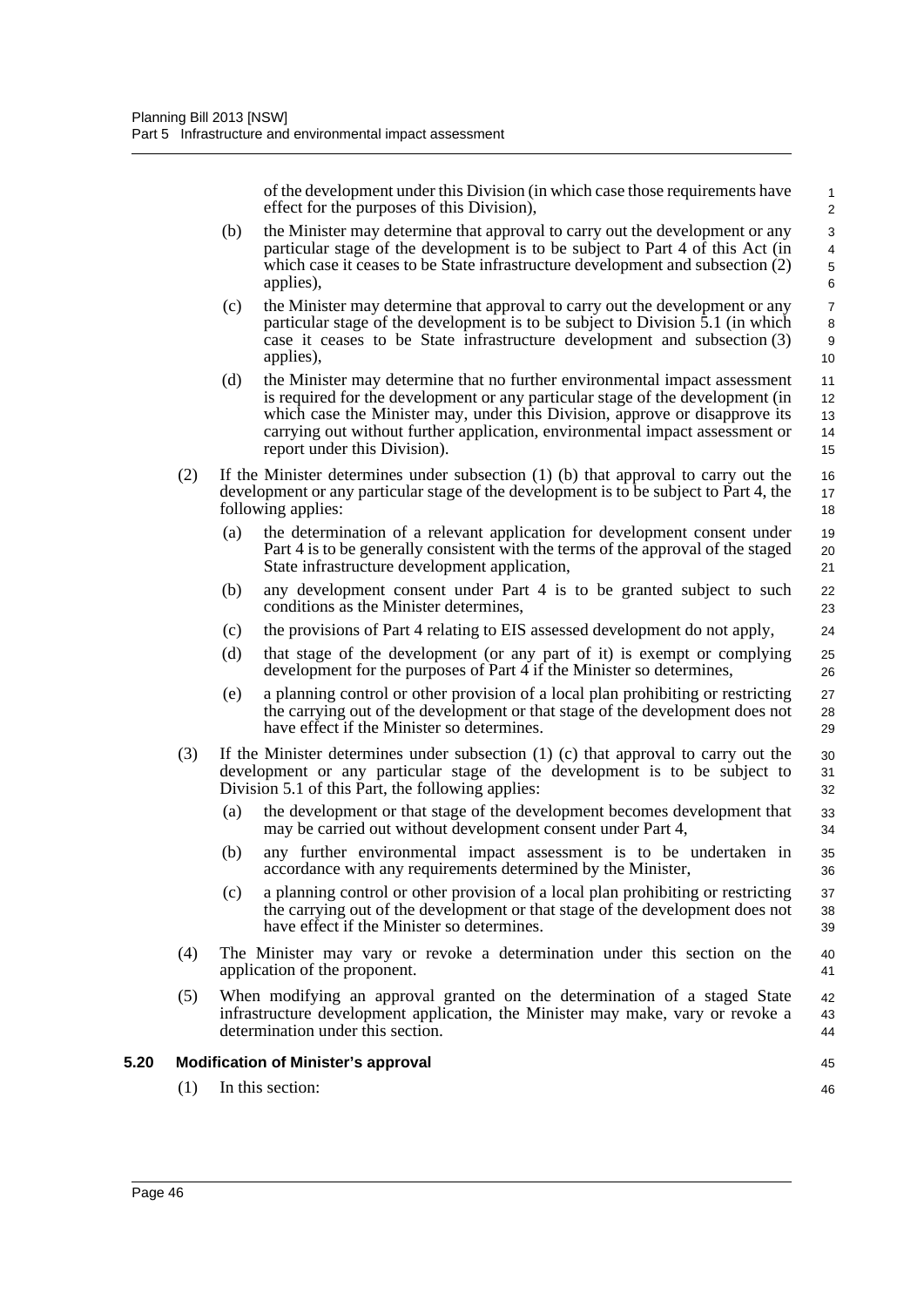*Minister's approval* means an approval to carry out State infrastructure development under this Division, and includes an approval granted on the determination of a staged State infrastructure development application. *modification* of an approval means changing the terms of the approval, including revoking or varying a condition of the approval or imposing additional conditions on the approval. (2) The proponent may request the Minister to modify the Minister's approval for State infrastructure development. The Minister's approval for a modification is not required if the development as modified will be consistent with the existing approval under this Division. (3) The request for the Minister's approval is to be lodged with the NSW Planning Director-General. The NSW Planning Director-General may notify the proponent of environmental assessment requirements with respect to the proposed modification that the proponent must comply with before the matter will be considered by the Minister. (4) The Minister may modify the approval (with or without conditions) or disapprove of the modification. **5.21 Validity of action under this Division** Any development that has been approved (or purports to be approved) by the Minister under this Division is taken to be State infrastructure development to which this Division applies, and to have been such development for the purposes of any application or other matter under this Division in relation to the development. **5.22 Miscellaneous provisions relating to approvals under this Division** (1) The following documents under this Division in relation to State infrastructure development are to be made publicly available by the NSW Planning Director-General in accordance with the regulations: (a) applications to carry out State infrastructure development, (b) environmental assessment requirements for State infrastructure development, (c) environmental impact statements placed on public exhibition and responses provided to the NSW Planning Director-General by the proponent after the end of the public exhibition period, (d) environmental impact assessment reports of the NSW Planning Director-General to the Minister, (e) any advice or reports received from the Planning Assessment Commission, (f) approvals to carry out State infrastructure development given by the Minister, (g) any determination made by the Minister in connection with the approval of a staged State infrastructure development application and any modification of any such determination, (h) requests for modifications of approvals given by the Minister and any modifications made by the Minister, (i) any reasons given to the proponent by the Minister as referred to in subsection (2), (j) any other matter prescribed by the regulations. (2) The Minister is to give reasons to the proponent for a decision: (a) not to approve State infrastructure development under this Division, or (b) to modify the State infrastructure development for which the proponent has sought approval under this Division, or 1 2 3 4 5 6 7 8 9 10 11 12 13 14 15 16 17 18 19 20 21 22 23  $24$ 25 26 27 28 29 30 31 32 33 34 35 36 37 38 39 40 41 42 43 44 45 46 47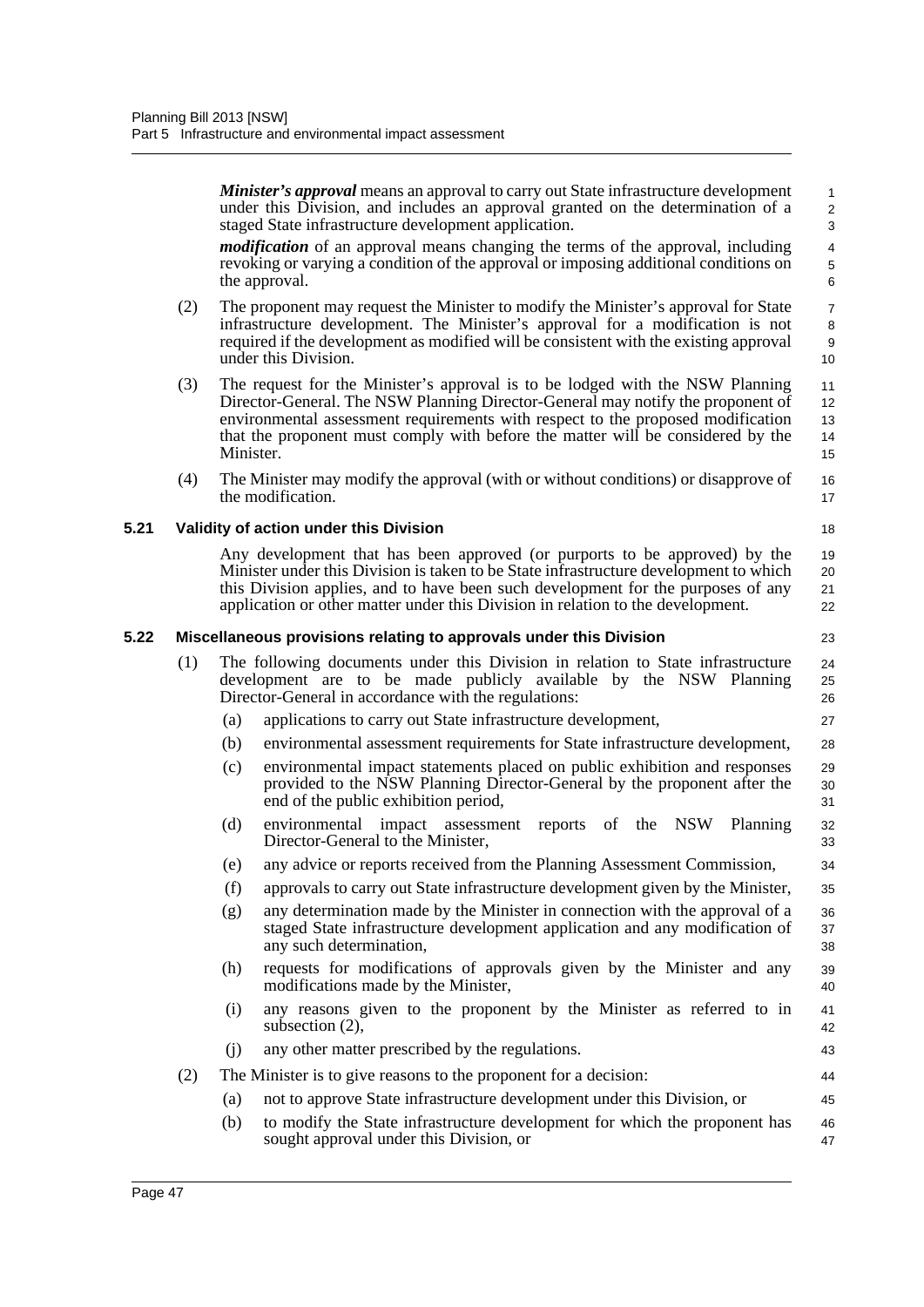|      |                     | not to approve a request by the proponent to modify a State infrastructure<br>(c)<br>approval under this Division.                                                                                                                                                                                                                                                                                                | 1<br>$\overline{2}$        |
|------|---------------------|-------------------------------------------------------------------------------------------------------------------------------------------------------------------------------------------------------------------------------------------------------------------------------------------------------------------------------------------------------------------------------------------------------------------|----------------------------|
|      | (3)                 | An approval under this Division may be subject to a condition that it lapses on a<br>specified date unless specified action with respect to the approval has been taken<br>(such as the commencement of work on the development). Any such condition may<br>be modified to extend the lapsing period.                                                                                                             | 3<br>4<br>$\,$ 5 $\,$<br>6 |
|      | (4)                 | An approval under this Division may be surrendered, subject to and in accordance<br>with the regulations, by any person entitled to act on the approval.                                                                                                                                                                                                                                                          | $\overline{7}$<br>8        |
|      | (5)                 | A condition of the approval of State infrastructure development under this Division<br>may require any one or more of the following:                                                                                                                                                                                                                                                                              | $\boldsymbol{9}$<br>10     |
|      |                     | the surrender of any other planning approval under this Act (or the former Act)<br>(a)<br>relating to the development or the land concerned,                                                                                                                                                                                                                                                                      | 11<br>12                   |
|      |                     | the surrender of any existing or continued use rights under Division 11.4 of<br>(b)<br>Part 11 relating to the development or the land concerned.                                                                                                                                                                                                                                                                 | 13<br>14                   |
|      | <b>Division 5.3</b> | <b>Public priority infrastructure</b>                                                                                                                                                                                                                                                                                                                                                                             | 15                         |
| 5.23 |                     | Declaration of public priority infrastructure                                                                                                                                                                                                                                                                                                                                                                     | 16                         |
|      | (1)                 | The Minister may, by Ministerial planning order, declare that particular development<br>is public priority infrastructure for the purposes of this Act.                                                                                                                                                                                                                                                           | 17<br>18                   |
|      | (2)                 | A declaration under this section may only be made if:                                                                                                                                                                                                                                                                                                                                                             | 19                         |
|      |                     | the particular development is generally of the kind that is identified in a<br>(a)<br>strategic plan (other than a local plan) or in a growth infrastructure plan as<br>priority infrastructure for the area to which the plan applies, or                                                                                                                                                                        | 20<br>21<br>22             |
|      |                     | a Minister with portfolio responsibility for the carrying out of the particular<br>(b)<br>development applies for the declaration and the Minister administering this<br>Act is of the opinion that the development is essential for the economic,<br>environmental or social well-being of the State.                                                                                                            | 23<br>24<br>25<br>26       |
|      | (3)                 | A declaration under this section may provide that future variations of a particular<br>kind in relation to the development are covered by the declaration.                                                                                                                                                                                                                                                        | 27<br>28                   |
|      | (4)                 | If a single proposed development comprises development that is only partly public<br>priority infrastructure, the remainder of the development is also declared to be public<br>priority infrastructure. This subsection does not apply to so much of the remainder of<br>the development that the NSW Planning Director-General determines is not<br>sufficiently related to the public priority infrastructure. | 29<br>30<br>31<br>32<br>33 |
|      | (5)                 | The Minister is to make publicly available his or her reasons for making a declaration<br>under this section.                                                                                                                                                                                                                                                                                                     | 34<br>35                   |
|      | (6)                 | A declaration under this section is not affected by any subsequent change to a<br>strategic or infrastructure plan on which the declaration was based.                                                                                                                                                                                                                                                            | 36<br>37                   |
| 5.24 |                     | Amendment or revocation of declaration                                                                                                                                                                                                                                                                                                                                                                            | 38                         |
|      | (1)                 | The Minister may, from time to time, amend or revoke a declaration of public priority<br>infrastructure by further Ministerial planning order.                                                                                                                                                                                                                                                                    | 39<br>40                   |
|      | (2)                 | The declaration may be amended or revoked at any time after it is made. However, a<br>declaration cannot be revoked during or after the carrying out of development for the<br>purposes of the public priority infrastructure concerned.                                                                                                                                                                          | 41<br>42<br>43             |
|      | (3)                 | The regulations may make provision with respect to the application of the planning<br>legislation as a consequence of the amendment or revocation of a declaration.                                                                                                                                                                                                                                               | 44<br>45                   |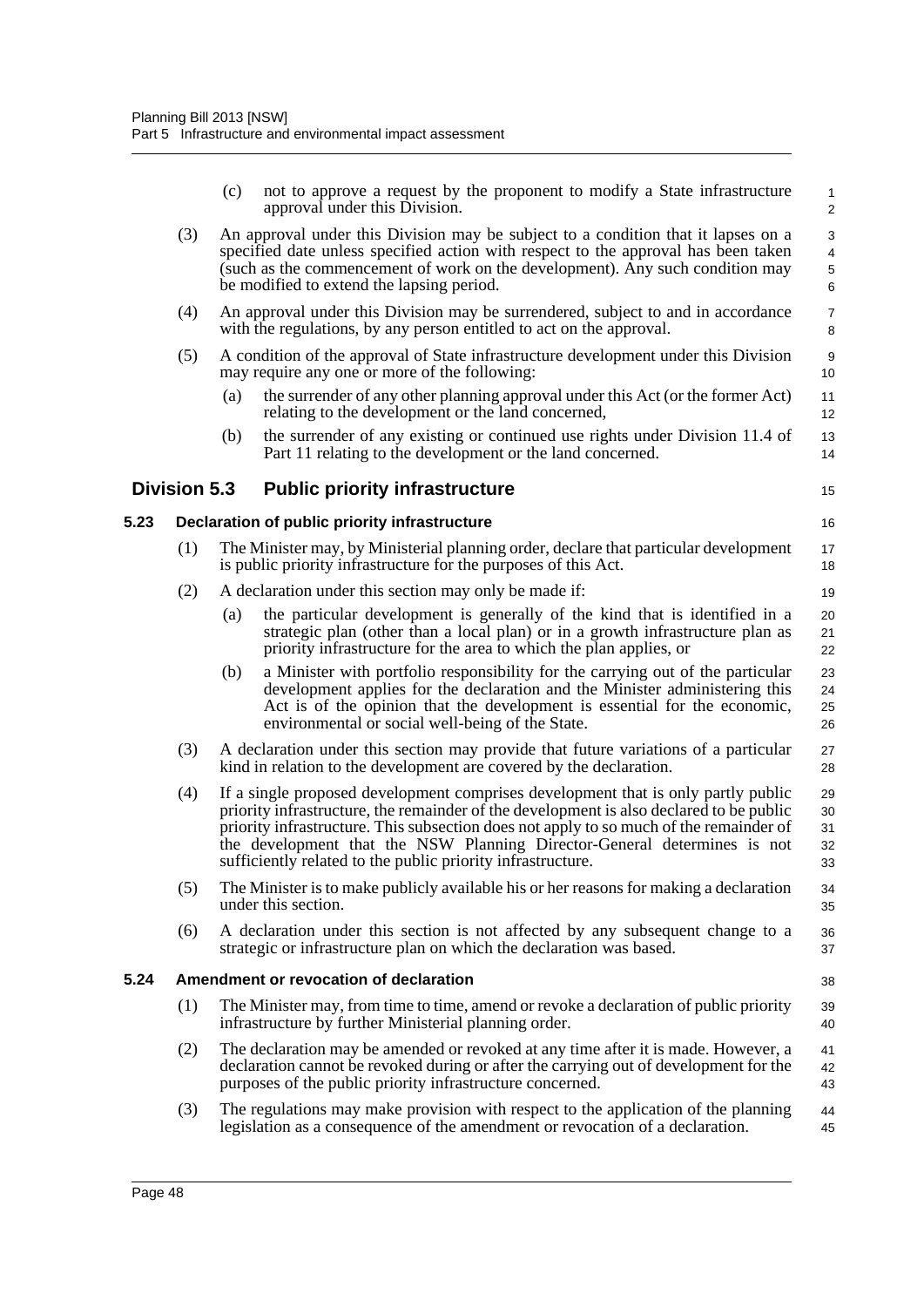| 5.25 |     |     | Declared public priority infrastructure may be carried out                                                                                                                                                                                                                                                                                                                                                      | $\mathbf{1}$                                                           |
|------|-----|-----|-----------------------------------------------------------------------------------------------------------------------------------------------------------------------------------------------------------------------------------------------------------------------------------------------------------------------------------------------------------------------------------------------------------------|------------------------------------------------------------------------|
|      | (1) |     | Development for the purposes of public priority infrastructure may be carried out<br>without any planning approval under this Act and despite any provision of or made<br>under the planning legislation, other than this Division.<br>Note. For application of other legislation-see Division 6.1 of Part 6.                                                                                                   | $\overline{\mathbf{c}}$<br>$\mathsf 3$<br>$\overline{\mathbf{4}}$<br>5 |
|      | (2) |     | The Minister may, by an instrument published on the NSW legislation website, make<br>or amend the planning control provisions of a local plan so that the local plan reflects<br>the land use authorised by this section or to change land use and development<br>controls for land in the vicinity of the public priority infrastructure. Any such<br>instrument may zone land for use for the infrastructure. | $\,6$<br>$\overline{7}$<br>8<br>$\boldsymbol{9}$<br>10                 |
|      | (3) |     | Any such planning control provisions may be made or amended without the need to<br>comply with any conditions precedent under the planning legislation relating to the<br>making or amendment of those provisions.                                                                                                                                                                                              | 11<br>12<br>13                                                         |
| 5.26 |     |     | Project definition report by proponent of public priority infrastructure                                                                                                                                                                                                                                                                                                                                        | 14                                                                     |
|      | (1) |     | Before the carrying out of development for the purposes of public priority<br>infrastructure:                                                                                                                                                                                                                                                                                                                   | 15<br>16                                                               |
|      |     | (a) | the proponent is required to prepare a report on the carrying out of that<br>development (the <i>project definition report</i> ), and                                                                                                                                                                                                                                                                           | 17<br>18                                                               |
|      |     | (b) | the report is to be publicly exhibited for a period of at least 28 days, and                                                                                                                                                                                                                                                                                                                                    | 19                                                                     |
|      |     | (c) | the report (or revised report) is to be published on the NSW planning portal.                                                                                                                                                                                                                                                                                                                                   | 20                                                                     |
|      | (2) |     | The project definition report is to set out the following:                                                                                                                                                                                                                                                                                                                                                      | 21                                                                     |
|      |     | (a) | a description of the development (including any staging of the carrying out of<br>the development),                                                                                                                                                                                                                                                                                                             | 22<br>23                                                               |
|      |     | (b) | the measures that the proponent will take to avoid, minimise or mitigate any<br>adverse impacts of the development,                                                                                                                                                                                                                                                                                             | 24<br>25                                                               |
|      |     | (c) | the monitoring, auditing and reporting that the proponent will undertake in<br>relation to the environmental impacts of the development during the<br>construction and operation stages of the development,                                                                                                                                                                                                     | 26<br>27<br>28                                                         |
|      |     | (d) | any other matter prescribed by the regulations.                                                                                                                                                                                                                                                                                                                                                                 | 29                                                                     |
|      | (3) |     | Before publicly exhibiting the project definition report, the proponent is to submit a<br>copy of the report to the NSW Planning Director-General and to revise the report to<br>address any matters notified to the proponent by the NSW Planning Director-General<br>and submit a copy of the revised report to the NSW Planning Director-General.                                                            | 30<br>31<br>32<br>33                                                   |
|      | (4) |     | A copy of the project definition report, as revised by the proponent following public<br>exhibition of the report (including to address any further matters notified to the<br>proponent by the NSW Planning Director-General), is to be published on the NSW<br>planning portal.                                                                                                                               | 34<br>35<br>36<br>37                                                   |
| 5.27 |     |     | Application of provisions of this Act to public priority infrastructure                                                                                                                                                                                                                                                                                                                                         | 38                                                                     |
|      | (1) |     | The following provisions of this Act (and the ancillary Schedules to this Act that<br>relate to those provisions) do not apply to development for the purposes of public<br>priority infrastructure:                                                                                                                                                                                                            | 39<br>40<br>41                                                         |
|      |     | (a) | Division 1.3 of Part 1,                                                                                                                                                                                                                                                                                                                                                                                         | 42                                                                     |
|      |     | (b) | Part 3 (other than provisions relating to the identification of priority<br>infrastructure by strategic plans),                                                                                                                                                                                                                                                                                                 | 43<br>44                                                               |
|      |     | (c) | Part 4,                                                                                                                                                                                                                                                                                                                                                                                                         | 45                                                                     |
|      |     | (d) | Divisions 5.1 and 5.2 of this Part,                                                                                                                                                                                                                                                                                                                                                                             | 46                                                                     |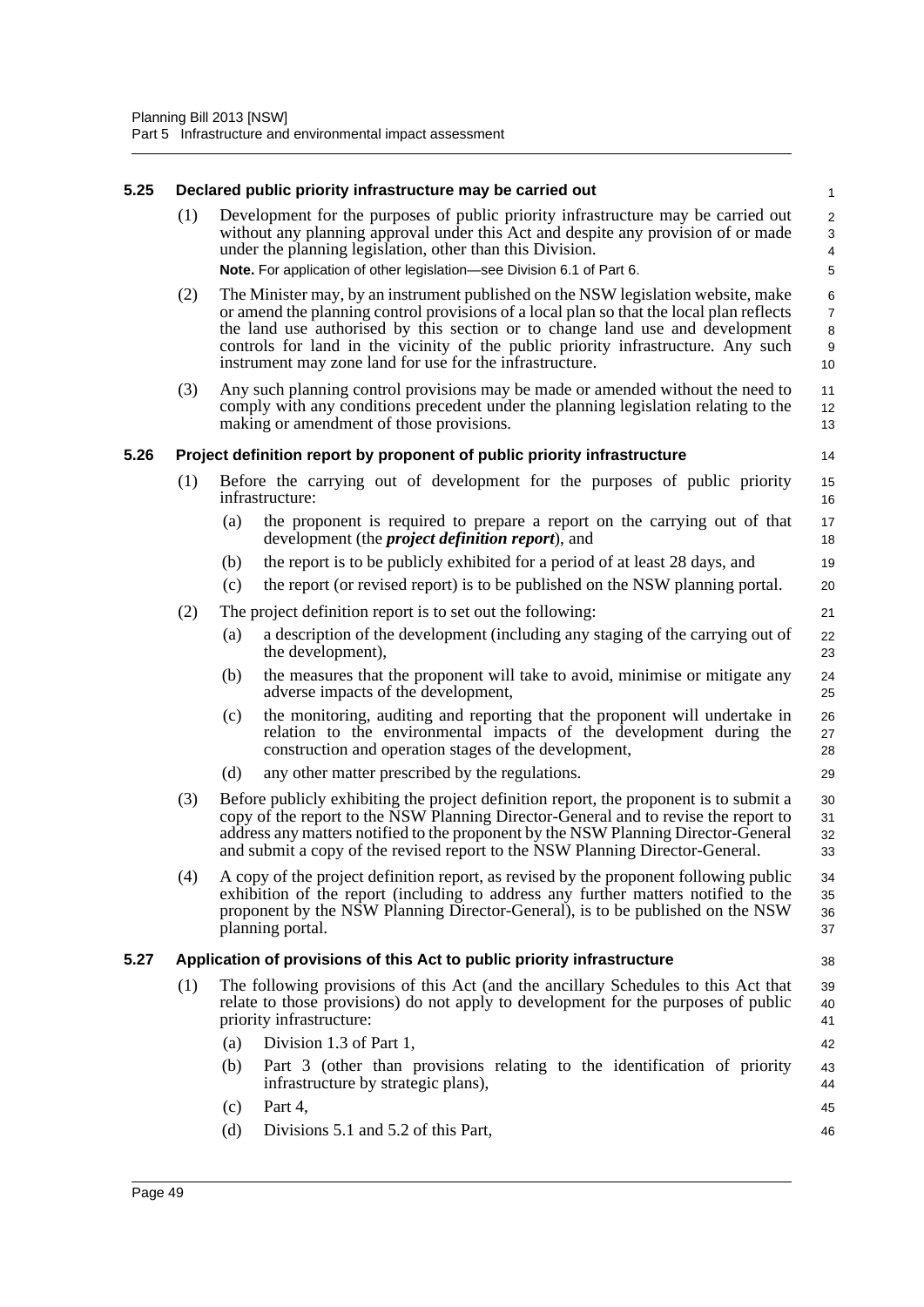|     | (e)                                                                                                                                                                                                          | Part 6 (other than Division 6.1),                                                                                                                                                                      | 1                        |
|-----|--------------------------------------------------------------------------------------------------------------------------------------------------------------------------------------------------------------|--------------------------------------------------------------------------------------------------------------------------------------------------------------------------------------------------------|--------------------------|
|     | (f)                                                                                                                                                                                                          | Part 7 (other than provisions relating to the identification of priority<br>infrastructure by growth infrastructure plans),                                                                            | $\overline{2}$<br>3      |
|     | (g)                                                                                                                                                                                                          | Parts 8 and 9,                                                                                                                                                                                         | $\overline{4}$           |
|     | (h)                                                                                                                                                                                                          | Part 10 (other than Division 10.3 and provisions relating to development<br>control orders to the extent they apply to a kind of order that refers specifically<br>to public priority infrastructure). | 5<br>6<br>$\overline{7}$ |
|     |                                                                                                                                                                                                              | Note. See general order, item 14 of Division 1 of Part 2 of Schedule 10.                                                                                                                               | 8                        |
| (2) | Despite subsection (1), the regulations may apply (with or without modification)<br>particular provisions excluded by subsection $(1)$ to development for the purposes of<br>public priority infrastructure. |                                                                                                                                                                                                        | 9<br>10<br>11            |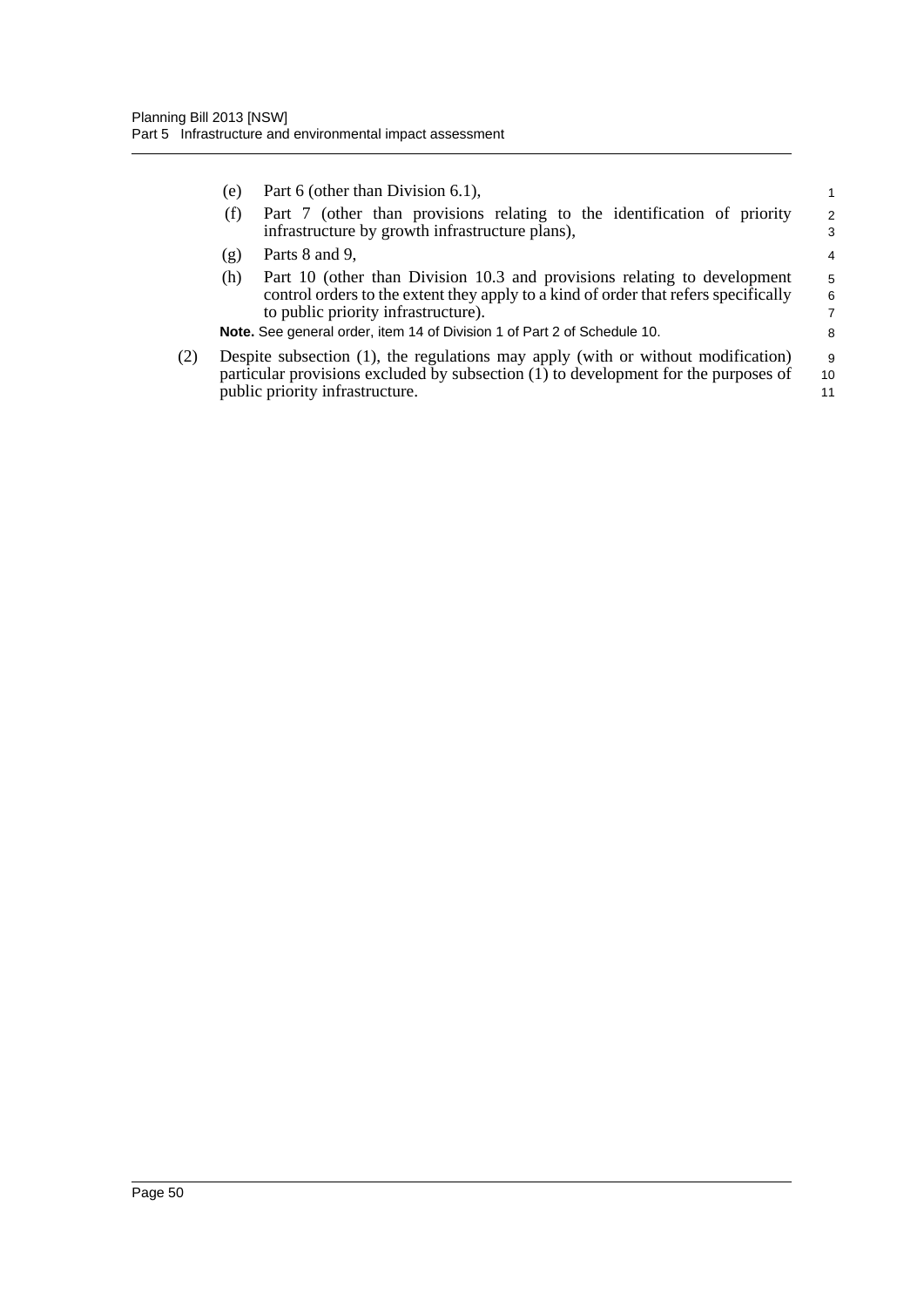| Part 6<br><b>Division 6.1</b> |                                                                                                                                     | <b>Concurrences, consultation and other legislative</b><br>approvals<br>Approvals under other legislation-public priority<br>infrastructure, State infrastructure development and State<br>significant development |                                               | 1<br>2                                                                                                                                                                                                                                                                 |                          |
|-------------------------------|-------------------------------------------------------------------------------------------------------------------------------------|--------------------------------------------------------------------------------------------------------------------------------------------------------------------------------------------------------------------|-----------------------------------------------|------------------------------------------------------------------------------------------------------------------------------------------------------------------------------------------------------------------------------------------------------------------------|--------------------------|
|                               |                                                                                                                                     |                                                                                                                                                                                                                    |                                               |                                                                                                                                                                                                                                                                        | 3<br>$\overline{4}$<br>5 |
| 6.1                           |                                                                                                                                     | <b>Application and interpretation: Division 6.1</b>                                                                                                                                                                |                                               |                                                                                                                                                                                                                                                                        | 6                        |
|                               | (1)                                                                                                                                 |                                                                                                                                                                                                                    | This Division applies to the carrying out of: |                                                                                                                                                                                                                                                                        | $\overline{7}$           |
|                               |                                                                                                                                     | (a)                                                                                                                                                                                                                |                                               | development for the purposes of public priority infrastructure, and                                                                                                                                                                                                    | 8                        |
|                               |                                                                                                                                     | (b)                                                                                                                                                                                                                |                                               | State infrastructure development approved under this Act, and                                                                                                                                                                                                          | 9                        |
|                               |                                                                                                                                     | (c)                                                                                                                                                                                                                |                                               | State significant development approved under this Act.                                                                                                                                                                                                                 | 10                       |
|                               |                                                                                                                                     |                                                                                                                                                                                                                    | development.                                  | Note. Because of the definition of the "carrying out of development" under this Act, this<br>Division extends to the on-going operation of public priority infrastructure or other specified                                                                           | 11<br>12<br>13           |
|                               | (2)                                                                                                                                 |                                                                                                                                                                                                                    | development.                                  | For the purposes of this Division, development for the purposes of public priority<br>infrastructure includes any investigative or other activities that are required to be<br>carried out for the purpose of the preparation of the project definition report for the | 14<br>15<br>16<br>17     |
|                               | (3)                                                                                                                                 |                                                                                                                                                                                                                    | For the purposes of this Division:            |                                                                                                                                                                                                                                                                        | 18                       |
|                               |                                                                                                                                     | (a)                                                                                                                                                                                                                |                                               | State infrastructure development is approved under this Act if the Minister has<br>approved the carrying out of the development under Division 5.2 of Part 5, and                                                                                                      | 19<br>20                 |
|                               |                                                                                                                                     | (b)                                                                                                                                                                                                                | Part 4.                                       | State significant development is approved under this Act if the Minister has<br>granted development consent to the carrying out of the development under                                                                                                               | 21<br>22<br>23           |
|                               |                                                                                                                                     |                                                                                                                                                                                                                    | out the development.                          | Any such development includes any investigative or other activities that are required<br>to be carried out for the purpose of complying with any environmental assessment<br>requirements under this Act in connection with an application for approval to carry       | 24<br>25<br>26<br>27     |
|                               | (4)                                                                                                                                 |                                                                                                                                                                                                                    | under this Act.                               | A reference in subsection (3) to an approval or consent to the carrying out of<br>development is a reference to an approval or consent as modified from time to time                                                                                                   | 28<br>29<br>30           |
|                               | (5)                                                                                                                                 |                                                                                                                                                                                                                    | or any other form of authorisation.           | For the purposes of this Division, <i>approval</i> includes a consent, licence or permission                                                                                                                                                                           | 31<br>32                 |
| 6.2                           | Approvals that do not apply to public priority infrastructure, State infrastructure<br>development or State significant development |                                                                                                                                                                                                                    |                                               | 33<br>34                                                                                                                                                                                                                                                               |                          |
|                               | (1)                                                                                                                                 |                                                                                                                                                                                                                    |                                               | The approvals of the kind set out in Table 1 to this section are not required for the<br>carrying out of development to which this Division applies.                                                                                                                   | 35<br>36                 |
|                               | (2)                                                                                                                                 |                                                                                                                                                                                                                    | without any such approval do not apply.       | Accordingly, the provisions of or made under any Act that would prohibit an activity                                                                                                                                                                                   | 37<br>38                 |
|                               |                                                                                                                                     |                                                                                                                                                                                                                    | Table 1: Approvals that do not apply          |                                                                                                                                                                                                                                                                        | 39                       |
|                               |                                                                                                                                     |                                                                                                                                                                                                                    | <b>Coastal Protection Act 1979</b>            | Concurrence of Minister administering Act under Part 3                                                                                                                                                                                                                 |                          |
|                               |                                                                                                                                     |                                                                                                                                                                                                                    |                                               | Fisheries Management Act 1994 Permit referred to in section 201, 205 or 219                                                                                                                                                                                            |                          |
|                               |                                                                                                                                     |                                                                                                                                                                                                                    |                                               |                                                                                                                                                                                                                                                                        |                          |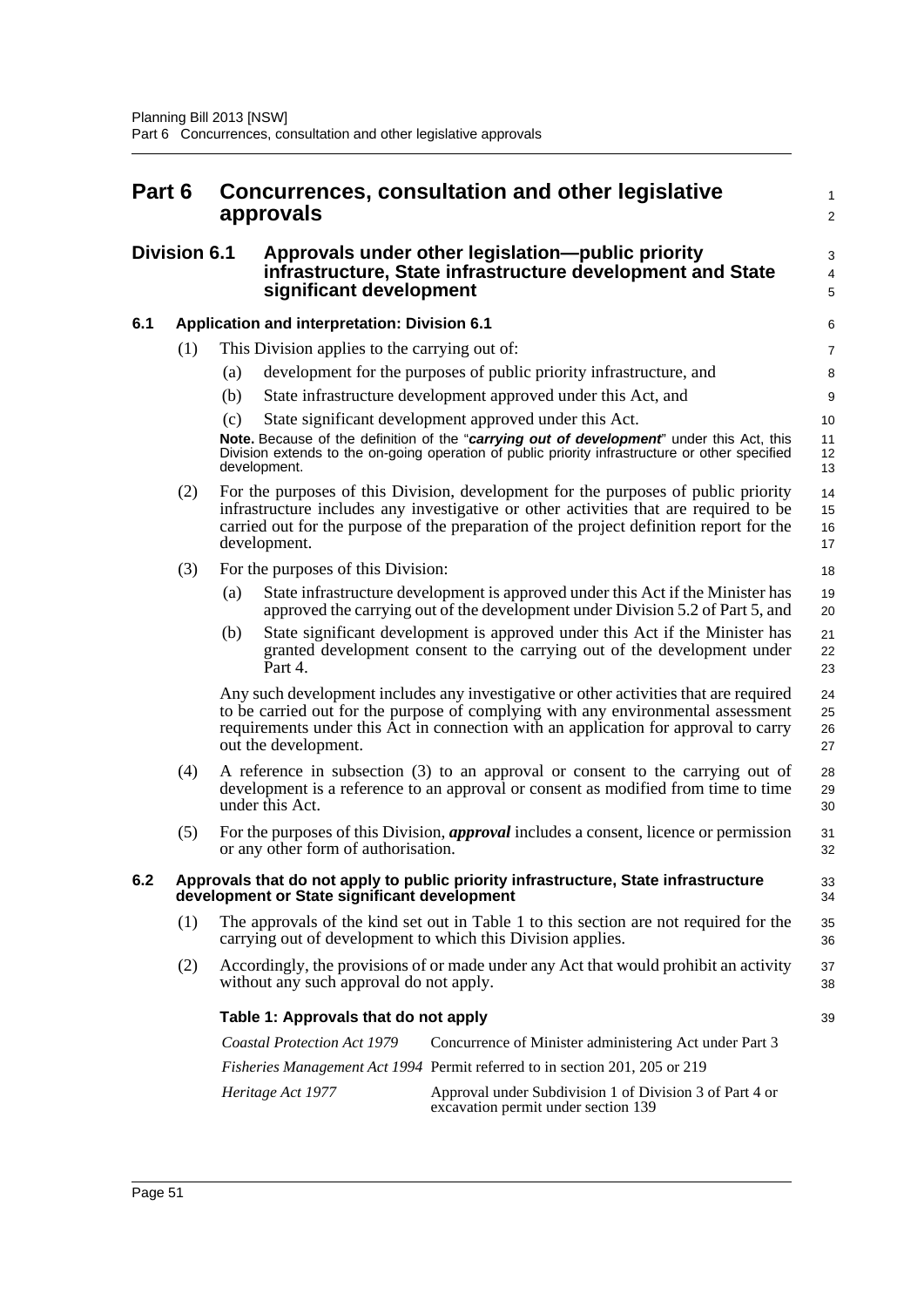| 1974                              | <i>National Parks and Wildlife Act</i> Aboriginal heritage impact permit under section 90                                                                                                             |
|-----------------------------------|-------------------------------------------------------------------------------------------------------------------------------------------------------------------------------------------------------|
| <b>Native Vegetation Act 2003</b> | Approval referred to in section 12 to clear native<br>vegetation (including approval to clear vegetation on<br>State protected land under repealed provisions continued<br>in force under Schedule 3) |
| <b>Rural Fires Act 1997</b>       | Bush fire safety authority under section 100B                                                                                                                                                         |
| Water Management Act 2000         | Approval under Part 3 of Chapter 3 (including water use<br>approval, water management work approval, controlled<br>activity approval or aquifer interference approval)                                |

#### **6.3 Approvals that must be issued consistently for public priority infrastructure, State infrastructure development or State significant development**

(1) An approval of the kind set out in Table 2 to this section cannot be refused if the approval is necessary for the carrying out of development to which this Division applies.

- (2) In the case of development for the purposes of public priority infrastructure, any such approval is to be substantially consistent with the authority conferred by Division 5.3 of Part 5 for the carrying out of the development and with the project definition report published under that Division.
- (3) In the case of State infrastructure development or State significant development, any such approval is to be substantially consistent with an approval or consent under this Act for the carrying out of the development.
- (4) This section does not apply to:
	- (a) an application for the renewal of any such approval or a renewed approval, or
	- (b) an application for a further such approval or a further approval following the expiry or lapsing of any such approval, or
	- (c) in the case of an environment protection licence under the *Protection of the Environment Operations Act 1997*—any period after the first review of the licence under section 78 of that Act.
- (5) A reference in this section to an approval includes a reference to any conditions of the approval. 20 21
- (6) This section applies to a person, court or tribunal that deals with an objection, appeal or review conferred on a person in relation to an approval in the same way as it applies to the person giving the approval. 22  $23$ 24

| Table 2: Approvals that must be issued consistently         |                                                |  |  |  |  |  |
|-------------------------------------------------------------|------------------------------------------------|--|--|--|--|--|
| <b>Fisheries Management Act 1994</b>                        | Aquaculture permit under section 144           |  |  |  |  |  |
| Mine Subsidence Compensation Act<br>1961                    | Approval under section 15                      |  |  |  |  |  |
| Mining Act 1992                                             | Mining lease under section 63 or 64            |  |  |  |  |  |
| Petroleum (Onshore) Act 1991                                | Production lease under section 42              |  |  |  |  |  |
| Pipelines Act 1967                                          | Licence under Part 3                           |  |  |  |  |  |
| Protection of the Environment<br><b>Operations Act 1997</b> | Environment protection licence under Chapter 3 |  |  |  |  |  |
| Roads Act 1993                                              | Consent under Division 3 of Part 9             |  |  |  |  |  |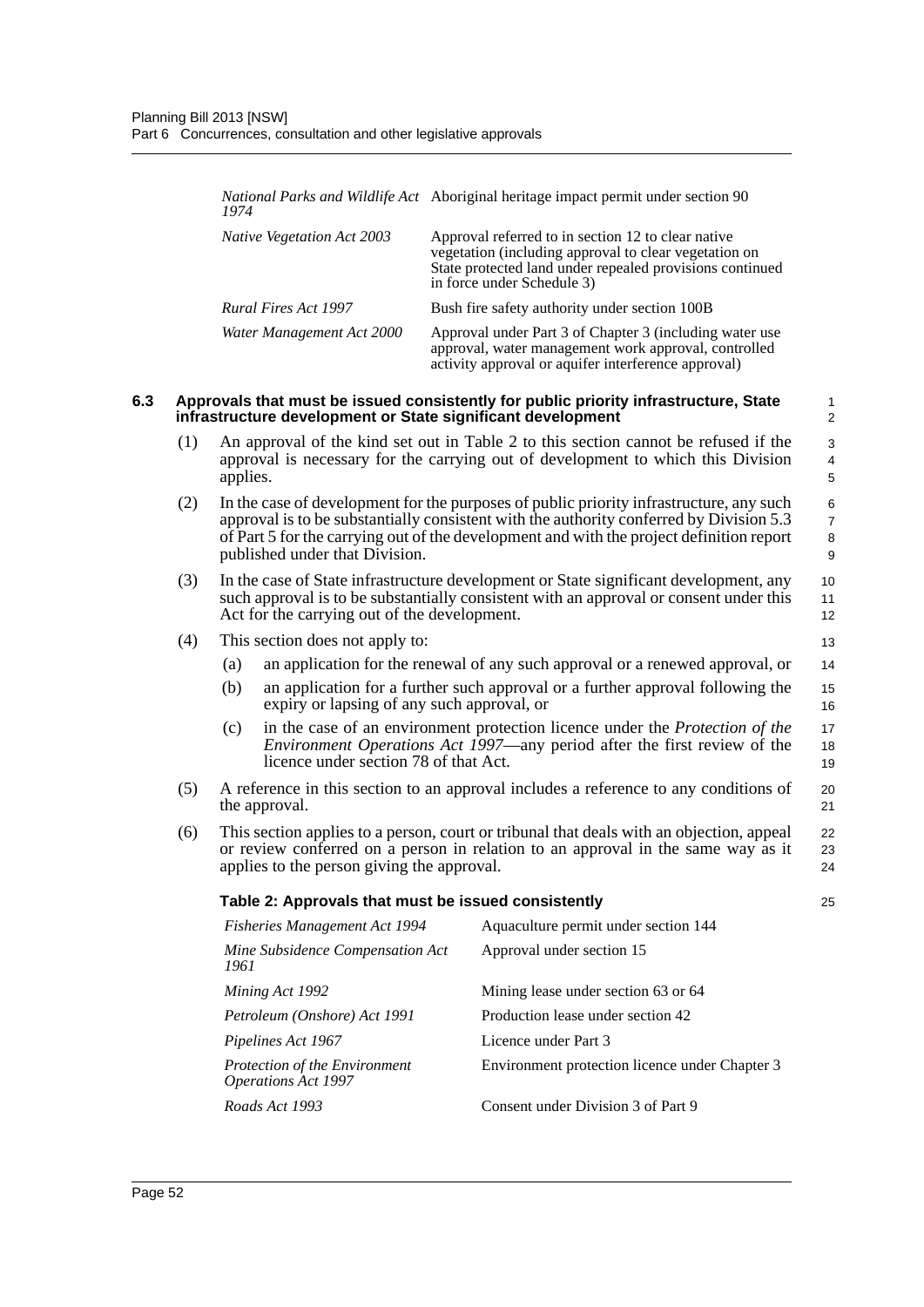| 6.4                                                                                                     |                                                                                                                                                                        |                                                                                               | Statutory directions, orders etc that cannot be made or given                                                                                                                                                                                                                                                     | $\mathbf{1}$                                                  |
|---------------------------------------------------------------------------------------------------------|------------------------------------------------------------------------------------------------------------------------------------------------------------------------|-----------------------------------------------------------------------------------------------|-------------------------------------------------------------------------------------------------------------------------------------------------------------------------------------------------------------------------------------------------------------------------------------------------------------------|---------------------------------------------------------------|
|                                                                                                         | (1)                                                                                                                                                                    |                                                                                               | The following directions, orders or notices cannot be made or given so as to prevent<br>or interfere with the carrying out of development for the purposes of public priority<br>infrastructure:                                                                                                                  | $\overline{2}$<br>$\ensuremath{\mathsf{3}}$<br>$\overline{4}$ |
|                                                                                                         |                                                                                                                                                                        | (a)                                                                                           | an interim protection order (within the meaning of the National Parks and<br>Wildlife Act 1974 or the Threatened Species Conservation Act 1995),                                                                                                                                                                  | $\mathbf 5$<br>6                                              |
|                                                                                                         |                                                                                                                                                                        | (b)                                                                                           | an order under Division 1 (Stop work orders) of Part 6A of the National Parks<br>and Wildlife Act 1974, Division 1 (Stop work orders) of Part 7 of the<br>Threatened Species Conservation Act 1995 or Division 7 (Stop work orders)<br>of Part 7A of the Fisheries Management Act 1994,                           | $\overline{7}$<br>8<br>$9\,$<br>10                            |
|                                                                                                         |                                                                                                                                                                        | (c)                                                                                           | a remediation direction under Division 3 (Remediation directions) of Part 6A<br>of the National Parks and Wildlife Act 1974,                                                                                                                                                                                      | 11<br>12                                                      |
|                                                                                                         |                                                                                                                                                                        | (d)                                                                                           | an order under section 124 of the <i>Local Government Act 1993</i> .                                                                                                                                                                                                                                              | 13                                                            |
|                                                                                                         | (2)                                                                                                                                                                    |                                                                                               | An environment protection notice cannot be given under Chapter 4 of the Protection<br>of the Environment Operations Act 1997 so as to prevent the carrying out of<br>development for the purposes of public priority infrastructure.                                                                              | 14<br>15<br>16                                                |
|                                                                                                         | (3)                                                                                                                                                                    |                                                                                               | An order cannot be made under section 136 of the <i>Heritage Act 1977</i> so as to prevent<br>or interfere with the carrying out of any development to which this Division applies.                                                                                                                               | 17<br>18                                                      |
|                                                                                                         | (4)                                                                                                                                                                    | A direction, order or notice made or given in contravention of this section has no<br>effect. |                                                                                                                                                                                                                                                                                                                   | 19<br>20                                                      |
| <b>Division 6.2</b><br>Concurrences, consultation and other legislative<br>approvals-general provisions |                                                                                                                                                                        |                                                                                               |                                                                                                                                                                                                                                                                                                                   | 21<br>22                                                      |
| 6.5                                                                                                     |                                                                                                                                                                        |                                                                                               | Consultation with Minister administering threatened species legislation if a Minister<br>is consent authority or determining authority                                                                                                                                                                            | 23<br>24                                                      |
|                                                                                                         | (1)                                                                                                                                                                    |                                                                                               | This section applies to the following:                                                                                                                                                                                                                                                                            | 25                                                            |
|                                                                                                         |                                                                                                                                                                        | (a)                                                                                           | development (not being State significant development or complying<br>development) that requires development consent under Part 4 when a Minister<br>is the consent authority,                                                                                                                                     | 26<br>27<br>28                                                |
|                                                                                                         |                                                                                                                                                                        | (b)                                                                                           | development that requires environmental impact assessment<br>under<br>Division 5.1 of Part 5 when a Minister is the determining authority.                                                                                                                                                                        | 29<br>30                                                      |
|                                                                                                         | (2)                                                                                                                                                                    |                                                                                               | For the purposes of determining the application for that development consent or of<br>that environmental impact assessment, the Minister concerned is to consult the<br>Minister administering the threatened species legislation if the development is likely<br>to significantly affect threatened species.     | 31<br>32<br>33<br>34                                          |
|                                                                                                         | (3)                                                                                                                                                                    |                                                                                               | In so consulting, the Minister administering the threatened species legislation is to<br>provide the Minister who is the consent authority or the determining authority with<br>any recommendations made by the head of the Public Service agency to which the<br>administration of that legislation is assigned. | 35<br>36<br>37<br>38                                          |
| 6.6                                                                                                     | Concurrence of or consultation with responsible agency administering threatened<br>species legislation if a Minister is not consent authority or determining authority |                                                                                               |                                                                                                                                                                                                                                                                                                                   | 39<br>40                                                      |
|                                                                                                         | (1)                                                                                                                                                                    |                                                                                               | This section applies to the following:                                                                                                                                                                                                                                                                            | 41                                                            |
|                                                                                                         |                                                                                                                                                                        | (a)                                                                                           | development (not being State significant development or complying<br>development) that requires development consent under Part 4 when a Minister<br>is not the consent authority,                                                                                                                                 | 42<br>43<br>44                                                |
|                                                                                                         |                                                                                                                                                                        | (b)                                                                                           | development that requires environmental impact assessment under<br>Division 5.1 of Part 5 when a Minister is not the determining authority.                                                                                                                                                                       | 45<br>46                                                      |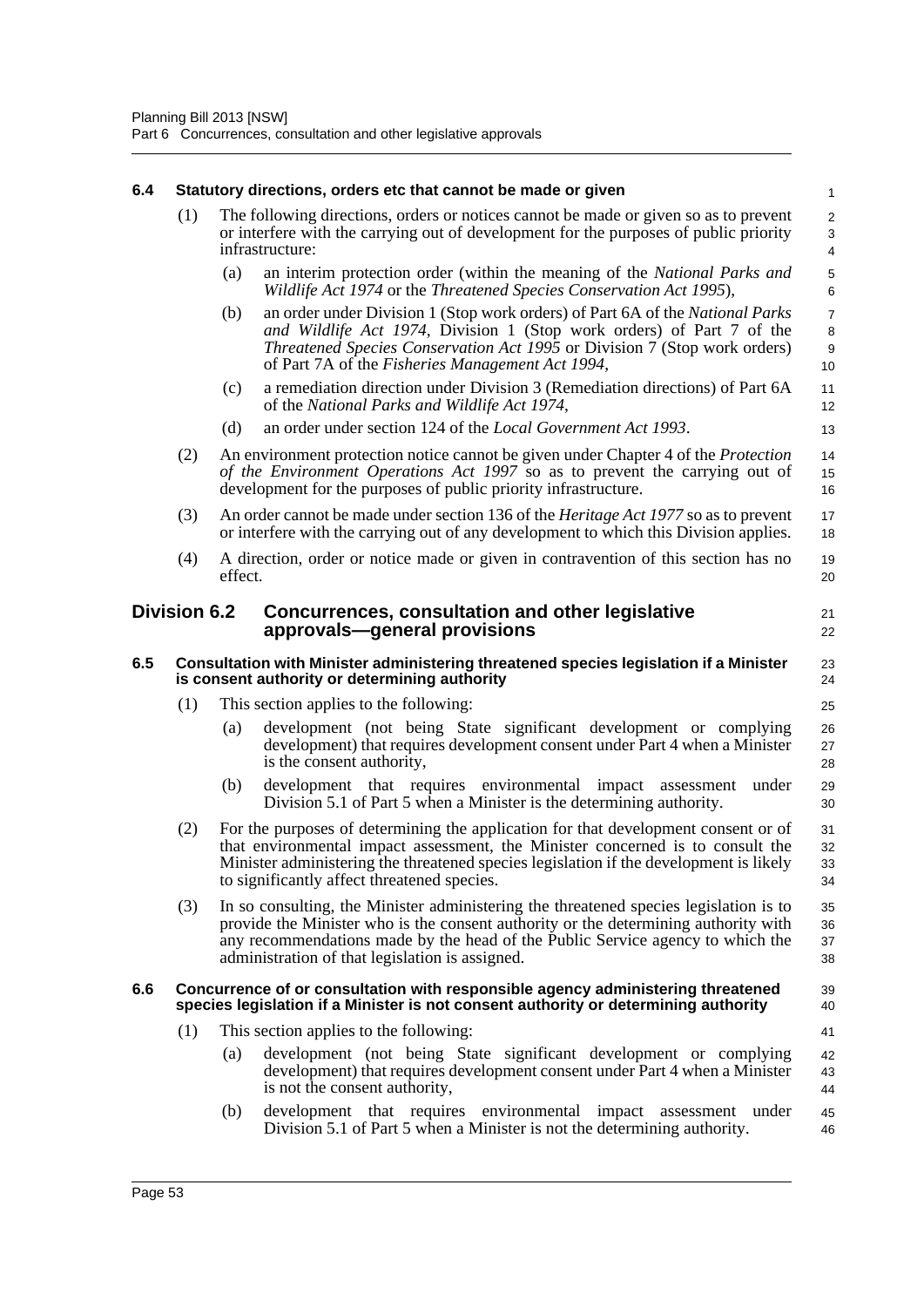(2) The consent authority is not to grant development consent if the development is likely to significantly affect threatened species, unless the consent authority has obtained the concurrence of the head of the Public Service agency to which the administration of the threatened species legislation is assigned.

43 44

- (3) The determining authority is not to carry out the development, or grant an approval to carry out the development, if the development is likely to significantly affect threatened species, unless the determining authority has obtained the concurrence of the head of the Public Service agency to which the administration of the threatened species legislation is assigned.
- (4) However, if the Minister administering the threatened species legislation considers that it is appropriate, that Minister may elect to act in the place of the relevant head of the Public Service agency. That Minister is required, in giving any concurrence, to consult that agency head, to provide the consent authority or the determining authority with any recommendations made by that agency head and to give public notice of any such recommendation that the Minister has not accepted. 10 11 12 13 14 15
- (5) In determining whether to give a concurrence under this section, the relevant head of the Public Service agency or Minister (as the case requires) is to have regard to the following: 16 17 18
	- (a) any species impact statement prepared for the development and submissions made in response to it, 19 20
	- (b) any assessment report prepared by or on behalf of the proponent,
	- (c) any relevant recovery plan or threat abatement plan,
	- (d) whether the development is likely to reduce the long-term viability of the threatened species, populations or ecological communities in the region,
	- (e) whether the development is likely to accelerate the extinction of the threatened species, populations or ecological communities or place them at risk of extinction,
	- (f) the object of this Act of the promotion of sustainable development.
- (6) A concurrence under this section may be conditional on the taking of action that the relevant head of the Public Service agency or Minister (as the case requires) considers will significantly benefit threatened species and to which the person required to take the action has agreed. Any such action may (without limitation) include the provision of biodiversity offsets. 29 30 31 32 33
- (7) The terms of a concurrence under this section may be varied by the person who gave the concurrence at the request of the consent authority or determining authority concerned. 34 35 36
- (8) A consent authority that grants consent, or a determining authority that grants approval, to the carrying out of development for which a concurrence under this section has been granted must grant the consent or approval subject to any conditions of the concurrence. This does not affect the right of the consent authority or determining authority to impose other conditions not inconsistent with the conditions of the concurrence or to refuse consent or approval. 37 38 39 40 41 42

#### **6.7 Other consultation and concurrence requirements under planning control provisions**

(1) This section applies to development (not being State significant development or complying development) that requires development consent under Part 4 when the planning control provisions of a local plan require the consent authority to consult with or to obtain the concurrence of a person before granting consent to the development. 45 46 47 48 49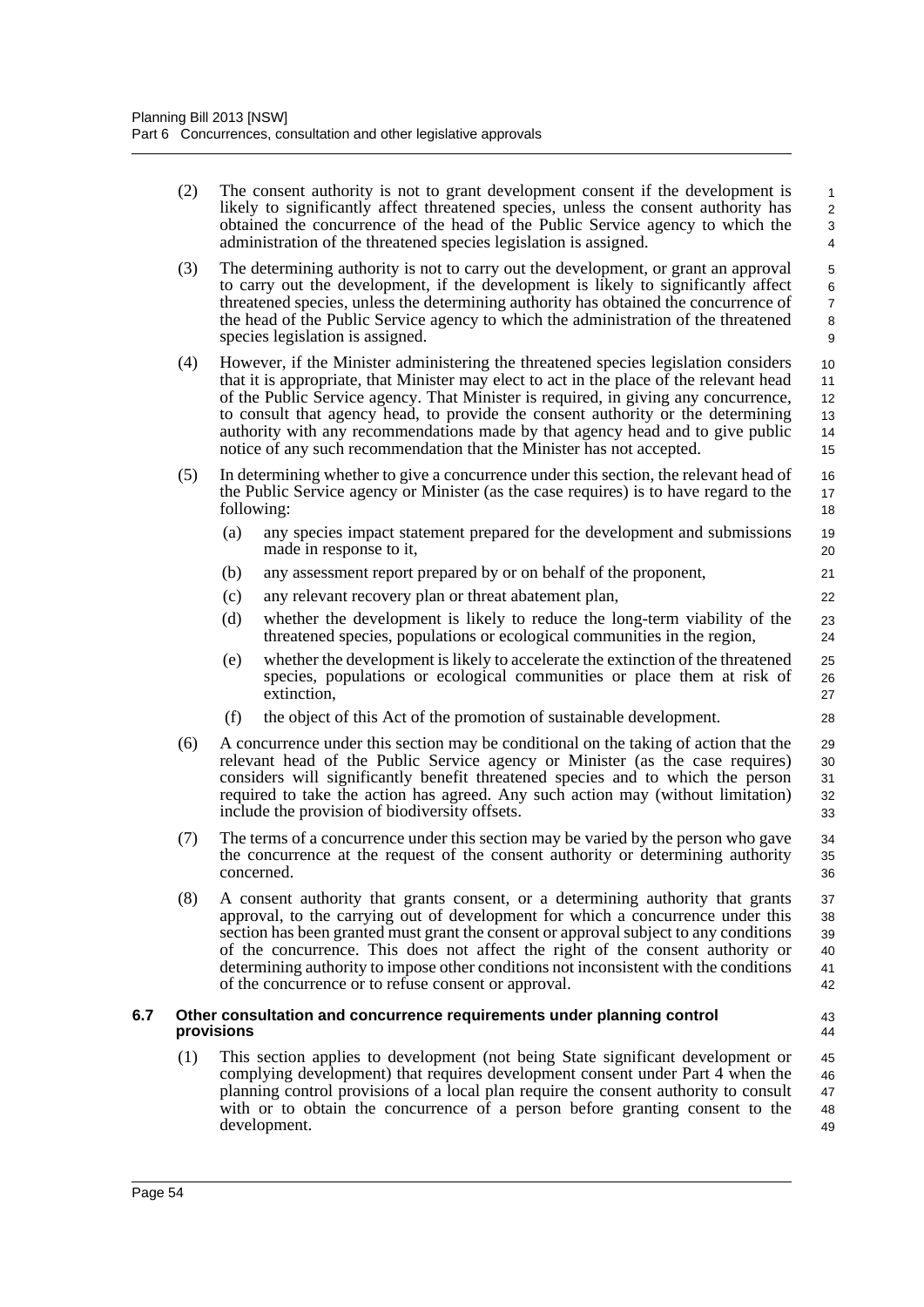(2) The consent authority is required to consult with or obtain the concurrence of that person unless the consent authority determines to refuse to grant development consent.

22

32 33 34

- (3) However, if the consent authority is a Minister, then that Minister is required only to consult with that person.
- (4) A person whose concurrence to development is required may:
	- (a) grant concurrence to the development, either unconditionally or subject to conditions, or
	- (b) refuse concurrence to the development.

In deciding whether to grant concurrence, the person must take into consideration only the matters that the planning control provisions concerned require that person to take into account.

- (5) A consent authority that grants consent to the carrying out of development for which a concurrence under this section has been granted must grant the consent subject to any conditions of the concurrence. This does not affect the right of the consent authority to impose other conditions not inconsistent with the conditions of the concurrence or to refuse consent. 13 14 15 16 17
- (6) If the person whose concurrence to development is required fails to inform the consent authority of the decision concerning concurrence within the time allowed by the regulations for doing so, the consent authority may determine the application for development consent without the concurrence of that person. 18 19 20 21

# **6.8 Consultation and development consent—certain bush fire prone land**

- (1) This section applies to development (not being State significant development or complying development) that requires development consent under Part 4, being development for any purpose other than:  $23$ 24 25
	- (a) a subdivision of land that could lawfully be used for residential or rural residential purposes, or 26 27
	- (b) development for a special fire protection purpose (within the meaning of section 100B of the *Rural Fires Act 1997*). 28 29
- (2) Development consent cannot be granted for the carrying out of development to which this section applies on bush fire prone land unless the consent authority: 30 31
	- (a) is satisfied that the development conforms to the specifications and requirements prescribed or adopted by the regulations for the purposes of this section, or
	- (b) has been provided with a certificate by a person who is recognised by the NSW Rural Fire Service as a qualified consultant in bush fire risk assessment stating that the development conforms to the relevant specifications and requirements. 35 36 37 38
- (3) If the consent authority is satisfied that the development does not conform to the relevant specifications and requirements, the consent authority may, despite subsection (2), grant consent to the carrying out of the development but only if it has consulted with the Commissioner of the NSW Rural Fire Service concerning measures to be taken with respect to the development to protect persons, property and the environment from danger that may arise from a bush fire. 39 40 41 42 43 44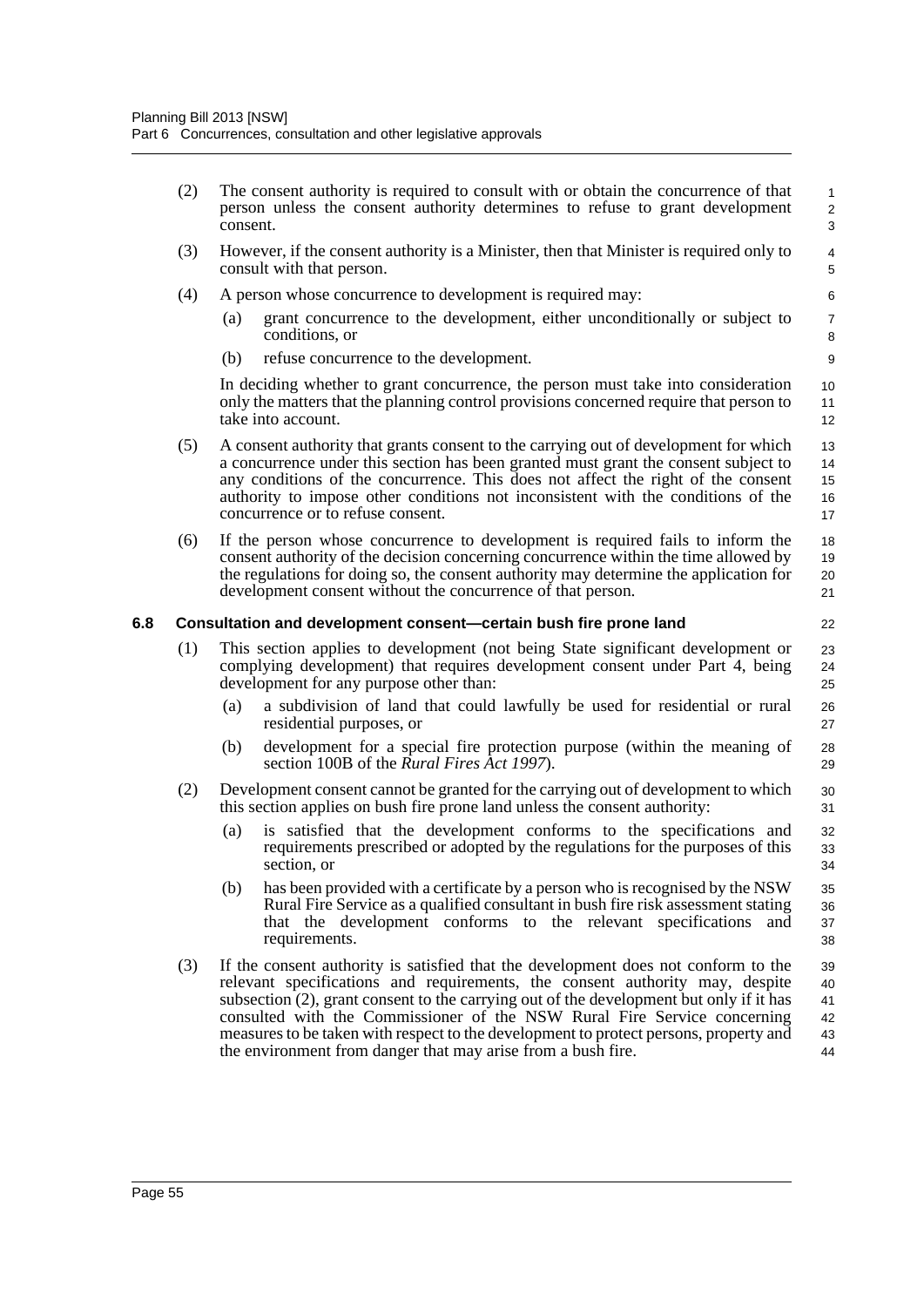| (4) |     | The regulations may exclude development from the application of this section                                                                                                                                                                    | 1<br>$\overline{c}$<br>3                                                                                                                                                                                                                                                                                                                                                                                                                                                                                                                                                                                                                                                                                                                                                                                                                                                                                                                                                                                                                                                                                                                                                                                                                                                                                                                                                                                                                                                                                                                                                                                                                                                              |
|-----|-----|-------------------------------------------------------------------------------------------------------------------------------------------------------------------------------------------------------------------------------------------------|---------------------------------------------------------------------------------------------------------------------------------------------------------------------------------------------------------------------------------------------------------------------------------------------------------------------------------------------------------------------------------------------------------------------------------------------------------------------------------------------------------------------------------------------------------------------------------------------------------------------------------------------------------------------------------------------------------------------------------------------------------------------------------------------------------------------------------------------------------------------------------------------------------------------------------------------------------------------------------------------------------------------------------------------------------------------------------------------------------------------------------------------------------------------------------------------------------------------------------------------------------------------------------------------------------------------------------------------------------------------------------------------------------------------------------------------------------------------------------------------------------------------------------------------------------------------------------------------------------------------------------------------------------------------------------------|
|     | (a) | require the issue of a certificate by the Commissioner of the NSW Rural Fire<br>Service, or a qualified consultant in bush fire risk assessment, in relation to the                                                                             | $\overline{4}$<br>$\sqrt{5}$                                                                                                                                                                                                                                                                                                                                                                                                                                                                                                                                                                                                                                                                                                                                                                                                                                                                                                                                                                                                                                                                                                                                                                                                                                                                                                                                                                                                                                                                                                                                                                                                                                                          |
|     |     |                                                                                                                                                                                                                                                 | $\,6$<br>$\overline{7}$                                                                                                                                                                                                                                                                                                                                                                                                                                                                                                                                                                                                                                                                                                                                                                                                                                                                                                                                                                                                                                                                                                                                                                                                                                                                                                                                                                                                                                                                                                                                                                                                                                                               |
|     |     |                                                                                                                                                                                                                                                 |                                                                                                                                                                                                                                                                                                                                                                                                                                                                                                                                                                                                                                                                                                                                                                                                                                                                                                                                                                                                                                                                                                                                                                                                                                                                                                                                                                                                                                                                                                                                                                                                                                                                                       |
|     |     |                                                                                                                                                                                                                                                 | 8<br>9                                                                                                                                                                                                                                                                                                                                                                                                                                                                                                                                                                                                                                                                                                                                                                                                                                                                                                                                                                                                                                                                                                                                                                                                                                                                                                                                                                                                                                                                                                                                                                                                                                                                                |
|     |     |                                                                                                                                                                                                                                                 | 10                                                                                                                                                                                                                                                                                                                                                                                                                                                                                                                                                                                                                                                                                                                                                                                                                                                                                                                                                                                                                                                                                                                                                                                                                                                                                                                                                                                                                                                                                                                                                                                                                                                                                    |
|     |     |                                                                                                                                                                                                                                                 | 11                                                                                                                                                                                                                                                                                                                                                                                                                                                                                                                                                                                                                                                                                                                                                                                                                                                                                                                                                                                                                                                                                                                                                                                                                                                                                                                                                                                                                                                                                                                                                                                                                                                                                    |
|     |     | provisions referred to in this Division, or                                                                                                                                                                                                     | 12<br>13                                                                                                                                                                                                                                                                                                                                                                                                                                                                                                                                                                                                                                                                                                                                                                                                                                                                                                                                                                                                                                                                                                                                                                                                                                                                                                                                                                                                                                                                                                                                                                                                                                                                              |
|     |     | requirements for State significant development or State infrastructure<br>development, or                                                                                                                                                       | 14<br>15<br>16                                                                                                                                                                                                                                                                                                                                                                                                                                                                                                                                                                                                                                                                                                                                                                                                                                                                                                                                                                                                                                                                                                                                                                                                                                                                                                                                                                                                                                                                                                                                                                                                                                                                        |
|     | (d) | the statutory provisions that require any approval of the kind set out in Table 3<br>to Division $6.\overline{3}$ , or                                                                                                                          | 17<br>18                                                                                                                                                                                                                                                                                                                                                                                                                                                                                                                                                                                                                                                                                                                                                                                                                                                                                                                                                                                                                                                                                                                                                                                                                                                                                                                                                                                                                                                                                                                                                                                                                                                                              |
|     | (e) | any provision of or made under any other Act that relates to the carrying out<br>of development to which Part 4 or Part 5 applies (being a provision declared<br>by the regulations to be a statutory provision to which this section applies). | 19<br>20<br>21                                                                                                                                                                                                                                                                                                                                                                                                                                                                                                                                                                                                                                                                                                                                                                                                                                                                                                                                                                                                                                                                                                                                                                                                                                                                                                                                                                                                                                                                                                                                                                                                                                                                        |
| (2) |     |                                                                                                                                                                                                                                                 | 22<br>23<br>24<br>25<br>26                                                                                                                                                                                                                                                                                                                                                                                                                                                                                                                                                                                                                                                                                                                                                                                                                                                                                                                                                                                                                                                                                                                                                                                                                                                                                                                                                                                                                                                                                                                                                                                                                                                            |
| (3) |     |                                                                                                                                                                                                                                                 | 27<br>28<br>29<br>30<br>31                                                                                                                                                                                                                                                                                                                                                                                                                                                                                                                                                                                                                                                                                                                                                                                                                                                                                                                                                                                                                                                                                                                                                                                                                                                                                                                                                                                                                                                                                                                                                                                                                                                            |
| (4) |     |                                                                                                                                                                                                                                                 | 32<br>33                                                                                                                                                                                                                                                                                                                                                                                                                                                                                                                                                                                                                                                                                                                                                                                                                                                                                                                                                                                                                                                                                                                                                                                                                                                                                                                                                                                                                                                                                                                                                                                                                                                                              |
|     | (a) | to impose additional or alternative environmental assessment requirements or<br>conditions that apply to that development,                                                                                                                      | 34<br>35                                                                                                                                                                                                                                                                                                                                                                                                                                                                                                                                                                                                                                                                                                                                                                                                                                                                                                                                                                                                                                                                                                                                                                                                                                                                                                                                                                                                                                                                                                                                                                                                                                                                              |
|     | (b) | to impose biodiversity offset requirements that apply to that development,                                                                                                                                                                      | 36                                                                                                                                                                                                                                                                                                                                                                                                                                                                                                                                                                                                                                                                                                                                                                                                                                                                                                                                                                                                                                                                                                                                                                                                                                                                                                                                                                                                                                                                                                                                                                                                                                                                                    |
|     | (c) | this Act that apply to that development,                                                                                                                                                                                                        | 37<br>38                                                                                                                                                                                                                                                                                                                                                                                                                                                                                                                                                                                                                                                                                                                                                                                                                                                                                                                                                                                                                                                                                                                                                                                                                                                                                                                                                                                                                                                                                                                                                                                                                                                                              |
|     | (d) | to prescribe matters to be included in an application for planning approval for<br>that development,                                                                                                                                            | 39<br>40                                                                                                                                                                                                                                                                                                                                                                                                                                                                                                                                                                                                                                                                                                                                                                                                                                                                                                                                                                                                                                                                                                                                                                                                                                                                                                                                                                                                                                                                                                                                                                                                                                                                              |
|     | (e) | to prescribe matters to be taken into account in determining any such<br>application,                                                                                                                                                           | 41<br>42                                                                                                                                                                                                                                                                                                                                                                                                                                                                                                                                                                                                                                                                                                                                                                                                                                                                                                                                                                                                                                                                                                                                                                                                                                                                                                                                                                                                                                                                                                                                                                                                                                                                              |
|     | (f) | to prescribe standard conditions of development consent that are to apply to<br>any consent for that development,                                                                                                                               | 43<br>44                                                                                                                                                                                                                                                                                                                                                                                                                                                                                                                                                                                                                                                                                                                                                                                                                                                                                                                                                                                                                                                                                                                                                                                                                                                                                                                                                                                                                                                                                                                                                                                                                                                                              |
|     | (g) | to prescribe any other matter relating to the assessment, determination or<br>carrying out of that development.                                                                                                                                 | 45<br>46                                                                                                                                                                                                                                                                                                                                                                                                                                                                                                                                                                                                                                                                                                                                                                                                                                                                                                                                                                                                                                                                                                                                                                                                                                                                                                                                                                                                                                                                                                                                                                                                                                                                              |
|     | (1) | (b)<br>(a)<br>(b)<br>(c)                                                                                                                                                                                                                        | subject to compliance with any requirements of the regulations. The regulations may<br>(without limiting the requirements that may be made):<br>bush fire risk of the land concerned, and<br>authorise the payment of a fee for the issue of any such certificate.<br>Minister may amend local plan for purpose of removing consultation, concurrence<br>and other legislative provisions<br>This section applies to:<br>any consultation or concurrence requirement imposed by this Division, or<br>any consultation or concurrence requirement imposed by planning control<br>any provision of or made under this Act relating to environmental assessment<br>The Minister may, for the purpose of facilitating the carrying out of any particular<br>development or any particular class of development, amend the planning control<br>provisions of a local plan to provide that a consultation or concurrence requirement,<br>an environmental assessment requirement or a relevant statutory provision, to which<br>this section applies, does not apply to that development.<br>Any such amendment requires the approval of the Minister with portfolio<br>responsibility for the matter that is the subject of the relevant consultation or<br>concurrence requirement or for the relevant statutory provision. This subsection does<br>not apply to an amendment of consultation or concurrence requirements referred to<br>in subsection $(1)$ (b).<br>The Minister may, under Part 3, amend the planning control provisions of the<br>relevant local plan for any of the following purposes:<br>to remove or modify environmental assessment requirements of or made under |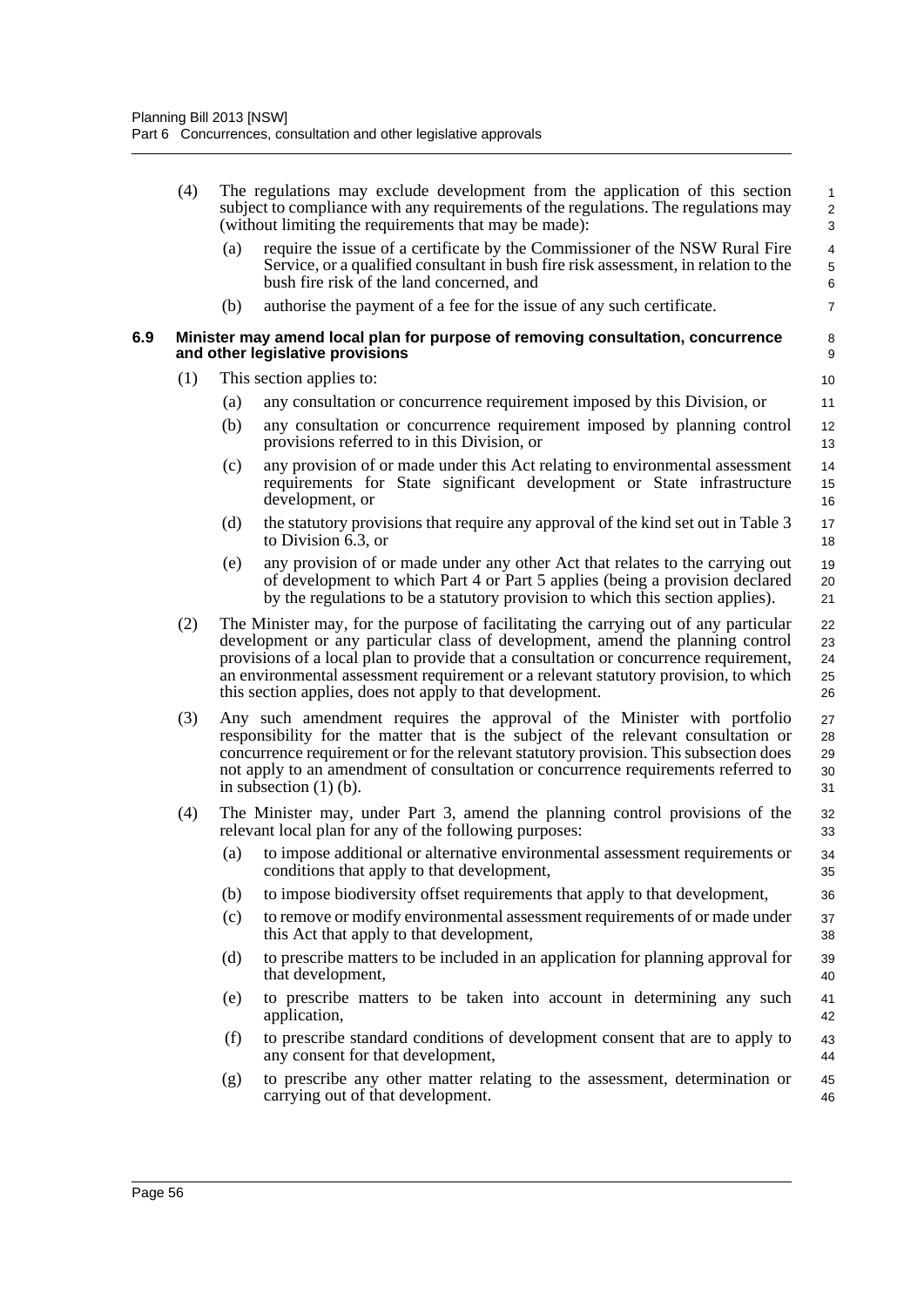|      | (5)                 |     | If any such amendment prescribes standard conditions of a development consent:                                                                                                                                                                                                                         | $\mathbf{1}$                                               |
|------|---------------------|-----|--------------------------------------------------------------------------------------------------------------------------------------------------------------------------------------------------------------------------------------------------------------------------------------------------------|------------------------------------------------------------|
|      |                     | (a) | the development consent is taken to be subject to those conditions, whether or<br>not they are set out in the development consent, and                                                                                                                                                                 | $\overline{2}$<br>3                                        |
|      |                     | (b) | any other conditions of development consent imposed by the consent authority<br>that are inconsistent with the standard conditions, or that deal with the same<br>matter as and are more onerous than the standard conditions, do not have any<br>effect, and                                          | $\overline{4}$<br>$\mathbf 5$<br>$\,6\,$<br>$\overline{7}$ |
|      |                     | (c) | the standard conditions imposed cannot be modified without the approval of<br>the Minister.                                                                                                                                                                                                            | $\,$ 8 $\,$<br>9                                           |
|      | (6)                 |     | The Minister may amend the provisions of a local plan for the purposes of this section<br>without compliance with the provisions of the planning legislation relating to the<br>conditions precedent to doing so.                                                                                      | 10<br>11<br>12                                             |
|      | (7)                 |     | This section has effect despite any provisions of or made under this Act requiring the<br>relevant consultation or concurrence and despite the relevant statutory provisions of<br>or made under any other Act.                                                                                        | 13<br>14<br>15                                             |
|      | <b>Division 6.3</b> |     | One stop referrals and decisions for other legislative<br>approvals and for concurrences and consultation                                                                                                                                                                                              | 16<br>17                                                   |
| 6.10 |                     |     | Application and interpretation: Division 6.3                                                                                                                                                                                                                                                           | 18                                                         |
|      | (1)                 |     | This Division applies to development that requires development consent under Part 4<br>(other than State significant development or complying development) and that:                                                                                                                                   | 19<br>20                                                   |
|      |                     | (a) | requires any approval of the kind set out in Table 3 to this Division, or                                                                                                                                                                                                                              | 21                                                         |
|      |                     | (b) | is subject to any consultation or concurrence requirement imposed by<br>Division 6.2 or by any planning control provision of a local plan referred to in<br>Division 6.2.                                                                                                                              | 22<br>23<br>24                                             |
|      |                     |     | The regulations may prescribe circumstances in which this Division does not apply.                                                                                                                                                                                                                     | 25                                                         |
|      | (2)                 |     | In this Division:                                                                                                                                                                                                                                                                                      | 26                                                         |
|      |                     |     | <i>approval body</i> means the person or body that may, under the relevant Act, grant an<br>approval of the kind set out in Table 3 to this Division.                                                                                                                                                  | 27<br>28                                                   |
|      |                     |     | <i>first renewal</i> of an approval means, in the case of an environment protection licence<br>under the <i>Protection of the Environment Operations Act 1997</i> , the first review of the<br>licence under section 78 of that Act.                                                                   | 29<br>30<br>31                                             |
|      |                     |     | <i>give</i> an approval, includes grant or issue an approval.                                                                                                                                                                                                                                          | 32                                                         |
|      |                     |     | one stop referrals development means development to which this Division applies.                                                                                                                                                                                                                       | 33                                                         |
| 6.11 |                     |     | Referral to and consultation by NSW Planning Director-General                                                                                                                                                                                                                                          | 34                                                         |
|      | (1)                 |     | The consent authority is required to refer a copy of any application for development<br>consent for proposed one stop referrals development to the NSW Planning<br>Director-General (unless the consent authority has determined to refuse to grant<br>development consent).                           | 35<br>36<br>37<br>38                                       |
|      | (2)                 |     | The regulations may require the provision of information to the NSW Planning<br>Director-General and the payment of any part of the fee for the application to the<br>NSW Planning Director-General.                                                                                                   | 39<br>40<br>41                                             |
|      | (3)                 |     | The NSW Planning Director-General is, when exercising functions under this<br>Division, required to have regard to any advice on the matter that is provided by the<br>relevant approval body or other relevant person or body for whom the NSW Planning<br>Director-General acts under this Division. | 42<br>43<br>44<br>45                                       |
|      |                     |     |                                                                                                                                                                                                                                                                                                        |                                                            |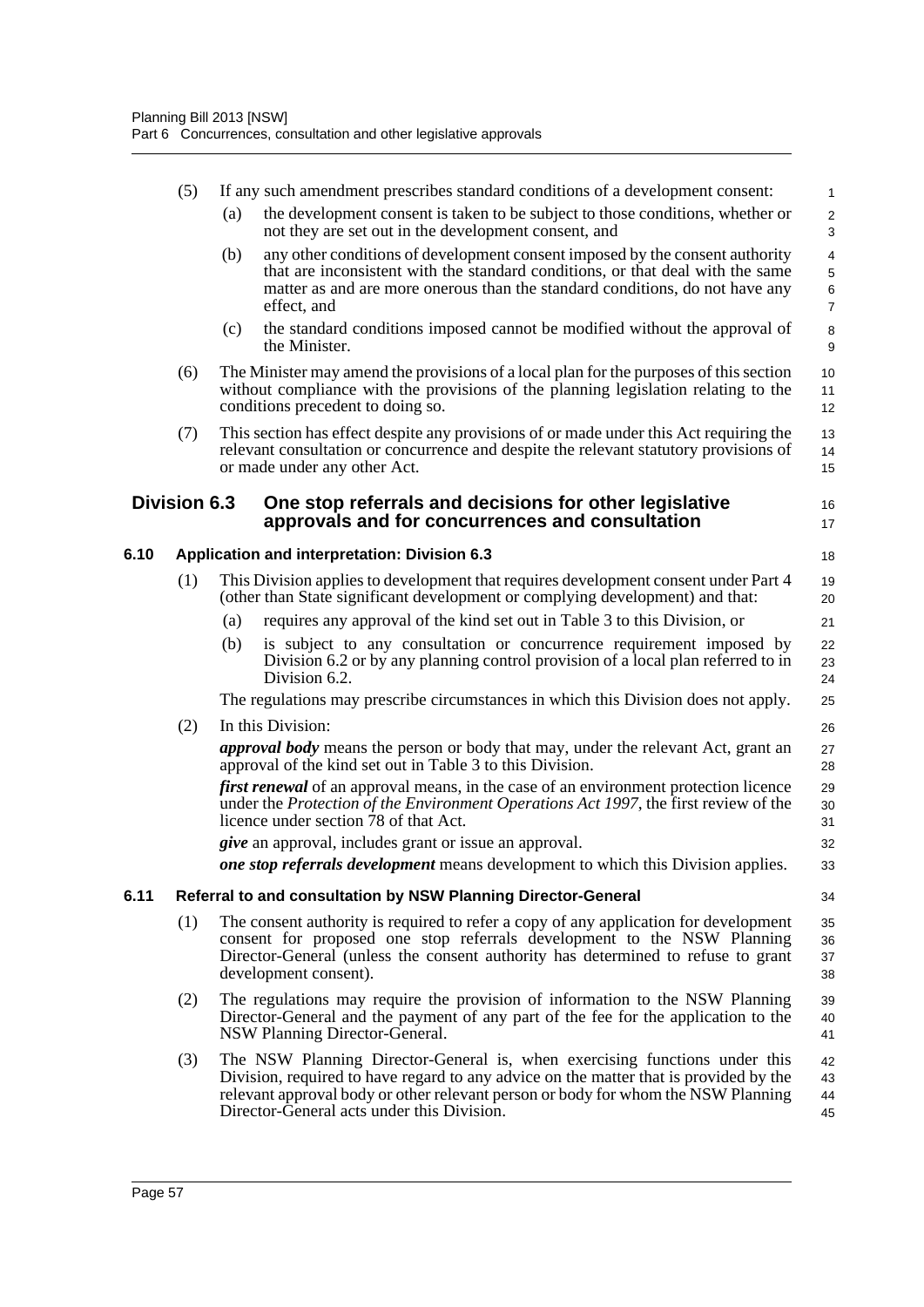(4) The NSW Planning Director-General may, when exercising functions under this Division in respect of more than one legislative approval or matter, issue or give combined general terms of approval, concurrence or advice.

1 2 3

# **6.12 One stop referrals and decisions for other legislative approvals**

- (1) If proposed one stop referrals development requires an approval of the kind set out in Table 3 to this Division, the NSW Planning Director-General is to determine whether the approval body should give approval under the relevant Act and, if so, the general terms of any such approval. For that purpose, the NSW Planning Director-General is to act as if he or she were the approval body that may give that approval and is to have regard to any State assessment requirements prescribed by the regulations for the purposes of this section. 10 11
- (2) If the consent authority grants development consent for the proposed one stop referrals development, the consent is to be consistent with the general terms of approval of the NSW Planning Director-General of which the consent authority has been informed in accordance with the regulations. For that purpose, the consent authority has the power to impose any condition that could be imposed under the relevant Act by the approval body on the giving of the approval under that Act. 12 13 14 15 16 17
- (3) The consent authority is not to grant development consent for the proposed one stop referrals development if the NSW Planning Director-General informs the consent authority that general terms of approval will not be determined because he or she has determined that the approval should not be given under the relevant Act. 18 19 20  $21$
- (4) If the consent authority grants development consent for the proposed one stop referrals development after the NSW Planning Director-General has determined the general terms of approval, the approval body must give the approval under the relevant Act if an application for that approval is made within 3 years of the grant of development consent and the development consent is still in force. The approval is to be substantially consistent with the general terms of approval determined by the NSW Planning Director-General. 22 23 24 25 26 27 28
- (5) This section does not prevent a consent authority from determining an application for development consent where the NSW Planning Director-General fails to make a determination with respect to a request to determine general terms of approval. 29 30 31
- (6) This section does not limit the imposition of conditions (including conditions as to security) by the approval body on the giving of an approval that are not inconsistent with the development consent for the one stop referrals development. 32 33 34
- (7) This section does not apply to or limit the giving of approval by the approval body pursuant to an application for renewal of an approval or the exercise by the approval body of any of its other functions, such as the issuing of orders, the suspension or cancellation of an approval or the prosecution of offences. 35 36 37 38
- (8) However, an approval body must not vary the terms of an approval subject to this section before the expiration, lapsing or first renewal of the approval (whichever first occurs) in a manner that is inconsistent with the relevant general terms of approval. This subsection does not apply to a variation that is consistent with a modification made to the conditions of the development consent. 39 40 41 42 43
- (9) The regulations may provide that any public or other notice requirements for an application for an approval under a relevant Act are taken to be satisfied by public notice given in relation to the determination of the application for development consent. 44 45 46 47
- (10) This section does not affect any rights of objection, review or appeal of an applicant for approval under a relevant Act, but this section applies to a person, court or 48 49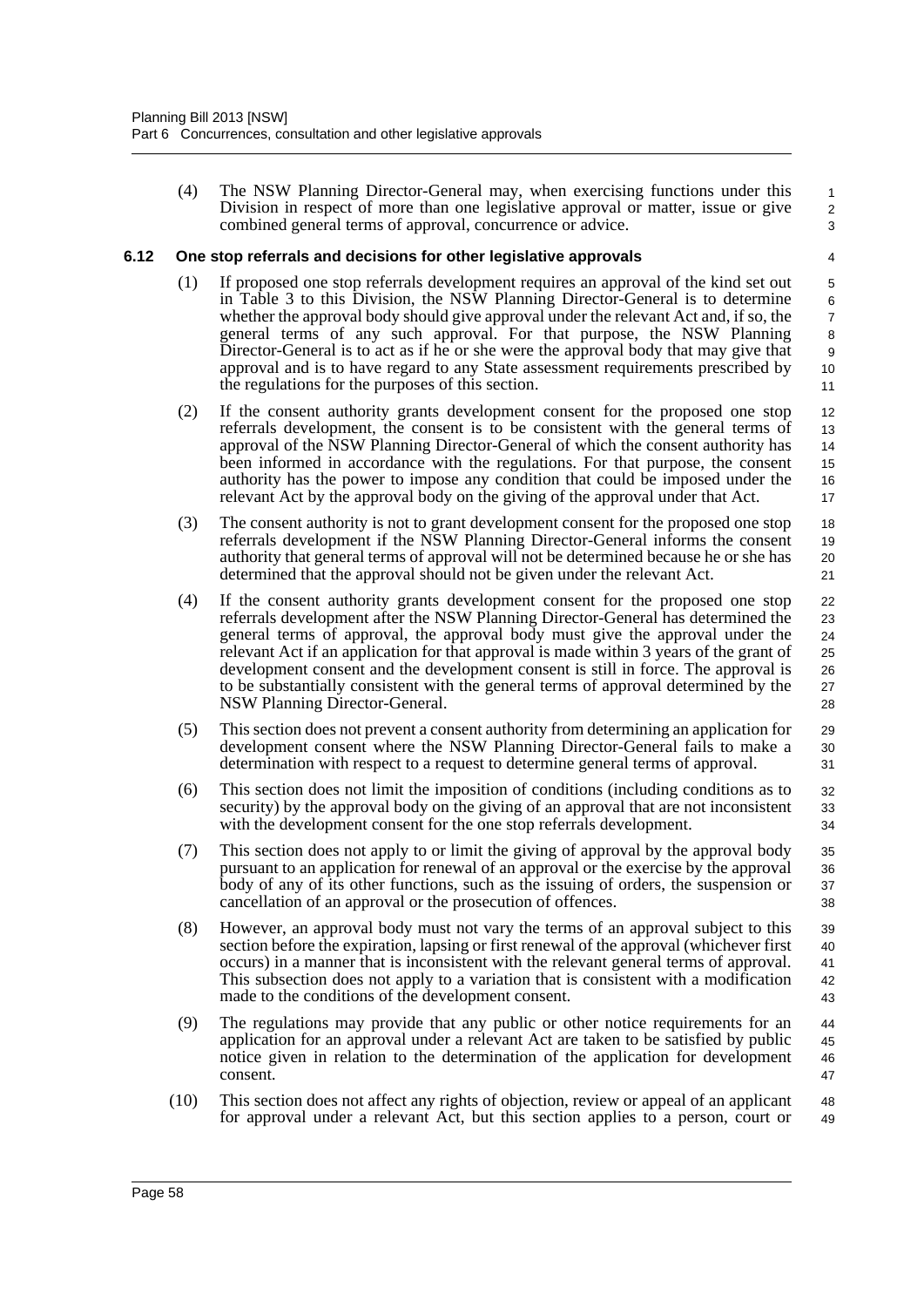tribunal that deals with any such objection, review or appeal in the same way as it applies to the person giving the approval.

- (11) The NSW Planning Director-General is to notify the relevant approval body of a determination made by the NSW Planning Director-General under this section.
- (12) The consent authority is to notify the NSW Planning Director-General and relevant approval bodies of its determination of an application to carry out one stop referrals development.
- (13) This section has effect despite the provisions of or made under any other Act that relates to the giving of an approval to which this section applies.

#### **6.13 One stop referrals and decisions for consultation and concurrences**

- (1) If proposed one stop referrals development requires any concurrence imposed by Division 6.2 or by the planning control provisions of a local plan referred to in Division 6.2, the NSW Planning Director-General is, in accordance with this Act or the relevant planning control provisions, to give or refuse to give that concurrence in the place of (and as if he or she were) the person or body that would otherwise give or refuse to give concurrence. 11 12 13 14 15 16
- (2) If the proposed one stop referrals development requires any consultation imposed by Division 6.2 or by the planning control provisions of a local plan referred to in Division 6.2, the NSW Planning Director-General is, in accordance with this Act or the relevant planning control provisions, to give consideration to the matter and provide any relevant advice in the place of (and as if he or she were) the person or body with whom the consent authority was otherwise required to consult. 17 18 19 20 21 22
- (3) The consent authority is to notify the NSW Planning Director-General and relevant persons or bodies on whose behalf the NSW Planning Director-General has acted under this section of his or her determination of an application to carry out one stop referrals development. 23 24 25 26
- (4) This section has effect despite any other provisions of, or made under, this Act requiring the relevant consultation or concurrence.

#### **6.14 Special heritage provision**

A consent authority is not to refuse development consent on heritage grounds for one stop referrals development if the same development is the subject of an approval under Subdivision 1 of Division 3 of Part 4 of the *Heritage Act 1977*. 31 32

|                                                                    | Table 3: One stop referrals and decisions for legislative approvals |  |  |  |  |  |  |
|--------------------------------------------------------------------|---------------------------------------------------------------------|--|--|--|--|--|--|
| <b>Fisheries Management Act 1994</b>                               | Permit referred to in section 144, 201, 205 or 219                  |  |  |  |  |  |  |
| Heritage Act 1977                                                  | Approval under Subdivision 1 of Division 3 of<br>Part 4             |  |  |  |  |  |  |
| Mine Subsidence Compensation Act<br>1961                           | Approval under section 15                                           |  |  |  |  |  |  |
| Mining Act 1992                                                    | Mining lease under section 63 or 64                                 |  |  |  |  |  |  |
| National Parks and Wildlife Act 1974                               | Aboriginal heritage impact permit under<br>section 90               |  |  |  |  |  |  |
| Petroleum (Onshore) Act 1991                                       | Production lease under section 42                                   |  |  |  |  |  |  |
| <b>Protection of the Environment</b><br><b>Operations Act 1997</b> | Environment protection licence under Chapter 3                      |  |  |  |  |  |  |
| Roads Act 1993                                                     | Consent under Division 3 of Part 9                                  |  |  |  |  |  |  |

30

33

27 28 29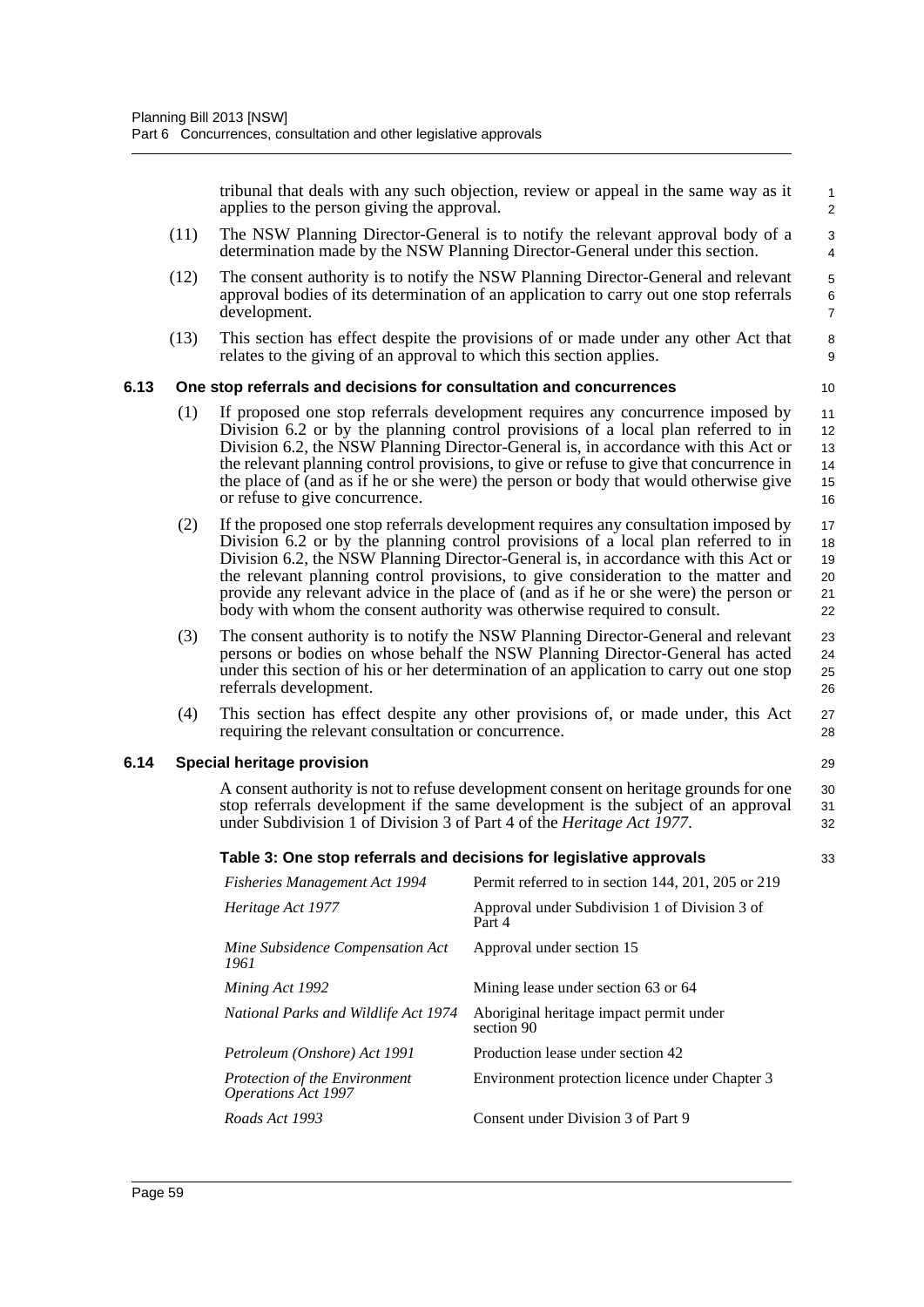*Rural Fires Act 1997* Bush fire safety authority under section 100B

*Water Management Act 2000* Approval under Part 3 of Chapter 3 (including water use approval, water management work approval, controlled activity approval or aquifer interference approval)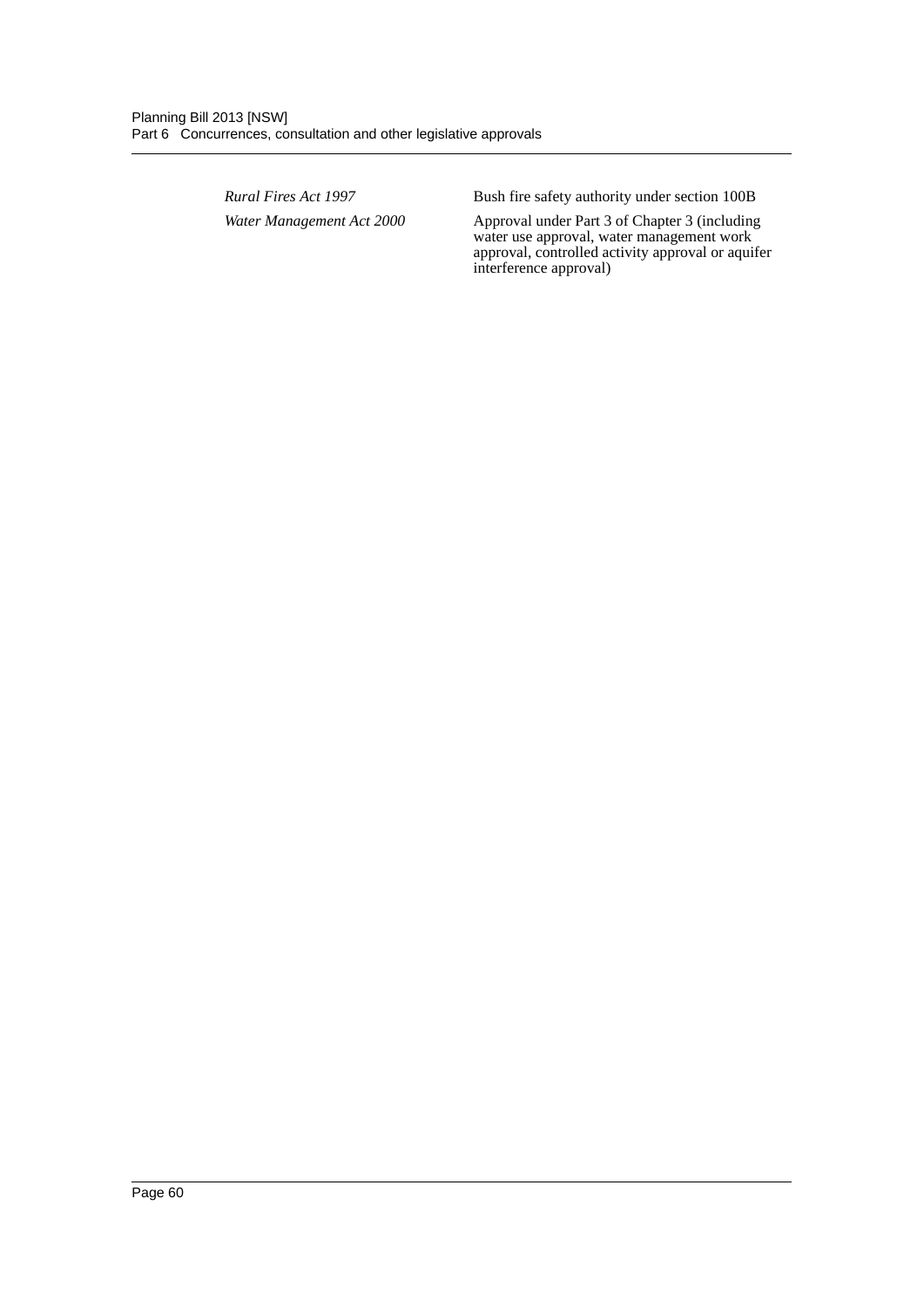| Part 7                                                                          |                                                                                                                                                                                                                                             | Infrastructure and other contributions |                                                                                                                                                                                                                                                                                                                                                                       |                            |  |  |
|---------------------------------------------------------------------------------|---------------------------------------------------------------------------------------------------------------------------------------------------------------------------------------------------------------------------------------------|----------------------------------------|-----------------------------------------------------------------------------------------------------------------------------------------------------------------------------------------------------------------------------------------------------------------------------------------------------------------------------------------------------------------------|----------------------------|--|--|
|                                                                                 | <b>Division 7.1</b>                                                                                                                                                                                                                         |                                        | <b>Introductory</b>                                                                                                                                                                                                                                                                                                                                                   | 2                          |  |  |
| 7.1                                                                             |                                                                                                                                                                                                                                             | <b>Definitions</b>                     |                                                                                                                                                                                                                                                                                                                                                                       | 3                          |  |  |
|                                                                                 |                                                                                                                                                                                                                                             |                                        | In this Part:                                                                                                                                                                                                                                                                                                                                                         | 4                          |  |  |
|                                                                                 |                                                                                                                                                                                                                                             |                                        | <b>biodiversity offset contribution</b> means a contribution imposed under Division 7.4.                                                                                                                                                                                                                                                                              | 5                          |  |  |
|                                                                                 |                                                                                                                                                                                                                                             |                                        | growth infrastructure plan means a growth infrastructure plan made under                                                                                                                                                                                                                                                                                              | 6                          |  |  |
| Division 7.3 for regional infrastructure in a region or subregion of the State. |                                                                                                                                                                                                                                             |                                        |                                                                                                                                                                                                                                                                                                                                                                       |                            |  |  |
|                                                                                 | <i>infrastructure contribution</i> means a local infrastructure contribution or regional<br>infrastructure contribution.                                                                                                                    |                                        |                                                                                                                                                                                                                                                                                                                                                                       |                            |  |  |
|                                                                                 |                                                                                                                                                                                                                                             |                                        | <i>local infrastructure</i> means each of the following:                                                                                                                                                                                                                                                                                                              | 10                         |  |  |
|                                                                                 |                                                                                                                                                                                                                                             | (a)                                    | local roads,                                                                                                                                                                                                                                                                                                                                                          | 11                         |  |  |
|                                                                                 |                                                                                                                                                                                                                                             | (b)                                    | local drainage works,                                                                                                                                                                                                                                                                                                                                                 | 12                         |  |  |
|                                                                                 |                                                                                                                                                                                                                                             | (c)                                    | open space,                                                                                                                                                                                                                                                                                                                                                           | 13                         |  |  |
|                                                                                 |                                                                                                                                                                                                                                             | (d)                                    | community facilities.                                                                                                                                                                                                                                                                                                                                                 | 14                         |  |  |
|                                                                                 |                                                                                                                                                                                                                                             |                                        | local infrastructure contribution means a contribution imposed under Division 7.2.                                                                                                                                                                                                                                                                                    | 15                         |  |  |
|                                                                                 |                                                                                                                                                                                                                                             |                                        | <i>local infrastructure plan</i> means a local infrastructure plan made under Division 7.2<br>for local infrastructure in a local government area.                                                                                                                                                                                                                    | 16<br>17                   |  |  |
|                                                                                 |                                                                                                                                                                                                                                             |                                        | <i>local plan</i> means the contribution provisions of a local plan.                                                                                                                                                                                                                                                                                                  | 18                         |  |  |
|                                                                                 |                                                                                                                                                                                                                                             |                                        | <i>planning agreement</i> means a planning agreement provided for in Division 7.5.                                                                                                                                                                                                                                                                                    | 19                         |  |  |
|                                                                                 |                                                                                                                                                                                                                                             |                                        | <i>public authority</i> includes any Minister.                                                                                                                                                                                                                                                                                                                        | 20                         |  |  |
|                                                                                 |                                                                                                                                                                                                                                             |                                        | <i>regional infrastructure</i> means each of the following:                                                                                                                                                                                                                                                                                                           | 21                         |  |  |
|                                                                                 |                                                                                                                                                                                                                                             | (a)                                    | regional or State roads,                                                                                                                                                                                                                                                                                                                                              | 22                         |  |  |
|                                                                                 |                                                                                                                                                                                                                                             | (b)                                    | land for drainage,                                                                                                                                                                                                                                                                                                                                                    | 23                         |  |  |
|                                                                                 |                                                                                                                                                                                                                                             | (c)                                    | transport infrastructure,                                                                                                                                                                                                                                                                                                                                             | 24                         |  |  |
|                                                                                 |                                                                                                                                                                                                                                             | (d)                                    | regional open space,                                                                                                                                                                                                                                                                                                                                                  | 25                         |  |  |
|                                                                                 |                                                                                                                                                                                                                                             | (e)                                    | educational establishments.                                                                                                                                                                                                                                                                                                                                           | 26                         |  |  |
|                                                                                 |                                                                                                                                                                                                                                             |                                        | regional infrastructure contribution means a contribution imposed under<br>Division 7.3.                                                                                                                                                                                                                                                                              | 27<br>28                   |  |  |
| 7.2                                                                             |                                                                                                                                                                                                                                             |                                        | <b>Application of Part</b>                                                                                                                                                                                                                                                                                                                                            | 29                         |  |  |
|                                                                                 | (1)                                                                                                                                                                                                                                         |                                        | This Part applies to development that requires development consent under Part 4.                                                                                                                                                                                                                                                                                      | 30                         |  |  |
|                                                                                 |                                                                                                                                                                                                                                             |                                        | Note. This Part accordingly applies where a consent authority grants development consent,<br>including where a council or other certifier grants a complying development certificate.                                                                                                                                                                                 | 31<br>32                   |  |  |
|                                                                                 | (2)                                                                                                                                                                                                                                         |                                        | This Part also applies to State infrastructure development that requires approval<br>under Part 5 and that is not carried out by or on behalf of a public authority in the<br>same way as it applies to development that requires development consent under<br>Part 4, subject to any necessary modifications and any modifications prescribed by<br>the regulations. | 33<br>34<br>35<br>36<br>37 |  |  |
|                                                                                 | <b>Division 7.2</b>                                                                                                                                                                                                                         |                                        | Local infrastructure contributions                                                                                                                                                                                                                                                                                                                                    | 38                         |  |  |
| 7.3                                                                             |                                                                                                                                                                                                                                             |                                        | Local infrastructure contributions for proposed development                                                                                                                                                                                                                                                                                                           | 39                         |  |  |
|                                                                                 | (1)<br>A consent authority can impose a local infrastructure contribution on development to<br>40<br>fund the provision by a council of local infrastructure in the area in which<br>41<br>development is proposed to be carried out.<br>42 |                                        |                                                                                                                                                                                                                                                                                                                                                                       |                            |  |  |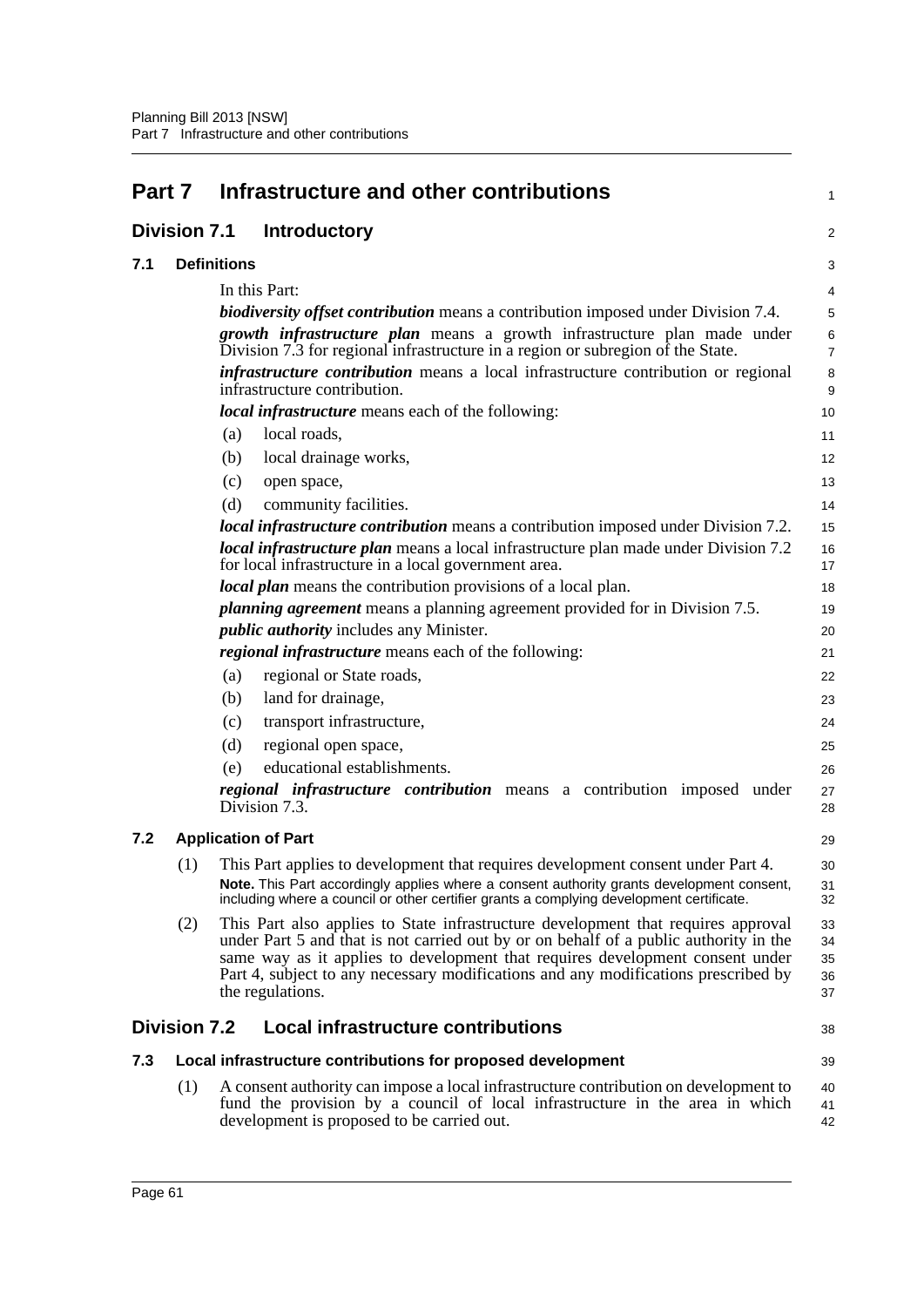|     | (2) |     | In this Division, the <i>provision</i> of local infrastructure includes:                                                                                                                                                                                                                                                                                                                                                      | $\mathbf{1}$                                  |
|-----|-----|-----|-------------------------------------------------------------------------------------------------------------------------------------------------------------------------------------------------------------------------------------------------------------------------------------------------------------------------------------------------------------------------------------------------------------------------------|-----------------------------------------------|
|     |     | (a) | the extension or augmentation of local infrastructure and recoupment of the<br>cost of providing, extending or augmenting local infrastructure, and                                                                                                                                                                                                                                                                           | $\boldsymbol{2}$<br>3                         |
|     |     | (b) | the exercise of any function of a council in connection with the administration<br>of this Division (including the carrying out of any research or investigation<br>and the preparation of any report, study or instrument in connection with the<br>administration of this Division).                                                                                                                                        | 4<br>$\mathbf 5$<br>$\,6$<br>$\boldsymbol{7}$ |
|     | (3) |     | A local infrastructure contribution is imposed by means of a condition of<br>development consent for the development concerned.                                                                                                                                                                                                                                                                                               | 8<br>$\boldsymbol{9}$                         |
| 7.4 |     |     | Contributions to be in accordance with contribution provisions of local plan                                                                                                                                                                                                                                                                                                                                                  | 10                                            |
|     | (1) |     | A local infrastructure contribution must be in accordance with the local plan for the<br>area, that is:                                                                                                                                                                                                                                                                                                                       | 11<br>12                                      |
|     |     | (a) | a local infrastructure contribution can only be imposed in respect of<br>development or a class of development that the local plan provides can be the<br>subject of a local infrastructure contribution, and                                                                                                                                                                                                                 | 13<br>14<br>15                                |
|     |     | (b) | the amount of a local infrastructure contribution is to be determined in<br>accordance with the local plan.                                                                                                                                                                                                                                                                                                                   | 16<br>17                                      |
|     | (2) |     | A local infrastructure contribution is imposed in respect of the local infrastructure<br>that the local infrastructure plan provides is to be the subject of the local<br>infrastructure contribution. Accordingly, a local infrastructure contribution cannot<br>be imposed unless there is a local infrastructure plan.                                                                                                     | 18<br>19<br>20<br>21                          |
|     | (3) |     | Despite subsections $(1)$ and $(2)$ , if the Minister is the consent authority, the Minister<br>can impose a local infrastructure contribution that is not in accordance with the local<br>plan for the area but must have regard to that local plan and the local infrastructure<br>plan when imposing the contribution.                                                                                                     | 22<br>23<br>24<br>25                          |
| 7.5 |     |     | Kinds of local infrastructure contributions-direct and indirect                                                                                                                                                                                                                                                                                                                                                               | 26                                            |
|     | (1) |     | There are 2 kinds of local infrastructure contribution, as follows:                                                                                                                                                                                                                                                                                                                                                           | 27                                            |
|     |     | (a) | a <i>direct contribution</i> , which is a contribution requiring the payment of money<br>as a reasonable contribution towards the provision of local infrastructure,                                                                                                                                                                                                                                                          | 28<br>29                                      |
|     |     | (b) | an <i>indirect contribution</i> , which is a contribution requiring the payment of an<br>amount of money that is a percentage of the capital investment value of the<br>proposed development or that is calculated by reference to the area of the<br>proposed development or calculated in a manner authorised by the regulations.                                                                                           | 30<br>31<br>32<br>33                          |
|     | (2) |     | An indirect contribution cannot be imposed in respect of development that is subject<br>to a direct contribution (that is, only one or the other can be imposed).                                                                                                                                                                                                                                                             | 34<br>35                                      |
|     | (3) |     | Once a direct contribution has been imposed in respect of development comprising<br>the subdivision of land (the <i>initial development</i> ), no direct or indirect contribution<br>can be imposed in respect of other development on that land unless that other<br>development will or is likely to increase the demand for local infrastructure beyond<br>the increase in demand attributable to the initial development. | 36<br>37<br>38<br>39<br>40                    |
|     | (4) |     | For the purposes of a direct contribution, the cost of providing existing local<br>infrastructure is that cost as indexed in accordance with the regulations.                                                                                                                                                                                                                                                                 | 41<br>42                                      |
|     | (5) |     | For the purposes of an indirect contribution, the regulations may make provision for<br>or with respect to the means by which the capital investment value or the area of the<br>proposed development is to be estimated or determined.                                                                                                                                                                                       | 43<br>44<br>45                                |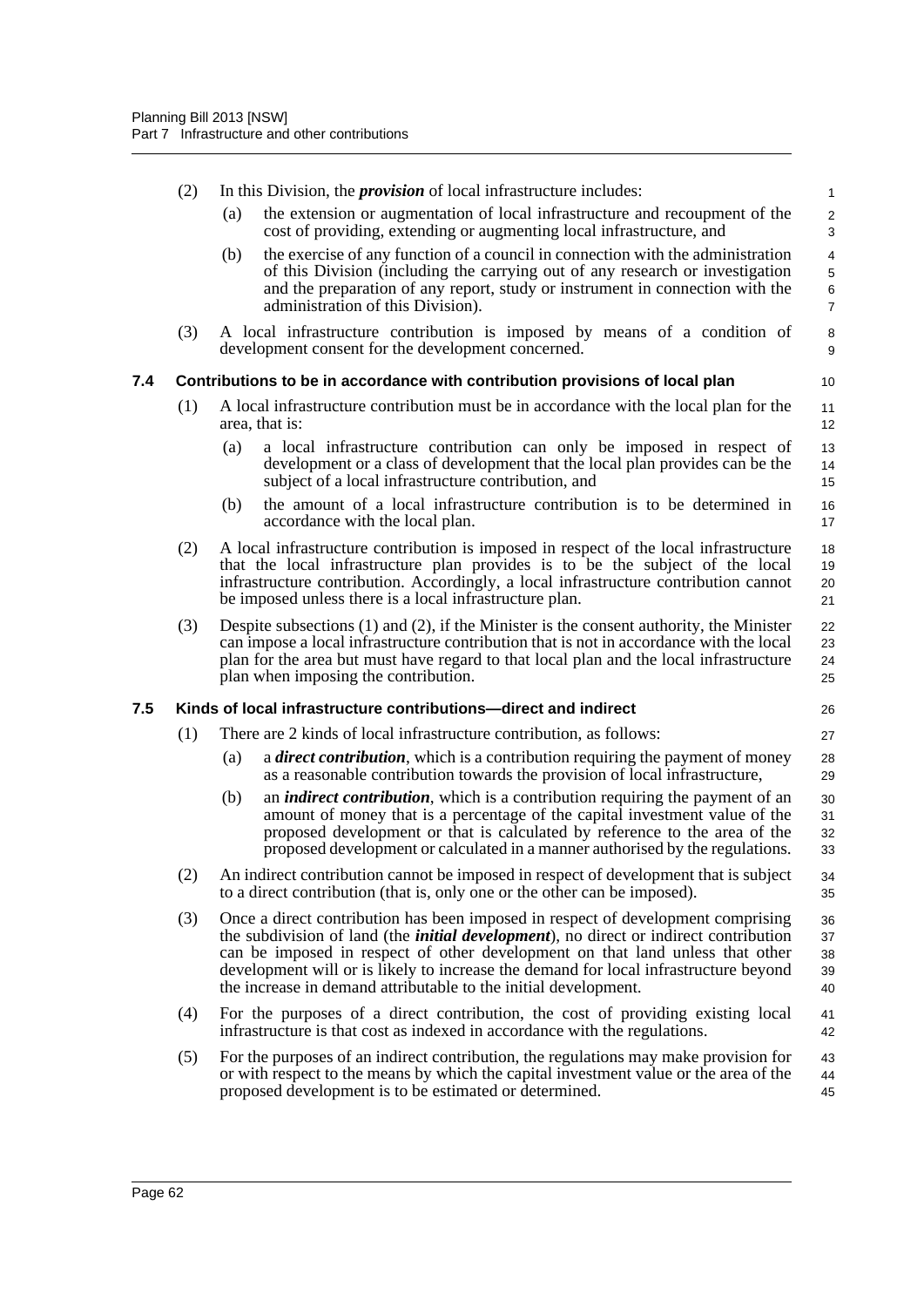# **7.6 Nexus for contributions**

| 7.6 |     | <b>Nexus for contributions</b>                                                                                                                                                                                                                                                                                                                                                                                                                              | $\mathbf{1}$                           |
|-----|-----|-------------------------------------------------------------------------------------------------------------------------------------------------------------------------------------------------------------------------------------------------------------------------------------------------------------------------------------------------------------------------------------------------------------------------------------------------------------|----------------------------------------|
|     | (1) | A direct contribution for the provision, extension or augmentation of local<br>infrastructure within an area can only be imposed if the consent authority is satisfied<br>that the development concerned will or is likely to require the provision of or increase<br>the demand for that local infrastructure.                                                                                                                                             | $\overline{\mathbf{c}}$<br>3<br>4<br>5 |
|     | (2) | A direct contribution for recoupment of the cost of providing existing local<br>infrastructure within the area can be imposed only if:                                                                                                                                                                                                                                                                                                                      | 6<br>$\overline{7}$                    |
|     |     | the consent authority is satisfied that the development concerned will, if<br>(a)<br>carried out, benefit from the provision of the existing local infrastructure, and                                                                                                                                                                                                                                                                                      | 8<br>9                                 |
|     |     | the existing local infrastructure was (at any time, whether before or after the<br>(b)<br>commencement of this Act) provided within the area by a council in<br>preparation for or to facilitate the carrying out of development in the area.                                                                                                                                                                                                               | 10<br>11<br>12                         |
|     | (3) | For an indirect contribution there is not required to be any connection between the<br>development the subject of the contribution and the object of expenditure of any<br>money required to be paid.                                                                                                                                                                                                                                                       | 13<br>14<br>15                         |
| 7.7 |     | Payment of local infrastructure contributions                                                                                                                                                                                                                                                                                                                                                                                                               | 16                                     |
|     | (1) | A local infrastructure contribution is payable to the council (the <i>relevant council</i> ) of<br>the area in which the development concerned is to be carried out.<br>Note. Payment to the council is required even if the council is not the consent authority.                                                                                                                                                                                          | 17<br>18<br>19                         |
|     | (2) | The time for payment of a local infrastructure contribution is as required by the local<br>plan.                                                                                                                                                                                                                                                                                                                                                            | 20<br>21                               |
|     | (3) | The relevant council can accept the dedication of land or the carrying out of<br>works-in-kind in part or full payment of a local infrastructure contribution. Land<br>dedicated in satisfaction of a local infrastructure contribution is to be transferred to<br>the relevant council.                                                                                                                                                                    | 22<br>23<br>24<br>25                   |
|     | (4) | The local plan can provide for the indexation of local infrastructure contributions<br>under the plan by providing for a contribution to increase at a specified rate of<br>indexation between the date the contribution is imposed and the date of payment of<br>the contribution. The amount payable in satisfaction of a contribution is to be<br>increased in accordance with the indexation provisions of the local plan.                              | 26<br>27<br>28<br>29<br>30             |
| 7.8 |     | Use of local infrastructure contributions                                                                                                                                                                                                                                                                                                                                                                                                                   | 31                                     |
|     | (1) | A council is to hold any money paid to it in satisfaction of a local infrastructure<br>contribution for the purpose for which the contribution was imposed and apply the<br>money towards that purpose. Money paid for different purposes may be pooled and<br>applied progressively for those purposes.                                                                                                                                                    | 32<br>33<br>34<br>35                   |
|     | (2) | Land dedicated in satisfaction of a local infrastructure contribution is to be made<br>available by the council for the purpose for which the contribution was imposed.                                                                                                                                                                                                                                                                                     | 36<br>37                               |
|     | (3) | The money paid in satisfaction of a local infrastructure contribution includes any<br>additional amount earned from investment of that money and any proceeds of sale of<br>land received in satisfaction of a local infrastructure contribution.                                                                                                                                                                                                           | 38<br>39<br>40                         |
|     | (4) | If the Minister considers that a council is not complying with this section in a timely<br>manner, the Minister may direct the council on how the money held by the council is<br>to be applied to further the local infrastructure requirements of the relevant region or<br>subregion and the council is required to comply with any such direction. A direction<br>is to be consistent with the infrastructure priorities in the regional growth plan or | 41<br>42<br>43<br>44<br>45             |
|     |     |                                                                                                                                                                                                                                                                                                                                                                                                                                                             |                                        |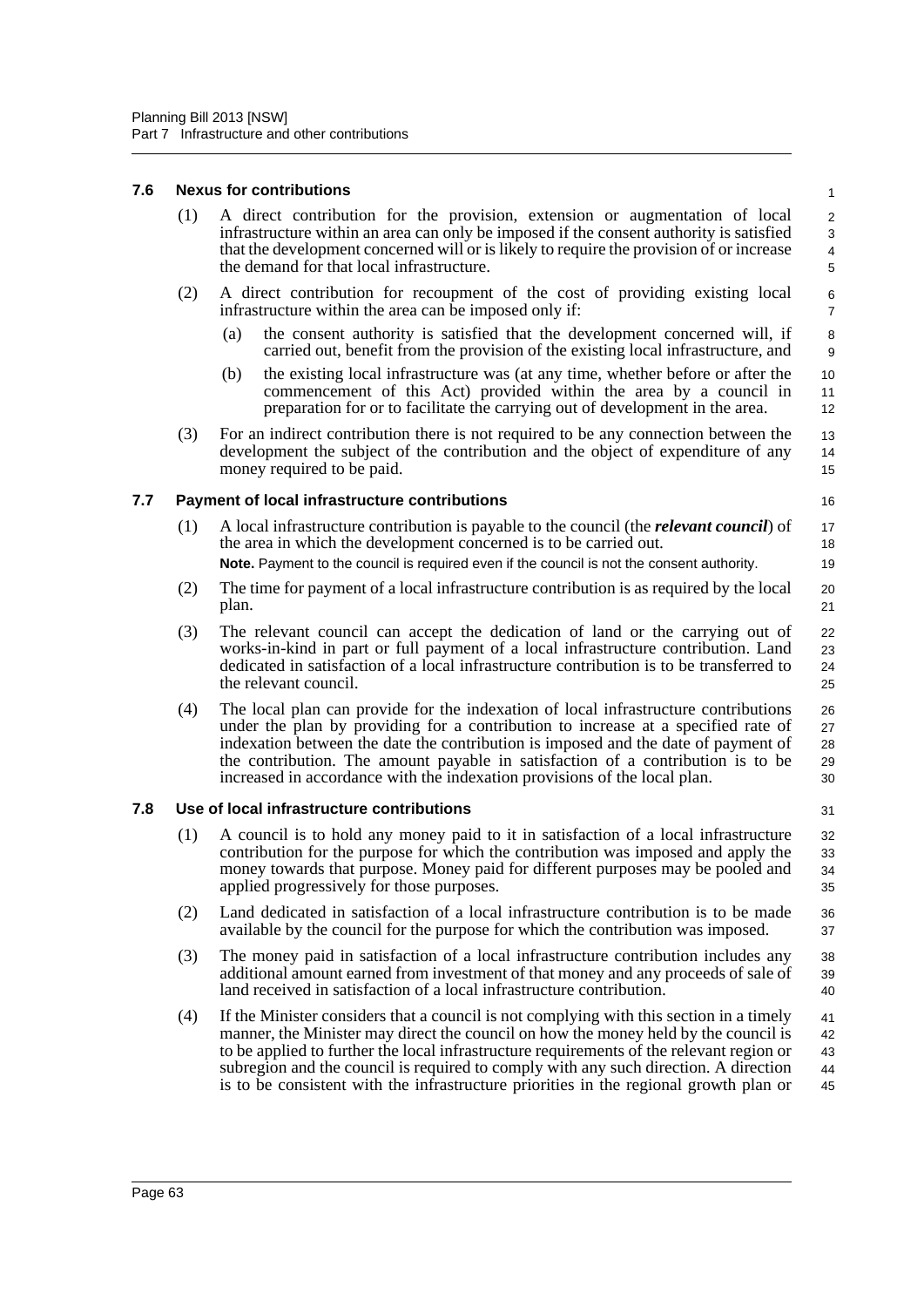**7.9 Complying development**

**7.10 Local infrastructure plans**

|     | subregional delivery plan and may require money collected in one local government<br>area to be applied in another local government area in the region or subregion.<br>Note. The Planning Administration Act 2013 enables the Minister to delegate to a regional<br>planning panel or subregional planning board the power to give directions to a council under<br>this subsection. | $\mathbf{1}$<br>2<br>3<br>4<br>5 |
|-----|---------------------------------------------------------------------------------------------------------------------------------------------------------------------------------------------------------------------------------------------------------------------------------------------------------------------------------------------------------------------------------------|----------------------------------|
| (5) | Money is to be applied, and land made available, under this section within 5 years for<br>the purposes for which the contribution was imposed. The Minister may, having<br>regard to the relevant local infrastructure plan, extend that period in a particular case<br>at the request of the council.                                                                                | 6<br>$\overline{7}$<br>8<br>9    |
|     | <b>Complying development</b>                                                                                                                                                                                                                                                                                                                                                          | 10                               |
| (1) | The local plan must specify whether or not a local infrastructure contribution for<br>which the plan provides is to be imposed on development when a complying<br>development certificate is issued for the development.                                                                                                                                                              | 11<br>12<br>13                   |
| (2) | A certifier must impose a condition on a complying development certificate<br>requiring payment of a local infrastructure contribution if the local plan so requires<br>(with the amount of the contribution to be as required by the local plan).                                                                                                                                    | 14<br>15<br>16                   |
| (3) | If a certifier fails to impose the necessary condition, such a condition has effect as if<br>it had been imposed by the certifier.                                                                                                                                                                                                                                                    | 17<br>18                         |
| (4) | A certifier (other than a council) cannot accept the dedication of land or the carrying<br>out of works-in-kind in payment of a local infrastructure contribution.                                                                                                                                                                                                                    | 19<br>20                         |
|     | Local infrastructure plans                                                                                                                                                                                                                                                                                                                                                            | 21                               |
| (1) | A council may prepare a draft local infrastructure plan for its area and submit the<br>draft plan to the Minister.                                                                                                                                                                                                                                                                    | 22<br>23                         |
| (2) | In preparing a draft local infrastructure plan, the council must have regard to any<br>applicable NSW planning policy.                                                                                                                                                                                                                                                                | 24<br>25                         |
| (3) | A local infrastructure plan is to identify the local infrastructure for which a local<br>infrastructure contribution is to be imposed. The plan may also identify other<br>infrastructure for the area.                                                                                                                                                                               | 26<br>27<br>28                   |
| (4) | A local infrastructure plan is to specify when contributions of money or land are to<br>be applied or made available for the purposes for which the contributions were<br>imposed.                                                                                                                                                                                                    | 29<br>30<br>31                   |
| (5) | The Minister may make a local infrastructure plan in the form in which it was<br>submitted or with such modifications as the Minister considers appropriate. The<br>Minister may decide not to make the draft plan.<br>Note. Schedule 2 requires any such draft plan to be publicly exhibited for at least 28 days.                                                                   | 32<br>33<br>34<br>35             |
| (6) | In making a local infrastructure plan, the Minister must have regard to any applicable<br>NSW planning policy.                                                                                                                                                                                                                                                                        | 36<br>37                         |
| (7) | A local infrastructure plan is required to be published on the NSW planning portal.                                                                                                                                                                                                                                                                                                   | 38                               |
| (8) | A local infrastructure plan may be amended or repealed by a further local<br>infrastructure plan published on the NSW planning portal.                                                                                                                                                                                                                                                | 39<br>40                         |
|     | <b>Cross-boundary issues</b>                                                                                                                                                                                                                                                                                                                                                          | 41                               |
| (1) | A local infrastructure contribution may be imposed for the benefit (or partly for the<br>benefit) of an area that adjoins the local government area in which the development<br>concerned is to be carried out.                                                                                                                                                                       | 42<br>43<br>44                   |
|     |                                                                                                                                                                                                                                                                                                                                                                                       |                                  |

**7.11 Cross-boundary issues**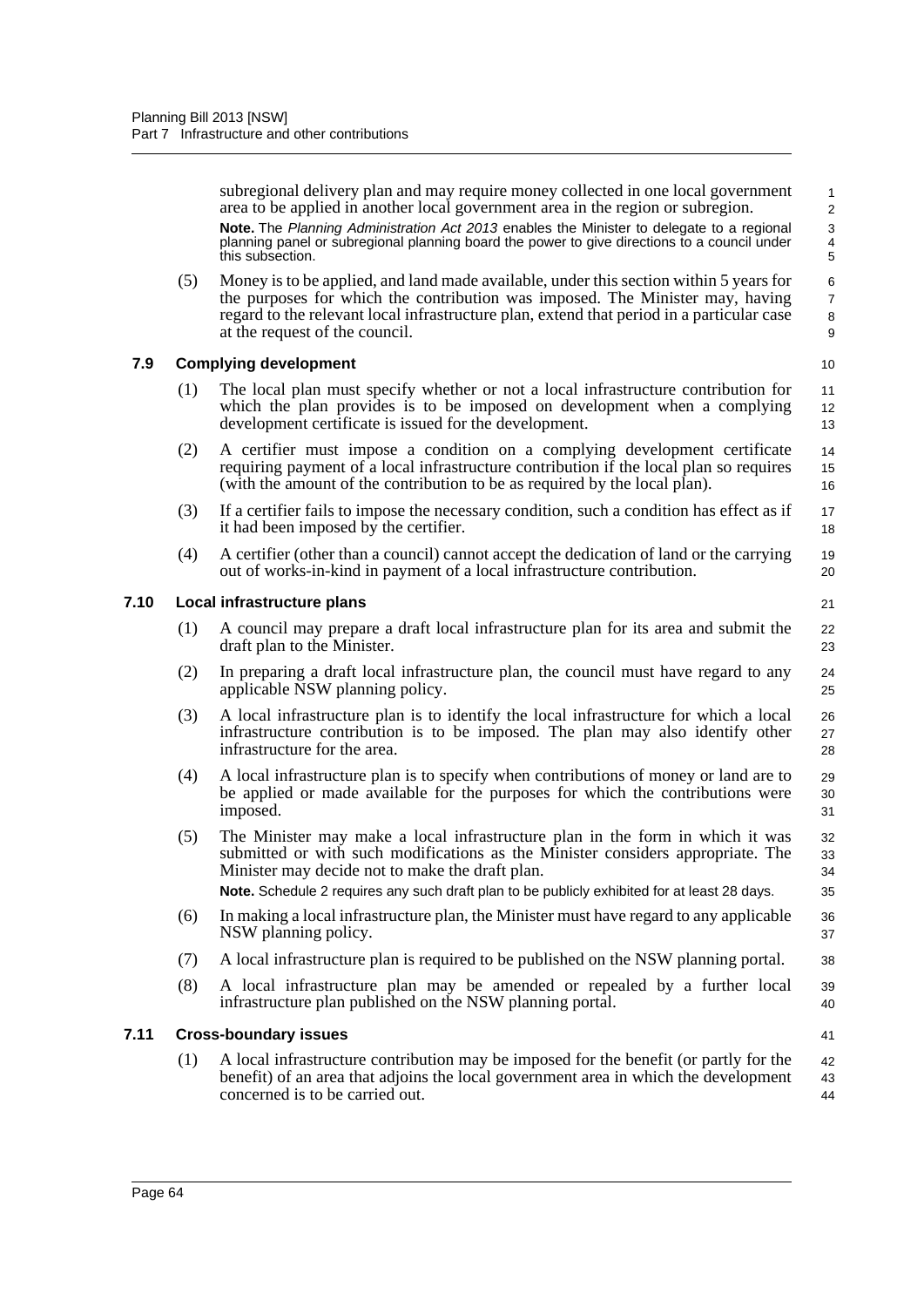|      | (2)                 |     | Any money payable pursuant to such a contribution is to be apportioned among the<br>relevant councils:                                                                                                                                                                                                                                                                                                                                                           | $\mathbf{1}$<br>$\overline{c}$         |
|------|---------------------|-----|------------------------------------------------------------------------------------------------------------------------------------------------------------------------------------------------------------------------------------------------------------------------------------------------------------------------------------------------------------------------------------------------------------------------------------------------------------------|----------------------------------------|
|      |                     | (a) | in accordance with the local plans for the areas concerned, or                                                                                                                                                                                                                                                                                                                                                                                                   | 3                                      |
|      |                     | (b) | if provision is not made for the apportionment in those local plans-in<br>accordance with the terms of the development consent for the development.                                                                                                                                                                                                                                                                                                              | $\overline{\mathbf{4}}$<br>$\mathbf 5$ |
|      | (3)                 |     | Any dispute between the councils concerned is to be referred to the NSW Planning<br>Director-General and resolved in accordance with any direction given by the NSW<br>Planning Director-General.                                                                                                                                                                                                                                                                | $\,6$<br>$\boldsymbol{7}$<br>8         |
| 7.12 |                     |     | Local infrastructure may be provided outside NSW                                                                                                                                                                                                                                                                                                                                                                                                                 | 9                                      |
|      |                     |     | A direct contribution may, with the written approval of the Minister, be imposed for<br>the provision of local infrastructure on land in another State or Territory if the area<br>in which the development the subject of the contribution is to be carried out adjoins<br>the other State or Territory.                                                                                                                                                        | 10<br>11<br>12<br>13                   |
| 7.13 | <b>Appeals</b>      |     |                                                                                                                                                                                                                                                                                                                                                                                                                                                                  | 14                                     |
|      | (1)                 |     | A condition of development consent that imposes a local infrastructure contribution<br>as a direct contribution may be disallowed or amended by the Land and Environment<br>Court on appeal under Part 9 because it is not reasonable in the particular<br>circumstances of the case, even if it was in accordance with the local plan and the<br>local infrastructure plan. The Court cannot disallow or amend the local plan.                                  | 15<br>16<br>17<br>18<br>19             |
|      | (2)                 |     | A condition of development consent that imposes a local infrastructure contribution<br>as an indirect contribution that is in accordance with the local plan cannot be<br>disallowed or amended by the Land and Environment Court on appeal under Part 9.                                                                                                                                                                                                        | 20<br>21<br>22                         |
|      | <b>Division 7.3</b> |     | <b>Regional infrastructure contributions</b>                                                                                                                                                                                                                                                                                                                                                                                                                     | 23                                     |
| 7.14 |                     |     | Imposition of regional infrastructure contributions                                                                                                                                                                                                                                                                                                                                                                                                              | 24                                     |
|      | (1)                 |     | A local plan can impose a regional infrastructure contribution on development as a<br>contribution towards the provision of regional infrastructure by the State.                                                                                                                                                                                                                                                                                                | 25<br>26                               |
|      | (2)                 |     | In this Division, the <i>provision</i> of regional infrastructure includes:                                                                                                                                                                                                                                                                                                                                                                                      | 27                                     |
|      |                     | (a) | the extension or augmentation of regional infrastructure and recoupment of the<br>cost of providing, extending or augmenting regional infrastructure, and                                                                                                                                                                                                                                                                                                        | 28<br>29                               |
|      |                     | (b) | any action of a public authority in connection with the exercise of any statutory<br>function under the planning legislation in connection with regional<br>infrastructure, including the carrying out of any research or investigation and<br>the preparation of any report, study or instrument.                                                                                                                                                               | 30<br>31<br>32<br>33                   |
|      | (3)                 |     | The local plan is to specify the development or class of development in respect of<br>which a regional infrastructure contribution is imposed, the amount (or method of<br>calculation) of the contribution, the time for payment of the contribution and any<br>indexation of that amount at the date of payment.                                                                                                                                               | 34<br>35<br>36<br>37                   |
|      | (4)                 |     | The amount of a regional infrastructure contribution can only be a percentage of the<br>capital investment value of the proposed development or calculated by reference to<br>the area of the proposed development or calculated in a manner authorised by the<br>regulations. The regulations may make provision for or with respect to the means by<br>which the capital investment value or area of proposed development is to be<br>estimated or determined. | 38<br>39<br>40<br>41<br>42<br>43       |
|      | (5)                 |     | There is not required to be any connection between the development the subject of<br>the regional infrastructure contribution and the object of expenditure of any money<br>required to be paid.                                                                                                                                                                                                                                                                 | 44<br>45<br>46                         |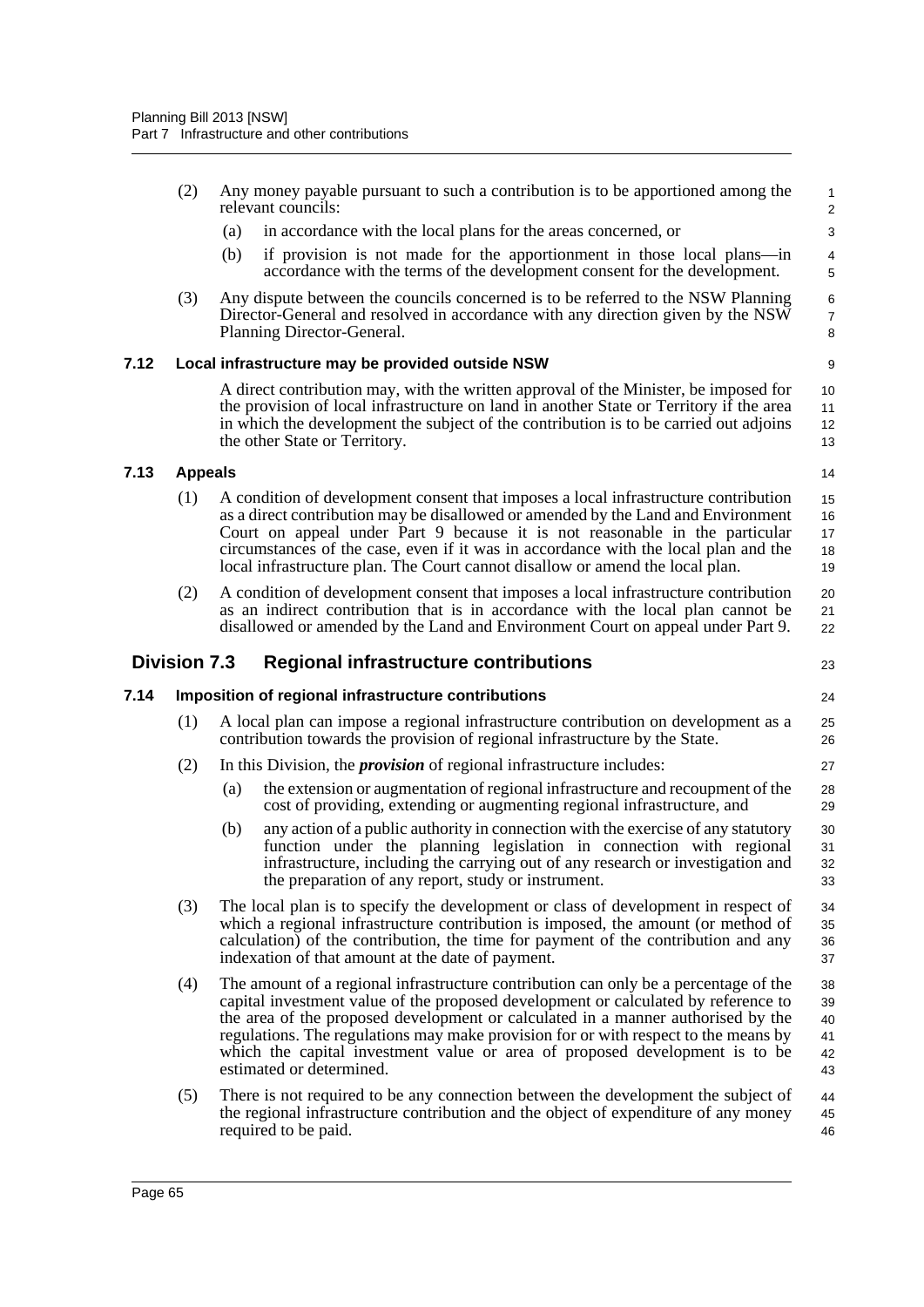|      | (6) | The regional infrastructure for which a regional infrastructure contribution can be<br>imposed extends to regional infrastructure outside the region or subregion concerned<br>or outside New South Wales.                                                                                                                   | 1<br>$\overline{\mathbf{c}}$<br>3 |
|------|-----|------------------------------------------------------------------------------------------------------------------------------------------------------------------------------------------------------------------------------------------------------------------------------------------------------------------------------|-----------------------------------|
|      | (7) | A regional infrastructure contribution is in addition to any local infrastructure<br>contribution imposed under Division 7.2.                                                                                                                                                                                                | 4<br>5                            |
| 7.15 |     | How regional infrastructure contributions are imposed                                                                                                                                                                                                                                                                        | 6                                 |
|      | (1) | The consent authority for development on which a regional infrastructure<br>contribution is imposed is to impose the contribution as a condition of development<br>consent for the development.                                                                                                                              | 7<br>8<br>9                       |
|      | (2) | If a consent authority fails to impose the necessary condition on development<br>consent, such a condition has effect as if it had been imposed by the consent<br>authority.                                                                                                                                                 | 10<br>11<br>12                    |
| 7.16 |     | Payment of regional infrastructure contributions                                                                                                                                                                                                                                                                             | 13                                |
|      | (1) | A regional infrastructure contribution (and any proceeds of sale of land accepted in<br>payment of a regional infrastructure contribution) are payable into:                                                                                                                                                                 | 14<br>15                          |
|      |     | the Regional Contributions Fund under Division 7.6, subject to paragraph (b),<br>(a)<br><b>or</b>                                                                                                                                                                                                                            | 16<br>17                          |
|      |     | in the case of regional infrastructure contributions for land for drainage or land<br>(b)<br>for regional open space—the Planning Growth Fund for the region under<br>Schedule 7.                                                                                                                                            | 18<br>19<br>20                    |
|      |     | Note. Division 7.6 provides for payments from the Regional Contributions Fund for the<br>provision of regional infrastructure identified in a growth infrastructure plan.                                                                                                                                                    | 21<br>22                          |
|      | (2) | The Minister may accept the dedication of land or the carrying out of works-in-kind<br>in part or full payment of a regional infrastructure contribution but only if the land or<br>work relates to the regional infrastructure to which the contribution relates.                                                           | 23<br>24<br>25                    |
|      | (3) | The Minister may sell all or part of any land received under this Division in respect<br>of a contribution or direct the transfer of any such land to a public authority that is to<br>provide, or has provided, infrastructure in relation to the development or class of<br>development to which the contribution relates. | 26<br>27<br>28<br>29              |
| 7.17 |     | <b>Complying development</b>                                                                                                                                                                                                                                                                                                 | 30                                |
|      | (1) | The local plan must specify whether or not a regional infrastructure contribution for<br>which the local plan provides is to be imposed on development when a complying<br>development certificate is issued for the development.                                                                                            | 31<br>32<br>33                    |
|      |     | (2) A certifier must impose a condition on a complying development certificate<br>requiring payment of a regional infrastructure contribution if the local plan so<br>requires (with the amount of the contribution to be as required by the local plan).                                                                    | 34<br>35<br>36                    |
|      | (3) | If a certifier fails to impose the necessary condition, such a condition has effect as if<br>it had been imposed by the certifier.                                                                                                                                                                                           | 37<br>38                          |
|      | (4) | A certifier cannot accept the dedication of land or the carrying out of works-in-kind<br>in payment of a regional infrastructure contribution.                                                                                                                                                                               | 39<br>40                          |
| 7.18 |     | Planning control provisions of local plan for satisfactory arrangements for regional<br>infrastructure                                                                                                                                                                                                                       | 41<br>42                          |
|      | (1) | The planning control provisions of a local plan can include provision to the effect that<br>development consent is not to be granted for specified development or development<br>of a specified class unless arrangements satisfactory to the NSW Planning                                                                   | 43<br>44<br>45                    |
|      |     |                                                                                                                                                                                                                                                                                                                              |                                   |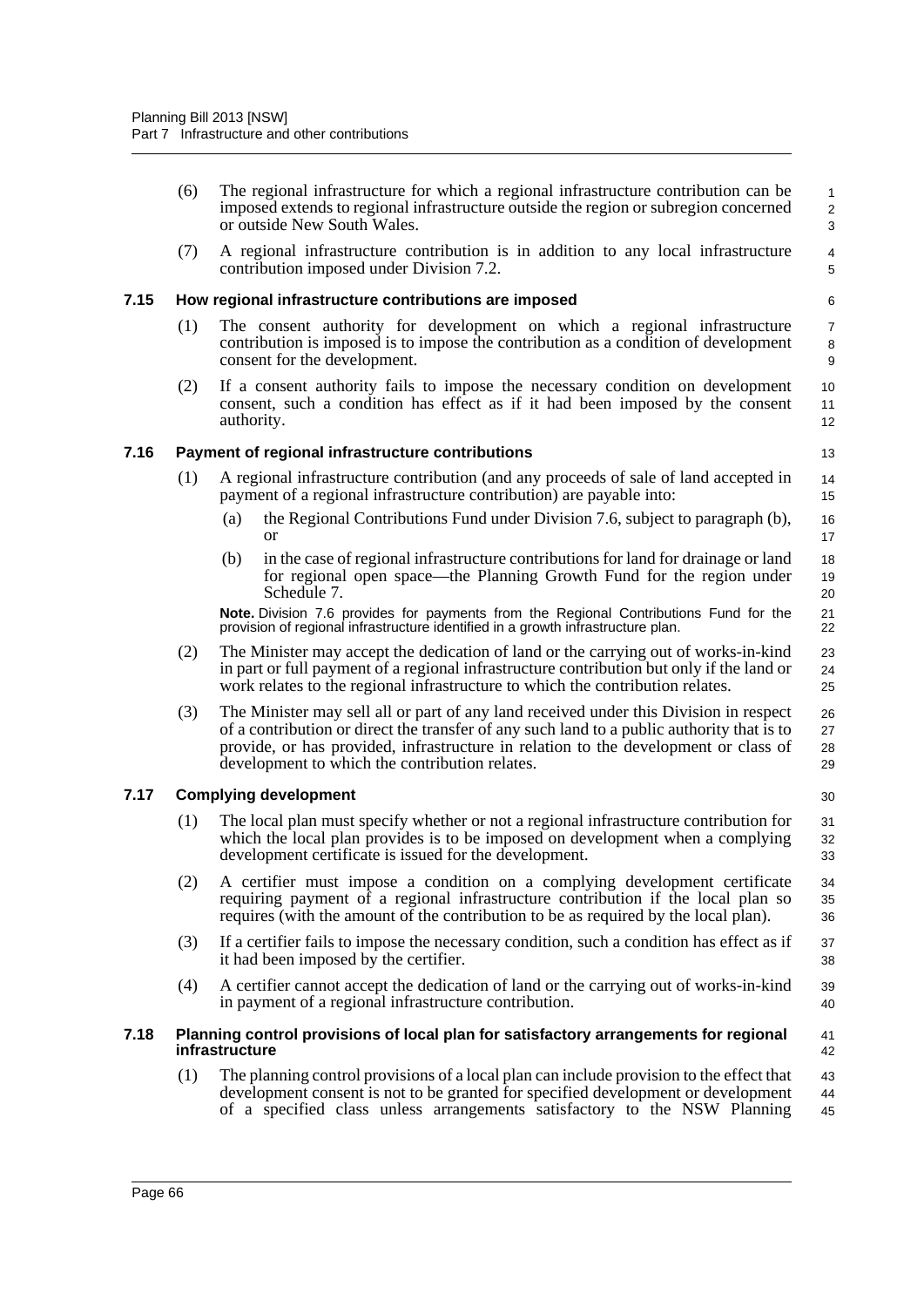Director-General have been made for the making of a contribution towards the provision of regional infrastructure by the State in relation to the development.

1

|      |                     | provision of regional infrastructure by the State in relation to the development.                                                                                                                                                                                                                                                 | $\overline{c}$                             |
|------|---------------------|-----------------------------------------------------------------------------------------------------------------------------------------------------------------------------------------------------------------------------------------------------------------------------------------------------------------------------------|--------------------------------------------|
|      | (2)                 | In deciding for the purposes of any such provision whether satisfactory arrangements<br>have been made for the making of a contribution towards the provision of regional<br>infrastructure by the State in relation to development, the NSW Planning<br>Director-General must have regard to any applicable NSW planning policy. | 3<br>$\overline{\mathbf{4}}$<br>5<br>$\,6$ |
|      | (3)                 | If a regional infrastructure contribution is imposed in respect of development as a<br>condition of development consent, a contribution towards the provision of regional<br>infrastructure in respect of the development cannot be required under the planning<br>control provisions of the local plan.                          | $\overline{7}$<br>8<br>$9\,$<br>10         |
| 7.19 |                     | <b>Growth infrastructure plans</b>                                                                                                                                                                                                                                                                                                | 11                                         |
|      | (1)                 | The NSW Planning Director-General may prepare a draft growth infrastructure plan<br>for any region or subregion of the State and submit the draft plan to the Minister.<br>Note. Schedule 2 requires any such draft plan to be publicly exhibited for at least 28 days.                                                           | 12<br>13<br>14                             |
|      | (2)                 | In preparing a draft growth infrastructure plan, the NSW Planning Director-General<br>must have regard to any applicable NSW planning policy or regional growth plan.                                                                                                                                                             | 15<br>16                                   |
|      | (3)                 | A growth infrastructure plan is to identify the regional infrastructure for which a<br>regional infrastructure contribution may be imposed. The plan may also identify<br>priority infrastructure and other infrastructure for the region or subregion.                                                                           | 17<br>18<br>19                             |
|      | (4)                 | A growth infrastructure plan is to include a contestability assessment, being an<br>assessment of the opportunities for infrastructure identified in the plan to be provided<br>and operated by the private sector.                                                                                                               | 20<br>21<br>22                             |
|      | (5)                 | The Minister may make a growth infrastructure plan in the form in which it was<br>submitted or with such modifications as the Minister considers appropriate. The<br>Minister may decide not to make the draft plan.                                                                                                              | 23<br>24<br>25                             |
|      | (6)                 | The making of a growth infrastructure plan requires the concurrence of the Treasurer<br>or (if the cost of the infrastructure concerned is less than \$30 million) the Secretary<br>of the Treasury.                                                                                                                              | 26<br>27<br>28                             |
|      | (7)                 | A growth infrastructure plan is required to be published on the NSW planning portal.                                                                                                                                                                                                                                              | 29                                         |
|      | (8)                 | A growth infrastructure plan may be amended or repealed by a further growth<br>infrastructure plan published on the NSW planning portal.                                                                                                                                                                                          | 30<br>31                                   |
| 7.20 |                     | Restrictions on appeals and changes to conditions                                                                                                                                                                                                                                                                                 | 32                                         |
|      | (1)                 | A condition of development consent that imposes a regional infrastructure<br>contribution in accordance with the local plan cannot be disallowed or amended by<br>the Land and Environment Court on appeal under Part 9.                                                                                                          | 33<br>34<br>35                             |
|      | (2)                 | A condition of development consent that imposes a regional infrastructure<br>contribution cannot be modified without the approval of the Minister.                                                                                                                                                                                | 36<br>37                                   |
|      | <b>Division 7.4</b> | <b>Biodiversity offset contributions</b>                                                                                                                                                                                                                                                                                          | 38                                         |
| 7.21 |                     | Imposition of biodiversity offset contributions                                                                                                                                                                                                                                                                                   | 39                                         |
|      | (1)                 | A local plan can impose a biodiversity offset contribution on development as a<br>contribution towards biodiversity offsets for the conservation or enhancement of the<br>natural environment of the State.                                                                                                                       | 40<br>41<br>42                             |
|      | (2)                 | The local plan is to specify the development or class of development in respect of<br>which a biodiversity offset contribution is imposed, the amount (or method of                                                                                                                                                               | 43<br>44                                   |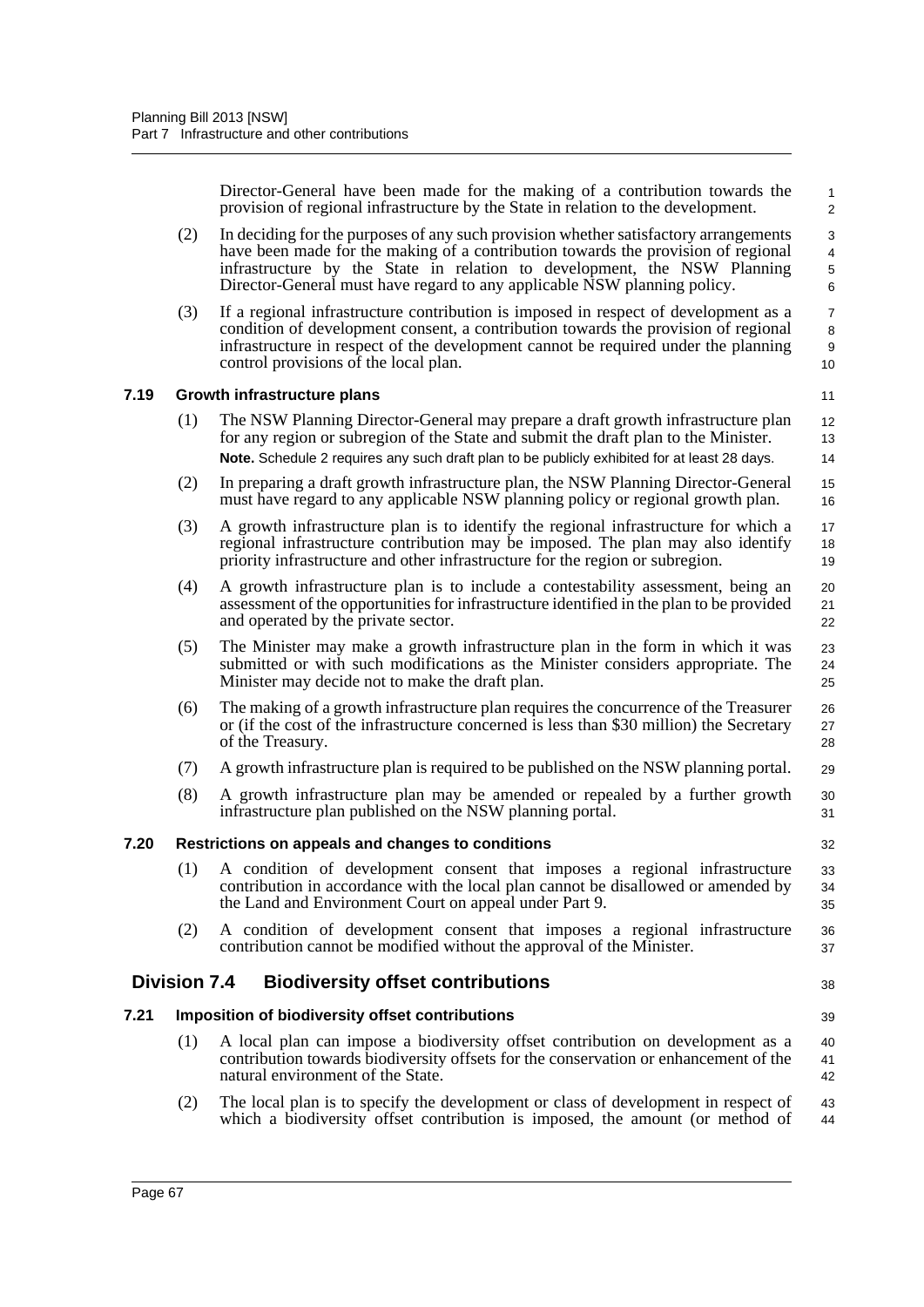calculation) of the contribution, the time for payment of the contribution and any indexation of that amount at the date of payment.

- (3) There is not required to be any connection between the development the subject of the biodiversity offset contribution and the object of expenditure of any money required to be paid.
- (4) A biodiversity offset contribution can be imposed for the conservation or enhancement of the natural environment of or outside the site of the proposed development.
- (5) A biodiversity offset contribution is in addition to any local or regional infrastructure contribution imposed under this Part.

# **7.22 How biodiversity offset contributions are imposed**

- (1) The consent authority for development on which a biodiversity offset contribution is imposed is to impose the contribution as a condition of development consent for the development.
- (2) If a consent authority fails to impose the necessary condition on development consent, such a condition has effect as if it had been imposed by the consent authority.

# **7.23 Payment of biodiversity offset contributions**

- (1) A biodiversity offset contribution (and any proceeds of sale of land accepted in payment of a biodiversity offset contribution) are payable into: 19 20
	- (a) except in the case of biodiversity offsets for the aquatic environment—the Biodiversity Offset Contributions Fund under the *Threatened Species Conservation Act 1995*, or
	- (b) in the case of biodiversity offsets for the aquatic environment—the Fish Conservation Trust Fund under the *Fisheries Management Act 1994*.

**Note.** Under the relevant Acts, other money is payable into those Funds (eg money required to be paid into the Funds under planning agreements) and provision is made for the purposes for which money in the Fund may be used.

- (2) A Minister administering the threatened species legislation may accept the dedication of land, or the carrying out of environmental works or activities that conserve or enhance the natural environment of the State, in part or full payment of a biodiversity offset contribution. 29 30 31 32
- (3) A Minister administering the threatened species legislation may sell all or part of any land received under this Division in respect of a contribution.
- (4) The Ministers administering the *Threatened Species Conservation Act 1995* and the *Fisheries Management Act 1994* may, for the purposes of this section, determine whether any biodiversity offset is or is not a biodiversity offset for the aquatic environment. 35 36 37 38

#### **7.24 Complying development**

- (1) The local plan must specify whether or not a biodiversity offset contribution for which the plan provides is to be imposed on development when a complying development certificate is issued for the development. 40 41 42
- (2) A certifier must impose a condition on a complying development certificate requiring payment of a biodiversity offset contribution if the local plan so requires (with the amount of the contribution to be as required by the local plan). 43 44 45
- (3) If a certifier fails to impose the necessary condition, such a condition has effect as if it had been imposed by the certifier. 46 47

17 18

39

33 34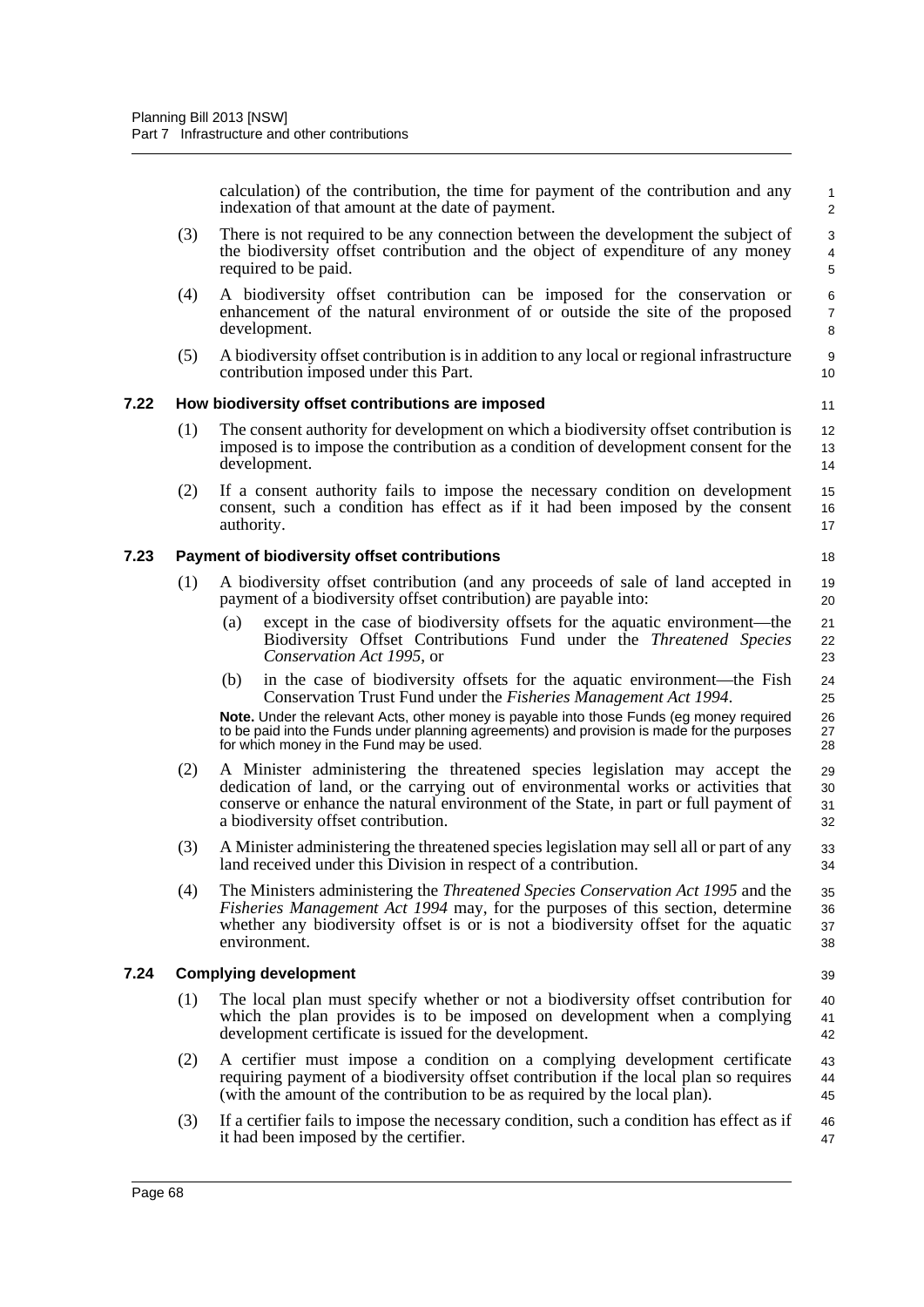|      | (4)                 |     | A certifier cannot accept the dedication of land or the carrying out of works or<br>activities in payment of a biodiversity offset contribution.                                                                                                                                                                                         | 1<br>$\overline{\mathbf{c}}$ |
|------|---------------------|-----|------------------------------------------------------------------------------------------------------------------------------------------------------------------------------------------------------------------------------------------------------------------------------------------------------------------------------------------|------------------------------|
| 7.25 |                     |     | Restrictions on appeals and changes to conditions                                                                                                                                                                                                                                                                                        | 3                            |
|      | (1)                 |     | A condition of development consent that imposes a biodiversity offset contribution<br>in accordance with a local plan cannot be disallowed or amended by the Land and<br>Environment Court on appeal under Part 9.                                                                                                                       | 4<br>5<br>6                  |
|      | (2)                 |     | A condition of development consent that imposes a biodiversity offset contribution<br>cannot be modified without the approval of a Minister administering the threatened<br>species legislation.                                                                                                                                         | $\overline{7}$<br>8<br>9     |
|      | <b>Division 7.5</b> |     | <b>Planning agreements</b>                                                                                                                                                                                                                                                                                                               | 10                           |
| 7.26 |                     |     | Developers can enter into planning agreements                                                                                                                                                                                                                                                                                            | 11                           |
|      | (1)                 |     | A <i>planning agreement</i> is an agreement between one or more public authorities and<br>a person (the <i>developer</i> ) under which the developer is required to dedicate land free<br>of cost, pay money, carry out public works or provide any other material public<br>benefit (or any combination of them) towards the following: | 12<br>13<br>14<br>15         |
|      |                     | (a) | the provision of infrastructure that is identified in a local infrastructure plan or<br>growth infrastructure plan,                                                                                                                                                                                                                      | 16<br>17                     |
|      |                     | (b) | the provision of infrastructure, or any other public purpose, that is identified<br>in a Ministerial planning order made under this section,                                                                                                                                                                                             | 18<br>19                     |
|      |                     | (c) | the provision of affordable housing that is identified in a strategic plan,                                                                                                                                                                                                                                                              | 20                           |
|      |                     | (d) | the conservation or enhancement of the natural environment of the State.                                                                                                                                                                                                                                                                 | 21                           |
|      | (2)                 |     | The developer must be:                                                                                                                                                                                                                                                                                                                   | 22                           |
|      |                     | (a) | a person who has sought a change to the planning control provisions of a local<br>plan, or                                                                                                                                                                                                                                               | 23<br>24                     |
|      |                     | (b) | a person who has made, or proposes to make, an application for development<br>consent, or                                                                                                                                                                                                                                                | 25<br>26                     |
|      |                     | (c) | a person who has entered into an agreement with, or is otherwise associated<br>with, a person to whom paragraph (a) or (b) applies.                                                                                                                                                                                                      | 27<br>28                     |
|      | (3)                 |     | In this Division, the <i>provision</i> of infrastructure includes:                                                                                                                                                                                                                                                                       | 29                           |
|      |                     | (a) | the extension or augmentation of infrastructure and the recoupment of the cost<br>of providing, extending or augmenting infrastructure, and                                                                                                                                                                                              | 30<br>31                     |
|      |                     | (b) | the funding of recurrent expenditure relating to the provision, extension or<br>augmentation of infrastructure, and                                                                                                                                                                                                                      | 32<br>33                     |
|      |                     | (c) | any action of a public authority in connection with the exercise of any statutory<br>function under the planning legislation, including the carrying out of any<br>research or investigation and the preparation of any report, study or<br>instrument.                                                                                  | 34<br>35<br>36<br>37         |
| 7.27 |                     |     | Planning agreements can limit contribution requirements                                                                                                                                                                                                                                                                                  | 38                           |
|      | (1)                 |     | A planning agreement can exclude the application in respect of development of any<br>provision of Division 7.2 (Local infrastructure contributions), Division 7.3 (Regional<br>infrastructure contributions) or Division 7.4 (Biodiversity offset contributions),<br>subject to the following restrictions:                              | 39<br>40<br>41<br>42         |
|      |                     | (a) | a planning agreement cannot exclude the application of a provision of<br>Division 7.2 in respect of development unless the consent authority for the<br>development or the Minister is a party to the agreement,                                                                                                                         | 43<br>44<br>45               |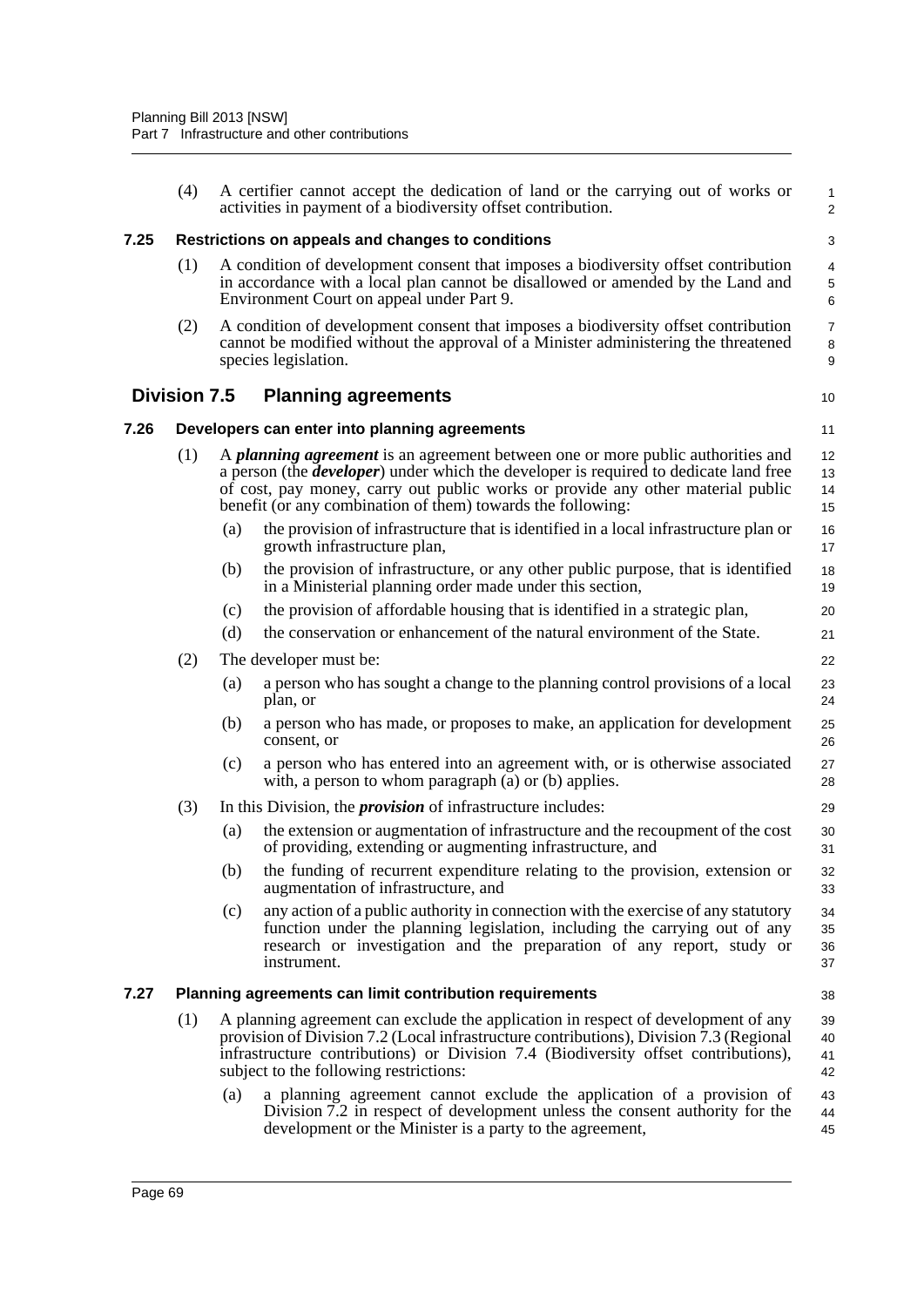|      |                                             | (b) | a public authority is not to enter into a planning agreement excluding the<br>application of Division 7.3 unless the public authority is the Minister or does<br>so with the approval of the Minister,                                                                                                                                                        | $\overline{\mathbf{c}}$<br>3  |  |  |  |
|------|---------------------------------------------|-----|---------------------------------------------------------------------------------------------------------------------------------------------------------------------------------------------------------------------------------------------------------------------------------------------------------------------------------------------------------------|-------------------------------|--|--|--|
|      |                                             | (c) | a public authority is not to enter into a planning agreement excluding the<br>application of Division 7.4 unless the public authority is a Minister<br>administering the threatened species legislation or does so with the approval<br>of any such Minister.                                                                                                 | 4<br>5<br>6<br>$\overline{7}$ |  |  |  |
|      | (2)                                         |     | If a planning agreement excludes the application of any provision of Division 7.2, 7.3<br>or 7.4 to particular development, a consent authority cannot impose a contribution in<br>respect of that development under the excluded provisions (except in respect of the<br>application of any part of those provisions that is not excluded by the agreement). | 8<br>9<br>10<br>11            |  |  |  |
| 7.28 |                                             |     | Use of planning agreement contributions                                                                                                                                                                                                                                                                                                                       | 12                            |  |  |  |
|      | (1)                                         |     | A public authority is to hold any money paid to it under a planning agreement for the<br>purpose for which the payment was required and apply the money towards that<br>purpose. Money paid for different purposes may be pooled and applied progressively<br>for those purposes.                                                                             | 13<br>14<br>15<br>16          |  |  |  |
|      | (2)                                         |     | If a planning agreement provides that money paid to a public authority is to be paid<br>into a specified statutory fund, the public authority is to pay the money into that fund<br>and apply the money for the purposes of that fund.                                                                                                                        | 17<br>18<br>19                |  |  |  |
|      | (3)                                         |     | Land dedicated under a planning agreement is to be made available by the public<br>authority for the purpose for which the dedication was required.                                                                                                                                                                                                           | 20<br>21                      |  |  |  |
|      | (4)                                         |     | The money paid under a planning agreement includes any additional amount earned<br>from investment of that money.                                                                                                                                                                                                                                             | 22<br>23                      |  |  |  |
| 7.29 | <b>Parties to planning agreements</b><br>24 |     |                                                                                                                                                                                                                                                                                                                                                               |                               |  |  |  |
|      | (1)                                         |     | Any Minister, public authority or other person approved by the Minister is entitled to<br>be an additional party to a planning agreement and to receive a benefit under the<br>agreement on behalf of the State.                                                                                                                                              | 25<br>26<br>27                |  |  |  |
|      | (2)                                         |     | A council is not precluded from entering into a joint planning agreement with another<br>council or other public authority merely because it applies to any land not within, or<br>any purposes not related to, the area of the council.                                                                                                                      | 28<br>29<br>30                |  |  |  |
| 7.30 |                                             |     | Limitations on planning agreements                                                                                                                                                                                                                                                                                                                            | 31                            |  |  |  |
|      | (1)                                         |     | A planning agreement cannot impose an obligation on a public authority to grant<br>development consent, or to exercise any function under the planning legislation in<br>relation to a change to or the making or revocation of the planning control provisions<br>of a local plan.                                                                           | 32<br>33<br>34<br>35          |  |  |  |
|      | (2)                                         |     | A planning agreement is void to the extent, if any, to which it requires or allows<br>anything to be done that, when done, would breach a provision of this Act, the<br>planning control provisions of a local plan or a development consent applying to the<br>land concerned.                                                                               | 36<br>37<br>38<br>39          |  |  |  |
| 7.31 |                                             |     | <b>Contents of planning agreements</b>                                                                                                                                                                                                                                                                                                                        | 40                            |  |  |  |
|      | (1)                                         |     | A planning agreement must provide for the following:                                                                                                                                                                                                                                                                                                          | 41                            |  |  |  |
|      |                                             | (a) | a description of the land to which the agreement applies,                                                                                                                                                                                                                                                                                                     | 42                            |  |  |  |
|      |                                             | (b) | a description of the change to the planning control provisions of the local plan,<br>or a description of the development, to which the agreement applies,                                                                                                                                                                                                     | 43<br>44                      |  |  |  |
|      |                                             |     |                                                                                                                                                                                                                                                                                                                                                               |                               |  |  |  |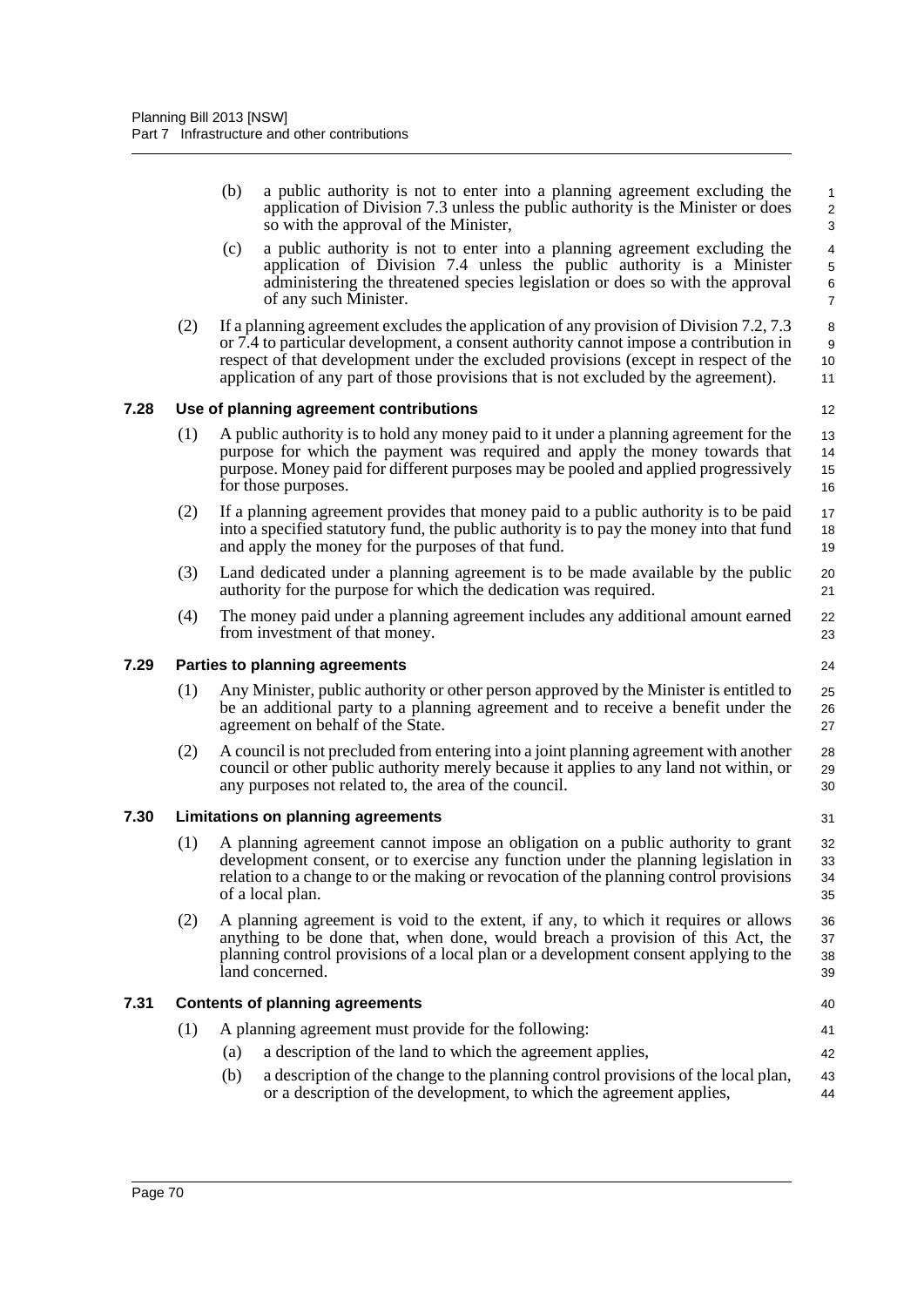|      |     | (c)        | the nature and extent of the contribution to be made by the developer under the<br>agreement, the time or times by which the contribution is to be made and the<br>manner by which the contribution is to be made,                                                                  | 1<br>$\overline{\mathbf{c}}$<br>3 |
|------|-----|------------|-------------------------------------------------------------------------------------------------------------------------------------------------------------------------------------------------------------------------------------------------------------------------------------|-----------------------------------|
|      |     | (d)        | in the case of development, whether the agreement excludes (wholly or in part)<br>or does not exclude the application of Divisions 7.2, 7.3 and 7.4 to the<br>development,                                                                                                          | 4<br>5<br>6                       |
|      |     | (e)        | if the agreement does not exclude the application to the development of<br>provisions of Division 7.2 for imposing a direct contribution, whether benefits<br>under the agreement are or are not to be taken into consideration in connection<br>with imposing such a contribution, | 7<br>8<br>9<br>10                 |
|      |     | (f)        | the terms of an offer referred to in section $7.33$ (3) relating to the agreement,                                                                                                                                                                                                  | 11                                |
|      |     | (g)        | a mechanism for the resolution of disputes under the agreement,                                                                                                                                                                                                                     | 12                                |
|      |     | (h)        | the enforcement of the agreement by a suitable means, such as the provision<br>of a bond or guarantee, in the event of a breach of the agreement by the<br>developer.                                                                                                               | 13<br>14<br>15                    |
|      | (2) |            | There is not required to be any connection between the development to which a<br>planning agreement applies and the object of expenditure of any money required to<br>be paid by the agreement.                                                                                     | 16<br>17<br>18                    |
|      |     |            | Note. See section 7.28, which requires money paid under a planning agreement to be applied<br>for the purpose for which it was paid.                                                                                                                                                | 19<br>20                          |
| 7.32 |     |            | Registered planning agreements to run with land                                                                                                                                                                                                                                     | 21                                |
|      | (1) |            | A planning agreement can be registered under this section if the following persons<br>agree to its registration:                                                                                                                                                                    | 22<br>23                          |
|      |     | (a)        | if the agreement relates to land under the Real Property Act 1900—each<br>person who has an estate or interest in the land registered under that Act,                                                                                                                               | 24<br>25                          |
|      |     | (b)        | if the agreement relates to land not under the <i>Real Property Act 1900</i> —each<br>person who is seised or possessed of an estate or interest in the land.                                                                                                                       | 26<br>27                          |
|      | (2) |            | On lodgment of an application for registration in a form approved by the<br>Registrar-General, the Registrar-General is to register the planning agreement:                                                                                                                         | 28<br>29                          |
|      |     | (a)        | by making an entry in the relevant folio of the Register kept under the Real<br>Property Act 1900 if the agreement relates to land under that Act, or                                                                                                                               | 30<br>31                          |
|      |     | (b)        | by registering the agreement in the General Register of Deeds if the agreement<br>relates to land not under the Real Property Act 1900.                                                                                                                                             | 32<br>33                          |
|      | (3) |            | A planning agreement that has been registered by the Registrar-General under this<br>section is binding on, and is enforceable against, the owner of the land from time to<br>time as if each owner for the time being had entered into the agreement.                              | 34<br>35<br>36                    |
|      | (4) |            | A reference in this section to a planning agreement includes a reference to any<br>amendment or revocation of a planning agreement.                                                                                                                                                 | 37<br>38                          |
| 7.33 |     |            | Circumstances in which planning agreements can or cannot be required to be made                                                                                                                                                                                                     | 39                                |
|      | (1) | provision: | A planning control provision of a local plan (other than a provision of a transitional<br>planning instrument made before 8 July 2005) has no effect to the extent that the                                                                                                         | 40<br>41<br>42                    |
|      |     | (a)        | expressly requires a planning agreement to be entered into before an<br>application for development consent can be made, considered or determined,<br>or                                                                                                                            | 43<br>44<br>45                    |
|      |     | (b)        | expressly prevents a development consent from being granted or having effect<br>unless or until a planning agreement is entered into.                                                                                                                                               | 46<br>47                          |
|      |     |            |                                                                                                                                                                                                                                                                                     |                                   |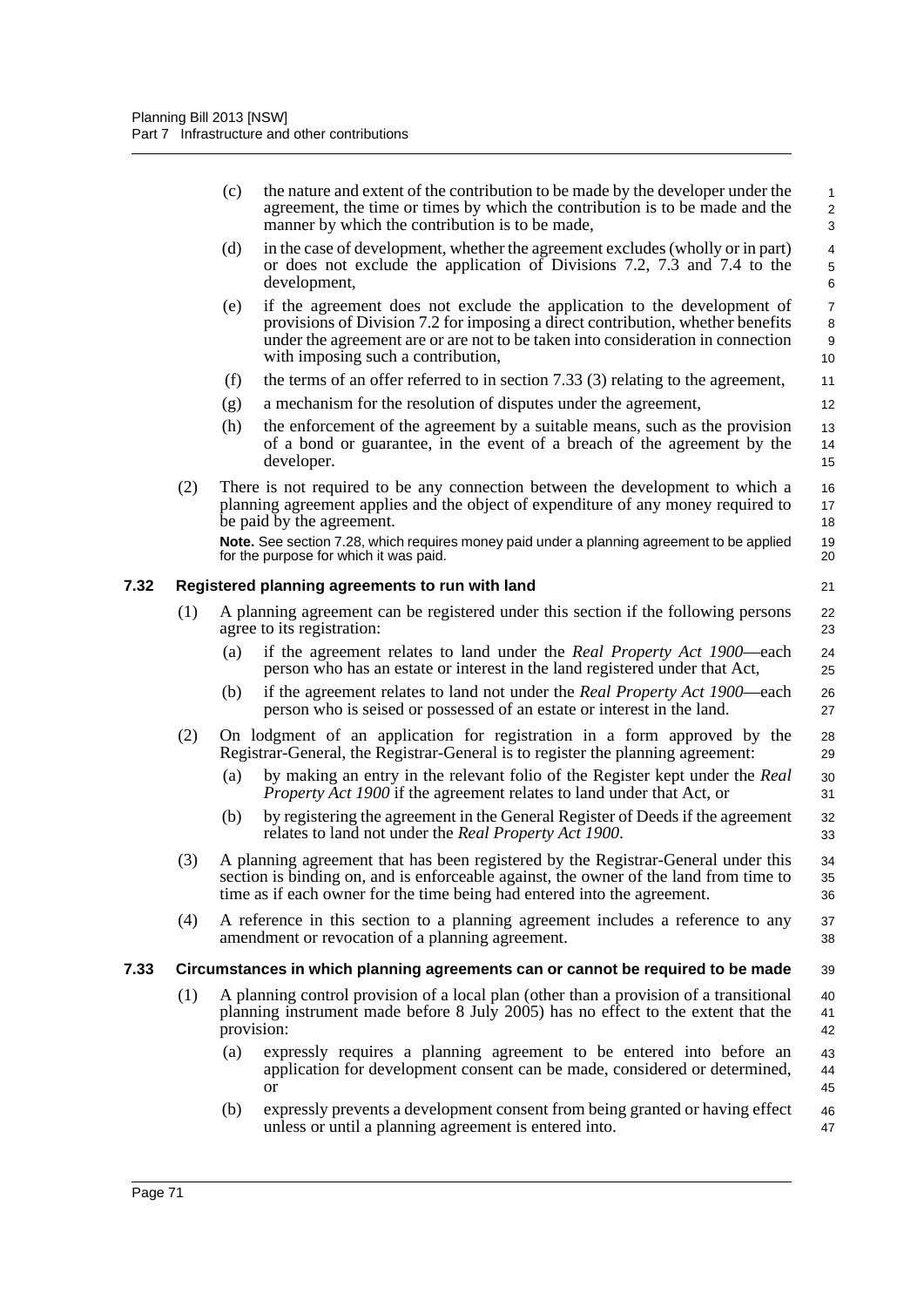|      | (2)                          | A consent authority cannot refuse to grant development consent on the ground that a<br>planning agreement has not been entered into in relation to the proposed<br>development or that the developer has not offered to enter into such an agreement.                                                                                                                                                                                      | $\mathbf{1}$<br>$\overline{2}$<br>3          |  |  |  |
|------|------------------------------|--------------------------------------------------------------------------------------------------------------------------------------------------------------------------------------------------------------------------------------------------------------------------------------------------------------------------------------------------------------------------------------------------------------------------------------------|----------------------------------------------|--|--|--|
|      | (3)                          | However, a consent authority can require a planning agreement to be entered into as<br>a condition of a development consent, but only if it requires a planning agreement<br>that is in the terms of an offer made by the developer in connection with the<br>application for development consent, or a change to the planning control provisions<br>of the local plan sought by the developer for the purposes of making the application. | 4<br>$\mathbf 5$<br>6<br>$\overline{7}$<br>8 |  |  |  |
|      | (4)                          | An offer referred to in subsection (3) must include all the matters for which a<br>planning agreement must make provision under this Part.                                                                                                                                                                                                                                                                                                 | $\boldsymbol{9}$<br>10                       |  |  |  |
|      | (5)                          | In this section, <i>planning agreement</i> includes any agreement (however described)<br>containing provisions similar to those contained in a planning agreement.                                                                                                                                                                                                                                                                         | 11<br>12                                     |  |  |  |
| 7.34 |                              | No appeals                                                                                                                                                                                                                                                                                                                                                                                                                                 | 13                                           |  |  |  |
|      | (1)                          | A person cannot appeal to the Land and Environment Court under Part 9 against the<br>failure of a public authority to enter into a planning agreement or against the terms<br>of a planning agreement.                                                                                                                                                                                                                                     | 14<br>15<br>16                               |  |  |  |
|      | (2)                          | This section does not affect the jurisdiction of the Land and Environment Court<br>under Division 10.3 of Part 10 (Civil enforcement proceedings).                                                                                                                                                                                                                                                                                         | 17<br>18                                     |  |  |  |
| 7.35 |                              | Procedures and other requirements relating to planning agreements                                                                                                                                                                                                                                                                                                                                                                          | 19                                           |  |  |  |
|      | (1)                          | The Minister may determine:                                                                                                                                                                                                                                                                                                                                                                                                                | 20                                           |  |  |  |
|      |                              | the procedures to be followed in negotiating a planning agreement, or<br>(a)                                                                                                                                                                                                                                                                                                                                                               | 21                                           |  |  |  |
|      |                              | (b)<br>the publication of those procedures, or                                                                                                                                                                                                                                                                                                                                                                                             | 22                                           |  |  |  |
|      |                              | other standard requirements with respect to planning agreements.<br>(c)                                                                                                                                                                                                                                                                                                                                                                    | 23                                           |  |  |  |
|      |                              | The procedures or other requirements may include consideration of the value of the<br>contribution provided under the planning agreement compared to the value of the<br>contribution that would be required under this Part but for the agreement.                                                                                                                                                                                        | 24<br>25<br>26                               |  |  |  |
|      | (2)                          | A determination made in respect of a particular case is to be made by notice in<br>writing served on the public authority concerned.                                                                                                                                                                                                                                                                                                       | 27<br>28                                     |  |  |  |
|      | (3)                          | A determination made generally or in a particular class of cases is to be made by<br>Ministerial planning order.                                                                                                                                                                                                                                                                                                                           | 29<br>30                                     |  |  |  |
|      | <b>Division 7.6</b>          | <b>Regional Contributions Fund</b>                                                                                                                                                                                                                                                                                                                                                                                                         | 31                                           |  |  |  |
| 7.36 |                              | <b>Definition</b>                                                                                                                                                                                                                                                                                                                                                                                                                          | 32                                           |  |  |  |
|      |                              | In this Division:                                                                                                                                                                                                                                                                                                                                                                                                                          | 33                                           |  |  |  |
|      |                              | <i>the Fund</i> means the Regional Contributions Fund established under this Division.                                                                                                                                                                                                                                                                                                                                                     | 34                                           |  |  |  |
| 7.37 | <b>Establishment of Fund</b> |                                                                                                                                                                                                                                                                                                                                                                                                                                            |                                              |  |  |  |
|      | (1)                          | There is to be established in the Special Deposits Account a fund called the Regional<br>Contributions Fund.                                                                                                                                                                                                                                                                                                                               | 36<br>37                                     |  |  |  |
|      | (2)                          | The Fund is to be administered by the Secretary of the Treasury. The Secretary is to<br>consult the NSW Planning Director-General in relation to the administration of the<br>Fund.                                                                                                                                                                                                                                                        | 38<br>39<br>40                               |  |  |  |
|      | (3)                          | The Secretary of the Treasury is also responsible for investing or making<br>arrangements for investment of money in the Fund.                                                                                                                                                                                                                                                                                                             | 41<br>42                                     |  |  |  |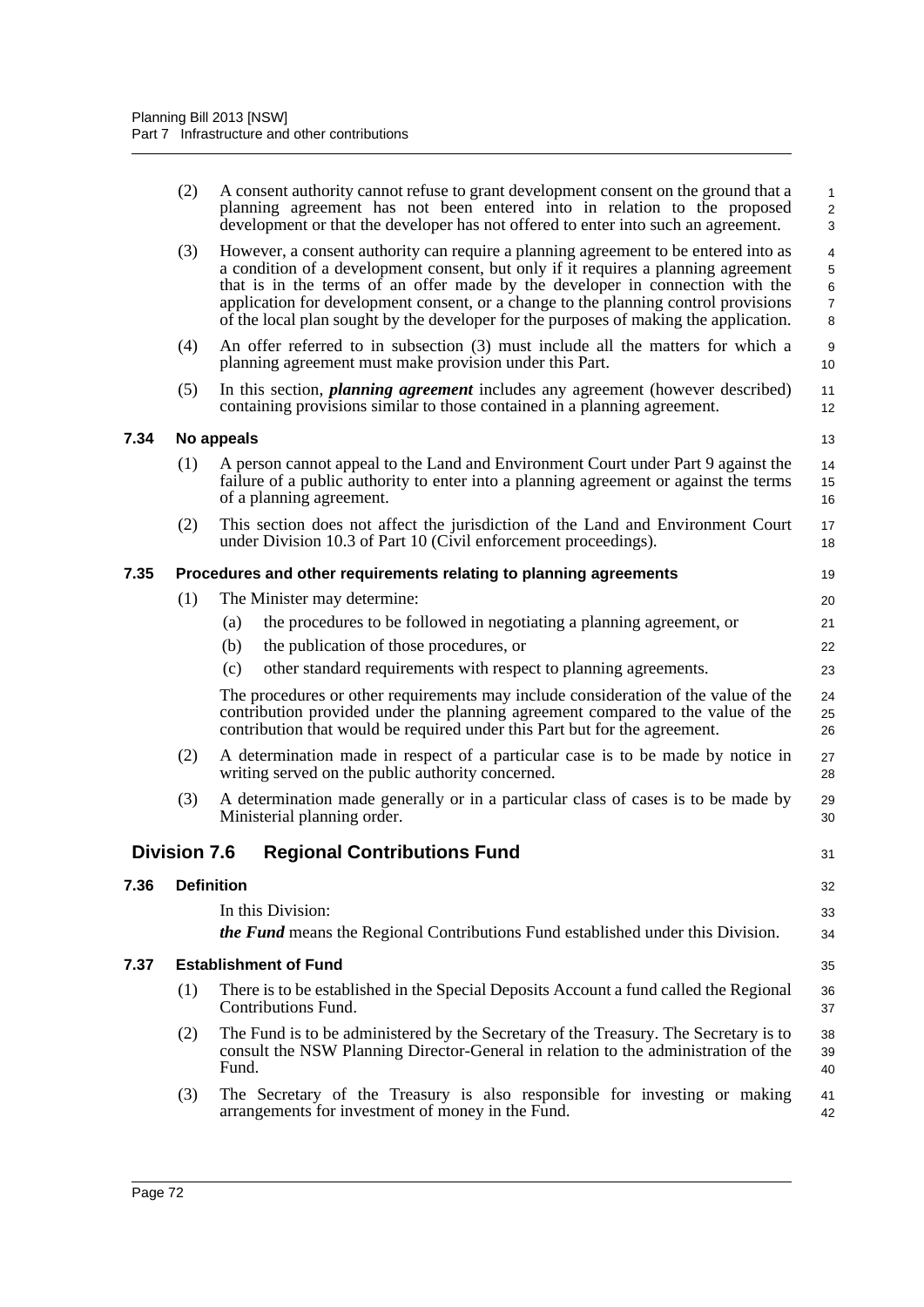# **7.38 Payments into Fund**

The following is to be paid into the Fund:

(a) money, and the proceeds of sale of any land, received in payment of a regional infrastructure contribution under Division 7.3 (unless required by that Division to be paid into the Planning Growth Fund for the region established under Schedule 7),

11 12 13

17

- (b) any money appropriated by Parliament for the purposes of the Fund,
- (c) the proceeds of the investment of money in the Fund,
- (d) any other money required to be paid into the Fund by the planning legislation or any other legislation.

# **7.39 Payments out of Fund**

- (1) The assets of the Fund can be applied for the following purposes (and only those purposes):
	- (a) payments to public authorities and other persons for the provision of regional infrastructure identified in a growth infrastructure plan to be the subject of a regional infrastructure contribution, 14 15 16
	- (b) any money required to meet administrative expenses in relation to the Fund,
	- (c) all other money directed or authorised to be paid from the Fund by the planning legislation. 18 19
- (2) Priorities for expenditure from the Fund in a region are to be determined in consultation with any relevant subregional planning board. 20 21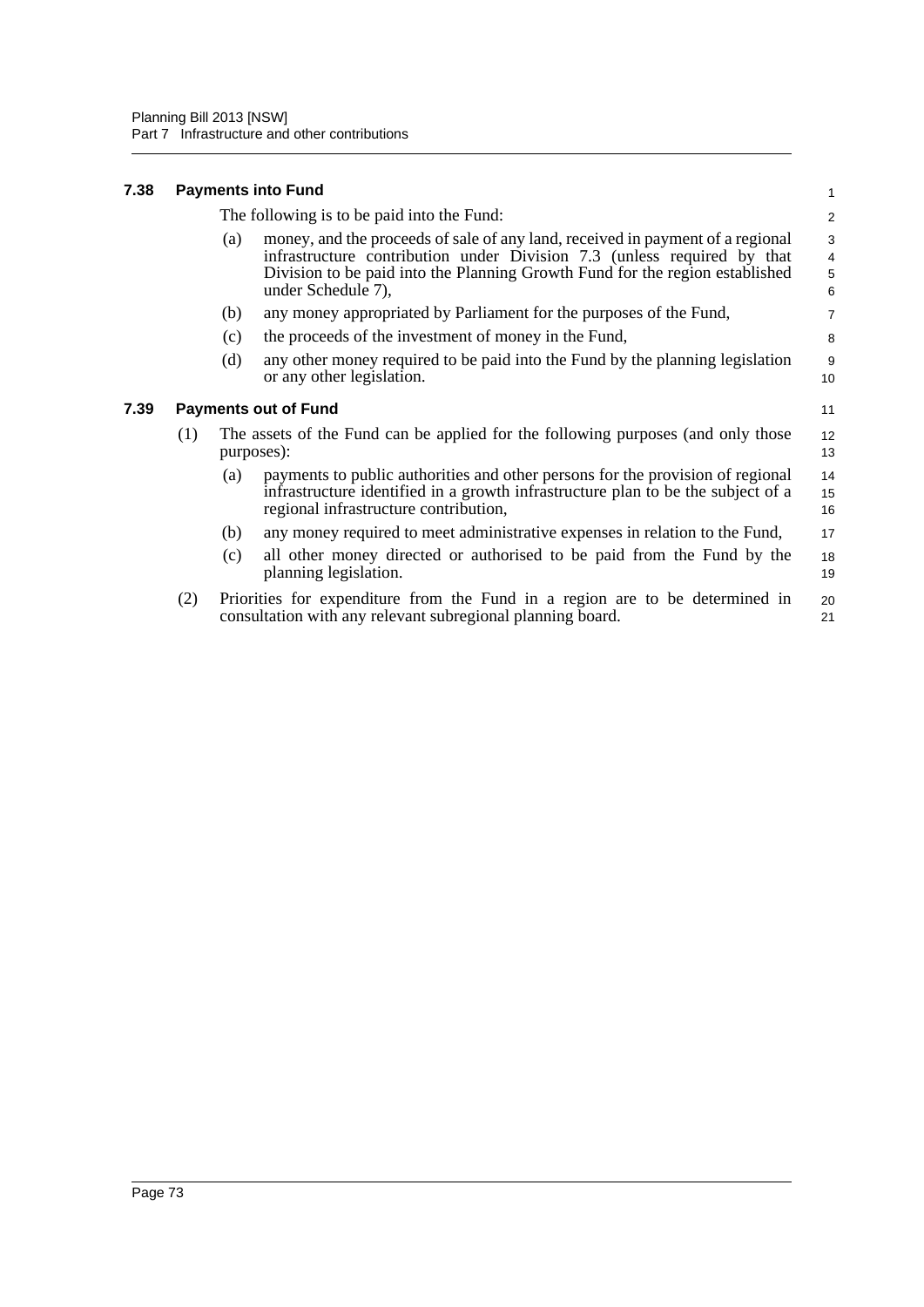| Part 8 |                     |                               |               | <b>Building and subdivision</b>                                                                                                                                                                                                                                                                                                                                                                                                                                       | 1                                                   |
|--------|---------------------|-------------------------------|---------------|-----------------------------------------------------------------------------------------------------------------------------------------------------------------------------------------------------------------------------------------------------------------------------------------------------------------------------------------------------------------------------------------------------------------------------------------------------------------------|-----------------------------------------------------|
|        | <b>Division 8.1</b> |                               |               | <b>Introductory</b>                                                                                                                                                                                                                                                                                                                                                                                                                                                   | 2                                                   |
| 8.1    |                     | <b>Interpretation: Part 8</b> |               |                                                                                                                                                                                                                                                                                                                                                                                                                                                                       | 3                                                   |
|        |                     |                               | In this Part: |                                                                                                                                                                                                                                                                                                                                                                                                                                                                       | 4                                                   |
|        |                     |                               |               | <i>building work—see section 1.9.</i>                                                                                                                                                                                                                                                                                                                                                                                                                                 | 5                                                   |
|        |                     |                               |               | <i>certifier</i> means a building certifier or subdivision certifier.                                                                                                                                                                                                                                                                                                                                                                                                 | 6                                                   |
|        |                     |                               |               | Note. See the Dictionary in Schedule 1 for the definitions of building certifier and<br>subdivision certifier, which generally include a council or the holder of a certificate of<br>accreditation as the relevant certifier under the Building Professionals Act 2005. The holder of<br>a certificate of accreditation may act as a subdivision certifier only if the planning control<br>provisions of a local plan authorise such an accredited certifier to act. | $\overline{7}$<br>8<br>$\boldsymbol{9}$<br>10<br>11 |
|        |                     |                               |               | <i>change of building use</i> means a change of the use of a building from a use as a class<br>of building recognised by the <i>Building Code of Australia</i> to a use as a different class<br>of building recognised by the Building Code of Australia.                                                                                                                                                                                                             | 12<br>13<br>14                                      |
|        |                     |                               |               | new building includes an altered part of, or an extension to, an existing building.                                                                                                                                                                                                                                                                                                                                                                                   | 15                                                  |
|        |                     |                               |               | <i>principal contractor</i> for building work means the person responsible for the overall<br>co-ordination and control of the carrying out of the building work.                                                                                                                                                                                                                                                                                                     | 16<br>17                                            |
|        |                     | Act 1989.                     |               | residential building work, owner-builder, contractor licence—see Home Building                                                                                                                                                                                                                                                                                                                                                                                        | 18<br>19                                            |
|        |                     |                               |               | subdivision work—see section 1.9.                                                                                                                                                                                                                                                                                                                                                                                                                                     | 20                                                  |
|        |                     |                               |               | Note. The Dictionary in Schedule 1 includes a complying development certificate in the<br>definition of <b>development consent</b> for the purposes of the Act.                                                                                                                                                                                                                                                                                                       | 21<br>22                                            |
| 8.2    |                     |                               |               | Kinds of certificates under Part 8                                                                                                                                                                                                                                                                                                                                                                                                                                    | 23                                                  |
|        |                     |                               |               | There are the following kinds of certificates under this Part:                                                                                                                                                                                                                                                                                                                                                                                                        | 24                                                  |
|        |                     | (a)                           |               | construction certificate—a certificate to the effect that building work<br>completed in accordance with specified plans and specifications or standards<br>will comply with the requirements of the regulations.                                                                                                                                                                                                                                                      | 25<br>26<br>27                                      |
|        |                     | (b)                           |               | subdivision works certificate—a certificate to the effect that subdivision work<br>completed in accordance with specified plans and specifications will comply<br>with the requirements of the regulations.                                                                                                                                                                                                                                                           | 28<br>29<br>30                                      |
|        |                     | (c)                           |               | <i>occupation certificate</i> —a certificate that authorises:                                                                                                                                                                                                                                                                                                                                                                                                         | 31                                                  |
|        |                     |                               | (i)           | the occupation and use of a new building in accordance with a<br>development consent, or                                                                                                                                                                                                                                                                                                                                                                              | 32<br>33                                            |
|        |                     |                               |               | (ii) a change of building use for an existing building in accordance with a<br>development consent.                                                                                                                                                                                                                                                                                                                                                                   | 34<br>35                                            |
|        |                     |                               |               | When issued, an occupation certificate is taken to be part of the development<br>consent to which it relates.                                                                                                                                                                                                                                                                                                                                                         | 36<br>37                                            |
|        |                     | (d)                           |               | <i>subdivision certificate</i> —a certificate that authorises the registration of a plan<br>of subdivision under Part 23 of the Conveyancing Act 1919.                                                                                                                                                                                                                                                                                                                | 38<br>39                                            |
|        |                     |                               |               | When issued, a subdivision certificate is taken to be part of the development<br>consent that authorised the carrying out of the subdivision.                                                                                                                                                                                                                                                                                                                         | 40<br>41                                            |
|        |                     |                               |               | Note. Section 195A of the Conveyancing Act 1919 requires a person to lodge a subdivision certificate when lodging a plan of subdivision for registration under that Act.                                                                                                                                                                                                                                                                                              | 42<br>43                                            |
|        |                     | (e)                           |               | <i>compliance certificate</i> —a certificate to the effect that:                                                                                                                                                                                                                                                                                                                                                                                                      | 44                                                  |
|        |                     |                               | (i)           | specified building work or subdivision work has been completed as<br>specified in the certificate and complies with specified plans and                                                                                                                                                                                                                                                                                                                               | 45<br>46                                            |
|        |                     |                               |               |                                                                                                                                                                                                                                                                                                                                                                                                                                                                       |                                                     |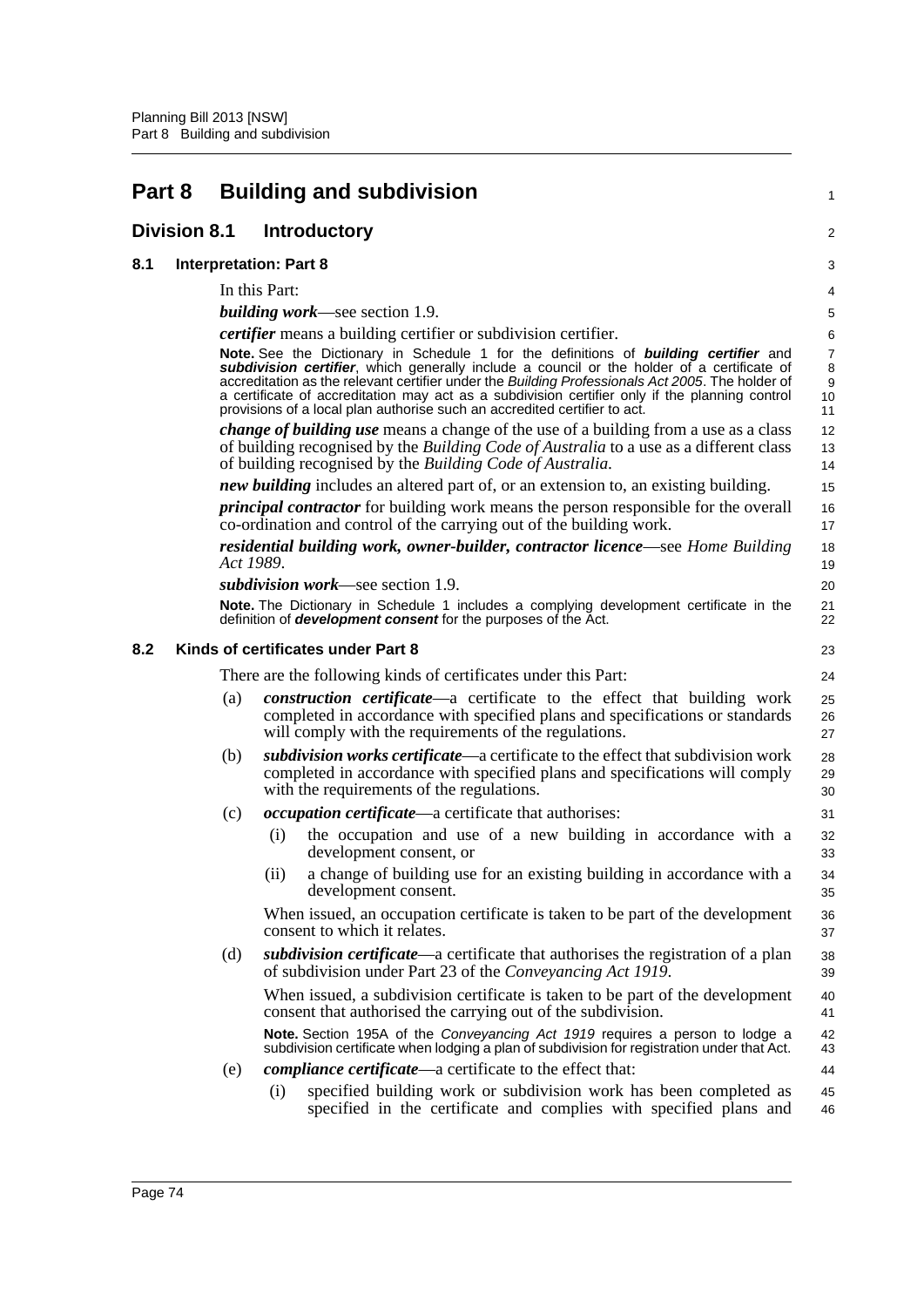|     |                     |     |       | specifications or with specified standards or requirements (a<br><i>completion of work compliance certificate</i> ), or                                                                                                                                                                                                                                                                                                | 1<br>$\overline{\mathbf{c}}$ |
|-----|---------------------|-----|-------|------------------------------------------------------------------------------------------------------------------------------------------------------------------------------------------------------------------------------------------------------------------------------------------------------------------------------------------------------------------------------------------------------------------------|------------------------------|
|     |                     |     |       | Note. A completion of work compliance certificate may be an authorised<br>alternative<br>in certain<br>cases to<br>an<br>occupation<br>certificate<br>under<br>section 8.7 (2) (a) (ii).                                                                                                                                                                                                                               | 3<br>4<br>5                  |
|     |                     |     | (ii)  | a condition with respect to specified building work or subdivision work<br>(being a condition attached to a planning approval) has been complied<br>with, or                                                                                                                                                                                                                                                           | 6<br>7<br>8                  |
|     |                     |     | (iii) | a specified building or proposed building has a specified classification<br>identified in accordance with the Building Code of Australia, or                                                                                                                                                                                                                                                                           | 9<br>10                      |
|     |                     |     | (iv)  | any specified aspect of development (including design of development)<br>complies with standards or requirements specified in the certificate with<br>respect to the development, or                                                                                                                                                                                                                                   | 11<br>12<br>13               |
|     |                     |     | (v)   | any specified aspect of development complies with the requirements of<br>provisions prescribed by the regulations.                                                                                                                                                                                                                                                                                                     | 14<br>15                     |
|     |                     |     |       | Note. A complying development certificate is a form of development consent that is issued<br>under Part 4 that authorises the carrying out of complying development. Unlike other<br>development consents, construction certificates or subdivision works certificates are not<br>required for building or subdivision work authorised by a development consent in the form of<br>a complying development certificate. | 16<br>17<br>18<br>19<br>20   |
| 8.3 |                     |     |       | Functions of building certifiers and subdivision certifiers                                                                                                                                                                                                                                                                                                                                                            | 21                           |
|     | (1)                 |     |       | A building certifier has the following functions:                                                                                                                                                                                                                                                                                                                                                                      | 22                           |
|     |                     | (a) |       | issuing construction certificates for building work,                                                                                                                                                                                                                                                                                                                                                                   | 23                           |
|     |                     | (b) |       | carrying out inspections of building work,                                                                                                                                                                                                                                                                                                                                                                             | 24                           |
|     |                     | (c) |       | issuing occupation certificates,                                                                                                                                                                                                                                                                                                                                                                                       | 25                           |
|     |                     | (d) |       | issuing completion of work compliance certificates,                                                                                                                                                                                                                                                                                                                                                                    | 26                           |
|     |                     | (e) |       | ensuring building manuals are provided to the owners of buildings,                                                                                                                                                                                                                                                                                                                                                     | 27                           |
|     |                     | (f) |       | any other function conferred or imposed on a building certifier under this or<br>any other Act.                                                                                                                                                                                                                                                                                                                        | 28<br>29                     |
|     | (2)                 |     |       | A subdivision certifier has the following functions:                                                                                                                                                                                                                                                                                                                                                                   | 30                           |
|     |                     | (a) |       | issuing subdivision works certificates for subdivision work,                                                                                                                                                                                                                                                                                                                                                           | 31                           |
|     |                     | (b) |       | carrying out inspections of subdivision work,                                                                                                                                                                                                                                                                                                                                                                          | 32                           |
|     |                     | (c) |       | issuing subdivision certificates,                                                                                                                                                                                                                                                                                                                                                                                      | 33                           |
|     |                     | (d) |       | any other function conferred or imposed on a subdivision certifier under this<br>or any other Act.                                                                                                                                                                                                                                                                                                                     | 34<br>35                     |
|     | (3)                 |     |       | A building certifier or subdivision certifier must not issue a certificate under this Part<br>in any case in which this Part provides that the certificate is not to be issued.<br>Maximum penalty: Tier 3.                                                                                                                                                                                                            | 36<br>37<br>38               |
|     | (4)                 |     |       | The NSW Planning Director-General may provide guidance to building certifiers or<br>subdivision certifiers on the exercise of their functions.                                                                                                                                                                                                                                                                         | 39<br>40                     |
|     | <b>Division 8.2</b> |     |       | <b>Building work and certificates relating to building</b>                                                                                                                                                                                                                                                                                                                                                             | 41                           |
| 8.4 |                     |     |       | Requirements before building work commences                                                                                                                                                                                                                                                                                                                                                                            | 42                           |
|     | (1)                 |     |       | For the purposes of this section, the building certifier for building work is:                                                                                                                                                                                                                                                                                                                                         | 43                           |
|     |                     | (a) |       | if the development consent for the work is a complying development<br>certificate—the building certifier who issued the certificate, or                                                                                                                                                                                                                                                                                | 44<br>45                     |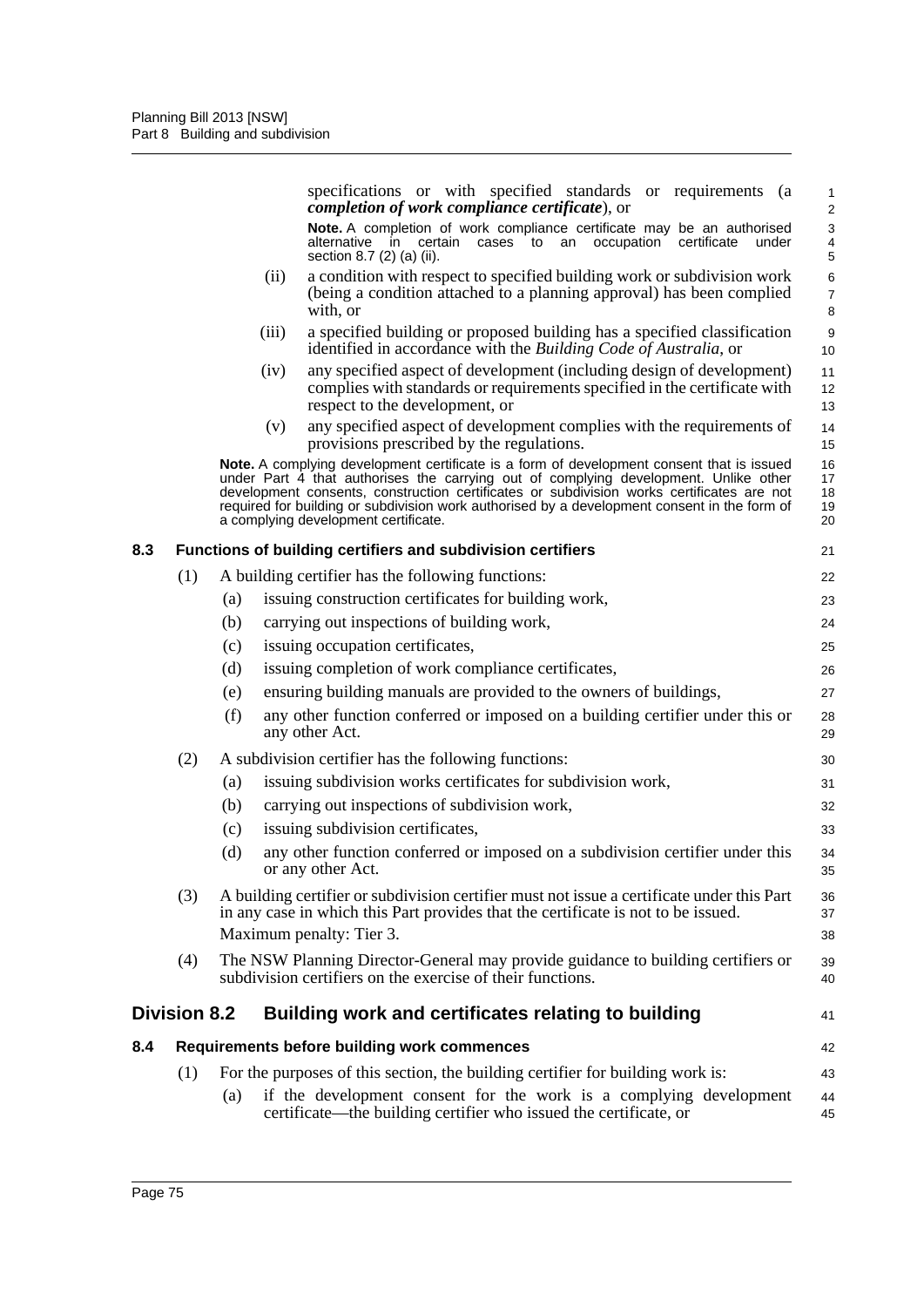|     |     | (b)      |           | in the case of any other development consent—a building certifier appointed<br>by (or with the approval of) the person having the benefit of the development<br>consent or other person authorised by the regulations.                                                                          | $\mathbf{1}$<br>$\sqrt{2}$<br>3    |
|-----|-----|----------|-----------|-------------------------------------------------------------------------------------------------------------------------------------------------------------------------------------------------------------------------------------------------------------------------------------------------|------------------------------------|
|     | (2) |          |           | The following requirements apply before the commencement of building work in<br>accordance with a development consent:                                                                                                                                                                          | 4<br>5                             |
|     |     | (a)      |           | the building certifier has, no later than 2 days before the building work<br>commences, notified the consent authority and the council (if the council is not<br>the consent authority) of his or her appointment as the building certifier,                                                    | 6<br>$\boldsymbol{7}$<br>8         |
|     |     | (b)      | work,     | the building certifier has, no later than 2 days before the building work<br>commences, notified the person having the benefit of the development consent<br>of any inspections that are required to be carried out in respect of the building                                                  | $\boldsymbol{9}$<br>10<br>11<br>12 |
|     |     | (c)      | the case, | the person carrying out the building work has notified the building certifier<br>that the person will carry out the building work as an owner-builder, if that is                                                                                                                               | 13<br>14<br>15                     |
|     |     | (d)      |           | the person having the benefit of the development consent, if not carrying out<br>the work as an owner-builder, has:                                                                                                                                                                             | 16<br>17                           |
|     |     |          | (i)       | appointed a principal contractor for the building work who must be the<br>holder of a contractor licence if any residential building work is<br>involved, and                                                                                                                                   | 18<br>19<br>20                     |
|     |     |          | (i)       | notified the building certifier of the appointment, and                                                                                                                                                                                                                                         | 21                                 |
|     |     |          | (iii)     | unless that person is the principal contractor, notified the principal<br>contractor of any inspections that are required to be carried out in<br>respect of the building work,                                                                                                                 | 22<br>23<br>24                     |
|     |     | (e)      |           | the person having the benefit of the development consent has given at least<br>2 days' notice to the council, and the building certifier if not the council, of the<br>person's intention to commence the erection of the building,                                                             | 25<br>26<br>27                     |
|     |     | (f)      |           | any other requirements of the regulations have been complied with.                                                                                                                                                                                                                              | 28                                 |
|     | (3) | section. |           | A person must not fail to give a notice that the person is required to give under this                                                                                                                                                                                                          | 29<br>30                           |
|     |     |          |           | Maximum penalty: Tier 3.                                                                                                                                                                                                                                                                        | 31                                 |
|     | (4) |          |           | For the purposes of subsection (1), the person having the benefit of a development<br>consent does not include any contractor or other person who will carry out the<br>building work unless the contractor or other person is the owner of the land on which<br>the work is to be carried out. | 32<br>33<br>34<br>35               |
|     | (5) |          |           | This section does not apply to Crown building work that is certified under this Part<br>to comply with the Building Code of Australia.                                                                                                                                                          | 36<br>37                           |
| 8.5 |     |          |           | <b>Requirement for construction certificate</b>                                                                                                                                                                                                                                                 | 38                                 |
|     | (1) |          |           | A construction certificate is required for the erection of a building in accordance with<br>a development consent.                                                                                                                                                                              | 39<br>40                           |
|     | (2) |          |           | However, a construction certificate is not required for the following:                                                                                                                                                                                                                          | 41                                 |
|     |     | (a)      |           | the erection of a building in accordance with a complying development<br>certificate,                                                                                                                                                                                                           | 42<br>43                           |
|     |     | (b)      |           | Crown building work that is certified under this Part to comply with the<br>Building Code of Australia.                                                                                                                                                                                         | 44<br>45                           |
|     |     |          |           | Note. Section 1.18 makes it an offence if a person does building work without a construction<br>certificate that is required by this section.                                                                                                                                                   | 46<br>47                           |
|     |     |          |           |                                                                                                                                                                                                                                                                                                 |                                    |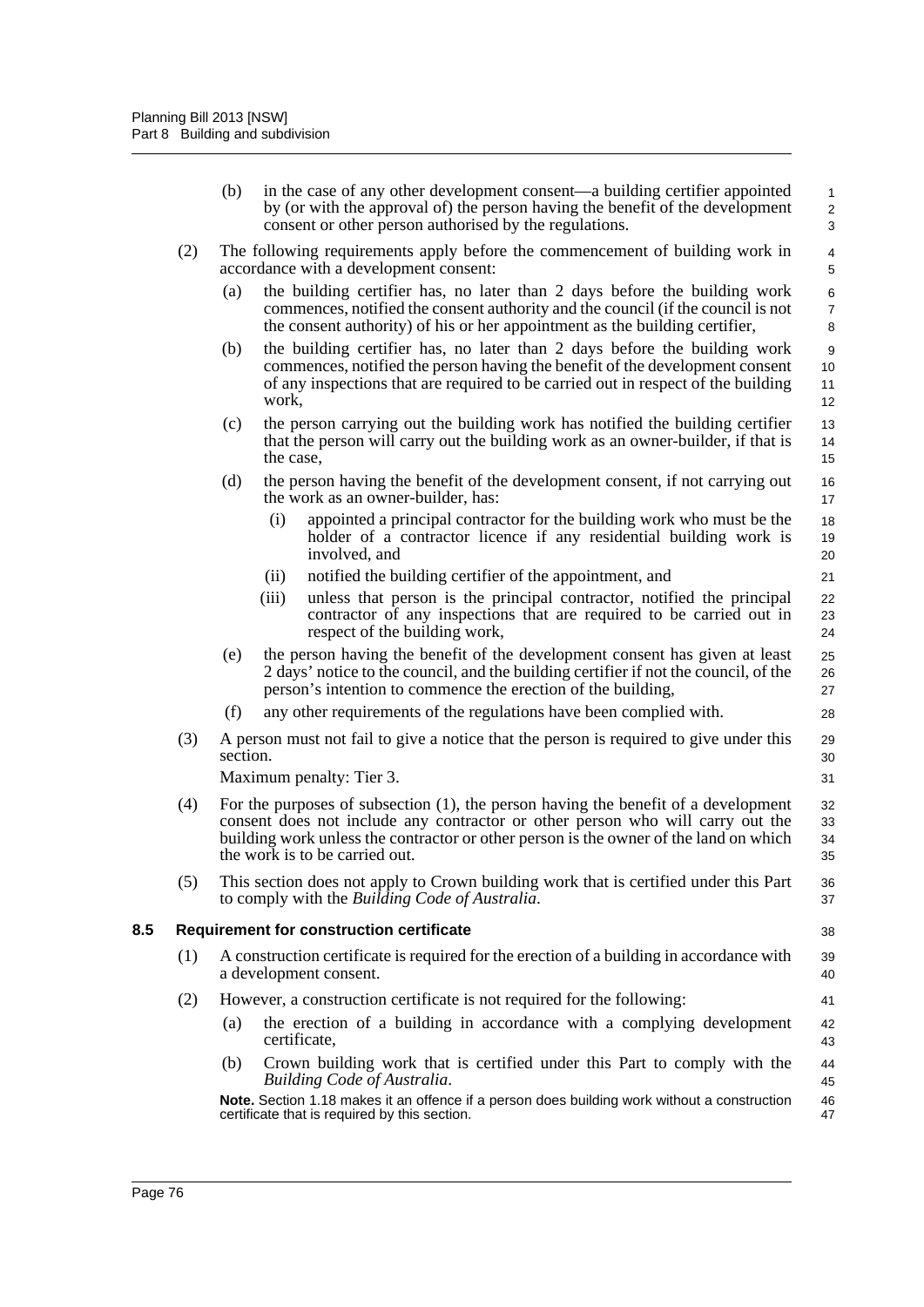| 8.6 |     |     |                  | Restriction on issue of construction certificate                                                                                                                                                                                                       | $\mathbf{1}$                 |
|-----|-----|-----|------------------|--------------------------------------------------------------------------------------------------------------------------------------------------------------------------------------------------------------------------------------------------------|------------------------------|
|     | (1) |     |                  | A construction certificate must not be issued with respect to the plans and<br>specifications for any building work unless:                                                                                                                            | $\overline{\mathbf{c}}$<br>3 |
|     |     | (a) |                  | the requirements of the regulations have been complied with, and                                                                                                                                                                                       | $\overline{4}$               |
|     |     | (b) |                  | any long service levy payable under section 34 of the Building and<br>Construction Industry Long Service Payments Act 1986 (or, where such a levy<br>is payable by instalments, the first instalment of the levy) has been paid.                       | 5<br>6<br>$\overline{7}$     |
|     | (2) |     | consent applies. | A construction certificate has no effect if it is issued after the building work to which<br>it relates is physically commenced on the land to which the relevant development                                                                          | 8<br>9<br>10                 |
| 8.7 |     |     |                  | <b>Requirement for occupation certificate</b>                                                                                                                                                                                                          | 11                           |
|     | (1) |     |                  | An occupation certificate is required for:                                                                                                                                                                                                             | 12                           |
|     |     | (a) |                  | the commencement of the occupation or use of the whole or any part of a new<br>building, or                                                                                                                                                            | 13<br>14                     |
|     |     | (b) |                  | the commencement of a change of building use for the whole or any part of an<br>existing building.                                                                                                                                                     | 15<br>16                     |
|     |     |     |                  | Note. Section 1.18 makes it an offence if a person engages in any activity without an<br>occupation certificate that is required by this section.                                                                                                      | 17<br>18                     |
|     | (2) |     |                  | However, an occupation certificate is not required:                                                                                                                                                                                                    | 19                           |
|     |     | (a) |                  | for the commencement of the occupation or use of a new building:                                                                                                                                                                                       | 20                           |
|     |     |     | (i)              | for any purpose if the erection of the building is or forms part of exempt<br>development or development that does not otherwise require<br>development consent, or                                                                                    | 21<br>22<br>23               |
|     |     |     | (ii)             | that is the subject of a completion of work compliance certificate in<br>circumstances in which that certificate is an authorised alternative to an<br>occupation certificate (such as a swimming pool or altered part of an<br>existing building), or | 24<br>25<br>26<br>27         |
|     |     |     | (iii)            | by such persons or in such circumstances as may be prescribed by the<br>regulations, or                                                                                                                                                                | 28<br>29                     |
|     |     |     | (iv)             | that has been erected by or on behalf of the Crown or by or on behalf of<br>a person prescribed by the regulations, or                                                                                                                                 | 30<br>31                     |
|     |     | (b) |                  | for the commencement of a change of building use for the whole or any part<br>of an existing building:                                                                                                                                                 | 32<br>33                     |
|     |     |     | (i)              | if the change of building use is or forms part of exempt development or<br>development that does not otherwise require development consent, or                                                                                                         | 34<br>35                     |
|     |     |     | (ii)             | by such persons or in such circumstances as may be prescribed by the<br>regulations, or                                                                                                                                                                | 36<br>37                     |
|     |     |     | (iii)            | if the existing building has been erected by or on behalf of the Crown or<br>by or on behalf of a person prescribed by the regulations.                                                                                                                | 38<br>39                     |
| 8.8 |     |     |                  | Restrictions on issue of occupation certificates                                                                                                                                                                                                       | 40                           |
|     | (1) |     |                  | An occupation certificate must not be issued unless any preconditions to the issue of<br>the certificate that are specified in a development consent have been complied with.                                                                          | 41<br>42                     |
|     | (2) |     |                  | An occupation certificate must not be issued to authorise a person to commence<br>occupation or use of a new building (or part of a new building) unless:                                                                                              | 43<br>44                     |
|     |     | (a) |                  | a development consent is in force with respect to the building (or part of the<br>building), and                                                                                                                                                       | 45<br>46                     |
|     |     |     |                  |                                                                                                                                                                                                                                                        |                              |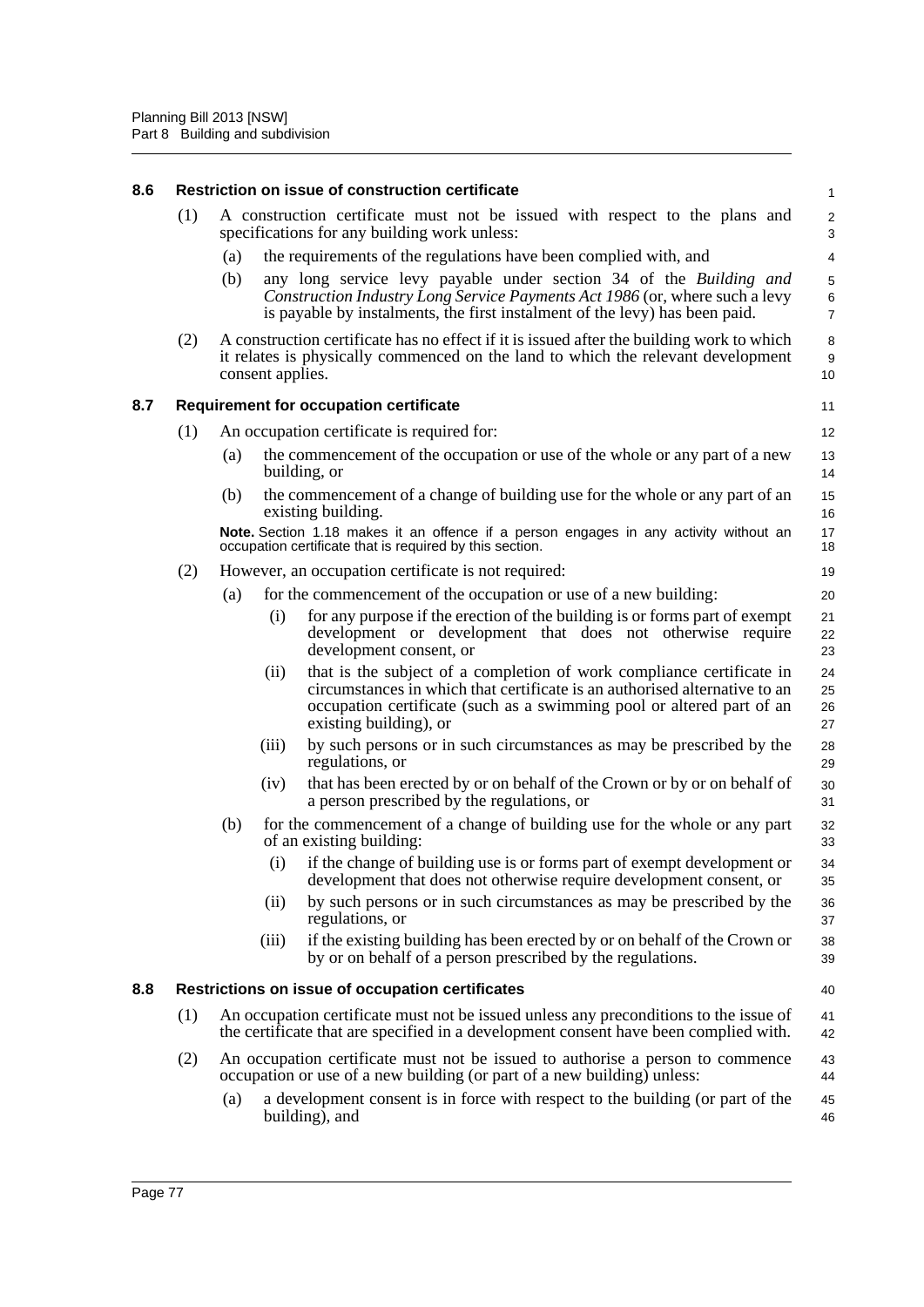|      |                     | (b)      | in the case of a building erected pursuant to a development consent (other than<br>a complying development certificate), a construction certificate has been<br>issued with respect to the plans and specifications for the building (or part of<br>the building), and           | 1<br>$\overline{c}$<br>3<br>4 |
|------|---------------------|----------|----------------------------------------------------------------------------------------------------------------------------------------------------------------------------------------------------------------------------------------------------------------------------------|-------------------------------|
|      |                     | (c)      | the completed building (or part of the building) is suitable for occupation or<br>use in accordance with its classification under the Building Code of Australia,<br>and                                                                                                         | 5<br>6<br>$\boldsymbol{7}$    |
|      |                     | (d)      | such other requirements as are required by the regulations to be complied with<br>before such a certificate may be issued have been complied with.                                                                                                                               | $\,$ 8 $\,$<br>9              |
|      | (3)                 |          | An occupation certificate must not be issued to authorise a person to commence a<br>new use of a building (or of part of a building) resulting from a change of building<br>use for an existing building unless:                                                                 | 10<br>11<br>12                |
|      |                     | (a)      | a development consent is in force with respect to the change of building use,<br>and                                                                                                                                                                                             | 13<br>14                      |
|      |                     | (b)      | the building (or part of the building) is suitable for occupation or use in<br>accordance with its classification under the Building Code of Australia, and                                                                                                                      | 15<br>16                      |
|      |                     | (c)      | such other requirements as are required by the regulations to be complied with<br>before such a certificate may be issued have been complied with.                                                                                                                               | 17<br>18                      |
| 8.9  |                     |          | Effect of occupation certificate on earlier occupation certificates                                                                                                                                                                                                              | 19                            |
|      | (1)                 |          | An occupation certificate for a building revokes any earlier occupation certificate for<br>that building.                                                                                                                                                                        | 20<br>21                      |
|      | (2)                 |          | An occupation certificate for a part of a building revokes any earlier occupation<br>certificate to the extent to which it applies to that part.                                                                                                                                 | 22<br>23                      |
|      |                     |          |                                                                                                                                                                                                                                                                                  |                               |
|      | <b>Division 8.3</b> |          | Subdivision work and certificates relating to subdivision                                                                                                                                                                                                                        | 24                            |
| 8.10 |                     |          | Requirements before subdivision work commences                                                                                                                                                                                                                                   | 25                            |
|      | (1)                 |          | For the purposes of this section, the subdivision certifier for subdivision work is a<br>subdivision certifier appointed by (or with the approval of) the person having the<br>benefit of the development consent for the work or other person authorised by the<br>regulations. | 26<br>27<br>28<br>29          |
|      | (2)                 |          | The following requirements apply before the commencement of subdivision work in<br>accordance with a development consent:                                                                                                                                                        | 30<br>31                      |
|      |                     | (a)      | the subdivision certifier has, no later than 2 days before the subdivision work<br>commences, notified the consent authority and the council (if the council is not<br>the consent authority) of his or her appointment as the subdivision certifier,                            | 32<br>33<br>34                |
|      |                     | (b)      | the subdivision certifier has, no later than 2 days before the subdivision work<br>commences, notified the person having the benefit of the development consent<br>of any inspections that are required to be carried out in respect of the<br>subdivision work,                 | 35<br>36<br>37<br>38          |
|      |                     | (c)      | the person having the benefit of the development consent has given at least<br>2 days' notice to the council, and the subdivision certifier if not the council, of<br>the person's intention to commence the subdivision work.                                                   | 39<br>40<br>41                |
|      | (3)                 | section. | A person must not fail to give a notice that the person is required to give under this                                                                                                                                                                                           | 42<br>43                      |
|      |                     |          | Maximum penalty: Tier 3.                                                                                                                                                                                                                                                         | 44                            |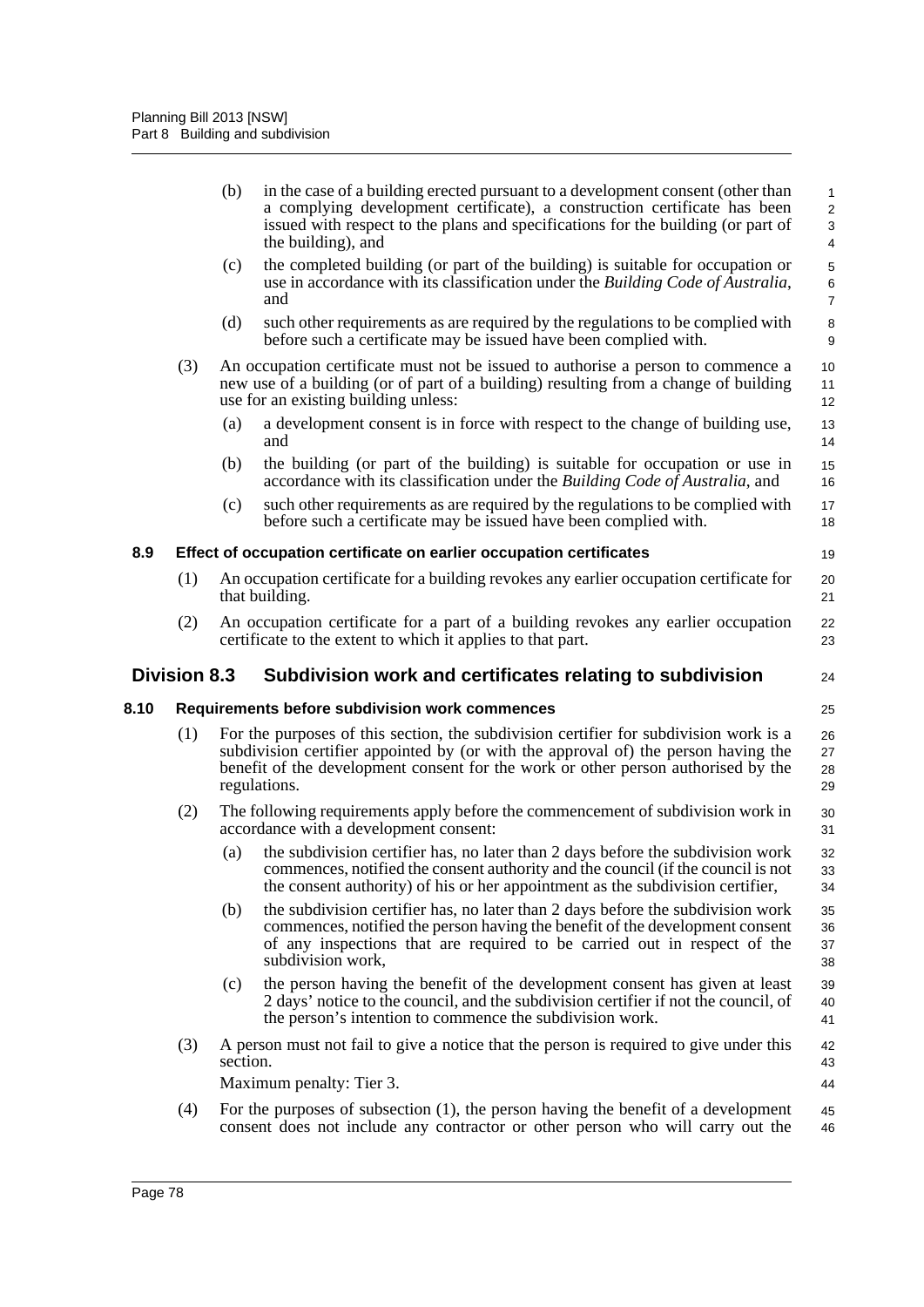|      |     |     | subdivision work unless the contractor or other person is the owner of the land on<br>which the work is to be carried out.                                                                                                                                                                                                                                 | 1<br>$\overline{2}$        |
|------|-----|-----|------------------------------------------------------------------------------------------------------------------------------------------------------------------------------------------------------------------------------------------------------------------------------------------------------------------------------------------------------------|----------------------------|
|      | (5) |     | This section does not apply to Crown building work that is certified under this Part<br>to comply with the Building Code of Australia.                                                                                                                                                                                                                     | 3<br>4                     |
| 8.11 |     |     | Requirement for subdivision works certificate                                                                                                                                                                                                                                                                                                              | 5                          |
|      | (1) |     | A subdivision works certificate is required for the carrying out of subdivision work<br>in accordance with a development consent.                                                                                                                                                                                                                          | 6<br>$\overline{7}$        |
|      | (2) |     | However, a subdivision works certificate is not required for the following:                                                                                                                                                                                                                                                                                | 8                          |
|      |     | (a) | subdivision work carried out in accordance with a complying development<br>certificate,                                                                                                                                                                                                                                                                    | 9<br>10                    |
|      |     | (b) | Crown building work that comprises subdivision work and that is certified<br>under this Part to comply with the Building Code of Australia.                                                                                                                                                                                                                | 11<br>12                   |
|      |     |     | Note. Section 1.18 makes it an offence if a person does subdivision work without a subdivision<br>works certificate that is required by this section.                                                                                                                                                                                                      | 13<br>14                   |
| 8.12 |     |     | Restriction on issue of subdivision works certificate                                                                                                                                                                                                                                                                                                      | 15                         |
|      | (1) |     | A subdivision works certificate must not be issued with respect to the plans and<br>specifications for any subdivision work unless:                                                                                                                                                                                                                        | 16<br>17                   |
|      |     | (a) | the requirements of the regulations have been complied with, and                                                                                                                                                                                                                                                                                           | 18                         |
|      |     | (b) | any long service levy payable under section 34 of the Building and<br>Construction Industry Long Service Payments Act 1986 (or, where such a levy<br>is payable by instalments, the first instalment of the levy) has been paid.                                                                                                                           | 19<br>20<br>21             |
|      | (2) |     | A subdivision works certificate has no effect if it is issued after the subdivision work<br>to which it relates is physically commenced on the land to which the relevant<br>development consent applies.                                                                                                                                                  | 22<br>23<br>24             |
| 8.13 |     |     | Restrictions on issue of subdivision certificates                                                                                                                                                                                                                                                                                                          | 25                         |
|      | (1) |     | A subdivision certificate must not be issued for a subdivision unless:                                                                                                                                                                                                                                                                                     | 26                         |
|      |     | (a) | the subdivision is not prohibited by or under this Act, and                                                                                                                                                                                                                                                                                                | 27                         |
|      |     | (b) | in the case of subdivision that cannot be carried out except with development<br>consent, a development consent is in force with respect to the subdivision, and                                                                                                                                                                                           | 28<br>29                   |
|      |     | (c) | in the case of subdivision for which a development consent has been granted,<br>all the conditions of the development consent that, by its terms, are required to<br>be complied with before a subdivision certificate may be issued in relation to<br>the plan of subdivision have been complied with, and                                                | 30<br>31<br>32<br>33       |
|      |     | (d) | in the case of subdivision of land to which a planning agreement referred to in<br>Part 7 applies, all the requirements of the agreement that, by its terms, are<br>required to be complied with before a subdivision certificate is issued in<br>relation to the plan of subdivision have been complied with, and                                         | 34<br>35<br>36<br>37       |
|      |     | (e) | in the case of subdivision for which the operation of the development consent<br>has been deferred under Part 4, the applicant has satisfied the consent authority<br>concerning all matters as to which the consent authority must be satisfied<br>before the development consent can operate, and                                                        | 38<br>39<br>40<br>41       |
|      |     | (f) | in the case of subdivision the subject of a development consent for which the<br>consent authority is required by or under this Act to notify any objector:<br>at least 28 days have elapsed since the objector was notified, or<br>(i)<br>if an appeal has been made by the objector within that time, the appeal<br>(ii)<br>has been finally determined. | 42<br>43<br>44<br>45<br>46 |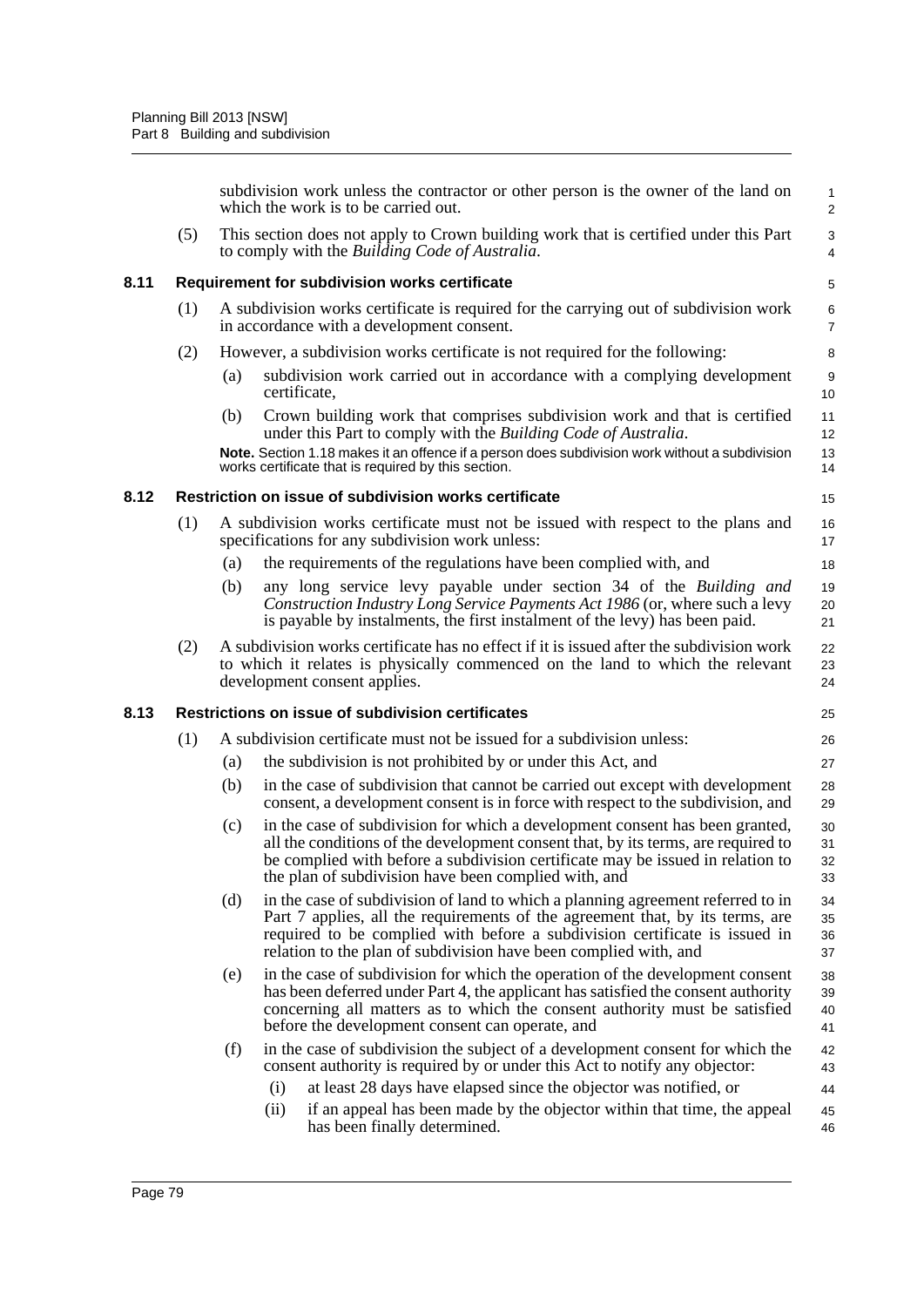|      | (2)                 | Without limiting subsection (1), a subdivision certificate must not be issued for a<br>subdivision that involves subdivision work unless:                                                                                                                                                                                                                                                                                                                | 1<br>$\overline{\mathbf{c}}$ |
|------|---------------------|----------------------------------------------------------------------------------------------------------------------------------------------------------------------------------------------------------------------------------------------------------------------------------------------------------------------------------------------------------------------------------------------------------------------------------------------------------|------------------------------|
|      |                     | the work has been completed, or<br>(a)                                                                                                                                                                                                                                                                                                                                                                                                                   | 3                            |
|      |                     | (b)<br>agreement has been reached between the applicant for the certificate and the<br>consent authority:                                                                                                                                                                                                                                                                                                                                                | 4<br>5                       |
|      |                     | (i)<br>as to the payment by the applicant to the consent authority of the cost of<br>carrying out the work, and                                                                                                                                                                                                                                                                                                                                          | 6<br>7                       |
|      |                     | as to when the work will be completed by the consent authority, or<br>(ii)                                                                                                                                                                                                                                                                                                                                                                               | 8                            |
|      |                     | agreement has been reached between the applicant for the certificate and the<br>(c)<br>consent authority:                                                                                                                                                                                                                                                                                                                                                | 9<br>10                      |
|      |                     | as to the security to be given by the applicant to the consent authority<br>(i)<br>with respect to the work to be completed, and                                                                                                                                                                                                                                                                                                                         | 11<br>12                     |
|      |                     | as to when the work will be completed by the applicant,<br>(ii)                                                                                                                                                                                                                                                                                                                                                                                          | 13                           |
|      |                     | and such other requirements as are required by the regulations to be complied with<br>before such a certificate may be issued have been complied with.                                                                                                                                                                                                                                                                                                   | 14<br>15                     |
|      | (3)                 | Subsection (2) does not prevent the issue of a subdivision certificate for part only of<br>land that may be subdivided in accordance with a development consent as long as the<br>requirements of that subsection have been complied with in relation to that part.                                                                                                                                                                                      | 16<br>17<br>18               |
|      | <b>Division 8.4</b> | <b>Compliance certificates</b>                                                                                                                                                                                                                                                                                                                                                                                                                           | 19                           |
| 8.14 |                     | <b>Requirement for compliance certificate</b>                                                                                                                                                                                                                                                                                                                                                                                                            | 20                           |
|      | (1)                 | A compliance certificate is required in relation to building work or subdivision work<br>in such circumstances as are prescribed by the regulations.                                                                                                                                                                                                                                                                                                     | 21<br>22                     |
|      |                     | Note 1. For example, the regulations require compliance certificates to be obtained for certain<br>fire safety aspects of development before a complying development certificate, construction<br>certificate or occupation certificate can be issued and require compliance certificates to be<br>obtained for certain alternative solutions to the BCA before a complying development<br>certificate can be issued. See also section 8.7 (2) (a) (ii). | 23<br>24<br>25<br>26<br>27   |
|      |                     | Note 2. Section 4.23 (3) provides that a condition of development consent has no effect to the<br>extent it requires a compliance certificate to be obtained in respect of any development.                                                                                                                                                                                                                                                              | 28<br>29                     |
|      | (2)                 | A certifier may obtain a compliance certificate from another person in relation to<br>building work or subdivision work for which the certifier is responsible even if a<br>compliance certificate is not required.                                                                                                                                                                                                                                      | 30<br>31<br>32               |
| 8.15 |                     | Persons who may issue compliance certificates                                                                                                                                                                                                                                                                                                                                                                                                            | 33                           |
|      |                     | A compliance certificate may be issued by:                                                                                                                                                                                                                                                                                                                                                                                                               | 34                           |
|      |                     | (a)<br>a certifier, or                                                                                                                                                                                                                                                                                                                                                                                                                                   | 35                           |
|      |                     | Note. A certifier includes a council.                                                                                                                                                                                                                                                                                                                                                                                                                    | 36                           |
|      |                     | (b)<br>a person of a class prescribed by the regulations as being authorised to issue a<br>compliance certificate in relation to the matters to be certified.                                                                                                                                                                                                                                                                                            | 37<br>38                     |
| 8.16 |                     | Restriction on issue of compliance certificates                                                                                                                                                                                                                                                                                                                                                                                                          | 39                           |
|      |                     | The regulations may prevent the issue of particular kinds of compliance certificates<br>for building work or subdivision work unless a planning approval is in force with<br>respect to the building or subdivision to which the work relates.                                                                                                                                                                                                           | 40<br>41<br>42               |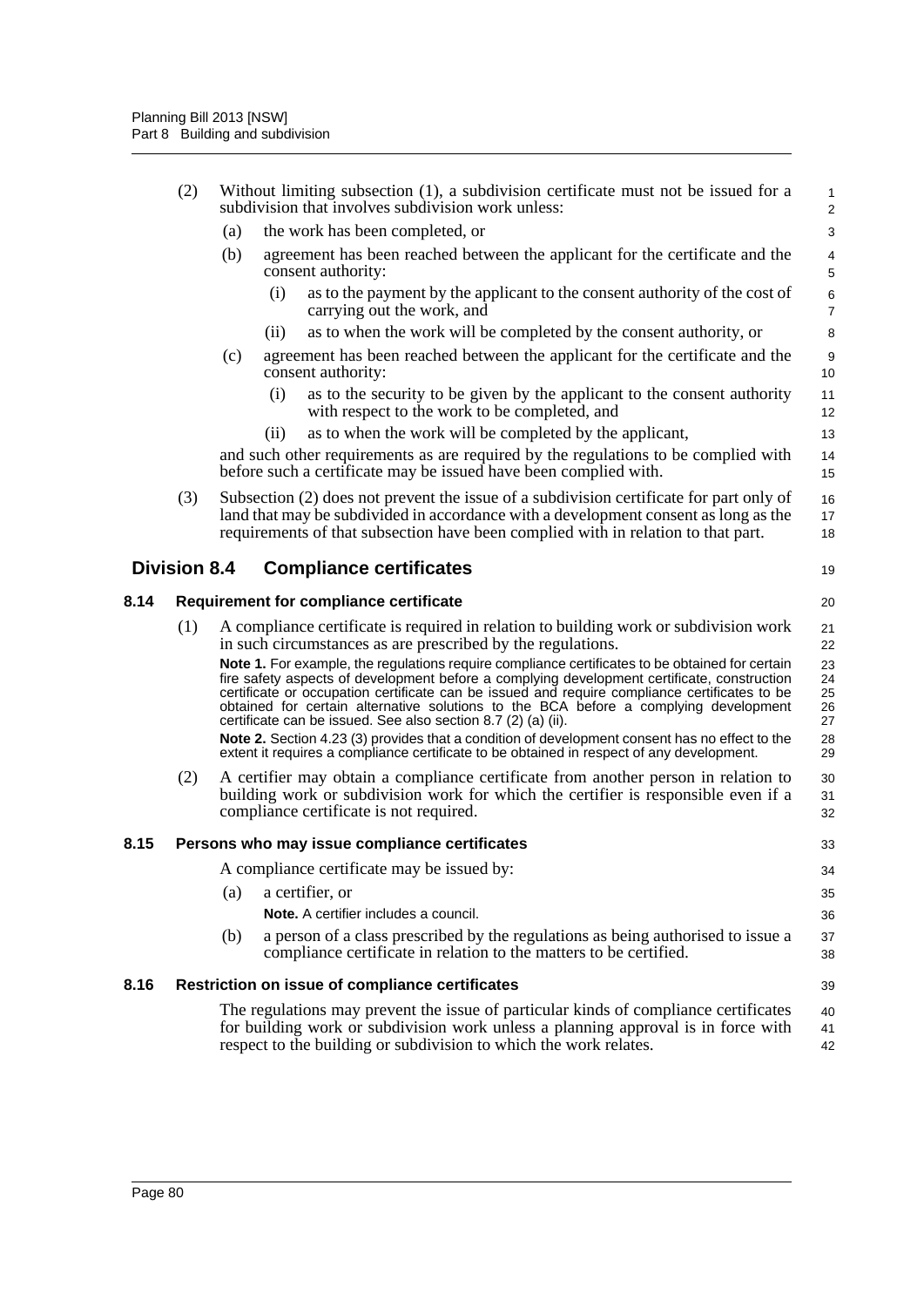| <b>Division 8.5</b> |                     |            | Liability for defective building or subdivision work                                                                                                                                                                                                                                                                                                                                                                                                                  |                                                    |  |  |  |
|---------------------|---------------------|------------|-----------------------------------------------------------------------------------------------------------------------------------------------------------------------------------------------------------------------------------------------------------------------------------------------------------------------------------------------------------------------------------------------------------------------------------------------------------------------|----------------------------------------------------|--|--|--|
| 8.17                | <b>Definitions</b>  |            |                                                                                                                                                                                                                                                                                                                                                                                                                                                                       | $\overline{a}$                                     |  |  |  |
|                     |                     |            | In this Division:<br><b>building work</b> includes the design or inspection of building work and the issue of a<br>complying development certificate or a certificate under this Part in respect of<br>building work.<br>civil action includes a counter-claim.<br>subdivision work includes the design or inspection of subdivision work and the issue<br>of a complying development certificate or a certificate under this Part in respect of<br>subdivision work. | 3<br>4<br>5<br>6<br>$\overline{7}$<br>8<br>9<br>10 |  |  |  |
| 8.18                | brought             |            | Limitation on time when action for defective building or subdivision work may be                                                                                                                                                                                                                                                                                                                                                                                      | 11<br>12                                           |  |  |  |
|                     | (1)                 |            | A civil action for loss or damage arising out of or in connection with defective<br>building work or defective subdivision work cannot be brought more than:                                                                                                                                                                                                                                                                                                          | 13<br>14                                           |  |  |  |
|                     |                     | (a)<br>(b) | in the case of residential building work—6 years, or<br>in any other case—10 years,                                                                                                                                                                                                                                                                                                                                                                                   | 15<br>16                                           |  |  |  |
|                     |                     |            | after the date of completion of the work.                                                                                                                                                                                                                                                                                                                                                                                                                             | 17                                                 |  |  |  |
|                     | (2)                 |            | Building work is taken to be completed on:                                                                                                                                                                                                                                                                                                                                                                                                                            | 18                                                 |  |  |  |
|                     |                     | (a)        | the date on which an occupation certificate is issued that authorises the<br>occupation of the building or part of the building for which the work was<br>carried out (or if an occupation certificate is not required, the date on which a<br>compliance certificate is issued for the completed building work), or                                                                                                                                                  | 19<br>20<br>21<br>22                               |  |  |  |
|                     |                     | (b)        | if no such certificate has been issued—the date on which a required inspection<br>of the completed building work was carried out by a building certifier, or                                                                                                                                                                                                                                                                                                          | 23<br>24                                           |  |  |  |
|                     |                     | (c)        | if no such certificate has been issued and no such inspection carried out—the<br>date on which the building or part of the building for which the work was<br>carried out is first occupied or used.                                                                                                                                                                                                                                                                  | 25<br>26<br>27                                     |  |  |  |
|                     | (3)                 |            | Subdivision work is taken to be completed on:                                                                                                                                                                                                                                                                                                                                                                                                                         | 28                                                 |  |  |  |
|                     |                     | (a)        | if the work was completed before the issue of a subdivision certificate in<br>respect of the subdivision for which the work was carried out—the date on<br>which that certificate is issued, or                                                                                                                                                                                                                                                                       | 29<br>30<br>31                                     |  |  |  |
|                     |                     | (b)        | if the work was completed after the issue of that certificate—the date on which<br>a compliance certificate is issued that certifies the work has been completed.                                                                                                                                                                                                                                                                                                     | 32<br>33                                           |  |  |  |
|                     | (4)                 |            | This section has effect despite any other Act or law, but does not operate to extend<br>any period of limitation under the <i>Limitation Act 1969</i> .                                                                                                                                                                                                                                                                                                               | 34<br>35                                           |  |  |  |
| 8.19                |                     |            | Division not to affect rights to recover damages for death or personal injury                                                                                                                                                                                                                                                                                                                                                                                         | 36                                                 |  |  |  |
|                     |                     | work.      | Nothing in this Division applies to or affects any right to recover damages for death<br>or personal injury arising out of or concerning defective building work or subdivision                                                                                                                                                                                                                                                                                       | 37<br>38<br>39                                     |  |  |  |
|                     | <b>Division 8.6</b> |            | <b>Miscellaneous</b>                                                                                                                                                                                                                                                                                                                                                                                                                                                  | 40                                                 |  |  |  |
| 8.20                |                     |            | <b>Owners building manual</b>                                                                                                                                                                                                                                                                                                                                                                                                                                         | 41                                                 |  |  |  |
|                     | (1)                 |            | A certifier is not to issue an occupation certificate for a building that is of a class<br>prescribed by the regulations unless a building manual for the building has been                                                                                                                                                                                                                                                                                           | 42<br>43                                           |  |  |  |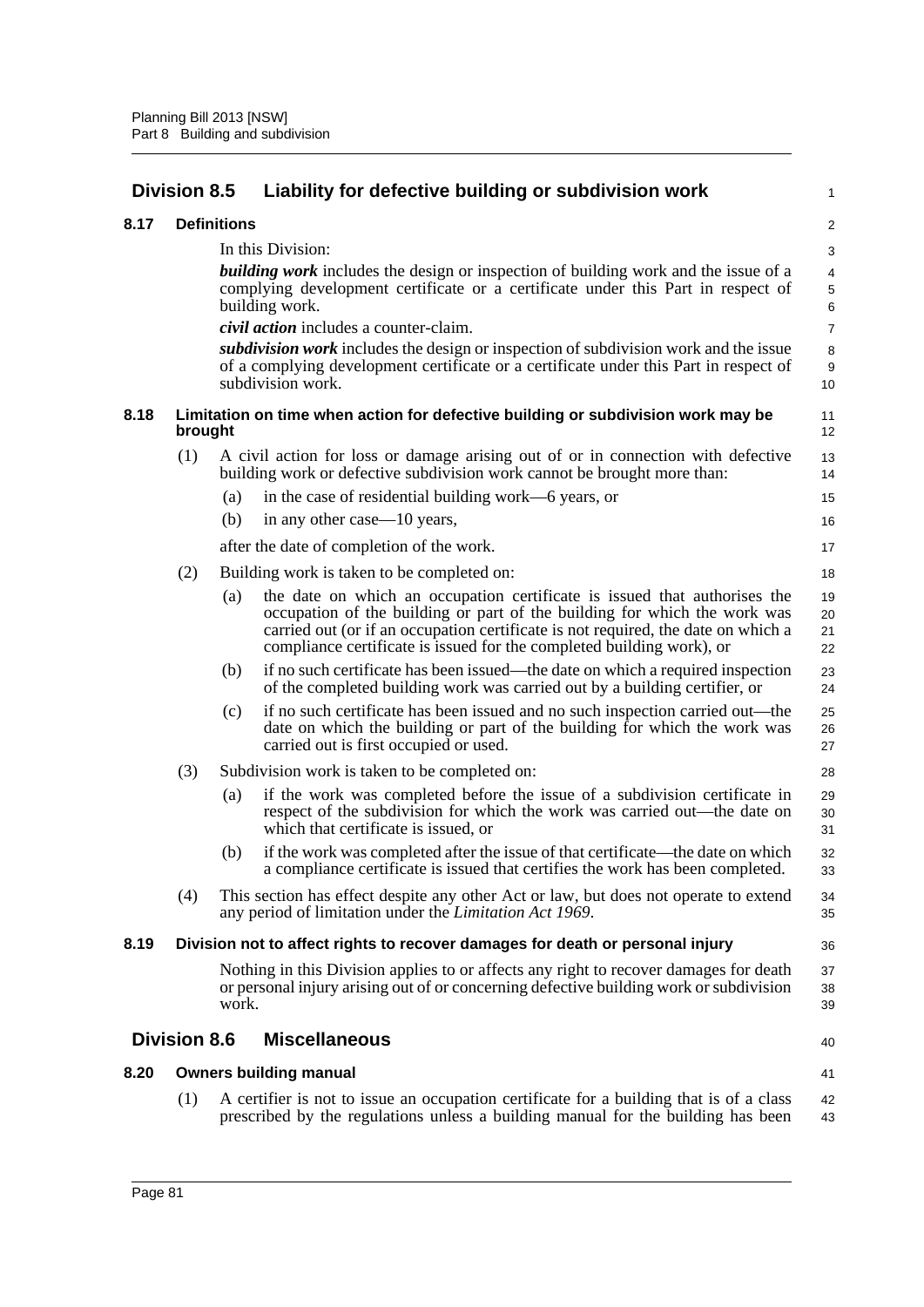prepared and provided to the owner of the building in accordance with the requirements of the regulations. (2) The regulations may make provision for or with respect to building manuals and, in particular, for or with respect to the following: (a) the preparation, form and maintenance of building manuals, (b) the content of a building manual (including requirements that a building manual identify in a consolidated format matters for on-going compliance in relation to the building concerned), (c) the inspection of building manuals, (d) extending the circumstances in which a building manual is required to be prepared and provided under this section. **8.21 Crown building, demolition and incidental work** (1) In this section: *Crown* has the meaning given to that expression by the regulations. *Crown building work* means development (other than exempt development), or Part 5 environmental impact assessment development, by the Crown that comprises: (a) the erection of a building, or (b) the demolition of a building or work, or (c) the doing of anything that is incidental to the erection of a building or the demolition of a building or work. (2) Crown building work cannot be commenced unless the Crown building work is certified by or on behalf of the Crown to comply with the *Building Code of Australia* in force as at: (a) the date of the invitation for tenders to carry out the Crown building work, or (b) in the absence of tenders, the date on which the Crown building work commences, except as provided by this section. (3) A Minister may at any time, by Ministerial planning order, determine in relation to buildings generally or a specified building or buildings of a specified class that a specified provision of the *Building Code of Australia*: (a) does not apply, or (b) does apply, but with such exceptions and modifications as may be specified. The determination has effect according to its tenor. (4) A determination of a Minister applies only to: (a) a building erected on behalf of the Minister, or (b) a building erected by or on behalf of a person appointed, constituted or regulated by or under an Act administered by the Minister. (5) The application of this section is subject to the regulations. **8.22 Certifiers may be satisfied as to certain matters** (1) For the purpose of enabling a certificate under this Part (or a complying development certificate) to be issued, the regulations may provide that any requirement for a consent authority or council to be satisfied as to any specified matter is taken to have been complied with if the person or body issuing the certificate is satisfied as to that matter. 1  $\mathfrak{p}$ 3 4 5 6 7 8 9  $10$ 11 12 13 14 15 16 17 18 19 20 21 22 23 24 25 26 27 28 29 30 31 32 33 34 35 36 37 38 39 40 41 42 43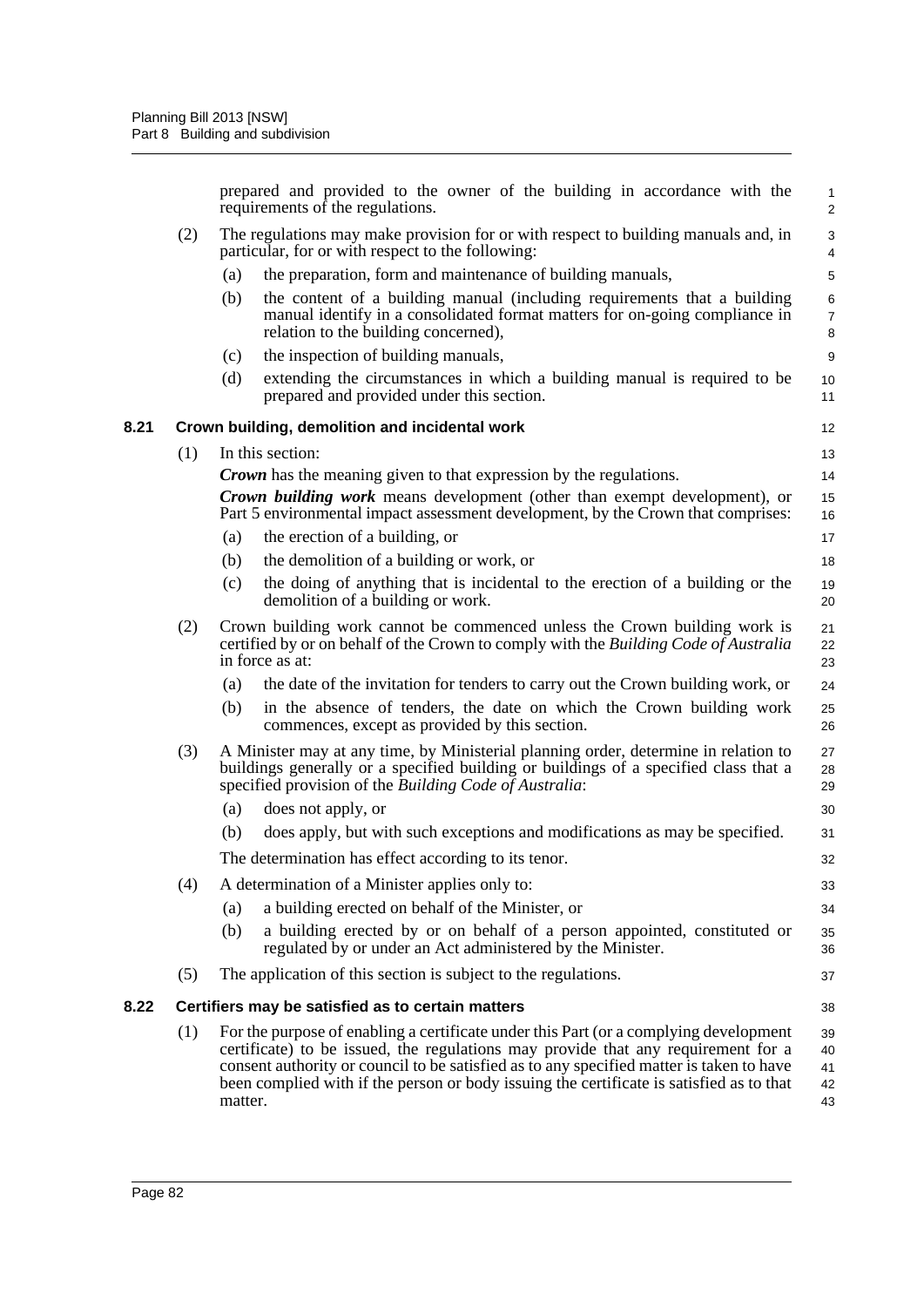|      | (2) | This section applies whether the requirement is imposed by or under this Act, the<br>regulations or a local plan or the terms of a development consent.                                                                                                                                                                                                                                                                                                  | $\mathbf{1}$<br>$\overline{2}$ |
|------|-----|----------------------------------------------------------------------------------------------------------------------------------------------------------------------------------------------------------------------------------------------------------------------------------------------------------------------------------------------------------------------------------------------------------------------------------------------------------|--------------------------------|
| 8.23 |     | Satisfaction as to compliance with conditions precedent to the issue of certificates                                                                                                                                                                                                                                                                                                                                                                     | 3                              |
|      | (1) | A person who exercises functions under the planning legislation in reliance on a<br>certificate under this Part or complying development certificate is entitled to assume:                                                                                                                                                                                                                                                                              | 4<br>$\,$ 5 $\,$               |
|      |     | that the certificate has been duly issued, and<br>(a)                                                                                                                                                                                                                                                                                                                                                                                                    | 6                              |
|      |     | that all conditions precedent to the issuing of the certificate have been duly<br>(b)<br>complied with, and                                                                                                                                                                                                                                                                                                                                              | $\boldsymbol{7}$<br>8          |
|      |     | that all things that are stated in the certificate as existing or having been done<br>(c)<br>do exist or have been done,                                                                                                                                                                                                                                                                                                                                 | $\boldsymbol{9}$<br>10         |
|      |     | and is not liable for any loss or damage arising from any matter in respect of which<br>the certificate has been issued.                                                                                                                                                                                                                                                                                                                                 | 11<br>12                       |
|      | (2) | This section does not apply to a certifier (other than a council) in relation to any<br>certificate that he or she has issued.                                                                                                                                                                                                                                                                                                                           | 13<br>14                       |
| 8.24 |     | <b>Directions by certifiers</b>                                                                                                                                                                                                                                                                                                                                                                                                                          | 15                             |
|      | (1) | If a certifier for an aspect of development becomes aware of any non-compliance to<br>which this section applies in respect of the aspect of development, the certifier must<br>issue (or, if the certifier is a council, may issue) a notice in writing to the person<br>responsible for carrying out that aspect of the development:                                                                                                                   | 16<br>17<br>18<br>19           |
|      |     | identifying the matter that has resulted or would result in the non-compliance,<br>(a)<br>and                                                                                                                                                                                                                                                                                                                                                            | 20<br>21                       |
|      |     | directing the person to take specified action within a specified period to<br>(b)<br>remedy the matter.                                                                                                                                                                                                                                                                                                                                                  | 22<br>23                       |
|      | (2) | If a certifier gives a direction under this section and the direction is not complied with<br>within the time specified in the notice containing the direction, the certifier who<br>issued the direction (if not the consent authority) is, within the period prescribed by<br>the regulations, to send a copy of the notice to the consent authority and to notify the<br>consent authority of the fact that the direction has not been complied with. | 24<br>25<br>26<br>27<br>28     |
|      | (3) | The regulations may make provision for or with respect to the following:                                                                                                                                                                                                                                                                                                                                                                                 | 29                             |
|      |     | (a)<br>non-compliances to which this section applies,                                                                                                                                                                                                                                                                                                                                                                                                    | 30                             |
|      |     | the procedure for issuing notices under this section,<br>(b)                                                                                                                                                                                                                                                                                                                                                                                             | 31                             |
|      |     | requirements in relation to follow-up action,<br>(c)                                                                                                                                                                                                                                                                                                                                                                                                     | 32                             |
|      |     | the keeping of records in relation to notices given and follow-up action taken,<br>(d)                                                                                                                                                                                                                                                                                                                                                                   | 33                             |
|      |     | requirements for any matter or record relating to a notice or follow-up action<br>(e)<br>to be notified to specified persons.                                                                                                                                                                                                                                                                                                                            | 34<br>35                       |
|      | (4) | In this section:                                                                                                                                                                                                                                                                                                                                                                                                                                         | 36                             |
|      |     | certifier includes any person authorised to issue a compliance certificate under this<br>Part.                                                                                                                                                                                                                                                                                                                                                           | 37<br>38                       |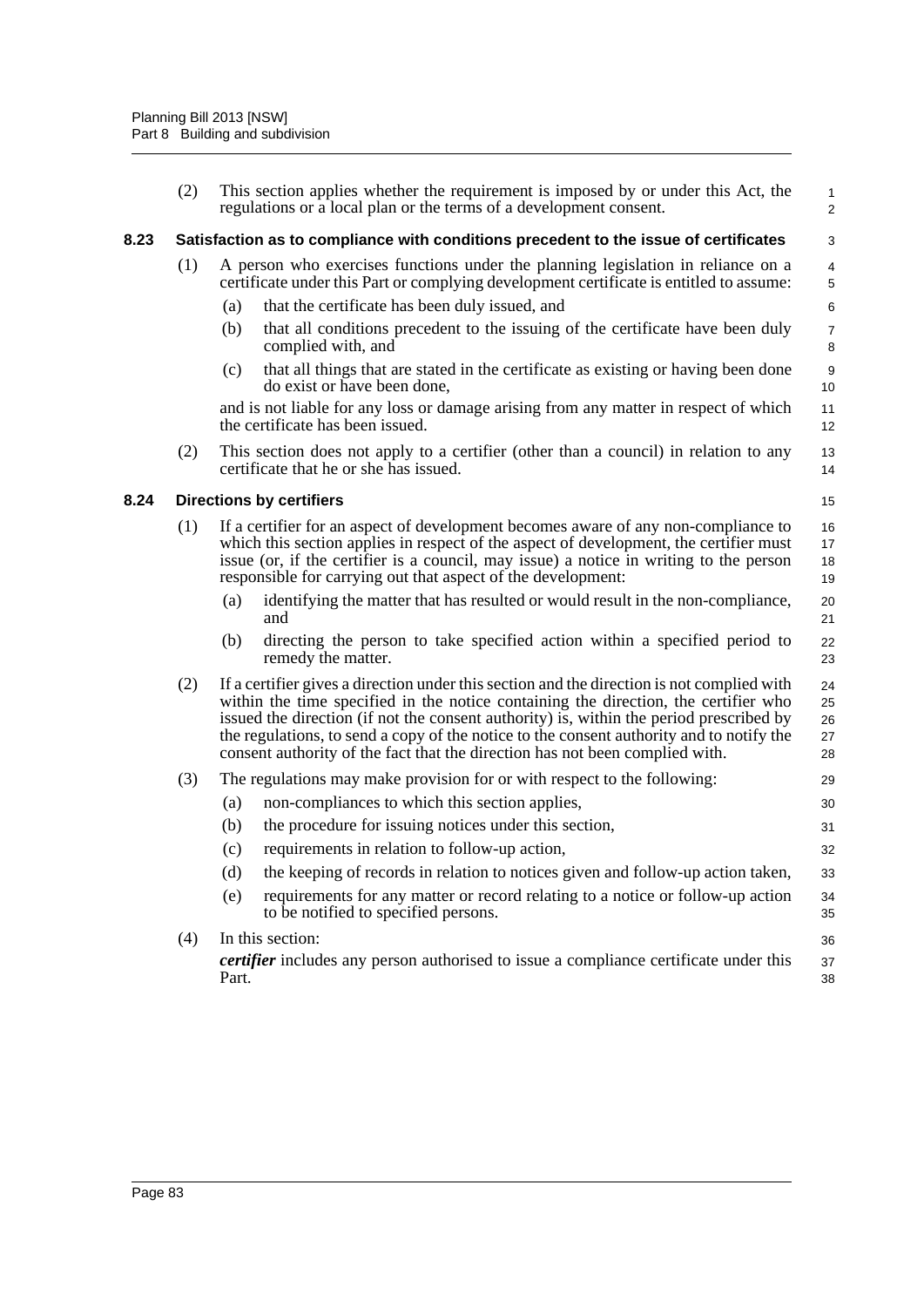| <b>Part 9</b><br><b>Division 9.1</b> |                                                                                   | <b>Reviews and appeals</b>    |                                                                                                                                                                                                                                                                                    |                      |  |  |  |
|--------------------------------------|-----------------------------------------------------------------------------------|-------------------------------|------------------------------------------------------------------------------------------------------------------------------------------------------------------------------------------------------------------------------------------------------------------------------------|----------------------|--|--|--|
|                                      |                                                                                   |                               | <b>Introductory</b>                                                                                                                                                                                                                                                                |                      |  |  |  |
| 9.1                                  |                                                                                   | <b>Interpretation: Part 9</b> |                                                                                                                                                                                                                                                                                    |                      |  |  |  |
|                                      |                                                                                   |                               | In this Part:                                                                                                                                                                                                                                                                      | 4                    |  |  |  |
|                                      | <i>appeal</i> means an appeal to the Court under Divisions 9.3, 9.4, 9.5 and 9.6. |                               |                                                                                                                                                                                                                                                                                    |                      |  |  |  |
|                                      |                                                                                   |                               | <b>Court</b> means the Land and Environment Court.                                                                                                                                                                                                                                 | 6                    |  |  |  |
|                                      |                                                                                   |                               | <i>review</i> means a review by a consent authority under Division 9.2.                                                                                                                                                                                                            | 7                    |  |  |  |
|                                      | <b>Division 9.2</b>                                                               |                               | <b>Reviews</b>                                                                                                                                                                                                                                                                     | 8                    |  |  |  |
| 9.2                                  |                                                                                   |                               | Determinations and decisions subject to review                                                                                                                                                                                                                                     | 9                    |  |  |  |
|                                      | (1)                                                                               |                               | The following determinations or decisions of a consent authority under Part 4 are<br>subject to review under this Division:                                                                                                                                                        | 10<br>11             |  |  |  |
|                                      |                                                                                   | (a)                           | the determination of an application for development consent by a council, by<br>an independent hearing and assessment panel, by a regional planning panel or<br>by the Planning Assessment Commission or other person acting as delegate of<br>the Minister,                       | 12<br>13<br>14<br>15 |  |  |  |
|                                      |                                                                                   | (b)                           | the determination of an application for the modification of a development<br>consent by a council, by an independent hearing and assessment panel, by a<br>regional planning panel or by the Planning Assessment Commission or other<br>person acting as delegate of the Minister, | 16<br>17<br>18<br>19 |  |  |  |
|                                      |                                                                                   | (c)                           | the decision of a council to reject and not determine an application for<br>development consent.                                                                                                                                                                                   | 20<br>21             |  |  |  |
|                                      | (2)                                                                               |                               | However, a determination or decision in connection with an application relating to<br>the following is not subject to review under this Division:                                                                                                                                  | 22<br>23             |  |  |  |
|                                      |                                                                                   | (a)                           | a complying development certificate,                                                                                                                                                                                                                                               | 24                   |  |  |  |
|                                      |                                                                                   | (b)                           | EIS assessed development,                                                                                                                                                                                                                                                          | 25                   |  |  |  |
|                                      |                                                                                   | (c)                           | development that is subject to one stop referrals and decisions under<br>Division 6.3 of Part 6,                                                                                                                                                                                   | 26<br>27             |  |  |  |
|                                      |                                                                                   | (d)                           | Crown development (referred to in section 4.44),                                                                                                                                                                                                                                   | 28                   |  |  |  |
|                                      |                                                                                   | (e)                           | a determination or decision that was made after a public hearing into the matter<br>by the Planning Assessment Commission.                                                                                                                                                         | 29<br>30             |  |  |  |
|                                      | (3)                                                                               |                               | A determination or decision reviewed under this Division is not subject to further<br>review under this Division.                                                                                                                                                                  | 31<br>32             |  |  |  |
| 9.3                                  |                                                                                   |                               | Application for and conduct of review                                                                                                                                                                                                                                              | 33                   |  |  |  |
|                                      | (1)                                                                               |                               | An applicant for development consent may request a consent authority to review a<br>determination or decision made by the consent authority. The consent authority is to<br>review the determination or decision if duly requested to do so under this Division.                   | 34<br>35<br>36       |  |  |  |
|                                      | (2)                                                                               |                               | A determination or decision cannot be reviewed under this Division:                                                                                                                                                                                                                | 37                   |  |  |  |
|                                      |                                                                                   | (a)                           | after the period within which any appeal may be made to the Court has expired<br>if no appeal was made, or                                                                                                                                                                         | 38<br>39             |  |  |  |
|                                      |                                                                                   | (b)                           | after the Court has disposed of an appeal against the determination or decision.                                                                                                                                                                                                   | 40                   |  |  |  |
|                                      | (3)                                                                               |                               | In requesting a review, the applicant may amend the proposed development the<br>subject of the original application for development consent or for modification of<br>development consent. The consent authority may review the matter having regard to                            | 41<br>42<br>43       |  |  |  |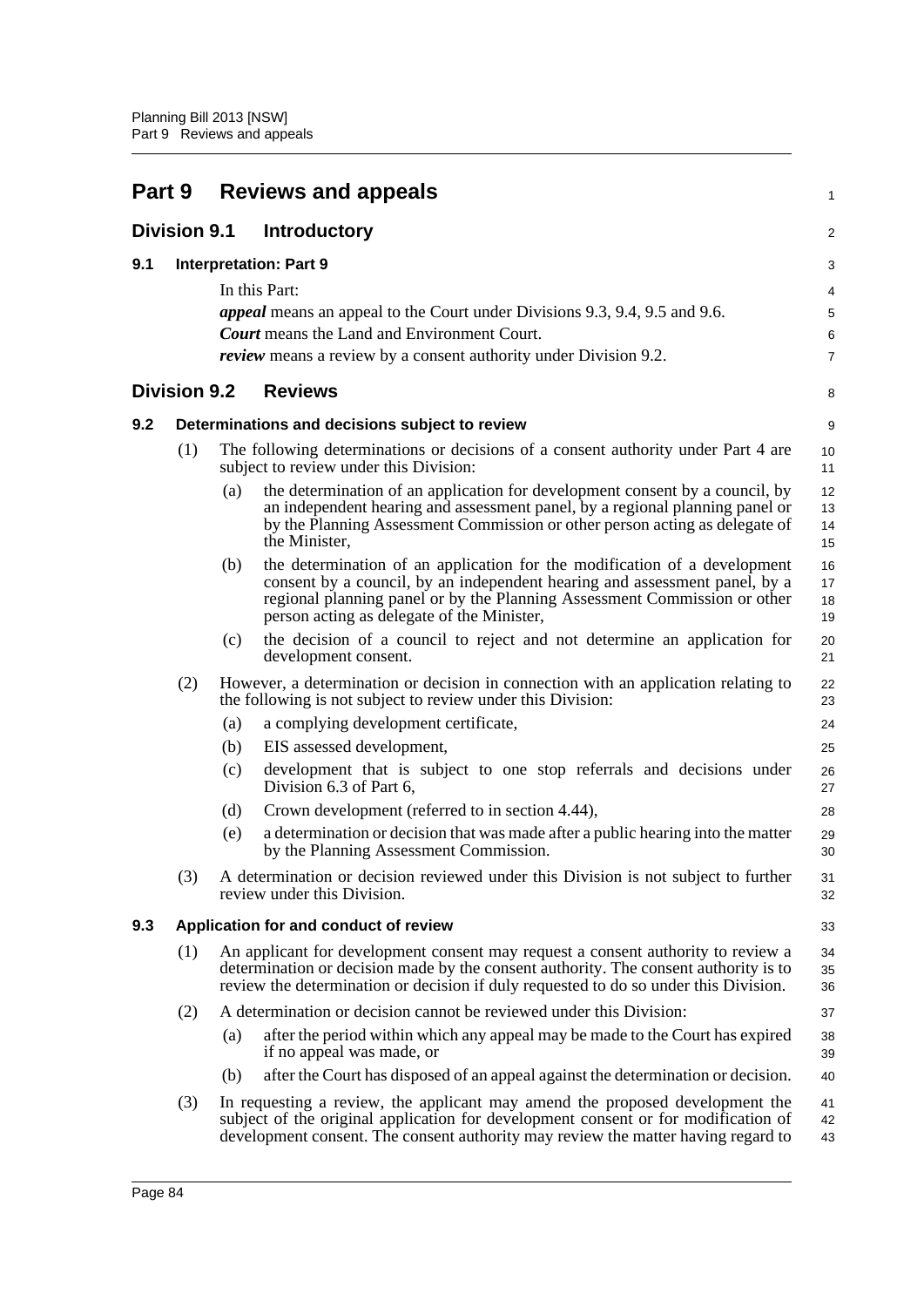the amended development, but only if it is satisfied that it is substantially the same development.

18 19 20

- (4) The review of a determination or decision made by a delegate of a council is to be conducted by the council or by another delegate of the council who is not subordinate to the delegate who made the determination or decision. The review of a determination or decision made by the council is to be conducted by the council and not by a delegate.
- (5) The review of a determination or decision made by an independent hearing and assessment panel acting for or as the delegate of the council is also to be conducted by the panel.
- (6) The review of a determination or decision made by the Planning Assessment Commission as the delegate of the Minister is also to be conducted by the Commission.
- (7) The review of a determination or decision made by a delegate of the Minister (other than the Planning Assessment Commission) is to be conducted by the Planning Assessment Commission or by another delegate of the Minister who is not subordinate to the delegate who made the determination or decision.

# **9.4 Outcome of review**

After conducting its review of a determination or decision, the consent authority may confirm or change the determination or decision.

# **9.5 Miscellaneous provisions relating to reviews**

- (1) The regulations may make provision for or with respect to reviews under this Division, including:
	- (a) specifying the person or body with whom applications for reviews are to be lodged and by whom applications for reviews and the results of reviews are to be notified, and
	- (b) setting the period within which reviews must be finalised, and
	- (c) declaring that a failure to finalise a review within that time is taken to be a confirmation of the determination or decision subject to review.

**Note.** Division 11.2 of Part 11 enables regulations to prescribe the fee for a request for a review.

- (2) The functions of a consent authority in relation to a matter subject to review under this Division are the same as the functions in connection with the original application or determination.
- (3) If a decision to reject an application for development consent is changed on review, the application is taken to have been lodged on the date the decision is made on the review.
- (4) If a determination is changed on review, the changed determination replaces the earlier determination on the date the decision made on the review is registered on the NSW planning portal. 38 39 40
- (5) Notice of a decision on a review to grant or vary development consent is to specify the date from which the consent (or the consent as varied) operates. 41 42
- (6) A decision after the conduct of a review is taken for all purposes to be the decision of the consent authority. 43 44
- (7) If on a review of a determination the consent authority grants development consent or varies the conditions of a development consent, the consent authority is entitled (with the consent of the applicant and without prejudice to costs) to have an appeal 45 46 47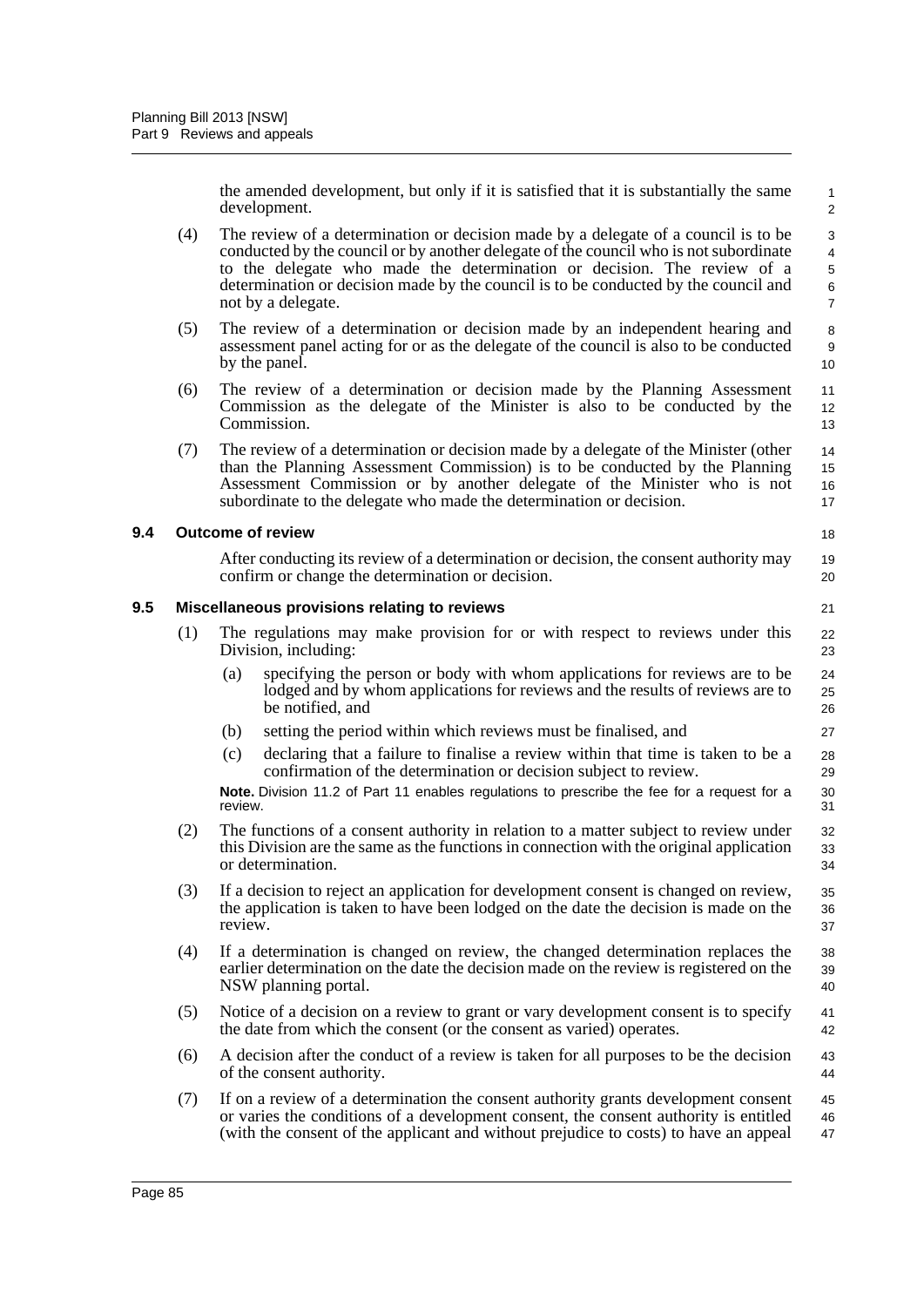|     |                                                                |                                                                                                                                                                                                                           | against the determination made by the applicant to the Court under this Part<br>withdrawn at any time prior to the determination of that appeal.                                                                                                                                                           | $\mathbf{1}$<br>$\overline{2}$ |  |  |  |
|-----|----------------------------------------------------------------|---------------------------------------------------------------------------------------------------------------------------------------------------------------------------------------------------------------------------|------------------------------------------------------------------------------------------------------------------------------------------------------------------------------------------------------------------------------------------------------------------------------------------------------------|--------------------------------|--|--|--|
|     | <b>Division 9.3</b>                                            |                                                                                                                                                                                                                           | <b>Appeals-development consents</b>                                                                                                                                                                                                                                                                        | 3                              |  |  |  |
| 9.6 |                                                                |                                                                                                                                                                                                                           | Decisions subject to appeal to Court under this Division                                                                                                                                                                                                                                                   | 4                              |  |  |  |
|     | (1)                                                            | A decision of a consent authority under Part 4 in relation to an application for<br>development consent or a development consent is (if this Division so provides)<br>subject to appeal to the Court under this Division. |                                                                                                                                                                                                                                                                                                            |                                |  |  |  |
|     | (2)                                                            | A decision subject to appeal includes a decision made after a review under<br>Division 9.2.                                                                                                                               |                                                                                                                                                                                                                                                                                                            |                                |  |  |  |
|     | (3)                                                            |                                                                                                                                                                                                                           | There is no right of appeal under this Division against the following decisions:                                                                                                                                                                                                                           | 10                             |  |  |  |
|     |                                                                | (a)                                                                                                                                                                                                                       | a decision of a consent authority under this Act in relation to the carrying out<br>of any development that is made after a public hearing by the Planning<br>Assessment Commission into the carrying out of that development,                                                                             | 11<br>12<br>13                 |  |  |  |
|     |                                                                | (b)                                                                                                                                                                                                                       | the determination of, or a failure to determine, an application for a complying<br>development certificate,                                                                                                                                                                                                | 14<br>15                       |  |  |  |
|     |                                                                | (c)                                                                                                                                                                                                                       | a decision of a council to issue or not to issue a variation certificate for<br>complying development.                                                                                                                                                                                                     | 16<br>17                       |  |  |  |
|     |                                                                |                                                                                                                                                                                                                           | Note. See sections 7.13 and 7.20 for restrictions on the power of the Court to vary conditions<br>of development consent relating to infrastructure contributions.                                                                                                                                         | 18<br>19                       |  |  |  |
| 9.7 | Appeal by applicant—applications for development consent<br>20 |                                                                                                                                                                                                                           |                                                                                                                                                                                                                                                                                                            |                                |  |  |  |
|     | (1)                                                            | An applicant for development consent who is dissatisfied with the determination of<br>21<br>the application by the consent authority may appeal to the Court against the<br>22<br>determination.<br>23                    |                                                                                                                                                                                                                                                                                                            |                                |  |  |  |
|     | (2)                                                            |                                                                                                                                                                                                                           | For the purposes of this section, the determination of an application by a consent<br>authority includes:                                                                                                                                                                                                  | 24<br>25                       |  |  |  |
|     |                                                                | (a)                                                                                                                                                                                                                       | any decision subsequently made by the consent authority or other person about<br>an aspect of the development that under the conditions of development consent<br>was required to be carried out to the satisfaction of the consent authority or<br>other person, or                                       | 26<br>27<br>28<br>29           |  |  |  |
|     |                                                                | (b)                                                                                                                                                                                                                       | any decision subsequently made by the consent authority as to a matter of<br>which the consent authority must be satisfied before a<br>deferred<br>commencement consent can operate.                                                                                                                       | 30<br>31<br>32                 |  |  |  |
|     | (3)                                                            |                                                                                                                                                                                                                           | An appeal under this section relating to an application for development consent to<br>carry out EIS assessed development in respect of which an objector may appeal under<br>this Division cannot be heard until after the expiration of the period within which the<br>objector may appeal to the Court.  | 33<br>34<br>35<br>36           |  |  |  |
| 9.8 |                                                                | Appeal by an objector-EIS assessed development applications<br>37                                                                                                                                                         |                                                                                                                                                                                                                                                                                                            |                                |  |  |  |
|     | (1)                                                            |                                                                                                                                                                                                                           | This section applies to the determination of an application for development consent<br>for EIS assessed development (including any such development that is State<br>significant development), being a determination to grant development consent, either<br>unconditionally or subject to conditions.     | 38<br>39<br>40<br>41           |  |  |  |
|     | (2)                                                            |                                                                                                                                                                                                                           | A person who duly made a submission by way of objection during the public<br>exhibition of the application for development consent (an <i>objector</i> ) and who is<br>dissatisfied with the determination of the consent authority to grant consent may<br>appeal to the Court against the determination. | 42<br>43<br>44<br>45           |  |  |  |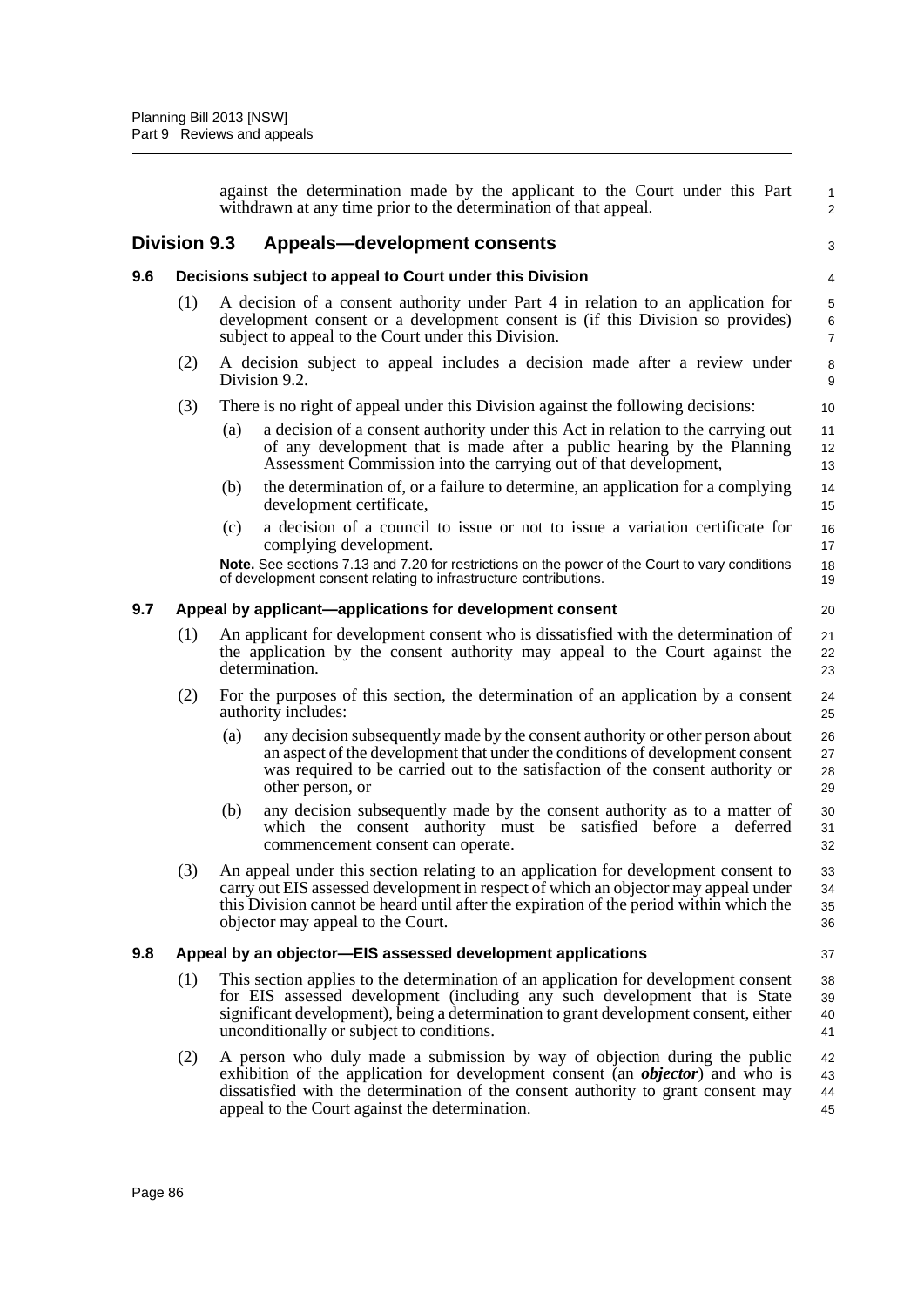| 9.9  | Appeal by applicant—modifications of development consent                                   |                                                                                                                                                                                                                                                                                                                                                                                                                          |                                   |  |  |
|------|--------------------------------------------------------------------------------------------|--------------------------------------------------------------------------------------------------------------------------------------------------------------------------------------------------------------------------------------------------------------------------------------------------------------------------------------------------------------------------------------------------------------------------|-----------------------------------|--|--|
|      |                                                                                            | An applicant for the modification of a development consent who is dissatisfied with<br>the determination of the application by the consent authority may appeal to the Court<br>against the determination.                                                                                                                                                                                                               | $\overline{\mathbf{c}}$<br>3<br>4 |  |  |
| 9.10 | Time within which appeals may be made                                                      |                                                                                                                                                                                                                                                                                                                                                                                                                          |                                   |  |  |
|      | (1)                                                                                        | An appeal under this Division (except by an objector) may only be made within<br>6 months after the date the decision appealed against is notified or registered on the<br>NSW planning portal or after the date of deemed refusal under section 9.11.                                                                                                                                                                   | 6<br>7<br>8                       |  |  |
|      | (2)                                                                                        | An appeal under this Division by an objector may only be made within 28 days after<br>the date the objector is notified of the decision appealed against.                                                                                                                                                                                                                                                                | 9<br>10                           |  |  |
| 9.11 | Circumstances in which consent taken to have been refused for purposes of appeal<br>rights |                                                                                                                                                                                                                                                                                                                                                                                                                          |                                   |  |  |
|      | (1)                                                                                        | A consent authority that has not determined an application for development consent<br>(or for the modification of a development consent) within the period prescribed by<br>the regulations for the determination of the application is, for the purpose only of this<br>Division, taken to have determined the application by refusing development consent<br>(or to modify development consent) when that period ends. | 13<br>14<br>15<br>16<br>17        |  |  |
|      | (2)                                                                                        | Subsection (1) does not prevent a consent authority from determining an application<br>after the end of that period.                                                                                                                                                                                                                                                                                                     | 18<br>19                          |  |  |
|      | (3)                                                                                        | Any such determination of an application does not affect the continuation or<br>determination of an appeal made under this Division against the deemed refusal of<br>consent (or modification of consent) under subsection (1).                                                                                                                                                                                          | 20<br>21<br>22                    |  |  |
|      | (4)                                                                                        | If any such determination of an application results in the grant of development<br>consent (or the modification of development consent), the consent authority is<br>entitled, with the consent of the applicant and without prejudice to costs, to have the<br>appeal withdrawn at any time prior to the determination of the appeal.                                                                                   | 23<br>24<br>25<br>26              |  |  |
| 9.12 |                                                                                            | Notice of appeals to be given and right to be heard                                                                                                                                                                                                                                                                                                                                                                      | 27                                |  |  |
|      | (1)                                                                                        | The following are entitled to be given notice of an appeal made under this Division:                                                                                                                                                                                                                                                                                                                                     | 28                                |  |  |
|      |                                                                                            | an objector, in the case of an appeal by an applicant concerning an application<br>(a)<br>for development consent in respect of which the objector has a right of appeal<br>under this Division,                                                                                                                                                                                                                         | 29<br>30<br>31                    |  |  |
|      |                                                                                            | (b)<br>an applicant for development consent and the consent authority, in the case of<br>an appeal under this Division by an objector concerning the application for<br>development consent,                                                                                                                                                                                                                             | 32<br>33<br>34                    |  |  |
|      |                                                                                            | (c)<br>a Minister or public authority, in the case of an appeal concerning an<br>application for development consent in respect of which the concurrence of the<br>Minister or public authority is required under this Act,                                                                                                                                                                                              | 35<br>36<br>37                    |  |  |
|      |                                                                                            | (d)<br>an approval body for a legislative approval to which one stop referrals and<br>decisions apply under Division 6.3 of Part 6, in the case of an application for<br>development consent that involves the approval body.                                                                                                                                                                                            | 38<br>39<br>40                    |  |  |
|      | (2)                                                                                        | Any such notice of appeal is to be given by the relevant consent authority.                                                                                                                                                                                                                                                                                                                                              | 41                                |  |  |
|      | (3)                                                                                        | Anyone who is given any such notice of appeal is, on application to the Court within<br>28 days after the notice is given, entitled to be heard at the hearing of the appeal if<br>not already a party to the proceedings.                                                                                                                                                                                               | 42<br>43<br>44                    |  |  |
|      | (4)                                                                                        | In this section, a reference to an application for development consent includes an<br>application to modify a development consent.                                                                                                                                                                                                                                                                                       | 45<br>46                          |  |  |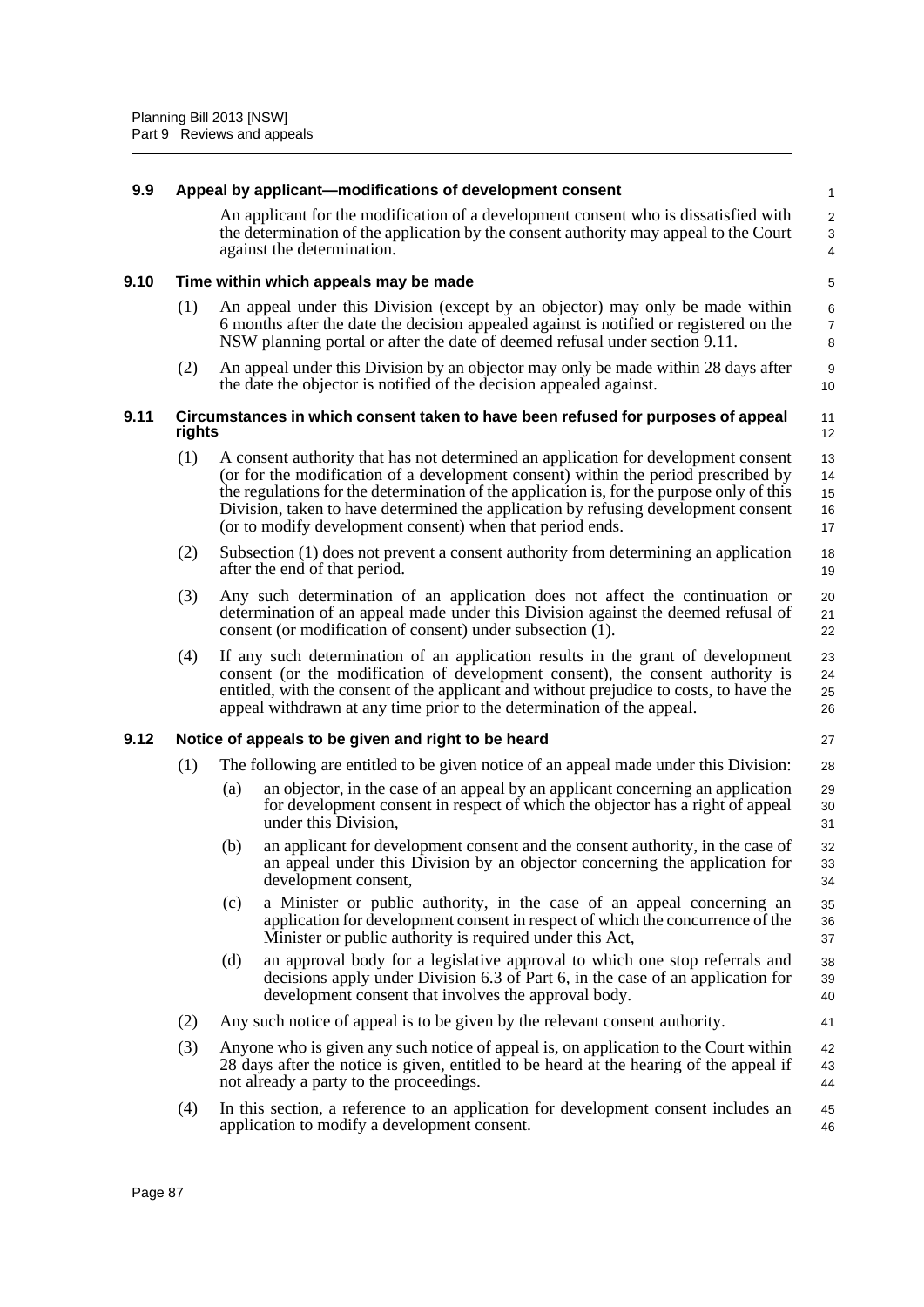#### **9.13 Effect of appeals on operation of consents**

- (1) If the granting of a development consent for development (other than State significant development) is the subject of an appeal made under this Division, the consent ceases to have effect.
- (2) A development consent that is granted, or confirmed, as a result of a decision on an appeal under this Division is taken to be a development consent duly granted under Part 4. Any such development consent takes effect, subject to any order of the Court, on and from the date the decision is registered on the NSW planning portal (except in the case of the confirmation of a development consent for State significant development).
- (3) If the effect of a decision on appeal is that development consent is refused, any development consent granted ceases to have any effect.
- (4) Despite anything to the contrary in this section, a development consent is taken to have effect on and from the date fixed by:
	- (a) a court (whether or not the Land and Environment Court) that finally determines an appeal on a question of law which confirms the validity of, or results in the granting of, the development consent, or
	- (b) the Land and Environment Court, if the validity of a development consent granted by that Court is confirmed by, or the development consent is granted by that Court as a result of, such a final determination made by another court that has not fixed that date. 18 19 20 21

#### **9.14 Powers of Court on appeals**

22 23

- (1) In addition to any other functions and discretions that the Court has apart from this subsection, the Court has, for the purposes of hearing and disposing of an appeal under this Division, all the functions and discretions which the consent authority whose decision is the subject of the appeal had in respect of the matter the subject of the appeal.
- (2) The decision of the Court on an appeal under this Division is, for the purposes of this or any other Act or instrument, taken to be the final decision of that consent authority and is to be given effect to accordingly. 28 29 30
- (3) If the consent authority was under this Act required to consult or obtain the concurrence of another person or body before making the decision the subject of an appeal under this Division: 31 32 33
	- (a) the Court may determine the appeal whether or not the consultation has taken place and whether or not the concurrence has been granted, and
	- (b) in a case where the concurrence has been granted—the Court may vary or revoke any conditions imposed by that person or body or may impose any conditions that could have been imposed by that person or body.
- (4) If an appeal under this Division relates to one stop referrals development under Division 6.3 of Part 6:
	- (a) the Court may determine the appeal whether or not the consent authority has obtained general terms of approval from the NSW Planning Director-General, and 41 42 43
	- (b) the Court is not bound to refuse an application for development consent because the NSW Planning Director-General has decided that general terms of approval will not be determined or a relevant approval body has decided not to grant a relevant approval, and 44 45 46 47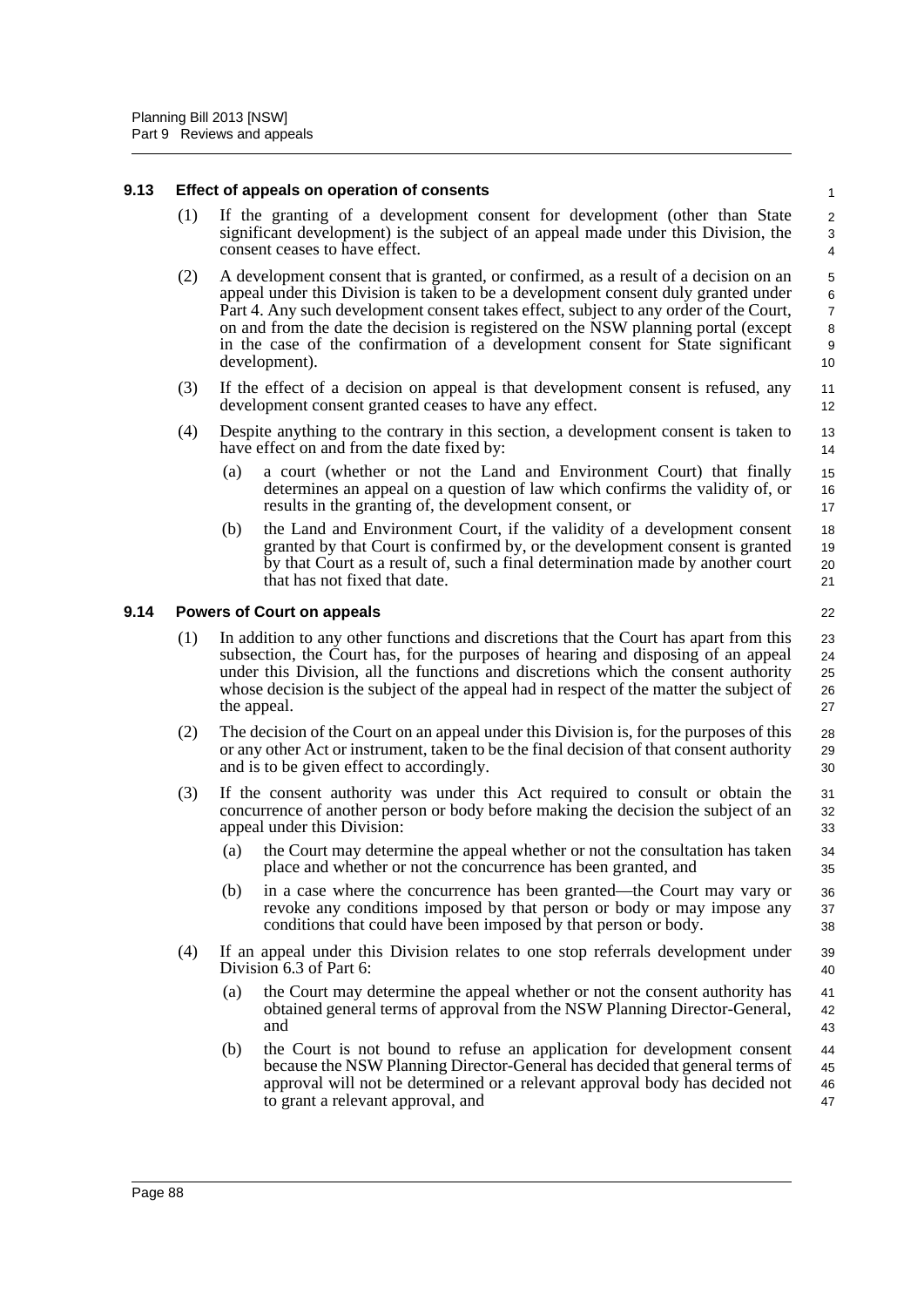|      |                                                                 | the Court may determine an appeal even though a development consent<br>(c)<br>granted as a result of the appeal is inconsistent with the general terms of<br>approval determined by the NSW Planning Director-General.                                                                                                                                                                                                                                                                                                                       | $\mathbf{1}$<br>$\overline{c}$<br>3    |  |  |
|------|-----------------------------------------------------------------|----------------------------------------------------------------------------------------------------------------------------------------------------------------------------------------------------------------------------------------------------------------------------------------------------------------------------------------------------------------------------------------------------------------------------------------------------------------------------------------------------------------------------------------------|----------------------------------------|--|--|
| 9.15 |                                                                 | Miscellaneous provisions relating to appeals under this Division                                                                                                                                                                                                                                                                                                                                                                                                                                                                             | $\overline{\mathbf{4}}$                |  |  |
|      | (1)                                                             | Separate appeals under this Division with respect to the determination of an<br>application for development consent are, as far as practicable, to be heard together.                                                                                                                                                                                                                                                                                                                                                                        | 5<br>6                                 |  |  |
|      | (2)                                                             | On an appeal under this Division, the Court may, at any time on the application of a<br>person or of its own motion, order the joinder of a person as a party to the appeal if<br>the Court is of the opinion:                                                                                                                                                                                                                                                                                                                               | $\overline{7}$<br>8<br>9               |  |  |
|      |                                                                 | that the person is able to raise an issue that should be considered in relation to<br>(a)<br>the appeal but would not be likely to be sufficiently addressed if the person<br>were not joined as a party, or                                                                                                                                                                                                                                                                                                                                 | 10<br>11<br>12                         |  |  |
|      |                                                                 | (b)<br>that:                                                                                                                                                                                                                                                                                                                                                                                                                                                                                                                                 | 13                                     |  |  |
|      |                                                                 | (i)<br>it is in the interests of justice, or                                                                                                                                                                                                                                                                                                                                                                                                                                                                                                 | 14                                     |  |  |
|      |                                                                 | (ii)<br>it is in the public interest,                                                                                                                                                                                                                                                                                                                                                                                                                                                                                                        | 15                                     |  |  |
|      |                                                                 | that the person be joined as a party to the appeal.                                                                                                                                                                                                                                                                                                                                                                                                                                                                                          | 16                                     |  |  |
|      | (3)                                                             | If the Court on an appeal by an applicant under this Division allows the applicant to<br>file an amended application for development consent (other than to make a minor<br>amendment), the Court must make an order for the payment by the applicant of those<br>costs of the consent authority that have been thrown away as a result of the<br>amendment of the application for development consent. This subsection does not<br>apply to proceedings to which section 34AA of the <i>Land and Environment Court Act</i><br>1979 applies. | 17<br>18<br>19<br>20<br>21<br>22<br>23 |  |  |
|      | (4)                                                             | If the determination or decision appealed against under this Division was made by a<br>regional planning panel or an independent hearing and assessment panel, the council<br>for the area concerned is to be the respondent to the appeal but is subject to the<br>control and direction of the panel in connection with the conduct of the appeal. The<br>council is to give notice of the appeal to the panel.                                                                                                                            | 24<br>25<br>26<br>27<br>28             |  |  |
|      | (5)                                                             | If the Minister exercised the functions of the council as consent authority (for Crown<br>development) in respect of a determination or decision appealed against under this<br>Division, the council is to be the respondent to the appeal but is subject to the control<br>and direction of the Minister in connection with the conduct of the appeal. The<br>council is to give notice of the appeal to the Minister.                                                                                                                     | 29<br>30<br>31<br>32<br>33             |  |  |
|      | <b>Division 9.4</b>                                             | <b>Appeals-Part 8 certificates</b>                                                                                                                                                                                                                                                                                                                                                                                                                                                                                                           | 34                                     |  |  |
| 9.16 | Appeals against failure or refusal to issue Part 8 certificates |                                                                                                                                                                                                                                                                                                                                                                                                                                                                                                                                              |                                        |  |  |
|      | (1)                                                             | An appeal may be made to the Court against the following decisions of a council:                                                                                                                                                                                                                                                                                                                                                                                                                                                             | 36                                     |  |  |
|      |                                                                 | a decision to refuse to issue a construction certificate, occupation certificate,<br>(a)<br>subdivision works certificate or subdivision certificate,                                                                                                                                                                                                                                                                                                                                                                                        | 37<br>38                               |  |  |
|      |                                                                 | a decision to issue any such certificate subject to conditions.<br>(b)                                                                                                                                                                                                                                                                                                                                                                                                                                                                       | 39                                     |  |  |
|      | (2)                                                             | The appeal may be made by the applicant for the certificate concerned.                                                                                                                                                                                                                                                                                                                                                                                                                                                                       | 40                                     |  |  |
|      | (3)                                                             | An appeal may only be made within 6 months after the date on which the decision<br>was made.                                                                                                                                                                                                                                                                                                                                                                                                                                                 | 41<br>42                               |  |  |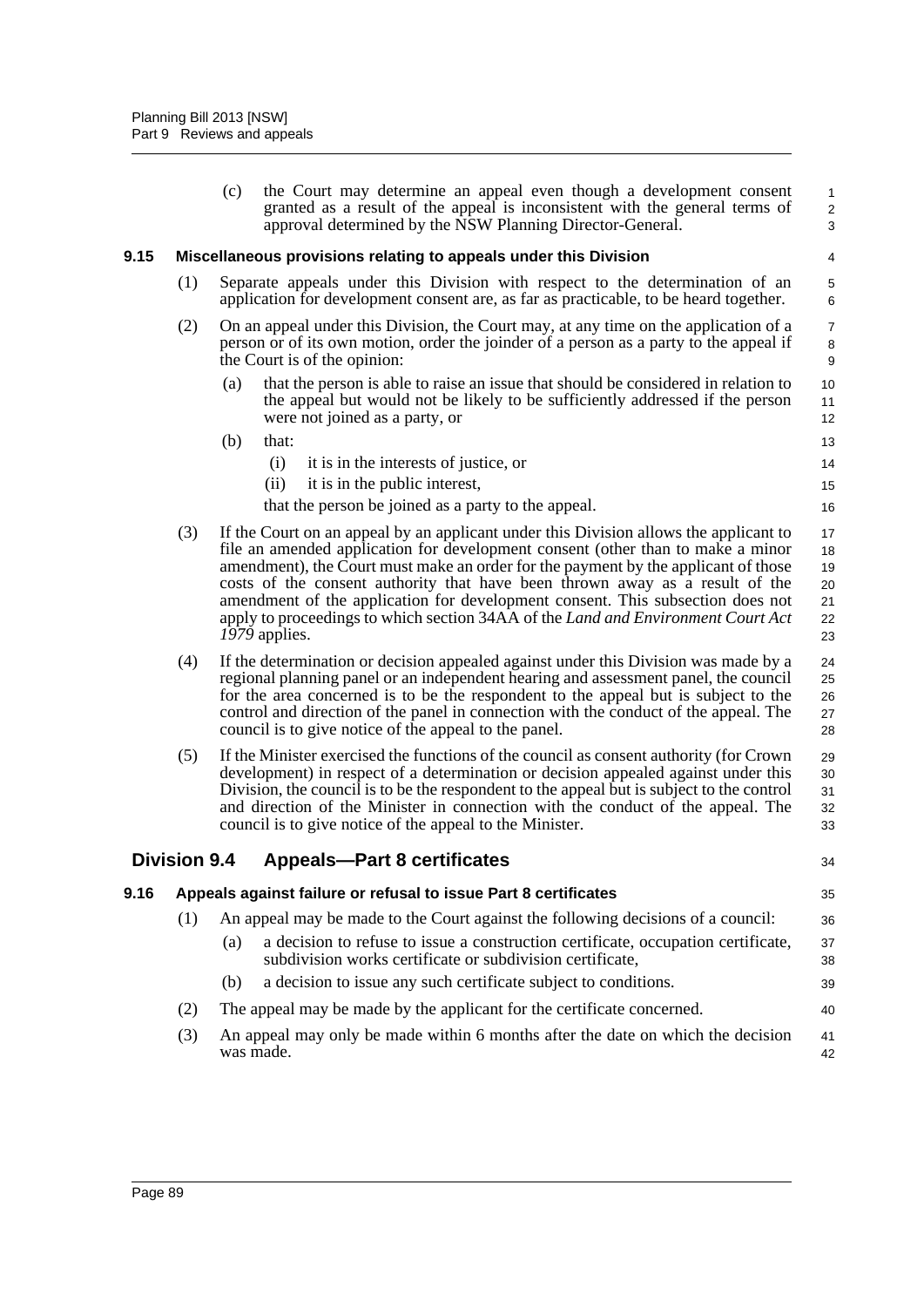| 9.17 |                     |                              | Deemed refusal for purposes of appeal                                                                                                                                                                                                                                                                                                                         | $\mathbf{1}$               |  |
|------|---------------------|------------------------------|---------------------------------------------------------------------------------------------------------------------------------------------------------------------------------------------------------------------------------------------------------------------------------------------------------------------------------------------------------------|----------------------------|--|
|      | (1)                 |                              | For the purposes only of an appeal under this Division, a council is taken to have<br>made a decision to refuse to issue a certificate (a deemed refusal) if it has failed to<br>issue the certificate to the applicant within the period prescribed by the regulations.                                                                                      | $\overline{c}$<br>3<br>4   |  |
|      | (2)                 |                              | Nothing in subsection (1) prevents a council from determining an application for a<br>construction certificate, occupation certificate, subdivision works certificate or<br>subdivision certificate after the expiration of the applicable period specified in that<br>subsection.                                                                            | 5<br>6<br>7<br>8           |  |
|      | (3)                 |                              | A determination made after the expiration of that applicable period does not affect<br>the continuance or determination of an appeal made under this Division in respect of<br>a deemed refusal.                                                                                                                                                              | 9<br>10<br>11              |  |
|      | (4)                 |                              | If a determination is made after the applicable period to grant the certificate<br>concerned, the council is entitled, with the consent of the applicant and without<br>prejudice to costs, to have any appeal under this Division against a deemed refusal<br>withdrawn at any time prior to the determination of that appeal.                               | 12<br>13<br>14<br>15       |  |
|      | <b>Division 9.5</b> |                              | Appeals-development control orders                                                                                                                                                                                                                                                                                                                            | 16                         |  |
| 9.18 |                     |                              | <b>Appeals concerning orders</b>                                                                                                                                                                                                                                                                                                                              | 17                         |  |
|      | (1)                 |                              | A person who is given a development control order may appeal to the Court against<br>the order.                                                                                                                                                                                                                                                               | 18<br>19                   |  |
|      | (2)                 |                              | However, a person may not appeal against a fire safety order given by an authorised<br>fire officer (other than an order that prevents a person using or entering premises).                                                                                                                                                                                  | 20<br>21                   |  |
|      | (3)                 | The appeal may only be made: |                                                                                                                                                                                                                                                                                                                                                               |                            |  |
|      |                     | (a)                          | within 28 days after the development control order is given to the person, or                                                                                                                                                                                                                                                                                 | 23                         |  |
|      |                     | (b)                          | if an order is given subsequently that forms part of the development control<br>order, within 28 days after the subsequent order is given to the person.                                                                                                                                                                                                      | 24<br>25                   |  |
|      | (4)                 |                              | On hearing an appeal, the Court may:                                                                                                                                                                                                                                                                                                                          | 26                         |  |
|      |                     | (a)                          | revoke the development control order, or                                                                                                                                                                                                                                                                                                                      | 27                         |  |
|      |                     | (b)                          | modify the development control order, or                                                                                                                                                                                                                                                                                                                      | 28                         |  |
|      |                     | (c)                          | substitute for the development control order any other order that the relevant<br>enforcement authority who gave the order could have given, or                                                                                                                                                                                                               | 29<br>30                   |  |
|      |                     | (d)                          | find that the development control order is sufficiently complied with, or                                                                                                                                                                                                                                                                                     | 31                         |  |
|      |                     | (e)                          | make such order with respect to compliance with the development control<br>order as the Court thinks fit, or                                                                                                                                                                                                                                                  | 32<br>33                   |  |
|      |                     | (f)                          | make such other order with respect to the development control order as the<br>Court thinks fit.                                                                                                                                                                                                                                                               | 34<br>35                   |  |
| 9.19 |                     |                              | Awarding of compensation concerning orders                                                                                                                                                                                                                                                                                                                    | 36                         |  |
|      | (1)                 |                              | The Court, on the hearing of an appeal or otherwise, has a discretion to award<br>compensation to a person to whom a development control order is given for any<br>expense incurred by the person as a consequence of the order, including the cost of<br>any investigative work or reinstatement carried out by the person as a consequence<br>of the order. | 37<br>38<br>39<br>40<br>41 |  |
|      | (2)                 |                              | Compensation is to be awarded only if the person seeking the compensation satisfies<br>the Court that the giving of the development control order was unsubstantiated or the<br>terms of the order were unreasonable.                                                                                                                                         | 42<br>43<br>44             |  |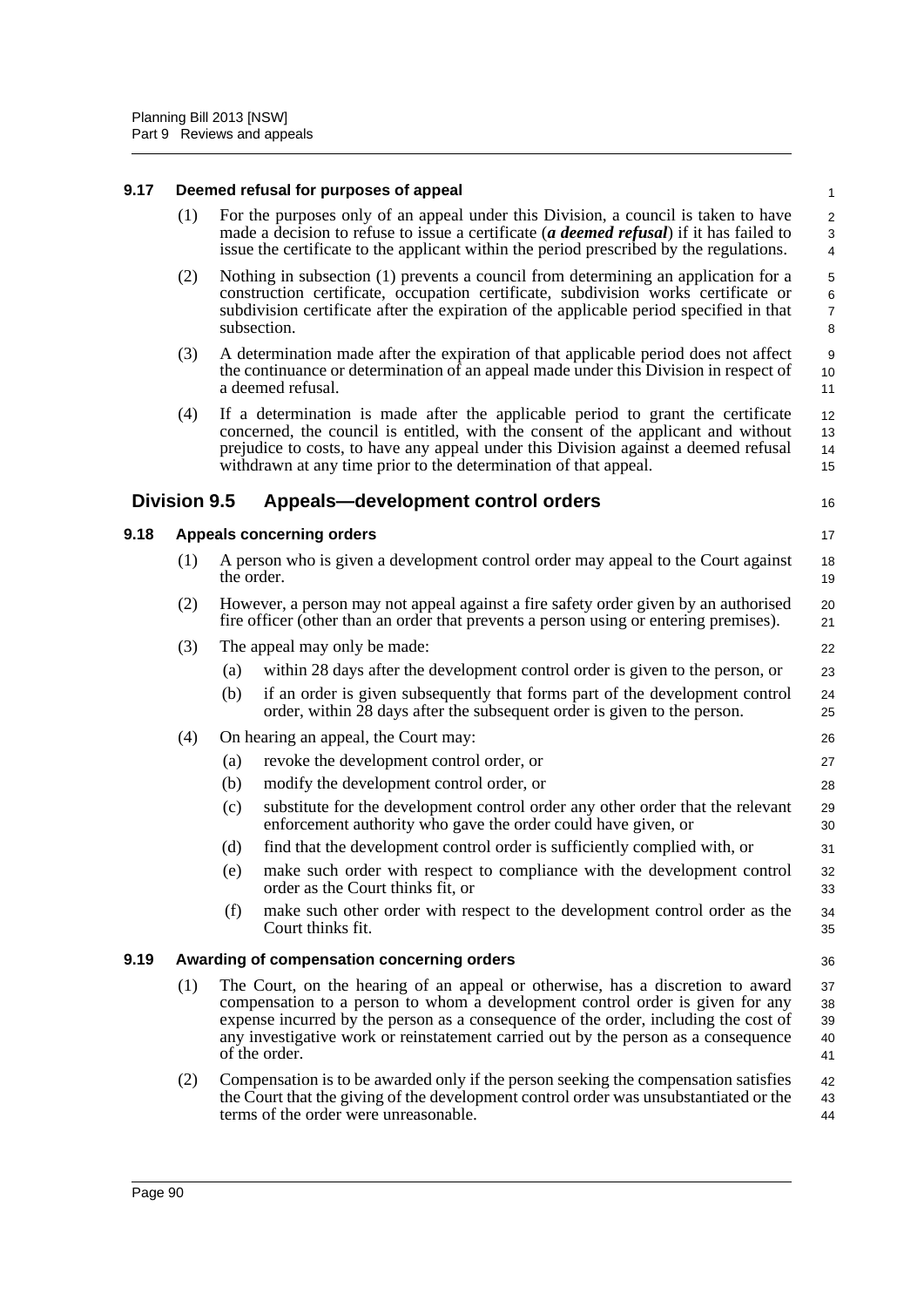|      | (3)                 |     | A claim for compensation cannot be made more than 28 days after the date on which<br>the Court gives its decision on the appeal or more than 3 months after the date of the<br>development control order if an appeal is not made against the order. | 1<br>$\overline{\mathbf{c}}$<br>3 |
|------|---------------------|-----|------------------------------------------------------------------------------------------------------------------------------------------------------------------------------------------------------------------------------------------------------|-----------------------------------|
|      | (4)                 |     | Compensation under this section is to be awarded against the relevant enforcement<br>authority who gave the development control order.                                                                                                               | 4<br>5                            |
| 9.20 |                     |     | Effect of appeal on order                                                                                                                                                                                                                            | 6                                 |
|      |                     |     | If an appeal is duly made to the Court against a development control order, the appeal<br>does not effect a stay of the order.                                                                                                                       | 7<br>8                            |
|      | <b>Division 9.6</b> |     | Appeals-miscellaneous                                                                                                                                                                                                                                | 9                                 |
| 9.21 |                     |     | Appeal concerning decisions on security for development requirements or damage                                                                                                                                                                       | 10                                |
|      | (1)                 |     | This section applies in connection with a decision of a consent authority or council<br>relating to security of the kind referred to in section 4.27.                                                                                                | 11<br>12                          |
|      | (2)                 |     | The applicant for development consent to which the security relates, or a person<br>having the benefit of the consent, who is dissatisfied with the decision may appeal to<br>the Court as follows:                                                  | 13<br>14<br>15                    |
|      |                     | (a) | an appeal may be made against a decision of the consent authority with respect<br>to the provision of the security (otherwise than by the imposition of a condition<br>of development consent),                                                      | 16<br>17<br>18                    |
|      |                     | (b) | an appeal may be made against the failure or refusal of the consent authority<br>to release a security held by it,                                                                                                                                   | 19<br>20                          |
|      |                     | (c) | an appeal may be made against the failure or refusal of a council to release a<br>security held by it that has been provided in accordance with a condition of a<br>complying development certificate.                                               | 21<br>22<br>23                    |
|      |                     |     | Note. The right to appeal against the imposition of a condition of development consent is<br>excluded because this Part provides separately for appeals against any such condition.                                                                  | 24<br>25                          |
|      | (3)                 |     | An appeal under subsection $(2)$ (a) may only be made within 6 months after the<br>applicant for development consent received notice of the decision.                                                                                                | 26<br>27                          |
|      | (4)                 |     | An appeal under subsection $(2)$ (b) or $(c)$ may only be made:                                                                                                                                                                                      | 28                                |
|      |                     | (a) | except as provided by paragraph (b), within 6 months after the work to which<br>the security relates has been completed, or                                                                                                                          | 29<br>30                          |
|      |                     | (b) | if the security is provided in respect of contingencies that may arise on or after<br>completion of the work to which the security relates, not earlier than 3 months<br>and not later than 6 months after the completion of the work.               | 31<br>32<br>33                    |
| 9.22 |                     |     | Appeals against refusal to extend consent lapsing period                                                                                                                                                                                             | 34                                |
|      | (1)                 |     | This section applies to an application under clause 4.1 of Schedule 4 for the extension<br>of the period after which a development consent lapses.                                                                                                   | 35<br>36                          |
|      | (2)                 |     | The applicant for the extension who is dissatisfied with the determination of the<br>application or the failure of the consent authority to determine the application within<br>the period prescribed by the regulations, may appeal to the Court.   | 37<br>38<br>39                    |
|      | (3)                 |     | The appeal can only be made within 6 months after the date on which the person is<br>given notice of the decision appealed against or the end of the deemed refusal period<br>referred to in subsection (2).                                         | 40<br>41<br>42                    |
| 9.23 |                     |     | Appeals concerning compliance cost notices                                                                                                                                                                                                           | 43                                |
|      | (1)                 |     | A person on whom a compliance cost notice is served may appeal against the notice<br>to the Court within 28 days after the service of the notice on the person.                                                                                      | 44<br>45                          |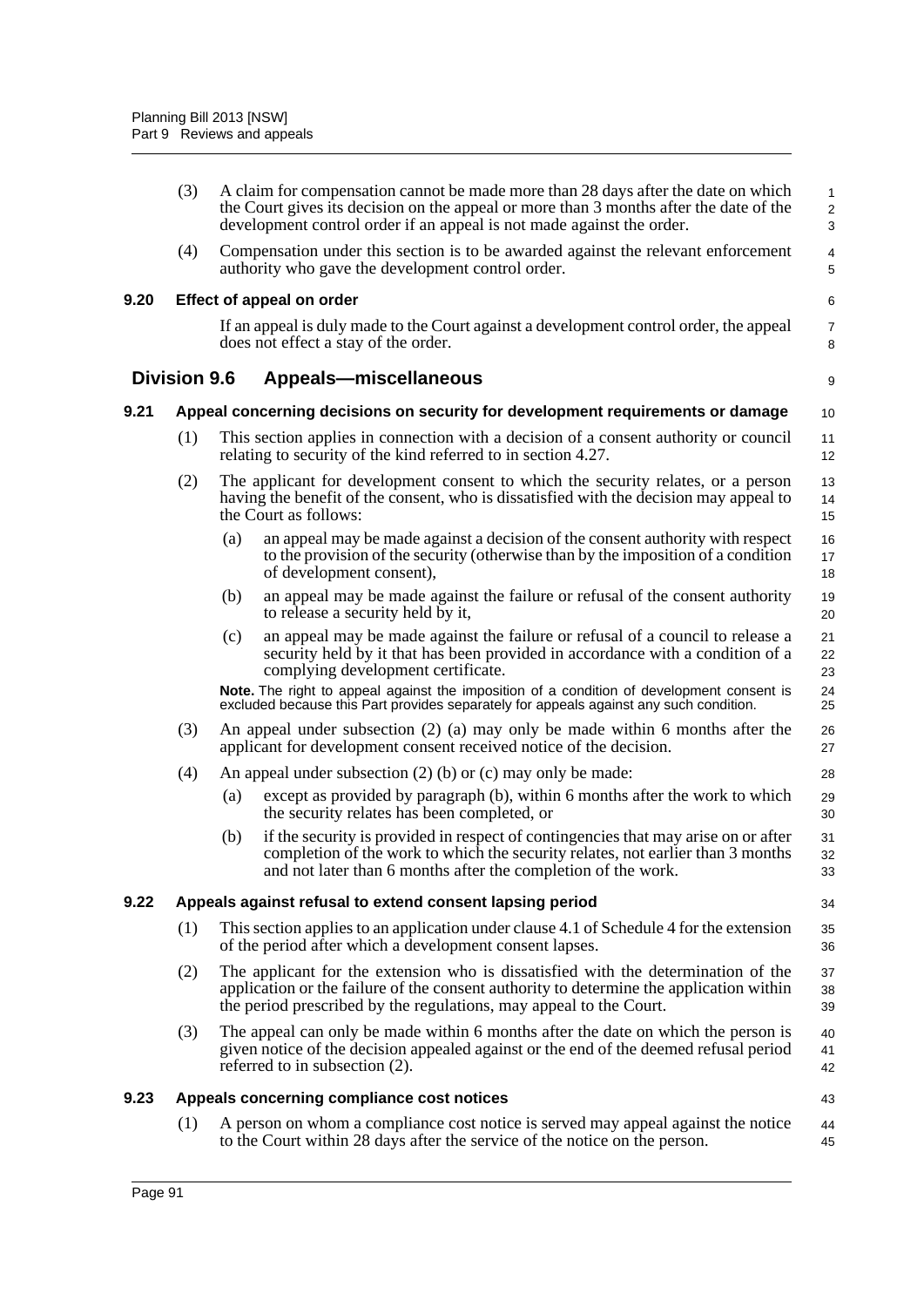|      | (2) |     | If an appeal is lodged against an order in relation to which a compliance cost notice<br>has been issued:                                                                                                       | 1<br>$\overline{a}$ |
|------|-----|-----|-----------------------------------------------------------------------------------------------------------------------------------------------------------------------------------------------------------------|---------------------|
|      |     | (a) | an appeal may be lodged against the compliance cost notice in the same way<br>as, and at the same time as, the appeal against the development control order<br>concerned, and                                   | 3<br>4<br>5         |
|      |     | (b) | the Court may deal with the appeal against the compliance cost notice at the<br>same time as it deals with the appeal against the development control order.                                                    | 6<br>$\overline{7}$ |
|      | (3) |     | On hearing an appeal against a compliance cost notice, the Court may:                                                                                                                                           | 8                   |
|      |     | (a) | revoke the notice, or                                                                                                                                                                                           | 9                   |
|      |     | (b) | modify the notice, or                                                                                                                                                                                           | 10                  |
|      |     | (c) | make any other order with respect to the notice as the Court thinks fit.                                                                                                                                        | 11                  |
| 9.24 |     |     | Appeals with respect to building information certificates                                                                                                                                                       | 12                  |
|      | (1) |     | An applicant:                                                                                                                                                                                                   | 13                  |
|      |     | (a) | who is dissatisfied with a council's refusal to issue a building information<br>certificate, or                                                                                                                 | 14<br>15            |
|      |     | (b) | who is dissatisfied with a council's failure to issue a building information<br>certificate within the period prescribed by the regulations, or                                                                 | 16<br>17            |
|      |     | (c) | who is dissatisfied with a notice from the council to supply information in<br>connection with the application,                                                                                                 | 18<br>19            |
|      |     |     | may appeal to the Court.                                                                                                                                                                                        | 20                  |
|      | (2) |     | The appeal can only be made within 6 months after the date on which the person is<br>given notice of the decision appealed against or the end of the deemed refusal period<br>referred to in subsection $(1)$ . | 21<br>22<br>23      |
|      | (3) |     | On hearing the appeal, the Court may do any one or more of the following:                                                                                                                                       | 24                  |
|      |     | (a) | direct the council to issue a building information certificate in such terms and<br>on such conditions as the Court thinks fit,                                                                                 | 25<br>26            |
|      |     | (b) | revoke, alter or confirm a notice to supply information,                                                                                                                                                        | 27                  |
|      |     | (c) | make any other order that it considers appropriate.                                                                                                                                                             | 28                  |
|      |     |     |                                                                                                                                                                                                                 |                     |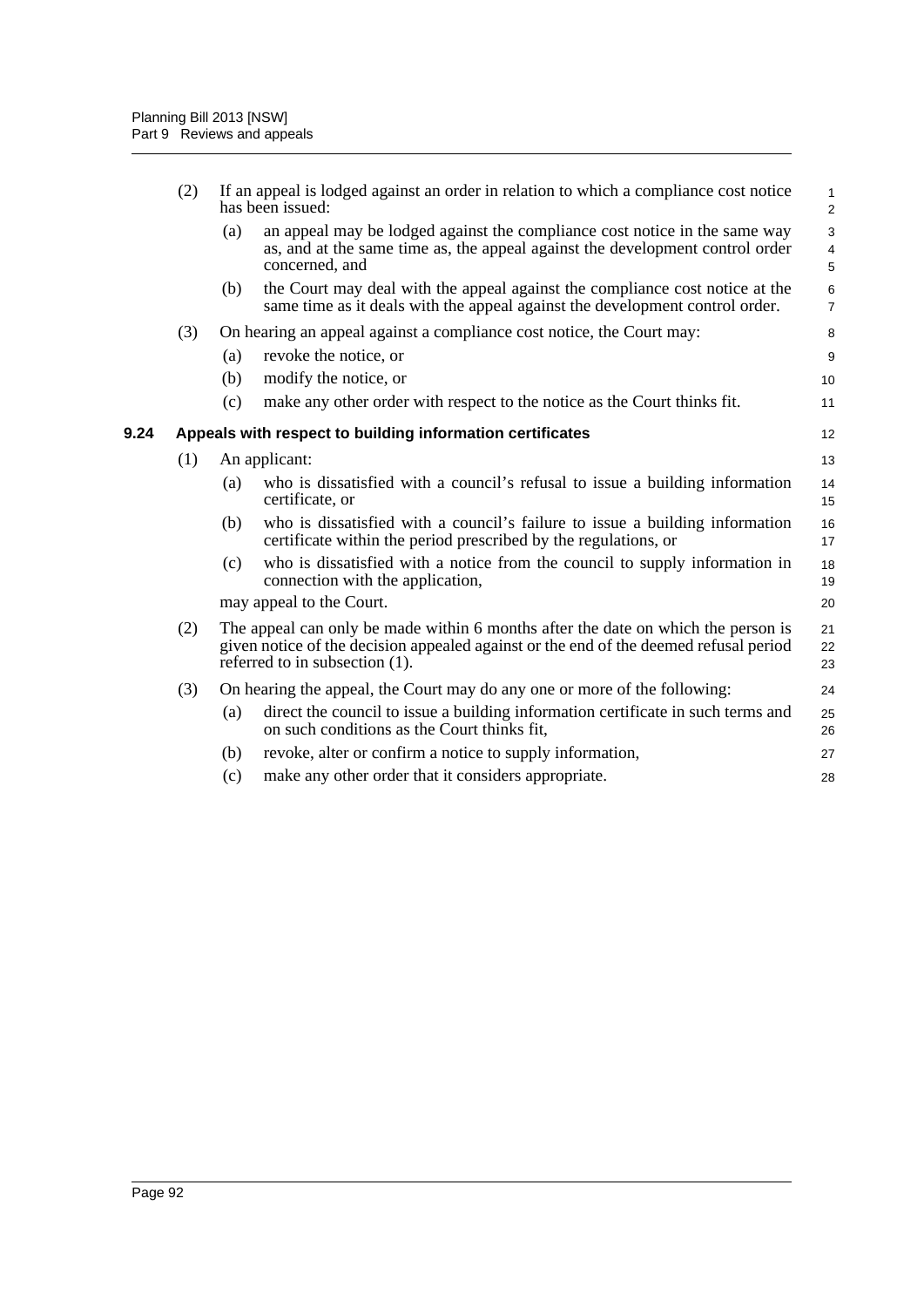|      |     | Part 10 Enforcement                                                                                                                                                                                                                                                                                                      | 1                              |
|------|-----|--------------------------------------------------------------------------------------------------------------------------------------------------------------------------------------------------------------------------------------------------------------------------------------------------------------------------|--------------------------------|
|      |     | Division 10.1 Ministerial enforcement powers                                                                                                                                                                                                                                                                             | $\overline{\mathbf{c}}$        |
| 10.1 |     | <b>Directions by the Minister</b>                                                                                                                                                                                                                                                                                        | 3                              |
|      | (1) | The Minister may direct a public authority or a person or body having functions<br>under the planning legislation (including under a local plan) to exercise those<br>functions at or within such times as are specified in the direction.                                                                               | 4<br>5<br>6                    |
|      | (2) | The Minister may direct a council to provide the Minister, in the manner and at the<br>times specified in the direction, with reports, containing such information as the<br>Minister may direct, on the council's performance in relation to planning and<br>development matters.                                       | $\overline{7}$<br>8<br>9<br>10 |
|      | (3) | A public authority, person, body or council to whom a direction is given under this<br>section must comply, and is authorised by this section to comply, with the direction<br>in accordance with the terms of the direction.                                                                                            | 11<br>12<br>13                 |
|      | (4) | A direction under this section may be given:                                                                                                                                                                                                                                                                             | 14                             |
|      |     | if it is given to a particular body or person—by written notice, or<br>(a)                                                                                                                                                                                                                                               | 15                             |
|      |     | if it is given to a class of bodies or persons—by Ministerial planning order.<br>(b)                                                                                                                                                                                                                                     | 16                             |
|      | (5) | Before giving a direction under this section, the Minister is to consult with the<br>responsible Minister concerned.                                                                                                                                                                                                     | 17<br>18                       |
|      | (6) | Before giving a direction under subsection (2), the Minister is also to consult with the<br>Local Government and Shires Association of New South Wales and any other<br>industry organisation the Minister considers to be relevant, in relation to the<br>information that the Minister is proposing to seek.           | 19<br>20<br>21<br>22           |
|      | (7) | A failure to comply with a direction under this section in relation to the exercise of a<br>function does not invalidate the decision once it is made.                                                                                                                                                                   | 23<br>24                       |
| 10.2 |     | Local government investigation into council's performance                                                                                                                                                                                                                                                                | 25                             |
|      | (1) | The NSW Planning Director-General may request that an investigation be authorised<br>under section 430 of the <i>Local Government Act 1993</i> into any aspect of a council's<br>performance of its functions under the planning legislation that the NSW Planning<br>Director-General considers requires investigation. | 26<br>27<br>28<br>29           |
|      | (2) | The NSW Planning Director-General is to be provided with advice on the outcome<br>of any such investigation from the person who authorised the investigation.                                                                                                                                                            | 30<br>31                       |
|      | (3) | The NSW Planning Director-General may report and make recommendations to the<br>Minister following the receipt of that advice.                                                                                                                                                                                           | 32<br>33                       |
| 10.3 |     | Settlement of planning disputes                                                                                                                                                                                                                                                                                          | 34                             |
|      | (1) | In this section, a <i>planning dispute</i> is a dispute about the operation of, or the exercise<br>of functions under, the planning legislation.                                                                                                                                                                         | 35<br>36                       |
|      | (2) | If a planning dispute arises between the NSW Planning Director-General and a<br>public authority (other than a council), a party to the dispute may submit that dispute<br>to the Premier for settlement in accordance with this section.                                                                                | 37<br>38<br>39                 |
|      | (3) | If a planning dispute arises between a public authority (other than a council) and<br>another public authority (other than a council), a party to the dispute may submit that<br>dispute to the Premier for settlement in accordance with this section.                                                                  | 40<br>41<br>42                 |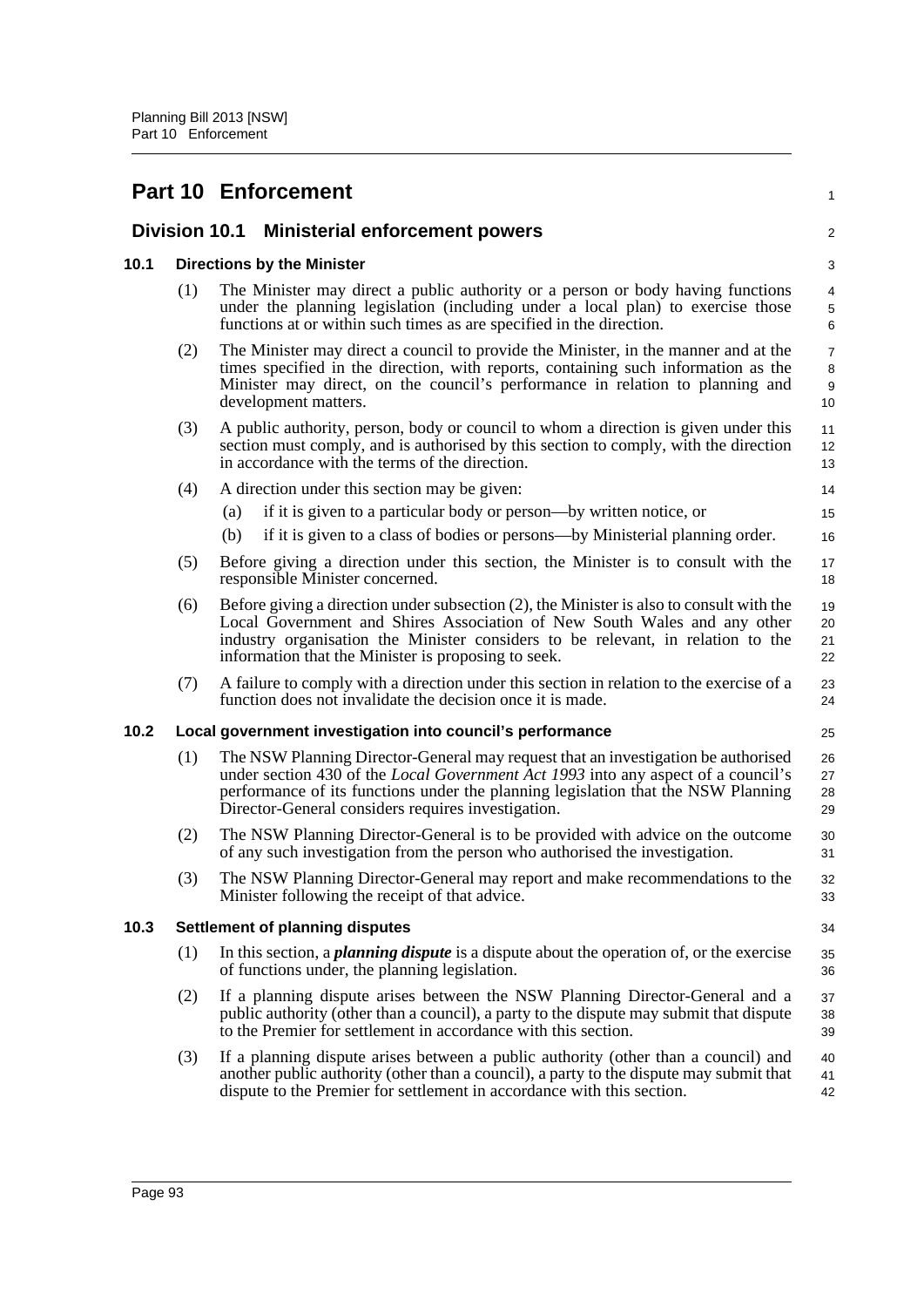|      | (4)                  |             | If a planning dispute arises between the NSW Planning Director-General or other<br>public authority and a council, a party to the dispute may submit that dispute to the<br>Minister for settlement in accordance with this section.                                                                                                                                                                                               | $\mathbf{1}$<br>$\sqrt{2}$<br>$\ensuremath{\mathsf{3}}$               |
|------|----------------------|-------------|------------------------------------------------------------------------------------------------------------------------------------------------------------------------------------------------------------------------------------------------------------------------------------------------------------------------------------------------------------------------------------------------------------------------------------|-----------------------------------------------------------------------|
|      | (5)                  |             | On the submission of a planning dispute to the Premier or the Minister under this<br>section, the Premier or Minister may appoint a member of the Planning Assessment<br>Commission to hold an inquiry and make a report to the Premier or the Minister with<br>respect to that dispute or may himself or herself arrange for an inquiry to be held with<br>respect to the dispute.                                                | $\overline{4}$<br>$\,$ 5 $\,$<br>$\,6$<br>$\boldsymbol{7}$<br>$\bf 8$ |
|      | (6)                  | thinks fit. | After the completion of the inquiry and the report of the inquiry, the Premier or the<br>Minister may make such order with respect to the planning dispute, having regard to<br>the public interest and to the circumstances of the case, as the Premier or the Minister                                                                                                                                                           | $\boldsymbol{9}$<br>10<br>11<br>12                                    |
|      | (7)                  |             | An order made by the Premier or the Minister under this section may direct the<br>payment of any costs or expenses of or incidental to the holding of the inquiry.                                                                                                                                                                                                                                                                 | 13<br>14                                                              |
|      | (8)                  |             | A party to a planning dispute is to comply (and is authorised to comply) with an order<br>of the Premier or Minister under this section.                                                                                                                                                                                                                                                                                           | 15<br>16                                                              |
|      | (9)                  |             | The provisions of any other Act relating to the settlement of disputes that are<br>inconsistent with this section do not apply to the settlement of a planning dispute.                                                                                                                                                                                                                                                            | 17<br>18                                                              |
|      | <b>Division 10.2</b> |             | <b>Development control orders</b>                                                                                                                                                                                                                                                                                                                                                                                                  | 19                                                                    |
| 10.4 |                      |             | Orders that may be given                                                                                                                                                                                                                                                                                                                                                                                                           | 20                                                                    |
|      | (1)                  |             | The development control orders that may be given under this Act are as follows:                                                                                                                                                                                                                                                                                                                                                    | 21                                                                    |
|      |                      | (a)         | general orders in accordance with the table to Division 1 of Part 2 of<br>Schedule 10,                                                                                                                                                                                                                                                                                                                                             | 22<br>23                                                              |
|      |                      | (b)         | fire safety orders in accordance with the table to Division 2 of Part 2 of<br>Schedule 10,                                                                                                                                                                                                                                                                                                                                         | 24<br>25                                                              |
|      |                      | (c)         | brothel closure orders in accordance with the table to Division 3 of Part 2 of<br>Schedule 10.                                                                                                                                                                                                                                                                                                                                     | 26<br>27                                                              |
|      | (2)                  |             | The regulations may amend those tables.                                                                                                                                                                                                                                                                                                                                                                                            | 28                                                                    |
| 10.5 |                      |             | Relevant enforcement authorities who may give orders                                                                                                                                                                                                                                                                                                                                                                               | 29                                                                    |
|      | (1)                  |             | Development control orders may be given by the following (a relevant enforcement<br><i>authority</i> ):                                                                                                                                                                                                                                                                                                                            | 30<br>31                                                              |
|      |                      |             | (a) the Minister or the NSW Planning Director-General, but only in connection<br>with public priority infrastructure, State infrastructure development, State<br>significant development or any other development for which the Minister or<br>NSW Planning Director-General is or has been the consent authority,                                                                                                                 | 32<br>33<br>34<br>35                                                  |
|      |                      | (b)         | a council,                                                                                                                                                                                                                                                                                                                                                                                                                         | 36                                                                    |
|      |                      | (c)         | a consent authority (not being a council or a certifier), but only in connection<br>with development for which the authority is or has been the consent authority,                                                                                                                                                                                                                                                                 | 37<br>38                                                              |
|      |                      | (d)         | in the case of fire safety orders (and without limiting the authority of other<br>persons or bodies to give those orders)—the Commissioner of Fire and Rescue<br>NSW or a member of staff of Fire and Rescue NSW, or a member of a<br>permanent fire brigade, who is for the time being authorised by the Minister<br>administering the Fire Brigades Act 1989 to give fire safety orders (an<br><i>authorised fire officer</i> ), | 39<br>40<br>41<br>42<br>43<br>44                                      |
|      |                      | (e)         | in the case of brothel closure orders (and without limiting the authority of other<br>persons or bodies to give those orders)—a person or body exercising planning                                                                                                                                                                                                                                                                 | 45<br>46                                                              |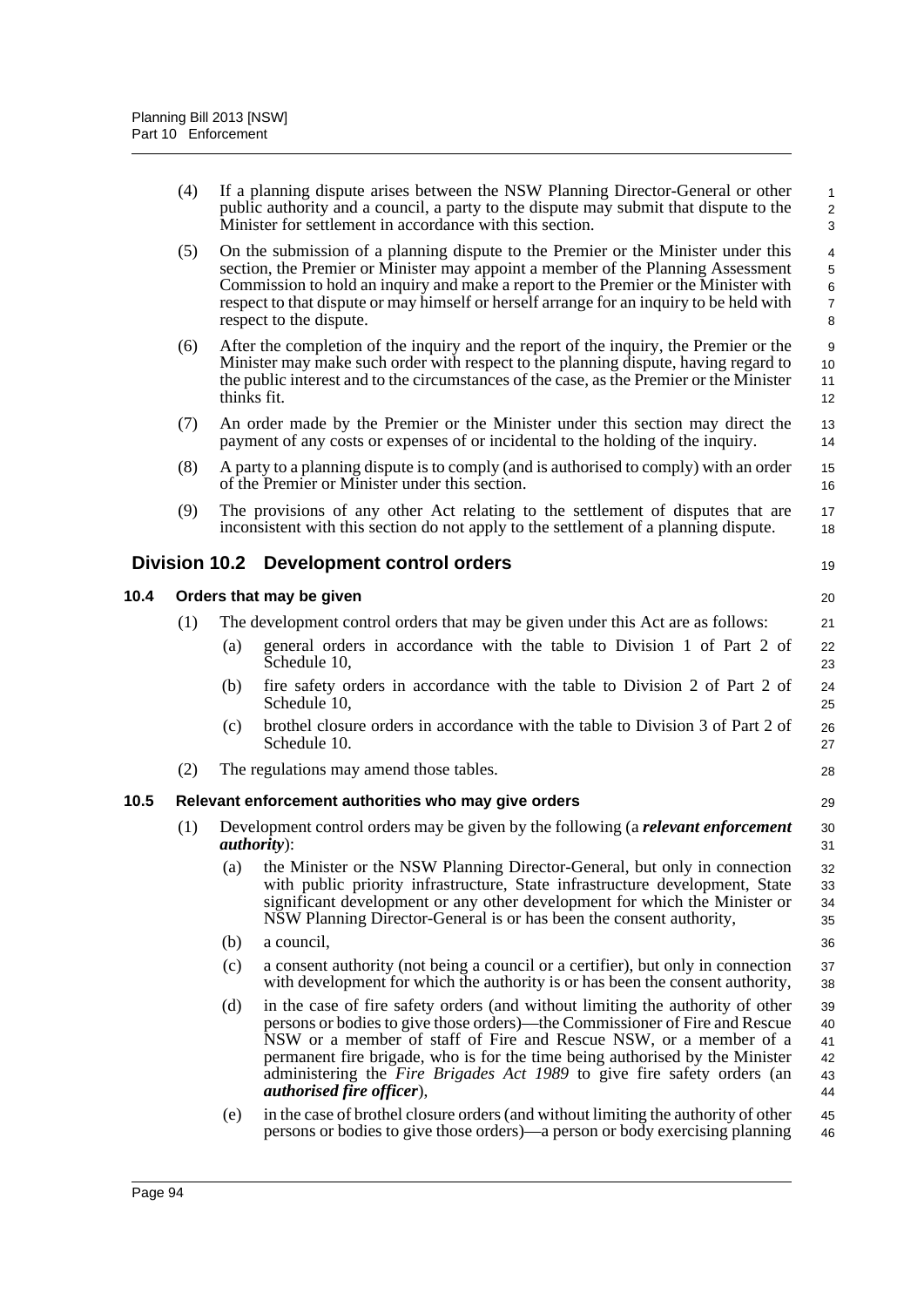|      |     | or regulatory functions in respect of the area in which the premises are situated<br>and authorised by the Minister to give brothel closure orders.                                                                                                                                                                              | $\mathbf{1}$<br>$\overline{2}$ |
|------|-----|----------------------------------------------------------------------------------------------------------------------------------------------------------------------------------------------------------------------------------------------------------------------------------------------------------------------------------|--------------------------------|
|      | (2) | A development control order in connection with State infrastructure development or<br>public priority infrastructure may be given only by the Minister or the NSW Planning<br>Director-General.                                                                                                                                  | 3<br>4<br>5                    |
|      | (3) | A development control order cannot be given in respect of the following land unless<br>the written consent of the Minister has first been obtained:                                                                                                                                                                              | 6<br>$\boldsymbol{7}$          |
|      |     | vacant Crown land within the meaning of the Crown Lands Act 1989,<br>(a)                                                                                                                                                                                                                                                         | 8                              |
|      |     | (b)<br>a reserve within the meaning of Part 5 of the Crown Lands Act 1989,                                                                                                                                                                                                                                                       | $\boldsymbol{9}$               |
|      |     | a common within the meaning of the Commons Management Act 1989.<br>(c)                                                                                                                                                                                                                                                           | 10                             |
|      |     | The Minister must not give consent in respect of vacant Crown land or a reserve<br>within the meaning of Part 5 of the Crown Lands Act 1989 until after the Minister has<br>consulted the Minister administering the Crown Lands Act 1989.                                                                                       | 11<br>12<br>13                 |
|      | (4) | A copy of any development control order given by a relevant enforcement authority<br>other than a council is to be provided by that authority to the council for the area<br>concerned.                                                                                                                                          | 14<br>15<br>16                 |
| 10.6 |     | Provisions relating to orders                                                                                                                                                                                                                                                                                                    | 17                             |
|      |     | Part 2 of Schedule 10 contains provisions relating to the giving of orders and related<br>matters.                                                                                                                                                                                                                               | 18<br>19                       |
| 10.7 |     | Failure to comply with order-offence                                                                                                                                                                                                                                                                                             | 20                             |
|      | (1) | A person to whom a development control order is given or is taken to have been<br>given must comply with the terms of the order.                                                                                                                                                                                                 | 21<br>22                       |
|      | (2) | It is a sufficient defence to a prosecution for an offence against this section if the<br>defendant satisfies the court that the defendant was unaware of the fact that the matter<br>in respect of which the offence arose was the subject of an order.                                                                         | 23<br>24<br>25                 |
|      |     | Maximum penalty: Tier 1.                                                                                                                                                                                                                                                                                                         | 26                             |
|      |     | Note. For civil enforcement-see Division 10.3.                                                                                                                                                                                                                                                                                   | 27                             |
|      |     | Note. Schedule 10 provides that a development control order that is given to a person binds<br>a successor in title or occupation of the land concerned and is taken to have been given to the<br>successor. Information about outstanding orders can be obtained under this Act by<br>prospective successors-see Division 11.3. | 28<br>29<br>30<br>31           |
|      |     | Division 10.3 Civil enforcement proceedings                                                                                                                                                                                                                                                                                      | 32                             |
| 10.8 |     | <b>Definitions</b>                                                                                                                                                                                                                                                                                                               | 33                             |
|      |     | In this Division:                                                                                                                                                                                                                                                                                                                | 34                             |
|      |     | <b>breach</b> of this Act means:                                                                                                                                                                                                                                                                                                 | 35                             |
|      |     | a contravention of or failure to comply with this Act, and<br>(a)                                                                                                                                                                                                                                                                | 36                             |
|      |     | a threatened or an apprehended contravention of or a threatened or<br>(b)<br>apprehended failure to comply with this Act.                                                                                                                                                                                                        | 37<br>38                       |
|      |     | third-party environmental appeal proceedings means proceedings for an order<br>under section 252 or 253 of the Protection of the Environment Operations Act 1997.                                                                                                                                                                | 39<br>40                       |
|      |     | <i>this Act includes:</i>                                                                                                                                                                                                                                                                                                        | 41                             |
|      |     | (a)<br>the Planning Administration Act 2013, and                                                                                                                                                                                                                                                                                 | 42                             |
|      |     | the regulations under this Act or under the Planning Administration Act 2013,<br>(b)<br>and                                                                                                                                                                                                                                      | 43<br>44                       |
|      |     | the planning control provisions of a local plan, and<br>(c)                                                                                                                                                                                                                                                                      | 45                             |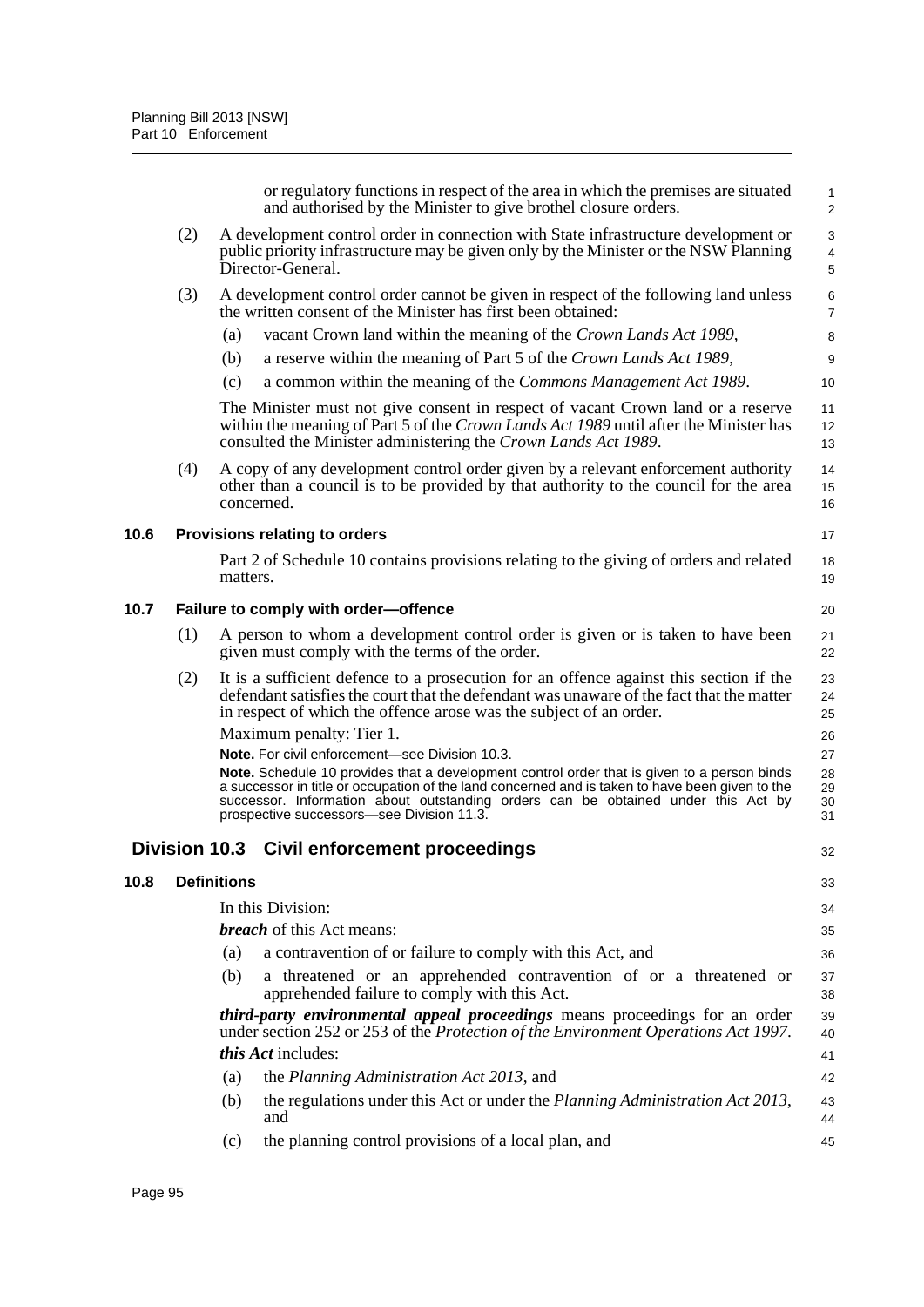|       |     | (d) | a planning approval, including a condition of a planning approval, and                                                                                                                                                                                                                | 1                    |
|-------|-----|-----|---------------------------------------------------------------------------------------------------------------------------------------------------------------------------------------------------------------------------------------------------------------------------------------|----------------------|
|       |     | (e) | a development control order, and                                                                                                                                                                                                                                                      | $\overline{a}$       |
|       |     | (f) | a planning agreement within the meaning of Part 7.                                                                                                                                                                                                                                    | 3                    |
| 10.9  |     |     | Restraint etc of breaches of this Act                                                                                                                                                                                                                                                 | 4                    |
|       | (1) |     | Any person may bring proceedings in the Land and Environment Court for an order<br>to remedy or restrain a breach of this Act.                                                                                                                                                        | 5<br>6               |
|       | (2) |     | Proceedings under this section may be brought:                                                                                                                                                                                                                                        | $\overline{7}$       |
|       |     | (a) | whether or not any right of the person has been or may be infringed by or as a<br>consequence of that breach, and                                                                                                                                                                     | 8<br>9               |
|       |     | (b) | whether or not proceedings have been instituted for an offence against this<br>Act.                                                                                                                                                                                                   | 10<br>11             |
|       | (3) |     | Proceedings under this section may be brought by a person:                                                                                                                                                                                                                            | 12                   |
|       |     | (a) | on the person's own behalf, or                                                                                                                                                                                                                                                        | 13                   |
|       |     | (b) | on behalf of another person (with their consent), or of a body corporate or<br>unincorporate (with the consent of its committee or other controlling or<br>governing body), having like or common interests in those proceedings.                                                     | 14<br>15<br>16       |
|       | (4) |     | Any person on whose behalf proceedings are brought is entitled to contribute to or<br>provide for the payment of the legal costs and expenses incurred by the person<br>bringing the proceedings.                                                                                     | 17<br>18<br>19       |
|       | (5) |     | This section is subject to the other provisions of this Division.<br>Note. Part 3 of Schedule 10 contains special evidentiary provisions relating to proceedings<br>under this Division (eg proceedings with respect to backpackers' hostels and brothels).                           | 20<br>21<br>22       |
|       |     |     |                                                                                                                                                                                                                                                                                       |                      |
| 10.10 |     |     | <b>Orders of the Court</b>                                                                                                                                                                                                                                                            | 23                   |
|       | (1) |     | If the Land and Environment Court is satisfied that a breach of this Act has been<br>committed or that a breach of this Act will, unless restrained by order of the Court,<br>be committed, the Court may make such order as it thinks fit to remedy or restrain<br>the breach.       | 24<br>25<br>26<br>27 |
|       | (2) |     | Without limiting the powers of the Court under this section, an order made under this<br>section may:                                                                                                                                                                                 | 28<br>29             |
|       |     | (a) | if the breach comprises a use of any building, work or land—restrain that use,<br><sub>or</sub>                                                                                                                                                                                       | 30<br>31             |
|       |     | (b) | if the breach comprises the erection of a building or the carrying out of a<br>work—require the demolition or removal of that building or work, or                                                                                                                                    | 32<br>33             |
|       |     | (c) | if the breach has the effect of altering the condition or state of any building,<br>work or land—require the reinstatement, so far as is practicable, of that<br>building, work or land to the condition or state the building, work or land was<br>in immediately before the breach. | 34<br>35<br>36<br>37 |
|       | (3) |     | If a breach of this Act would not have been committed but for the failure to obtain a<br>planning approval, the Court, on application being made by the defendant, may:                                                                                                               | 38<br>39             |
|       |     | (a) | adjourn the proceedings to enable an application to be made to obtain that<br>approval, and                                                                                                                                                                                           | 40<br>41             |
|       |     | (b) | in its discretion, by interlocutory order, restrain the continuance of the breach<br>while the proceedings are adjourned.                                                                                                                                                             | 42<br>43             |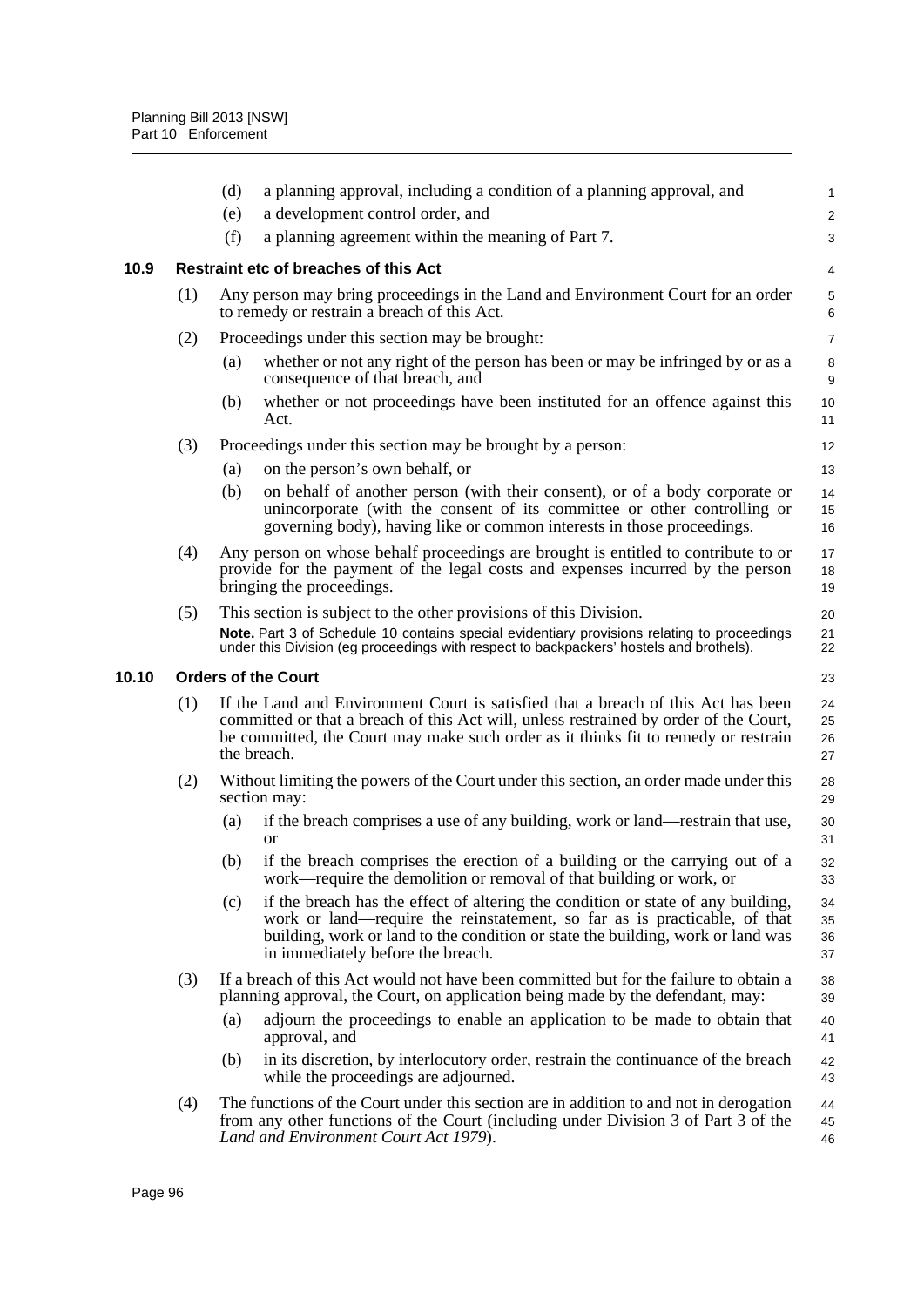|       | (5) | This section is subject to the other provisions of this Division.                                                                                                                                                                                                                                                                                           | 1                              |
|-------|-----|-------------------------------------------------------------------------------------------------------------------------------------------------------------------------------------------------------------------------------------------------------------------------------------------------------------------------------------------------------------|--------------------------------|
| 10.11 |     | Time within which validity of planning control provisions, planning approvals etc<br>may be challenged                                                                                                                                                                                                                                                      | $\overline{c}$<br>3            |
|       | (1) | In this section:                                                                                                                                                                                                                                                                                                                                            | 4                              |
|       |     | <i>legal proceedings</i> means proceedings for an order under this Division, third-party<br>environmental appeal proceedings or any other kind of proceedings (other than<br>criminal proceedings).                                                                                                                                                         | 5<br>$\,6\,$<br>$\overline{7}$ |
|       |     | <i>planning provisions</i> means the planning control or other provisions of a local plan<br>and the provisions of any other strategic plan or any infrastructure plan.                                                                                                                                                                                     | $\bf 8$<br>$\boldsymbol{9}$    |
|       | (2) | The validity of any planning provisions cannot be questioned in any legal<br>proceedings, except those commenced in the Land and Environment Court within<br>3 months after the date of their publication on the NSW planning portal.                                                                                                                       | 10<br>11<br>12                 |
|       | (3) | If the granting of a planning approval is registered on the NSW planning portal, the<br>validity of the planning approval cannot be questioned in any legal proceedings,<br>except those commenced in the Land and Environment Court within 3 months after<br>the date on which it was so registered.                                                       | 13<br>14<br>15<br>16           |
|       | (4) | In this section, a reference to the validity of a planning approval includes a reference<br>to the validity of any decision made in connection with the granting of the approval.                                                                                                                                                                           | 17<br>18                       |
|       | (5) | If some of the provisions contained in an instrument are declared invalid in any legal<br>proceedings, the remaining provisions are not invalid merely because they are<br>contained in the same instrument.                                                                                                                                                | 19<br>20<br>21                 |
|       | (6) | This section does not authorise legal proceedings in respect of a matter that is<br>excluded by this Division merely because this section refers to the commencement<br>of legal proceedings in relation to the matter.                                                                                                                                     | 22<br>23<br>24                 |
| 10.12 |     | <b>Exclusion of legal proceedings</b>                                                                                                                                                                                                                                                                                                                       | 25                             |
|       | (1) | The only requirements of or made under the following provisions of this Act that are<br>mandatory in connection with the validity of a strategic plan, an infrastructure plan<br>or a planning approval are the mandatory community participation requirements<br>referred to in section 2.5 or the public exhibition requirements of section 3.27:         | 26<br>27<br>28<br>29           |
|       |     | (a)<br>the provisions of Part 2 and Schedule 2,                                                                                                                                                                                                                                                                                                             | 30                             |
|       |     | (b)<br>the provisions of the planning legislation relating to the making or amendment<br>or the content of strategic plans or infrastructure plans,                                                                                                                                                                                                         | 31<br>32                       |
|       |     | the provisions of Part 4 (and Schedule 4) relating to development consent for<br>(c)<br>State significant development,                                                                                                                                                                                                                                      | 33<br>34                       |
|       |     | the provisions of Part 5 (and Schedule 5) relating to approval for State<br>(d)<br>infrastructure development.                                                                                                                                                                                                                                              | 35<br>36                       |
|       | (2) | The only requirements of or made under the provisions of Division 5.3 of Part 5 (and<br>Schedule 5) relating to public priority infrastructure that are mandatory in connection<br>with the validity of anything done under those provisions is the requirement to<br>publicly exhibit the project definition report for a period of at least 28 days.      | 37<br>38<br>39<br>40           |
|       | (3) | Proceedings for an order under this Division, third-party environmental appeal<br>proceedings or any other kind of proceedings (other than criminal proceedings)<br>cannot be instituted in respect of any of the following after the project definition<br>report for the public priority infrastructure has been published on the NSW planning<br>portal: | 41<br>42<br>43<br>44<br>45     |
|       |     | the declaration of public priority infrastructure or any amendment or<br>(a)<br>revocation of such a declaration,                                                                                                                                                                                                                                           | 46<br>47                       |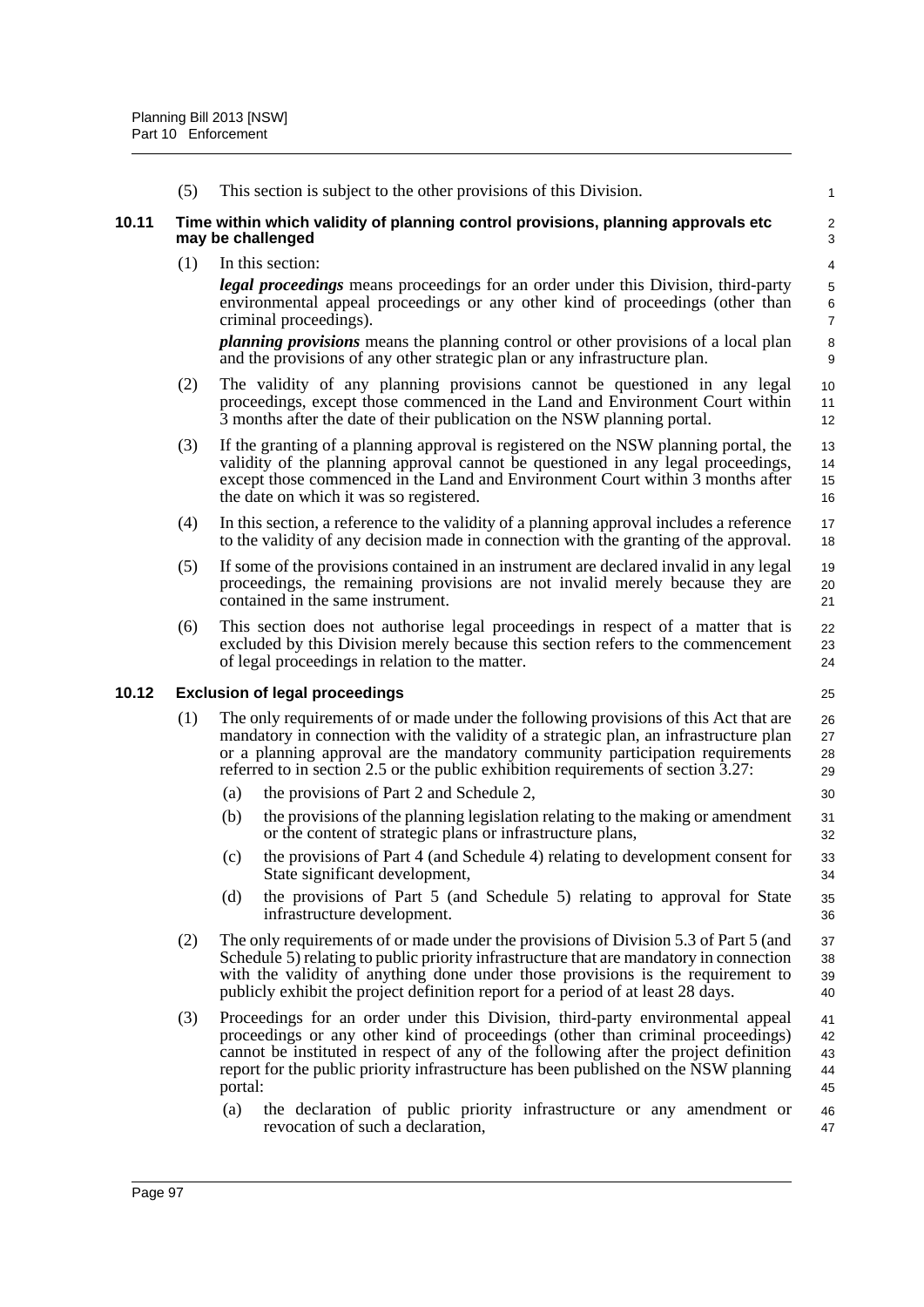(b) a breach of Division 5.3 of Part 5 (including in relation to the project definition report),

10 11 12

24 25

47

- (c) a breach of this or any other Act arising in respect of the giving of an approval of the kind referred to in Table 2 to section 6.3 in relation to public priority infrastructure (or in respect of the conditions of such an approval).
- (4) Subsection (3) does not apply to proceedings for an order under this Division, or third-party environmental appeal proceedings, instituted by or with the approval of the Minister.
- (5) This section applies despite any other provision of this Act or any other Act or law.

## **10.13 Special provision where development consent tainted by corruption**

- (1) For the purposes of this section, a decision of a consent authority to grant or modify a development consent is tainted by corrupt conduct:
	- (a) if the Independent Commission Against Corruption, in a report referred to in section 74C of the *Independent Commission Against Corruption Act 1988*, recommends that consideration be given to the suspension of the development consent or modification with a view to its revocation because of serious corrupt conduct by the consent authority or by a councillor or other officer or member of staff of the consent authority in connection with the grant of the consent or modification, or 13 14 15 16 17 18 19
	- (b) if criminal proceedings are instituted against the consent authority or against a councillor or other officer or member of staff of the consent authority for serious corrupt conduct in connection with the grant of the consent or modification, or 20 21 22 23
	- (c) if the consent authority, councillor or other officer or member of staff makes an admission of such serious corrupt conduct.
- (2) A breach of this Act that may be remedied or restrained in proceedings instituted under this Division includes a decision of a consent authority to grant or modify a development consent that is tainted by corrupt conduct. Section 10.11 (Time within which validity of planning control provisions, planning approvals etc may be challenged) does not apply to any such proceedings. 26 27 28 29 30
- (3) If a decision of a consent authority to grant or modify a development consent is tainted by corrupt conduct, the Minister may, without prior notice or inquiry, suspend the decision pending the institution and determination of proceedings for an order under this Division in respect of the decision. The Minister is to give the consent authority and the applicant for the grant or modification of the development consent written notice of the suspension as soon as practicable after it is imposed. 31 32 33 34 35 36
- (4) A suspension imposed by the Minister may be lifted by the Minister at any time and is taken to be lifted if the proceedings concerned are not instituted within 6 months after the suspension is imposed. 37 38 39
- (5) The Land and Environment Court may, in proceedings to which this section applies, suspend the decision of a consent authority to grant or modify a development consent pending the determination of the proceedings. The Court may lift a suspension imposed by the Minister under this section. 40 41 42 43
- (6) The Land and Environment Court may, in proceedings to which this section applies, revoke the decision of a consent authority to grant or modify a development consent if: 44 45 46
	- (a) the decision is tainted by corrupt conduct, and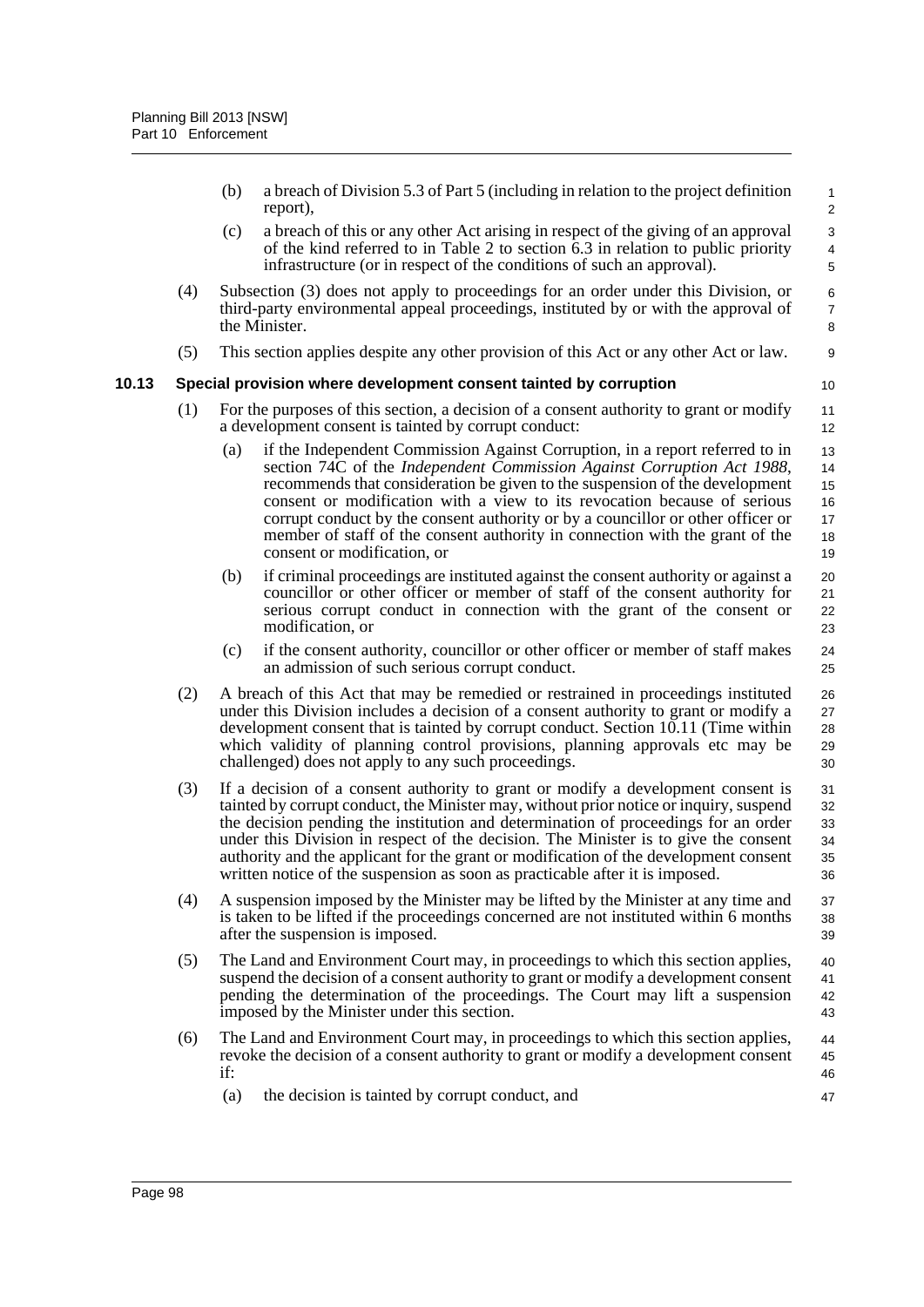|       |      | (b) | the Court is satisfied that the revocation of the decision will not significantly<br>disadvantage any person affected by the decision who was not a party to the<br>corrupt conduct.                                                                                                                                                                                   | 1<br>$\overline{\mathbf{c}}$<br>3   |
|-------|------|-----|------------------------------------------------------------------------------------------------------------------------------------------------------------------------------------------------------------------------------------------------------------------------------------------------------------------------------------------------------------------------|-------------------------------------|
|       |      |     | The Court retains its discretion in proceedings to which this section applies as to<br>whether to revoke a decision that is tainted by corrupt conduct.                                                                                                                                                                                                                | 4<br>5                              |
|       | (7)  |     | A development consent for the erection of a building, the carrying out of a work or<br>the demolition of a building or work (or a modification of any such consent) is not to<br>be suspended or revoked under this section if the building, work or demolition<br>authorised by the development consent (or by the modification) has been<br>substantially commenced. | 6<br>$\overline{7}$<br>8<br>9<br>10 |
|       | (8)  |     | Compensation is not payable by the Minister or the State for any loss suffered by a<br>person because:                                                                                                                                                                                                                                                                 | 11<br>12                            |
|       |      | (a) | a decision is suspended under this section (whether or not the Land and<br>Environment Court decides to revoke the decision), or                                                                                                                                                                                                                                       | 13<br>14                            |
|       |      | (b) | a decision is revoked under this section.                                                                                                                                                                                                                                                                                                                              | 15                                  |
|       | (9)  |     | This section applies:                                                                                                                                                                                                                                                                                                                                                  | 16                                  |
|       |      | (a) | to decisions made by a consent authority before or after the commencement of<br>this section, and                                                                                                                                                                                                                                                                      | 17<br>18                            |
|       |      | (b) | to serious corrupt conduct, and to criminal proceedings instituted or<br>admissions made in respect of serious corrupt conduct, before or after that<br>commencement.                                                                                                                                                                                                  | 19<br>20<br>21                      |
|       | (10) |     | In this section:                                                                                                                                                                                                                                                                                                                                                       | 22                                  |
|       |      |     | serious corrupt conduct means corrupt conduct (within the meaning of the<br>Independent Commission Against Corruption Act 1988) that may constitute a serious                                                                                                                                                                                                          | 23                                  |
|       |      |     | indictable offence.                                                                                                                                                                                                                                                                                                                                                    | 24<br>25                            |
|       |      |     | Division 10.4 Criminal offences and proceedings                                                                                                                                                                                                                                                                                                                        | 26                                  |
| 10.14 |      |     | <b>Maximum penalty-Tier 1</b>                                                                                                                                                                                                                                                                                                                                          | 27                                  |
|       | (1)  |     | If <b>Tier 1</b> is specified as the maximum penalty at the end of a provision (or a number<br>of provisions) of this Act or the Planning Administration Act 2013, a person who<br>contravenes or fails to comply with that provision (or those provisions) is guilty of<br>an offence and (subject to subsection $(2)$ ) liable to a penalty not exceeding:           | 28<br>29<br>30<br>31                |
|       |      | (a) | in the case of a corporation:                                                                                                                                                                                                                                                                                                                                          | 32                                  |
|       |      |     | \$5 million, and<br>(i)                                                                                                                                                                                                                                                                                                                                                | 33                                  |
|       |      |     | for a continuing offence—a further \$50,000 for each day the offence<br>(ii)<br>continues, or                                                                                                                                                                                                                                                                          | 34<br>35                            |
|       |      | (b) | in the case of an individual:                                                                                                                                                                                                                                                                                                                                          | 36                                  |
|       |      |     | \$1 million, and<br>(i)                                                                                                                                                                                                                                                                                                                                                | 37                                  |
|       |      |     | for a continuing offence—a further \$10,000 for each day the offence<br>(ii)<br>continues.                                                                                                                                                                                                                                                                             | 38<br>39                            |
|       | (2)  |     | A Tier 1 maximum penalty applies only if the prosecution establishes (to the criminal<br>standard of proof):                                                                                                                                                                                                                                                           | 40<br>41                            |
|       |      | (a) | that the offence was committed intentionally, and                                                                                                                                                                                                                                                                                                                      | 42                                  |
|       |      | (b) | that the offence:<br>caused or was likely to cause significant harm to the environment, or<br>(i)                                                                                                                                                                                                                                                                      | 43<br>44                            |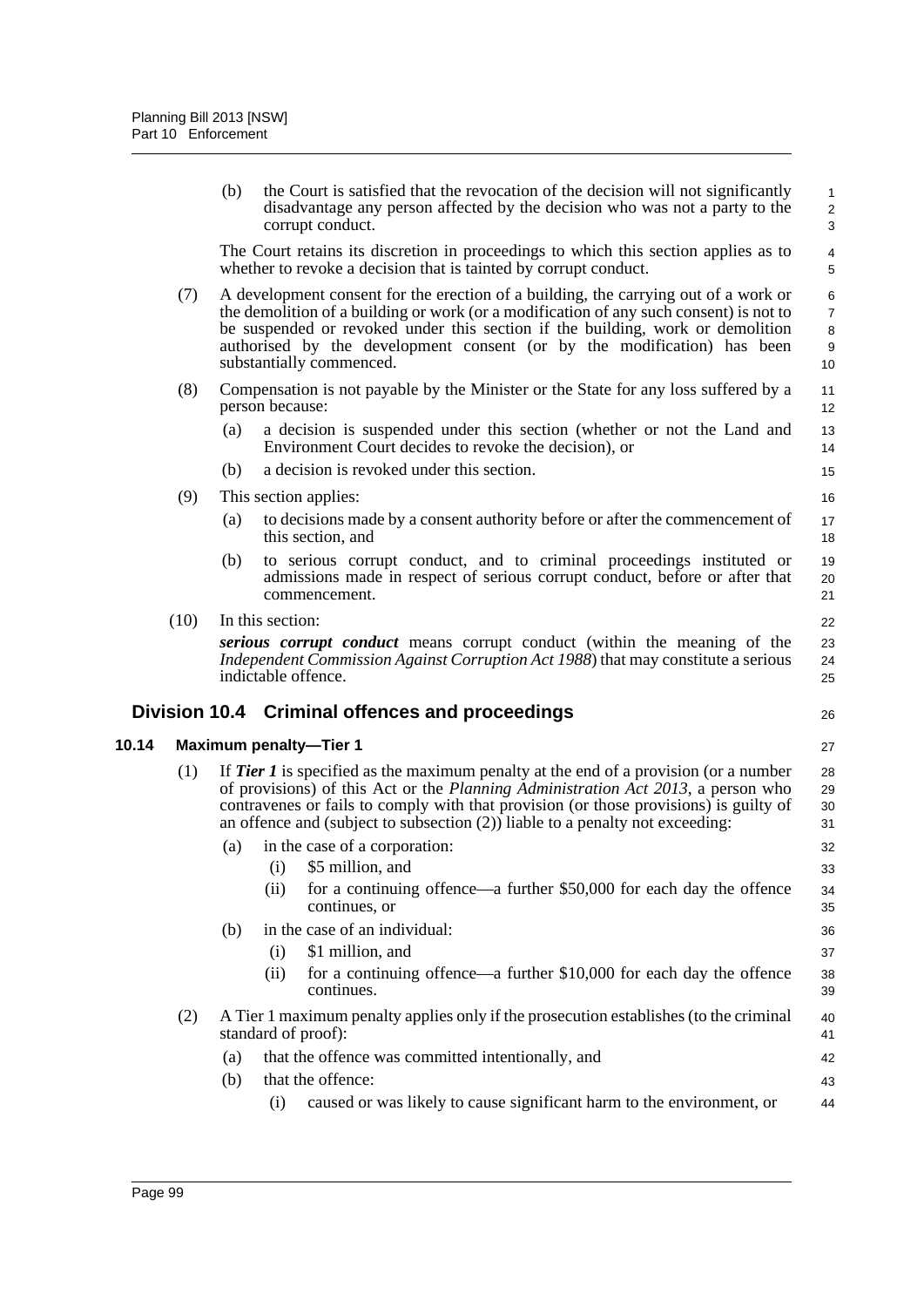|       |     |     | (ii)            | caused the death of or serious injury or illness to a person.                                                                                                                                                                                                                                                                  | $\mathbf{1}$                                                    |
|-------|-----|-----|-----------------|--------------------------------------------------------------------------------------------------------------------------------------------------------------------------------------------------------------------------------------------------------------------------------------------------------------------------------|-----------------------------------------------------------------|
|       |     |     | of the offence. | For the Tier 1 maximum penalty to apply, the court attendance notice or application<br>commencing the proceedings must allege that those factors apply to the commission                                                                                                                                                       | $\boldsymbol{2}$<br>$\ensuremath{\mathsf{3}}$<br>$\overline{4}$ |
|       | (3) |     |                 | If a Tier 1 maximum penalty is specified in this Act or the Planning Administration<br>Act 2013 but does not apply because of subsection (2), then a Tier 2 maximum<br>penalty applies instead.                                                                                                                                | $\mathbf 5$<br>$\,6$<br>$\overline{7}$                          |
| 10.15 |     |     |                 | <b>Maximum penalty-Tier 2</b>                                                                                                                                                                                                                                                                                                  | 8                                                               |
|       |     |     |                 | If Tier 2 is specified as the maximum penalty at the end of a provision (or a number<br>of provisions) of this Act or the <i>Planning Administration Act 2013</i> , a person who<br>contravenes or fails to comply with that provision (or those provisions) is guilty of<br>an offence and liable to a penalty not exceeding: | 9<br>10<br>11<br>12                                             |
|       |     | (a) |                 | in the case of a corporation:                                                                                                                                                                                                                                                                                                  | 13                                                              |
|       |     |     | (i)             | \$2 million, and                                                                                                                                                                                                                                                                                                               | 14                                                              |
|       |     |     | (ii)            | for a continuing offence—a further \$20,000 for each day the offence<br>continues, or                                                                                                                                                                                                                                          | 15<br>16                                                        |
|       |     | (b) |                 | in the case of an individual:                                                                                                                                                                                                                                                                                                  | 17                                                              |
|       |     |     | (i)             | \$500,000, and                                                                                                                                                                                                                                                                                                                 | 18                                                              |
|       |     |     | (ii)            | for a continuing offence—a further \$5,000 for each day the offence<br>continues.                                                                                                                                                                                                                                              | 19<br>20                                                        |
| 10.16 |     |     |                 | <b>Maximum penalty-Tier 3</b>                                                                                                                                                                                                                                                                                                  | 21                                                              |
|       |     |     |                 | If Tier 3 is specified as the maximum penalty at the end of a provision (or a number<br>of provisions) of this Act or the <i>Planning Administration Act 2013</i> , a person who<br>contravenes or fails to comply with that provision (or those provisions) is guilty of<br>an offence and liable to a penalty not exceeding: | 22<br>23<br>24<br>25                                            |
|       |     | (a) |                 | in the case of a corporation:                                                                                                                                                                                                                                                                                                  | 26                                                              |
|       |     |     | (i)             | \$1 million, and                                                                                                                                                                                                                                                                                                               | 27                                                              |
|       |     |     | (ii)            | for a continuing offence—a further \$10,000 for each day the offence<br>continues, or                                                                                                                                                                                                                                          | 28<br>29                                                        |
|       |     | (b) |                 | in the case of an individual:                                                                                                                                                                                                                                                                                                  | 30                                                              |
|       |     |     | (i)             | \$250,000, and                                                                                                                                                                                                                                                                                                                 | 31                                                              |
|       |     |     | (ii)            | for a continuing offence—a further \$2,500 for each day the offence<br>continues.                                                                                                                                                                                                                                              | 32<br>33                                                        |
|       |     |     |                 | Note. Section 11.1 provides that the regulations may create offences and impose a penalty for<br>an offence against the regulations not exceeding \$110,000.                                                                                                                                                                   | 34<br>35                                                        |
| 10.17 |     |     |                 | <b>Proceedings for offences</b>                                                                                                                                                                                                                                                                                                | 36                                                              |
|       | (1) |     |                 | Proceedings for an offence against the planning legislation may be dealt with<br>summarily before the Local Court or before the Land and Environment Court in its<br>summary jurisdiction.                                                                                                                                     | 37<br>38<br>39                                                  |
|       | (2) |     |                 | If proceedings for an offence are brought in the Local Court, the maximum monetary<br>penalty that the Local Court may impose for the offence is, despite any other<br>provision of the planning legislation, $$110,000$ or the maximum monetary penalty<br>provided for the offence, whichever is the lesser.                 | 40<br>41<br>42<br>43                                            |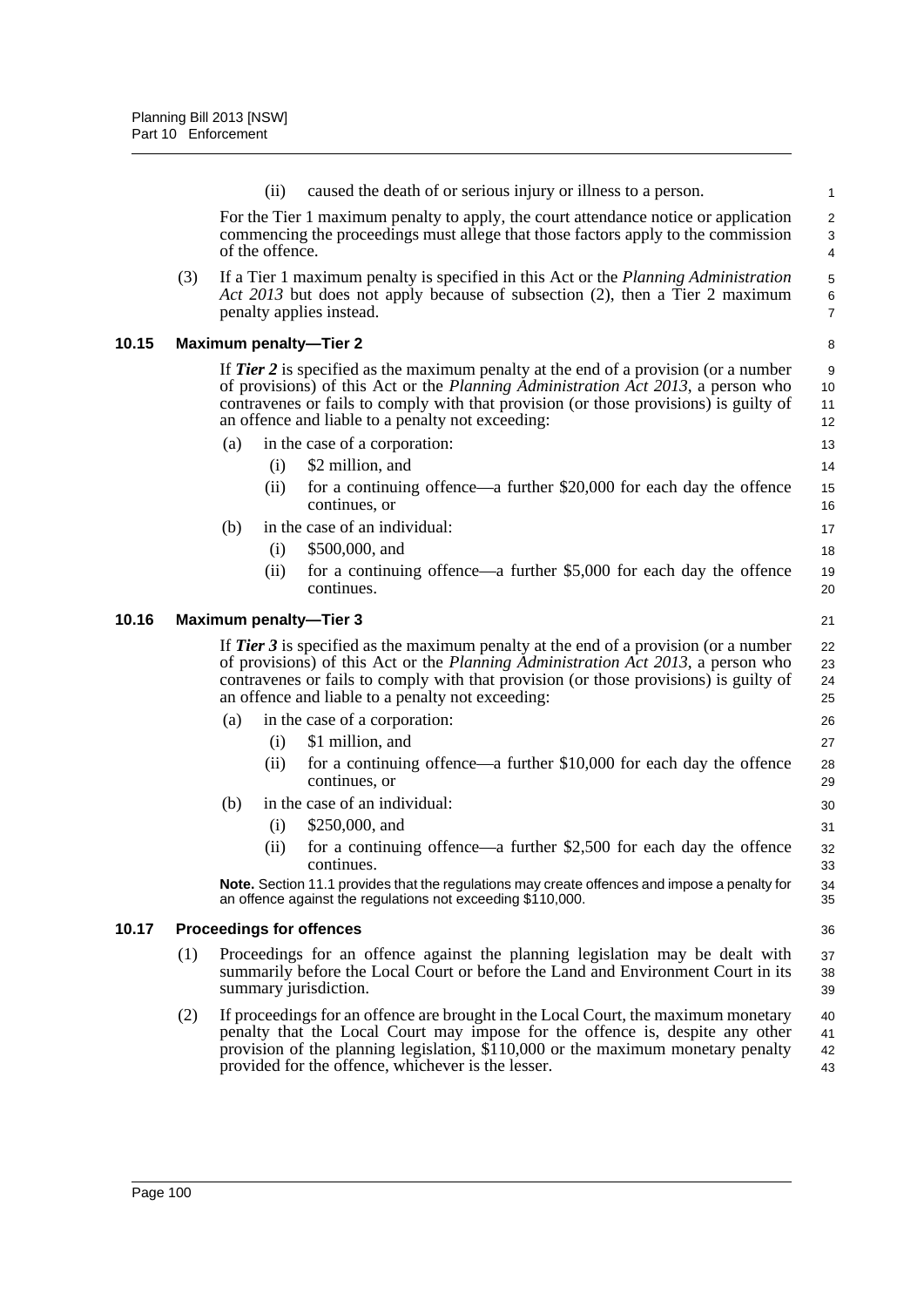### **10.18 Criminal and civil enforcement proceedings in respect of same matter**

- (1) A person is not to be convicted of an offence against the planning legislation where the matter constituting the offence, at the date on which the conviction would but for this subsection be made:
	- (a) is the subject of proceedings for an order under Division 10.3, which proceedings have not been concluded, or

11

43

- (b) is the subject of an order made under Division 10.3.
- (2) Nothing in subsection (1) (a) precludes a conviction being made where those proceedings are concluded otherwise than by the making of an order under Division 10.3.

## **10.19 Time within which proceedings may be commenced**

- (1) Proceedings for an offence against the planning legislation may be commenced not later than 2 years after the date on which the offence is alleged to have been committed. 12 13 14
- (2) Proceedings for an offence against the planning legislation may also be commenced within, but not later than, 2 years after the date on which evidence of the alleged offence first came to the attention of any relevant investigation officer. 15 16 17
- (3) If subsection (2) is relied on for the purpose of commencing proceedings for an offence, the court attendance notice or application must contain particulars of the date on which evidence of the offence first came to the attention of any relevant investigation officer and need not contain particulars of the date on which the offence was committed. The date on which evidence first came to the attention of any relevant investigation officer is the date specified in the court attendance notice or application, unless the contrary is established. 18 19 20 21 22 23 24
- (4) This section applies despite anything in the *Criminal Procedure Act 1986* or any other Act.
- (5) In this section:

*evidence* of an offence means evidence of any act or omission constituting the offence.

*investigation officer* means an investigation officer within the meaning of Part 8 of the *Planning Administration Act 2013*, whether or not the person has the functions of an investigation officer in connection with the offence concerned.

### *relevant investigation officer* means:

- (a) in relation to proceedings for an offence instituted by or with the consent of the NSW Planning Director-General or other member of the staff of the Department of Planning and Infrastructure—any investigation officer who is a member of the staff of the Department, or
- (b) in relation to proceedings for an offence instituted by or with the consent of a council or a member of staff of a council—any investigation officer who is a member of staff of that council, or 38 39 40
- (c) in relation to proceedings for an offence instituted by any other person—any investigation officer. 41 42

### **10.20 Penalty notices for certain offences**

(1) An authorised person may serve a penalty notice on a person if it appears to the authorised person that the person has committed an offence under the planning legislation, being an offence prescribed by the regulations. 44 45 46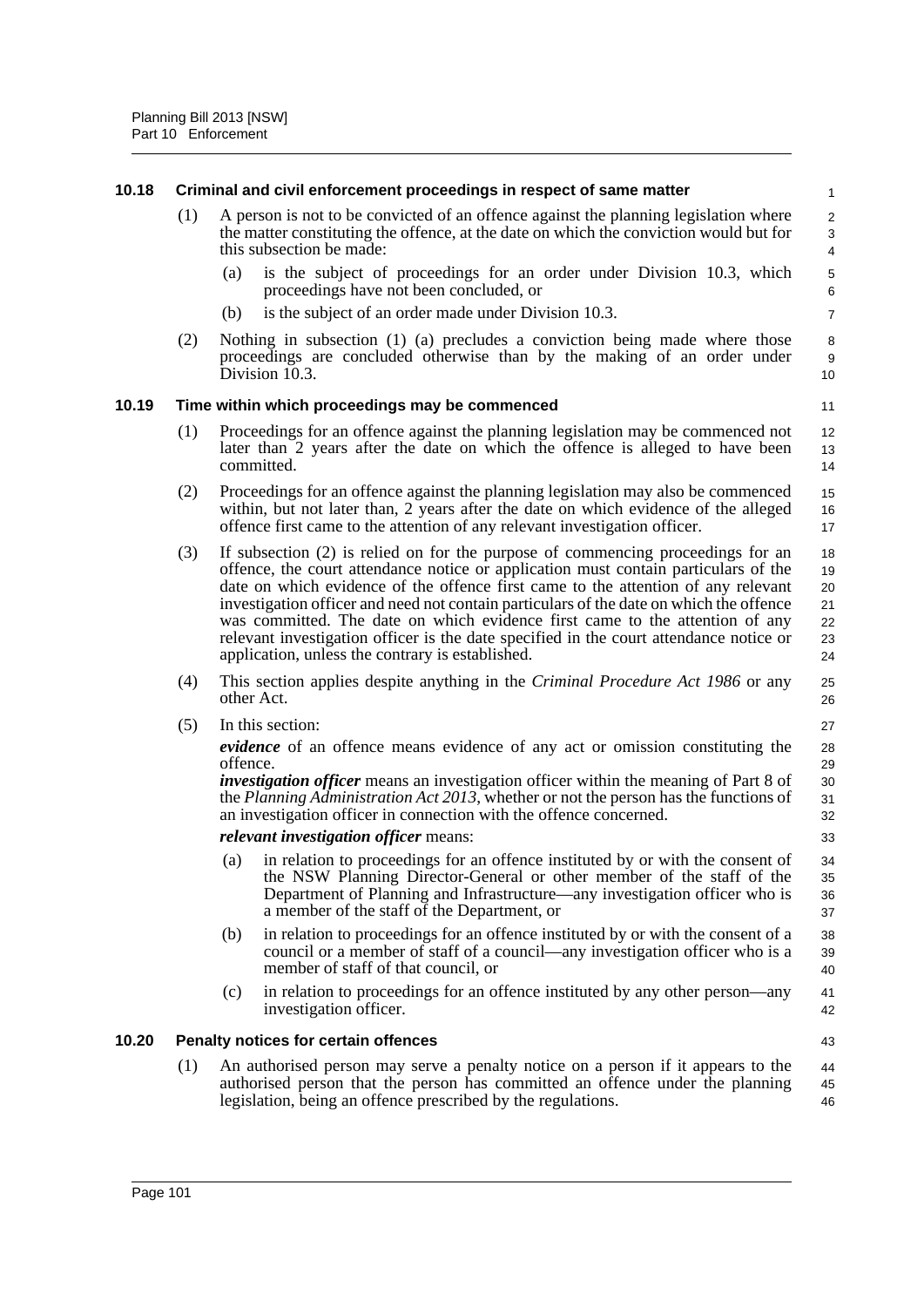| (2) |           | A penalty notice is a notice to the effect that, if the person served does not wish to<br>have the matter determined by a court, the person may pay, within the time and to the<br>person specified in the notice, the amount of penalty prescribed by the regulations for<br>the offence if dealt with under this section. | 1<br>$\overline{\mathbf{c}}$<br>3<br>4 |
|-----|-----------|-----------------------------------------------------------------------------------------------------------------------------------------------------------------------------------------------------------------------------------------------------------------------------------------------------------------------------|----------------------------------------|
| (3) |           | A penalty notice:                                                                                                                                                                                                                                                                                                           | 5                                      |
|     | (a)       | may be served personally or by post, or                                                                                                                                                                                                                                                                                     | 6                                      |
|     | (b)       | if it relates to an offence involving the use of a vehicle, may be addressed to<br>the owner (without naming the owner or stating the owner's address) and may<br>be served by leaving it on or attaching it to the vehicle.                                                                                                | 7<br>8<br>9                            |
| (4) |           | If the amount of penalty prescribed for an alleged offence is paid under this section,<br>no person is liable to any further proceedings for the alleged offence.                                                                                                                                                           | 10<br>11                               |
| (5) |           | Payment under this section is not regarded as an admission of liability for the purpose<br>of, and does not in any way affect or prejudice, any civil claim, action or proceeding<br>arising out of the same occurrence.                                                                                                    | 12<br>13<br>14                         |
| (6) |           | The regulations may:                                                                                                                                                                                                                                                                                                        | 15                                     |
|     | (a)       | prescribe an offence for the purposes of this section by specifying the offence<br>or by referring to the provision creating the offence, and                                                                                                                                                                               | 16<br>17                               |
|     | (b)       | prescribe the amount of penalty payable for the offence if dealt with under this<br>section, and                                                                                                                                                                                                                            | 18<br>19                               |
|     | (c)       | prescribe different amounts of penalties for different offences or classes of<br>offences, and                                                                                                                                                                                                                              | 20<br>21                               |
|     | (d)       | prescribe different amounts of penalties for the same offence, including, in the<br>case of a continuing offence, different amounts of penalties for different<br>periods during which the offence continues.                                                                                                               | 22<br>23<br>24                         |
| (7) |           | The amount of a penalty prescribed under this section for an offence must not exceed<br>the maximum amount of penalty which could be imposed for the offence by a court.                                                                                                                                                    | 25<br>26                               |
| (8) | offences. | This section does not limit the operation of any other provision of, or made under,<br>this or any other Act relating to proceedings which may be taken in respect of                                                                                                                                                       | 27<br>28<br>29                         |
| (9) |           | In this section, <i>authorised person</i> means a person who is declared by the regulations<br>to be an authorised person for the purposes of this section or who belongs to a class<br>of persons so declared.                                                                                                             | 30<br>31<br>32                         |
|     |           | <b>Ancillary offences</b>                                                                                                                                                                                                                                                                                                   | 33                                     |
|     |           | A person who:                                                                                                                                                                                                                                                                                                               | 34                                     |
|     | (a)       | aids, abets, counsels or procures another person to commit, or                                                                                                                                                                                                                                                              | 35                                     |
|     | (b)       | conspires to commit,                                                                                                                                                                                                                                                                                                        | 36                                     |
|     |           | an offence under another provision of the planning legislation is guilty of an offence<br>against that other provision and is liable, on conviction, to the same penalty<br>applicable to an offence against that other provision.                                                                                          | 37<br>38<br>39                         |
|     |           | Offence-false or misleading information                                                                                                                                                                                                                                                                                     | 40                                     |
| (1) |           | A person who provides information in connection with a planning matter that the<br>person knows, or ought reasonably to know, to be false or misleading in a material<br>particular is guilty of an offence.<br>Maximum penalty: Tier 3.                                                                                    | 41<br>42<br>43<br>44                   |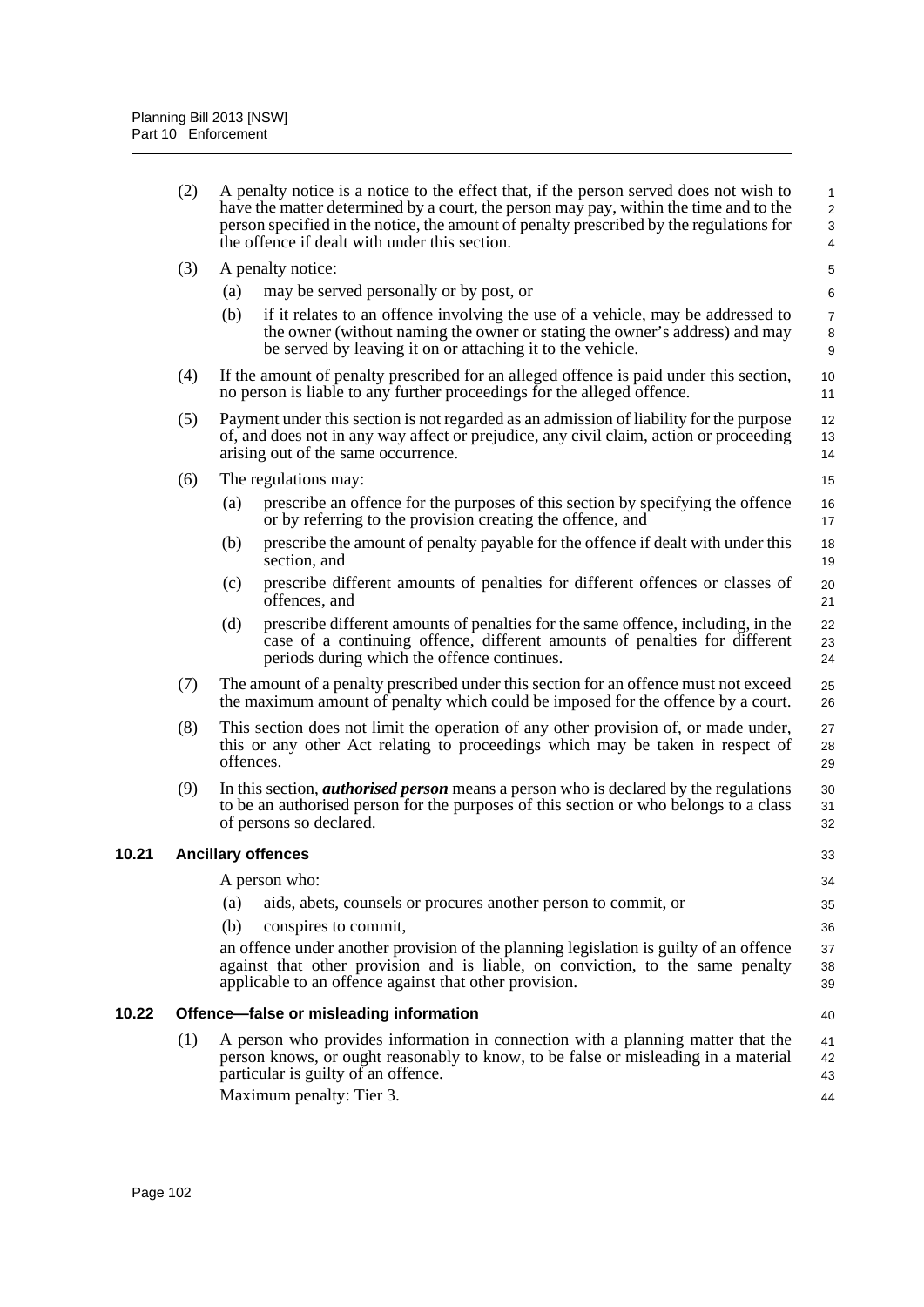- (2) For the purposes of this section, a person provides information in connection with a planning matter if:
	- (a) the person is an applicant for a planning approval (or for the modification of a planning approval) and the information is provided by the applicant in or in connection with the application, or

32

44

- (b) the person is engaged by any such applicant and the information is provided by that person for the purposes of the application, or
- (c) the person is a proponent of proposed development and the information is provided in or in connection with a formal request to the Minister, a council, the NSW Planning Director-General or other planning authority for the making of provisions of a strategic or other plan or Ministerial planning order under this Act in relation to the proposed development, or
- (d) the person provides information in connection with any other matter or thing under the planning legislation that the regulations declare to be the provision of information in connection with a planning matter for the purposes of this section.
- (3) An environmental impact statement or other document is part of information provided in connection with a matter if it forms part of or accompanies the matter or is subsequently submitted in support of the matter.

**Note.** The *Crimes Act 1900* contains other offences relating to false and misleading information: section 192G (Intention to defraud by false or misleading statement—maximum penalty 5 years imprisonment); sections 307A, 307B and 307C (False or misleading applications/information/documents—maximum penalty 2 years imprisonment or \$22,000, or both).

## **10.23 Continuing obligations under orders etc**

- (1) A requirement of an order, notice or other instrument under the planning legislation to do or cease to do something before a particular time or within a specified period continues, after the time has expired or the period has ended, until it is complied with or the instrument is revoked.
- (2) This section does not apply if, in the context, the planning legislation does not require continuing compliance.

### **10.24 Miscellaneous provisions**

- (1) Part 8.3 of the *Protection of the Environment Operations Act 1997* (Court orders in connection with offences) applies to an offence against the planning legislation in the same way as it applies to an offence against that Act or the regulations under that Act, but only in relation to proceedings before the Land and Environment Court and subject to any modifications prescribed by the regulations under this Act. **Note.** An offence under section 251 of that Act in relation to an order will become an offence against this Act. 33 34 35 36 37 38 39
- (2) Where a person is guilty of an offence against the planning legislation involving the destruction of or damage to a tree, the court dealing with the offence may, in addition to or in substitution for any pecuniary penalty imposed or liable to be imposed, direct that person: 40 41 42 43
	- (a) to plant new trees and maintain those trees to a mature growth, and
	- (b) to provide security for the performance of any obligation imposed under paragraph (a). 45 46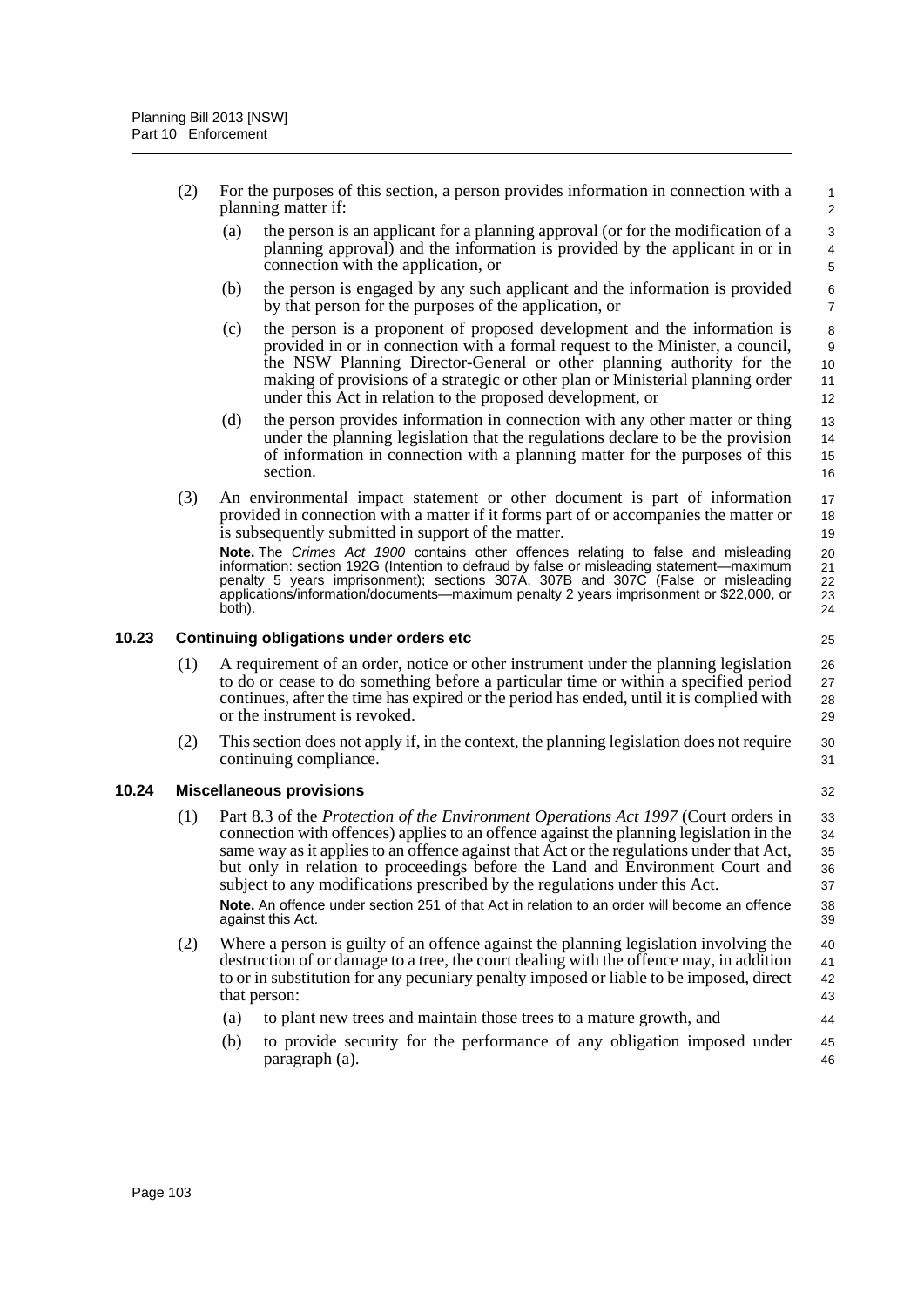(3) In determining the sentence for a person who has previously been found guilty of an offence that arises from a failure to comply with a brothel closure order or the unlawful use of premises for the purposes of a brothel, a court must take into account the fact of the previous offence as an aggravating factor and is, accordingly, to impose a higher sentence than it would otherwise impose.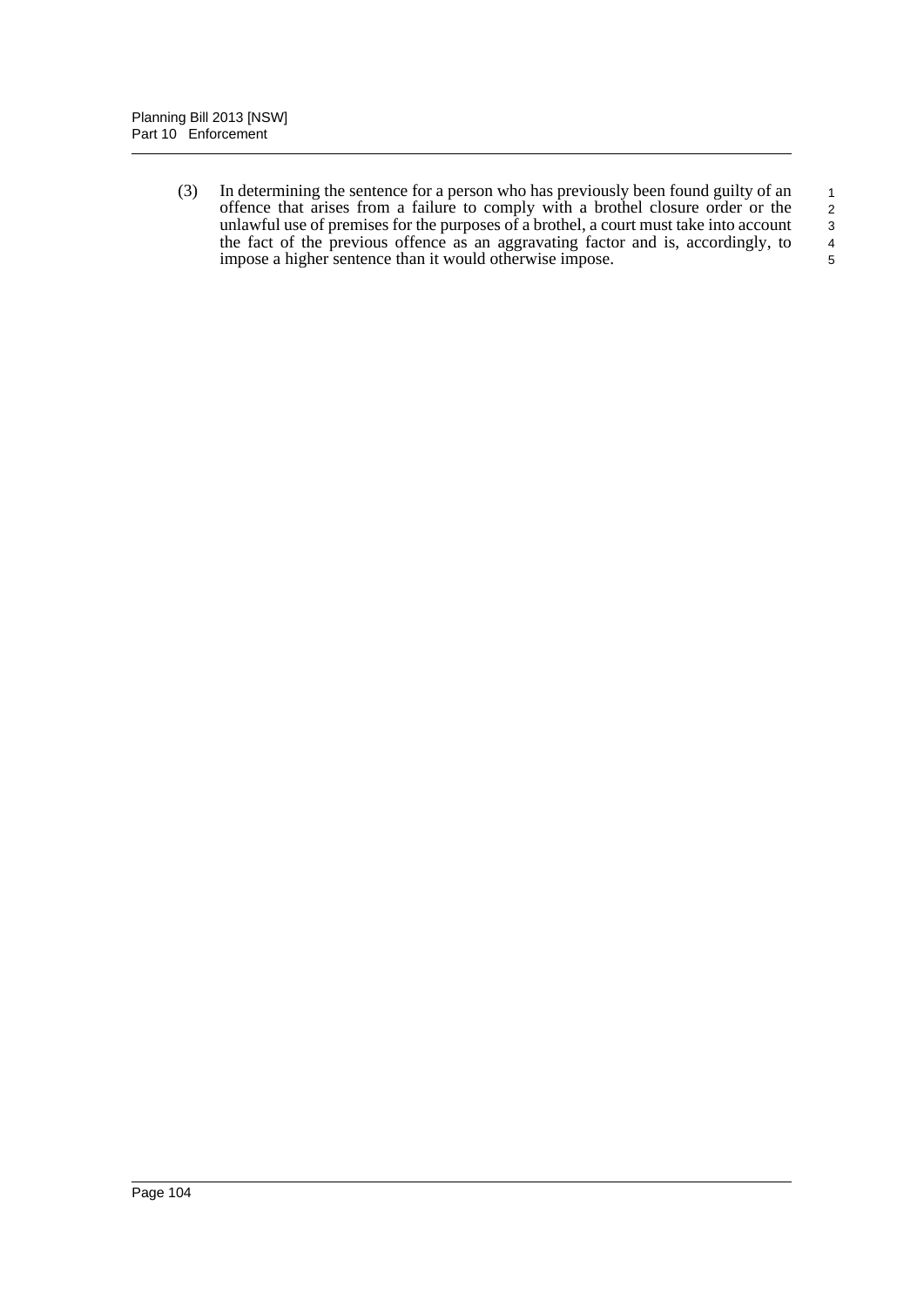|      |                      | <b>Part 11 Miscellaneous</b>                                                                                                                                                                                                                                                                                                                                                                                                                             | $\mathbf{1}$                      |
|------|----------------------|----------------------------------------------------------------------------------------------------------------------------------------------------------------------------------------------------------------------------------------------------------------------------------------------------------------------------------------------------------------------------------------------------------------------------------------------------------|-----------------------------------|
|      | <b>Division 11.1</b> | <b>Regulations</b>                                                                                                                                                                                                                                                                                                                                                                                                                                       | 2                                 |
| 11.1 |                      | <b>Regulations generally</b>                                                                                                                                                                                                                                                                                                                                                                                                                             | 3                                 |
|      | (1)                  | The Governor may make regulations, not inconsistent with this Act, for or with<br>respect to any matter that by this Act is required or permitted to be prescribed or that<br>is necessary or convenient to be prescribed for carrying out or giving effect to this<br>Act.                                                                                                                                                                              | 4<br>$\,$ 5 $\,$<br>$\,6$<br>7    |
|      | (2)                  | Regulations that may be made in connection with a particular Part of this Act may be<br>made separately or by amending the corresponding Schedule to this Act relating to<br>ancillary provisions for that Part (whether by addition to, or by omission or<br>amendment of, the ancillary provisions of that Schedule).                                                                                                                                  | 8<br>$\boldsymbol{9}$<br>10<br>11 |
|      | (3)                  | The regulations may create offences punishable by a penalty not exceeding<br>\$110,000.                                                                                                                                                                                                                                                                                                                                                                  | 12<br>13                          |
|      | (4)                  | The regulations may make provision for or with respect to any matter that, by a<br>provision of this Act, is to be or may be determined by the Minister or NSW Planning<br>Director-General. Any such determination of the Minister or NSW Planning<br>Director-General is subject to the provisions of those regulations.                                                                                                                               | 14<br>15<br>16<br>17              |
|      | (5)                  | A regulation may apply, adopt or incorporate any publication as in force from time<br>to time.                                                                                                                                                                                                                                                                                                                                                           | 18<br>19                          |
| 11.2 |                      | Specific regulation-making powers                                                                                                                                                                                                                                                                                                                                                                                                                        | 20                                |
|      |                      | The regulations may, in particular, make provision for or with respect to the matters<br>set out in Part 1 of Schedule 11. Other regulation-making powers are contained in<br>other provisions of this Act.                                                                                                                                                                                                                                              | 21<br>22<br>23                    |
| 11.3 |                      | Savings and transitional regulation-making powers                                                                                                                                                                                                                                                                                                                                                                                                        | 24                                |
|      | (1)                  | The regulations may contain provisions of a savings or transitional nature consequent<br>on the enactment of this Act, the Planning Administration Act 2013 or any Act that<br>amends this Act or that Act, or consequent on the making or amendment of<br>provisions or instruments under this Act or that Act.<br>Note. See Schedule 12 for specific savings and transitional provisions consequent on the<br>enactment of this Act and other matters. | 25<br>26<br>27<br>28<br>29<br>30  |
|      | (2)                  | Any such provision of the regulations has effect despite anything to the contrary in<br>Schedule 12. The regulations may make separate savings and transitional provisions<br>or amend Schedule 12 to consolidate the savings and transitional provisions.                                                                                                                                                                                               | 31<br>32<br>33                    |
|      | (3)                  | Any such provision of the regulations may, if the regulations so provide, take effect<br>from the date of assent to the Act (or making of the provision or instrument)<br>concerned or a later date.                                                                                                                                                                                                                                                     | 34<br>35<br>36                    |
|      | (4)                  | To the extent to which any such provision of the regulations takes effect from a date<br>that is earlier than the date of its publication on the NSW legislation website, the<br>provision does not operate so as:                                                                                                                                                                                                                                       | 37<br>38<br>39                    |
|      |                      | (a)<br>to affect, in a manner prejudicial to any person (other than the State or an<br>authority of the State), the rights of that person existing before the date of its<br>publication, or                                                                                                                                                                                                                                                             | 40<br>41<br>42                    |
|      |                      | to impose liabilities on any person (other than the State or an authority of the<br>(b)<br>State) in respect of anything done or omitted to be done before the date of its<br>publication.                                                                                                                                                                                                                                                               | 43<br>44<br>45                    |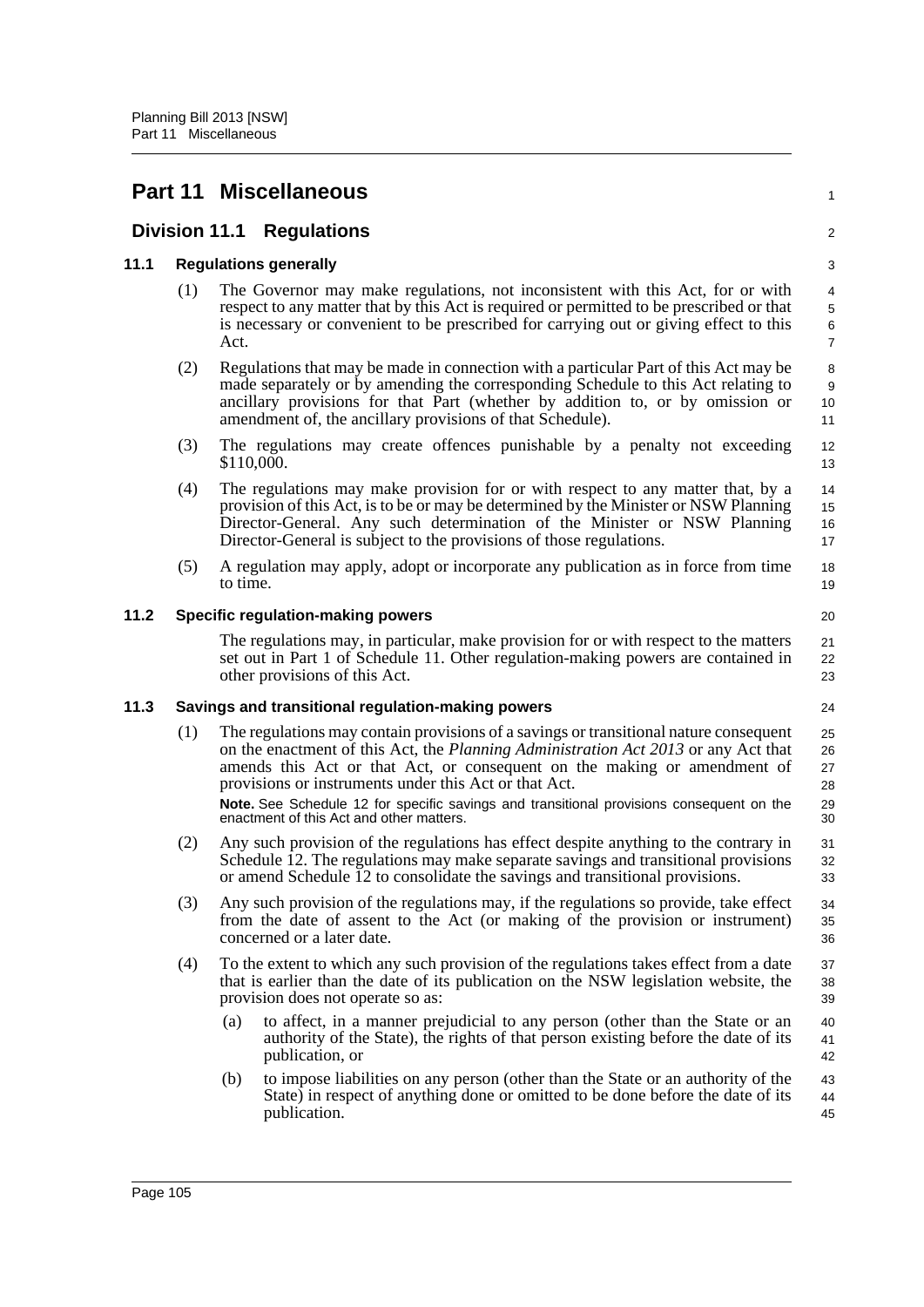# **Division 11.2 Fees and charges**

|      |                                                         |     | Division 11.2 Fees and charges                                                                                                                                                                                                                                                                   | $\mathbf{1}$                               |  |  |
|------|---------------------------------------------------------|-----|--------------------------------------------------------------------------------------------------------------------------------------------------------------------------------------------------------------------------------------------------------------------------------------------------|--------------------------------------------|--|--|
| 11.4 |                                                         |     | Fees and charges to which this Division applies                                                                                                                                                                                                                                                  | $\overline{c}$                             |  |  |
|      | (1)                                                     |     | This Division applies to the fees payable under the planning legislation by a person<br>who makes an application for a planning approval or information certificate or who<br>seeks the exercise of any other function under the planning legislation.                                           | $\sqrt{3}$<br>$\overline{\mathbf{4}}$<br>5 |  |  |
|      | (2)                                                     |     | This Division also applies to fees for services provided in connection with the<br>administration of the planning legislation by the Minister, the Planning Ministerial<br>Corporation, the NSW Planning Director-General or other planning bodies.                                              | $\,6$<br>$\boldsymbol{7}$<br>8             |  |  |
|      | (3)                                                     |     | Those fees include, but are not limited to, the administrative costs of services<br>provided under the planning legislation and the costs associated with the functions of<br>the Minister, the Planning Ministerial Corporation, the NSW Planning<br>Director-General or other planning bodies. | $\boldsymbol{9}$<br>10<br>11<br>12         |  |  |
| 11.5 |                                                         |     | Prescription of fees and charges and their payment                                                                                                                                                                                                                                               | 13                                         |  |  |
|      |                                                         |     | The regulations may make provision for or with respect to the amount (or the<br>determination of the amount) of fees and charges to which this Division applies, the<br>time the fees and charges are due for payment and the payment and recovery of those<br>fees and charges.                 | 14<br>15<br>16<br>17                       |  |  |
|      |                                                         |     | Division 11.3 Planning and building information certificates                                                                                                                                                                                                                                     | 18                                         |  |  |
| 11.6 | Information certificates to which this Division applies |     |                                                                                                                                                                                                                                                                                                  |                                            |  |  |
|      |                                                         |     | This Division applies to the following certificates (an <i>information certificate</i> ):                                                                                                                                                                                                        | 20                                         |  |  |
|      |                                                         | (a) | planning information certificates,                                                                                                                                                                                                                                                               | 21                                         |  |  |
|      |                                                         | (b) | building information certificates.                                                                                                                                                                                                                                                               | 22                                         |  |  |
| 11.7 |                                                         |     | Who may apply for information certificates                                                                                                                                                                                                                                                       | 23                                         |  |  |
|      | (1)                                                     |     | Any person may apply for a planning information certificate in relation to a particular<br>parcel of land.                                                                                                                                                                                       | 24<br>25                                   |  |  |
|      | (2)                                                     |     | The following persons may apply for a building information certificate in relation to<br>a building:                                                                                                                                                                                             | 26<br>27                                   |  |  |
|      |                                                         | (a) | the owner of the land on which the building is erected,                                                                                                                                                                                                                                          | 28                                         |  |  |
|      |                                                         | (b) | any other person with the consent of the owner of that land,                                                                                                                                                                                                                                     | 29                                         |  |  |
|      |                                                         | (c) | the purchaser under a contract for the sale of property that comprises or<br>includes the building, or the purchaser's Australian legal practitioner or agent,                                                                                                                                   | 30<br>31                                   |  |  |
|      |                                                         | (d) | a public authority that has notified the owner of that land of its intention to<br>apply for the certificate.                                                                                                                                                                                    | 32<br>33                                   |  |  |
| 11.8 |                                                         |     | Making of applications for information certificates                                                                                                                                                                                                                                              | 34                                         |  |  |
|      | (1)                                                     |     | Applications for information certificates are to be made to the council for the area in<br>which the land to which the application relates is situated.                                                                                                                                          | 35<br>36                                   |  |  |
|      | (2)                                                     |     | The regulations may provide for the procedure for making and dealing with<br>applications for information certificates.<br>Note. Division 11.2 enables the regulations to prescribe the fee for an application for a<br>certificate.                                                             | 37<br>38<br>39<br>40                       |  |  |
|      | (3)                                                     |     | The regulations may assign an area that is outside a local government area to be part<br>of a specified adjoining local government area in relation to information certificates.                                                                                                                 | 41<br>42                                   |  |  |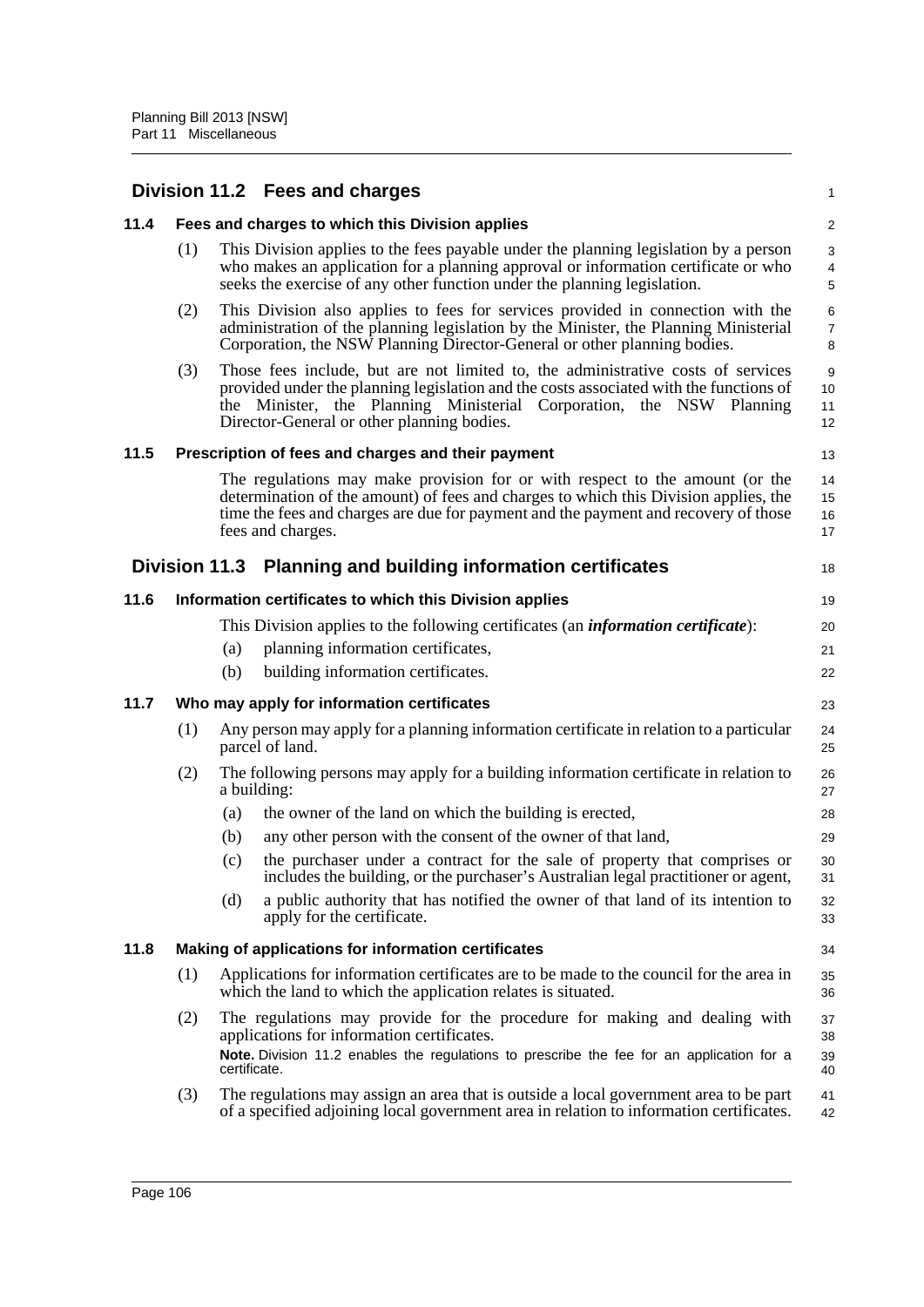For the purposes of this Division, the assigned area is taken to be a part of the local government area concerned.

1 2

 $20$ 

43 44 45

## **11.9 Issue of information certificates**

- (1) A council is (subject to this Division) required to issue an information certificate as soon as practicable after an application for the certificate is made to the council.
- (2) The regulations may prescribe the form and manner in which an information certificate is issued.

## **11.10 Nature and effect of planning information certificates**

- (1) A planning information certificate is a certificate that specifies such matters relating to the land to which the certificate relates as are prescribed by the regulations (whether arising under this or any other Act or otherwise).
- (2) A council may, in a planning information certificate, include advice on such other relevant matters affecting the land of which it may be aware.
- (3) For the purpose of any proceedings for an offence against the planning legislation which may be taken against a person who has obtained a planning information certificate or who might reasonably be expected to rely on that certificate, that certificate is, in favour of that person, conclusively presumed to be true and correct. **Note.** A planning information certificate does not preclude civil enforcement proceedings under this Act to remedy or restrain a breach of this Act if the certificate is not in fact correct. 14 15 16 17 18 19
- (4) A council does not incur any liability in respect of any advice provided in good faith under subsection (2). However, this subsection does not apply to advice provided in relation to contaminated land (including the likelihood of land being contaminated land) or to the nature or extent of contamination of land within the meaning of Division 11.5. 21

### **11.11 Issue, nature and effect of building information certificate**

- (1) A building information certificate is to be issued by a council only if it appears that: 26
	- (a) there is no matter discernible by the exercise of reasonable care and skill that would entitle the council, under this Act or the *Local Government Act 1993*: 27 28
		- (i) to order the building to be repaired, demolished, altered, added to or rebuilt, or
		- (ii) to take proceedings for an order or injunction requiring the building to be demolished, altered, added to or rebuilt, or
		- (iii) to take proceedings in relation to any encroachment by the building onto land vested in or under the control of the council, or
	- (b) there is such a matter but, in the circumstances, the council does not propose to make any such order or take any such proceedings.
- (2) A building information certificate is a certificate that states that the council will not make an order or take proceedings referred to in subsections (3) and (4).
- (3) A building information certificate operates to prevent the council:
	- (a) from making an order (or taking proceedings for the making of an order or injunction) under this Act or the *Local Government Act 1993* requiring the building to be repaired, demolished, altered, added to or rebuilt, and 40 41 42
	- (b) from taking civil proceedings in relation to any encroachment by the building onto land vested in or under the control of the council,

in relation to matters existing or occurring before the date of issue of the certificate.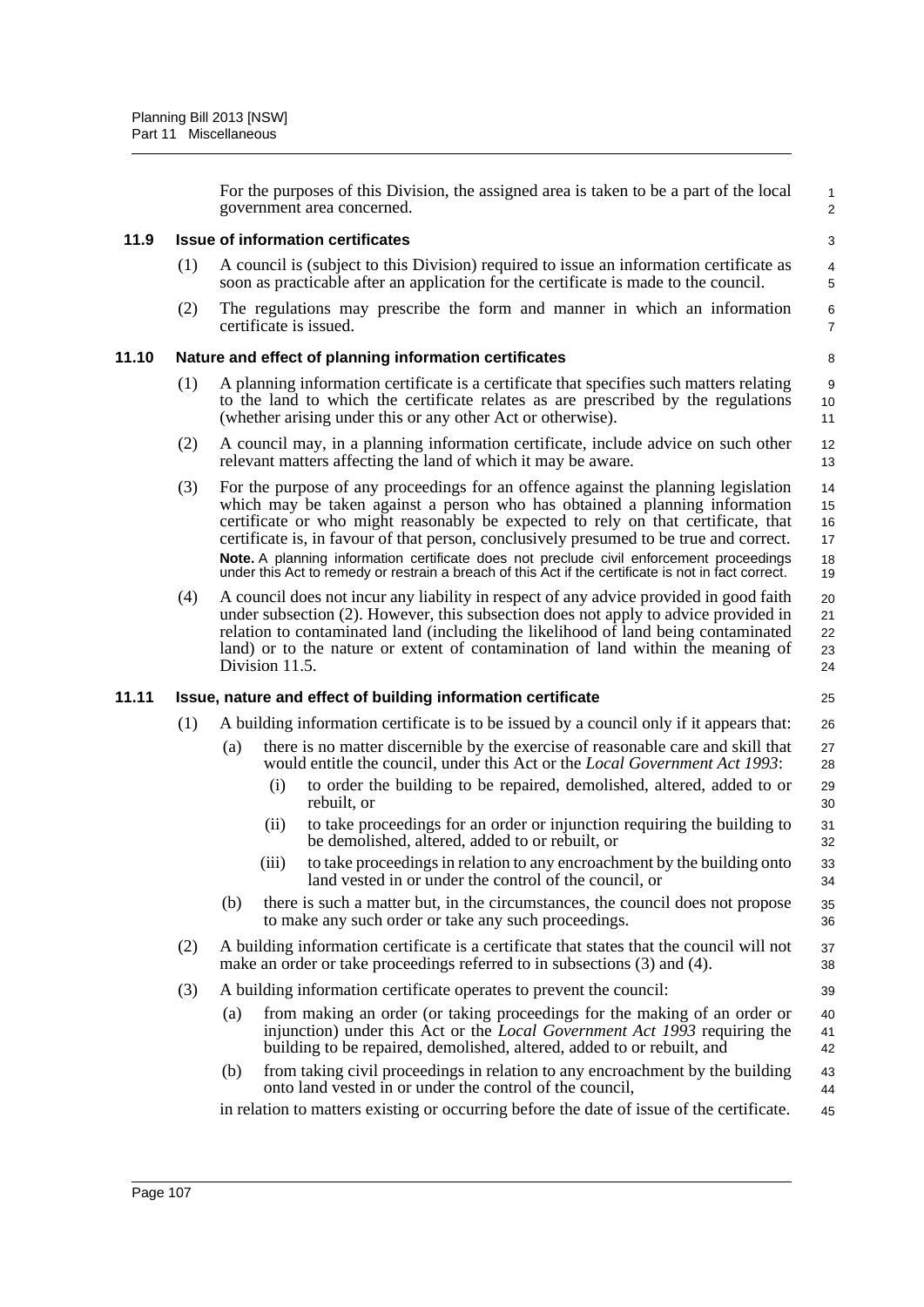|       | (4)  | A building information certificate operates to prevent the council, for a period of<br>$\mathbf{1}$<br>7 years from the date of issue of the certificate:<br>$\sqrt{2}$                                                                                                                                                                                                                                  |
|-------|------|----------------------------------------------------------------------------------------------------------------------------------------------------------------------------------------------------------------------------------------------------------------------------------------------------------------------------------------------------------------------------------------------------------|
|       |      | from making an order (or taking proceedings for the making of an order or<br>$\ensuremath{\mathsf{3}}$<br>(a)<br>injunction) under this Act or the <i>Local Government Act 1993</i> requiring the<br>$\overline{\mathbf{4}}$<br>building to be repaired, demolished, altered, added to or rebuilt, and<br>$\mathbf 5$                                                                                    |
|       |      | from taking civil proceedings in relation to any encroachment by the building<br>(b)<br>$\,6$<br>onto land vested in or under the control of the council,<br>$\overline{7}$                                                                                                                                                                                                                              |
|       |      | in relation to matters arising only from the deterioration of the building as a result<br>$\,$ 8 $\,$<br>solely of fair wear and tear.<br>9                                                                                                                                                                                                                                                              |
|       | (5)  | However, a building information certificate does not operate to prevent a council<br>10<br>from making a development control order that is a fire safety order.<br>11                                                                                                                                                                                                                                    |
|       | (6)  | An order or proceeding that is made or taken in contravention of this section is of no<br>12<br>effect.<br>13                                                                                                                                                                                                                                                                                            |
| 11.12 |      | Miscellaneous provisions relating to building information certificates<br>14                                                                                                                                                                                                                                                                                                                             |
|       | (1)  | A building information certificate may apply to the whole or to part only of a<br>15<br>building.<br>16                                                                                                                                                                                                                                                                                                  |
|       | (2)  | On receipt of an application for a building information certificate, the council may,<br>17<br>by notice in writing served on the applicant, require the applicant to supply it with<br>18<br>such information (including building plans, specifications, survey reports and<br>19<br>certificates) as may reasonably be necessary to enable the proper determination of the<br>20<br>application.<br>21 |
|       | (3)  | If the applicant is able to provide evidence that no material change has occurred in<br>22<br>relation to the building since the date of a survey certificate which, or a copy of<br>23<br>which, is supplied to the council by the applicant, the council is not entitled to require<br>24<br>the applicant to supply a more recent survey certificate.<br>25                                           |
|       | (4)  | If the council refuses to issue a building information certificate, it must inform the<br>26<br>applicant, by notice, of its decision and of the reasons for it.<br>27                                                                                                                                                                                                                                   |
|       | (5)  | The reasons must be sufficiently detailed to inform the applicant of the work that<br>28<br>needs to be done to enable the council to issue a building information certificate.<br>29                                                                                                                                                                                                                    |
|       | (6)  | The council must not refuse to issue or delay the issue of a building information<br>30<br>certificate by virtue of the existence of a matter that would not entitle the council to<br>31<br>make any order or take any proceedings of the kind referred to in<br>32<br>section 11.11 $(1)$ (a).<br>33                                                                                                   |
|       | (7)  | Nothing in this section prevents the council from informing the applicant of the work<br>34<br>that would need to be done before the council could issue a building information<br>35<br>certificate or from deferring its determination of the application until the applicant<br>36<br>has had an opportunity to do that work.<br>37                                                                   |
|       | (8)  | The council must keep a record of building information certificates issued.<br>38                                                                                                                                                                                                                                                                                                                        |
|       | (9)  | A person may inspect the record at any time during the ordinary office hours of the<br>39<br>council.<br>40                                                                                                                                                                                                                                                                                              |
|       | (10) | A person may obtain a copy of a building information certificate from the record with<br>41<br>the consent of the owner of the building.<br>42                                                                                                                                                                                                                                                           |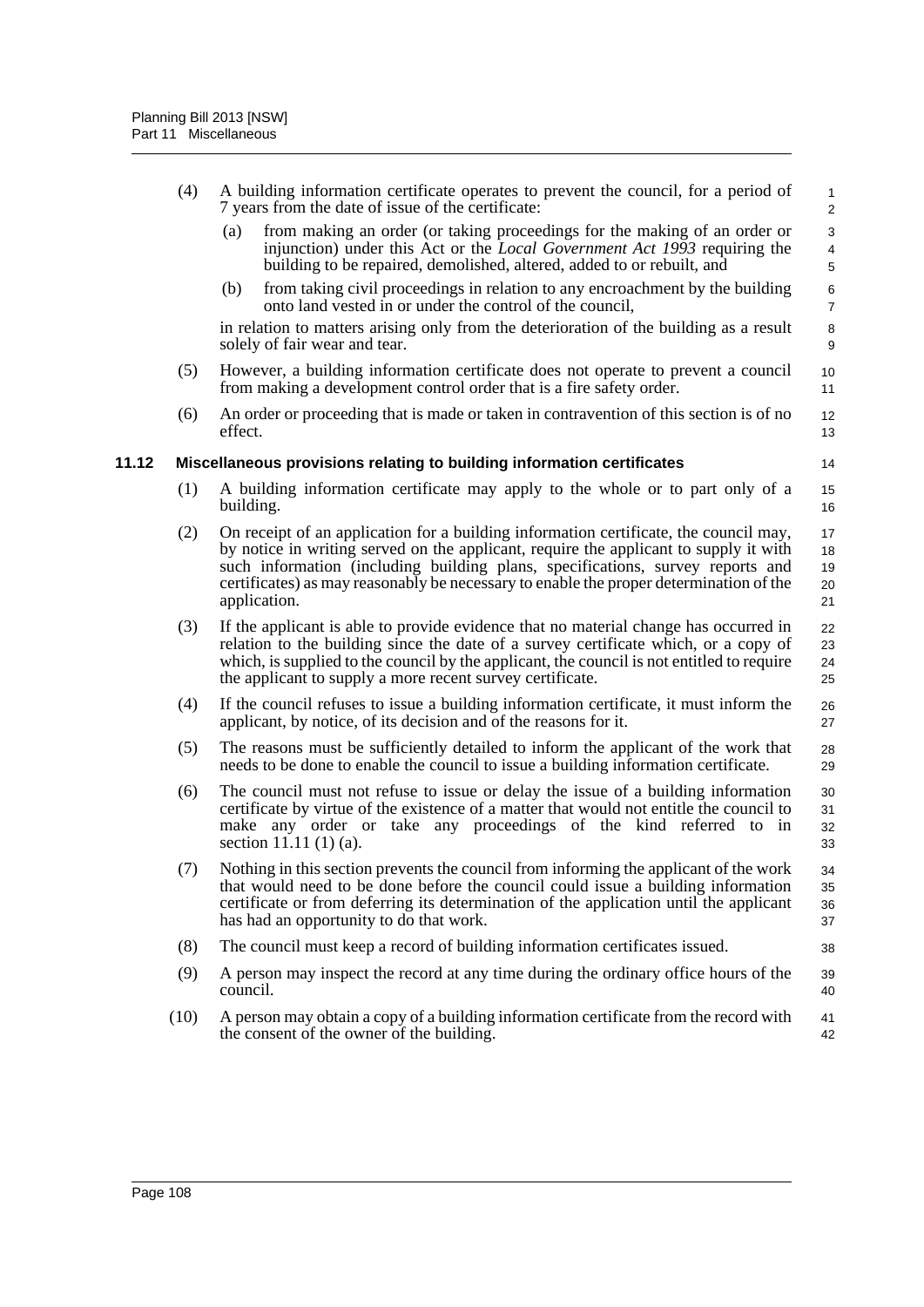|       |     |           | Division 11.4 Existing uses |                                                                                                                                                                                                                                                                                             |                                    |  |  |
|-------|-----|-----------|-----------------------------|---------------------------------------------------------------------------------------------------------------------------------------------------------------------------------------------------------------------------------------------------------------------------------------------|------------------------------------|--|--|
| 11.13 |     |           |                             | Definition of "existing use" etc                                                                                                                                                                                                                                                            | $\overline{\mathbf{c}}$            |  |  |
|       | (1) |           |                             | In this Division, <i>existing use</i> means:                                                                                                                                                                                                                                                | 3                                  |  |  |
|       |     | (a)       |                             | the use of a building, work or land for a lawful purpose immediately before the<br>coming into force of a planning instrument which would have the effect of<br>prohibiting that use, and                                                                                                   | $\overline{\mathcal{A}}$<br>5<br>6 |  |  |
|       |     | (b)       |                             | the use of a building, work or land:                                                                                                                                                                                                                                                        | $\overline{7}$                     |  |  |
|       |     |           | (i)                         | for which development consent was granted before the commencement<br>of a provision of a planning instrument having the effect of prohibiting<br>the use, and                                                                                                                               | 8<br>9<br>10                       |  |  |
|       |     |           | (ii)                        | for which development was carried out, within 1 year after the date on<br>which that provision commenced, in accordance with the terms of the<br>development consent and to such an extent as to ensure that the<br>development consent would not lapse.                                    | 11<br>12<br>13<br>14               |  |  |
|       |     |           |                             | For the purposes of this definition, a use prohibited by a planning instrument is to be<br>regarded as prohibited despite provisions of this Act that enable development<br>prohibited by planning instruments to be carried out.                                                           | 15<br>16<br>17                     |  |  |
|       | (2) |           |                             | In this Division, <i>planning instrument</i> means the planning control provisions of a<br>local plan, including a transitional planning instrument.                                                                                                                                        | 18<br>19                           |  |  |
| 11.14 |     |           |                             | Continuance of and limitations on existing use                                                                                                                                                                                                                                              | 20                                 |  |  |
|       | (1) |           |                             | Nothing in this Act, the regulations or a planning instrument prevents the<br>continuance of an existing use.                                                                                                                                                                               | 21<br>22                           |  |  |
|       | (2) | contrary. |                             | Subsection (1) is subject to any express provision of this Act or the regulations to the                                                                                                                                                                                                    | 23<br>24                           |  |  |
|       | (3) |           |                             | Nothing in subsection (1) authorises:                                                                                                                                                                                                                                                       | 25                                 |  |  |
|       |     | (a)       |                             | any alteration or extension to or rebuilding of a building or work, or                                                                                                                                                                                                                      | 26                                 |  |  |
|       |     | (b)       |                             | any increase in the area of the use made of a building, work or land from the<br>area actually physically and lawfully used immediately before the coming into<br>operation of the planning instrument concerned, or                                                                        | 27<br>28<br>29                     |  |  |
|       |     | (c)       |                             | without affecting paragraph (a) or (b), any enlargement, expansion or<br>intensification of an existing use, or                                                                                                                                                                             | 30<br>31                           |  |  |
|       |     | (d)       |                             | the continuance of the use concerned in breach of any planning approval in<br>force under this Act in relation to that use or any condition imposed or<br>applicable to that planning approval (including a condition relating to the<br>modification or surrender of the existing use), or | 32<br>33<br>34<br>35               |  |  |
|       |     | (e)       |                             | the continuance of the use concerned if it is abandoned.                                                                                                                                                                                                                                    | 36                                 |  |  |
|       | (4) |           |                             | Without limitation, a use is presumed to be abandoned (unless the contrary is<br>established) if it ceases to be actually used for a continuous period of 12 months.                                                                                                                        | 37<br>38                           |  |  |
| 11.15 |     |           |                             | Regulations respecting existing use                                                                                                                                                                                                                                                         | 39                                 |  |  |
|       | (1) |           |                             | The regulations may make provision for or with respect to existing uses and, in<br>particular, for or with respect to:                                                                                                                                                                      | 40<br>41                           |  |  |
|       |     | (a)       |                             | the carrying out of alterations or extensions to or the rebuilding of a building<br>or work being used for an existing use, and                                                                                                                                                             | 42<br>43                           |  |  |
|       |     | (b)       |                             | the change of an existing use to another use, and                                                                                                                                                                                                                                           | 44                                 |  |  |
|       |     | (c)       |                             | the enlargement or expansion or intensification of an existing use.                                                                                                                                                                                                                         | 45                                 |  |  |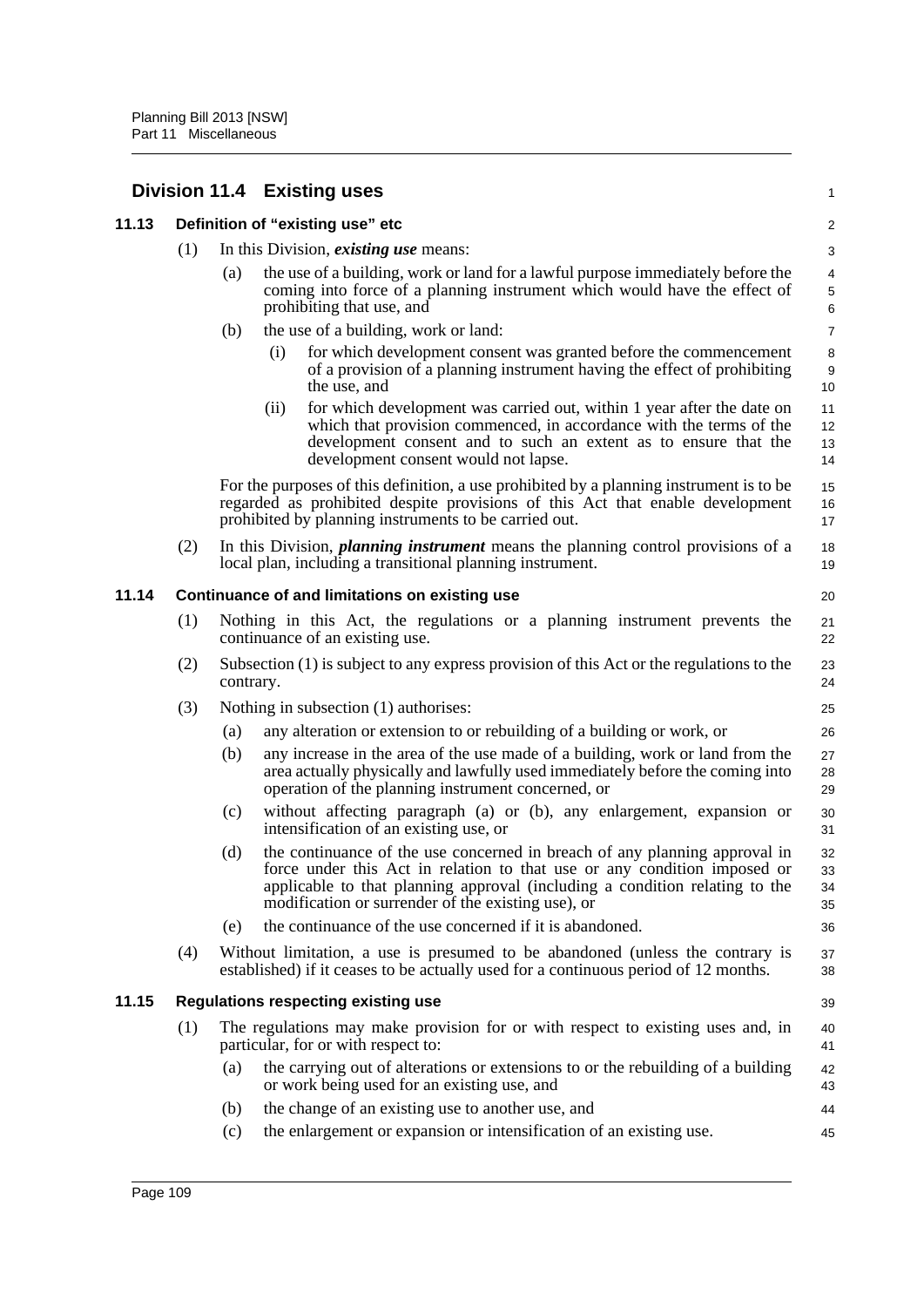|       |     |     | part of the planning control provisions of each local plan <i>(the incorporated</i><br><i>provisions</i> ).                                                                                                                                                                                                                                                                                                                              | $\overline{c}$<br>3                                                 |
|-------|-----|-----|------------------------------------------------------------------------------------------------------------------------------------------------------------------------------------------------------------------------------------------------------------------------------------------------------------------------------------------------------------------------------------------------------------------------------------------|---------------------------------------------------------------------|
|       | (3) |     | A planning instrument may contain provisions extending, expanding or<br>supplementing the incorporated provisions, but any such provisions that, but for this<br>subsection, would derogate from the incorporated provisions have no force or effect<br>while the incorporated provisions remain in force.                                                                                                                               | $\overline{\mathbf{4}}$<br>$\mathbf 5$<br>$\,6\,$<br>$\overline{7}$ |
|       | (4) |     | Any right or authority granted by the incorporated provisions or any provisions of a<br>planning instrument extending, expanding or supplementing the incorporated<br>provisions do not apply to or in respect of an existing use which commenced pursuant<br>to a consent of the Minister under section 4.44 (Determination of Crown<br>development applications) to an application for consent to carry out prohibited<br>development. | 8<br>$9\,$<br>10<br>11<br>12<br>13                                  |
| 11.16 |     |     | Continuance of and limitations on other lawful uses                                                                                                                                                                                                                                                                                                                                                                                      | 14                                                                  |
|       | (1) |     | Nothing in a planning instrument operates so as to require development consent to be<br>obtained under this Act for the continuance of a use of a building, work or land for a<br>lawful purpose for which it was being used immediately before the coming into force<br>of the instrument or so as to prevent the continuance of that use except with<br>development consent under this Act being obtained.                             | 15<br>16<br>17<br>18<br>19                                          |
|       | (2) |     | Nothing in subsection (1) authorises:                                                                                                                                                                                                                                                                                                                                                                                                    | 20                                                                  |
|       |     | (a) | any alteration or extension to or rebuilding of a building or work, or                                                                                                                                                                                                                                                                                                                                                                   | 21                                                                  |
|       |     | (b) | any increase in the area of the use made of a building, work or land from the<br>area actually physically and lawfully used immediately before the coming into<br>operation of the planning instrument concerned, or                                                                                                                                                                                                                     | 22<br>23<br>24                                                      |
|       |     | (c) | without affecting paragraph (a) or (b), any enlargement or expansion or<br>intensification of the use concerned, or                                                                                                                                                                                                                                                                                                                      | 25<br>26                                                            |
|       |     | (d) | the continuance of the use concerned in breach of any planning approval in<br>force under this Act in relation to that use or any condition imposed or<br>applicable to that approval (including a condition relating to the modification<br>or surrender of the existing use), or                                                                                                                                                       | 27<br>28<br>29<br>30                                                |
|       |     | (e) | the continuance of the use concerned if it is abandoned.                                                                                                                                                                                                                                                                                                                                                                                 | 31                                                                  |
|       | (3) |     | Without limitation, a use is presumed to be abandoned (unless the contrary is<br>established) if it ceases to be actually used for a continuous period of 12 months.                                                                                                                                                                                                                                                                     | 32<br>33                                                            |
| 11.17 |     |     | <b>Uses unlawfully commenced</b>                                                                                                                                                                                                                                                                                                                                                                                                         | 34                                                                  |
|       |     |     | The use of a building, work or land which was unlawfully commenced is not<br>rendered lawful by the occurrence of any subsequent event except:                                                                                                                                                                                                                                                                                           | 35<br>36                                                            |
|       |     | (a) | the commencement of a planning instrument which permits the use without the<br>need to obtain development consent, or                                                                                                                                                                                                                                                                                                                    | 37<br>38                                                            |
|       |     | (b) | the granting of development consent to that use.                                                                                                                                                                                                                                                                                                                                                                                         | 39                                                                  |
| 11.18 |     |     | Saving of effect of existing development consents                                                                                                                                                                                                                                                                                                                                                                                        | 40                                                                  |
|       | (1) |     | Nothing in a planning instrument prohibits, or requires a further development<br>consent to authorise, the carrying out of development in accordance with a<br>development consent that has been granted and is in force.                                                                                                                                                                                                                | 41<br>42<br>43                                                      |
|       | (2) |     | This section:                                                                                                                                                                                                                                                                                                                                                                                                                            | 44                                                                  |
|       |     | (a) | applies to development consents lawfully granted before or after the<br>commencement of this Act, and                                                                                                                                                                                                                                                                                                                                    | 45<br>46                                                            |

(2) The provisions of any such regulations that are in force have effect as if they were

1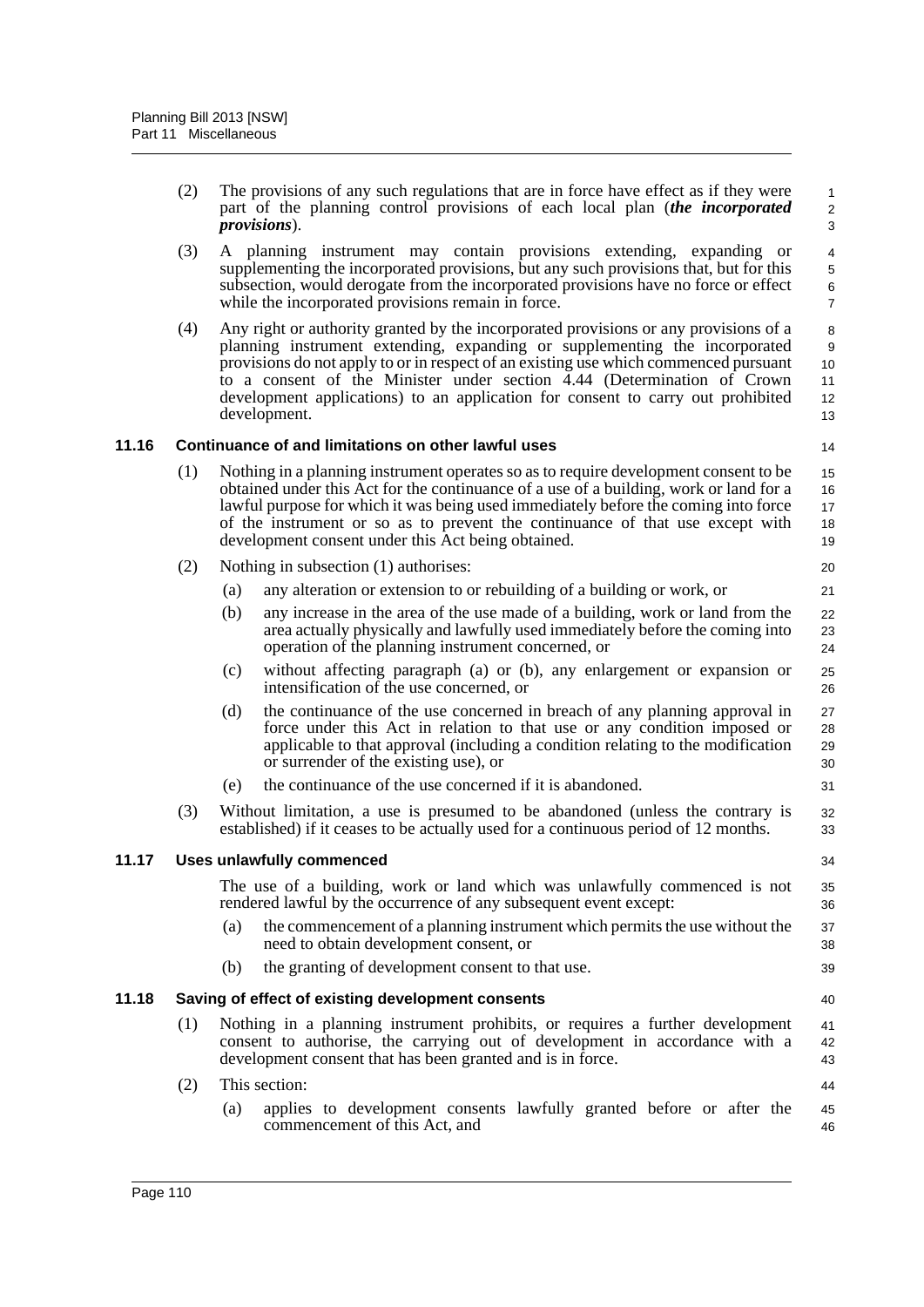|       |     | (b)                | does not prevent the lapsing or modification, in accordance with this Act, of a<br>development consent, and                                                                                                                                                                                                                                                                                                         | $\mathbf{1}$<br>2              |
|-------|-----|--------------------|---------------------------------------------------------------------------------------------------------------------------------------------------------------------------------------------------------------------------------------------------------------------------------------------------------------------------------------------------------------------------------------------------------------------|--------------------------------|
|       |     | (c)                | has effect despite anything to the contrary in this Division.                                                                                                                                                                                                                                                                                                                                                       | 3                              |
|       |     |                    | Division 11.5 Contaminated land liability                                                                                                                                                                                                                                                                                                                                                                           | 4                              |
| 11.19 |     | <b>Definitions</b> |                                                                                                                                                                                                                                                                                                                                                                                                                     | 5                              |
|       |     |                    | In this Division:                                                                                                                                                                                                                                                                                                                                                                                                   | 6                              |
|       |     |                    | contaminated land means land in, on or under which any substance is present at a<br>concentration above the concentration at which the substance is normally present in,<br>on or under (respectively) land in the same locality, being a presence that presents a<br>risk of harm to human health or any other aspect of the environment.                                                                          | $\overline{7}$<br>8<br>9<br>10 |
|       |     |                    | <i>planning authority</i> means the public authority or other person or body responsible<br>for exercising a planning function.                                                                                                                                                                                                                                                                                     | 11<br>12                       |
|       |     |                    | <i>planning function</i> means:                                                                                                                                                                                                                                                                                                                                                                                     | 13                             |
|       |     | (a)                | the making, amendment or repeal of any provisions of a local plan or of any<br>other strategic plan or the preparation of a draft plan or proposal under Part 3<br>for that purpose, or                                                                                                                                                                                                                             | 14<br>15<br>16                 |
|       |     | (b)                | determining an application for a planning approval or a modification of a<br>planning approval, or                                                                                                                                                                                                                                                                                                                  | 17<br>18                       |
|       |     | (c)                | furnishing advice or information in an information certificate, or                                                                                                                                                                                                                                                                                                                                                  | 19                             |
|       |     | (d)                | any function under the planning legislation prescribed by the regulations, or                                                                                                                                                                                                                                                                                                                                       | 20                             |
|       |     | (e)                | anything incidental or ancillary to the carrying out of any of the above<br>functions.                                                                                                                                                                                                                                                                                                                              | 21<br>22                       |
| 11.20 |     |                    | <b>Exemption from liability-contaminated land</b>                                                                                                                                                                                                                                                                                                                                                                   | 23                             |
|       | (1) |                    | A planning authority does not incur any liability in respect of anything done or<br>omitted to be done in good faith by the authority in duly exercising any planning<br>function of the authority in so far as it relates to contaminated land (including the<br>likelihood of land being contaminated land) or to the nature or extent of<br>contamination of land.                                               | 24<br>25<br>26<br>27<br>28     |
|       | (2) |                    | Without limiting any other circumstance in which a planning authority may have<br>acted in good faith, a planning authority is (unless the contrary is proved) taken to<br>have acted in good faith if the thing was done or omitted to be done substantially in<br>accordance with the contaminated land planning guidelines in force under this<br>Division at the time the thing was done or omitted to be done. | 29<br>30<br>31<br>32<br>33     |
|       | (3) | authority.         | The protection conferred on a planning authority by this section extends to its<br>employees and agents and to the members of any governing body of the planning                                                                                                                                                                                                                                                    | 34<br>35<br>36                 |
| 11.21 |     |                    | <b>Contaminated land planning guidelines</b>                                                                                                                                                                                                                                                                                                                                                                        | 37                             |
|       | (1) |                    | For the purposes of this Division, the Minister may, from time to time, issue planning<br>guidelines relating to contaminated land (the <i>contaminated land planning</i><br>guidelines).                                                                                                                                                                                                                           | 38<br>39<br>40                 |
|       | (2) |                    | The regulations may make provision with respect to the making of contaminated land<br>planning guidelines, including the public exhibition of draft guidelines.                                                                                                                                                                                                                                                     | 41<br>42                       |
|       | (3) |                    | The contaminated land planning guidelines (and any amendment or replacement of<br>those guidelines) are to be published on the NSW planning portal.                                                                                                                                                                                                                                                                 | 43<br>44                       |
|       |     |                    |                                                                                                                                                                                                                                                                                                                                                                                                                     |                                |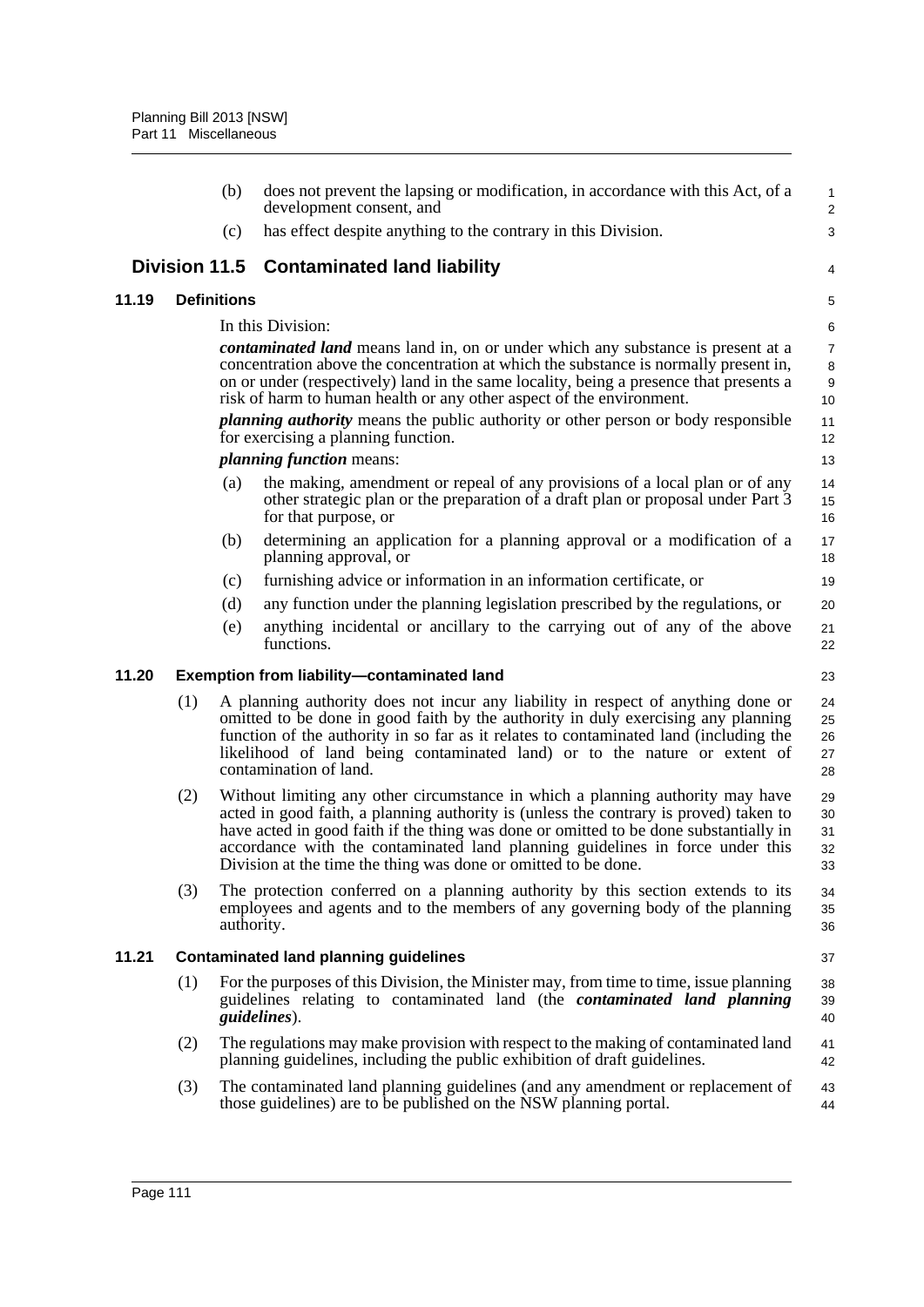# **Division 11.6 Bush fire prone land**

| 11.22 |     |             | <b>Bush fire prone land</b>                                                                                                                                                                                                                               | $\overline{2}$                     |
|-------|-----|-------------|-----------------------------------------------------------------------------------------------------------------------------------------------------------------------------------------------------------------------------------------------------------|------------------------------------|
|       | (1) |             | If a bush fire risk management plan applies to land within the area of a council, the<br>council must, every 5 years:                                                                                                                                     | $\sqrt{3}$<br>4                    |
|       |     | (a)         | request the Commissioner of the NSW Rural Fire Service to designate land (if<br>any) within the area that the Commissioner considers, having regard to the<br>bush fire risk management plan, to be bush fire prone land, and                             | $\mathbf 5$<br>6<br>$\overline{7}$ |
|       |     | (b)         | must record any land so designated on a map.                                                                                                                                                                                                              | 8                                  |
|       | (2) |             | The Commissioner of the NSW Rural Fire Service must, if satisfied that the land<br>designated by the Commissioner has been recorded by the council on a map, certify<br>the map as a bush fire prone land map for the area of the council.                | 9<br>10<br>11                      |
|       | (3) | map:        | The Commissioner of the NSW Rural Fire Service may, in accordance with the<br>regulations, review the designation of land on a bush fire prone land map for an area<br>at any time after the map is certified and revise the map accordingly. The revised | 12<br>13<br>14<br>15               |
|       |     | (a)         | becomes the bush fire prone land map for the area on being certified by the<br>Commissioner, and                                                                                                                                                          | 16<br>17                           |
|       |     | (b)         | is to be provided to the council by the Commissioner.                                                                                                                                                                                                     | 18                                 |
|       | (4) | other Act.  | Land recorded for the time being as bush fire prone land on a bush fire prone land<br>map for an area is bush fire prone land for the area for the purposes of this or any                                                                                | 19<br>20<br>21                     |
|       | (5) |             | The bush fire prone land map for an area is to be available for public inspection<br>during normal office hours for the council.                                                                                                                          | 22<br>23                           |
|       | (6) |             | In this section:                                                                                                                                                                                                                                          | 24                                 |
|       |     | Act 1997.   | <b>bush fire risk management plan</b> has the same meaning as it has in the Rural Fires                                                                                                                                                                   | 25<br>26                           |
|       |     |             | <i>map</i> includes spatial dataset.                                                                                                                                                                                                                      | 27                                 |
|       |     |             | Note. Division 8 of Part 4 of the Rural Fires Act 1997 contains provisions relating to the<br>carrying out of development and bush fire hazard reduction work on bush fire prone land.                                                                    | 28<br>29                           |
|       |     |             | Division 11.7 General miscellaneous                                                                                                                                                                                                                       | 30                                 |
|       |     |             | Note. The following additional miscellaneous provisions are contained in Schedule 11:                                                                                                                                                                     | 31                                 |
|       |     |             | Paper subdivisions (Part 2 of Schedule 11).                                                                                                                                                                                                               | 32                                 |
| 11.23 |     |             | <b>Act to bind Crown</b>                                                                                                                                                                                                                                  | 33                                 |
|       |     | capacities. | This Act binds the Crown in right of New South Wales and, in so far as the legislative<br>power of the Parliament of New South Wales permits, the Crown in all its other                                                                                  | 34<br>35<br>36                     |
| 11.24 |     |             | <b>Disclosure of political donations</b>                                                                                                                                                                                                                  | 37                                 |
|       | (1) |             | The object of this section is to require the disclosure of relevant political donations<br>or gifts when planning applications are made to minimise any perception of undue<br>influence by:                                                              | 38<br>39<br>40                     |
|       |     | (a)         | requiring public disclosure of the political donations or gifts at the time<br>planning applications (or public submissions relating to them) are made, and                                                                                               | 41<br>42                           |
|       |     |             |                                                                                                                                                                                                                                                           |                                    |

1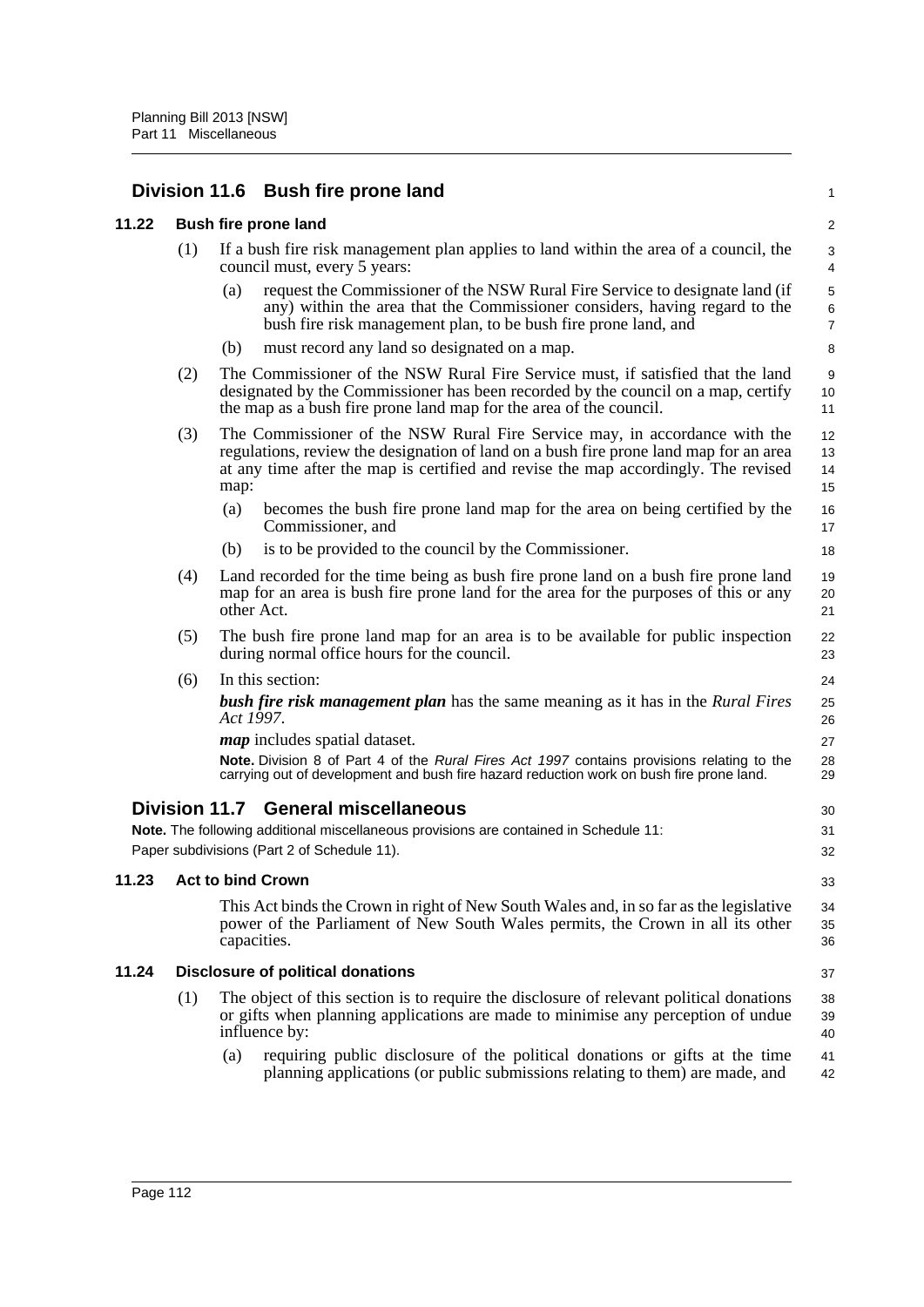(b) providing the opportunity for appropriate decisions to be made about the persons who will determine or advise on the determination of the planning applications.

Political donations or gifts are not relevant to the determination of any such planning application, and the making of political donations or gifts does not provide grounds for challenging the determination of any such planning application.

**Note.** This Act makes provision for planning applications to be referred to various bodies for advice or determination. Section 10.13 makes special provision where development consent is tainted by corruption. The *Local Government Act 1993* makes provision with respect to voting by local councillors with a conflict of interest in any matter before the council.

(2) In this section:

*gift* means a gift within the meaning of Part 6 of the *Election Funding, Expenditure and Disclosures Act 1981*.

**Note.** A gift includes a gift of money or the provision of any other valuable thing or service for no consideration or inadequate consideration.

*local councillor* means a councillor (including the mayor) of the council of a local government area.

*relevant planning application* means:

- (a) a formal request to the Minister, a council or the NSW Planning Director-General to initiate the making of provisions of a local plan in relation to development on a particular site, or
- (b) a formal request to the Minister or the NSW Planning Director-General for development on a particular site to be made State significant development or State infrastructure development, or
- (c) an application for approval of State infrastructure development (or for the modification of the approval for any such development), or
- (d) an application for development consent under Part 4 (or for the modification of a development consent), or
- (e) any other application or request under or for the purposes of the planning legislation that is prescribed by the regulations as a relevant planning application,

but does not include:

- (f) an application for (or for the modification of) a complying development certificate, or
- (g) an application or request made by a public authority on its own behalf or made on behalf of a public authority, or
- (h) any other application or request that is excluded from this definition by the regulations.

*relevant public submission* means a written submission made by a person objecting to or supporting a relevant planning application or any development that would be authorised by the granting of the application.

*reportable political donation* means a reportable political donation within the meaning of Part 6 of the *Election Funding, Expenditure and Disclosures Act 1981* that is required to be disclosed under that Part.

**Note.** Reportable political donations include those of or above \$1,000.

- (3) A person:
	- (a) who makes a relevant planning application to the Minister or the NSW Planning Director-General is required to disclose all reportable political donations (if any) made within the relevant period to anyone by any person with a financial interest in the application, or 47 48 49 50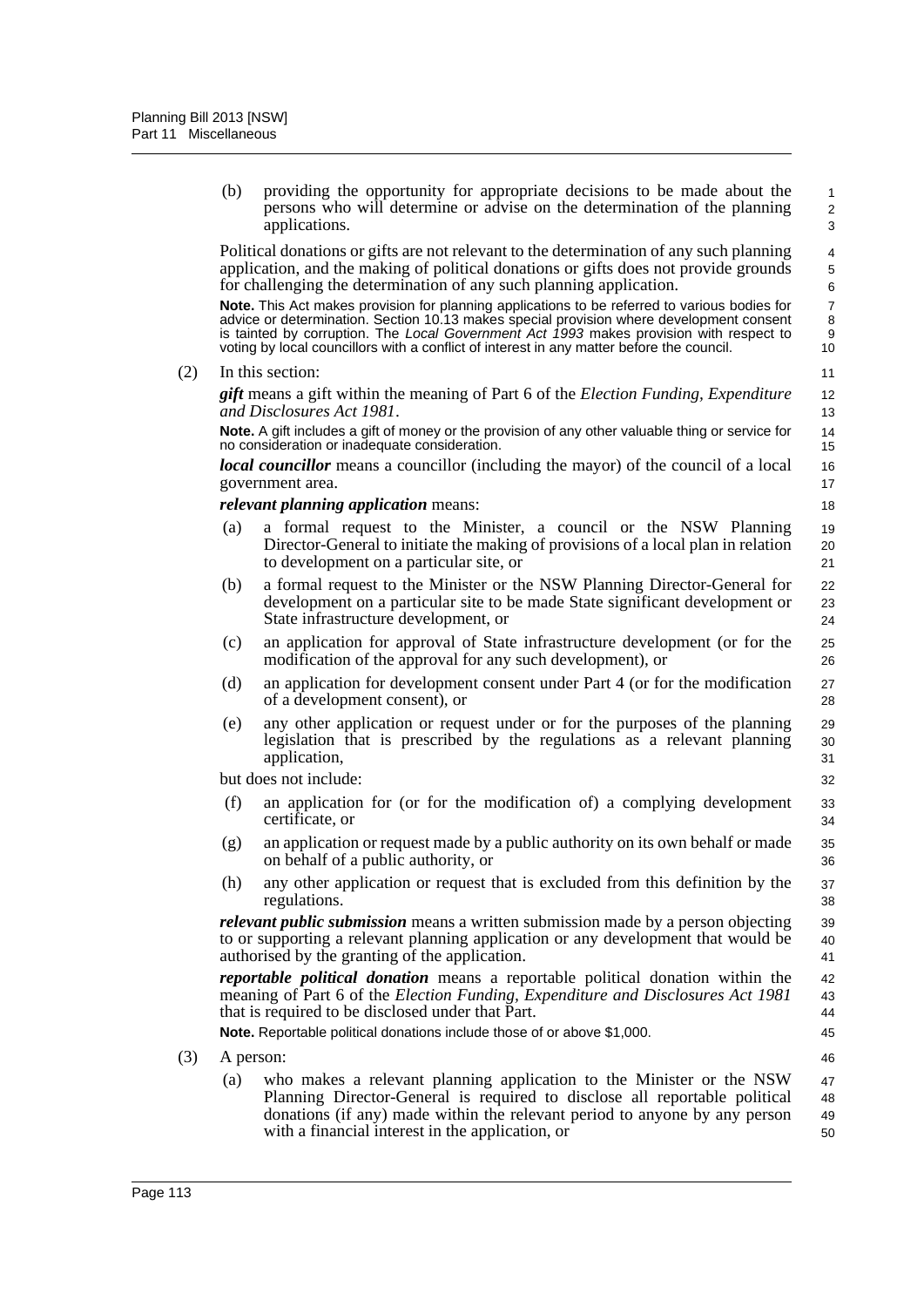(b) who makes a relevant public submission to the Minister or the NSW Planning Director-General in relation to the application is required to disclose all reportable political donations (if any) made within the relevant period to anyone by the person making the submission or any associate of that person.

22 23

27 28

32 33 34

The relevant period is the period commencing 2 years before the application or submission is made and ending when the application is determined.

- (4) A person who makes a relevant planning application to a council is required to disclose the following reportable political donations and gifts (if any) made by any person with a financial interest in the application within the period commencing 2 years before the application is made and ending when the application is determined:
	- (a) all reportable political donations made to any local councillor of that council,
	- (b) all gifts made to any local councillor or employee of that council.

A reference in this subsection to a reportable political donation made to a local councillor includes a reference to a donation made at the time the person was a candidate for election to the council. 14 15 16

- (5) A person who makes a relevant public submission to a council in relation to a relevant planning application made to the council is required to disclose the following reportable political donations and gifts (if any) made by the person making the submission or any associate of that person within the period commencing 2 years before the submission is made and ending when the application is determined: 17 18 19 20 21
	- (a) all reportable political donations made to any local councillor of that council,
	- (b) all gifts made to any local councillor or employee of that council.

A reference in this subsection to a reportable political donation made to a local councillor includes a reference to a donation made at the time the person was a candidate for election to the council. 24 25 26

- (6) The disclosure of a reportable political donation or gift under this section is to be made:
	- (a) in, or in a statement accompanying, the relevant planning application or submission if the donation or gift is made before the application or submission is made, or 29 30 31
	- (b) if the donation or gift is made afterwards, in a statement to the person to whom the relevant planning application or submission was made within 7 days after the donation or gift is made.
- (7) For the purposes of this section, a person has a financial interest in a relevant planning application if: 35 36
	- (a) the person is the applicant or the person on whose behalf the application is made, or 37 38
	- (b) the person is an owner of the site to which the application relates or has entered into an agreement to acquire the site or any part of it, or 39 40
	- (c) the person is associated with a person referred to in paragraph (a) or (b) and is likely to obtain a financial gain if development that would be authorised by the application is authorised or carried out (other than a gain merely as a shareholder in a company listed on a stock exchange), or 41 42 43 44
	- (d) the person has any other interest relating to the application, the site or the owner of the site that is prescribed by the regulations. 45 46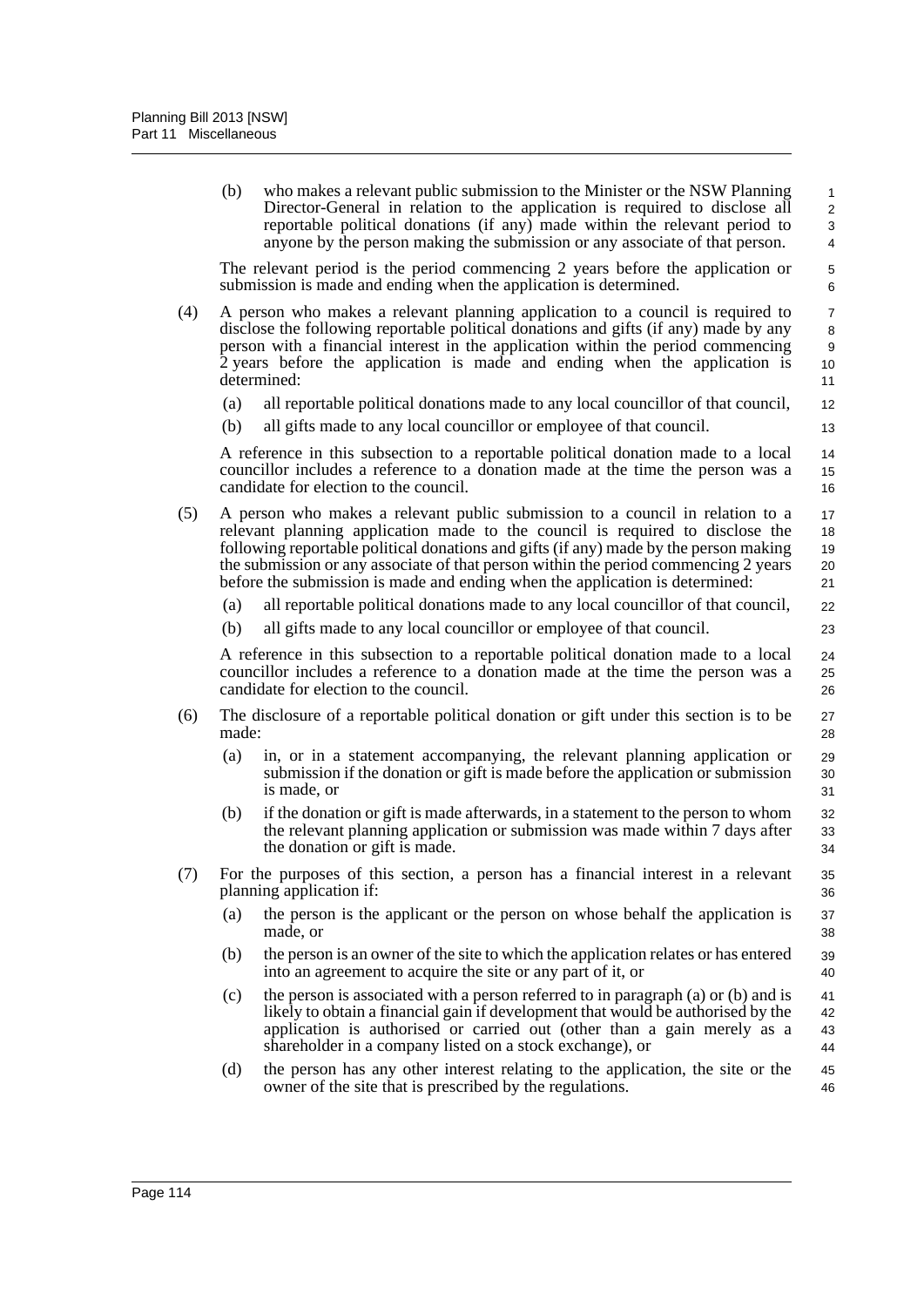| (8)  |     | For the purposes of this section, persons are associated with each other if:                                                                                                                                                                                                                         | $\mathbf{1}$                  |
|------|-----|------------------------------------------------------------------------------------------------------------------------------------------------------------------------------------------------------------------------------------------------------------------------------------------------------|-------------------------------|
|      | (a) | they carry on a business together in connection with the relevant planning<br>application (in the case of the making of any such application) or they carry on<br>a business together that may be affected by the granting of the application (in<br>the case of a relevant planning submission), or | $\overline{2}$<br>3<br>4<br>5 |
|      | (b) | they are related bodies corporate under the Corporations Act 2001 of the<br>Commonwealth, or                                                                                                                                                                                                         | 6<br>$\overline{7}$           |
|      | (c) | they are directors of the same body corporate, or they are directors of different<br>bodies corporate that are related bodies corporate under the Corporations Act<br>2001 of the Commonwealth, or                                                                                                   | 8<br>9<br>10                  |
|      | (d) | one is a director of a body corporate and the other is a related body corporate<br>under the Corporations Act 2001, or                                                                                                                                                                               | 11<br>$12 \overline{ }$       |
|      | (e) | they have any other relationship prescribed by the regulations.                                                                                                                                                                                                                                      | 13                            |
| (9)  |     | The disclosure of reportable political donations under this section is to include<br>disclosure of the following details of each such donation made during the relevant<br>disclosure period:                                                                                                        | 14<br>15<br>16                |
|      | (a) | the name of the party or person for whose benefit the donation was made,                                                                                                                                                                                                                             | 17                            |
|      | (b) | the date on which the donation was made,                                                                                                                                                                                                                                                             | 18                            |
|      | (c) | the name of the donor,                                                                                                                                                                                                                                                                               | 19                            |
|      | (d) | the residential address of the donor (in the case of an individual) or the address<br>of the registered or other official office of the donor (in the case of an entity),                                                                                                                            | 20<br>21                      |
|      | (e) | the amount (or value) of the donation.                                                                                                                                                                                                                                                               | 22                            |
|      |     | Note. The above details are the details required to be disclosed of political donations under<br>Part 6 of the Election Funding, Expenditure and Disclosures Act 1981.                                                                                                                               | 23<br>24                      |
| (10) |     | The disclosure of gifts under this section is to include disclosure of the following<br>details of each such gift made during the relevant disclosure period:                                                                                                                                        | 25<br>26                      |
|      | (a) | the name of the person to whom the gift was made,                                                                                                                                                                                                                                                    | 27                            |
|      | (b) | the date on which the gift was made,                                                                                                                                                                                                                                                                 | 28                            |
|      | (c) | the name of the person who made the gift,                                                                                                                                                                                                                                                            | 29                            |
|      | (d) | the residential address of the person who made the gift (in the case of an<br>individual) or the address of the registered or other official office of the person<br>who made the gift (in the case of an entity),                                                                                   | 30<br>31<br>32                |
|      | (e) | the amount (or value) of the gift.                                                                                                                                                                                                                                                                   | 33                            |
| (11) |     | This section only requires the disclosure of a political donation or gift by a person in<br>accordance with this section that the person knows, or ought reasonably to know, was<br>made and is required to be disclosed under this section.                                                         | 34<br>35<br>36                |
| (12) |     | Disclosures of reportable political donations and gifts under this section are to be<br>made available to the public on, or in accordance with arrangements notified on:                                                                                                                             | 37<br>38                      |
|      | (a) | a website maintained by the NSW Planning Director-General (in the case of<br>planning applications or submissions made to the Minister or the NSW<br>Planning Director-General), or                                                                                                                  | 39<br>40<br>41                |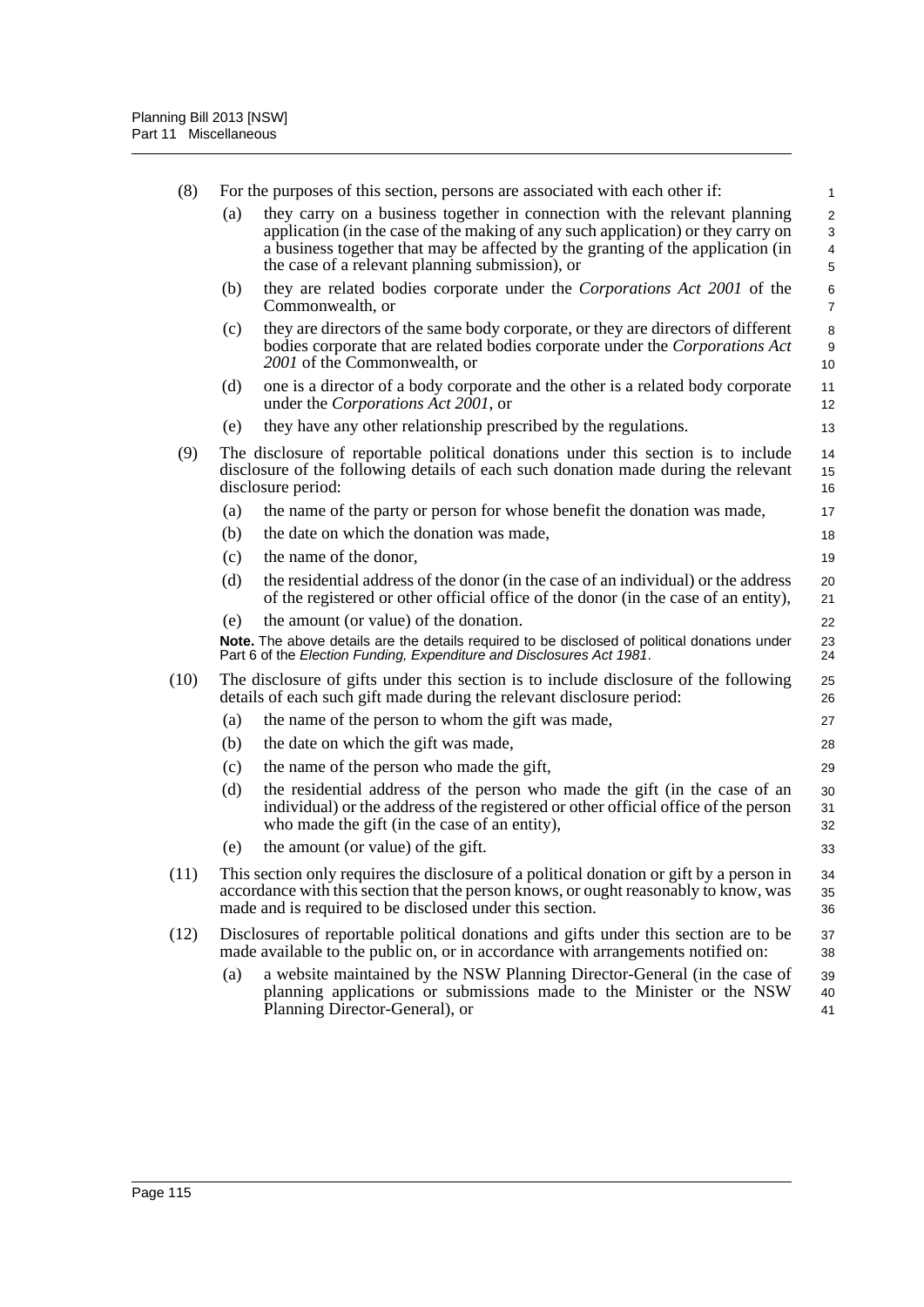(b) a website maintained by the council (in the case of planning applications or submissions made to that council).

19

The disclosures are to be made so available within 14 days after the disclosures are made under this section.

Maximum penalty: The maximum penalty under Part 6 of the *Election Funding, Expenditure and Disclosures Act 1981* for making a false statement in a declaration of disclosures lodged under that Part.

## **11.25 Proof of ownership of land**

In any legal proceedings under the planning legislation, in addition to any other method of proof available:

- (a) evidence that the person proceeded against is rated in respect of any land to any rate under the *Local Government Act 1993*, otherwise than as a rate paying lessee, is, until the contrary is proved, evidence that the person is the owner of the land, or
- (b) a certificate issued by the Registrar-General as to the proprietor or owner of any land at a particular time or during a particular period is, until the contrary is proved, evidence that the person described in the certificate as the proprietor or owner of the land was the owner of that land at the relevant time or period. 15 16 17 18

### **11.26 Right to be heard—legal representation**

- (1) If the planning legislation confers a right on a person to be heard, the person is entitled to be heard personally or to be represented by an Australian legal practitioner or an agent. 20 21 22
- (2) That entitlement is subject to the regulations.

**11.27 Service or giving of documents**

- (1) A document that is authorised or required by or under the planning legislation to be given to or served on any person may be given or served by:
	- (a) in the case of a natural person:
		- (i) delivering it to the person personally, or
		- (ii) sending it by post to the address specified by the person for the giving or service of documents or, if no such address is specified, the residential or business address of the person last known to the person giving or serving the document, or
		- (iii) sending it by facsimile transmission to the facsimile number of the person, or
		- (iv) sending it by electronic transmission (including for example the Internet) to the person in accordance with arrangements indicated by the person as appropriate for transmitting documents to the person, or
	- (b) in the case of a body corporate:
		- (i) leaving it with a person apparently of or above the age of 16 years at, or sending it by post to, the head office, a registered office or a principal office of the body corporate or to an address specified by the body corporate for the giving or service of documents, or
		- (ii) sending it by facsimile transmission to the facsimile number of the body corporate, or
		- (iii) sending it by electronic transmission (including for example the Internet) to the person in accordance with arrangements indicated by the person as appropriate for transmitting documents to the person. 45 46 47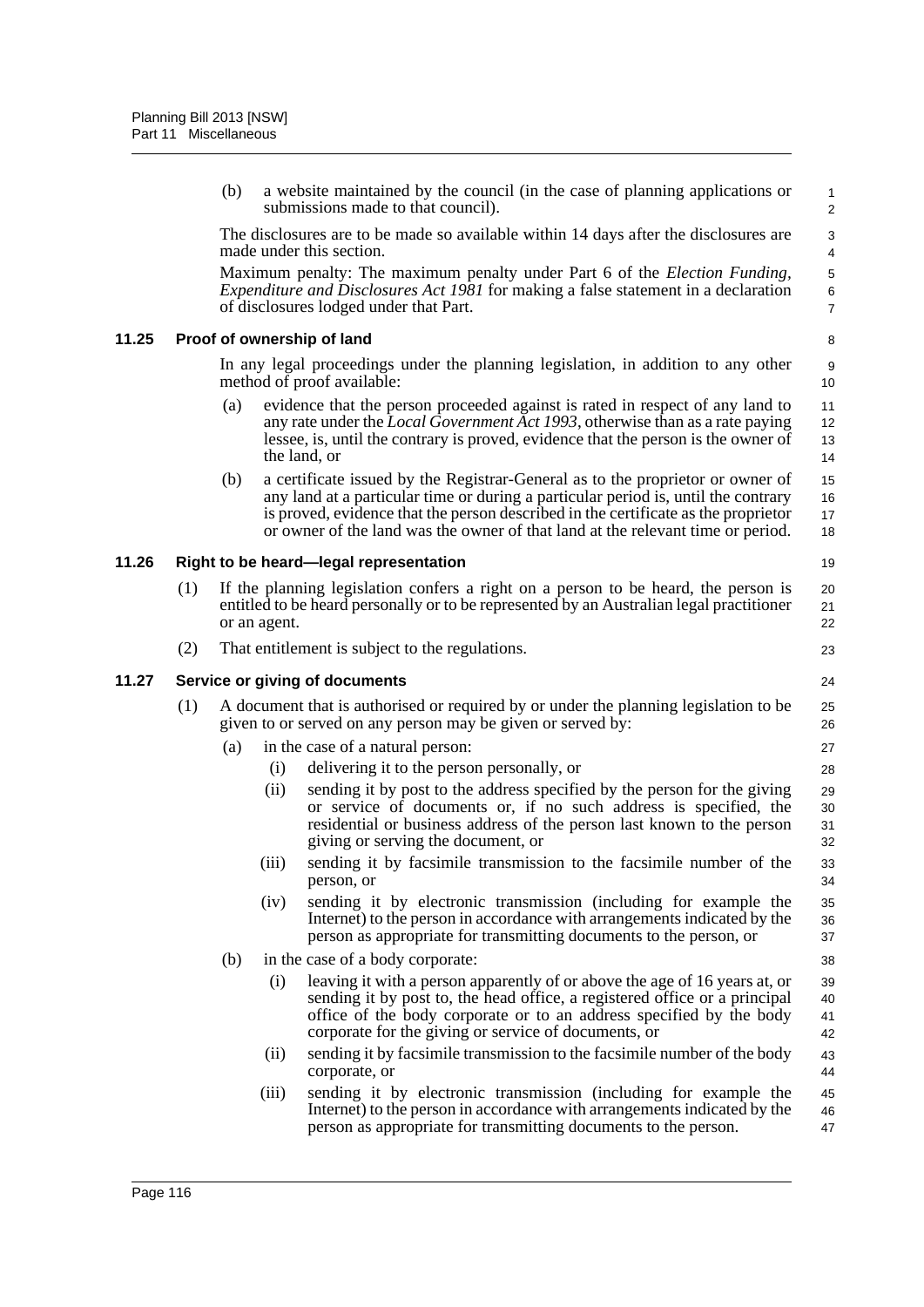| (2) | Nothing in this section affects the operation of any provision of a law or of the rules<br>of a court authorising or requiring a document to be given or served on a person in<br>any other manner.                                              | $\overline{2}$<br>3 |
|-----|--------------------------------------------------------------------------------------------------------------------------------------------------------------------------------------------------------------------------------------------------|---------------------|
|     | <b>Review of legislation</b>                                                                                                                                                                                                                     | 4                   |
| (1) | The Minister is to review this Act and the <i>Planning Administration Act 2013</i> to<br>determine whether the policy objectives of the Acts remain valid and whether the<br>terms of the Acts remain appropriate for securing those objectives. | 5<br>6              |
| (2) | The review is to be undertaken as soon as possible after the period of 5 years from<br>the commencement of this Act.                                                                                                                             | 8<br>9              |
| (3) | A report on the outcome of the review is to be tabled in each House of Parliament<br>within 12 months after the end of the period of 5 years.                                                                                                    | 10<br>11            |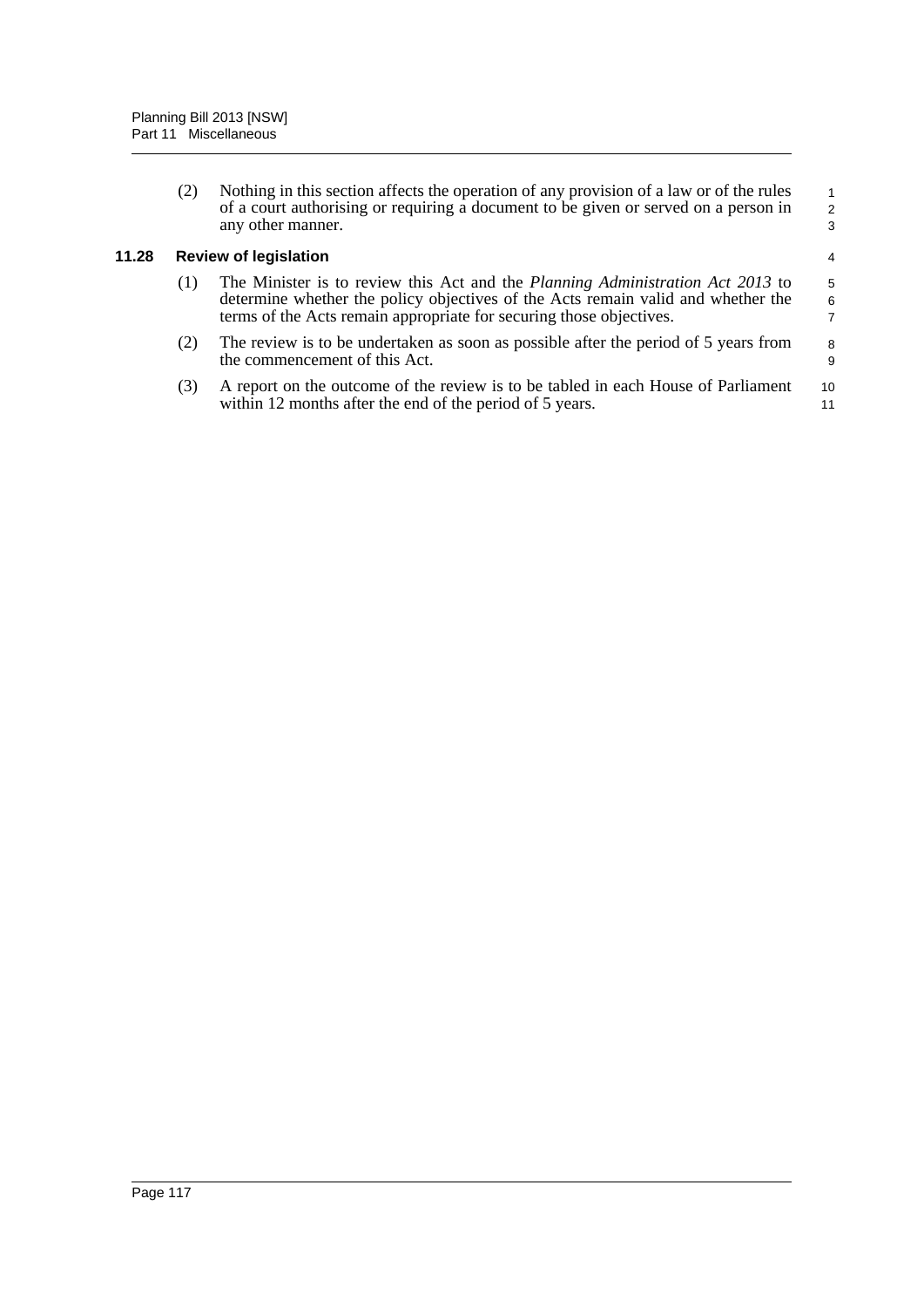| <b>Schedule 1</b> |                   | <b>General-ancillary provisions</b>                                                                                                                                                                                                        | 1                        |
|-------------------|-------------------|--------------------------------------------------------------------------------------------------------------------------------------------------------------------------------------------------------------------------------------------|--------------------------|
|                   |                   | (Section 1.4)                                                                                                                                                                                                                              | 2                        |
| 1.1               | <b>Dictionary</b> |                                                                                                                                                                                                                                            | 3                        |
|                   |                   | In this Act:                                                                                                                                                                                                                               | 4                        |
|                   |                   | <i>affordable housing</i> means (subject to the regulations) housing for very low income<br>households, low income households or moderate income households.                                                                               | $\mathbf 5$<br>6         |
|                   |                   | <b>amend</b> includes alter, vary or substitute (and amend provisions or a document<br>includes amend a map or spatial dataset adopted by or under the provisions or<br>document).                                                         | $\overline{7}$<br>8<br>9 |
|                   |                   | area, in relation to a council, has the same meaning as it has in the Local Government<br>Act 1993.                                                                                                                                        | 10<br>11                 |
|                   |                   | <i>biodiversity offset contribution</i> —see section 1.8.                                                                                                                                                                                  | 12                       |
|                   |                   | <i>biodiversity offsets</i> —see section 1.12.                                                                                                                                                                                             | 13                       |
|                   |                   | <b>brothel</b> means a brothel within the meaning of the <i>Restricted Premises Act 1943</i> ,<br>other than premises used or likely to be used for the purposes of prostitution by no<br>more than one prostitute.                        | 14<br>15<br>16           |
|                   |                   | <i>building</i> includes:                                                                                                                                                                                                                  | 17                       |
|                   | (a)               | part of a building, and                                                                                                                                                                                                                    | 18                       |
|                   | (b)               | any temporary or permanent structure or part of any such structure,                                                                                                                                                                        | 19                       |
|                   |                   | but does not include a (or part of a) manufactured home, moveable dwelling or<br>associated structure.                                                                                                                                     | 20<br>21                 |
|                   |                   | <b>building certifier</b> means a council or the holder of a certificate of accreditation as a<br>building certifier under the <i>Building Professionals Act 2005</i> acting in relation to<br>matters to which the accreditation applies. | 22<br>23<br>24           |
|                   |                   | <b>Building Code of Australia</b> means the official publication known as the Building<br>Code of Australia, as in force in New South Wales from time to time.                                                                             | 25<br>26                 |
|                   |                   | <b>building information certificate</b> means a building information certificate under<br>Division 11.3 of Part 11.                                                                                                                        | 27<br>28                 |
|                   |                   | <b>Building Professionals Board</b> means the Building Professionals Board constituted<br>under the Building Professionals Act 2005.                                                                                                       | 29<br>30                 |
|                   |                   | <i>building work—see section 1.9.</i>                                                                                                                                                                                                      | 31                       |
|                   |                   | <b>bush fire prone land</b> means land recorded for the time being as bush fire prone land<br>on a bush fire prone land map for the area concerned that is certified under<br>Division 11.6 of Part 11.                                    | 32<br>33<br>34           |
|                   |                   | <i>certifier</i> means a building certifier or a subdivision certifier.                                                                                                                                                                    | 35                       |
|                   |                   | change of building use—see section 8.1.                                                                                                                                                                                                    | 36                       |
|                   |                   | <i>community participation—see section 2.1 (2).</i>                                                                                                                                                                                        | 37                       |
|                   |                   | <i>complying development</i> means development requiring development consent<br>declared by a local plan to be complying development.                                                                                                      | 38<br>39                 |
|                   |                   | <i>complying development application</i> means an application for a complying<br>development certificate.                                                                                                                                  | 40<br>41                 |
|                   |                   | complying development certificate means a consent under Part 4 to carry out<br>complying development that is granted following a complying development<br>application.                                                                     | 42<br>43<br>44           |
|                   |                   | <i>consent authority</i> —see section 4.4.                                                                                                                                                                                                 | 45                       |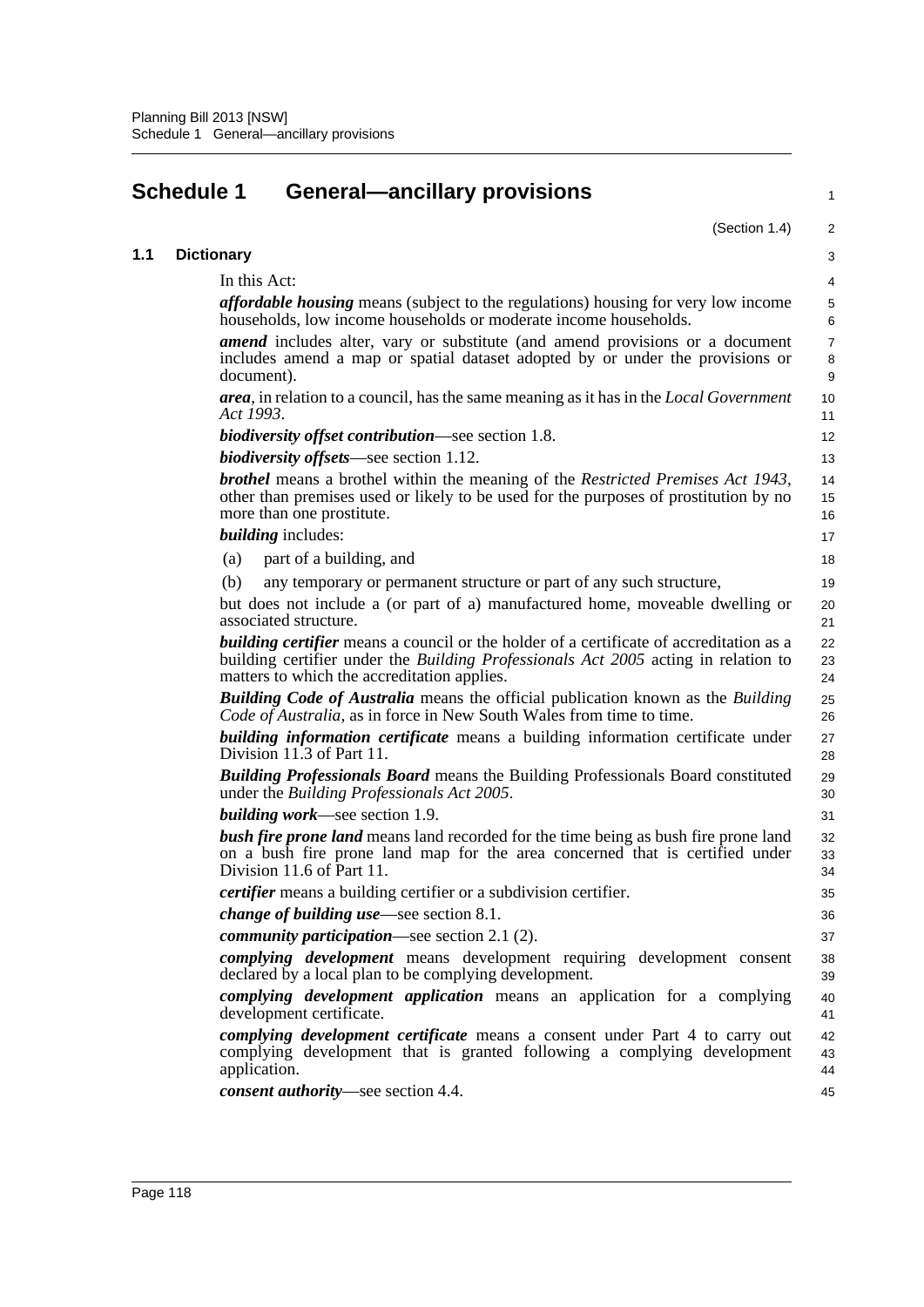| <i>controlling</i> development or other thing includes permitting, regulating, restricting or<br>prohibiting the development or other thing, or conferring functions on a person or<br>body to do so.                                                                                                                                                                                   | 1<br>2<br>3                |
|-----------------------------------------------------------------------------------------------------------------------------------------------------------------------------------------------------------------------------------------------------------------------------------------------------------------------------------------------------------------------------------------|----------------------------|
| <i>critical habitat</i> means critical habitat within the meaning of the threatened species<br>legislation.                                                                                                                                                                                                                                                                             | 4<br>5                     |
| <i>demolition</i> of a building or work includes enclosing a public place in connection with<br>the demolition of a building or work.                                                                                                                                                                                                                                                   | 6<br>$\overline{7}$        |
| <i>development</i> —see section 1.5.                                                                                                                                                                                                                                                                                                                                                    | 8                          |
| <i>development assessment code</i> —see section 4.16.                                                                                                                                                                                                                                                                                                                                   | 9                          |
| <i>development consent</i> means a consent under Part 4 to carry out development, and<br>includes a complying development certificate.                                                                                                                                                                                                                                                  | 10<br>11                   |
| <i>development control order</i> means an order under Division 10.2 of Part 10.                                                                                                                                                                                                                                                                                                         | 12                         |
| <i>development standards</i> means provisions that relate to the carrying out of<br>development and that specify requirements or standards in respect of any aspect of<br>the development. The regulations may designate any requirements or standards that<br>are or are not development standards for the purposes of all or any specified<br>provisions of the planning legislation. | 13<br>14<br>15<br>16<br>17 |
| <b>EIS</b> assessed development means development requiring development consent<br>declared by the planning control provisions of a local plan to be EIS assessed<br>development.                                                                                                                                                                                                       | 18<br>19<br>20             |
| <i>environment</i> includes all aspects of the surroundings of humans, whether affecting<br>any humans as individuals or in their social groupings.                                                                                                                                                                                                                                     | 21<br>22                   |
| <i>erection</i> of a building includes:                                                                                                                                                                                                                                                                                                                                                 | 23                         |
| the rebuilding of, the making of alterations to, or the enlargement or extension<br>(a)<br>of, a building, or                                                                                                                                                                                                                                                                           | 24<br>25                   |
| the placing or relocating of a building on land, or<br>(b)                                                                                                                                                                                                                                                                                                                              | 26                         |
| enclosing a public place in connection with the construction of a building, or<br>(c)                                                                                                                                                                                                                                                                                                   | 27                         |
| (d)<br>erecting an advertising structure over a public road, or                                                                                                                                                                                                                                                                                                                         | 28                         |
| extending a balcony, awning, sunshade or similar structure or an essential<br>(e)<br>service pipe beyond the alignment of a public road,                                                                                                                                                                                                                                                | 29<br>30                   |
| but does not include any act, matter or thing excluded by the regulations (either<br>generally for the purposes of this Act or only for the purposes of specified provisions<br>of this Act).                                                                                                                                                                                           | 31<br>32<br>33             |
| <i>exempt development—see section 1.14.</i>                                                                                                                                                                                                                                                                                                                                             | 34                         |
| former Act means the Environmental Planning and Assessment Act 1979.                                                                                                                                                                                                                                                                                                                    | 35                         |
| <i>function</i> includes a power, authority or duty, and <i>exercise</i> a function includes<br>perform a duty.                                                                                                                                                                                                                                                                         | 36<br>37                   |
| gateway determination—see section 3.17.                                                                                                                                                                                                                                                                                                                                                 | 38                         |
| growth infrastructure plan means a growth infrastructure plan made under<br>section 7.19.                                                                                                                                                                                                                                                                                               | 39<br>40                   |
| <i>independent hearing and assessment panel</i> means an independent hearing and<br>assessment panel of a council established under Part 7 of the Planning<br>Administration Act 2013.                                                                                                                                                                                                  | 41<br>42<br>43             |
| <i>information certificate</i> means a planning information certificate or a building<br>information certificate.                                                                                                                                                                                                                                                                       | 44<br>45                   |
| <i>infrastructure contribution</i> —see section 1.8.                                                                                                                                                                                                                                                                                                                                    | 46                         |
| <i>infrastructure plan—see section 1.8.</i>                                                                                                                                                                                                                                                                                                                                             | 47                         |
|                                                                                                                                                                                                                                                                                                                                                                                         |                            |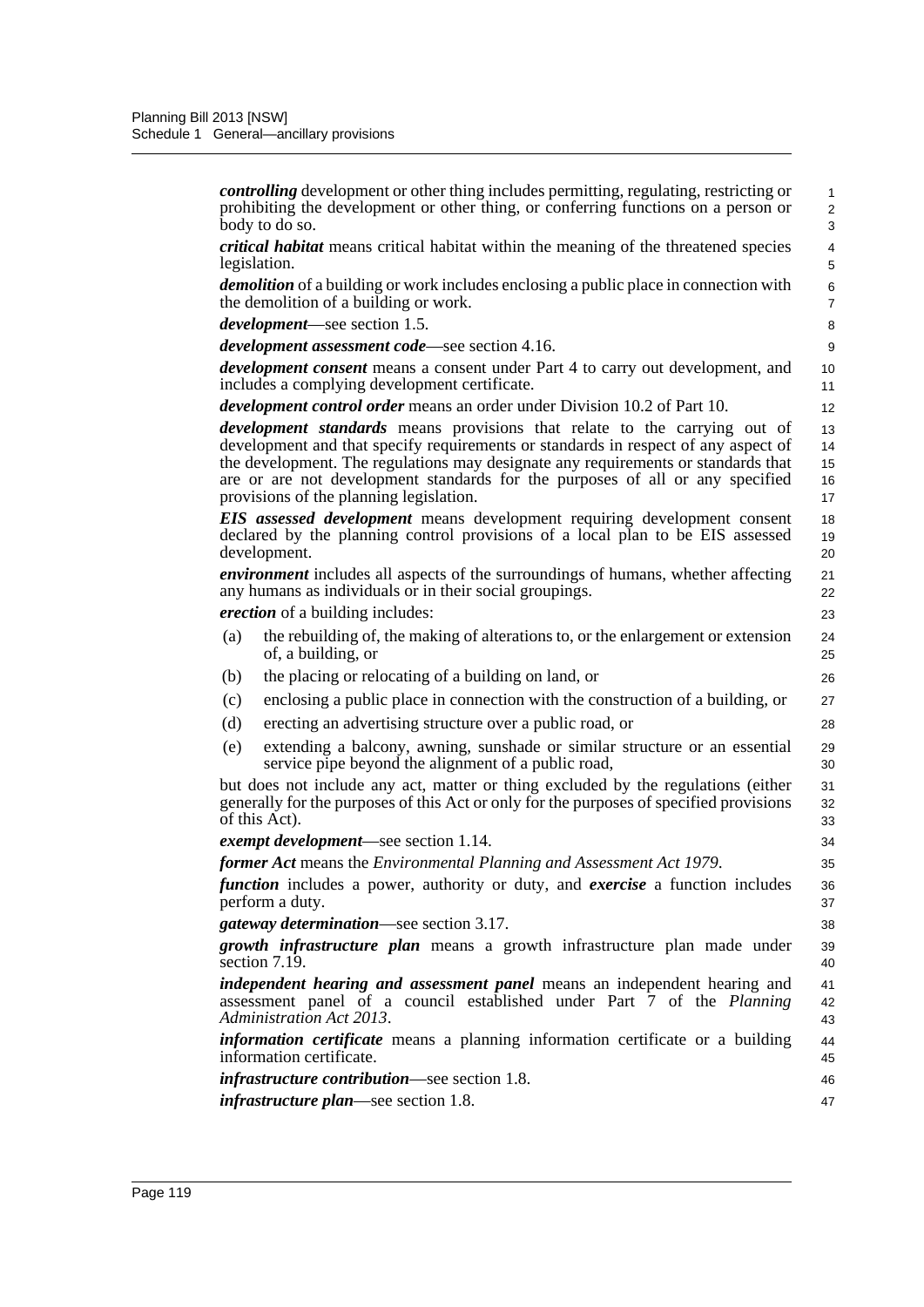*land* includes:

|     | <i>unu</i> munus.                                                                                                                                                                                                                                                                 | л.                   |
|-----|-----------------------------------------------------------------------------------------------------------------------------------------------------------------------------------------------------------------------------------------------------------------------------------|----------------------|
| (a) | the sea and any other body of water, and                                                                                                                                                                                                                                          | $\overline{2}$       |
| (b) | a building on the land.                                                                                                                                                                                                                                                           | 3                    |
|     | <i>local infrastructure plan</i> means a local infrastructure plan made under section 7.10.                                                                                                                                                                                       | $\overline{4}$       |
|     | <b>Ministerial planning order</b> means an order made by the Minister and published on<br>the NSW planning portal.                                                                                                                                                                | 5<br>6               |
|     | <b>NSW Planning Director-General</b> means the Director-General of the Department of<br>Planning and Infrastructure.                                                                                                                                                              | $\overline{7}$<br>8  |
|     | <b>NSW planning policy</b> means a NSW planning policy made under section 3.6.                                                                                                                                                                                                    | 9                    |
|     | website<br>with<br>NSW<br>planning<br>portal<br>means<br>the<br>the<br>URL<br>of<br>www.planningportal.nsw.gov.au, or any other website, used by the NSW Planning<br>Director-General to provide public access to documents or other information in the<br>NSW planning database. | 10<br>11<br>12<br>13 |
|     | <i>objector</i> —see section 9.8 $(2)$ .                                                                                                                                                                                                                                          | 14                   |
|     | owner has the same meaning it has in the Local Government Act 1993.                                                                                                                                                                                                               | 15                   |
|     | <b>Part 5 environmental impact assessment development</b> means relevant development<br>that is subject to environmental impact assessment under Division 5.1 of Part 5.                                                                                                          | 16<br>17             |
|     | <i>place of shared accommodation</i> includes a boarding house, a house let in lodgings<br>and a backpackers' hostel.                                                                                                                                                             | 18<br>19             |
|     | <i>planning approval</i> —see section 1.7.                                                                                                                                                                                                                                        | 20                   |
|     | Planning Assessment Commission means the Planning Assessment Commission<br>constituted under Part 4 of the Planning Administration Act 2013.                                                                                                                                      | 21<br>22             |
|     | <i>planning body</i> —see section 1.10.                                                                                                                                                                                                                                           | 23                   |
|     | <i>planning control provisions</i> —see section $1.6(2)$ .                                                                                                                                                                                                                        | 24                   |
|     | Planning Growth Fund means a Planning Growth Fund established under<br>Schedule 7.                                                                                                                                                                                                | 25<br>26             |
|     | <i>planning information certificate</i> means a planning information certificate under<br>Division 11.3 of Part 11.                                                                                                                                                               | 27<br>28             |
|     | <i>planning legislation</i> means any of the following:                                                                                                                                                                                                                           | 29                   |
| (a) | this Act and the instruments under this Act,                                                                                                                                                                                                                                      | 30                   |
| (b) | the Planning Administration Act 2013 and the instruments under that Act.                                                                                                                                                                                                          | 31                   |
|     | Planning Ministerial Corporation means the corporation constituted under Part 3 of<br>the Planning Administration Act 2013.                                                                                                                                                       | 32<br>33             |
|     | <i>premises</i> includes:                                                                                                                                                                                                                                                         | 34                   |
|     | $(a)$ a building, or                                                                                                                                                                                                                                                              | 35                   |
| (b) | a (or part of a) manufactured home, moveable dwelling or associated structure,<br><b>or</b>                                                                                                                                                                                       | 36<br>37             |
| (c) | land or place (whether enclosed or built on or not), or                                                                                                                                                                                                                           | 38                   |
| (d) | a vehicle, vessel or aircraft.                                                                                                                                                                                                                                                    | 39                   |
|     | <i>proponent</i> of development means the person proposing to carry out all or any of the<br>development, and includes any person determined by the NSW Planning<br>Director-General (or taken under this Act) to be the proponent.                                               | 40<br>41<br>42       |
|     |                                                                                                                                                                                                                                                                                   |                      |
|     | <i>public authority means:</i>                                                                                                                                                                                                                                                    | 43                   |
| (a) | a public or local authority constituted by or under an Act, or                                                                                                                                                                                                                    | 44                   |
| (b) | a NSW government agency or statutory body representing the Crown, or                                                                                                                                                                                                              | 45                   |
| (c) | a Public Service agency, or                                                                                                                                                                                                                                                       | 46                   |

1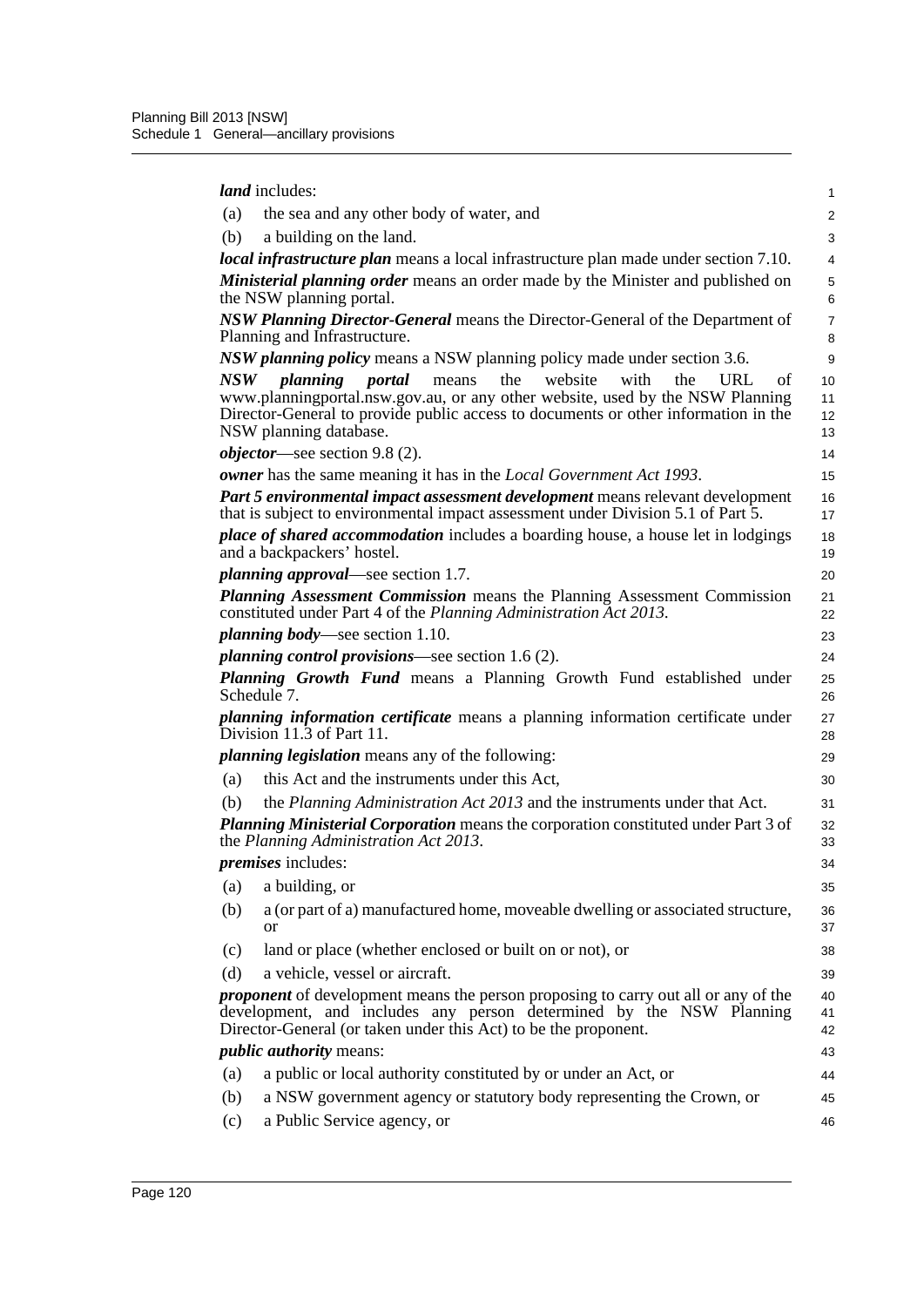| (d) | the head of a Public Service agency (including the NSW Planning<br>Director-General), or                                                                                                                                                                                                                                                                                  | 1<br>2                     |
|-----|---------------------------------------------------------------------------------------------------------------------------------------------------------------------------------------------------------------------------------------------------------------------------------------------------------------------------------------------------------------------------|----------------------------|
| (e) | a statutory State owned corporation (and its subsidiaries) within the meaning<br>of the <i>State Owned Corporations Act 1989</i> or its chief executive officer, or                                                                                                                                                                                                       | 3<br>4                     |
| (f) | a person or body declared by the regulations to be a public authority for the<br>purposes of all or any specified provisions of the planning legislation.                                                                                                                                                                                                                 | 5<br>6                     |
|     | <i>public priority infrastructure</i> —see Division 5.3 of Part 5.                                                                                                                                                                                                                                                                                                        | $\overline{7}$             |
|     | <i>public road</i> means a public road within the meaning of the <i>Roads Act 1993</i> .                                                                                                                                                                                                                                                                                  | 8                          |
|     | <i>region</i> means an area declared to be a region under clause 1.2.                                                                                                                                                                                                                                                                                                     | 9                          |
|     | <i>regional growth plan</i> means a regional growth plan made under section 3.6.                                                                                                                                                                                                                                                                                          | 10                         |
|     | <i>regional planning panel</i> means a regional planning panel constituted under Part 5 of<br>the Planning Administration Act 2013.                                                                                                                                                                                                                                       | 11<br>12                   |
|     | regionally significant development means development requiring development<br>consent declared by the planning control provisions of a local plan to be regionally<br>significant development.                                                                                                                                                                            | 13<br>14<br>15             |
|     | <i>relevant planning authority</i> for the preparation of a strategic plan—see section 3.1.                                                                                                                                                                                                                                                                               | 16                         |
|     | species impact statement means a species impact statement prepared in accordance<br>with the threatened species legislation.                                                                                                                                                                                                                                              | 17<br>18                   |
|     | <b>State infrastructure approval</b> means an approval for carrying out State infrastructure<br>development under Division 5.2 of Part 5.                                                                                                                                                                                                                                 | 19<br>20                   |
|     | <b>State infrastructure development</b> means development declared by the planning<br>control provisions of a local plan (or by the Minister under section 5.10) to be State<br>infrastructure development—see section 5.10.                                                                                                                                              | 21<br>22<br>23             |
|     | <b>State significant development</b> means development requiring development consent<br>declared by the planning control provisions of a local plan (or by the Minister under<br>section 4.28) to be State significant development.                                                                                                                                       | 24<br>25<br>26             |
|     | <i>strategic compatibility certificate</i> means a strategic compatibility certificate in force<br>under Division 4.7 of Part 4.                                                                                                                                                                                                                                          | 27<br>28                   |
|     | <i>strategic plan—see section 1.6 (1).</i>                                                                                                                                                                                                                                                                                                                                | 29                         |
|     | subdivision of land—see clause 1.4.                                                                                                                                                                                                                                                                                                                                       | 30                         |
|     | subdivision certifier means:                                                                                                                                                                                                                                                                                                                                              | 31                         |
| (a) | a council, or                                                                                                                                                                                                                                                                                                                                                             | 32                         |
| (b) | in relation to a subdivision that the planning control provisions of a local plan<br>authorise an accredited subdivision certifier under the Building Professionals<br>Act 2005 to act as the certifier—the holder of a certificate of accreditation as<br>a subdivision certifier under that Act acting in relation to matters to which the<br>accreditation applies, or | 33<br>34<br>35<br>36<br>37 |
| (c) | in relation to a subdivision carried out by the Crown or a person prescribed by<br>the regulations—a person acting on behalf of the Crown or a person so<br>prescribed or acting on behalf of a person so prescribed.                                                                                                                                                     | 38<br>39<br>40             |
|     | subdivision work—see section 1.9.                                                                                                                                                                                                                                                                                                                                         | 41                         |
|     | subregion means an area declared to be a subregion under clause 1.2.                                                                                                                                                                                                                                                                                                      | 42                         |
|     | <i>subregional delivery plan</i> means a subregional delivery plan made under section 3.6.                                                                                                                                                                                                                                                                                | 43                         |
|     | subregional planning board means a subregional planning board constituted under<br>Part 6 of the Planning Administration Act 2013.                                                                                                                                                                                                                                        | 44<br>45                   |
|     | <i>temporary structure</i> includes a booth, tent or other temporary enclosure (whether or<br>not part of the booth, tent or enclosure is permanent), and also includes a mobile<br>structure.                                                                                                                                                                            | 46<br>47<br>48             |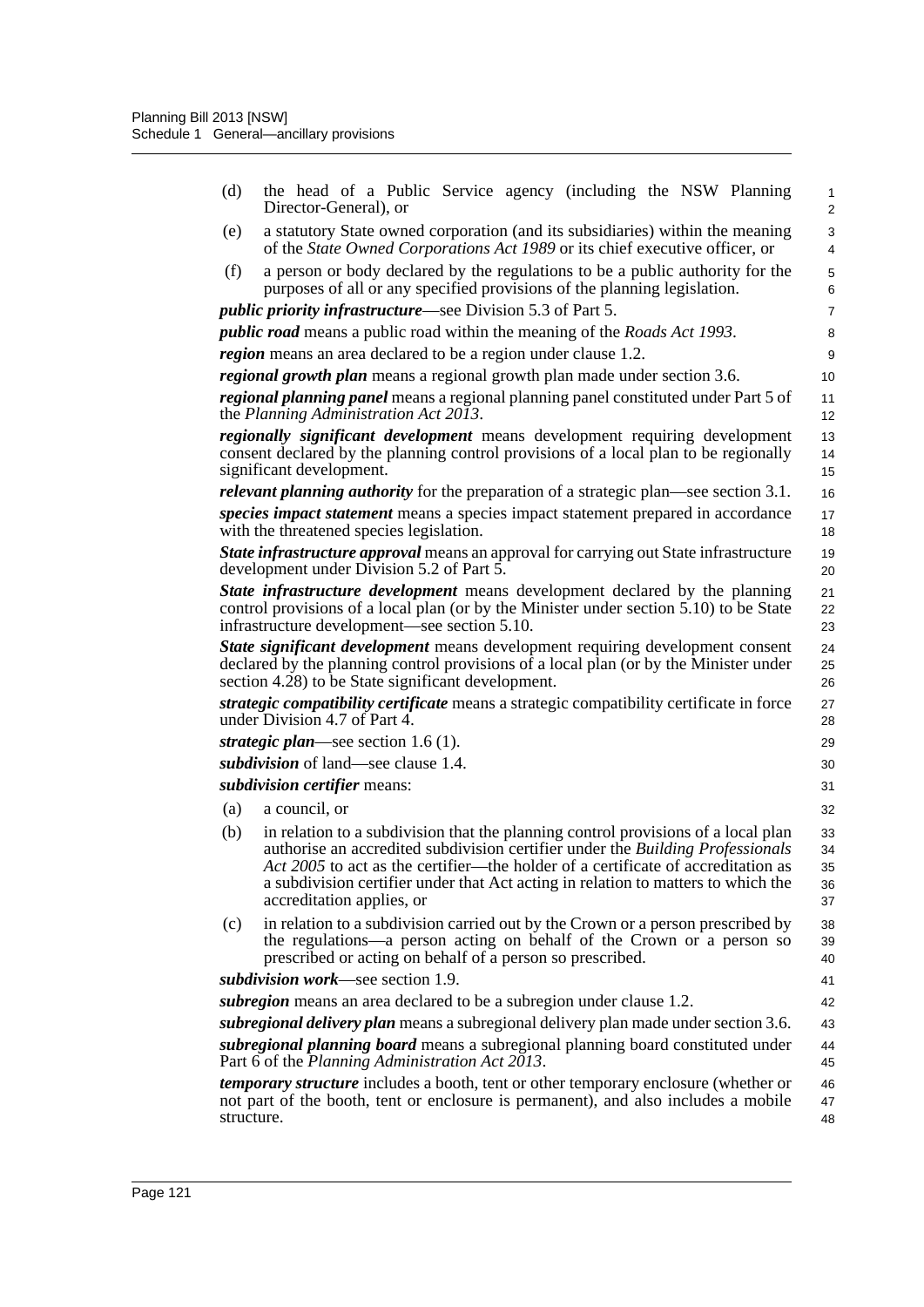*threatened species legislation* means the *Threatened Species Conservation Act 1995* or, in the case of fish or marine vegetation, Part 7A of the *Fisheries Management Act 1994*. *threatened species, populations and/or ecological communities* has the meaning given by the threatened species legislation, but does not include a vulnerable ecological community (except so much of the community as comprises a threatened species or endangered population). *Tier 1, Tier 2, Tier 3* in relation to an offence, indicates the maximum penalty that a court may impose for the offence—see sections 10.14–10.16 for the relevant maximum amounts. *transitional planning instrument* means an environmental planning instrument, or deemed environmental planning instrument, under the former Act that is continued in force on the commencement of this Act under Schedule 12. *use* of land includes a change of building use. *wilderness area* means a wilderness area within the meaning of the *Wilderness Act 1987*. *work* includes any physical activity in relation to land that is specified by a regulation to be a work for the purposes of this Act, but does not include a reference to any activity that is specified by a regulation not to be a work for the purposes of this Act. The *carrying out* of a work includes: (a) the rebuilding of, the making of alterations to, or the enlargement or extension of, a work, or (b) enclosing a public place in connection with the carrying out of a work. **1.2 Regions and subregions** The Minister may, by Ministerial planning order, declare any area of the State (or parts of areas of the State) to be a region or subregion for the purposes of the planning legislation. **1.3 Interpretation Act 1987 provisions** The *Interpretation Act 1987* contains provisions that affect the interpretation and operation of this Act. **Note.** 1. Section 21 and other provisions of Part 2 of that Act define common words and expressions used in Acts and instruments eg *person* includes an individual, a corporation and a body corporate or politic. 2. The provisions of the *Interpretation Act 1987* that apply to instruments apply to instruments under this Act and various sections applying to statutory rules also apply to instruments making or amending planning control provisions—see section 5 (6) of that Act. 3. Section 49 of that Act contains provisions relating to the delegation of functions under the planning legislation. **1.4 Meaning of "subdivision of land"** (1) For the purposes of this Act, *subdivision* of land means the division of land into two or more parts that, after the division, would be obviously adapted for separate occupation, use or disposition. The division may (but need not) be effected: (a) by conveyance, transfer or partition, or (b) by any agreement, dealing, plan or instrument rendering different parts of the land available for separate occupation, use or disposition. 1 2 3 4 5 6 7 8 9 10 11 12 13 14 15 16 17 18 19 20 21  $22$  $23$ 24 25 26 27 28 29 30 31 32 33 34 35 36 37 38 39 40 41 42 43 44 45

- (2) Without limiting subclause (1), *subdivision* of land includes the procuring of the registration in the office of the Registrar-General of: 46 47
	- (a) a plan of subdivision within the meaning of section 195 of the *Conveyancing Act 1919*, or 48 49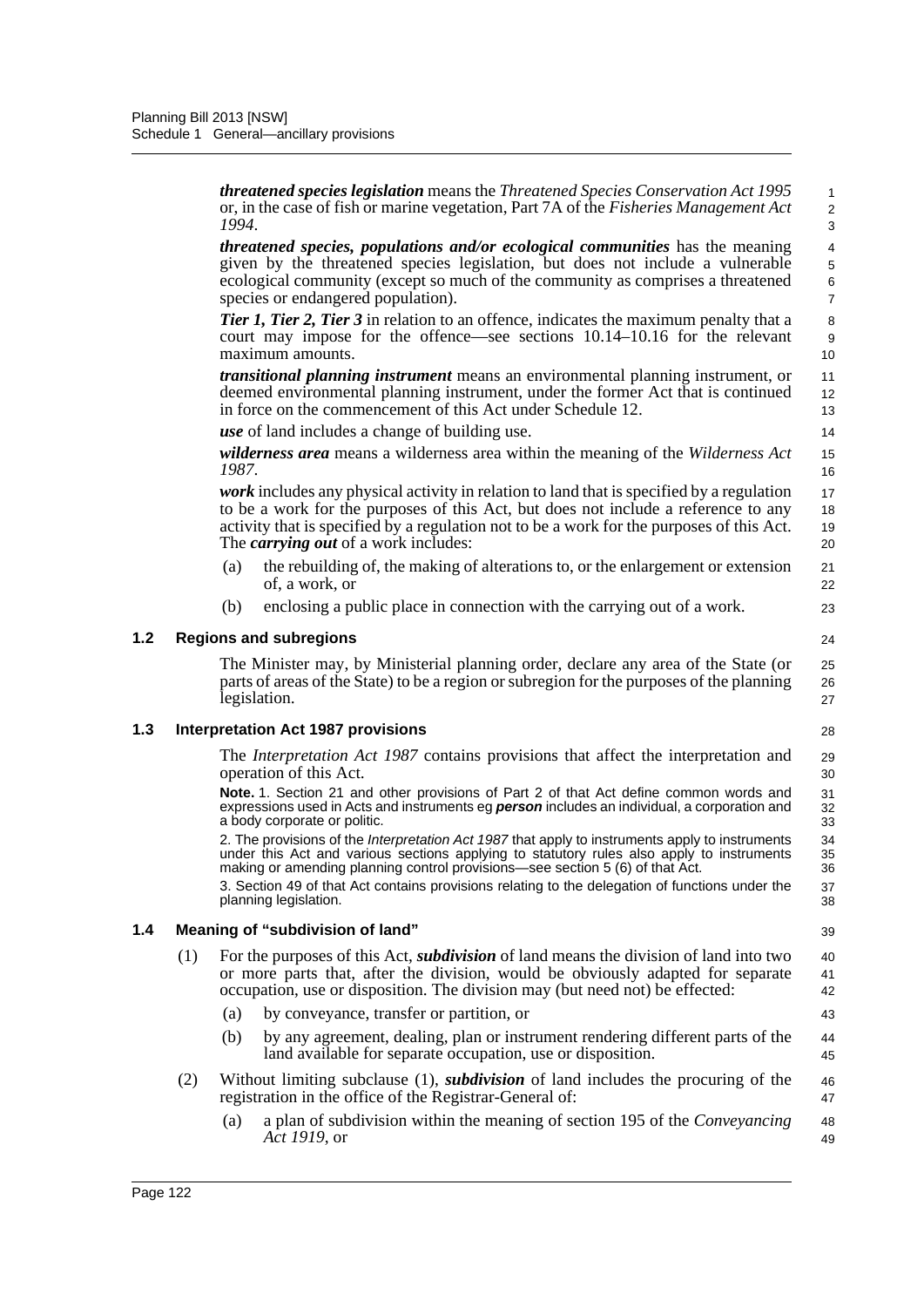|     |     | (b)                                                                                                                                                                                                                                                                                                                                |      | a strata plan or a strata plan of subdivision within the meaning of the <i>Strata</i><br>Schemes (Freehold Development) Act 1973 or the Strata Schemes (Leasehold<br>Development) Act 1986.                                                                                                         | $\mathbf{1}$<br>$\overline{2}$<br>$\mathsf 3$ |  |  |  |  |
|-----|-----|------------------------------------------------------------------------------------------------------------------------------------------------------------------------------------------------------------------------------------------------------------------------------------------------------------------------------------|------|-----------------------------------------------------------------------------------------------------------------------------------------------------------------------------------------------------------------------------------------------------------------------------------------------------|-----------------------------------------------|--|--|--|--|
|     |     |                                                                                                                                                                                                                                                                                                                                    |      | Note. The definition of plan of subdivision in section 195 of the Conveyancing Act 1919<br>extends to plans of subdivision for lease purposes (within the meaning of section 23H of that<br>Act) and to various kinds of plan under the Community Land Development Act 1989.                        | $\overline{4}$<br>5<br>6                      |  |  |  |  |
|     | (3) | However, <i>subdivision</i> of land does not include:<br>$\overline{7}$                                                                                                                                                                                                                                                            |      |                                                                                                                                                                                                                                                                                                     |                                               |  |  |  |  |
|     |     | (a)                                                                                                                                                                                                                                                                                                                                |      | a lease (of any duration) of a building or part of a building, or                                                                                                                                                                                                                                   | 8                                             |  |  |  |  |
|     |     | (b)                                                                                                                                                                                                                                                                                                                                |      | the opening of a public road, or the dedication of land as a public road, by the<br>Crown, a statutory body representing the Crown or a council, or                                                                                                                                                 | 9<br>10                                       |  |  |  |  |
|     |     | (c)                                                                                                                                                                                                                                                                                                                                |      | the acquisition of land, by agreement or compulsory process, under a provision<br>of an Act (including a Commonwealth Act) that authorises the acquisition of<br>land by compulsory process, or                                                                                                     | 11<br>12<br>13                                |  |  |  |  |
|     |     | (d)                                                                                                                                                                                                                                                                                                                                |      | a division of land effected by means of a transaction referred to in section 23G<br>of the Conveyancing Act 1919, or                                                                                                                                                                                | 14<br>15                                      |  |  |  |  |
|     |     | (e)                                                                                                                                                                                                                                                                                                                                |      | the procuring of the registration in the office of the Registrar-General of:                                                                                                                                                                                                                        | 16                                            |  |  |  |  |
|     |     |                                                                                                                                                                                                                                                                                                                                    | (i)  | a plan of consolidation, a plan of identification or a miscellaneous plan<br>within the meaning of section 195 of the Conveyancing Act 1919, or                                                                                                                                                     | 17<br>18                                      |  |  |  |  |
|     |     |                                                                                                                                                                                                                                                                                                                                    | (ii) | a strata plan of consolidation or a building alteration plan within the<br>meaning of the Strata Schemes (Freehold Development) Act 1973 or the<br>Strata Schemes (Leasehold Development) Act 1986.                                                                                                 | 19<br>20<br>21                                |  |  |  |  |
| 1.5 |     | threatened species                                                                                                                                                                                                                                                                                                                 |      | Determination of whether proposed development likely to significantly affect                                                                                                                                                                                                                        | 22<br>23                                      |  |  |  |  |
|     | (1) | The following is to be taken into account for the purposes of determining under this<br>Act whether proposed development is likely to significantly affect threatened species<br>(unless this clause or another provision of this Act provides that it is not likely to do<br>so or unless it is carried out in critical habitat): |      |                                                                                                                                                                                                                                                                                                     |                                               |  |  |  |  |
|     |     | (a)                                                                                                                                                                                                                                                                                                                                |      | in the case of a threatened species, whether the proposed development is likely<br>to have an adverse effect on the life cycle of the species such that a viable local<br>population of the species is likely to be placed at risk of extinction,                                                   | 28<br>29<br>30                                |  |  |  |  |
|     |     | (b)                                                                                                                                                                                                                                                                                                                                |      | in the case of an endangered population, whether the proposed development is<br>likely to have an adverse effect on the life cycle of the species that constitutes<br>the endangered population such that a viable local population of the species is<br>likely to be placed at risk of extinction, | 31<br>32<br>33<br>34                          |  |  |  |  |
|     |     | (c)                                                                                                                                                                                                                                                                                                                                |      | in the case of an endangered ecological community or critically endangered<br>ecological community, whether the proposed development:                                                                                                                                                               | 35<br>36                                      |  |  |  |  |
|     |     |                                                                                                                                                                                                                                                                                                                                    | (i)  | is likely to have an adverse effect on the extent of the ecological<br>community such that its local occurrence is likely to be placed at risk of<br>extinction, or                                                                                                                                 | 37<br>38<br>39                                |  |  |  |  |
|     |     |                                                                                                                                                                                                                                                                                                                                    | (ii) | is likely to substantially and adversely modify the composition of the<br>ecological community such that its local occurrence is likely to be<br>placed at risk of extinction,                                                                                                                      | 40<br>41<br>42                                |  |  |  |  |
|     |     | (d)                                                                                                                                                                                                                                                                                                                                |      | in relation to the habitat of a threatened species, population or ecological<br>community:                                                                                                                                                                                                          | 43<br>44                                      |  |  |  |  |
|     |     |                                                                                                                                                                                                                                                                                                                                    | (i)  | the extent to which habitat is likely to be removed or modified as a result<br>of the proposed development, and                                                                                                                                                                                     | 45<br>46                                      |  |  |  |  |
|     |     |                                                                                                                                                                                                                                                                                                                                    | (ii) | whether an area of habitat is likely to become fragmented or isolated<br>from other areas of habitat as a result of the proposed development, and                                                                                                                                                   | 47<br>48                                      |  |  |  |  |
|     |     |                                                                                                                                                                                                                                                                                                                                    |      |                                                                                                                                                                                                                                                                                                     |                                               |  |  |  |  |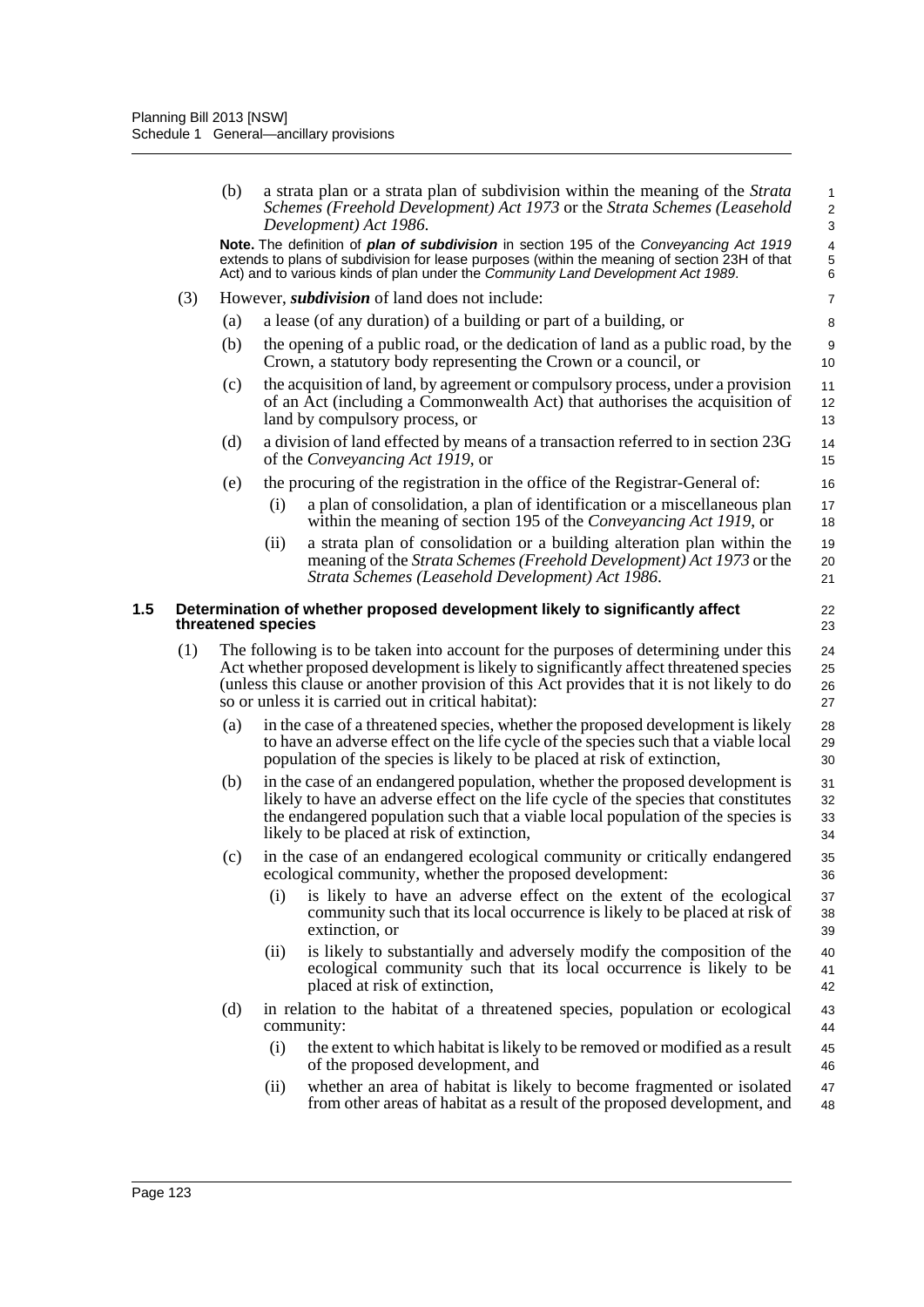|     |                                                      |                                                                                                                                                                                                                                                                                                                                                                                                                        | (iii)    | the importance of the habitat to be removed, modified, fragmented or<br>isolated to the long-term survival of the species, population or<br>ecological community in the locality,                                                                                                                                                          | 1<br>2<br>3                  |  |  |  |  |  |  |
|-----|------------------------------------------------------|------------------------------------------------------------------------------------------------------------------------------------------------------------------------------------------------------------------------------------------------------------------------------------------------------------------------------------------------------------------------------------------------------------------------|----------|--------------------------------------------------------------------------------------------------------------------------------------------------------------------------------------------------------------------------------------------------------------------------------------------------------------------------------------------|------------------------------|--|--|--|--|--|--|
|     |                                                      | (e)                                                                                                                                                                                                                                                                                                                                                                                                                    |          | whether the proposed development is likely to have an adverse effect on<br>critical habitat (either directly or indirectly),                                                                                                                                                                                                               | $\overline{\mathbf{4}}$<br>5 |  |  |  |  |  |  |
|     |                                                      | (f)                                                                                                                                                                                                                                                                                                                                                                                                                    |          | whether the proposed development is consistent with the objectives or actions<br>of a recovery plan or threat abatement plan,                                                                                                                                                                                                              | $\,6$<br>$\boldsymbol{7}$    |  |  |  |  |  |  |
|     |                                                      | (g)                                                                                                                                                                                                                                                                                                                                                                                                                    |          | whether the proposed development constitutes or is part of a key threatening<br>process or is likely to result in the operation of, or increase the impact of, a key<br>threatening process.                                                                                                                                               | 8<br>$\boldsymbol{9}$<br>10  |  |  |  |  |  |  |
|     |                                                      |                                                                                                                                                                                                                                                                                                                                                                                                                        |          | The assessment guidelines under section 94A of the Threatened Species<br>Conservation Act 1995 or, in the case of fish and marine vegetation, section 220ZZA<br>of the <i>Fisheries Management Act 1994</i> apply to the determination of whether any<br>such proposed development is likely to significantly affect threatened species.   | 11<br>12<br>13<br>14         |  |  |  |  |  |  |
|     | (2)                                                  | Proposed development is not likely to significantly affect threatened species for the<br>purposes of this Act if:                                                                                                                                                                                                                                                                                                      |          |                                                                                                                                                                                                                                                                                                                                            |                              |  |  |  |  |  |  |
|     |                                                      | (a)                                                                                                                                                                                                                                                                                                                                                                                                                    |          | the proposed development is not likely to do so as determined by a biodiversity<br>assessment procedure adopted by the regulations for the purposes of this<br>clause (being a procedure approved by the Ministers administering the<br>threatened species legislation and set out in the regulations or published in the<br>Gazette), and | 17<br>18<br>19<br>20<br>21   |  |  |  |  |  |  |
|     |                                                      | (b)                                                                                                                                                                                                                                                                                                                                                                                                                    |          | the proposed development is of a kind that the planning control provisions of<br>the local plan declare may be assessed in accordance with that procedure.                                                                                                                                                                                 | 22<br>23                     |  |  |  |  |  |  |
|     |                                                      | of this Act.                                                                                                                                                                                                                                                                                                                                                                                                           |          | Note. The planning control provisions are to apply to development subject to either Part 4 or 5                                                                                                                                                                                                                                            | 24<br>25                     |  |  |  |  |  |  |
|     | (3)                                                  | If a determination under subclause (2) that proposed development is not likely to<br>significantly affect threatened species is based on measures to avoid or mitigate the<br>impacts of the proposed development or on measures for biodiversity offsets, the<br>terms and conditions of any planning approval for the development are to reflect<br>those measures or measures having substantially the same effect. |          |                                                                                                                                                                                                                                                                                                                                            |                              |  |  |  |  |  |  |
|     |                                                      |                                                                                                                                                                                                                                                                                                                                                                                                                        |          | Note. Development is taken not to significantly affect threatened species if:                                                                                                                                                                                                                                                              | 31                           |  |  |  |  |  |  |
|     |                                                      | (a)                                                                                                                                                                                                                                                                                                                                                                                                                    |          | the development is to be carried out on biodiversity certified land under the threatened<br>species legislation, or                                                                                                                                                                                                                        | 32<br>33                     |  |  |  |  |  |  |
|     |                                                      | (b)                                                                                                                                                                                                                                                                                                                                                                                                                    |          | a biobanking statement has been issued in respect of the development under Part 7A<br>of the Threatened Species Conservation Act 1995.                                                                                                                                                                                                     | 34<br>35                     |  |  |  |  |  |  |
| 1.6 | <b>Miscellaneous interpretation provisions</b><br>36 |                                                                                                                                                                                                                                                                                                                                                                                                                        |          |                                                                                                                                                                                                                                                                                                                                            |                              |  |  |  |  |  |  |
|     | (1)                                                  | Where functions are conferred or imposed under the planning legislation on a<br>council:                                                                                                                                                                                                                                                                                                                               |          |                                                                                                                                                                                                                                                                                                                                            |                              |  |  |  |  |  |  |
|     |                                                      | (a)                                                                                                                                                                                                                                                                                                                                                                                                                    | area, or | those functions may be exercised in respect of an area by the council of that                                                                                                                                                                                                                                                              | 39<br>40                     |  |  |  |  |  |  |
|     |                                                      | (b)                                                                                                                                                                                                                                                                                                                                                                                                                    |          | if the functions are conferred or imposed in respect of part of an area, those<br>functions may be exercised in respect of that part by the council of that area.                                                                                                                                                                          | 41<br>42                     |  |  |  |  |  |  |
|     | (2)                                                  | Where functions are conferred or imposed under the planning legislation on a public<br>authority that is a Public Service agency or other unincorporated group of persons,<br>those functions may be exercised by a person who is authorised to exercise those<br>functions on behalf of the public authority.                                                                                                         |          |                                                                                                                                                                                                                                                                                                                                            |                              |  |  |  |  |  |  |
|     | (3)                                                  | A reference in this Act (or in an instrument made under this Act) to an order or<br>determination is (if the order or determination is not required to be published on the<br>NSW planning portal) a reference to an order or determination published on the NSW<br>planning portal or (if not so published) in writing.                                                                                               |          |                                                                                                                                                                                                                                                                                                                                            |                              |  |  |  |  |  |  |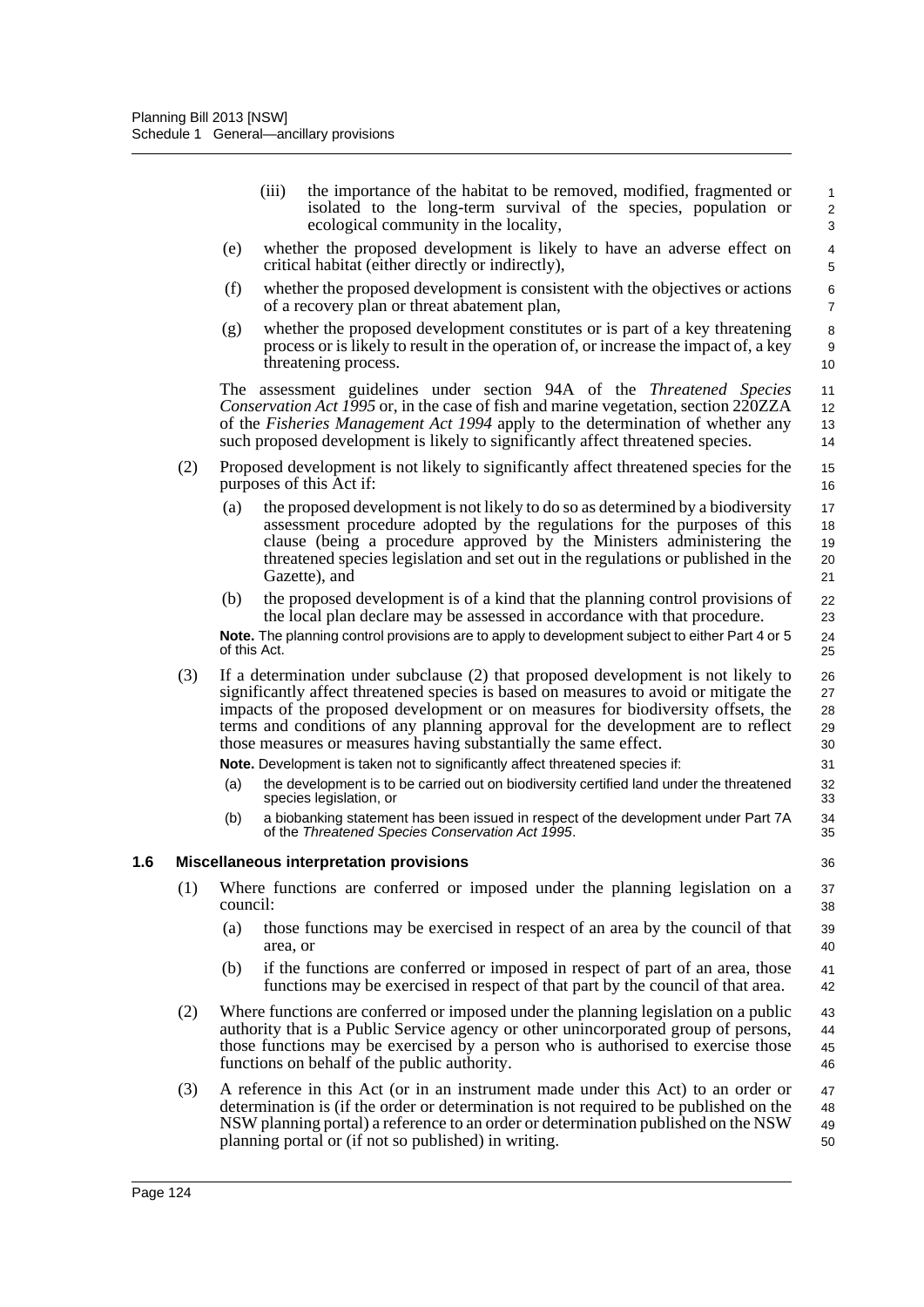|     | (4)                                                                          | A power, express or implied, under the planning legislation to make an order or<br>determination includes a power to revoke or amend the order or determination.                                                                                                                                                      | 1<br>$\overline{2}$                |  |  |  |  |
|-----|------------------------------------------------------------------------------|-----------------------------------------------------------------------------------------------------------------------------------------------------------------------------------------------------------------------------------------------------------------------------------------------------------------------|------------------------------------|--|--|--|--|
|     | (5)                                                                          | A reference in this Act to any act, matter or thing as specified in an instrument under<br>this Act includes a reference to any act, matter or thing that is of a class as specified<br>in such an instrument.                                                                                                        | 3<br>$\overline{\mathcal{L}}$<br>5 |  |  |  |  |
|     | (6)                                                                          | A reference in this Act to the granting of consent or approval includes a reference to<br>the granting of consent or approval subject to conditions.                                                                                                                                                                  | 6<br>$\overline{7}$                |  |  |  |  |
|     | (7)                                                                          | Without affecting the generality of section 8 (b) of the <i>Interpretation Act 1987</i> , a<br>reference in this Act to the owner or lessee of land includes a reference to joint or<br>multiple owners or lessees of land.                                                                                           | 8<br>9<br>10                       |  |  |  |  |
| 1.7 | Resolving inconsistencies in declarations of categories of development<br>11 |                                                                                                                                                                                                                                                                                                                       |                                    |  |  |  |  |
|     | (1)                                                                          | Development declared by a local plan to be exempt development is not exempt<br>development if the planning control provisions of the local plan prohibit that<br>development or provide that the development cannot be carried out without<br>development consent.                                                    | 12<br>13<br>14<br>15               |  |  |  |  |
|     | (2)                                                                          | Development does not require development consent under the planning control<br>provisions of a local plan if other planning control provisions that prevail in the event<br>of inconsistency prohibit that development being carried out or permit that<br>development to be carried out without development consent. | 16<br>17<br>18<br>19               |  |  |  |  |
|     | (3)                                                                          | Development is not prohibited by the planning control provisions of a local plan if<br>other planning control provisions that prevail in the event of inconsistency permit<br>that development to be carried out with or without development consent.                                                                 | 20<br>21<br>22                     |  |  |  |  |
| 1.8 | <b>Notes</b>                                                                 |                                                                                                                                                                                                                                                                                                                       |                                    |  |  |  |  |
|     |                                                                              | Notes in this Act do not form part of this Act.                                                                                                                                                                                                                                                                       | 24                                 |  |  |  |  |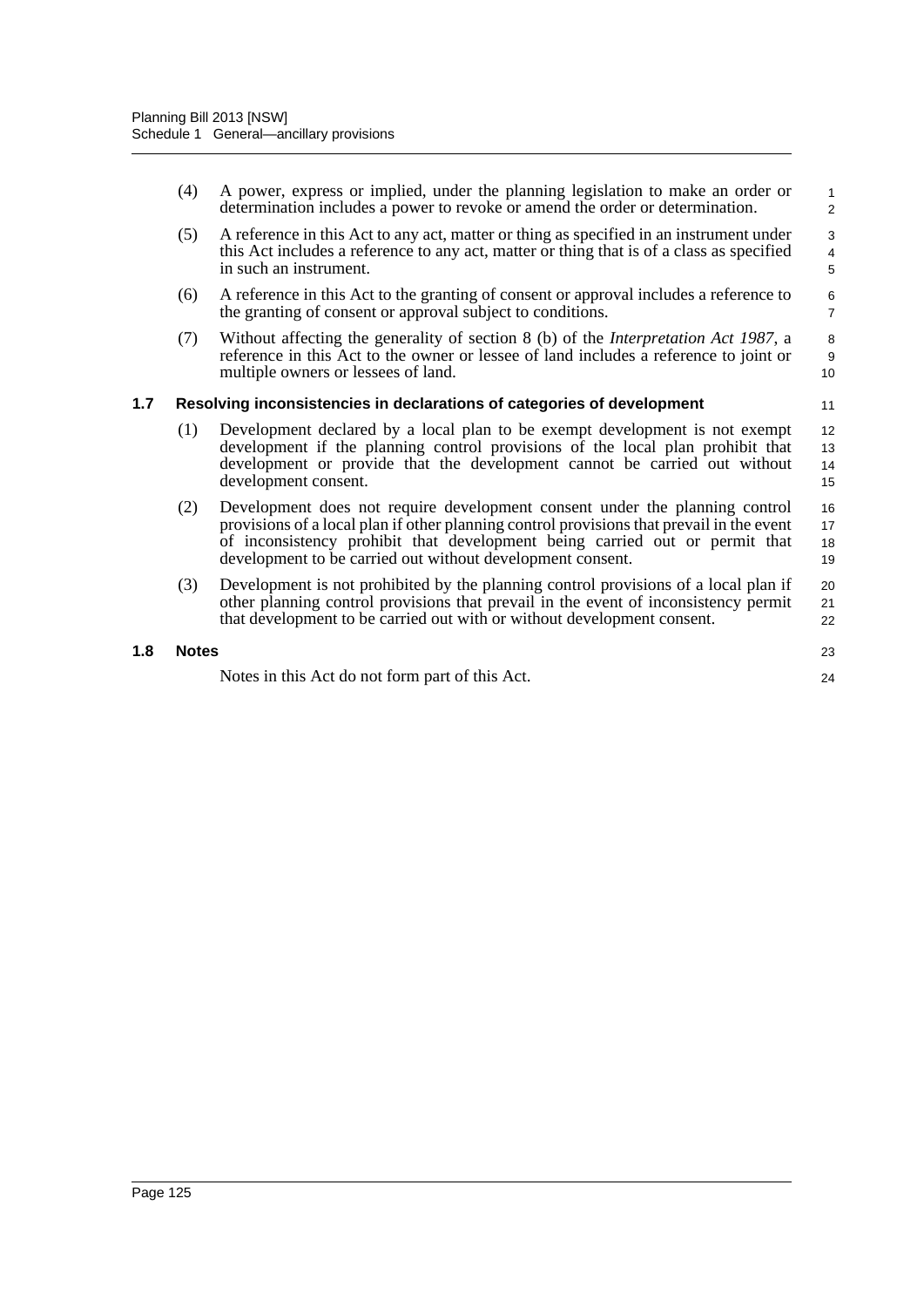| <b>Schedule 2</b> |                   | <b>Community participation—ancillary provisions</b>                                                                                                                                                | 1              |
|-------------------|-------------------|----------------------------------------------------------------------------------------------------------------------------------------------------------------------------------------------------|----------------|
|                   |                   | (Section 2.5)                                                                                                                                                                                      | $\overline{2}$ |
| Part 1            |                   | <b>Mandatory community participation requirements</b>                                                                                                                                              | 3              |
|                   | <b>Division 1</b> | Minimum public exhibition periods for strategic and other<br>plans                                                                                                                                 | 4<br>5         |
| 2.1               |                   | Draft strategic plans (other than local plans)                                                                                                                                                     | 6              |
|                   |                   | 28 days.                                                                                                                                                                                           | 7              |
| 2.2               |                   | Draft infrastructure plans                                                                                                                                                                         | 8              |
|                   |                   | 28 days.                                                                                                                                                                                           | 9              |
| 2.3               |                   | Draft community participation plans                                                                                                                                                                | 10             |
|                   |                   | 28 days.                                                                                                                                                                                           | 11             |
| 2.4               |                   | Draft amendment to any of the above plans                                                                                                                                                          | 12             |
|                   |                   | The period (if any) determined by the planning authority in accordance with the<br>relevant community participation plan.                                                                          | 13<br>14       |
| 2.5               |                   | Planning proposal for planning control or other provisions of local plans subject to<br>gateway determination (including any neighbourhood impact statement required to<br>accompany the proposal) | 15<br>16<br>17 |
|                   |                   | The period specified in the gateway determination for the proposal.                                                                                                                                | 18             |
| 2.6               |                   | Draft planning control, code or guide provisions of local plans not subject to<br>gateway determination (including any neighbourhood impact statement required to<br>accompany the draft)          | 19<br>20<br>21 |
|                   |                   | 28 days.                                                                                                                                                                                           | 22             |
| 2.7               |                   | Draft strategic context provisions or contribution provisions of local plans                                                                                                                       | 23             |
|                   |                   | The period (if any) determined by the planning authority in accordance with the<br>relevant community participation plan.                                                                          | 24<br>25       |
|                   | <b>Division 2</b> | Minimum public exhibition periods for development<br>applications and other matters                                                                                                                | 26<br>27       |
| 2.8               |                   | Application for issue of strategic compatibility certificate and application for<br>development consent made in reliance on a strategic compatibility certificate                                  | 28<br>29       |
|                   |                   | 28 days in each case.                                                                                                                                                                              | 30             |
| 2.9               |                   | Application for development consent for development that is subject to merit<br>assessment (other than for EIS assessed development or for State significant<br>development)                       | 31<br>32<br>33 |
|                   |                   | 14 days.                                                                                                                                                                                           | 34             |
| 2.10              |                   | Application for development consent for EIS assessed development                                                                                                                                   | 35             |
|                   |                   | 28 days.                                                                                                                                                                                           | 36             |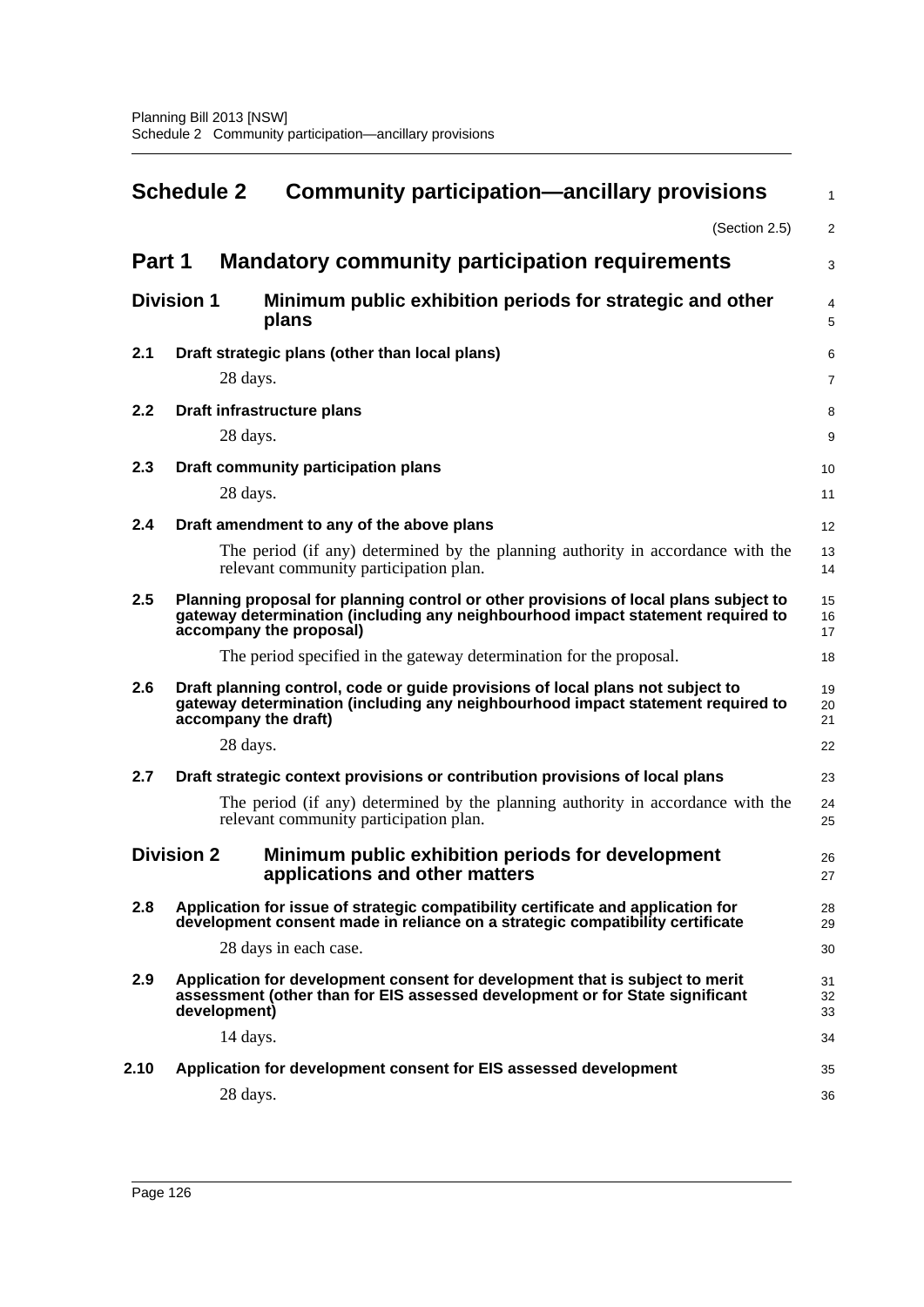| 2.11 |                   | Application for development consent for State significant development that is<br>subject to merit assessment                                                                                                                                                                            | 1<br>$\overline{c}$  |
|------|-------------------|-----------------------------------------------------------------------------------------------------------------------------------------------------------------------------------------------------------------------------------------------------------------------------------------|----------------------|
|      |                   | 28 days.                                                                                                                                                                                                                                                                                | 3                    |
| 2.12 |                   | Application for modification of development consent that is required to be publicly<br>exhibited by the regulations                                                                                                                                                                     | 4<br>5               |
|      |                   | The period (if any) determined by the consent authority in accordance with the<br>relevant community participation plan.                                                                                                                                                                | 6<br>$\overline{7}$  |
| 2.13 |                   | Environmental impact statement (or species impact statement) obtained under<br>Division 5.1 of Part 5                                                                                                                                                                                   | 8<br>9               |
|      |                   | 28 days.                                                                                                                                                                                                                                                                                | 10                   |
| 2.14 |                   | Environmental impact statement for State infrastructure development under<br>Division 5.2 of Part 5                                                                                                                                                                                     | 11<br>12             |
|      |                   | 28 days.                                                                                                                                                                                                                                                                                | 13                   |
| 2.15 |                   | Re-exhibition of any amended application or matter referred to above required by or<br>under this Schedule                                                                                                                                                                              | 14<br>15             |
|      |                   | The period (if any) determined by the person or body responsible for publicly<br>exhibiting the application or matter.                                                                                                                                                                  | 16<br>17             |
|      | <b>Division 3</b> | Provisions relating to public exhibition                                                                                                                                                                                                                                                | 18                   |
| 2.16 |                   | Publicly exhibited plans, applications etc not to be made or determined until after<br>exhibition period                                                                                                                                                                                | 19<br>20             |
|      | (1)               | If this Part requires a plan, application or other matter to be publicly exhibited, the<br>plan or application is not to be made or determined (or the other matter finalised)<br>until after the minimum period of public exhibition under this Part.                                  | 21<br>22<br>23       |
|      | (2)               | If the plan, application or other matter is placed on public exhibition for a specified<br>longer period, the plan or application is not to be made or determined (or the other<br>matter finalised) until after that specified longer period.                                          | 24<br>25<br>26       |
| 2.17 |                   | Submissions during exhibition period                                                                                                                                                                                                                                                    | 27                   |
|      | (1)               | Submissions with respect to a plan, application or other matter may be made during<br>the minimum period of its public exhibition under this Part.                                                                                                                                      | 28<br>29             |
|      | (2)               | If the plan, application or other matter is placed on public exhibition for a specified<br>longer period, submissions may be made during that specified longer period.                                                                                                                  | 30<br>31             |
| 2.18 |                   | <b>Exclusion of Christmas/New Year period</b>                                                                                                                                                                                                                                           | 32                   |
|      |                   | The period between 20 December and 10 January (inclusive) is excluded from the<br>calculation of a period of public exhibition.<br>Note. See also section 36 (2) of the Interpretation Act 1987 for applicable rule where an<br>exhibition period includes a weekend or public holiday. | 33<br>34<br>35<br>36 |
| 2.19 |                   | Rule where more than one exhibition period applies                                                                                                                                                                                                                                      | 37                   |
|      |                   | If a particular matter has different exhibition or notification periods that apply under<br>this Part, the longer period applies.                                                                                                                                                       | 38<br>39             |
| 2.20 |                   | Provision relating to public exhibition of EIS                                                                                                                                                                                                                                          | 40                   |
|      |                   | A public authority is not required to make available for public inspection any part of<br>an environmental impact statement whose publication would, in the opinion of the                                                                                                              | 41<br>42             |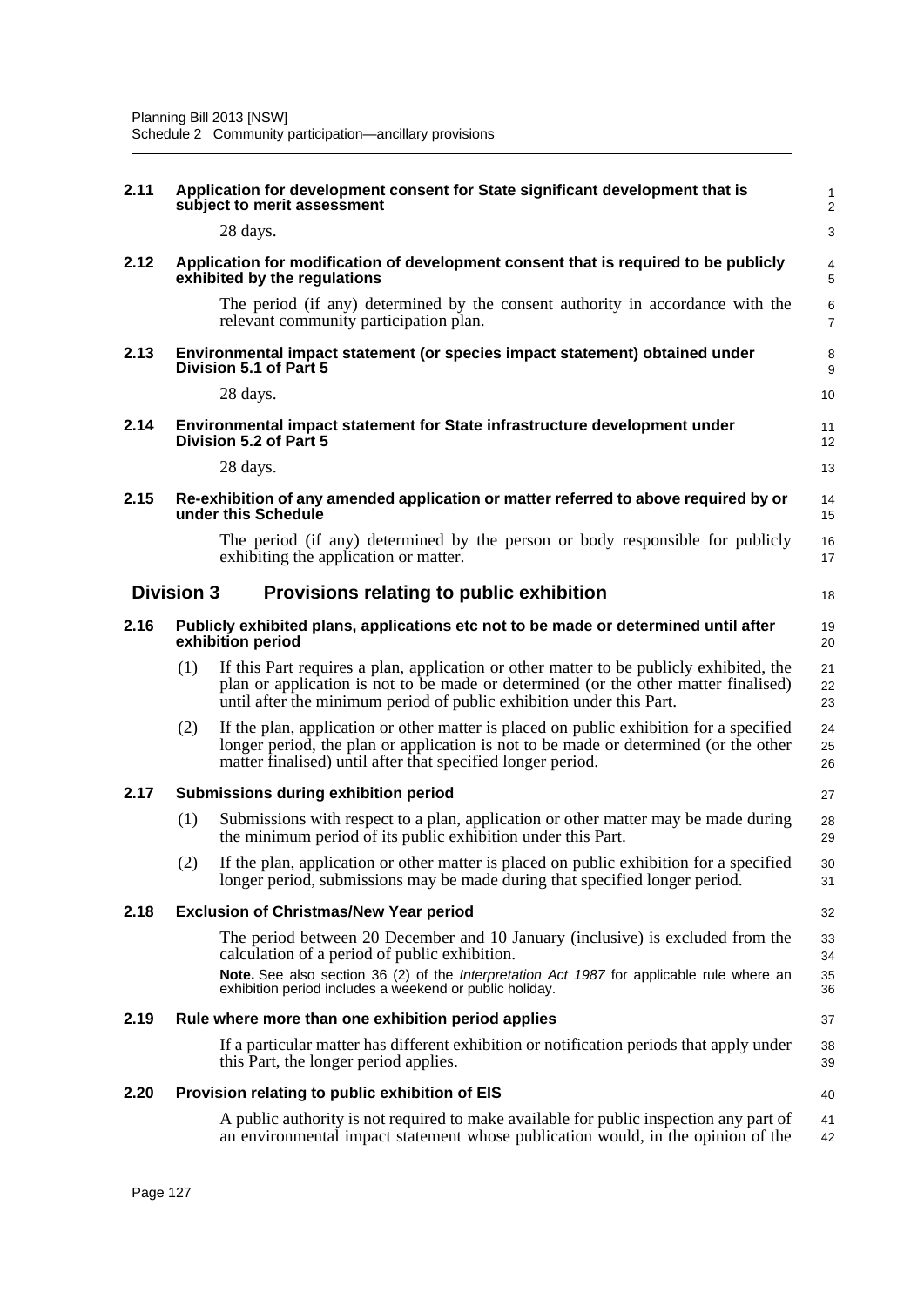|                   |                   |     | public authority, be contrary to the public interest because of its confidential nature<br>or for any other reason.                                                                                                                                                                                                             | $\mathbf{1}$<br>2             |
|-------------------|-------------------|-----|---------------------------------------------------------------------------------------------------------------------------------------------------------------------------------------------------------------------------------------------------------------------------------------------------------------------------------|-------------------------------|
| <b>Division 4</b> |                   |     | Mandatory notification requirements for applications and<br>decisions                                                                                                                                                                                                                                                           | 3<br>4                        |
| 2.21              |                   |     | Development and other applications and decisions-general                                                                                                                                                                                                                                                                        | $\mathbf 5$                   |
|                   |                   |     | The mandatory notification requirements of development and other applications<br>under this Act and of the making of decisions with respect to those applications under<br>this Act are the requirements prescribed by this Part, or the requirements prescribed<br>by the regulations, as mandatory notification requirements. | 6<br>$\overline{7}$<br>8<br>9 |
| 2.22              |                   |     | Public notification of certain decisions and reasons for the decisions                                                                                                                                                                                                                                                          | 10                            |
|                   | (1)               |     | This clause applies to the following decisions:                                                                                                                                                                                                                                                                                 | 11                            |
|                   |                   | (a) | the making of a strategic plan (or provisions of a strategic plan) by the Minister<br>or a council (other than in reliance on section 3.27),                                                                                                                                                                                    | 12<br>13                      |
|                   |                   |     | Note. Section 3.27 makes provision for the publication of reasons.                                                                                                                                                                                                                                                              | 14                            |
|                   |                   | (b) | the making of an infrastructure plan by the Minister,                                                                                                                                                                                                                                                                           | 15                            |
|                   |                   | (c) | the determination by the Minister of an application for State infrastructure<br>development,                                                                                                                                                                                                                                    | 16<br>17                      |
|                   |                   | (d) | the determination by the Minister of a request for a modification of a State<br>infrastructure approval (being a request that was publicly exhibited),                                                                                                                                                                          | 18<br>19                      |
|                   |                   | (e) | the determination by a regional planning panel or by the NSW Planning<br>Director-General of an application for a strategic compatibility certificate,                                                                                                                                                                          | 20<br>21                      |
|                   |                   | (f) | the determination by a consent authority of an application for development<br>consent under section 4.18 (Merit assessment),                                                                                                                                                                                                    | 22<br>23                      |
|                   |                   | (g) | the determination by a consent authority of an application for the modification<br>of a development consent (being an application that was publicly exhibited),                                                                                                                                                                 | 24<br>25                      |
|                   |                   | (h) | the making of a community participation plan by a planning authority,                                                                                                                                                                                                                                                           | 26                            |
|                   |                   | (i) | the granting of an approval, or the decision to carry out development, by a<br>determining authority where an environmental impact statement was publicly<br>exhibited under Division 5.1 of Part 5.                                                                                                                            | 27<br>28<br>29                |
|                   | (2)               |     | The mandatory notification requirement in relation to a decision to which this clause<br>applies is public notification of:                                                                                                                                                                                                     | 30<br>31                      |
|                   |                   | (a) | the decision, and                                                                                                                                                                                                                                                                                                               | 32                            |
|                   |                   | (b) | the date of the decision, and                                                                                                                                                                                                                                                                                                   | 33                            |
|                   |                   | (c) | the reasons for the decision (having regard to any statutory requirements<br>applying to the decision), and                                                                                                                                                                                                                     | 34<br>35                      |
|                   |                   | (d) | how community views were taken into account in making the decision.                                                                                                                                                                                                                                                             | 36                            |
|                   | <b>Division 5</b> |     | Additional mandatory community participation<br>requirements                                                                                                                                                                                                                                                                    | 37<br>38                      |
| 2.23              |                   |     | Requirements prescribed by regulation                                                                                                                                                                                                                                                                                           | 39                            |
|                   |                   |     | The regulations may prescribe additional mandatory requirements for community<br>participation.                                                                                                                                                                                                                                 | 40<br>41                      |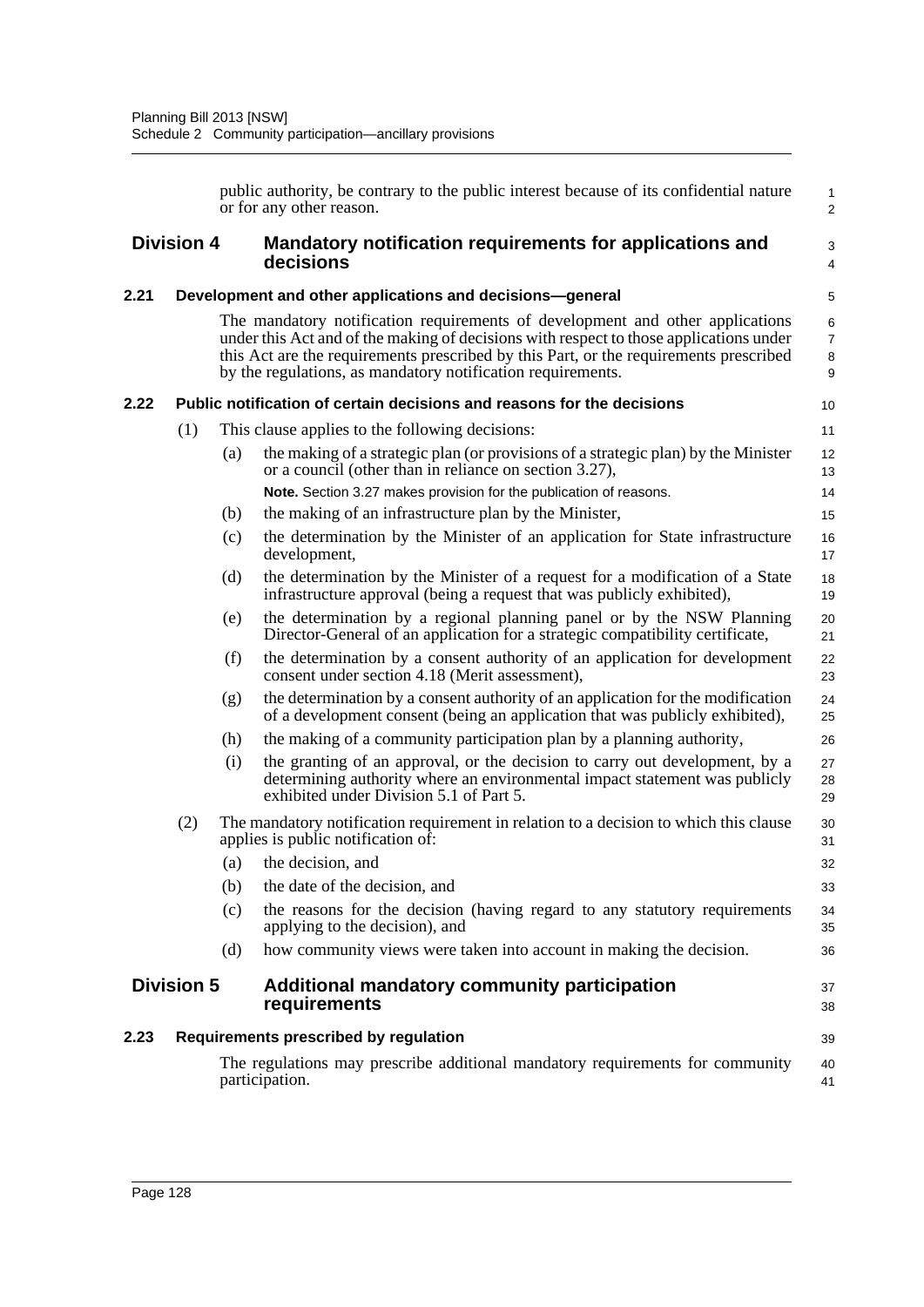| Part 2 |     | <b>General provisions</b>                                                                                                                                                                                                                                                                                                                                                                                                                                                                                                                                                                                  |                                        |  |
|--------|-----|------------------------------------------------------------------------------------------------------------------------------------------------------------------------------------------------------------------------------------------------------------------------------------------------------------------------------------------------------------------------------------------------------------------------------------------------------------------------------------------------------------------------------------------------------------------------------------------------------------|----------------------------------------|--|
| 2.24   |     | Regulations relating to public exhibition                                                                                                                                                                                                                                                                                                                                                                                                                                                                                                                                                                  | $\overline{\mathbf{c}}$                |  |
|        | (1) | The regulations may set out the method of public exhibition under this Act, how<br>people can make submissions and how people can obtain further information.                                                                                                                                                                                                                                                                                                                                                                                                                                              | 3<br>4                                 |  |
|        | (2) | The regulations may specify the requirements for something to be considered a<br>submission for the purposes of this Act.                                                                                                                                                                                                                                                                                                                                                                                                                                                                                  | 5<br>6                                 |  |
| 2.25   |     | <b>Re-exhibition</b>                                                                                                                                                                                                                                                                                                                                                                                                                                                                                                                                                                                       | $\overline{7}$                         |  |
|        | (1) | The regulations may specify the circumstances in which a plan or other matter is<br>required or not required to be re-exhibited.                                                                                                                                                                                                                                                                                                                                                                                                                                                                           | 8<br>9                                 |  |
|        | (2) | Re-exhibition is not required if the environmental impact of the development has<br>been reduced or not increased.                                                                                                                                                                                                                                                                                                                                                                                                                                                                                         | 10<br>11                               |  |
| 2.26   |     | Copyright in documents used for purposes of planning legislation                                                                                                                                                                                                                                                                                                                                                                                                                                                                                                                                           | 12                                     |  |
|        | (1) | A relevant person who is not entitled to copyright in a document that is part of a<br>planning matter is taken to have indemnified all persons using the document for the<br>purposes of the planning legislation against any claim or action in respect of a breach<br>of copyright in the document.                                                                                                                                                                                                                                                                                                      | 13<br>14<br>15<br>16                   |  |
|        | (2) | The regulations may require a relevant person who is entitled to copyright in a<br>document that is part of a planning matter to give (in the planning matter or<br>otherwise) a licence to the State or a council to use the copyright material for the<br>purposes of the planning legislation. The regulations may also require a relevant<br>person who is not so entitled to that copyright to give a warranty (in the planning<br>matter or otherwise) that the relevant person has a licence to so use the copyright<br>material from the person who is entitled to copyright in any such document. | 17<br>18<br>19<br>20<br>21<br>22<br>23 |  |
|        | (3) | For the purposes of this clause:                                                                                                                                                                                                                                                                                                                                                                                                                                                                                                                                                                           | 24                                     |  |
|        |     | an application for a planning approval (or to modify a planning approval)<br>(a)<br>under this Act or the former Act is a planning matter, and the applicant is the<br>relevant person, and                                                                                                                                                                                                                                                                                                                                                                                                                | 25<br>26<br>27                         |  |
|        |     | (b)<br>an environmental impact statement or a statement of environmental effects<br>under this Act or the former Act (including any preferred infrastructure report)<br>is a planning matter, and the proponent of the development is the relevant<br>person, and                                                                                                                                                                                                                                                                                                                                          | 28<br>29<br>30<br>31                   |  |
|        |     | a planning proposal under Part 3 (or under the former Act) is a planning<br>(c)<br>matter, and the person preparing the proposal is the relevant person, and                                                                                                                                                                                                                                                                                                                                                                                                                                               | 32<br>33                               |  |
|        |     | (d)<br>a planning agreement under this Act or the former Act is a planning matter,<br>and the developer under the agreement is the relevant person, and                                                                                                                                                                                                                                                                                                                                                                                                                                                    | 34<br>35                               |  |
|        |     | a matter or thing under the planning legislation that is declared by the<br>(e)<br>regulations for the purposes of this clause is a planning matter, and the person<br>declared by the regulations is the relevant person in respect of that matter or<br>thing.                                                                                                                                                                                                                                                                                                                                           | 36<br>37<br>38<br>39                   |  |
|        | (4) | For the purposes of this clause, a document is part of a planning matter if it forms part<br>of or accompanies the planning matter, or is subsequently submitted by the relevant<br>person in support of the planning matter or is exhibited or made public in accordance<br>with a requirement made by or under the planning legislation in relation to the<br>planning matter.                                                                                                                                                                                                                           | 40<br>41<br>42<br>43<br>44             |  |
|        | (5) | The regulations may limit the operation of this clause.                                                                                                                                                                                                                                                                                                                                                                                                                                                                                                                                                    | 45                                     |  |
|        | (6) | This clause extends to planning matters in paper or electronic form.                                                                                                                                                                                                                                                                                                                                                                                                                                                                                                                                       | 46                                     |  |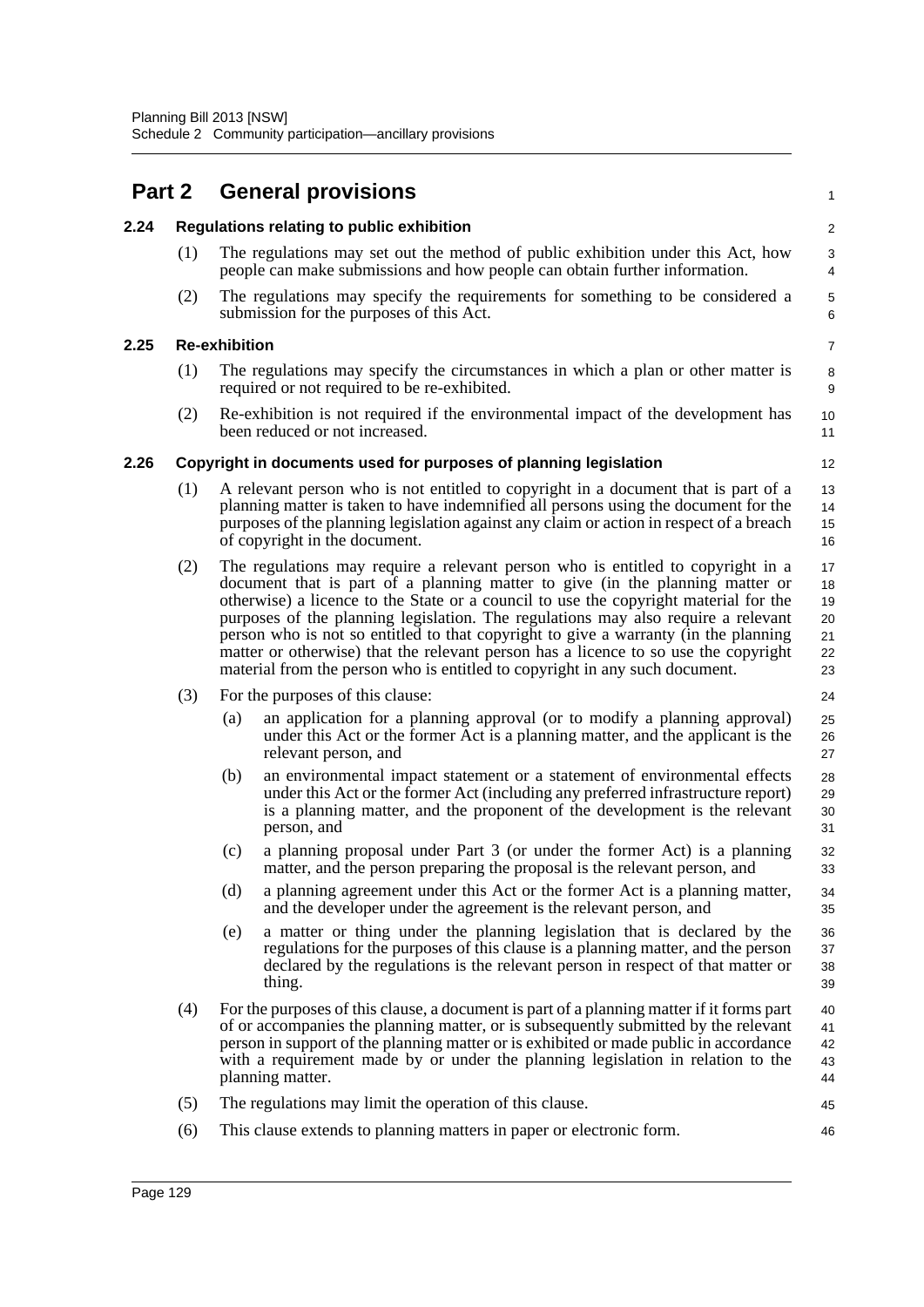(7) This clause extends to a planning matter that was made or submitted before the commencement of this clause. **Part 3 Online delivery of planning services and information 2.27 Establishment, content and maintenance of NSW planning database** (1) The NSW planning database is established for the purposes of the planning legislation. (2) The NSW planning database is an electronic repository of: (a) documents that are required under the planning legislation to be published on the NSW planning portal, and (b) the planning control provisions of local plans or other documents that are required under the planning legislation to be published on the NSW legislation website, and (c) maps or spatial datasets that are adopted or incorporated by way of reference by those provisions or documents, and (d) other documents or information relating to the administration of the planning legislation required to be published on the NSW planning portal by the regulations or by the NSW Planning Director-General. **Note.** Matters required to be published on the NSW planning portal include Ministerial planning orders, instruments of delegation, community participation plans, NSW planning policies, regional growth plans, subregional delivery plans, various provisions of local plans, infrastructure plans, declarations of public priority infrastructure. (3) The NSW planning database is to maintain historical as well as current versions of documents and other material required to be published on the NSW planning portal. (4) The NSW planning database is to be compiled and maintained as determined by the NSW Planning Director-General. (5) Any part of the NSW planning database that comprises the planning control provisions of local plans or other material published on the NSW legislation website may be compiled and maintained in the legislation database that is compiled and maintained by the Parliamentary Counsel for publication on that website. **2.28 Public access to documents and information on the NSW planning portal** (1) The NSW Planning Director-General is to make arrangements for documents or other material in the NSW planning database to be published on the NSW planning portal and such other websites as are determined by the NSW Planning Director-General. (2) The NSW Planning Director-General may certify the form of such documents or other information that is correct. (3) Planning control provisions of a local plan or other documents and information need not be published on the NSW planning portal if they are published on the NSW legislation website and can be readily accessed from the NSW planning portal. (4) If the NSW planning portal is not available to publish a document or other information for technical or other reasons, the document or other information may be published on the NSW legislation website. **Note.** The NSW planning portal is defined by Schedule 1 to mean the website with the URL of www.planningportal.nsw.gov.au, or any other website, used by the NSW Planning Director-General to provide public access to documents or other information in the NSW planning database. 1  $\mathfrak{p}$ 3 4 5 6 7 8 9 10 11 12 13 14 15 16 17 18 19 20 21 22 23 24 25 26 27 28 29 30 31 32 33 34 35 36 37 38 39  $40$ 41 42 43 44 45 46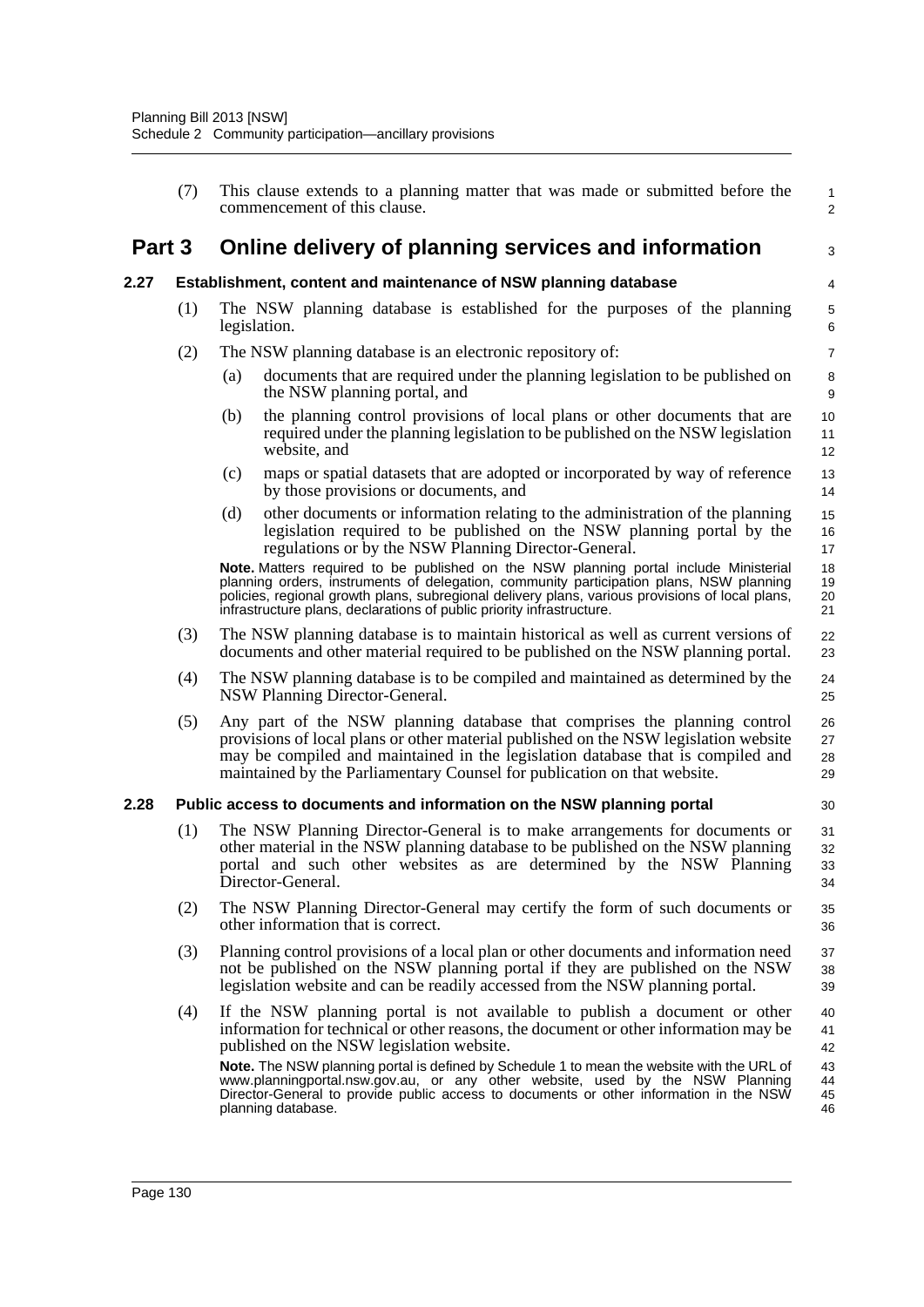#### **2.29 Regulations and other provisions relating to online planning services and information**

- (1) The regulations may make provision for or with respect to the online delivery of planning services and information, including:
	- (a) the NSW planning portal and other specialised planning portals (including the status of services and information delivered online), and

- (b) access to information (and issue of certificates) about land use zoning and development standards or guides relating to particular land, and
- (c) the lodgment or submission of applications and other things under the planning legislation, and
- (d) the assessment of categories of development for which there are codified criteria or standards, and
- (e) the registration of certificates or other planning approvals (or other documents) and their effect on registration, and
- (f) the issue or grant of certificates or other planning approvals by means of the NSW planning portal.
- (2) For the purpose of facilitating online delivery of planning services and information:
	- (a) the NSW Planning Director-General may determine standard technical requirements with respect to: 18 19
		- (i) the preparation of strategic and other plans, or other documents and of any maps or spatial datasets that are referred to in (or adopted under) those plans, and  $20$ 21 22
		- (ii) the form of applications for planning approvals and planning approvals, and
	- (b) a council or other planning body is to provide the NSW Planning Director-General, when requested, with electronic files (in a specified format) of any such plans, other documents, maps or spatial datasets prepared or held by it, and 25 26 27 28
	- (c) a council or other planning body is to implement any standard technical requirements determined by the NSW Planning Director-General to facilitate access to relevant data in the electronic systems maintained by the council or other body or to transfer that data to the NSW planning database. 29 30 31 32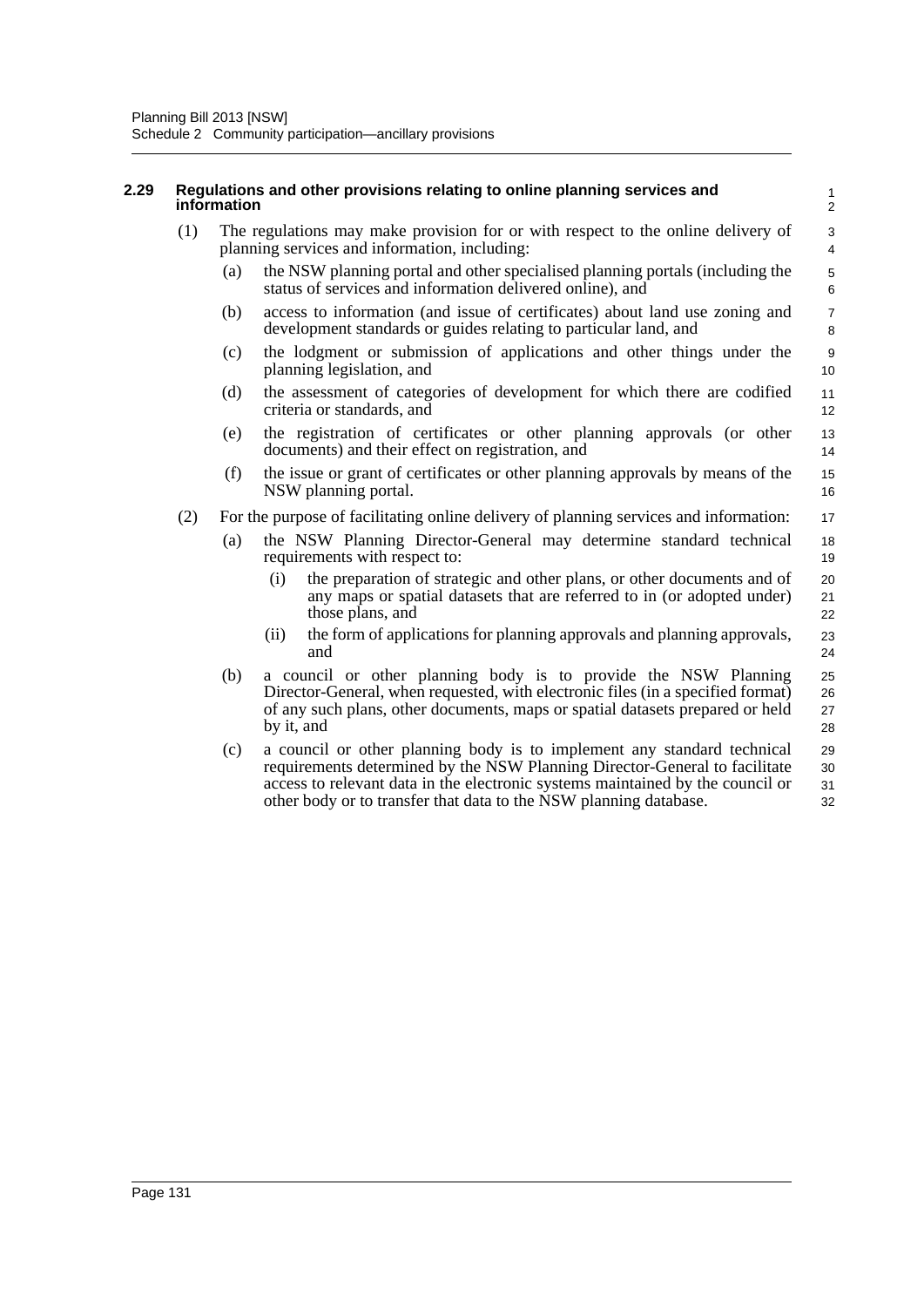# **Schedule 3 Strategic planning—ancillary provisions**

#### **3.1 Regulations: Part 3**

The regulations may make provision with respect to strategic plans, including:

(a) the appointment and functions of relevant planning authorities under Part 3 of this Act, and

1

- (b) the procedure for the preparation and making of strategic plans or provisions of those plans, and
- (c) the form, structure and content of the provisions of a local plan (including the standardisation of those provisions), and
- (d) requirements with respect to planning proposals for proposed planning control or other provisions and the submission of other related reports and documents, and
- (e) special consultation requirements with respect to planning proposals for proposed planning control or other provisions, and
- (f) requirements for referrals to or concurrences of public authorities in relation to specified provisions of a planning proposal, and
- (g) special requirements with respect to the exercise of the functions of consent authorities where proposed development may affect the Sydney drinking water catchment. 17 18 19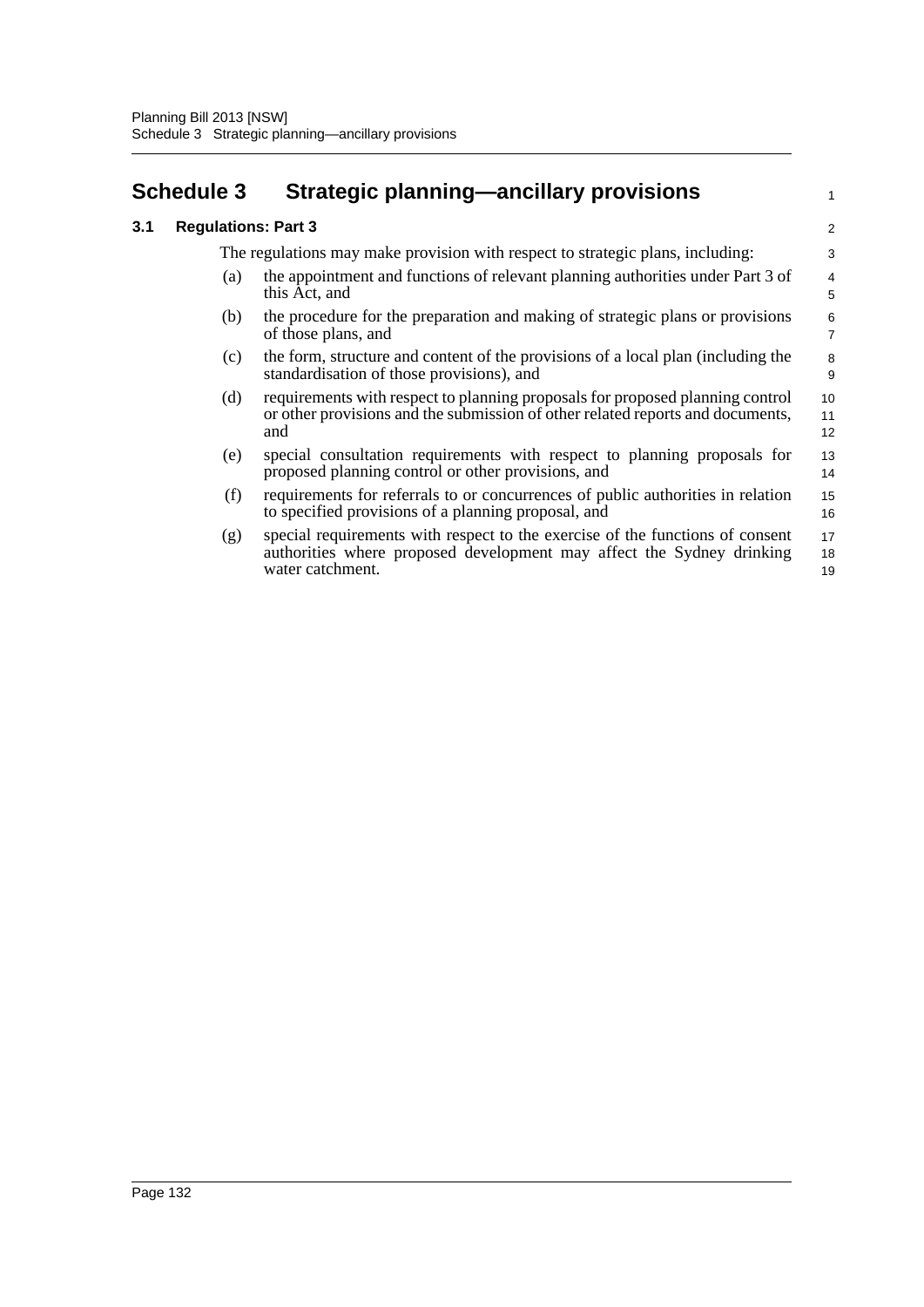# **Schedule 4 Development (other than infrastructure) assessment and consent—ancillary provisions**

|     |     | assessment and consent—ancillary provisions                                                                                                                                                                                                                                                                                                                                               | $\overline{c}$                                |
|-----|-----|-------------------------------------------------------------------------------------------------------------------------------------------------------------------------------------------------------------------------------------------------------------------------------------------------------------------------------------------------------------------------------------------|-----------------------------------------------|
| 4.1 |     | <b>Lapsing of consent</b>                                                                                                                                                                                                                                                                                                                                                                 | 3                                             |
|     | (1) | A consent authority may reduce the period of 5 years when a development consent<br>lapses as referred to in section 4.46. This subclause does not apply to development<br>consent granted to a staged development application for development that requires a<br>subsequent application and consent.                                                                                      | 4<br>$\mathbf 5$<br>$\,6$<br>$\boldsymbol{7}$ |
|     | (2) | Such a reduction cannot be made so as to cause:                                                                                                                                                                                                                                                                                                                                           | 8                                             |
|     |     | a development consent to erect or demolish a building or to subdivide land to<br>(a)<br>lapse within 2 years after the date from which the consent operates, or                                                                                                                                                                                                                           | $\boldsymbol{9}$<br>10                        |
|     |     | a development consent of a kind prescribed by the regulations to lapse within<br>(b)<br>the period prescribed by the regulations in relation to the consent.                                                                                                                                                                                                                              | 11<br>12                                      |
|     | (3) | The period of 5 years (as referred to in section 4.46) when a development consent<br>lapses is reduced to 2 years if the consent was granted in reliance on a strategic<br>compatibility certificate.                                                                                                                                                                                     | 13<br>14<br>15                                |
|     | (4) | Development consent for:                                                                                                                                                                                                                                                                                                                                                                  | 16                                            |
|     |     | the erection of a building, or<br>(a)                                                                                                                                                                                                                                                                                                                                                     | 17                                            |
|     |     | the subdivision of land, or<br>(b)                                                                                                                                                                                                                                                                                                                                                        | 18                                            |
|     |     | the carrying out of a work,<br>(c)                                                                                                                                                                                                                                                                                                                                                        | 19                                            |
|     |     | does not lapse if building or subdivision work is physically commenced on the land<br>to which the consent applies before the date on which the consent would otherwise<br>lapse under this clause.                                                                                                                                                                                       | 20<br>21<br>22                                |
|     | (5) | Development consent for development other than that referred to in subclause (4)<br>does not lapse if the use of any land, building or work the subject of that consent is<br>actually commenced before the date on which the consent would otherwise lapse.                                                                                                                              | 23<br>24<br>25                                |
|     | (6) | Despite any other provision of this clause, a development consent that is subject to a<br>deferred commencement condition lapses if the applicant fails to satisfy the consent<br>authority as to the matter specified in the condition within 5 years from the grant of<br>the consent or, if a shorter period is specified by the consent authority, within the<br>period so specified. | 26<br>27<br>28<br>29<br>30                    |
| 4.2 |     | Extension of lapsing period for 1 year                                                                                                                                                                                                                                                                                                                                                    | 31                                            |
|     | (1) | If, in granting a development consent, the consent authority reduces the period after<br>which the consent lapses to less than 5 years, the applicant or any other person who<br>has the benefit of the consent may apply to the consent authority, before the period<br>expires, for an extension of 1 year.                                                                             | 32<br>33<br>34<br>35                          |
|     | (2) | The consent authority may grant the extension if satisfied that the applicant has<br>shown good cause.                                                                                                                                                                                                                                                                                    | 36<br>37                                      |
|     | (3) | This clause does not apply to a complying development certificate.                                                                                                                                                                                                                                                                                                                        | 38                                            |
| 4.3 |     | Voluntary surrender of development consents                                                                                                                                                                                                                                                                                                                                               | 39                                            |
|     | (1) | A development consent may be surrendered, subject to and in accordance with the<br>regulations, by any person entitled to act on the consent.                                                                                                                                                                                                                                             | 40<br>41                                      |
|     | (2) | A development consent may be surrendered even if, on an appeal against the granting<br>of the consent, the consent does not have effect.                                                                                                                                                                                                                                                  | 42<br>43                                      |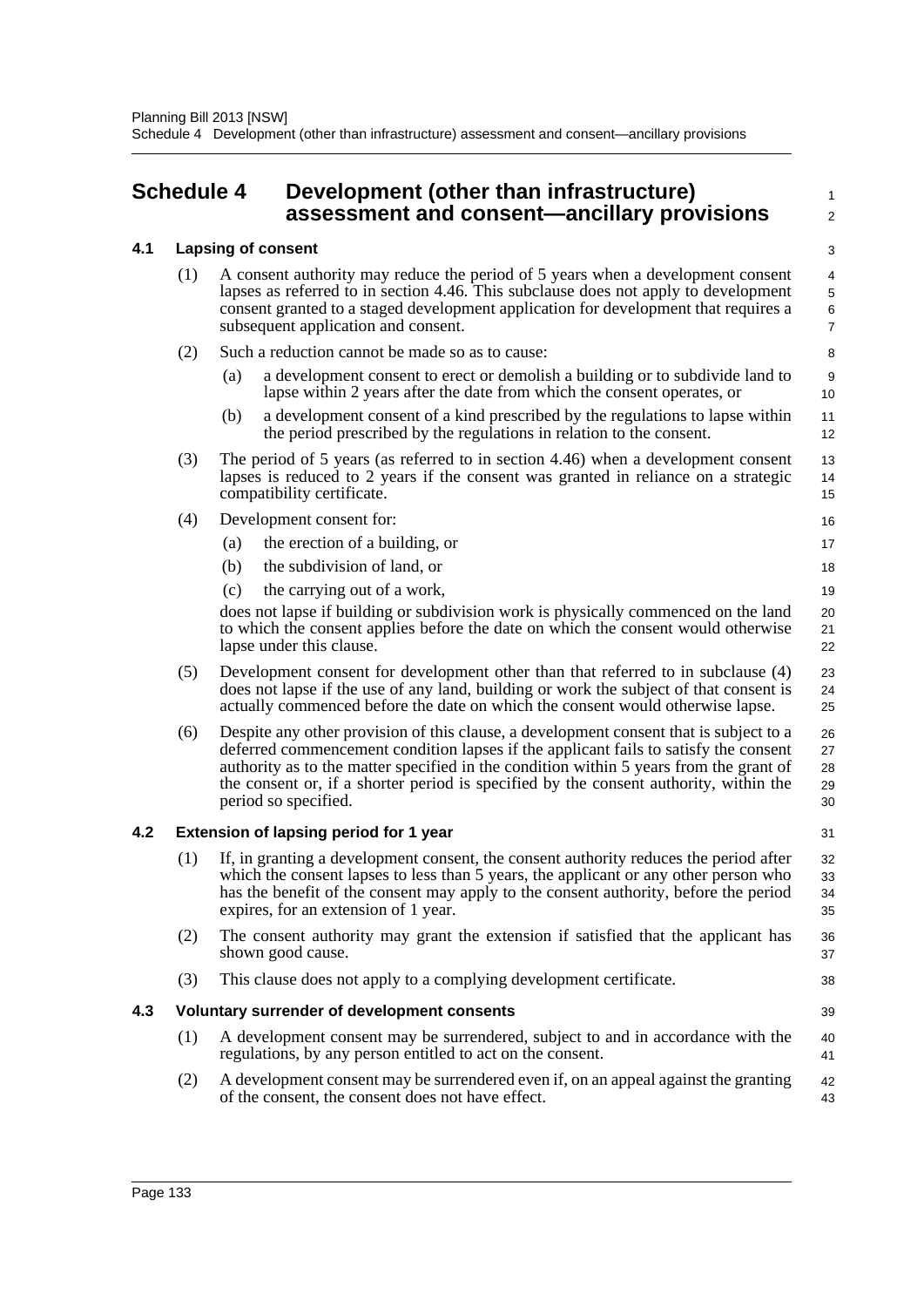| 4.4 | Concurrent determination of applications for approval of activities under Local<br>Government Act 1993 |         |                                                                                                                                                                                                                                                                                                                                                                                                                                                                               |                                                                                     |  |  |
|-----|--------------------------------------------------------------------------------------------------------|---------|-------------------------------------------------------------------------------------------------------------------------------------------------------------------------------------------------------------------------------------------------------------------------------------------------------------------------------------------------------------------------------------------------------------------------------------------------------------------------------|-------------------------------------------------------------------------------------|--|--|
|     | (1)                                                                                                    | namely: | If the consent authority is a council, a person (other than the Crown or a person acting<br>on behalf of the Crown) may, in the same application for development consent, apply<br>for development consent and approval for anything that requires approval under the<br>following provisions of the Table to section 68 of the Local Government Act 1993,                                                                                                                    | $\sqrt{3}$<br>$\overline{\mathbf{4}}$<br>$\,$ 5 $\,$<br>$\,6\,$<br>$\boldsymbol{7}$ |  |  |
|     |                                                                                                        |         | paragraph 1 of Part A,                                                                                                                                                                                                                                                                                                                                                                                                                                                        | 8                                                                                   |  |  |
|     |                                                                                                        |         | paragraph 1–6 of Part B,                                                                                                                                                                                                                                                                                                                                                                                                                                                      | 9                                                                                   |  |  |
|     |                                                                                                        |         | paragraph 1–5 of Part C,                                                                                                                                                                                                                                                                                                                                                                                                                                                      | 10                                                                                  |  |  |
|     |                                                                                                        |         | paragraph 1 of Part E,                                                                                                                                                                                                                                                                                                                                                                                                                                                        | 11                                                                                  |  |  |
|     |                                                                                                        |         | paragraph 1–5 or 10 of Part F.                                                                                                                                                                                                                                                                                                                                                                                                                                                | 12                                                                                  |  |  |
|     | (2)                                                                                                    |         | In determining any such application for development consent, the council may apply<br>any of the provisions of or under the <i>Local Government Act 1993</i> that it could apply<br>if the application for development consent were an application under that Act for the<br>relevant approval. In particular, if development consent is granted, the council may<br>impose a condition that is authorised under that Act to be imposed as a condition of<br>an approval.     | 13<br>14<br>15<br>16<br>17<br>18                                                    |  |  |
|     | (3)                                                                                                    |         | If development consent is granted on any such application, the council is taken to<br>have granted the relevant approval under the <i>Local Government Act 1993</i> that<br>authorises the activity, but that Act has no application to the approval so taken to<br>have been granted.                                                                                                                                                                                        | 19<br>20<br>21<br>22                                                                |  |  |
|     | (4)                                                                                                    |         | In granting development consent on any such application, the council may, without<br>limiting any other condition it may impose, impose, in relation to the approval taken<br>to have been granted under the <i>Local Government Act 1993</i> , either or both of the<br>following conditions:                                                                                                                                                                                | 23<br>24<br>25<br>26                                                                |  |  |
|     |                                                                                                        | (a)     | a condition that the approval is granted only to the applicant and does not<br>attach to or run with the land to which it applies,                                                                                                                                                                                                                                                                                                                                            | 27<br>28                                                                            |  |  |
|     |                                                                                                        | (b)     | a condition that the approval is granted for a specified time.                                                                                                                                                                                                                                                                                                                                                                                                                | 29                                                                                  |  |  |
| 4.5 |                                                                                                        |         | <b>Consents required under Wilderness Act 1987</b>                                                                                                                                                                                                                                                                                                                                                                                                                            | 30                                                                                  |  |  |
|     |                                                                                                        |         | An application for development consent cannot be made in respect of land that is<br>within a wilderness area unless any consent to the development required under the<br>Wilderness Act 1987 has been obtained.                                                                                                                                                                                                                                                               | 31<br>32<br>33                                                                      |  |  |
| 4.6 | <b>Biobanking-special provisions</b><br>34                                                             |         |                                                                                                                                                                                                                                                                                                                                                                                                                                                                               |                                                                                     |  |  |
|     | (1)                                                                                                    |         | The Minister may grant consent to State significant development subject to a<br>condition that requires the applicant to acquire and retire (in accordance with Part 7A<br>of the <i>Threatened Species Conservation Act 1995</i> ) biodiversity credits of a number<br>and class (if any) specified by the Minister in the consent. This subclause applies<br>whether or not a biobanking statement under Part 7A of that Act was obtained in<br>respect of the development. | 35<br>36<br>37<br>38<br>39<br>40                                                    |  |  |
|     | (2)                                                                                                    |         | The Minister may approve an arrangement under which:                                                                                                                                                                                                                                                                                                                                                                                                                          | 41                                                                                  |  |  |
|     |                                                                                                        | (a)     | the retirement of some or all of the biodiversity credits is deferred pending the<br>completion of any rehabilitation or restoration action proposed to be taken on<br>the site of the State significant development, after the development has been<br>substantially completed, that will restore or improve the biodiversity values<br>affected by the development, and                                                                                                     | 42<br>43<br>44<br>45<br>46                                                          |  |  |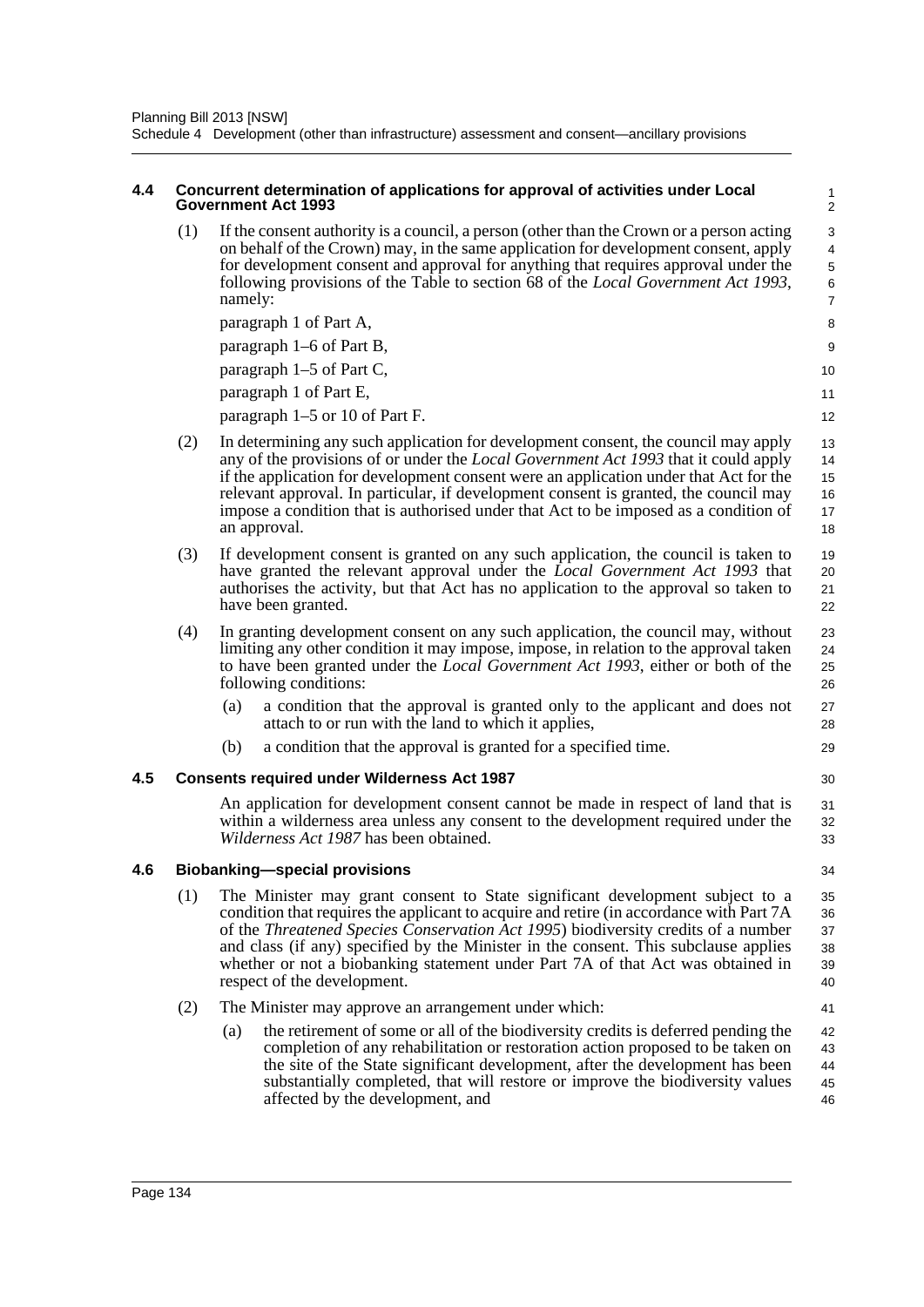| (b) | the biodiversity credits the retirement of which is deferred pending the                |  |  |  |  |  |
|-----|-----------------------------------------------------------------------------------------|--|--|--|--|--|
|     | completion of those actions are required to be transferred to the Minister              |  |  |  |  |  |
|     | administering the Threatened Species Conservation Act 1995.                             |  |  |  |  |  |
|     | Division 7 of Part 7A of the <i>Threatened Species Conservation Act 1005</i> applies in |  |  |  |  |  |

40 41

47

- (3) Division 7 of Part 7A of the *Threatened Species Conservation Act 1995* applies in respect of any such arrangement as if it were a deferred retirement arrangement approved under that Division.
- (4) If a biobanking statement was obtained in respect of State significant development, the Minister may grant consent to the development subject to a condition that requires the applicant to comply with any conditions of the biobanking statement. **Note.** The conditions of a biobanking statement may require the proponent to retire biodiversity credits in respect of the State significant development in order to ensure that it maintains or improves biodiversity values, or to carry out other on-site measures to minimise any negative impact of the development on biodiversity values.
- (5) A person cannot appeal to the Land and Environment Court in respect of a condition imposed by the Minister under subclause (4).

#### **4.7 Orders by the Court of conditional validity for certain development consents**

(1) This clause applies to a development consent granted, or purporting to have been granted, under this Act or the former Act. The clause extends to invalidity arising from any steps preliminary to the granting of any such development consent (irrespective of who was required to take those steps) and, in particular, extends to invalidity arising from non-compliance with requirements declared by this Act to be mandatory requirements. 17 18 19 20 21 22

| (2) | The Land and Environment Court may, instead of declaring or determining that a |  |
|-----|--------------------------------------------------------------------------------|--|
|     | development consent is invalid, whether in whole or in part, make an order:    |  |

- (a) suspending the operation of the consent in whole or in part, and
- (b) specifying terms compliance with which will validate the consent (whether without alterations or on being regranted with alterations).

Any such terms may include (without limitation):

- (a) terms requiring the carrying out again of steps already carried out, or
- (b) terms requiring the carrying out of steps not already commenced or carried out, or
- (c) terms requiring acts, matters or things to be done or omitted that are different from acts, matters or things required to be done or omitted by or under this Act or any other Act.
- (3) On application by the consent authority for an order under this subclause on the grounds that the terms specified under subclause (2) have been substantially complied with and that it is not proposed that the relevant development consent be regranted with alterations, the Land and Environment Court may make an order: (a) declaring that the terms have been substantially complied with, and 35 36 37 38 39
	- (b) declaring that the consent is valid, and
	- (c) revoking the order of suspension.
- (4) On application by the consent authority for an order under this subclause on the ground that the terms specified under subclause (2) have been substantially complied with and that the development consent has been regranted with alterations as referred to in clause 4.8, the Land and Environment Court may make an order: 42 43 44 45
	- (a) declaring that the terms have been complied with, and 46
	- (b) declaring that the development consent has been validly regranted, and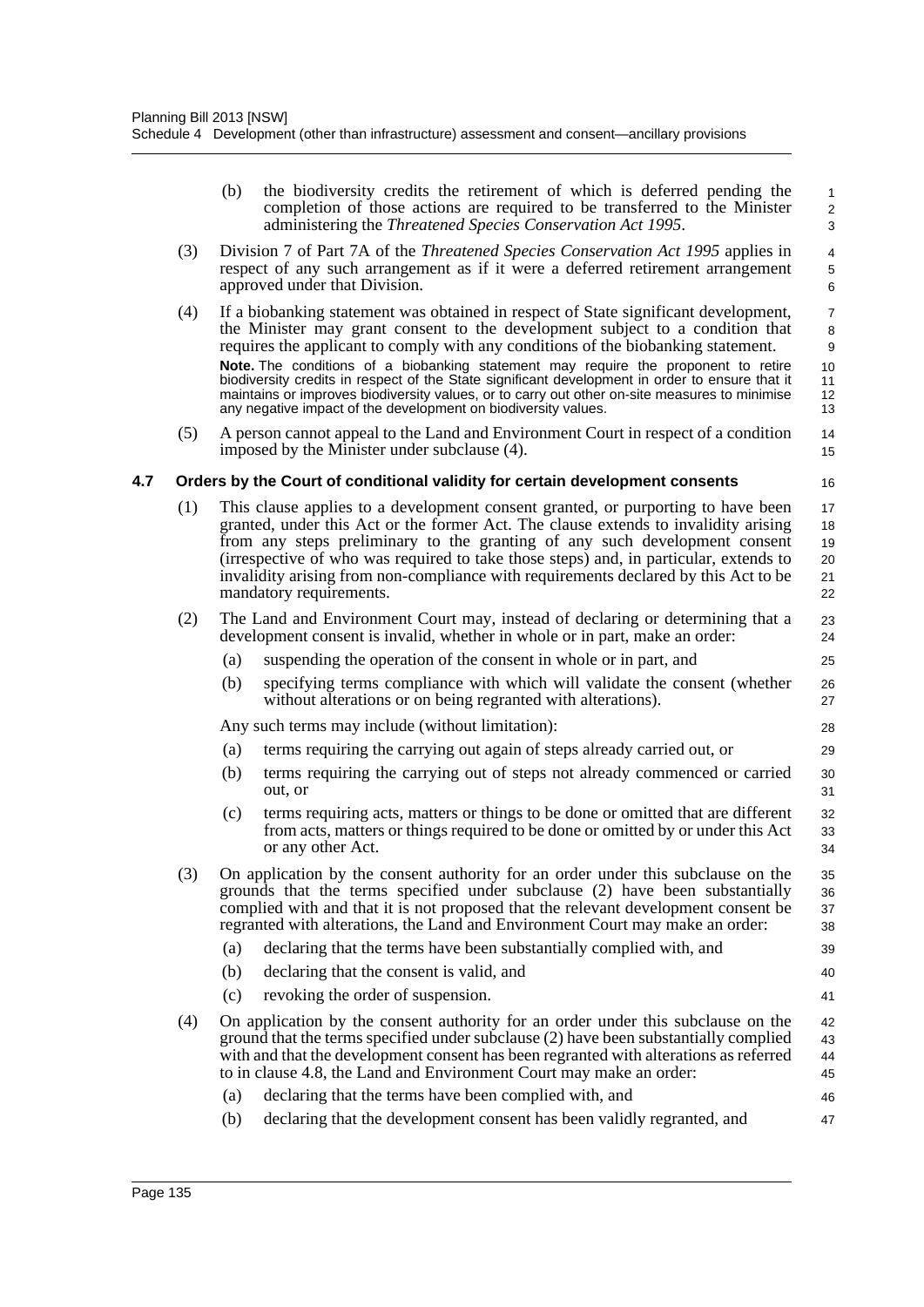|     |     | (c) | declaring that the suspended development consent has been revoked, and                                                                                                                                                                                                                                                                                                                                                                                                                                                                    | $\mathbf{1}$                           |
|-----|-----|-----|-------------------------------------------------------------------------------------------------------------------------------------------------------------------------------------------------------------------------------------------------------------------------------------------------------------------------------------------------------------------------------------------------------------------------------------------------------------------------------------------------------------------------------------------|----------------------------------------|
|     |     | (d) | revoking the order of suspension.                                                                                                                                                                                                                                                                                                                                                                                                                                                                                                         | $\overline{2}$                         |
|     | (5) |     | A development consent declared to be valid or validly regranted under this clause:                                                                                                                                                                                                                                                                                                                                                                                                                                                        | 3                                      |
|     |     | (a) | is final and the provisions of sections 9.7 and 9.8 of this Act do not apply to or<br>in respect of it, and                                                                                                                                                                                                                                                                                                                                                                                                                               | $\overline{\mathbf{4}}$<br>5           |
|     |     | (b) | in the case of a consent declared to be valid—is operative as from the date the<br>development consent originally took effect or purported to take effect, unless<br>the Court otherwise orders, and                                                                                                                                                                                                                                                                                                                                      | $\,6$<br>$\boldsymbol{7}$<br>$\bf 8$   |
|     |     | (c) | in the case of a consent declared to be validly regranted—takes effect from the<br>date of the declaration or another date specified by the Court.                                                                                                                                                                                                                                                                                                                                                                                        | $\boldsymbol{9}$<br>10                 |
|     | (6) |     | Nothing in this clause prevents the grant of another development consent in relation<br>to the same matter, during or after the period of suspension, pursuant to an<br>application for development consent duly made.                                                                                                                                                                                                                                                                                                                    | 11<br>12<br>13                         |
|     | (7) |     | It is the duty of the Land and Environment Court to consider making an order under<br>this clause instead of declaring or determining that a development consent to which<br>this clause applies is invalid, whether in whole or in part.                                                                                                                                                                                                                                                                                                 | 14<br>15<br>16                         |
| 4.8 |     |     | Revocation or regrant of development consents after order of Court                                                                                                                                                                                                                                                                                                                                                                                                                                                                        | 17                                     |
|     | (1) |     | This clause applies to a development consent granted, or purporting to be granted, by<br>a consent authority, to which an order of suspension applies under clause 4.7.                                                                                                                                                                                                                                                                                                                                                                   | 18<br>19                               |
|     | (2) |     | The consent authority may revoke a development consent to which this clause<br>applies, whether or not the terms imposed by the Land and Environment Court under<br>clause 4.7 have been complied with.                                                                                                                                                                                                                                                                                                                                   | $20\,$<br>21<br>22                     |
|     | (3) |     | However, if the terms imposed by the Land and Environment Court have been<br>substantially complied with, the consent authority may revoke the development<br>consent to which this clause applies and grant a new development consent with such<br>alterations to the revoked consent as the consent authority thinks appropriate having<br>regard to the terms themselves and to any matters arising in the course of complying<br>with the terms. Such a grant of a development consent is referred to as a regrant of<br>the consent. | 23<br>24<br>25<br>26<br>27<br>28<br>29 |
|     | (4) |     | No preliminary steps need be taken with regard to the regrant of a development<br>consent under this clause, other than those that are required to secure compliance<br>with those terms.                                                                                                                                                                                                                                                                                                                                                 | 30<br>31<br>32                         |
|     | (5) |     | Provisions of this Act as may be prescribed by the regulations apply to development<br>consents regranted under this clause.                                                                                                                                                                                                                                                                                                                                                                                                              | 33<br>34                               |
| 4.9 |     |     | <b>Regulations-Part 4</b>                                                                                                                                                                                                                                                                                                                                                                                                                                                                                                                 | 35                                     |
|     |     |     | The regulations may make provision for or with respect to the following:                                                                                                                                                                                                                                                                                                                                                                                                                                                                  | 36                                     |
|     |     | (a) | any matter that is to be done before making an application for development<br>consent,                                                                                                                                                                                                                                                                                                                                                                                                                                                    | 37<br>38                               |
|     |     | (b) | the persons who may make applications for development consent,                                                                                                                                                                                                                                                                                                                                                                                                                                                                            | 39                                     |
|     |     | (c) | the making, consideration and determination of applications for development<br>consent that are made by or on behalf of the Crown, public authorities and<br>persons prescribed by the regulations,                                                                                                                                                                                                                                                                                                                                       | 40<br>41<br>42                         |
|     |     | (d) | requiring the New South Wales Aboriginal Land Council to consent to<br>applications for the modification of development consents relating to land<br>owned by Local Aboriginal Land Councils,                                                                                                                                                                                                                                                                                                                                             | 43<br>44<br>45                         |
|     |     | (e) | the form of applications for development consent,                                                                                                                                                                                                                                                                                                                                                                                                                                                                                         | 46                                     |

**4.9 Regulations—Part 4**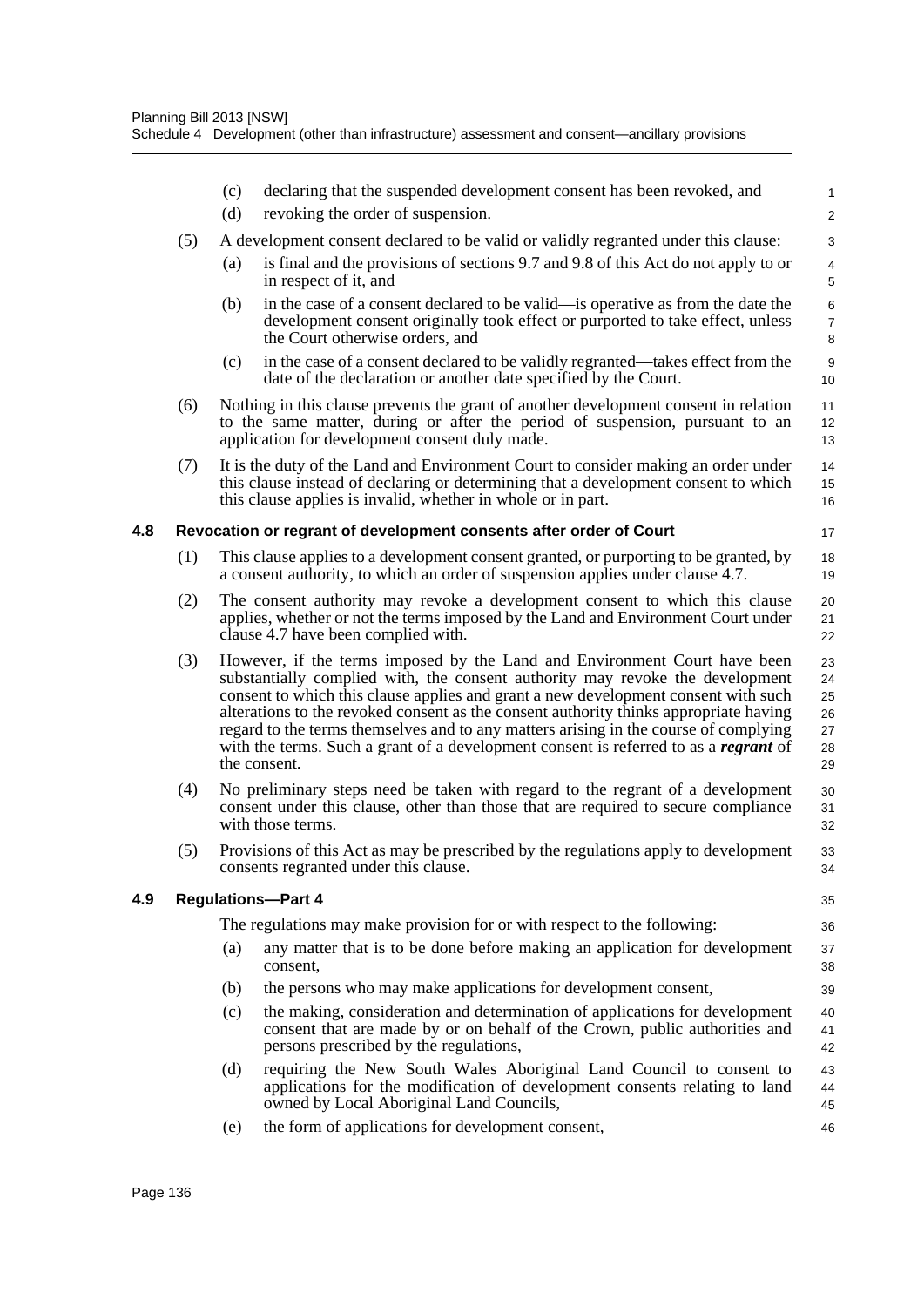| (f) | the information about applications for development consents and about<br>development consents that is to be made publicly available,                                                                                        | $\mathbf{1}$<br>$\overline{2}$ |
|-----|-----------------------------------------------------------------------------------------------------------------------------------------------------------------------------------------------------------------------------|--------------------------------|
| (g) | applications for strategic compatibility certificates and the determination of<br>those applications,                                                                                                                       | 3<br>4                         |
| (h) | requirements concerning the issue of complying development certificates<br>(including the notification of the issue of those certificates),                                                                                 | 5<br>6                         |
| (i) | the form of complying development certificates and variation certificates,                                                                                                                                                  | $\overline{7}$                 |
| (i) | the documents and information required to accompany applications for<br>development consent, including documents that will assist the consent<br>authority in assessing the environmental impact of development,            | 8<br>9<br>10                   |
| (k) | the preparation, contents, form and submission of environmental impact<br>statements and statements of environmental effects,                                                                                               | 11<br>12                       |
| (1) | the documents and information required to accompany statements of<br>environmental effects and environmental impact statements,                                                                                             | 13<br>14                       |
| (m) | additional matters of a procedural nature that are to be complied with before<br>an application for development consent may be determined,                                                                                  | 15<br>16                       |
| (n) | the modification or surrender of a development consent, or of an existing use<br>right, in accordance with a condition of a development consent,                                                                            | 17<br>18                       |
| (0) | conditions to be imposed on development consents,                                                                                                                                                                           | 19                             |
| (p) | procedures relating to the determination of matters required to be determined<br>or approved under a condition of a development consent,                                                                                    | 20<br>21                       |
| (q) | the kinds of development that may be subject to a condition permitting the<br>review of another condition, the matters that must be included in such a<br>condition and the procedures for a review under such a condition, | 22<br>23<br>24                 |
| (r) | procedures relating to the referral of Crown development applications to the<br>NSW Planning Director-General and the determination of such applications,                                                                   | 25<br>26                       |
| (s) | the modification of development consents (including with respect to<br>environmental assessment requirements),                                                                                                              | 27<br>28                       |
| (t) | the circumstances in which work is taken to be, or not taken to be, physically<br>commenced under a development consent,                                                                                                    | 29<br>30                       |
| (u) | the periods within which specified aspects of the environmental planning<br>control process must be completed and the variation of those periods,                                                                           | 31<br>32                       |
| (v) | the provision by councils of certificates relating to the application of<br>development guides to particular land or in particular circumstances,                                                                           | 33<br>34                       |
| (w) | the effect of a failure to comply with any requirement of the regulations.                                                                                                                                                  | 35                             |
|     |                                                                                                                                                                                                                             |                                |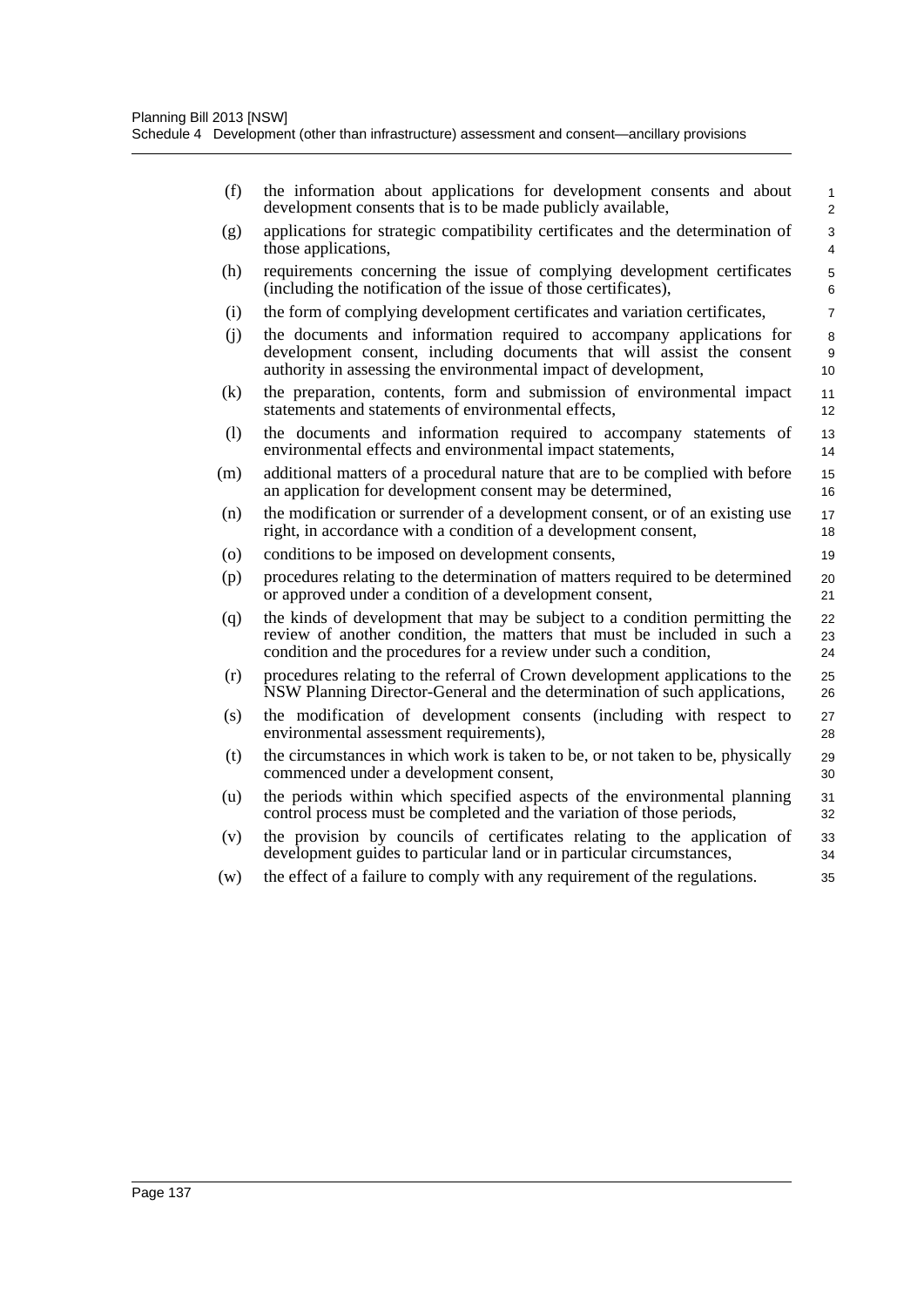|        | <b>Schedule 5</b><br>Infrastructure and environmental impact<br>assessment—ancillary provisions |                    | $\mathbf{1}$<br>2                                                                                                                                                                                                                                                                                                                                                                                                                                                                                          |                                  |
|--------|-------------------------------------------------------------------------------------------------|--------------------|------------------------------------------------------------------------------------------------------------------------------------------------------------------------------------------------------------------------------------------------------------------------------------------------------------------------------------------------------------------------------------------------------------------------------------------------------------------------------------------------------------|----------------------------------|
| Part 1 |                                                                                                 |                    | Provisions relating to environmental impact<br>assessment under Division 5.1 of Part 5                                                                                                                                                                                                                                                                                                                                                                                                                     | $\sqrt{3}$<br>4                  |
| 5.1    |                                                                                                 | <b>Application</b> |                                                                                                                                                                                                                                                                                                                                                                                                                                                                                                            | 5                                |
|        |                                                                                                 |                    | This Part applies in relation to the environmental impact assessment requirements of<br>Division 5.1 of Part 5 (referred to in this Part as Part 5 environmental impact<br><i>assessment</i> ).                                                                                                                                                                                                                                                                                                            | 6<br>$\boldsymbol{7}$<br>8       |
| 5.2    |                                                                                                 |                    | Nomination of determining authority                                                                                                                                                                                                                                                                                                                                                                                                                                                                        | $\boldsymbol{9}$                 |
|        | (1)                                                                                             |                    | If the approval of more than one determining authority is required in relation to any<br>relevant development (either in respect of the carrying out of the development or the<br>granting of an approval in respect of the development), the Minister may, by<br>Ministerial planning order, nominate a determining authority to be the nominated<br>determining authority for the relevant development, or class of relevant<br>development, for the purposes of Part 5 environmental impact assessment. | 10<br>11<br>12<br>13<br>14<br>15 |
|        | (2)                                                                                             |                    | If there is a nominated determining authority for relevant development, that<br>nominated authority may exercise the following functions on behalf of the other<br>determining authorities in relation to that relevant development:                                                                                                                                                                                                                                                                       | 16<br>17<br>18                   |
|        |                                                                                                 | (a)                | furnishing a copy of the environmental impact statement to the NSW Planning<br>Director-General,                                                                                                                                                                                                                                                                                                                                                                                                           | 19<br>20                         |
|        |                                                                                                 | (b)                | publicly exhibiting the environmental impact statement and receiving and<br>forwarding submissions made in response to the public exhibition.                                                                                                                                                                                                                                                                                                                                                              | 21<br>22                         |
|        | (3)                                                                                             |                    | A determining authority (other than the nominated determining authority) is required<br>to forward to the nominated determining authority a copy of any submissions made<br>to it in response to the public exhibition and provide other information to the<br>nominated determining authority, as required by the regulations, to enable the<br>nominated determining authority to co-ordinate the preparation and furnishing of<br>reports in relation to the relevant development.                      | 23<br>24<br>25<br>26<br>27<br>28 |
|        | (4)                                                                                             |                    | If there is a nominated determining authority for any relevant development, any other<br>determining authority for the development need not inquire into whether the<br>nominated determining authority has complied with the functions that it exercises<br>under this clause on behalf of that other determining authority.                                                                                                                                                                              | 29<br>30<br>31<br>32             |
| 5.3    |                                                                                                 |                    | Determining authorities taken to be proponents of relevant development                                                                                                                                                                                                                                                                                                                                                                                                                                     | 33                               |
|        | (1)                                                                                             | (a)                | For the purposes of Part 5 environmental impact assessment, a proponent of<br>development is taken to include the following:<br>the Forestry Corporation of New South Wales in respect of forestry activities<br>authorised by that Corporation on land under the management of that                                                                                                                                                                                                                       | 34<br>35<br>36<br>37             |
|        |                                                                                                 | (b)                | Corporation,<br>any determining authority which the Minister determines in writing to be the<br>proponent of a particular relevant development or which the regulations<br>declare to be the proponent of relevant development of the kind specified in<br>the regulations.                                                                                                                                                                                                                                | 38<br>39<br>40<br>41<br>42       |
|        | (2)                                                                                             |                    | In any such case, a reference in Division 5.1 of Part 5 or in this Part to a determining<br>authority carrying out development includes a reference to the Forestry Corporation                                                                                                                                                                                                                                                                                                                            | 43<br>44                         |

or such a determining authority granting an approval for the development.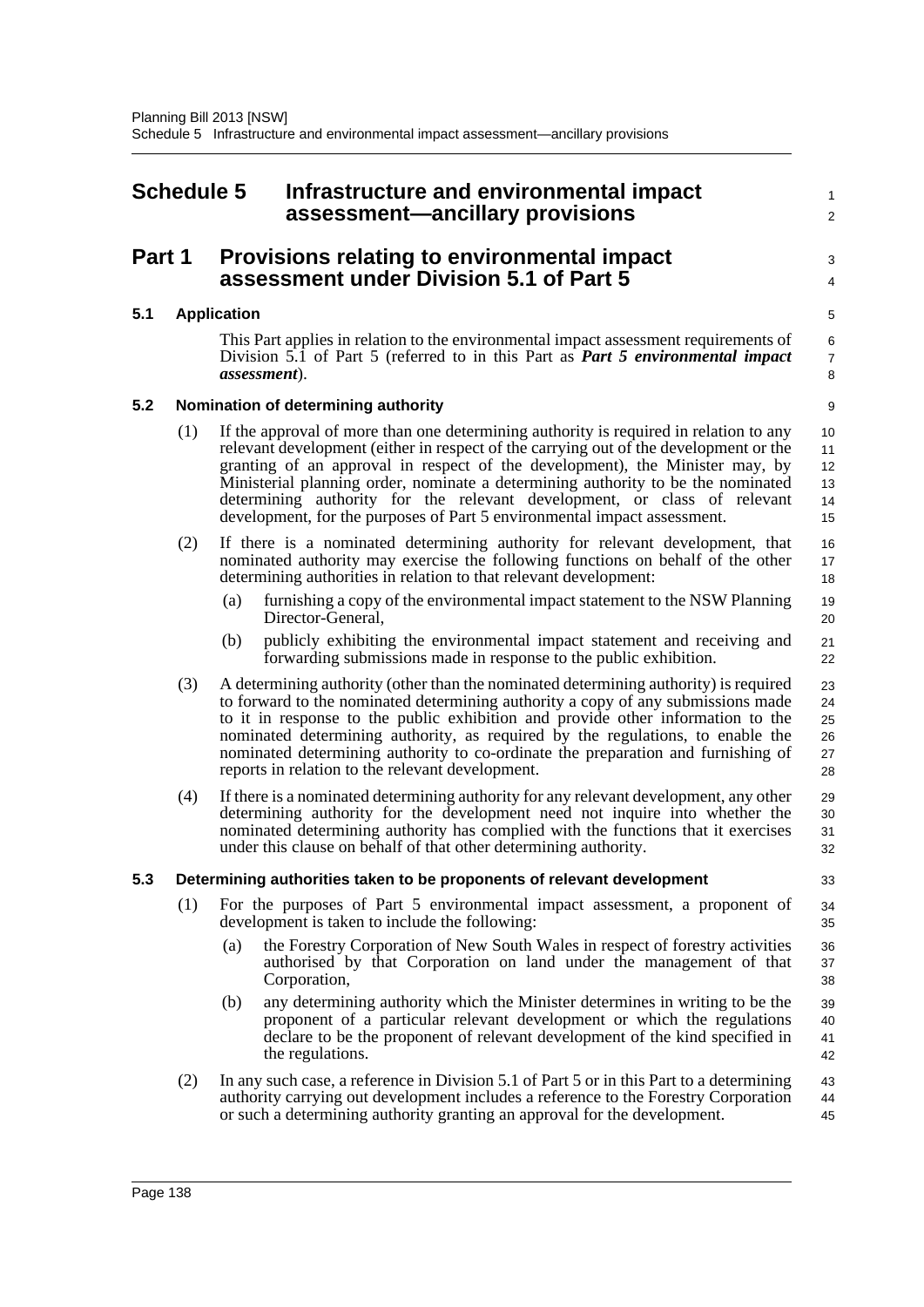#### **5.4 Particular matters to which determining authorities to have regard for purposes of Part 5 environmental impact assessment etc**

- (1) For the purposes of Part 5 environmental impact assessment, a determining authority is to have regard to the effect of the relevant development on the following (to the extent that it is relevant to the assessment):
	- (a) any wilderness area,
	- (b) any critical habitat,
	- (c) any recovery plan or threat abatement plan for the purposes of assessing in a species impact statement any effect on a threatened species, population or ecological community, or its habitat,
	- (d) any conservation agreement entered into under the *National Parks and Wildlife Act 1974* that applies to any of the land concerned (and any plan of management under that Act for the land subject to the conservation agreement),
	- (e) any joint management agreement entered into under the threatened species legislation that applies to any of the land concerned,
	- (f) any biobanking agreement entered into under Part 7A of the *Threatened Species Conservation Act 1995* that applies to any of the land concerned. 17 18
- (2) A determining authority is not to grant an approval for any relevant development of land within a wilderness area unless any consent to the development required under the *Wilderness Act 1987* has been obtained. 19 20 21

#### **5.5 Regulations**

**5.6 Application**

The regulations may make provision for or with respect to Part 5 environmental impact assessment, including for or with respect to the following:

- (a) the matters to be taken into account when consideration is being given to the likely effect of any relevant development on the environment,
- (b) the circumstances in which a determining authority is taken to have complied with its obligation under section 5.3 (General duty to consider environmental impact of relevant development), 27 28 29
- (c) the preparation, contents, form and submission of environmental impact statements,
- (d) the examination of environmental impact statements,
- (e) the effect of amendments to the lists of threatened species, populations and ecological communities during Part 5 environmental impact assessment.

### **Part 2 Provisions relating to State infrastructure development under Division 5.2 of Part 5**

36 37

> 38 39

> 40

35

This Part applies in relation to State infrastructure development and approvals under Division 5.2 of Part 5.

#### **5.7 Biobanking—special provisions**

(1) The Minister may approve State infrastructure development subject to a condition that requires the proponent to acquire and retire (in accordance with Part 7A of the *Threatened Species Conservation Act 1995*) biodiversity credits of a number and class (if any) specified by the Minister in the approval. This subclause applies 41 42 43 44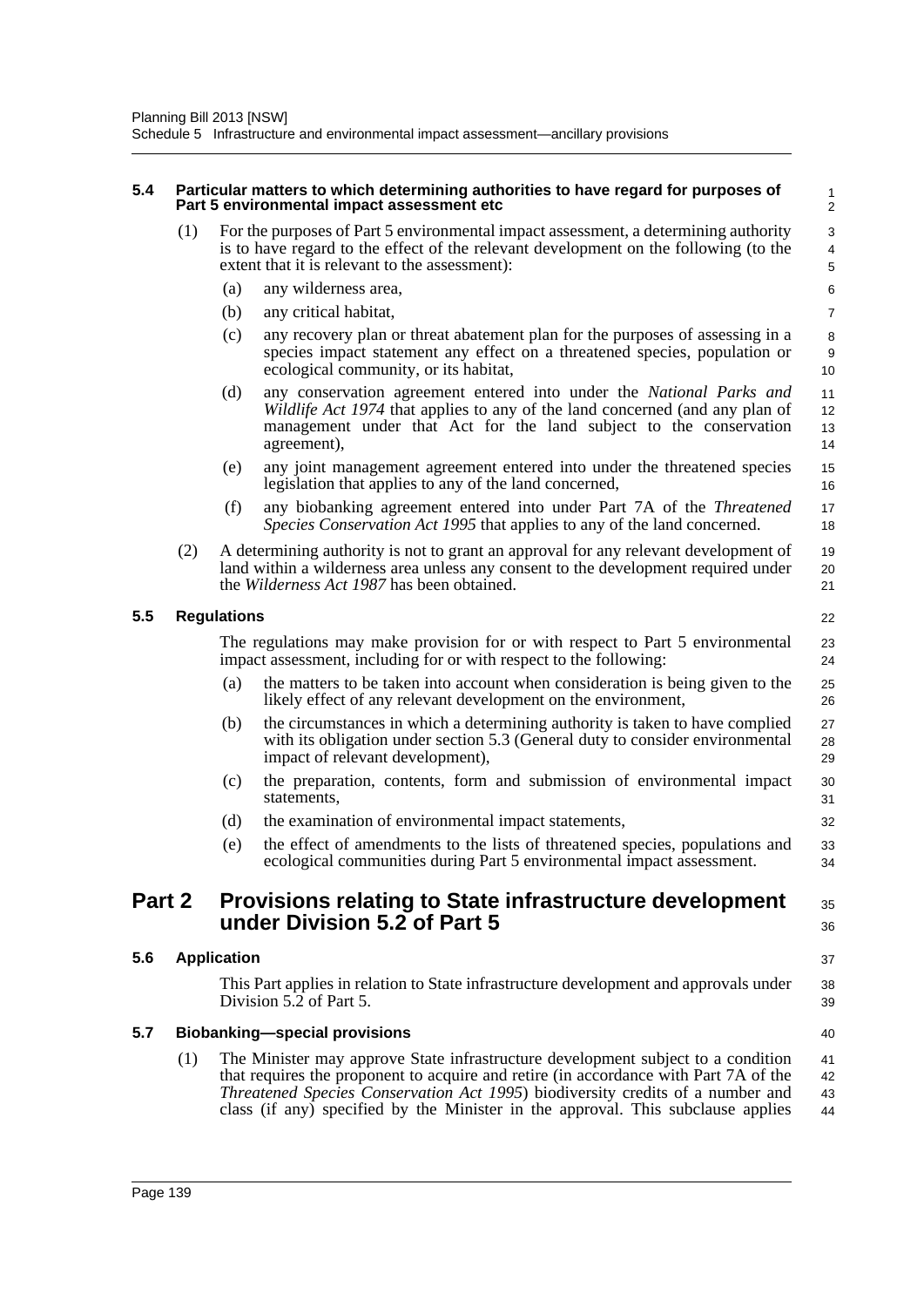whether or not a biobanking statement under Part 7A of that Act was obtained in respect of the development.

22 23

24

28 29

49

- (2) The Minister may approve an arrangement under which:
	- (a) the retirement of some or all of the biodiversity credits is deferred pending the completion of any rehabilitation or restoration action proposed to be taken on the site of the State infrastructure development, after the development has been substantially completed, that will restore or improve the biodiversity values affected by the development, and
	- (b) the biodiversity credits the retirement of which is deferred pending the completion of those actions are required to be transferred to the Minister administering the *Threatened Species Conservation Act 1995*.
- (3) Division 7 of Part 7A of the *Threatened Species Conservation Act 1995* applies in respect of any such arrangement as if it were a deferred retirement arrangement approved under that Division.
- (4) If a biobanking statement was obtained in respect of State infrastructure development, the Minister may approve the development subject to a condition that requires the proponent to comply with any conditions of the biobanking statement. **Note.** The conditions of a biobanking statement may require the proponent to retire biodiversity credits in respect of the State infrastructure development in order to ensure that it maintains or improves biodiversity values, or to carry out other onsite measures to minimise any negative impact of the development on biodiversity values. 15 16 17 18 19 20 21
- (5) A person cannot appeal to the Land and Environment Court in respect of a condition imposed by the Minister under subclause (4).

#### **5.8 Regulations for purposes of Division 5.2 of Part 5**

The regulations may make provision for or with respect to State infrastructure development and approvals of State infrastructure development under Division 5.2 of Part 5, including the following: 25 26 27

- (a) the requirements and procedures for making applications for approvals under that Division,
- (b) requiring owners of land on which State infrastructure development is proposed to be carried out to consent to applications for approvals under that Division, 30 31 32
- (c) the amendment of applications for approvals under that Division,
- (d) the preparation, notification and modification of requirements for environmental impact assessment of State infrastructure development,
- (e) the requirements for environmental impact statements under that Division,
- (f) the assessment of applications for approval and the making of reports under that Division (including the time within which any such assessment or report is to be completed),
- (g) requiring the New South Wales Aboriginal Land Council to consent to applications for approvals under that Division on land owned by Local Aboriginal Land Councils, if the consent of the Local Aboriginal Land Council concerned is required as owner of the land, 40 41 42 43
- (h) providing for public exhibition, notification and public registers of applications for approvals under that Division (or for the modification of approvals) and of the determination of those applications, 44 45 46
- (i) the effect of the revocation of the declaration of development as State infrastructure development, 47 48
- (j) the application of provisions of Part 8 to State infrastructure development.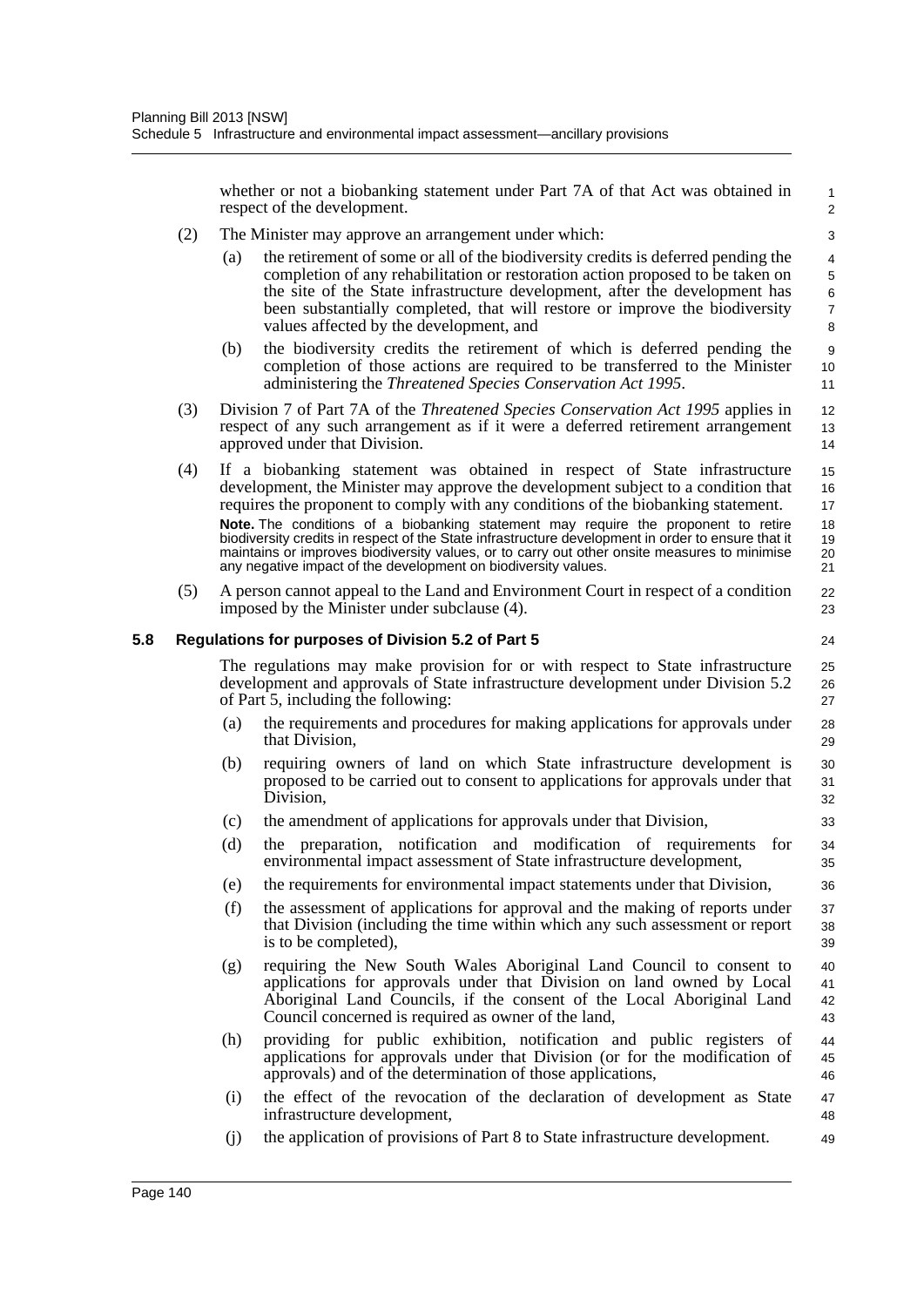# **Part 3 Provisions relating to public priority infrastructure**

#### **5.9 Application**

This Part applies in relation to public priority infrastructure under Division 5.3 of Part 5.

1

2 3 4

#### **5.10 Regulations**

The regulations may make provision for or with respect to public priority infrastructure, including the following:

- (a) the declaration of public priority infrastructure,
- (b) project definition reports (including the modification of any such report at the request of the proponent),
- (c) the carrying out of development for the purposes of public priority infrastructure, 11 12
- (d) the application (with or without modification) of provisions of Part 8 to public priority infrastructure, 13 14
- (e) any matter for or with respect to which regulations may be made in relation to State infrastructure development. 15 16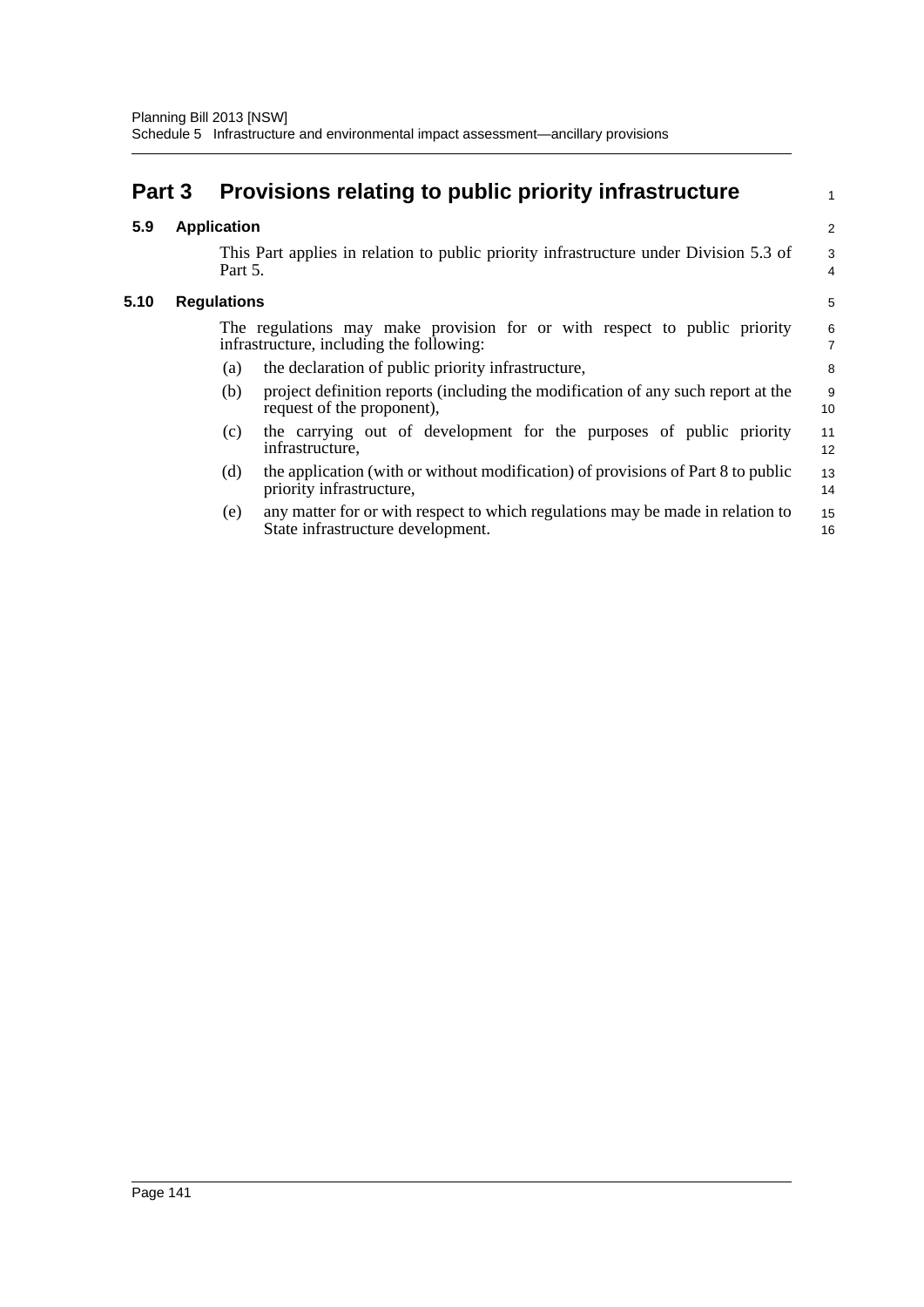# **Schedule 6 Concurrences, consultation and other legislative approvals—ancillary provisions**

| 6.1 | One stop referrals and decisions—heritage or bush fire approvals |                                                                                                                                                                                                                                                                                                                        |                      |  |
|-----|------------------------------------------------------------------|------------------------------------------------------------------------------------------------------------------------------------------------------------------------------------------------------------------------------------------------------------------------------------------------------------------------|----------------------|--|
|     | (1)                                                              | This clause applies to the following (a <i>heritage or bush fire approval</i> ):                                                                                                                                                                                                                                       | $\overline{4}$       |  |
|     |                                                                  | an approval under Subdivision 1 of Division 3 of Part 4 of the Heritage Act<br>(a)<br>1977,                                                                                                                                                                                                                            | 5<br>6               |  |
|     |                                                                  | a bush fire safety authority under section 100B of the Rural Fires Act 1997.<br>(b)                                                                                                                                                                                                                                    | $\overline{7}$       |  |
|     | (2)                                                              | The NSW Planning Director-General is required to act in accordance with the advice<br>of the approval body for a heritage or bush fire approval when determining under<br>section 6.12 whether the approval body should give the heritage or bush fire approval<br>and, if so, the general terms of any such approval. | 8<br>9<br>10<br>11   |  |
|     | (3)                                                              | The NSW Planning Director-General is not required to do so if advice is not provided<br>within the time specified in the regulations or if the advice conflicts with the advice<br>of any other approval body under the State assessment requirements referred to in<br>section 6.12.                                  | 12<br>13<br>14<br>15 |  |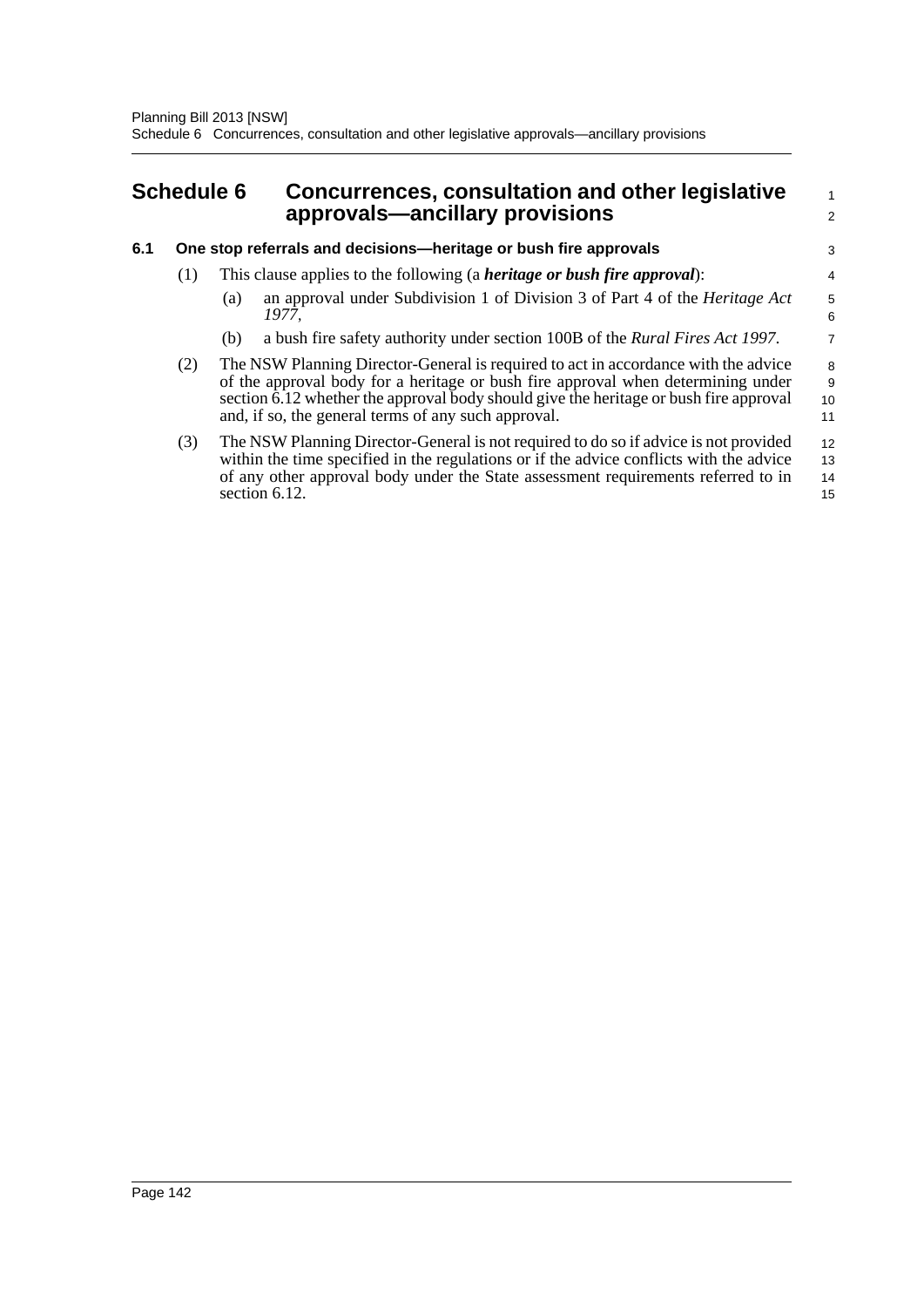### **Schedule 7 Infrastructure and other contributions—ancillary provisions**

26

39

1

#### **7.1 Regulations—transparency and accountability**

- (1) The regulations may make provision for or with respect to requiring the collection and publication by public authorities of information concerning the provision of infrastructure and the determination, collection, application and use of infrastructure or other contributions under Part 7 of this Act.
- (2) The information required to be collected and published can include (but is not limited to):
	- (a) details of the amounts of monetary contributions paid and the purposes for which they were paid, and
	- (b) details of the purposes for which monetary contributions have been applied by a public authority, and
	- (c) details of the time frame for the provision of infrastructure for which any local infrastructure plan or growth infrastructure plan provides, and
	- (d) details of any borrowings or other arrangements made by a public authority for the provision of infrastructure, and
	- (e) the amount and other details of any monetary contributions that have not been applied for the purpose for which they were paid and that continue to be held by a public authority.
- (3) The regulations can, for example, require the publication of information by a public authority by requiring inclusion of the information in any annual or other report of the public authority.
- (4) The regulations may also provide for the auditing of the administration of local infrastructure contributions by councils.

### **7.2 Regulations—planning agreements and infrastructure plans**

- (1) The regulations may make provision for or with respect to planning agreements, including the following: 27 28
	- (a) the form of planning agreements,
	- (b) the subject-matter of planning agreements,
	- (c) the making, amendment and revocation of planning agreements, including the giving of public notice and inspection by the public,
	- (d) requiring the provision to a public authority of a copy of a planning agreement and any amendment or notice of revocation of a planning agreement,
	- (e) the public inspection of planning agreements after they have been made.
- (2) The regulations may make provision for or with respect to the preparation and approval of local infrastructure plans and growth infrastructure plans, including the format, structure and subject-matter of plans. 36 37 38

#### **7.3 Regulations—statutory charge etc to secure payment of contributions**

- (1) The regulations may make provision for securing the payment of infrastructure and other contributions under Part 7 by the creation of a statutory charge on the land in respect of which the contributions are imposed (including the priority of any such charge and the displacement of section 42 of the *Real Property Act 1900*). 40 41 42 43
- (2) The regulations may make provision for the issue of certificates as to whether or not any such contributions have been imposed or remain unpaid in respect of any land 44 45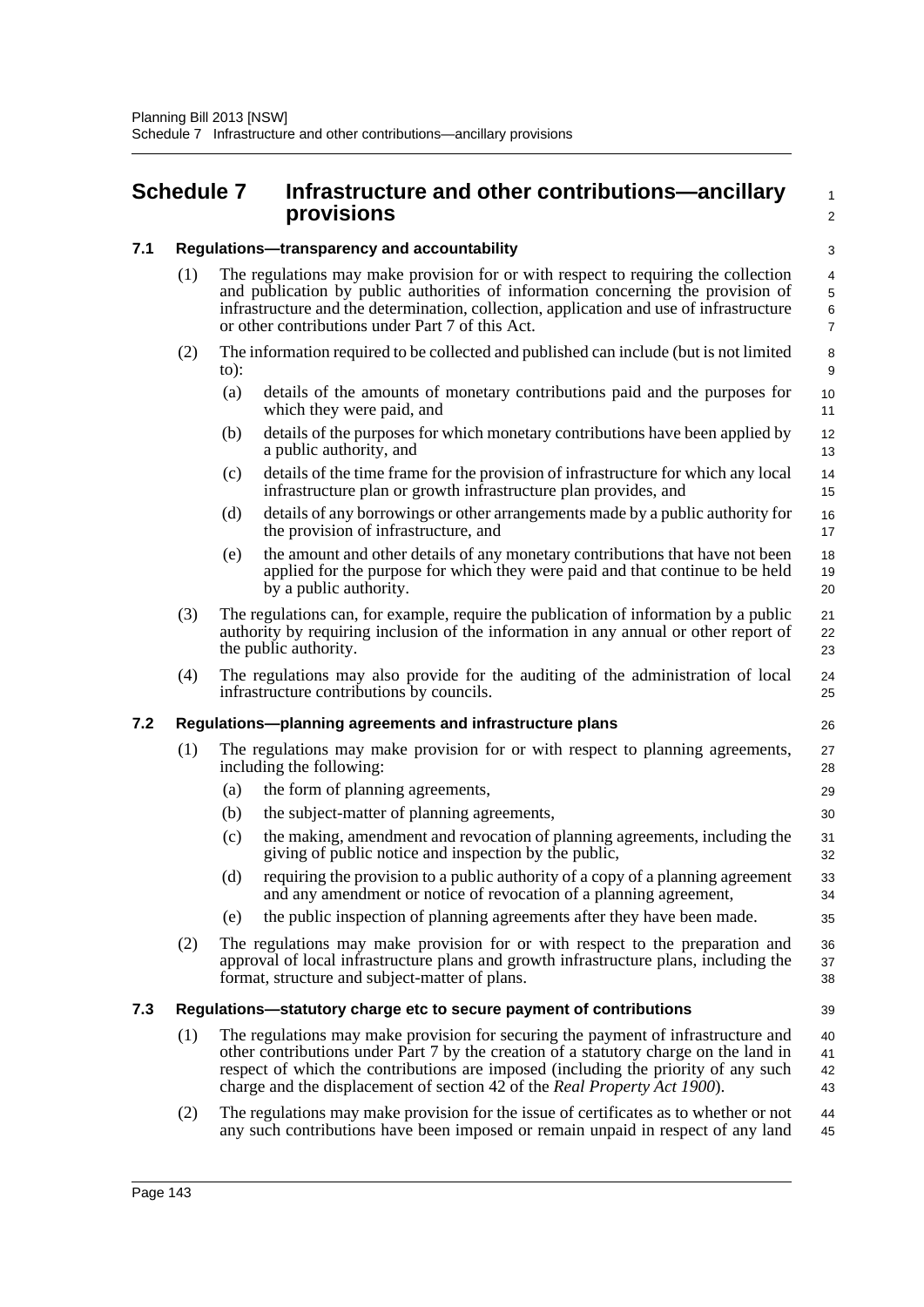(and for that purpose confer functions on a public authority in relation to the issue of any such certificates).

17 18 19

22 23 24

45

(3) The regulations may apply (with or without modification) the provisions of the *Local Government Act 1993* or other Act relating to the sale of property for the recovery of unpaid rates or charges to the sale of land subject to any such statutory charge for the recovery of payments secured by the charge.

#### **7.4 Assessment of loan commitments of Planning Ministerial Corporation**

(1) The Planning Ministerial Corporation may, in respect of each year ending on 31 December, assess the amount required in any such year for the payment of interest on, or repayment of principal of, any loan raised by the Corporation on the councils whose areas or parts of areas are included in the development area to which the purpose for which the loan was raised relates.

(2) The regulations may make provision for or with respect to:

- (a) the assessment referred to in subclause (1), and
- (b) the notification of a council referred to in subclause (1) by the Corporation of a decision to make the assessment, and 15 16
- (c) the provision by such a council of information necessary to determine the amount to be paid by the council in relation to the assessment, and
- (d) the payment by such a council of the whole or any part of an amount assessed.
- (3) A council required to pay the whole or any part of an amount assessed under subclause (1) must make the payment from its consolidated fund. 20 21
- (4) The Corporation may recover as a debt or liquidated demand in any court of competent jurisdiction any amount assessed upon a council and not paid on or before such day as may be prescribed in relation to the assessment.

#### **7.5 Planning Growth Funds**

- (1) There is established in the Special Deposits Account, a Planning Growth Fund in respect of each development area under clause 7.7 (a *Growth Fund*).
- (2) The Growth Fund in respect of each development area is to consist of:
	- (a) all money borrowed for the purpose of the acquisition or development of land within the development area and for the purpose of repaying or renewing a loan obtained for that purpose and the proceeds of any levy or assessment made by the Planning Ministerial Corporation for the purpose of repaying money so borrowed or renewing such a loan, and 29 30 31 32 33
	- (b) the proceeds of the sale or lease by the Planning Ministerial Corporation of any land situated within the development area, and
	- (c) all money and land directed by or under the planning legislation to be allocated to the Growth Fund, and
	- (d) all money received as a result of the investment of the Growth Fund, and
	- (e) such other money as the Treasurer authorises to be paid into the Growth Fund.
- (3) All land vested in the Planning Ministerial Corporation and situated within a development area is to form part of the assets of the Growth Fund in respect of that development area. 40 41 42
- (4) The Growth Fund in respect of each development area may be applied to any of the following purposes: 43 44
	- (a) the acquisition or development of any land within the development area,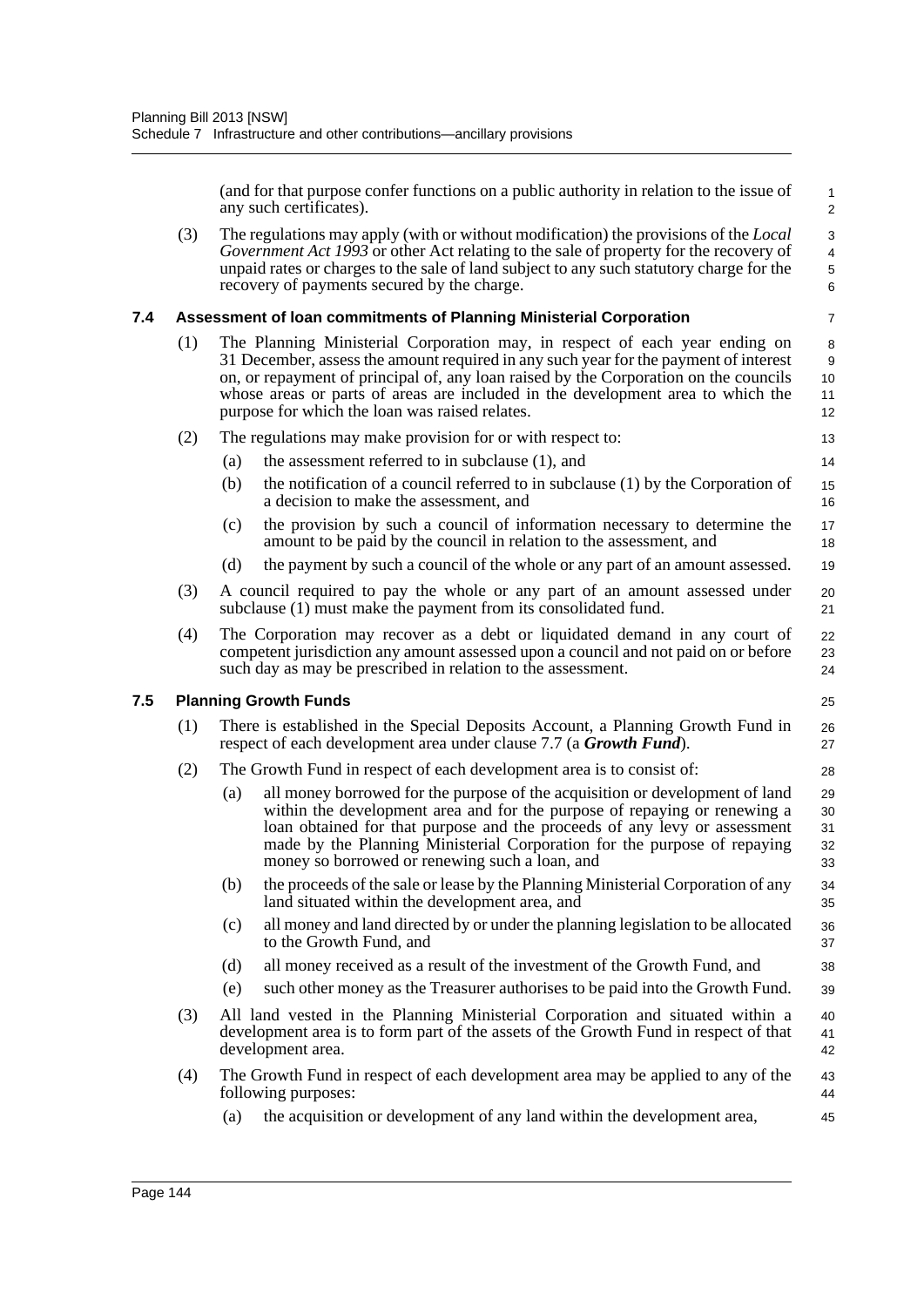|     |     | (b) | the payment of rates and charges due and payable by the Planning Ministerial<br>Corporation in respect of land within the development area,                                                                                                                                                                                                                                                                                                  | $\mathbf{1}$<br>$\overline{2}$   |
|-----|-----|-----|----------------------------------------------------------------------------------------------------------------------------------------------------------------------------------------------------------------------------------------------------------------------------------------------------------------------------------------------------------------------------------------------------------------------------------------------|----------------------------------|
|     |     | (c) | transfers to any reserve for loan repayment in respect of money borrowed in<br>respect of the development area,                                                                                                                                                                                                                                                                                                                              | 3<br>4                           |
|     |     | (d) | payment of principal, interest and expenses in respect of money borrowed in<br>respect of the development area,                                                                                                                                                                                                                                                                                                                              | $\mathbf 5$<br>$\,6$             |
|     |     | (e) | any purpose authorised by or under the planning legislation for the application<br>of the Growth Fund,                                                                                                                                                                                                                                                                                                                                       | $\boldsymbol{7}$<br>8            |
|     |     | (f) | the creation of assets and incurring and discharging liabilities not inconsistent<br>with the purposes of the Growth Fund,                                                                                                                                                                                                                                                                                                                   | $\boldsymbol{9}$<br>10           |
|     |     | (g) | payment of principal, interest and expenses in respect of money borrowed<br>which is not chargeable to any fund other than the Growth Fund, or in respect<br>of a loan or asset transferred from another fund,                                                                                                                                                                                                                               | 11<br>12<br>13                   |
|     |     | (h) | the investment of money for the creation of reserves for any purposes not<br>inconsistent with the purposes of the Growth Fund,                                                                                                                                                                                                                                                                                                              | 14<br>15                         |
|     |     | (i) | any costs incurred in the administration of the Growth Fund.                                                                                                                                                                                                                                                                                                                                                                                 | 16                               |
|     | (5) |     | The Growth Fund may also be applied, with the approval of the Minister, to the<br>development of land (whether vested in the Planning Ministerial Corporation or not)<br>within the development area for the purpose of an improvement program, if:                                                                                                                                                                                          | 17<br>18<br>19                   |
|     |     | (a) | the Minister has considered likely future applications of the Growth Fund for<br>all the purposes in subclause (4), and                                                                                                                                                                                                                                                                                                                      | 20<br>21                         |
|     |     | (b) | in the opinion of the Minister, implementation of the improvement program<br>will improve public amenity by:                                                                                                                                                                                                                                                                                                                                 | 22<br>23                         |
|     |     |     | (i)<br>enhancing open space or the public domain, or<br>providing suitable infrastructure or facilities at a regional or local level.<br>(ii)                                                                                                                                                                                                                                                                                                | 24<br>25                         |
|     | (6) |     | The Growth Fund in respect of each development area may be applied to purposes<br>that are necessary, incidental, subordinate or supplementary to any of the purposes<br>specified in this clause.                                                                                                                                                                                                                                           | 26<br>27<br>28                   |
| 7.6 |     |     | <b>Planning Trust Fund</b>                                                                                                                                                                                                                                                                                                                                                                                                                   | 29                               |
|     | (1) |     | There is established in the Special Deposits Account, the Planning Trust Fund (the<br>Trust Fund).                                                                                                                                                                                                                                                                                                                                           | 30<br>31                         |
|     | (2) |     | The Trust Fund is to consist of the following assets:                                                                                                                                                                                                                                                                                                                                                                                        | 32                               |
|     |     | (a) | all money and land held by the Planning Ministerial Corporation by way of<br>deposit or in trust for any person,                                                                                                                                                                                                                                                                                                                             | 33<br>34                         |
|     |     | (b) | all money and land assigned, conveyed, bequeathed or devised to the Planning<br>Ministerial Corporation in trust for the purpose of any function which the<br>Planning Ministerial Corporation is under the planning legislation empowered<br>to exercise,                                                                                                                                                                                   | 35<br>36<br>37<br>38             |
|     |     | (c) | all money received as a result of the investment of the Trust Fund.                                                                                                                                                                                                                                                                                                                                                                          | 39                               |
|     | (3) |     | The Trust Fund is to be applied as follows:                                                                                                                                                                                                                                                                                                                                                                                                  | 40                               |
|     |     | (a) | where the money or land is held by way of a deposit or in trust for any person,<br>the money may be paid or the land may be assured to or on behalf of the person<br>entitled thereto, but if the money has remained in the Trust Fund for 10 years,<br>the Planning Ministerial Corporation may transfer it to such Planning Growth<br>Fund as it may deem proper, subject to repaying it from that fund to any person<br>entitled thereto, | 41<br>42<br>43<br>44<br>45<br>46 |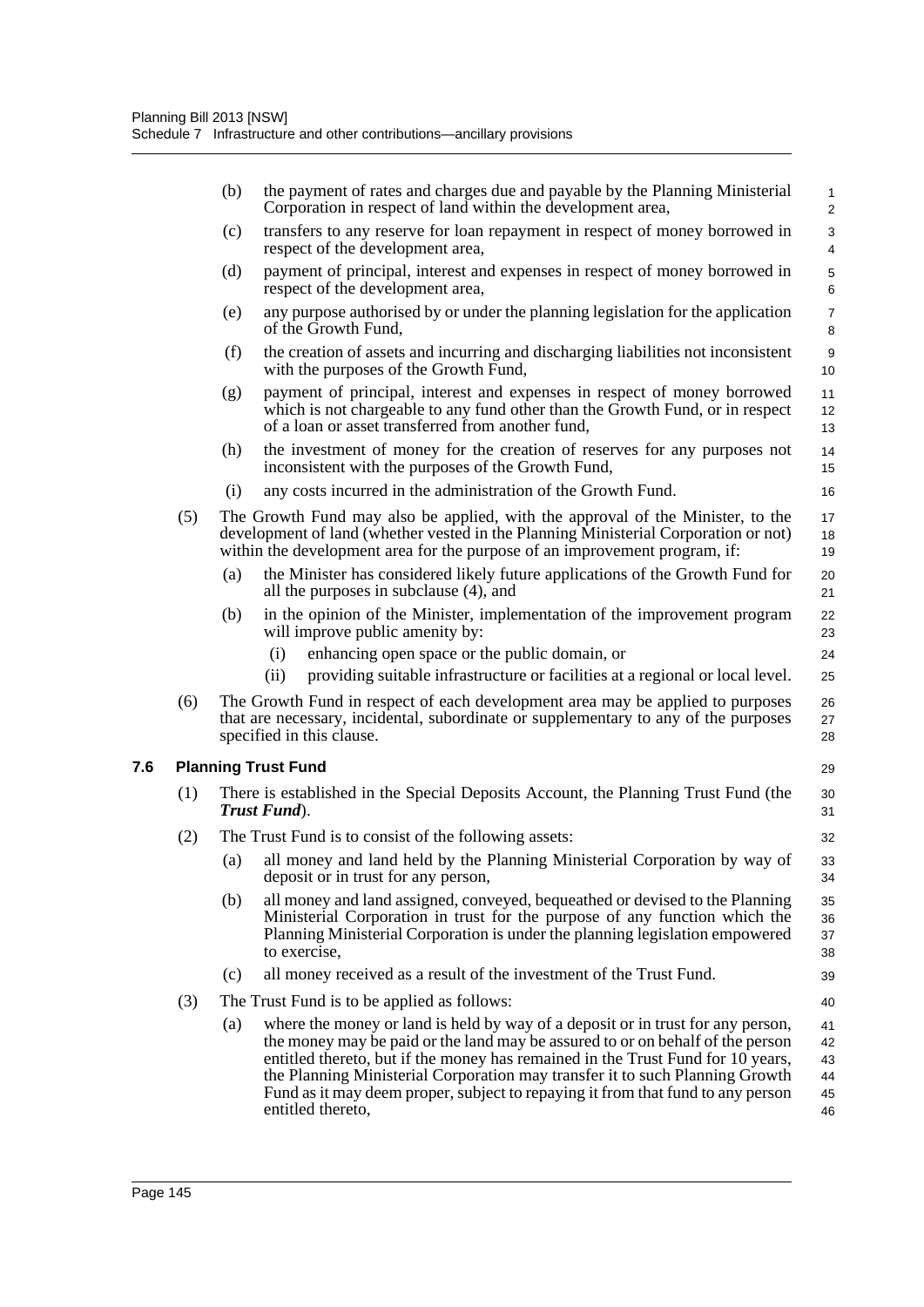|      | (b)                                                                                                                                                                                                                                                                                                                                             | except as otherwise provided in this clause, for the purposes of and according<br>to the trusts upon which the money or land is held by the Planning Ministerial<br>Corporation,                                                                      | $\mathbf{1}$<br>2<br>$\mathbf{3}$ |  |  |
|------|-------------------------------------------------------------------------------------------------------------------------------------------------------------------------------------------------------------------------------------------------------------------------------------------------------------------------------------------------|-------------------------------------------------------------------------------------------------------------------------------------------------------------------------------------------------------------------------------------------------------|-----------------------------------|--|--|
|      | (c)                                                                                                                                                                                                                                                                                                                                             | by investment in securities authorised under the <i>Trustee Act 1925</i> or for the<br>purposes of and according to the trusts referred to in paragraph (b).                                                                                          | $\overline{4}$<br>5               |  |  |
|      |                                                                                                                                                                                                                                                                                                                                                 | <b>Development areas</b>                                                                                                                                                                                                                              | 6                                 |  |  |
| (1)  | Development areas may be constituted in accordance with this clause.                                                                                                                                                                                                                                                                            |                                                                                                                                                                                                                                                       |                                   |  |  |
| (2)  | notice.                                                                                                                                                                                                                                                                                                                                         | The NSW Planning Director-General may, by notice published on the NSW planning<br>portal, notify a proposal to constitute as a development area any area specified in the                                                                             | 8<br>9<br>10                      |  |  |
| (3)  |                                                                                                                                                                                                                                                                                                                                                 | Within 14 days after the publication of the notice, the NSW Planning<br>Director-General is to notify the councils of the areas proposed to be included in the<br>development area of the proposal and otherwise publicise the proposal.              | 11<br>12<br>13                    |  |  |
| (4)  |                                                                                                                                                                                                                                                                                                                                                 | Any person may, by notice in writing, lodge with the NSW Planning<br>Director-General, within 3 months after the publication of the notice, representations<br>in relation to the proposal.                                                           | 14<br>15<br>16                    |  |  |
| (5)  |                                                                                                                                                                                                                                                                                                                                                 | Where representations have been so lodged, the NSW Planning Director-General is<br>to refer the matter to the Minister who may either:                                                                                                                | 17<br>18                          |  |  |
|      | (a)                                                                                                                                                                                                                                                                                                                                             | confirm the proposal, or                                                                                                                                                                                                                              | 19                                |  |  |
|      | (b)                                                                                                                                                                                                                                                                                                                                             | alter the proposal by excluding, from the proposed development area, any area<br>other than an area or part in which the Planning Ministerial Corporation has<br>acquired land.                                                                       | 20<br>21<br>22                    |  |  |
| (6)  |                                                                                                                                                                                                                                                                                                                                                 | If the Minister has requested that a public hearing be held by the Planning<br>Assessment Commission with respect to the proposal, the Minister must not<br>determine the application until after:                                                    | 23<br>24<br>25                    |  |  |
|      | (a)                                                                                                                                                                                                                                                                                                                                             | the public hearing has been held, and                                                                                                                                                                                                                 | 26                                |  |  |
|      | (b)                                                                                                                                                                                                                                                                                                                                             | the Minister has considered the findings and recommendations of the<br>Commission following the public hearing.                                                                                                                                       | 27<br>28                          |  |  |
| (7)  |                                                                                                                                                                                                                                                                                                                                                 | If no representations are lodged under this clause, the proposal is taken to be<br>confirmed immediately on the expiry of the period allowed for the lodgment of<br>representations.                                                                  | 29<br>30<br>31                    |  |  |
| (8)  |                                                                                                                                                                                                                                                                                                                                                 | The areas specified in the proposal as confirmed or altered are, on publication on the<br>NSW planning portal of a notice constituting them as a development area, to be<br>constituted as a development area under the name specified in the notice. | 32<br>33<br>34                    |  |  |
| (9)  | The NSW Planning Director-General may, by notice published on the NSW planning<br>portal, notify a proposal to alter a development area by including any land or by<br>excluding any land or to abolish such a development area, and the provisions of this<br>Part apply to the notice as they apply to a notice referred to in subclause (2). |                                                                                                                                                                                                                                                       |                                   |  |  |
| (10) | The same land cannot be included in more than one development area at any one<br>39<br>time.<br>40                                                                                                                                                                                                                                              |                                                                                                                                                                                                                                                       |                                   |  |  |
| (11) | rule.                                                                                                                                                                                                                                                                                                                                           | Sections 40 and 41 of the <i>Interpretation Act 1987</i> apply to a notice constituting,<br>altering or abolishing a development area in the same way they apply to a statutory                                                                       | 41<br>42<br>43                    |  |  |

**7.7 Development areas**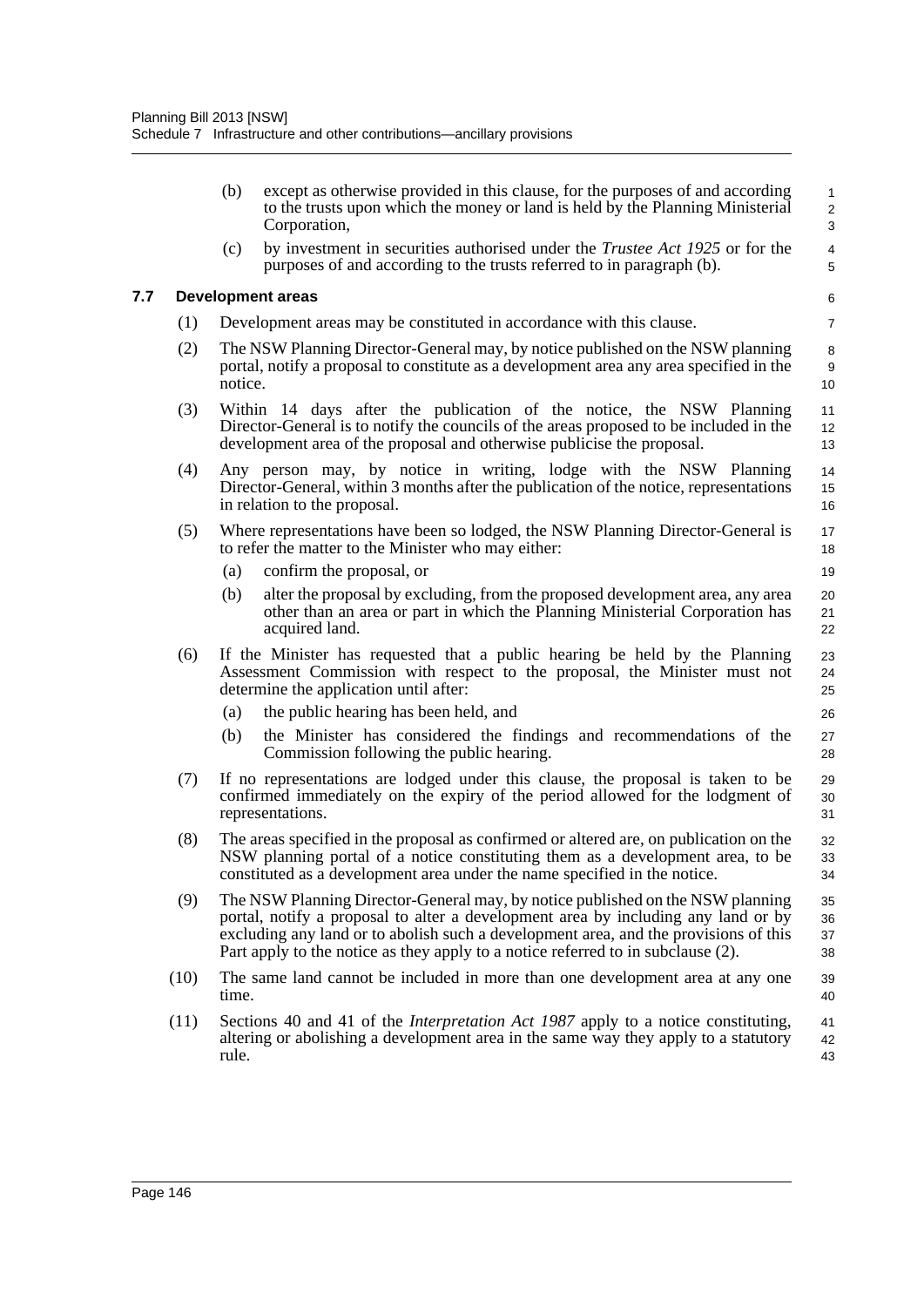**8.1** 

# **Schedule 8 Building and subdivision—ancillary provisions**

| 8.1 | <b>Regulations: Part 8</b> |     |                                                                                                                                                                                                          |                     |  |
|-----|----------------------------|-----|----------------------------------------------------------------------------------------------------------------------------------------------------------------------------------------------------------|---------------------|--|
|     |                            |     | The regulations may make provision for or with respect to the carrying out of<br>building work or subdivision work and, in particular, for or with respect to the<br>following:                          | 3<br>4<br>5         |  |
|     |                            | (a) | requirements to comply with provisions of the Building Code of Australia or<br>other specified standards in relation to building work or subdivision work,                                               | 6<br>$\overline{7}$ |  |
|     |                            | (b) | applications for and the issue of certificates under Part 8,                                                                                                                                             | 8                   |  |
|     |                            | (c) | the form and contents of certificates under Part 8,                                                                                                                                                      | 9                   |  |
|     |                            | (d) | conditions of certificates under Part 8,                                                                                                                                                                 | 10                  |  |
|     |                            | (e) | modification of certificates under Part 8,                                                                                                                                                               | 11                  |  |
|     |                            | (f) | inspection of building work and subdivision work,                                                                                                                                                        | 12                  |  |
|     |                            | (g) | the functions of certifiers under Part 8,                                                                                                                                                                | 13                  |  |
|     |                            | (h) | the replacement of building certifiers and subdivision certifiers,                                                                                                                                       | 14                  |  |
|     |                            | (i) | exemptions in relation to the requirement to obtain a certificate under Part 8,                                                                                                                          | 15                  |  |
|     |                            | (i) | the keeping of records in relation to building work or subdivision work,                                                                                                                                 | 16                  |  |
|     |                            | (k) | notices and information to be given in relation to the carrying out of building<br>work and subdivision work,                                                                                            | 17<br>18            |  |
|     |                            | (1) | the procedure for dealing with complaints about building work or subdivision<br>work.                                                                                                                    | 19<br>20            |  |
|     |                            |     | Note. Regulations authorised under Part 5 enable regulations to apply provisions of Part 8 to<br>State infrastructure development and development for the purposes of public priority<br>infrastructure. | 21<br>22<br>23      |  |
| 8.2 |                            |     | Smoke alarms in buildings providing sleeping accommodation                                                                                                                                               | 24                  |  |
|     | (1)                        |     | The regulations may make provision for or with respect to:                                                                                                                                               | 25                  |  |
|     |                            | (a) | the installation of one or more smoke alarms in buildings in which persons<br>sleep, and                                                                                                                 | 26<br>27            |  |
|     |                            | (b) | the maintenance of smoke alarms installed in such buildings, and                                                                                                                                         | 28                  |  |
|     |                            | (c) | prohibiting persons from removing or interfering with the operation of smoke<br>alarms installed in such buildings.                                                                                      | 29<br>30            |  |
|     | (2)                        |     | The regulations made under this clause may (without limitation) do any one or more<br>of the following:                                                                                                  | 31<br>32            |  |
|     |                            | (a) | specify the kinds of buildings in which smoke alarms are to be installed,                                                                                                                                | 33                  |  |
|     |                            | (b) | specify the kinds of smoke alarms to be installed,                                                                                                                                                       | 34                  |  |
|     |                            | (c) | specify where a smoke alarm is to be located,                                                                                                                                                            | 35                  |  |
|     |                            | (d) | specify the maintenance that may be required in relation to a smoke alarm that<br>has been installed,                                                                                                    | 36<br>37            |  |
|     |                            | (e) | specify circumstances in which development consent is not required in<br>relation to the installation of a smoke alarm,                                                                                  | 38<br>39            |  |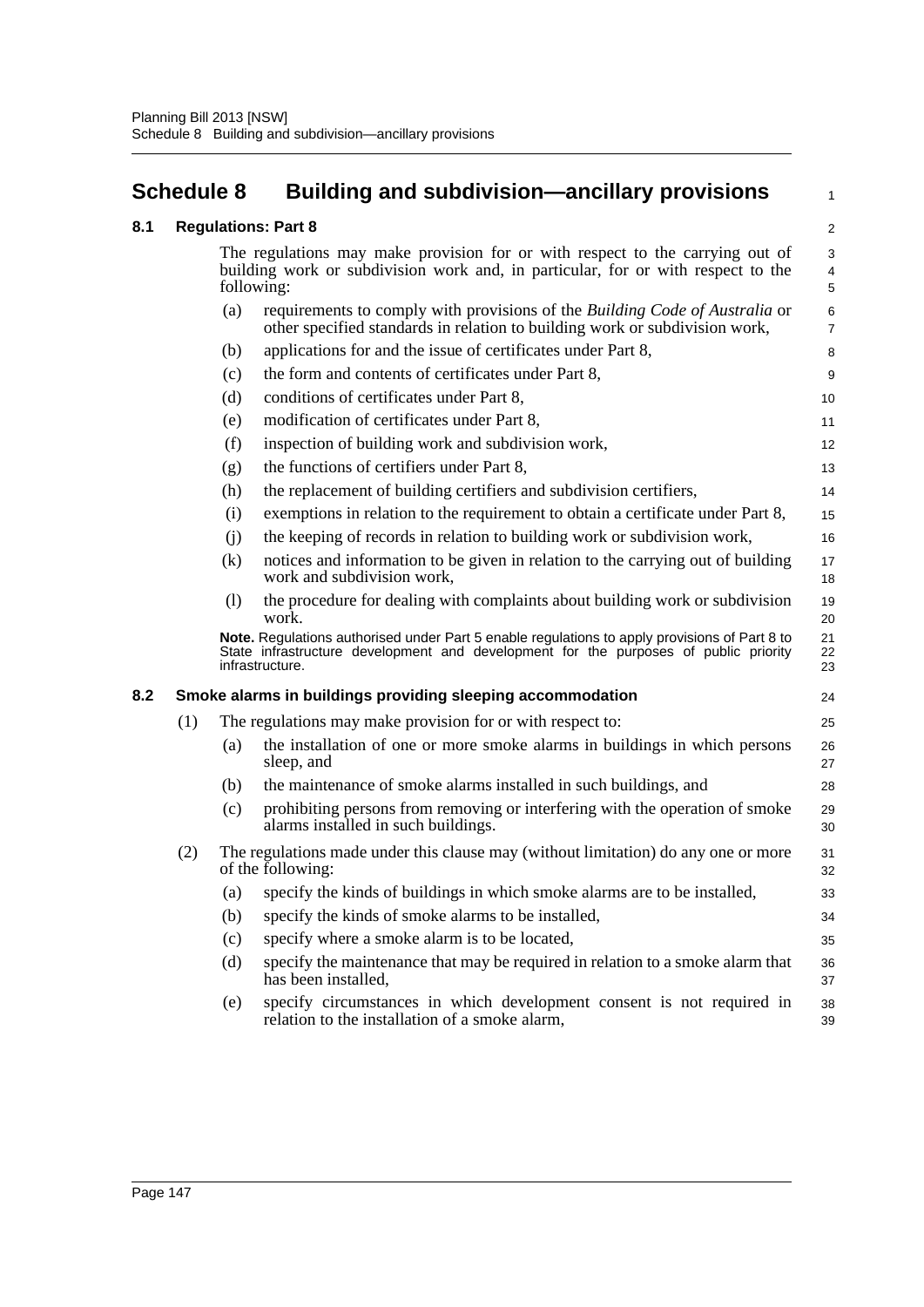$(3)$ 

| specify circumstances in which the consent of an owners corporation (within<br>(t)<br>the meaning of the Strata Schemes Management Act 1996) is not required in<br>relation to the installation of a smoke alarm. | $\overline{1}$<br>$\mathcal{P}$<br>3 |
|-------------------------------------------------------------------------------------------------------------------------------------------------------------------------------------------------------------------|--------------------------------------|
| In this clause:                                                                                                                                                                                                   | $\overline{4}$                       |
| <b>building</b> includes a manufactured home, a moveable dwelling or associated structure<br>and includes a building erected before the commencement of this clause.                                              | 5<br>6                               |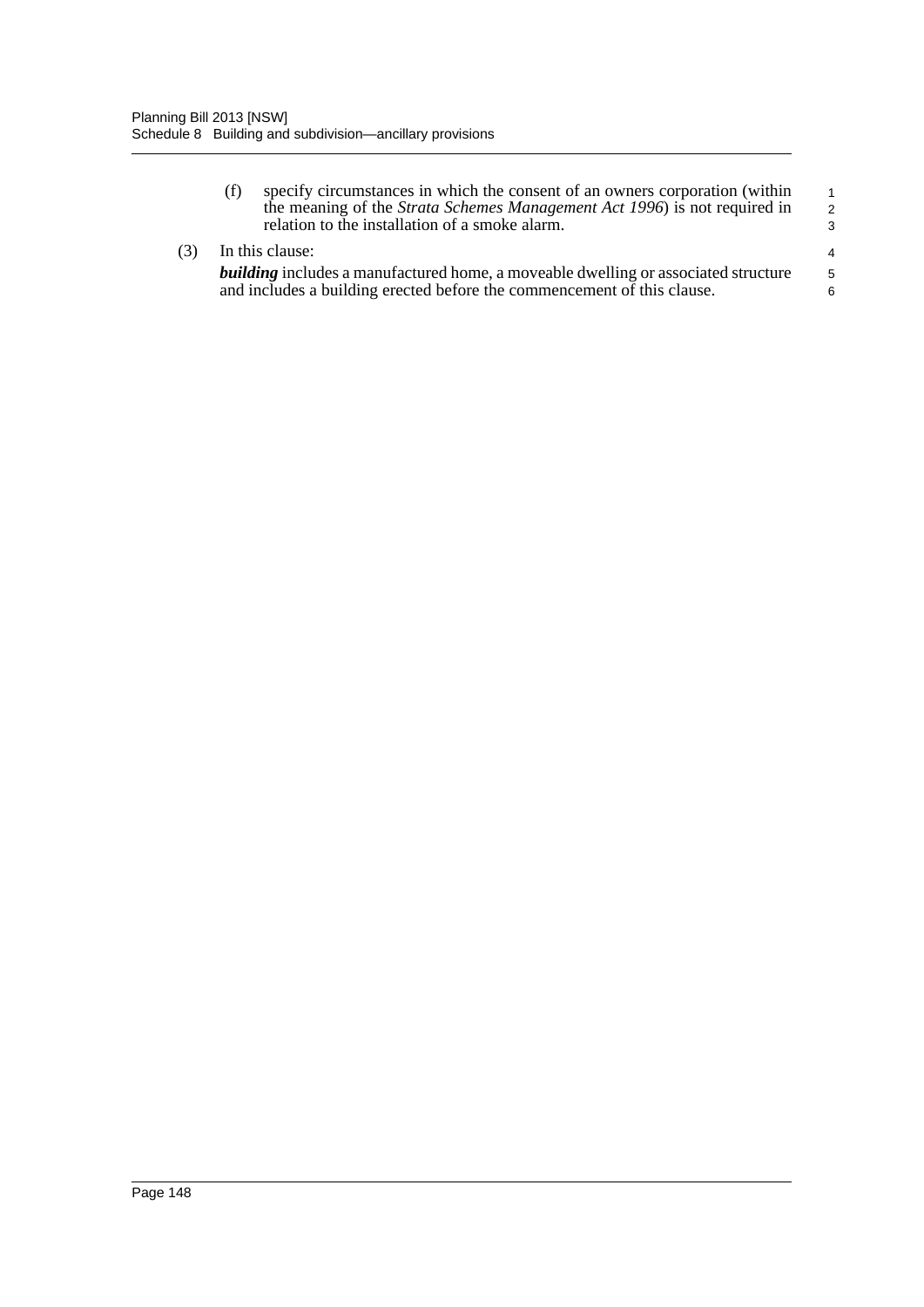# **Schedule 9 Reviews and appeals—ancillary provisions**

#### **9.1 Regulations**

The regulations may make provision for or with respect to reviews and appeals under Part 9, and in particular the procedure with respect to any such review or appeal.

1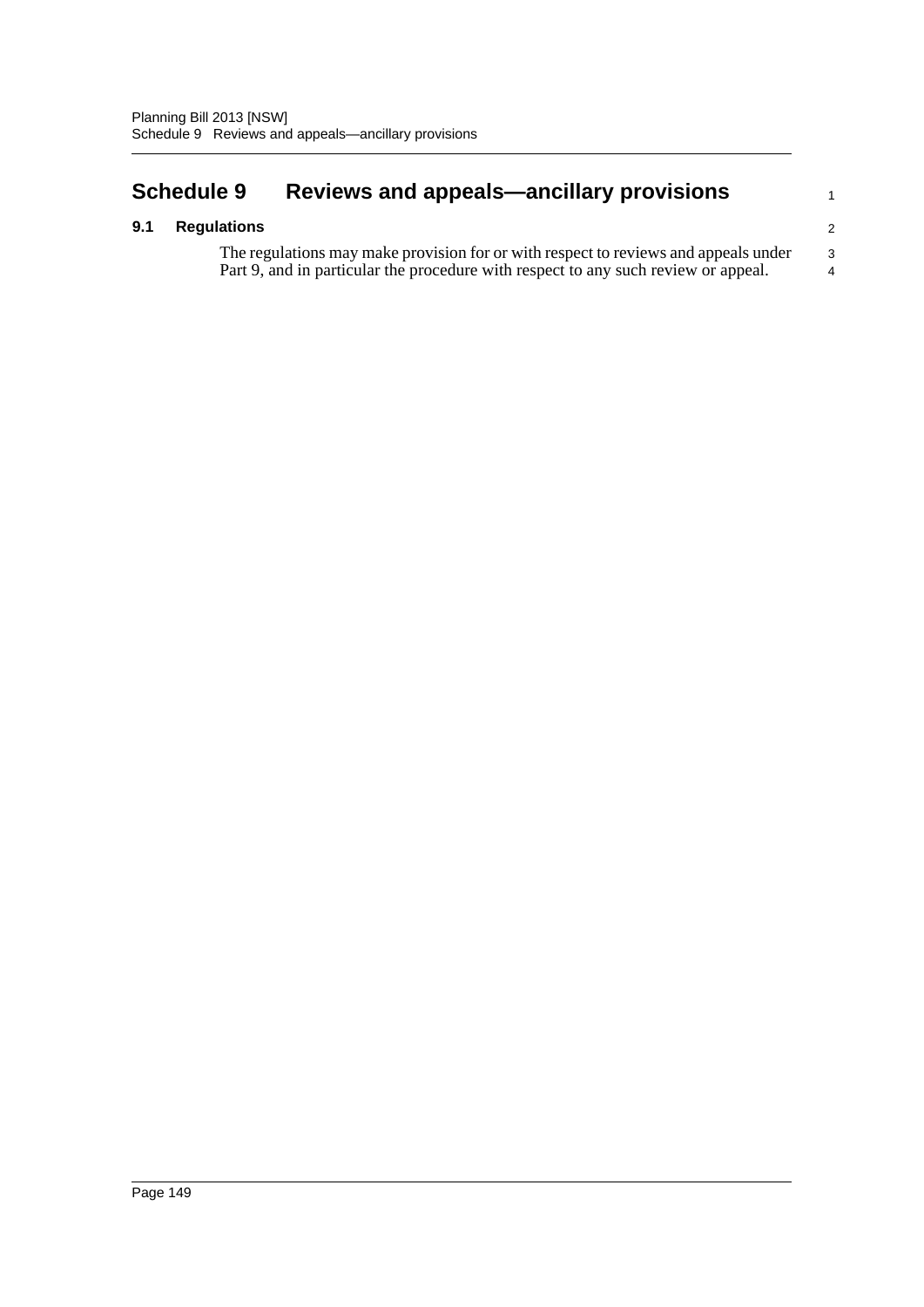# **Schedule 10 Enforcement—ancillary provisions**

### **Part 1 Ministerial enforcement matters**

### **10.1 Appointment of regional planning panel or administrator to exercise council's functions**

- (1) The Minister may appoint a regional planning panel to exercise functions of a council if:
	- (a) the Minister is of the opinion that the council has failed to comply with its obligations under the planning legislation, or

1

2

- (b) the Minister is of the opinion that the performance of a council in dealing with planning and development matters (or any particular class of such matters) is unsatisfactory because of the manner in which the council has dealt with those matters, the time taken or in any other respect (having regard to criteria published by the Minister for the purposes of this clause), or
- (c) the council agrees to the appointment, or
- (d) a report referred to in section 74C of the *Independent Commission Against Corruption Act 1988* recommends that consideration be given to the appointment because of serious corrupt conduct by any of the councillors in connection with the exercise or purported exercise of functions conferred or imposed on the council by or under the planning legislation. 15 16 17 18 19
- (2) A regional planning panel may be appointed to exercise all or any particular function or class of functions of the council:
	- (a) as a consent authority, or
	- (b) in relation to the making or amendment of provisions of local plans or other plans under this Act, or
	- (c) as a certifier, or
	- (d) of any other kind prescribed by the regulations.
- (3) A regional planning panel may not exercise the functions of a council for a continuous period of more than 5 years. The Minister is to review the appointment of the panel after the period of 2 years after the appointment was made. 27 28 29
- (4) Before appointing a regional planning panel to exercise the functions of a council, the Minister must notify the council concerned in writing of the proposed action (including the reasons for the proposed action) and request the council to show cause why the action should not be taken.
- (5) The Minister must consider any written submissions made by the council within 21 days of notice being given under subclause (4) and must not take action under this clause earlier than 21 days after the notice is given. 34 35 36
- (6) Before appointing a regional planning panel to exercise the functions of a council, the Minister is to obtain the concurrence of the Minister for Local Government. 37 38
- (7) The Minister may take action under this clause in the circumstances specified in subclause (1) (d) without conducting an inquiry or complying with subclauses  $(4)$ – $(6)$  but, in that case, the Minister is to inquire into the matter as soon as practicable with a view to confirming or revoking the appointment. 39 40 41 42
- (8) The Minister must, as soon as reasonably practicable after appointing a regional planning panel to exercise the functions of a council, make the reasons for that appointment publicly available. 43 44 45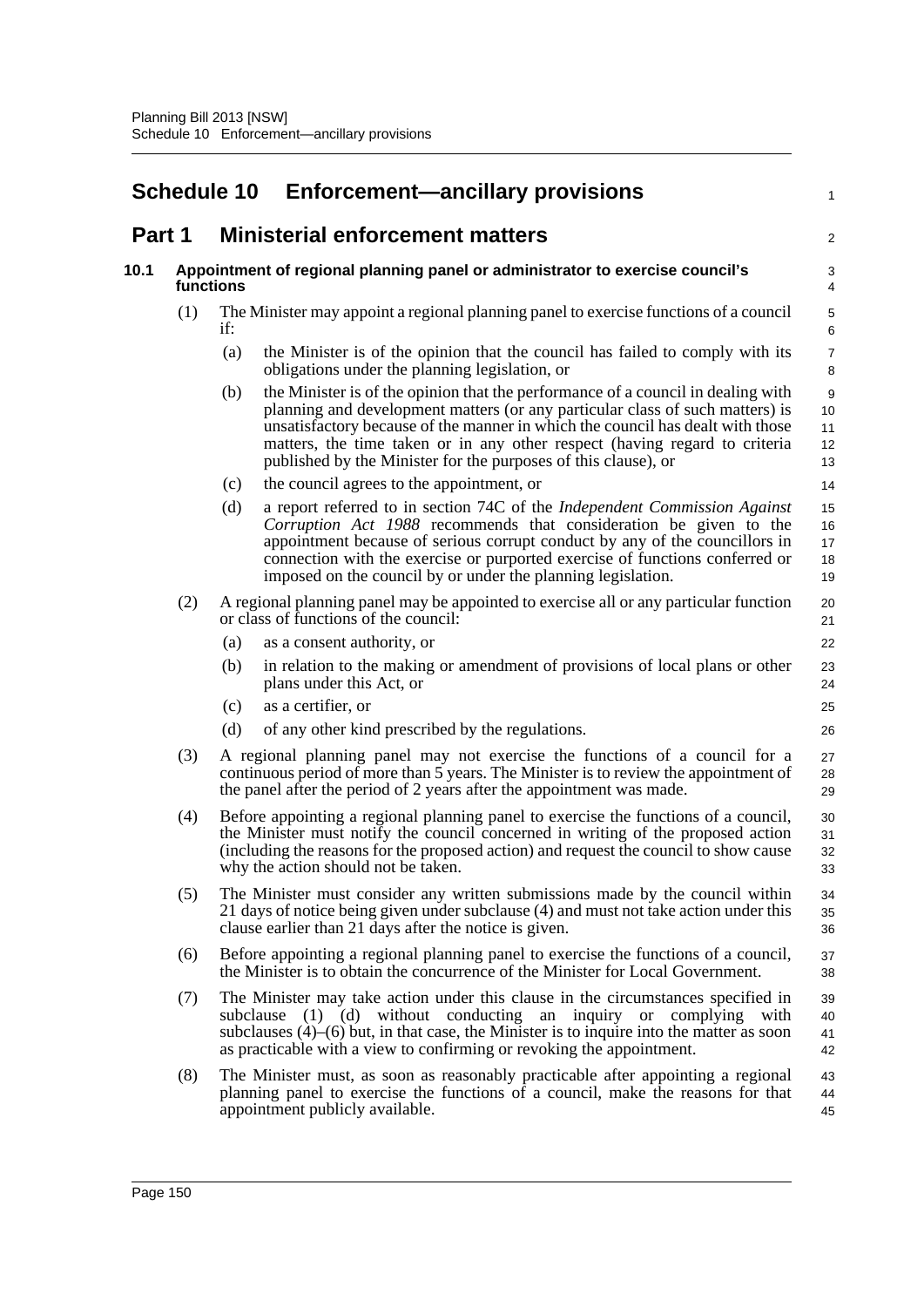|      | (9)  | The Minister may appoint an administrator or administrators instead of appointing a<br>regional planning panel under this clause. In that case, a reference in this clause and<br>clause 10.2 to a panel is taken to be a reference to that administrator or those<br>administrators.              | 1<br>$\overline{c}$<br>3<br>$\overline{4}$ |
|------|------|----------------------------------------------------------------------------------------------------------------------------------------------------------------------------------------------------------------------------------------------------------------------------------------------------|--------------------------------------------|
|      | (10) | The regulations may make provision with respect to the exercise of functions by an<br>administrator or administrators, their costs and the provision of assistance and<br>facilities by the relevant council.                                                                                      | $\mathbf 5$<br>6<br>$\overline{7}$         |
|      | (11) | In this clause:                                                                                                                                                                                                                                                                                    | 8                                          |
|      |      | failure to comply with obligations under the planning legislation includes:                                                                                                                                                                                                                        | 9                                          |
|      |      | a failure to carry into effect or enforce the provisions of the planning<br>(a)<br>legislation (including a local plan) or a direction given by the Minister under<br>a power conferred by the planning legislation in relation to the exercise of<br>functions under the planning legislation, or | 10<br>11<br>12<br>13                       |
|      |      | without limiting paragraph (a), a failure to comply with a gateway<br>(b)<br>determination for a planning proposal under Part 3 of this Act, or                                                                                                                                                    | 14<br>15                                   |
|      |      | without limiting paragraph (a), a failure to provide access to and the use of<br>(c)<br>staff and facilities to the Planning Assessment Commission or a regional<br>planning panel as required by the planning legislation.                                                                        | 16<br>17<br>18                             |
|      |      | serious corrupt conduct means corrupt conduct (within the meaning of the<br>Independent Commission Against Corruption Act 1988) that may constitute a serious<br>indictable offence, being conduct in connection with the exercise or purported<br>exercise of the functions of a councillor.      | 19<br>20<br>21<br>22                       |
| 10.2 |      | <b>Functions of regional planning panels</b>                                                                                                                                                                                                                                                       | 23                                         |
|      | (1)  | During the period of appointment, the regional planning panel:                                                                                                                                                                                                                                     | 24                                         |
|      |      | is to exercise the functions of the council under the planning legislation that<br>(a)<br>are specified in the order of appointment, and                                                                                                                                                           | 25<br>26                                   |
|      |      | is, in the exercise of those functions, taken to be the council, and<br>(b)                                                                                                                                                                                                                        | 27                                         |
|      |      | is to exercise those functions to the exclusion of the council except to the<br>(c)<br>extent that the order of appointment provides otherwise, and                                                                                                                                                | 28<br>29                                   |
|      |      | (d)<br>is, in the exercise of those functions, to give priority to particular functions to<br>the extent that the order of appointment so provides.                                                                                                                                                | 30<br>31                                   |
|      | (2)  | This clause has effect even if the appointment of the regional planning panel is<br>subsequently found not to have been validly made.                                                                                                                                                              | 32<br>33                                   |
|      | (3)  | This clause applies to the Planning Assessment Commission in the same way as it<br>applies to a regional planning panel if, under the planning legislation, the<br>Commission exercises the relevant functions of the panel.                                                                       | 34<br>35<br>36                             |
| 10.3 |      | Protection for exercise of certain functions by Minister                                                                                                                                                                                                                                           | 37                                         |
|      | (1)  | This clause applies to any function (a <i>protected function</i> ) conferred or imposed on<br>the Minister (including a delegate of the Minister) relating to the appointment of a<br>regional planning panel to exercise the functions of a council.                                              | 38<br>39<br>40                             |
|      | (2)  | The exercise by the Minister of any protected function cannot be:                                                                                                                                                                                                                                  | 41                                         |
|      |      | challenged, reviewed, quashed or called into question before any court of law<br>(a)<br>or administrative review body in any proceedings, or                                                                                                                                                       | 42<br>43                                   |
|      |      | restrained, removed or otherwise affected by any proceedings.<br>(b)                                                                                                                                                                                                                               | 44                                         |
|      | (3)  | Without limiting subclause (2), that subclause applies whether or not the proceedings<br>relate to any question involving compliance or non-compliance, by the Minister                                                                                                                            | 45<br>46                                   |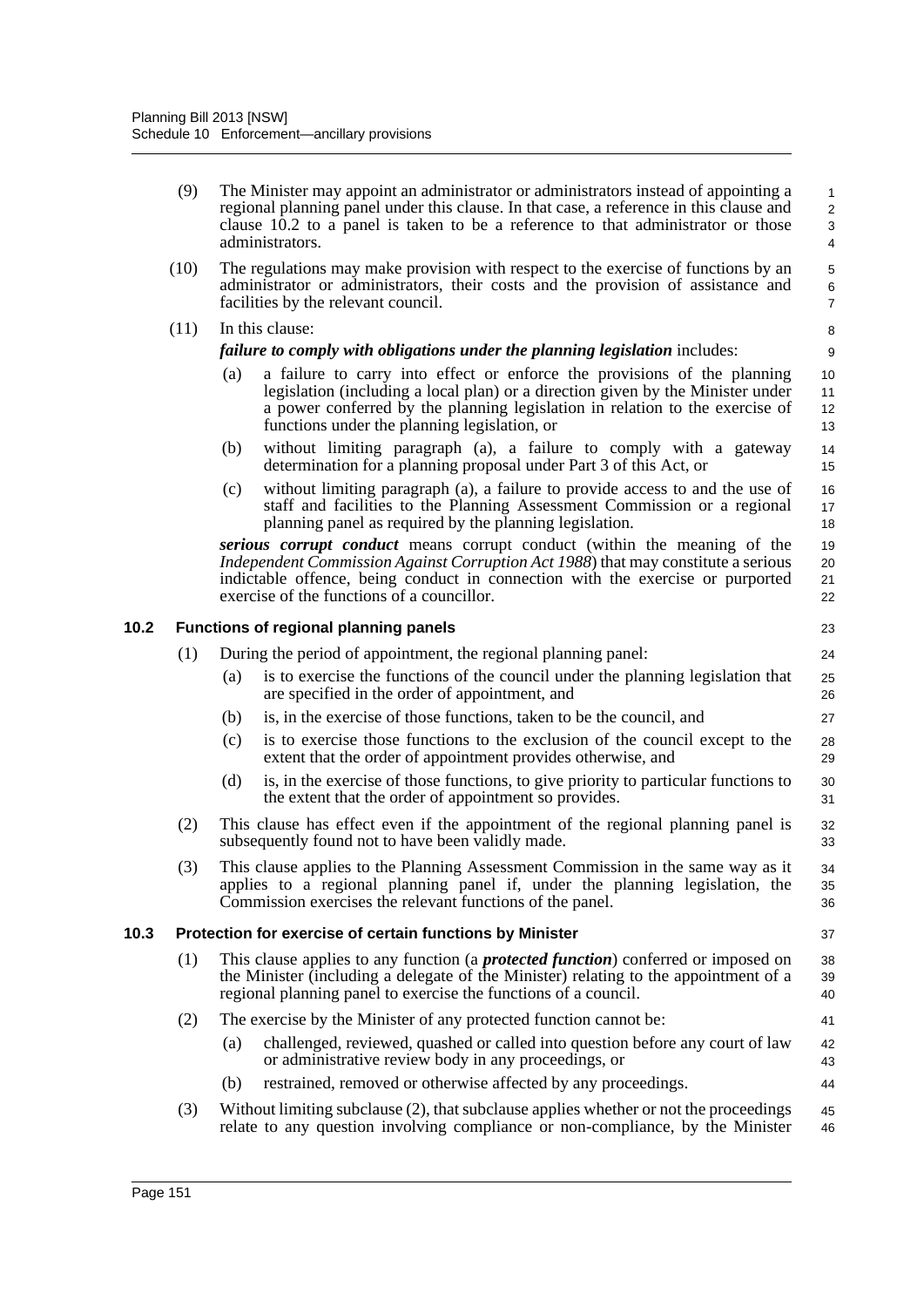(including a delegate of the Minister), with the provisions of this Part or the rules of natural justice (procedural fairness).

|     |     |                                                                                                                                                                                                                                                | 2                                                                                                                                                                                                                                                                                                                                                                                                                                                                                                                                                                                                                                                                                                                                                                                                                                                                                                                                                                                                                                                                                                                                                                                                                                                                                                                                                                                                                                                                                                                                                                                                                                                                                                                                                                                                                                                                                                                                                                                                                                               |
|-----|-----|------------------------------------------------------------------------------------------------------------------------------------------------------------------------------------------------------------------------------------------------|-------------------------------------------------------------------------------------------------------------------------------------------------------------------------------------------------------------------------------------------------------------------------------------------------------------------------------------------------------------------------------------------------------------------------------------------------------------------------------------------------------------------------------------------------------------------------------------------------------------------------------------------------------------------------------------------------------------------------------------------------------------------------------------------------------------------------------------------------------------------------------------------------------------------------------------------------------------------------------------------------------------------------------------------------------------------------------------------------------------------------------------------------------------------------------------------------------------------------------------------------------------------------------------------------------------------------------------------------------------------------------------------------------------------------------------------------------------------------------------------------------------------------------------------------------------------------------------------------------------------------------------------------------------------------------------------------------------------------------------------------------------------------------------------------------------------------------------------------------------------------------------------------------------------------------------------------------------------------------------------------------------------------------------------------|
| (4) |     |                                                                                                                                                                                                                                                | 3<br>$\overline{4}$<br>5<br>6                                                                                                                                                                                                                                                                                                                                                                                                                                                                                                                                                                                                                                                                                                                                                                                                                                                                                                                                                                                                                                                                                                                                                                                                                                                                                                                                                                                                                                                                                                                                                                                                                                                                                                                                                                                                                                                                                                                                                                                                                   |
| (5) |     |                                                                                                                                                                                                                                                | $\overline{7}$<br>8                                                                                                                                                                                                                                                                                                                                                                                                                                                                                                                                                                                                                                                                                                                                                                                                                                                                                                                                                                                                                                                                                                                                                                                                                                                                                                                                                                                                                                                                                                                                                                                                                                                                                                                                                                                                                                                                                                                                                                                                                             |
| (6) |     |                                                                                                                                                                                                                                                | 9                                                                                                                                                                                                                                                                                                                                                                                                                                                                                                                                                                                                                                                                                                                                                                                                                                                                                                                                                                                                                                                                                                                                                                                                                                                                                                                                                                                                                                                                                                                                                                                                                                                                                                                                                                                                                                                                                                                                                                                                                                               |
|     |     |                                                                                                                                                                                                                                                | 10                                                                                                                                                                                                                                                                                                                                                                                                                                                                                                                                                                                                                                                                                                                                                                                                                                                                                                                                                                                                                                                                                                                                                                                                                                                                                                                                                                                                                                                                                                                                                                                                                                                                                                                                                                                                                                                                                                                                                                                                                                              |
|     | (a) | the purported exercise of functions, and                                                                                                                                                                                                       | 11                                                                                                                                                                                                                                                                                                                                                                                                                                                                                                                                                                                                                                                                                                                                                                                                                                                                                                                                                                                                                                                                                                                                                                                                                                                                                                                                                                                                                                                                                                                                                                                                                                                                                                                                                                                                                                                                                                                                                                                                                                              |
|     | (b) | the non-exercise or improper exercise of functions, and                                                                                                                                                                                        | 12                                                                                                                                                                                                                                                                                                                                                                                                                                                                                                                                                                                                                                                                                                                                                                                                                                                                                                                                                                                                                                                                                                                                                                                                                                                                                                                                                                                                                                                                                                                                                                                                                                                                                                                                                                                                                                                                                                                                                                                                                                              |
|     | (c) | the proposed, apprehended or threatened exercise of functions.                                                                                                                                                                                 | 13                                                                                                                                                                                                                                                                                                                                                                                                                                                                                                                                                                                                                                                                                                                                                                                                                                                                                                                                                                                                                                                                                                                                                                                                                                                                                                                                                                                                                                                                                                                                                                                                                                                                                                                                                                                                                                                                                                                                                                                                                                              |
|     |     |                                                                                                                                                                                                                                                | 14                                                                                                                                                                                                                                                                                                                                                                                                                                                                                                                                                                                                                                                                                                                                                                                                                                                                                                                                                                                                                                                                                                                                                                                                                                                                                                                                                                                                                                                                                                                                                                                                                                                                                                                                                                                                                                                                                                                                                                                                                                              |
|     | (a) | proceedings for an order under Division 10.3 of Part 10 of this Act, and                                                                                                                                                                       | 15                                                                                                                                                                                                                                                                                                                                                                                                                                                                                                                                                                                                                                                                                                                                                                                                                                                                                                                                                                                                                                                                                                                                                                                                                                                                                                                                                                                                                                                                                                                                                                                                                                                                                                                                                                                                                                                                                                                                                                                                                                              |
|     | (b) | proceedings for an order in the nature of prohibition, certiorari or mandamus<br>or for a declaration or injunction or for any other relief, and                                                                                               | 16<br>17                                                                                                                                                                                                                                                                                                                                                                                                                                                                                                                                                                                                                                                                                                                                                                                                                                                                                                                                                                                                                                                                                                                                                                                                                                                                                                                                                                                                                                                                                                                                                                                                                                                                                                                                                                                                                                                                                                                                                                                                                                        |
|     | (c) | without limiting paragraph (b), proceedings in the exercise of the inherent<br>jurisdiction of the Supreme Court or the jurisdiction conferred by section 23<br>of the Supreme Court Act 1970.                                                 | 18<br>19<br>20                                                                                                                                                                                                                                                                                                                                                                                                                                                                                                                                                                                                                                                                                                                                                                                                                                                                                                                                                                                                                                                                                                                                                                                                                                                                                                                                                                                                                                                                                                                                                                                                                                                                                                                                                                                                                                                                                                                                                                                                                                  |
|     |     |                                                                                                                                                                                                                                                | 21                                                                                                                                                                                                                                                                                                                                                                                                                                                                                                                                                                                                                                                                                                                                                                                                                                                                                                                                                                                                                                                                                                                                                                                                                                                                                                                                                                                                                                                                                                                                                                                                                                                                                                                                                                                                                                                                                                                                                                                                                                              |
| (1) |     |                                                                                                                                                                                                                                                | 22<br>23<br>24<br>25                                                                                                                                                                                                                                                                                                                                                                                                                                                                                                                                                                                                                                                                                                                                                                                                                                                                                                                                                                                                                                                                                                                                                                                                                                                                                                                                                                                                                                                                                                                                                                                                                                                                                                                                                                                                                                                                                                                                                                                                                            |
|     | (a) | make recommendations to the head of the Public Service agency to which the<br>administration of the <i>Local Government Act 1993</i> is assigned as to the<br>measures that it considers appropriate to be taken in relation to the matter, or | 26<br>27<br>28                                                                                                                                                                                                                                                                                                                                                                                                                                                                                                                                                                                                                                                                                                                                                                                                                                                                                                                                                                                                                                                                                                                                                                                                                                                                                                                                                                                                                                                                                                                                                                                                                                                                                                                                                                                                                                                                                                                                                                                                                                  |
|     | (b) | recommend to the Minister that the Minister take action against the council<br>under this clause.                                                                                                                                              | 29<br>30                                                                                                                                                                                                                                                                                                                                                                                                                                                                                                                                                                                                                                                                                                                                                                                                                                                                                                                                                                                                                                                                                                                                                                                                                                                                                                                                                                                                                                                                                                                                                                                                                                                                                                                                                                                                                                                                                                                                                                                                                                        |
|     |     | Note. Section 45 of the Building Professionals Act 2005 enables the Building<br>Professionals Board to investigate the work and activities of a council in its capacity as<br>a certifier.                                                     | 31<br>32<br>33                                                                                                                                                                                                                                                                                                                                                                                                                                                                                                                                                                                                                                                                                                                                                                                                                                                                                                                                                                                                                                                                                                                                                                                                                                                                                                                                                                                                                                                                                                                                                                                                                                                                                                                                                                                                                                                                                                                                                                                                                                  |
| (2) |     |                                                                                                                                                                                                                                                | 34<br>35<br>36<br>37                                                                                                                                                                                                                                                                                                                                                                                                                                                                                                                                                                                                                                                                                                                                                                                                                                                                                                                                                                                                                                                                                                                                                                                                                                                                                                                                                                                                                                                                                                                                                                                                                                                                                                                                                                                                                                                                                                                                                                                                                            |
| (3) |     |                                                                                                                                                                                                                                                | 38                                                                                                                                                                                                                                                                                                                                                                                                                                                                                                                                                                                                                                                                                                                                                                                                                                                                                                                                                                                                                                                                                                                                                                                                                                                                                                                                                                                                                                                                                                                                                                                                                                                                                                                                                                                                                                                                                                                                                                                                                                              |
| (4) |     |                                                                                                                                                                                                                                                | 39<br>40<br>41                                                                                                                                                                                                                                                                                                                                                                                                                                                                                                                                                                                                                                                                                                                                                                                                                                                                                                                                                                                                                                                                                                                                                                                                                                                                                                                                                                                                                                                                                                                                                                                                                                                                                                                                                                                                                                                                                                                                                                                                                                  |
| (5) |     |                                                                                                                                                                                                                                                | 42<br>43<br>44                                                                                                                                                                                                                                                                                                                                                                                                                                                                                                                                                                                                                                                                                                                                                                                                                                                                                                                                                                                                                                                                                                                                                                                                                                                                                                                                                                                                                                                                                                                                                                                                                                                                                                                                                                                                                                                                                                                                                                                                                                  |
| (6) |     |                                                                                                                                                                                                                                                | 45<br>46                                                                                                                                                                                                                                                                                                                                                                                                                                                                                                                                                                                                                                                                                                                                                                                                                                                                                                                                                                                                                                                                                                                                                                                                                                                                                                                                                                                                                                                                                                                                                                                                                                                                                                                                                                                                                                                                                                                                                                                                                                        |
|     |     |                                                                                                                                                                                                                                                | natural justice (procedural fairness).<br>Accordingly, no court of law or administrative review body has jurisdiction or power<br>to consider any question involving compliance or non-compliance, by the Minister<br>(including a delegate of the Minister), with those provisions or with those rules so far<br>as they apply to the exercise of any protected function.<br>This clause has effect despite any provision of this Act or other legislation or any<br>other law (whether written or unwritten).<br>In this clause:<br><i>exercise</i> of functions includes:<br><i>proceedings</i> includes:<br>Suspension of council's functions as a certifier<br>If the Building Professionals Board has made its final report of the results of an<br>investigation under section 45 of the <i>Building Professionals Act 2005</i> in relation to a<br>council publicly available and is of the opinion that the council has not taken<br>appropriate action about a matter investigated, the Board may:<br>The Minister may, on the recommendation of the Board under this clause and<br>following consultation with the Minister administering the Local Government Act<br>1993, make an order suspending a council's authority to exercise all or specified<br>functions of a certifier.<br>A council must comply with an order under this clause that relates to the council.<br>Despite any other provision of the planning legislation, a council that is the subject<br>of an order must not exercise any function of a certifier while the council's authority<br>to exercise that function is suspended by operation of the order.<br>An order does not operate to suspend a council's authority to exercise the functions<br>of a certifier in relation to any matter being dealt with by the council as a certifier<br>before the commencement of the order, unless the order provides otherwise.<br>An order may contain provisions of a savings or transitional nature consequent on the<br>suspension contained in the order. |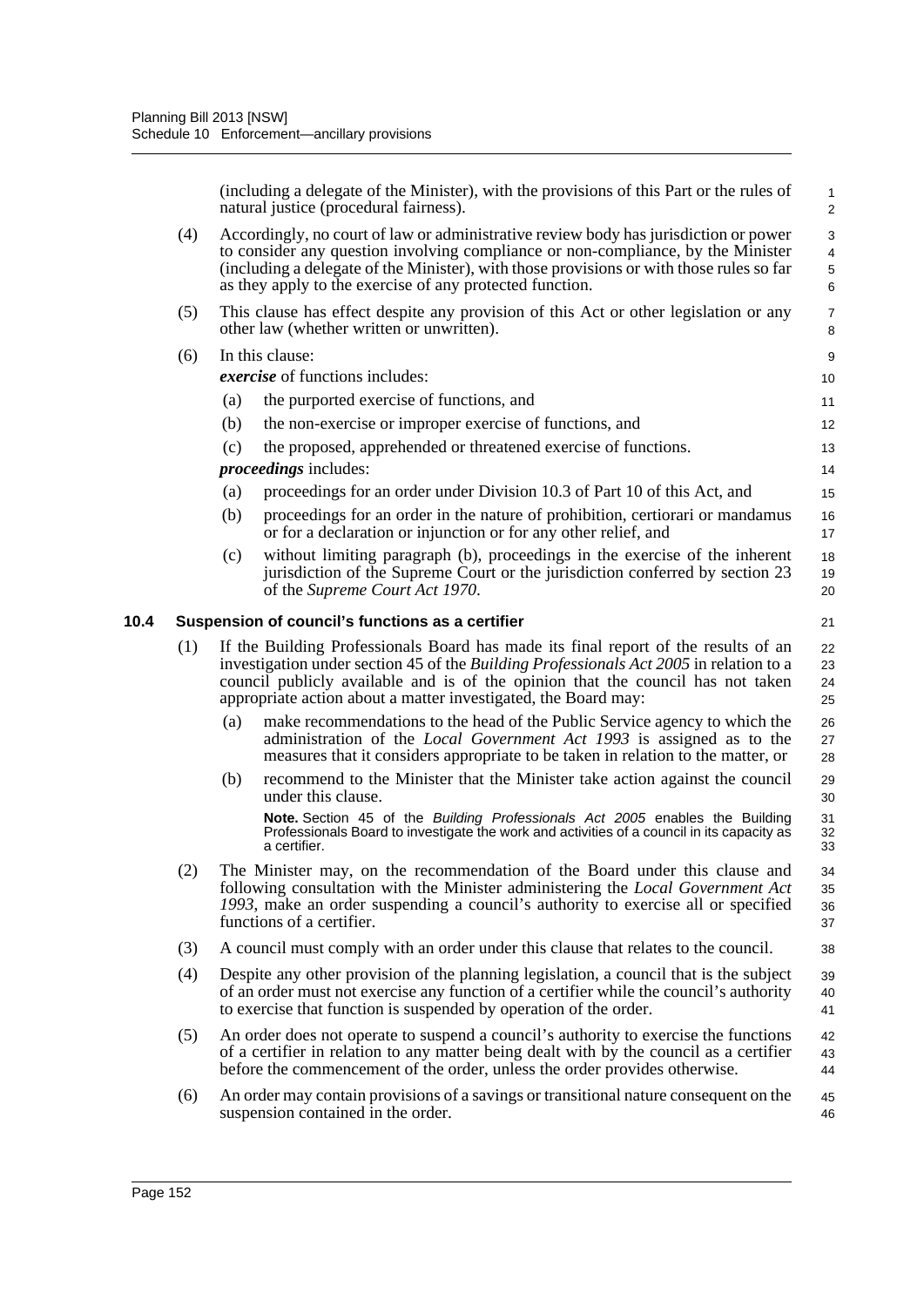- (7) Without limiting subclause (6), an order may contain provisions for or with respect to the following:
	- (a) the way in which any pending matter being dealt with by the relevant council as a certifier is to be completed, including, for example, enabling the council to complete any such matter or providing for the matter to be completed by another certifier,

- (b) directing any fee paid to the council to act as a certifier in relation to any pending matter to be refunded,
- (c) directing the council to pay any fees required to be paid to another certifier to complete any pending matter being dealt with by the council as a certifier. 10
- (8) The Minister must revoke an order if satisfied that the relevant council has implemented measures to address the matters that led to the making of the order.
- (9) Nothing prevents the Minister from amending an order made under this clause by another order, including amending the first order to change the functions of a certifier to which the first order relates. 13 14 15
- (10) An order under this clause must be in writing and published in the Gazette and takes effect on the day on which it is published in the Gazette or on a later day specified in the order. 16 17 18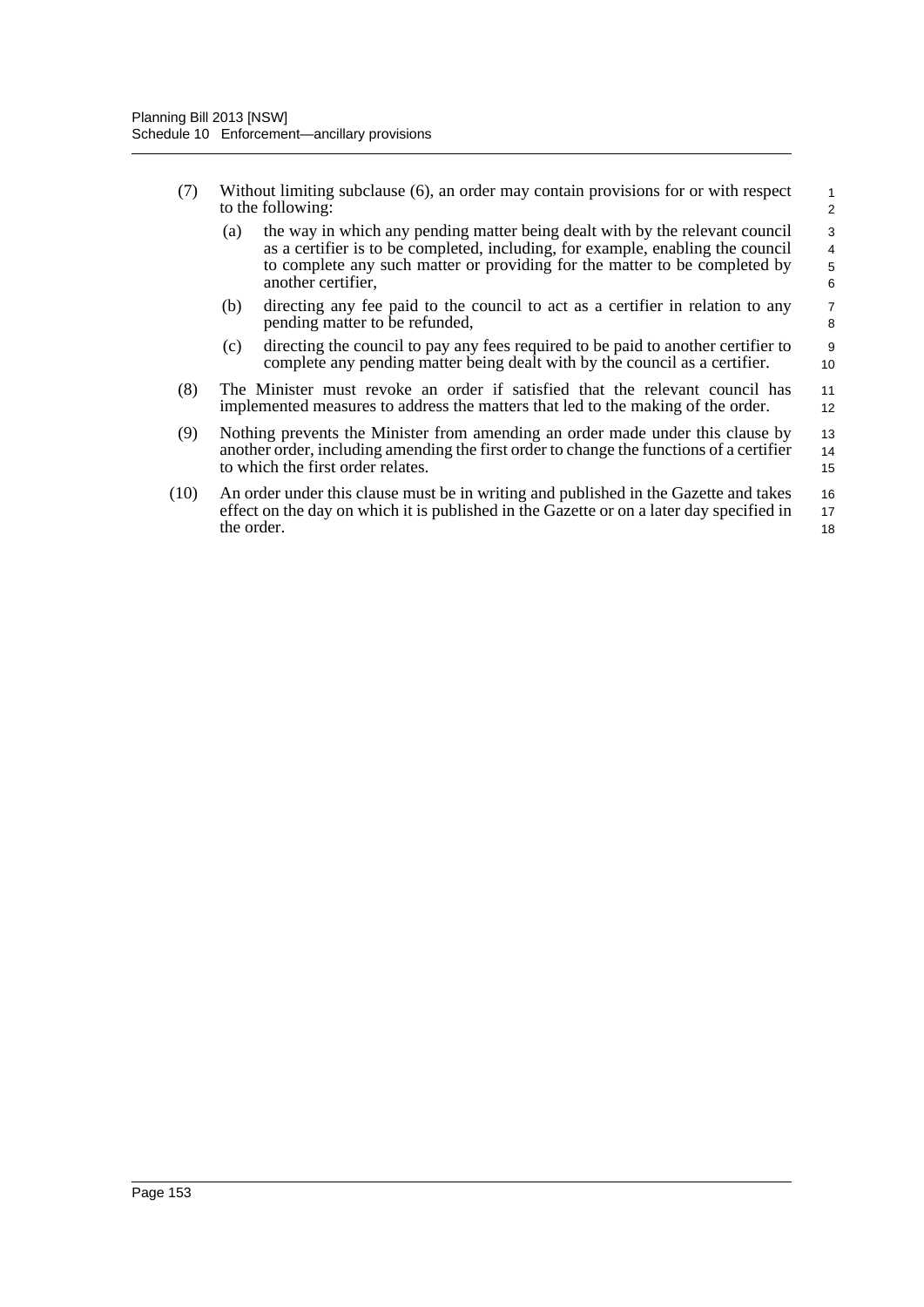# **Part 2 Development control orders**

# **Division 1 General orders**

|   | <b>Column 1</b>                                             | <b>Column 2</b>                                                                                                                               |           | Column 3                                        |  |
|---|-------------------------------------------------------------|-----------------------------------------------------------------------------------------------------------------------------------------------|-----------|-------------------------------------------------|--|
|   | To do what?                                                 | When?                                                                                                                                         |           | To whom?                                        |  |
| 1 | <b>Stop Use Order</b>                                       | Premises are being used:                                                                                                                      | $\bullet$ | The owner of                                    |  |
|   | To stop using premises                                      | $\bullet$<br>for a prohibited purpose, or                                                                                                     |           | premises or<br>building                         |  |
|   | or a building<br>Not to conduct or to<br>stop conducting an | for a purpose for which a planning<br>$\bullet$<br>approval is required but has not been<br>obtained, or                                      |           | The person using<br>the premises or<br>building |  |
|   | activity on the<br>premises                                 | in contravention of a planning approval.<br>$\bullet$                                                                                         |           |                                                 |  |
|   |                                                             | Building is being used:                                                                                                                       |           |                                                 |  |
|   |                                                             | inconsistently with its classification<br>under this Act or the Local Government<br>Act 1993, and                                             |           |                                                 |  |
|   |                                                             | in a manner that constitutes or is likely<br>to constitute a life threatening hazard or<br>a threat to public health or public safety,<br>and |           |                                                 |  |
|   |                                                             | in a manner that is not regulated or<br>$\bullet$<br>controlled under any other Act by a<br>public authority.                                 |           |                                                 |  |
|   |                                                             | Premises are being used for an activity (that<br>would, or would be likely to require planning<br>approval) that:                             |           |                                                 |  |
|   |                                                             | constitutes or is likely to constitute a life<br>threatening hazard or a threat to public<br>health or public safety, and                     |           |                                                 |  |
|   |                                                             | is not regulated or controlled under any<br>other Act by a public authority.                                                                  |           |                                                 |  |
| 2 | <b>Stop Work Order</b><br>To stop building work             | Building work or subdivision work is carried                                                                                                  |           | Owner of the land                               |  |
|   |                                                             | out:                                                                                                                                          |           | Any person                                      |  |
|   | or subdivision work<br>carried out in                       | in contravention of this Act, or<br>٠                                                                                                         |           | apparently<br>engaged in the                    |  |
|   | contravention of this<br>Act                                | in a manner that would affect the support<br>$\bullet$<br>of adjoining premises.                                                              |           | work                                            |  |
| 3 | <b>Demolish Works</b>                                       | A building:                                                                                                                                   |           | Owner of building                               |  |
|   | Order<br>To demolish or remove                              | requiring a planning approval is erected<br>without approval, or                                                                              |           |                                                 |  |
|   | a building                                                  | requiring approval under the Local<br>Government Act 1993 is erected without<br>approval, or                                                  |           |                                                 |  |
|   |                                                             | is or is likely to become a danger to the<br>public, or                                                                                       |           |                                                 |  |
|   |                                                             | is so dilapidated that it is prejudicial to<br>persons or property in the<br>neighbourhood.                                                   |           |                                                 |  |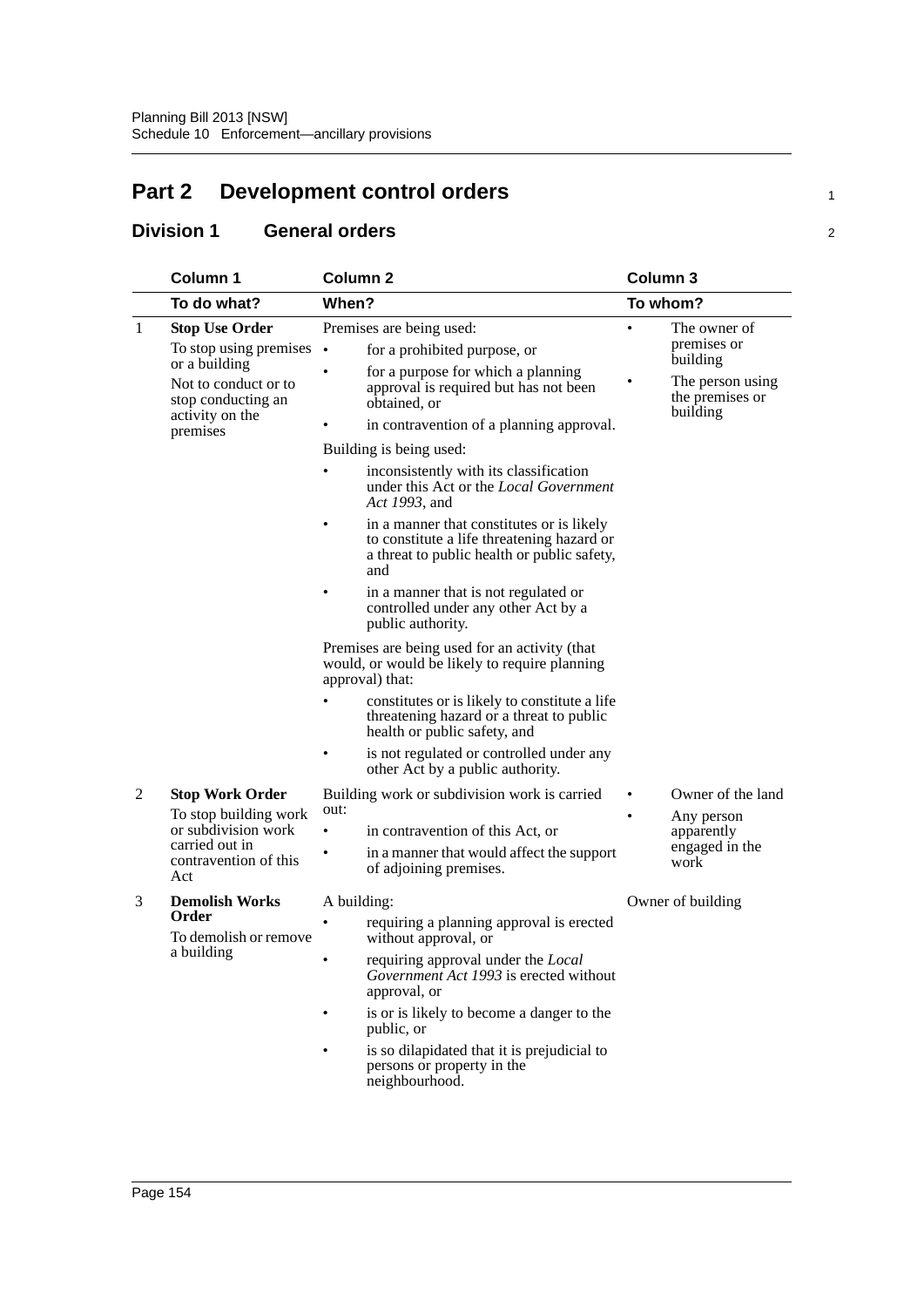|   | Column 1                                                                                                                   | Column <sub>2</sub>                                                                                                                                                                                                                                                                                                                                                                                  |                                                                                                                                                                                                                                                        |
|---|----------------------------------------------------------------------------------------------------------------------------|------------------------------------------------------------------------------------------------------------------------------------------------------------------------------------------------------------------------------------------------------------------------------------------------------------------------------------------------------------------------------------------------------|--------------------------------------------------------------------------------------------------------------------------------------------------------------------------------------------------------------------------------------------------------|
|   | To do what?                                                                                                                | When?                                                                                                                                                                                                                                                                                                                                                                                                | To whom?                                                                                                                                                                                                                                               |
| 4 | <b>Stop Demolition</b><br>Order<br>To stop demolishing,<br>or not to demolish a<br>building                                | Demolition requiring a planning approval is<br>being carried out, or would be carried out,<br>without approval or in contravention of an<br>approval.                                                                                                                                                                                                                                                | The owner of<br>$\bullet$<br>premises<br>$\bullet$<br>The person<br>carrying out the<br>demolition or<br>likely to carry out<br>the demolition                                                                                                         |
| 5 | <b>Repair Order</b><br>To repair or make<br>structural alterations to<br>a building                                        | The building is or is likely to become a danger<br>to the public or is so dilapidated that it is<br>prejudicial to the occupants, persons, or<br>property in the neighbourhood.                                                                                                                                                                                                                      | Owner of building                                                                                                                                                                                                                                      |
| 6 | <b>Remove Advertising</b><br>Order<br>To modify, demolish or<br>remove an<br>advertisement and any<br>associated structure | The advertisement is:<br>unsightly, objectionable or injurious to<br>the amenity of any natural landscape,<br>foreshore, public reserve or public place<br>at or near where the advertisement is<br>displayed, or<br>displayed contrary to a provision made<br>$\bullet$<br>by or under this Act, or<br>associated with a structure erected<br>contrary to a provision made by or under<br>this Act. | The owner of<br>٠<br>premises<br>displaying the<br>advertisement or<br>on which the<br>associated<br>structure is<br>erected<br>The person<br>responsible for the<br>display of the<br>advertisement and<br>erection of the<br>associated<br>structure |
| 7 | <b>Public Safety Order</b><br>To erect or install<br>structures or<br>appliances necessary<br>for public safety            | A building:<br>is about to be erected, or<br>is dangerous to persons or property on or<br>in a public place, or<br>is about to be demolished.<br>٠<br>Works are:<br>about to be carried out, or<br>about to be demolished.                                                                                                                                                                           | The owner or occupier of<br>the land                                                                                                                                                                                                                   |
| 8 | <b>Evacuate Premises</b><br>Order<br>To stop using premises<br>or to evacuate<br>premises                                  | A person who has failed to comply with a Stop The person to whom the<br>Use Order issued because the use constitutes or<br>Stop Use Order was<br>is likely to constitute a life threatening hazard<br>given<br>or a threat to public health or public safety.                                                                                                                                        |                                                                                                                                                                                                                                                        |
| 9 | <b>Exclusion Order</b><br>To leave premises or<br>not to enter premises                                                    | A person who has failed to comply with a Stop<br>Use Order issued because the use constitutes or<br>is likely to constitute a life threatening hazard<br>or a threat to public health or public safety.                                                                                                                                                                                              | Any person                                                                                                                                                                                                                                             |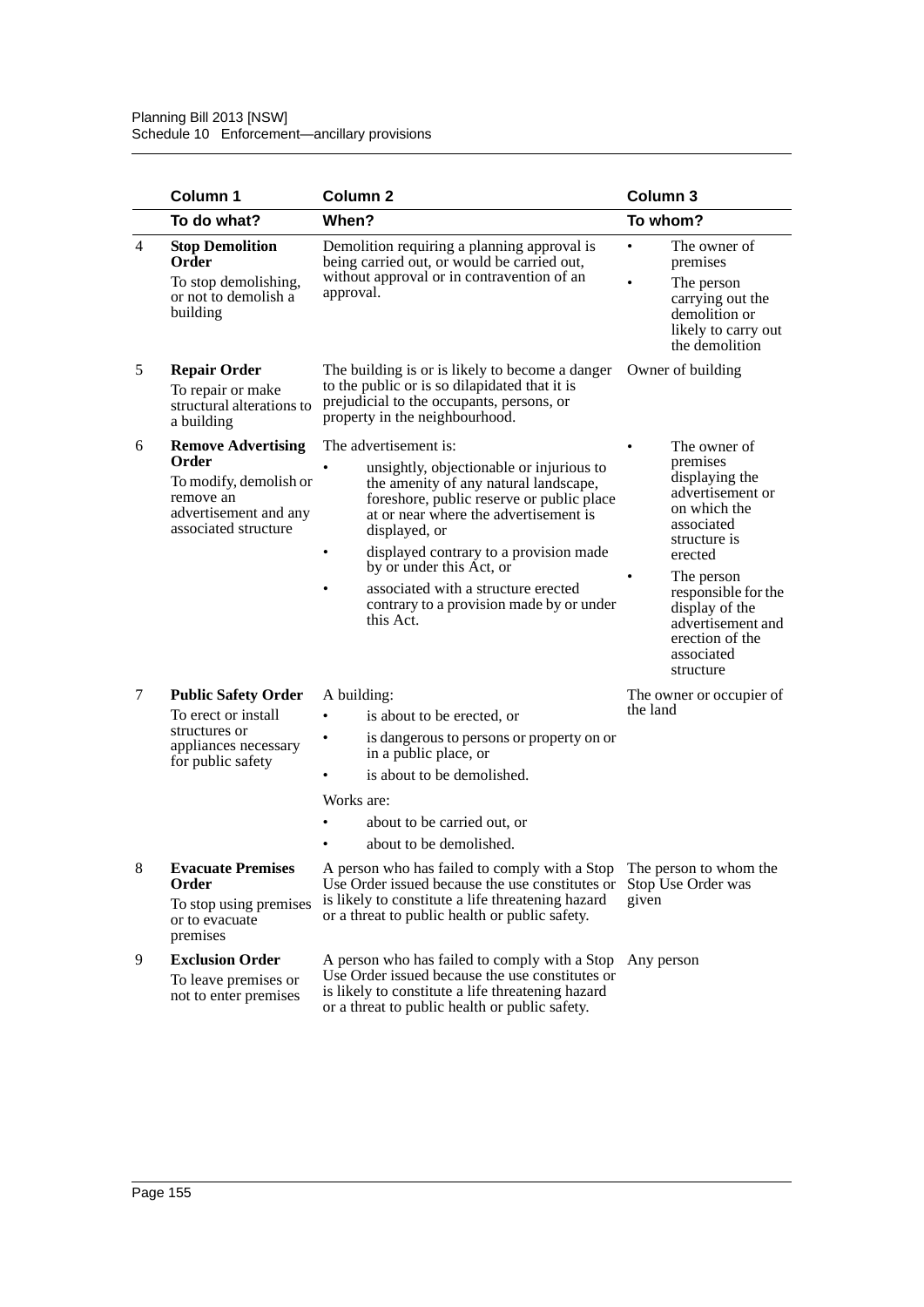|    | Column <sub>1</sub>                                                                                                                                                    | Column <sub>2</sub>                                                                                                                            | Column <sub>3</sub>                                                                                                                                                              |  |  |
|----|------------------------------------------------------------------------------------------------------------------------------------------------------------------------|------------------------------------------------------------------------------------------------------------------------------------------------|----------------------------------------------------------------------------------------------------------------------------------------------------------------------------------|--|--|
|    | To do what?                                                                                                                                                            | When?                                                                                                                                          | To whom?                                                                                                                                                                         |  |  |
| 10 | To restore premises to<br>the condition in which<br>they were before<br>unlawful building or<br>other works occurred                                                   | Restore Works Order An unauthorised building has been the subject<br>of a Demolish Works Order or unauthorised<br>works have been carried out. | The owner of the<br>$\bullet$<br>premises<br>Any person<br>$\bullet$<br>entitled to act on a<br>planning<br>approval, or<br>acting in<br>contravention of a<br>planning approval |  |  |
| 11 | <b>Compliance Order</b><br>To comply with a<br>planning approval for<br>the carrying out of<br>works                                                                   | A planning approval has not been complied<br>with.                                                                                             | The owner of the<br>premises<br>Any person<br>$\bullet$<br>entitled to act on a<br>planning<br>approval, or<br>acting in<br>contravention of a<br>planning approval              |  |  |
|    | To do whatever is<br>necessary so that any<br>building or part of a<br>building that has been<br>unlawfully erected<br>complies with relevant<br>development standards | Building has been unlawfully erected and does<br>not comply with relevant development<br>standards.                                            | The owner of the<br>premises                                                                                                                                                     |  |  |
|    | To carry out works<br>associated with<br>subdivision                                                                                                                   | Authorised subdivision works, or works agreed<br>to by the applicant have not been carried out.                                                | The person required to<br>carry out the works                                                                                                                                    |  |  |
| 12 | <b>Repair or Remove</b><br>Works Order<br>To repair or remove a<br>building in a public<br>place                                                                       | The building is unlawfully situated wholly or<br>partly in a public place.                                                                     | Owner or occupier of the<br>building                                                                                                                                             |  |  |
| 13 | <b>Complete Works</b><br>Order<br>To complete<br>authorised works<br>under a planning<br>approval within a<br>specified time                                           | The authorised works have commenced, but<br>have not been completed before the planning<br>approval has lapsed.                                | The owner of the relevant<br>land                                                                                                                                                |  |  |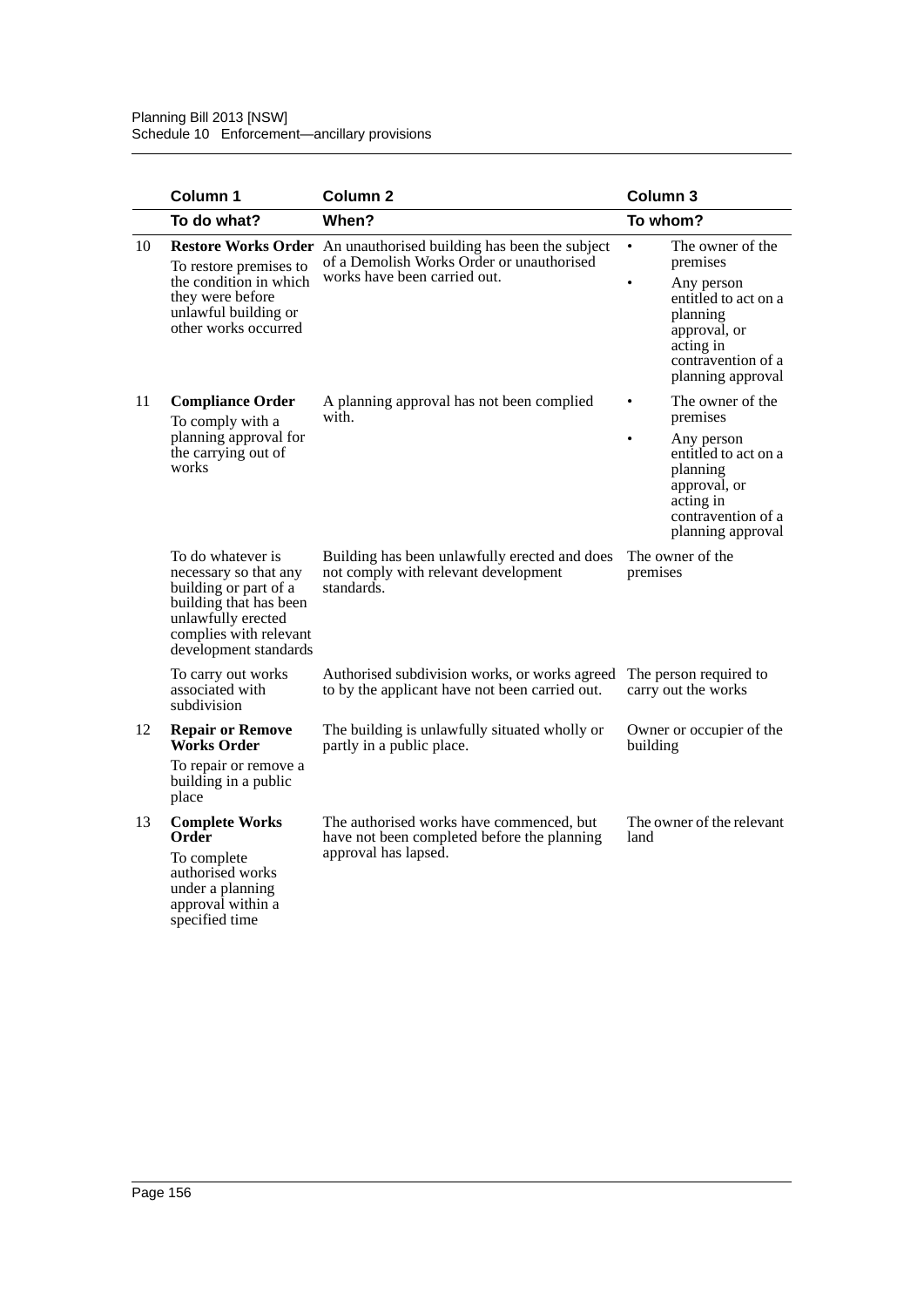|    | Column 1                                                                                                                                                                                                                                                                  | Column <sub>2</sub>                                                | Column 3                                          |
|----|---------------------------------------------------------------------------------------------------------------------------------------------------------------------------------------------------------------------------------------------------------------------------|--------------------------------------------------------------------|---------------------------------------------------|
|    | To do what?                                                                                                                                                                                                                                                               | When?                                                              | To whom?                                          |
| 14 | <b>Public Priority</b><br><b>Infrastructure Order</b>                                                                                                                                                                                                                     | The measures or other requirements are not<br>being complied with. | The proponent or other<br>person carrying out the |
|    | To take or refrain from<br>taking specified<br>actions to ensure<br>compliance with<br>measures and other<br>requirements in a<br>project definition<br>report relating to the<br>carrying out of<br>development for the<br>purposes of public<br>priority infrastructure |                                                                    | development                                       |

# **Division 2 Fire safety orders**

|              | Column 1                                                                                                                          | Column <sub>2</sub>                                                                                                                                                                                                               |                                                                                                                |  |
|--------------|-----------------------------------------------------------------------------------------------------------------------------------|-----------------------------------------------------------------------------------------------------------------------------------------------------------------------------------------------------------------------------------|----------------------------------------------------------------------------------------------------------------|--|
|              | To do what?                                                                                                                       | In what circumstances?                                                                                                                                                                                                            | To whom?                                                                                                       |  |
| $\mathbf{1}$ | To do or stop doing<br>things for the purposes<br>of ensuring or<br>promoting adequate<br>fire safety or fire safety<br>awareness | When provision for fire safety or fire safety<br>awareness is inadequate to:<br>prevent fire, or<br>suppress fire, or<br>prevent the spread of fire.                                                                              | The owner of the<br>premises or, in the case<br>of a place of shared<br>accommodation, the<br>owner or manager |  |
|              |                                                                                                                                   | To ensure or promote the safety of persons in<br>the event of fire.                                                                                                                                                               |                                                                                                                |  |
|              |                                                                                                                                   | When lack of maintenance of the premises or<br>the use of the premises constitutes a significant<br>fire hazard.                                                                                                                  |                                                                                                                |  |
| 2            | To stop doing an<br>activity on premises,<br>including on premises<br>used for the purposes<br>of shared<br>accommodation         | The activity is or is likely to be:<br>a life threatening hazard, or<br>$\bullet$<br>a threat to public health or public safety,<br>and the activity is not regulated or controlled<br>under any other Act by a public authority. | Any person apparently<br>engaged in promoting,<br>conducting or carrying<br>out the activity                   |  |
| 3            | To stop the use of<br>premises or to<br>evacuate premises, or<br>not to enter the<br>premises                                     | When an order under item 1 or 2 above has<br>already been served and has not been complied<br>with.                                                                                                                               | Any person                                                                                                     |  |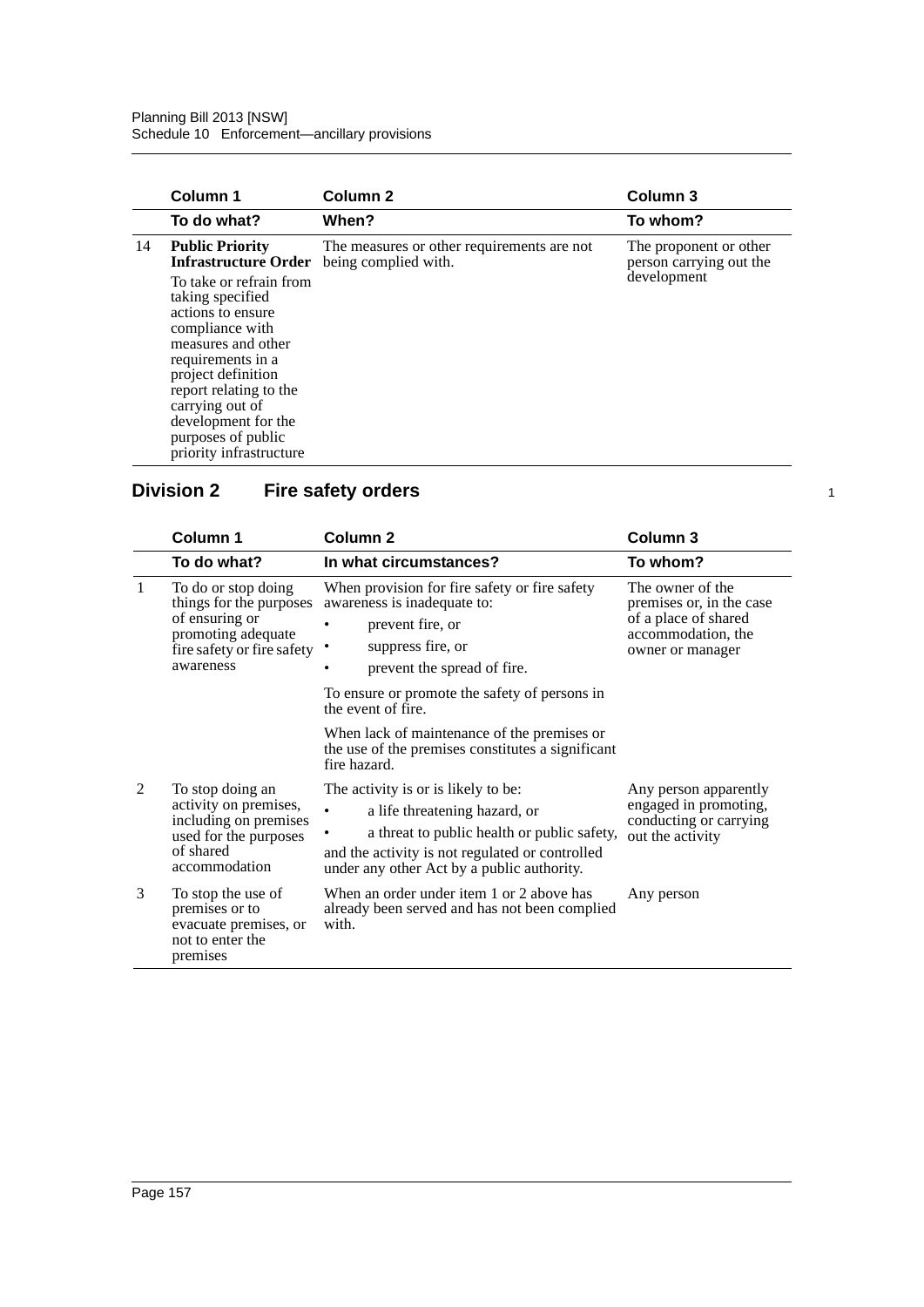### **Division 3 Brothel closure orders**

|   | Column 1                                                                                                                                                                                 | Column <sub>2</sub>                                                                                                                              | Column 3                                                                                                                                     |  |
|---|------------------------------------------------------------------------------------------------------------------------------------------------------------------------------------------|--------------------------------------------------------------------------------------------------------------------------------------------------|----------------------------------------------------------------------------------------------------------------------------------------------|--|
|   | To do what?                                                                                                                                                                              | In what circumstances?                                                                                                                           | To whom?                                                                                                                                     |  |
| 1 | To stop using premises as a<br>brothel, including to<br>specifically stop using the<br>premises for:                                                                                     | When premises are being used for a<br>purpose that is prohibited.<br>When premises are being used for a<br>purpose for which a planning approval | The owner of the<br>premises, or the person<br>using premises for the<br>purpose specified in the                                            |  |
|   | sexual acts or services<br>in exchange for<br>payment, or                                                                                                                                | is required but has not been obtained.<br>When premises are being used in<br>contravention of a planning approval.                               | order.<br>The person entitled to act<br>on a planning approval                                                                               |  |
|   | massage services (other<br>٠<br>than genuine remedial<br>or therapeutic massage<br>services) in exchange<br>for payment, or<br>adult entertainment<br>٠                                  |                                                                                                                                                  | who is acting in<br>contravention of the<br>approval.<br>Any person apparently in<br>control of, or managing,<br>or assisting in the control |  |
|   | involving nudity,<br>indecent acts or sexual<br>activity in exchange for<br>payment or ancillary to<br>other goods or services.                                                          |                                                                                                                                                  | or management of, the<br>brothel.                                                                                                            |  |
|   | To prohibit using the premises<br>for any of the above uses if<br>those uses are prohibited under<br>the local plan or require<br>planning approval and no<br>approval has been granted. |                                                                                                                                                  |                                                                                                                                              |  |
|   | To comply with the conditions<br>of a planning approval for the<br>use of premises as a brothel.                                                                                         |                                                                                                                                                  |                                                                                                                                              |  |

1

2

### **Division 4 Provisions relating to development control orders**

| 10.5 | Order may specify standards and work that will satisfy those standards |                                                                                            |                |  |  |
|------|------------------------------------------------------------------------|--------------------------------------------------------------------------------------------|----------------|--|--|
|      | (1)                                                                    | A relevant enforcement authority may give a development control order that does the        |                |  |  |
|      |                                                                        | following instead of specifying in the order the things the person to whom the order       | 5              |  |  |
|      |                                                                        | is given must do or refrain from doing:                                                    | $\overline{6}$ |  |  |
|      |                                                                        | specifies the standard that the premises concerned are required to meet,<br>(a)            | $\overline{7}$ |  |  |
|      |                                                                        | indicates the nature of the work that, if carried out, would satisfy that standard.<br>(b) | 8              |  |  |
|      | (2)                                                                    | The relevant enforcement authority may, in any such development control order,             | 9              |  |  |
|      |                                                                        | require the owner or occupier to prepare and submit to the relevant enforcement            | 10             |  |  |
|      |                                                                        | authority, within the period specified in the order, particulars of the work the owner     | 11             |  |  |
|      |                                                                        | or occupier considers necessary to make provision for such matters as may be so            | 12             |  |  |
|      |                                                                        | specified.                                                                                 | 13             |  |  |
|      | (3)                                                                    | The relevant enforcement authority must, within 28 days after those particulars of         | 14             |  |  |
|      |                                                                        | work are submitted to the authority:                                                       | 15             |  |  |
|      |                                                                        | accept the particulars without modification or with such modifications as the<br>(a)       | 16             |  |  |
|      |                                                                        | authority thinks fit, or                                                                   | 17             |  |  |
|      |                                                                        | reject the particulars.<br>(b)                                                             | 18             |  |  |
|      |                                                                        |                                                                                            |                |  |  |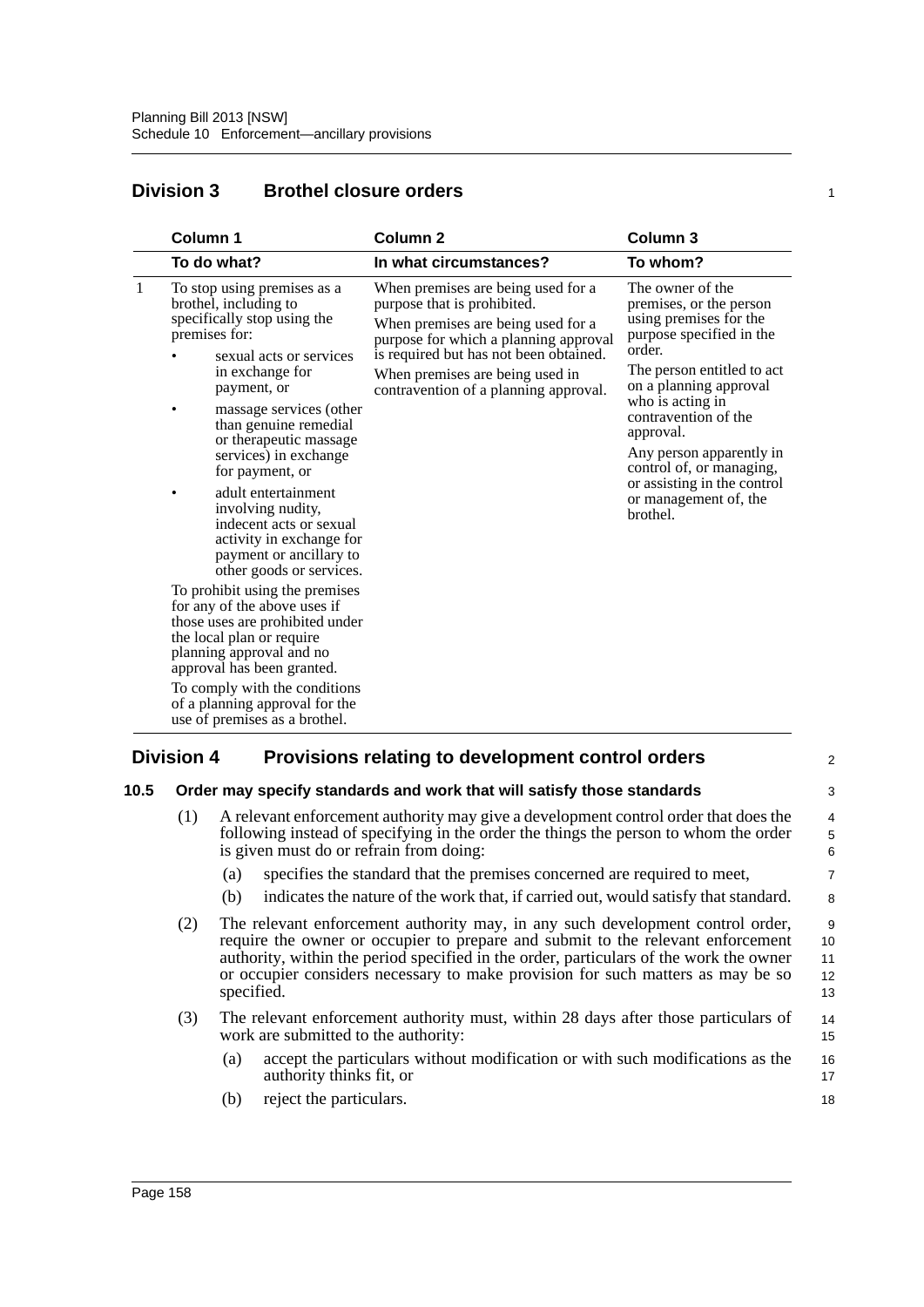|      | (4) | If the relevant enforcement authority accepts the particulars of work without<br>modification, the authority must as soon as possible order the owner to carry out that<br>work.                                                                                                                                                            |                      |  |  |
|------|-----|---------------------------------------------------------------------------------------------------------------------------------------------------------------------------------------------------------------------------------------------------------------------------------------------------------------------------------------------|----------------------|--|--|
|      | (5) | If the relevant enforcement authority accepts the particulars of work with<br>modifications or rejects the particulars, or if an owner fails to submit particulars of<br>work as required under this clause, the authority must:                                                                                                            | 4<br>5<br>6          |  |  |
|      |     | prepare, within 3 months after the acceptance, rejection or failure, particulars<br>(a)<br>of the work that the authority considers necessary to make provision for the<br>matters specified in the order given to the owner, and                                                                                                           | 7<br>8<br>9          |  |  |
|      |     | (b)<br>order the owner to carry out that work.                                                                                                                                                                                                                                                                                              | 10                   |  |  |
|      | (6) | An order under this clause is not invalid merely because of the failure of the relevant<br>enforcement authority who gave the order to accept or reject any particulars of work<br>or prepare particulars of any work within the period required by this clause.                                                                            | 11<br>12<br>13       |  |  |
|      | (7) | A relevant enforcement authority may recover from an owner as a debt the<br>authority's expenses of preparing particulars of work under this clause.                                                                                                                                                                                        | 14<br>15             |  |  |
|      | (8) | An order under this clause forms part of the development control order to which it<br>relates.                                                                                                                                                                                                                                              | 16<br>17             |  |  |
| 10.6 |     | Orders that make or are likely to make residents homeless                                                                                                                                                                                                                                                                                   | 18                   |  |  |
|      | (1) | If a development control order will or is likely to have the effect of making a resident<br>homeless, the relevant enforcement authority proposing to give the order must<br>consider whether the resident is able to arrange satisfactory alternative<br>accommodation in the locality.                                                    |                      |  |  |
|      | (2) | If the resident is not able to arrange satisfactory alternative accommodation in the<br>locality, the relevant enforcement authority must provide the resident with:                                                                                                                                                                        | 23<br>24             |  |  |
|      |     | information as to the availability of satisfactory alternative accommodation in<br>(a)<br>the locality, and                                                                                                                                                                                                                                 | 25<br>26             |  |  |
|      |     | (b)<br>any other assistance that the person considers appropriate.                                                                                                                                                                                                                                                                          | 27                   |  |  |
| 10.7 |     | <b>Orders affecting heritage items</b>                                                                                                                                                                                                                                                                                                      | 28                   |  |  |
|      | (1) | This clause applies to an item of the environmental heritage:                                                                                                                                                                                                                                                                               | 29                   |  |  |
|      |     | to which an interim heritage order or listing on the State Heritage Register<br>(a)<br>under the <i>Heritage Act 1977</i> applies or to which an order under section 136 of<br>that Act applies, or                                                                                                                                         | 30<br>31<br>32       |  |  |
|      |     | that is identified as such an item in the planning control provisions of a local<br>(b)<br>plan.                                                                                                                                                                                                                                            | 33<br>34             |  |  |
|      | (2) | A relevant enforcement authority must not give a development control order in<br>respect of an item of the environmental heritage until after the authority has<br>considered the impact of the order on the heritage significance of the item.                                                                                             | 35<br>36<br>37       |  |  |
|      | (3) | A relevant enforcement authority must not give a development control order in<br>respect of an item of the environmental heritage to which subclause $(1)$ (a) applies<br>until after the authority has given notice of the proposed order to the Heritage<br>Council and has considered any submissions duly made by the Heritage Council. | 38<br>39<br>40<br>41 |  |  |
|      | (4) | The Heritage Council may, by instrument in writing, exempt a relevant enforcement<br>authority from the requirements of subclause (3), either unconditionally or subject to<br>conditions. Any such exemption may be varied or revoked by the Heritage Council<br>by further instrument in writing.                                         | 42<br>43<br>44<br>45 |  |  |
|      |     |                                                                                                                                                                                                                                                                                                                                             |                      |  |  |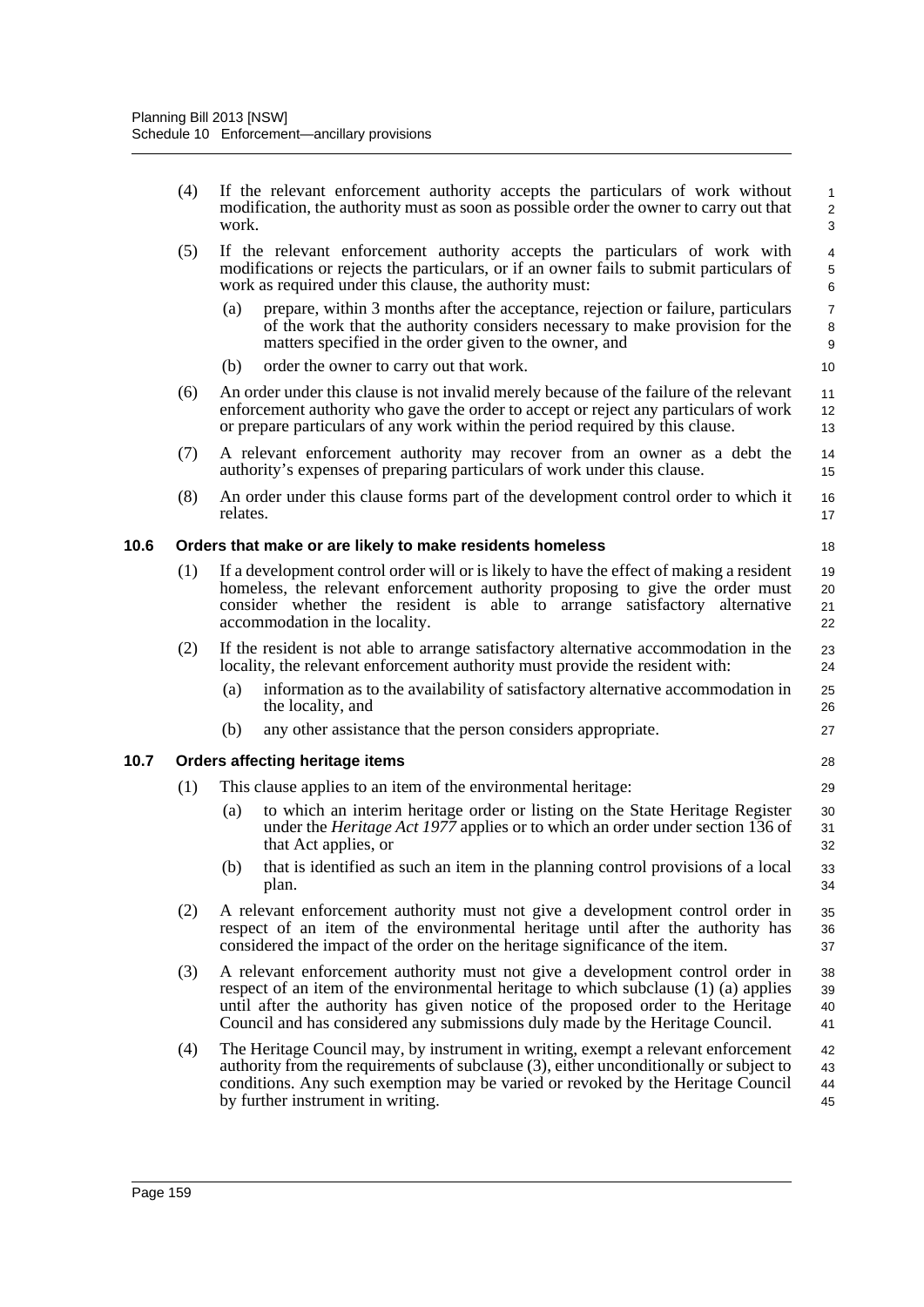|       | (5)                                                                                                                                                                                                      |                                                                                                                                                           | The Heritage Council may make a submission about a proposed order:                                                                                                | 1              |  |  |
|-------|----------------------------------------------------------------------------------------------------------------------------------------------------------------------------------------------------------|-----------------------------------------------------------------------------------------------------------------------------------------------------------|-------------------------------------------------------------------------------------------------------------------------------------------------------------------|----------------|--|--|
|       |                                                                                                                                                                                                          | (a)                                                                                                                                                       | within 28 days after it is given notice by the relevant enforcement authority, or                                                                                 | $\overline{c}$ |  |  |
|       |                                                                                                                                                                                                          | (b)                                                                                                                                                       | if, within 28 days after it is given notice by the relevant enforcement authority,<br>the Heritage Council requests that a joint inspection of the item be made,  | 3<br>4         |  |  |
|       |                                                                                                                                                                                                          |                                                                                                                                                           | within 28 days after the joint inspection is made.                                                                                                                | 5              |  |  |
|       | (6)                                                                                                                                                                                                      |                                                                                                                                                           | This clause does not apply to:                                                                                                                                    | 6              |  |  |
|       |                                                                                                                                                                                                          | (a)                                                                                                                                                       | a general order not to demolish or cease demolishing a building if given in an<br>emergency, or                                                                   | 7<br>8         |  |  |
|       |                                                                                                                                                                                                          | (b)                                                                                                                                                       | a general order of a kind prescribed by the regulations, or                                                                                                       | 9              |  |  |
|       |                                                                                                                                                                                                          | (c)                                                                                                                                                       | a brothel closure order.                                                                                                                                          | 10             |  |  |
| 10.8  |                                                                                                                                                                                                          |                                                                                                                                                           | Giving and taking effect of orders                                                                                                                                | 11             |  |  |
|       | A development control order is given by serving a copy of the order on the person to<br>(1)<br>whom it is addressed and takes effect from the time of service or a later time specified<br>in the order. |                                                                                                                                                           |                                                                                                                                                                   |                |  |  |
|       | (2)                                                                                                                                                                                                      |                                                                                                                                                           | The copy of the development control order is to be accompanied by a notice stating:                                                                               | 15             |  |  |
|       |                                                                                                                                                                                                          | (a)                                                                                                                                                       | that the person to whom the order is addressed may appeal to the Land and<br>Environment Court against the order, and                                             | 16<br>17       |  |  |
|       |                                                                                                                                                                                                          | (b)                                                                                                                                                       | the period within which an appeal may be made.                                                                                                                    | 18             |  |  |
| 10.9  |                                                                                                                                                                                                          |                                                                                                                                                           | Reasons for orders to be given                                                                                                                                    |                |  |  |
|       | (1)                                                                                                                                                                                                      | A relevant enforcement authority that gives a development control order must give<br>the person to whom the order is addressed the reasons for the order. |                                                                                                                                                                   |                |  |  |
|       | (2)                                                                                                                                                                                                      |                                                                                                                                                           | The reasons may be given in the development control order or in a separate<br>instrument.                                                                         | 22<br>23       |  |  |
|       | (3)                                                                                                                                                                                                      |                                                                                                                                                           | The reasons must be given when the development control order is given, except in an<br>emergency. In an emergency, the reasons may be given the next working day. | 24<br>25       |  |  |
|       | <b>Division 5</b>                                                                                                                                                                                        |                                                                                                                                                           | <b>Process for giving orders</b>                                                                                                                                  | 26             |  |  |
| 10.10 |                                                                                                                                                                                                          |                                                                                                                                                           | <b>Natural justice requirements</b>                                                                                                                               | 27             |  |  |
|       | (1)                                                                                                                                                                                                      |                                                                                                                                                           | Before giving a development control order, a relevant authority must comply with<br>clauses $10.6$ , $10.12$ and $10.13$ and Division 7.                          | 28<br>29       |  |  |
|       | (2)                                                                                                                                                                                                      |                                                                                                                                                           | Subclause (1) does not apply to the following development control orders:                                                                                         | 30             |  |  |
|       |                                                                                                                                                                                                          | (a)                                                                                                                                                       | a general order (under item 2, Division 1),                                                                                                                       | 31             |  |  |
|       |                                                                                                                                                                                                          | (b)                                                                                                                                                       | a fire safety order (under item 2, Division 2),                                                                                                                   | 32             |  |  |
|       |                                                                                                                                                                                                          | (c)                                                                                                                                                       | an order given, and expressed to be given, in an emergency,                                                                                                       | 33             |  |  |
|       |                                                                                                                                                                                                          | (d)                                                                                                                                                       | an order given by the Minister or the NSW Planning Director-General in<br>connection with public priority infrastructure or State infrastructure<br>development.  | 34<br>35<br>36 |  |  |
|       |                                                                                                                                                                                                          |                                                                                                                                                           | Note. Division 8 has special provisions relating to fire safety orders and Division 9 has special<br>provisions relating to brothel closure orders.               | 37<br>38       |  |  |
| 10.11 | <b>Effect of compliance</b>                                                                                                                                                                              |                                                                                                                                                           |                                                                                                                                                                   |                |  |  |
|       | A relevant authority that complies with clauses 10.6, 10.12 and 10.13 and Division 7<br>is taken to have observed the rules of procedural fairness.                                                      |                                                                                                                                                           |                                                                                                                                                                   |                |  |  |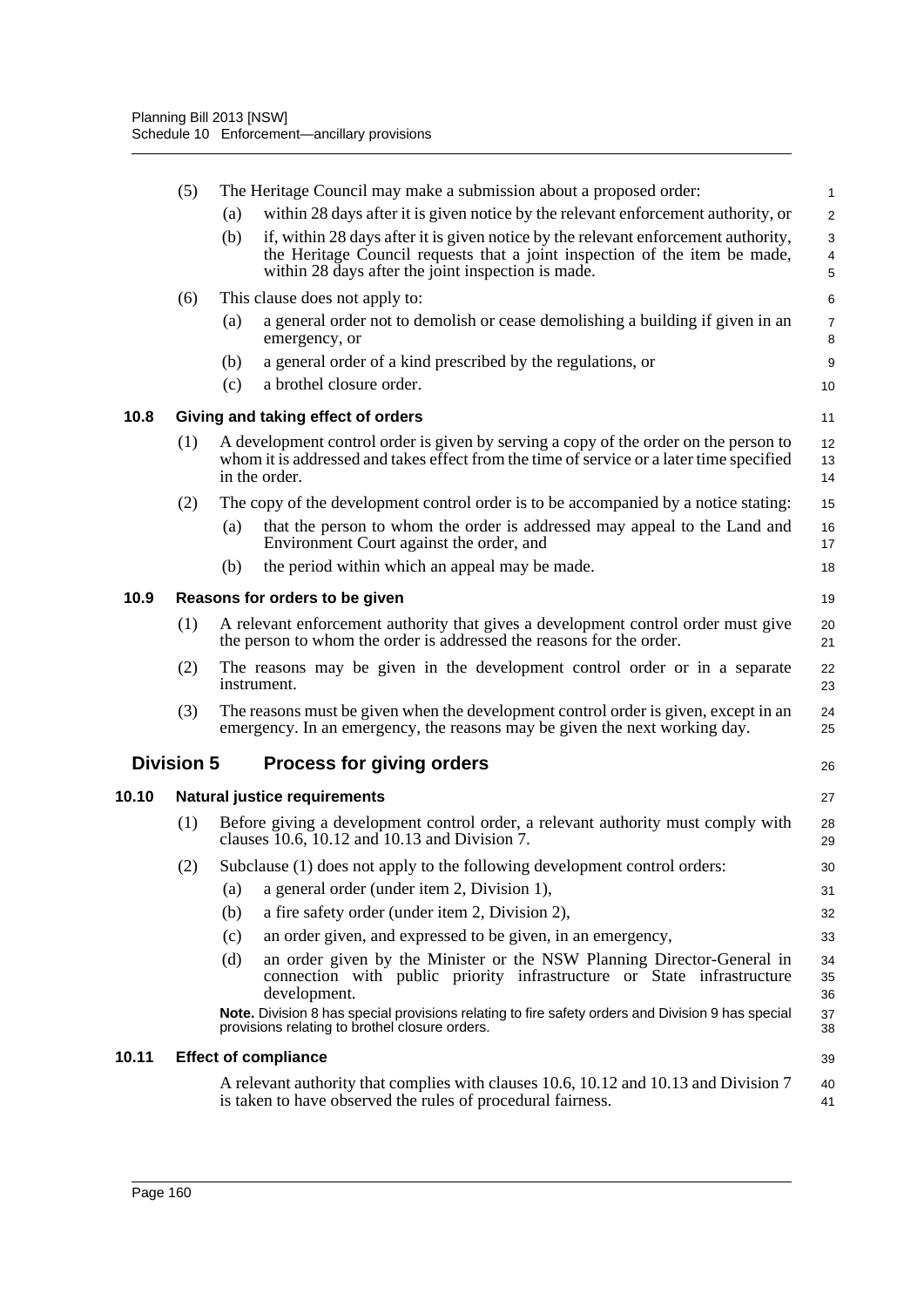|       | <b>Division 6</b>                                                           |                                                                                                                                                                        | Notices to be given                                                                                                                                                                                                                                                                                                                                                                                 | $\mathbf{1}$                       |  |  |
|-------|-----------------------------------------------------------------------------|------------------------------------------------------------------------------------------------------------------------------------------------------------------------|-----------------------------------------------------------------------------------------------------------------------------------------------------------------------------------------------------------------------------------------------------------------------------------------------------------------------------------------------------------------------------------------------------|------------------------------------|--|--|
| 10.12 | Notice to be given of proposed order to person who will be subject to order |                                                                                                                                                                        |                                                                                                                                                                                                                                                                                                                                                                                                     |                                    |  |  |
|       | (1)                                                                         | Before giving a development control order, a relevant enforcement authority must<br>give notice to the person to whom the proposed order is directed of the following: |                                                                                                                                                                                                                                                                                                                                                                                                     |                                    |  |  |
|       |                                                                             | (a)                                                                                                                                                                    | the intention to give the order,                                                                                                                                                                                                                                                                                                                                                                    | 5                                  |  |  |
|       |                                                                             | (b)                                                                                                                                                                    | the terms of the proposed order,                                                                                                                                                                                                                                                                                                                                                                    | $\,6$                              |  |  |
|       |                                                                             | (c)                                                                                                                                                                    | the period proposed to be specified as the period within which the order is to<br>be complied with,                                                                                                                                                                                                                                                                                                 | $\boldsymbol{7}$<br>8              |  |  |
|       |                                                                             | (d)                                                                                                                                                                    | that the person to whom the order is proposed to be given may make<br>representations to the relevant enforcement authority as to why the order<br>should not be given or as to the terms of or period for compliance with the<br>order.                                                                                                                                                            | $\boldsymbol{9}$<br>10<br>11<br>12 |  |  |
|       | (2)                                                                         |                                                                                                                                                                        | The notice may provide that the representations are to be made to the relevant<br>authority or a nominated person on a nominated date, being a date that is reasonable<br>in the circumstances of the case. In the case of a council this may be to a specified<br>committee of the council on a specified meeting date or to a specified employee of<br>the council on or before a specified date. | 13<br>14<br>15<br>16<br>17         |  |  |
| 10.13 |                                                                             |                                                                                                                                                                        | Notice to be given to other persons and bodies of proposed order                                                                                                                                                                                                                                                                                                                                    | 18                                 |  |  |
|       | (1)                                                                         |                                                                                                                                                                        | Notice to other consent authorities                                                                                                                                                                                                                                                                                                                                                                 | 19                                 |  |  |
|       |                                                                             |                                                                                                                                                                        | If a council proposes to give a development control order in relation to development<br>for which another person is the consent authority, the council must give the other<br>person notice of its intention to give the order.                                                                                                                                                                     | 20<br>21<br>22                     |  |  |
|       | (2)                                                                         |                                                                                                                                                                        | <b>Notice to certifier</b>                                                                                                                                                                                                                                                                                                                                                                          | 23                                 |  |  |
|       |                                                                             |                                                                                                                                                                        | If a council proposes to give a development control order in relation to building work<br>or subdivision work for which the council is not the certifier, the council must give<br>the certifier notice of its intention to give the order.                                                                                                                                                         | 24<br>25<br>26                     |  |  |
| 10.14 |                                                                             |                                                                                                                                                                        | Notice of fire safety orders to be given to Commissioner of Fire and Rescue NSW                                                                                                                                                                                                                                                                                                                     | 27                                 |  |  |
|       |                                                                             |                                                                                                                                                                        | A relevant authority must immediately give notice to the Commissioner of Fire and<br>Rescue NSW after giving a fire safety order.                                                                                                                                                                                                                                                                   | 28<br>29                           |  |  |
| 10.15 | Notice of giving of complete works order                                    |                                                                                                                                                                        |                                                                                                                                                                                                                                                                                                                                                                                                     |                                    |  |  |
|       |                                                                             |                                                                                                                                                                        | A relevant authority must, on or as soon as practicable after the day on which the<br>relevant authority gives a complete works order, send a copy of the order to:                                                                                                                                                                                                                                 | 31<br>32                           |  |  |
|       |                                                                             | (a)                                                                                                                                                                    | such persons (if any) as are, in the opinion of the relevant authority, likely to<br>be disadvantaged by the giving of the order, and                                                                                                                                                                                                                                                               | 33<br>34                           |  |  |
|       |                                                                             | (b)                                                                                                                                                                    | such persons (if any) as are referred to in the regulations for the purposes of<br>this clause.                                                                                                                                                                                                                                                                                                     | 35<br>36                           |  |  |
| 10.16 |                                                                             |                                                                                                                                                                        | Details of orders and notices to be given to councils                                                                                                                                                                                                                                                                                                                                               | 37                                 |  |  |
|       | (1)                                                                         |                                                                                                                                                                        | A relevant authority (other than a council) who gives a notice or an order under this<br>Part must immediately give a copy of the notice or order to the council.                                                                                                                                                                                                                                   | 38<br>39                           |  |  |
|       | (2)                                                                         |                                                                                                                                                                        | The relevant authority, if requested by the council, must immediately inform the<br>council whether or not the notice is outstanding or the order is in force and of any<br>action proposed to be taken by the relevant authority in relation to the notice or order.                                                                                                                               | 40<br>41<br>42                     |  |  |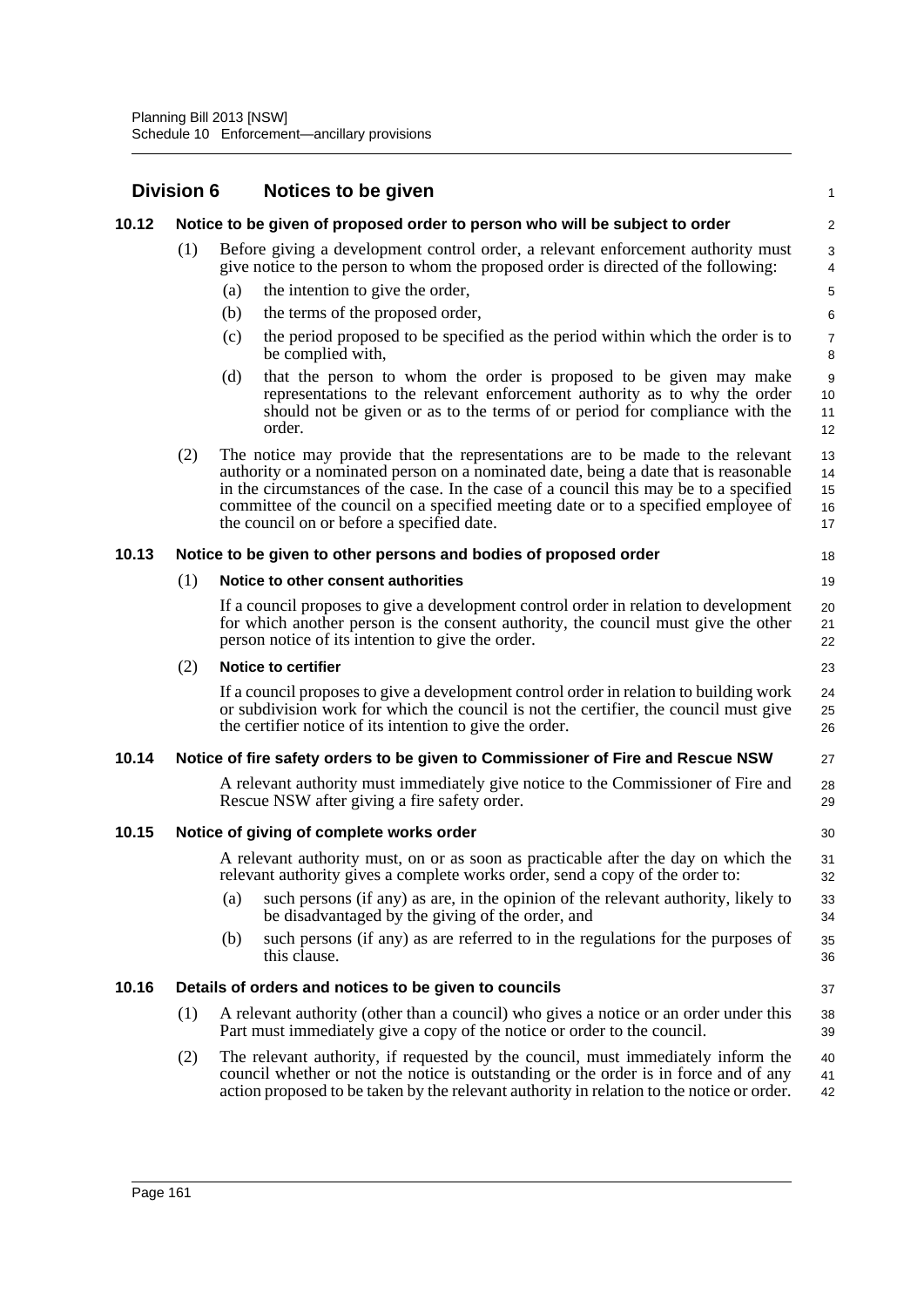| <b>Division 7</b> |                   |         | Representations concerning proposed orders                                                                                                                                                                                                                 |                         |  |  |
|-------------------|-------------------|---------|------------------------------------------------------------------------------------------------------------------------------------------------------------------------------------------------------------------------------------------------------------|-------------------------|--|--|
| 10.17             |                   |         | <b>Making of representations</b>                                                                                                                                                                                                                           | $\overline{\mathbf{c}}$ |  |  |
|                   | (1)               |         | A person who is given notice under clause 10.12 of the intention to give a<br>development control order may make representations concerning the proposed order<br>in accordance with the notice.                                                           | 3<br>4<br>5             |  |  |
|                   | (2)               |         | For the purpose of making the representations, the person may be represented by an<br>Australian legal practitioner or agent.                                                                                                                              | 6<br>$\overline{7}$     |  |  |
| 10.18             |                   |         | Hearing and consideration of representations                                                                                                                                                                                                               | 8                       |  |  |
|                   |                   |         | The relevant authority who intends to give the development control order or the<br>nominated person is required to hear and to consider any representations made under<br>this Division.                                                                   | 9<br>10<br>11           |  |  |
| 10.19             |                   |         | Procedure after hearing and consideration of representations                                                                                                                                                                                               | 12                      |  |  |
|                   | (1)               |         | After hearing and considering any representations made concerning the proposed<br>development control order, the relevant authority or the nominated person may<br>determine:                                                                              | 13<br>14<br>15          |  |  |
|                   |                   | (a)     | to give an order in accordance with the proposed order, or                                                                                                                                                                                                 | 16                      |  |  |
|                   |                   | (b)     | to give an order in accordance with modifications made to the proposed order,<br><b>or</b>                                                                                                                                                                 | 17<br>18                |  |  |
|                   |                   | (c)     | not to give an order.                                                                                                                                                                                                                                      | 19                      |  |  |
|                   | (2)               |         | If the determination is to give a development control order in accordance with<br>modifications made to the proposed order, the relevant authority is not required to<br>give notice under this Part of the proposed order as so modified.                 | 20<br>21<br>22          |  |  |
|                   | <b>Division 8</b> |         | Special provisions relating to fire safety orders                                                                                                                                                                                                          | 23                      |  |  |
| 10.20             |                   |         | <b>Powers of fire brigades</b>                                                                                                                                                                                                                             | 24                      |  |  |
|                   | (1)               |         | An authorised fire officer who inspects a building in accordance with section 8.20<br>(Fire brigades inspection powers) of the <i>Planning Administration Act 2013</i> may give:                                                                           | 25<br>26                |  |  |
|                   |                   | (a)     | a fire safety order (under item 1) if the order does not require the carrying out<br>of any structural work to the premises concerned, or                                                                                                                  | 27<br>28                |  |  |
|                   |                   | (b)     | a fire safety order (under item 2) if the premises concerned are a place of<br>shared accommodation, or                                                                                                                                                    | 29<br>30                |  |  |
|                   |                   |         | (c) a fire safety order (under item 3) if a person to whom an order under<br>paragraph (a) or (b) is given has failed to comply with the order.                                                                                                            | 31<br>32                |  |  |
|                   | (2)               | safety. | Clauses 10.6, 10.10, 10.12, 10.13 and 10.35 and Division 7 do not apply to a<br>development control order given in accordance with this clause in circumstances<br>which the authorised fire officer believes constitute an emergency or a serious risk to | 33<br>34<br>35<br>36    |  |  |
|                   | (3)               |         | For the purpose of giving such a development control order, an authorised fire officer<br>may exercise such of the powers of a relevant authority under this Part as are<br>specified in the fire officer's authorisation under this clause.               | 37<br>38<br>39          |  |  |
|                   | (4)               |         | In exercising a power under this Part, an authorised fire officer may be accompanied<br>and assisted by a police officer.                                                                                                                                  | 40<br>41                |  |  |
|                   | (5)               |         | An authorised fire officer must forward a copy of a development control order given<br>in accordance with this clause to the relevant council.                                                                                                             | 42<br>43                |  |  |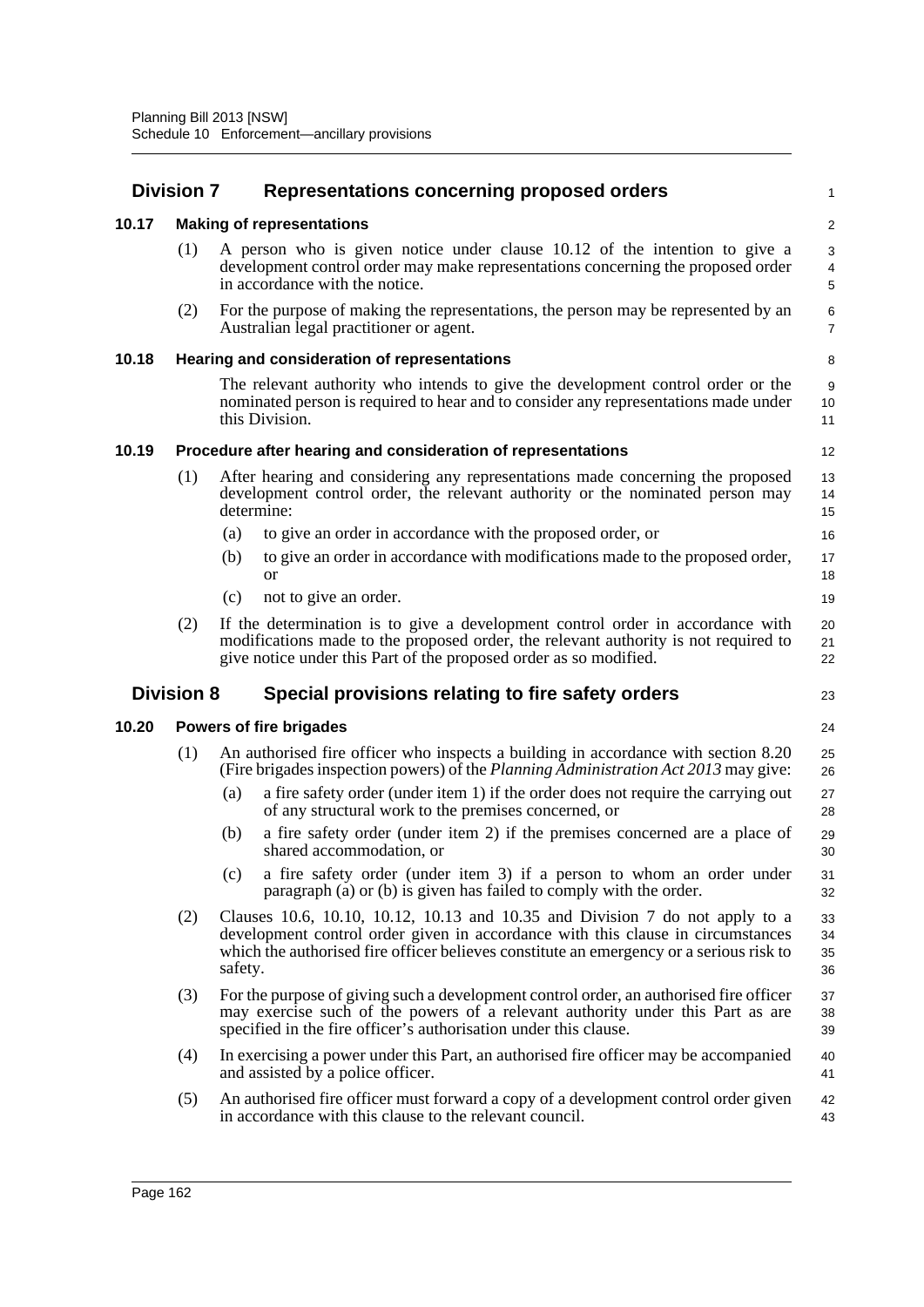| 10.21 |                   | Inspection reports by fire brigades                                                                                                                                                                                                                                                                                 | $\mathbf{1}$                                        |
|-------|-------------------|---------------------------------------------------------------------------------------------------------------------------------------------------------------------------------------------------------------------------------------------------------------------------------------------------------------------|-----------------------------------------------------|
|       | (1)               | If the Commissioner of Fire and Rescue NSW carries out an inspection of a building<br>under section 8.20 (Fire brigades inspection powers) of the <i>Planning Administration</i><br>Act 2013, the Commissioner must furnish to the council of the area in which the<br>building is located:                         | $\overline{2}$<br>3<br>$\overline{\mathbf{4}}$<br>5 |
|       |                   | (a)<br>a report of the inspection, and                                                                                                                                                                                                                                                                              | 6                                                   |
|       |                   | if of the opinion that adequate provision for fire safety has not been made<br>(b)<br>concerning the building, such recommendations as to the carrying out of work<br>or the provision of fire safety and fire-fighting equipment as the Commissioner<br>considers appropriate.                                     | $\overline{7}$<br>$\bf 8$<br>$\boldsymbol{9}$<br>10 |
|       | (2)               | A council must:                                                                                                                                                                                                                                                                                                     | 11                                                  |
|       |                   | table any report and recommendations it receives under this clause at the next<br>(a)<br>meeting of the council, and                                                                                                                                                                                                | 12<br>13                                            |
|       |                   | (b)<br>at any meeting of the council held within 28 days after receiving the report and<br>recommendations or at the next meeting of the council held after the tabling of<br>the report and recommendations, whichever is the later, determine whether it<br>will exercise its powers to give a fire safety order. | 14<br>15<br>16<br>17                                |
|       | (3)               | A reference in subclause (2) to a meeting of a council does not include a reference to<br>a special meeting of the council unless the special meeting is called for the purpose<br>of tabling any report and recommendations or making any determination referred to<br>in that subclause.                          | 18<br>19<br>20<br>21                                |
|       | (4)               | A council must give notice of a determination under this clause to the Commissioner<br>of Fire and Rescue NSW.                                                                                                                                                                                                      | 22<br>23                                            |
|       | <b>Division 9</b> | Special provisions relating to brothel closure orders                                                                                                                                                                                                                                                               | 24                                                  |
| 10.22 |                   | Interpretation                                                                                                                                                                                                                                                                                                      | 25                                                  |
|       | (1)               | In this Division:                                                                                                                                                                                                                                                                                                   | 26                                                  |
|       |                   | <b>brothel closure order</b> means a brothel closure order under Division 3.                                                                                                                                                                                                                                        | 27                                                  |
|       | (2)               | This Division has effect despite any other provision of this Part.<br>Note. Failure to comply with a brothel closure order is an offence (see section 10.7).                                                                                                                                                        | 28<br>29                                            |
| 10.23 |                   | Procedure relating to making of brothel closure orders                                                                                                                                                                                                                                                              | 30                                                  |
|       | (1)               | Natural justice requirements not applicable                                                                                                                                                                                                                                                                         | 31                                                  |
|       |                   | A person who gives a brothel closure order is not required to comply with<br>clauses 10.6, 10.12 and 10.13 and Division 7.                                                                                                                                                                                          | 32<br>33                                            |
|       | (2)               | Additional prohibitions may be included                                                                                                                                                                                                                                                                             | 34                                                  |
|       |                   | A brothel closure order may also prohibit the use of the premises for specified related<br>sex uses, if the use of the premises for the specified uses is a prohibited development<br>or a development for which planning approval is required but has not been obtained.                                           | 35<br>36<br>37                                      |
|       | (3)               | Additional persons to whom order may be given                                                                                                                                                                                                                                                                       | 38                                                  |
|       |                   | In addition to any other person to whom a brothel closure order may be given, a<br>brothel closure order may be given to any person apparently in control of or                                                                                                                                                     | 39<br>40                                            |

managing, or assisting in the control or management of, the brothel.

41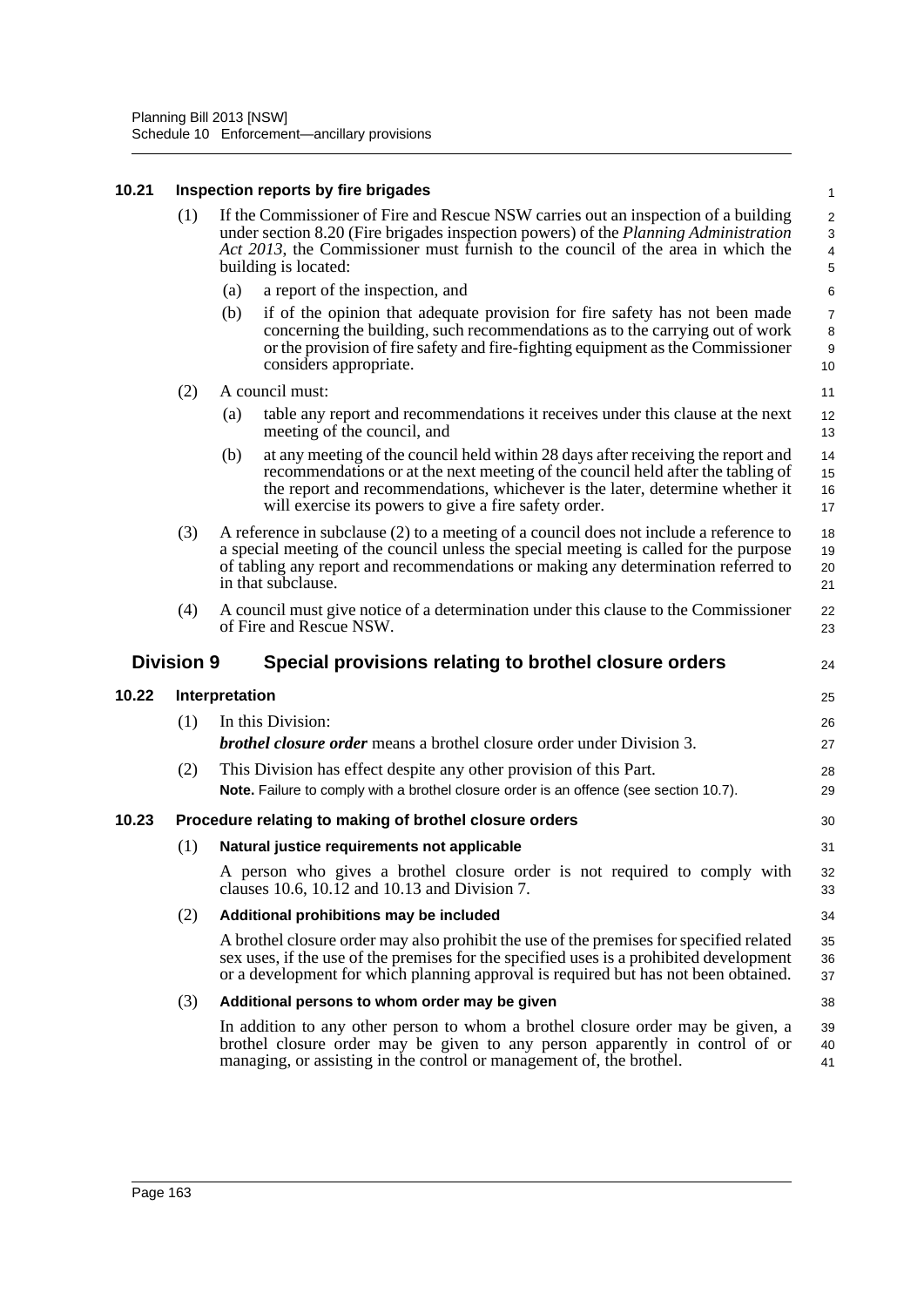| 10.24 |                    |         | <b>Compliance with brothel closure orders</b>                                                                                                                                                                                                | 1                       |
|-------|--------------------|---------|----------------------------------------------------------------------------------------------------------------------------------------------------------------------------------------------------------------------------------------------|-------------------------|
|       | (1)                |         | <b>Period for compliance</b>                                                                                                                                                                                                                 | $\overline{\mathbf{c}}$ |
|       |                    |         | A brothel closure order must specify a period of not less than 5 working days within<br>which the order must be complied with.                                                                                                               | 3<br>4                  |
|       | (2)                |         | <b>Defences</b>                                                                                                                                                                                                                              | 5                       |
|       |                    |         | It is a sufficient defence to a prosecution for an offence that arises from a failure to<br>comply with a brothel closure order if the defendant satisfies the court that:                                                                   | 6<br>7                  |
|       |                    | (a)     | in a case where the defendant is the owner of the premises, the defendant has<br>taken all reasonable steps to evict the persons operating the brothel or using<br>the premises for the specified related sex uses, or                       | 8<br>9<br>10            |
|       |                    | (b)     | in all cases, the defendant has taken all reasonable steps to prevent the use of<br>the premises as a brothel or for the specified related sex uses.                                                                                         | 11<br>12                |
| 10.25 | <b>Appeals</b>     |         |                                                                                                                                                                                                                                              | 13                      |
|       |                    |         | Regulations may be made for or with respect to the following matters:                                                                                                                                                                        | 14                      |
|       |                    | (a)     | the conferral of jurisdiction on the Local Court with respect to appeals against<br>brothel closure orders.                                                                                                                                  | 15<br>16                |
|       |                    | (b)     | removing the right to appeal under Part 9 if an appeal is made to the Local<br>Court against a brothel closure order under the regulations,                                                                                                  | 17<br>18                |
|       |                    | (c)     | the conferral of jurisdiction on the Land and Environment Court with respect<br>to appeals from decisions of the Local Court on appeals against brothel closure<br>orders,                                                                   | 19<br>20<br>21          |
|       |                    | (d)     | the modification of provisions of the Crimes (Appeal and Review) Act 2001 for<br>the purposes of appeals referred to in paragraph (c).                                                                                                       | 22<br>23                |
|       | <b>Division 10</b> |         | <b>Modification and revocation of orders</b>                                                                                                                                                                                                 | 24                      |
| 10.26 |                    |         | <b>Modification of orders</b>                                                                                                                                                                                                                | 25                      |
|       | (1)                | order). | A relevant authority who gives a development control order may, at any time, modify<br>the order (including a modification of the period specified for compliance with the                                                                   | 26<br>27<br>28          |
|       | (2)                |         | Except in the case of a development control order given by the Minister or the NSW<br>Planning Director-General, a modification may only be made if the person to whom<br>the order is given agrees to that modification.                    | 29<br>30<br>31          |
| 10.27 |                    |         | <b>Revocation of orders</b>                                                                                                                                                                                                                  | 32                      |
|       | (1)                |         | A development control order given by the Minister may be revoked by the Minister<br>at any time, and an order given by the NSW Planning Director-General may be<br>revoked by the Minister or the NSW Planning Director-General at any time. | 33<br>34<br>35          |
|       | (2)                |         | A development control order given by a consent authority may be revoked by the<br>consent authority at any time.                                                                                                                             | 36<br>37                |
|       | (3)                |         | A development control order given by a council may be revoked by the council at<br>any time.                                                                                                                                                 | 38<br>39                |
|       | (4)                |         | A development control order given by an authorised fire officer may be revoked by<br>an authorised fire officer at any time.                                                                                                                 | 40<br>41                |
| 10.28 |                    |         | Minister may revoke or modify a council's order                                                                                                                                                                                              | 42                      |
|       | (1)                |         | The Minister may revoke or modify a development control order given by a council.                                                                                                                                                            | 43                      |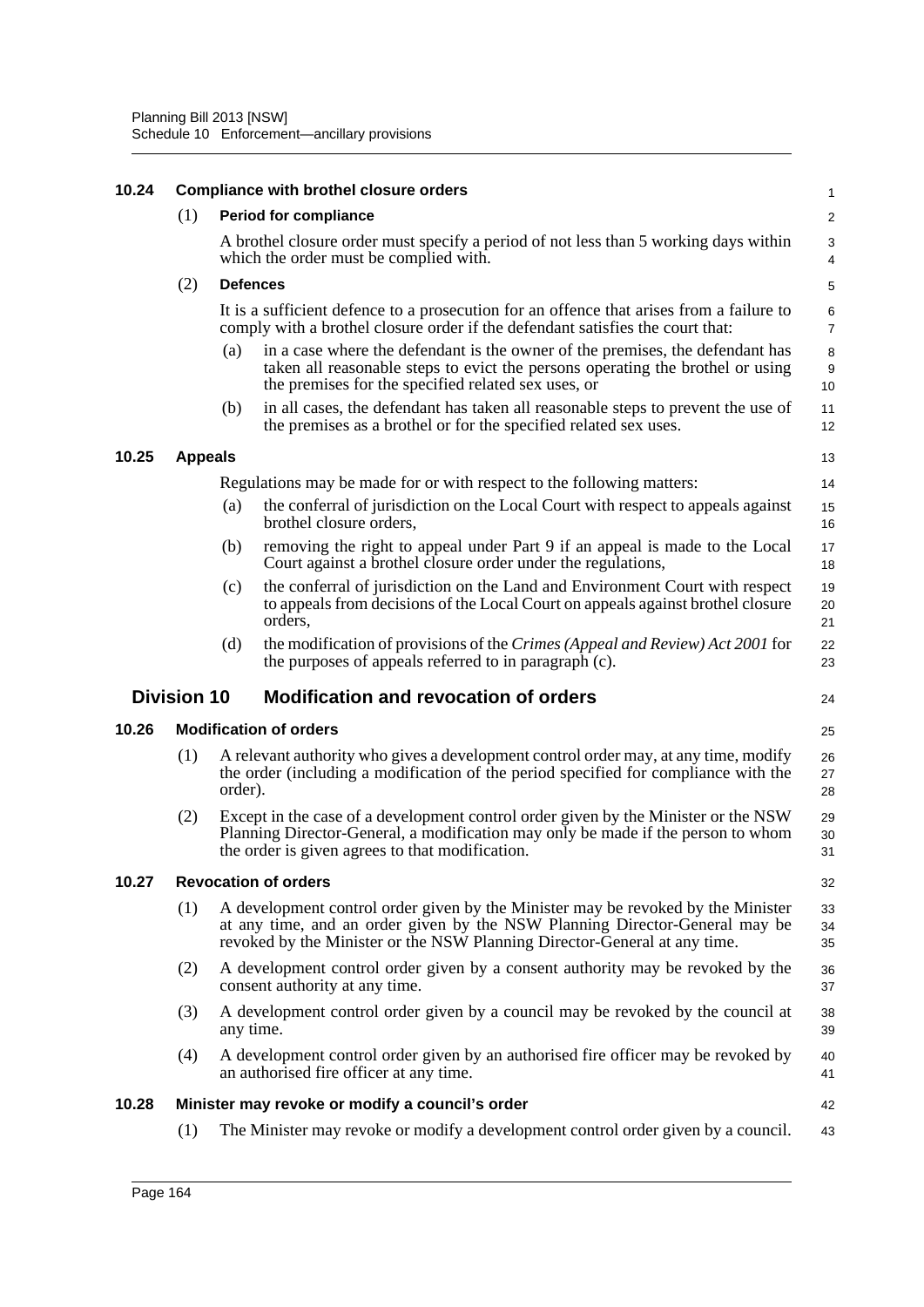|       | (2)                |     | Notice of the revocation or modification must be given to the council and the person<br>to whom the development control order was given.                                                                                                                       | 1<br>$\overline{\mathbf{c}}$ |
|-------|--------------------|-----|----------------------------------------------------------------------------------------------------------------------------------------------------------------------------------------------------------------------------------------------------------------|------------------------------|
|       | (3)                |     | The revocation or modification takes effect from the date specified in the Minister's<br>notice. The date may be the date on which the order was given by the council or a<br>later date.                                                                      | 3<br>4<br>5                  |
|       | (4)                |     | The Minister may prohibit a council from re-making a development control order<br>that is revoked or modified under this clause, totally or within such period or except<br>in accordance with such terms and conditions (if any) as the Minister may specify. | 6<br>7<br>8                  |
|       | (5)                |     | Notice of a prohibition may be given in the same notice as notice of the revocation<br>or modification of a development control order or in a separate notice.                                                                                                 | 9<br>10                      |
| 10.29 |                    |     | <b>Limitation on Minister's orders</b>                                                                                                                                                                                                                         | 11                           |
|       |                    |     | The Minister must not take any action under clause 10.28 that is inconsistent with, or<br>has the effect of revoking or modifying, a development control order given by the<br>council unless the Minister is of the opinion that:                             | 12<br>13<br>14               |
|       |                    | (a) | it is necessary because of an emergency, or                                                                                                                                                                                                                    | 15                           |
|       |                    | (b) | it is necessary because of the existence or reasonable likelihood of a serious<br>risk to health or safety, or                                                                                                                                                 | 16<br>17                     |
|       |                    | (c) | the order relates to a matter of State or regional significance, or                                                                                                                                                                                            | 18                           |
|       |                    | (d) | the order relates to a matter in which the intervention of the Minister is<br>necessary in the public interest.                                                                                                                                                | 19<br>20                     |
|       | <b>Division 11</b> |     | Effect of orders and compliance with orders                                                                                                                                                                                                                    | 21                           |
| 10.30 |                    |     | Effect of order on successors in title                                                                                                                                                                                                                         | 22                           |
|       |                    |     | A development control order given to a person binds any person claiming through or<br>under or in trust for or in succession to the person or who is a subsequent owner or<br>occupier to the person, as if the order had been given to that person.           | 23<br>24<br>25               |
| 10.31 |                    |     | Period for compliance with order                                                                                                                                                                                                                               | 26                           |
|       | (1)                |     | A development control order must specify a reasonable period within which the<br>terms of the order are to be complied with.                                                                                                                                   | 27<br>28                     |
|       | (2)                |     | However, a development control order may require immediate compliance with its<br>terms in circumstances which the person who gives the order believes constitute a<br>serious risk to health or safety or an emergency.                                       | 29<br>30<br>31               |
| 10.32 |                    |     | <b>Continuing effect of orders</b>                                                                                                                                                                                                                             | 32                           |
|       | (1)                |     | A development control order that specifies a time by which, or period within which,<br>the order must be complied with continues to have effect until the order is complied<br>with even though the time has passed or the period has expired.                 | 33<br>34<br>35               |
|       | (2)                |     | This clause does not apply to the extent that any requirement under a development<br>control order is revoked.                                                                                                                                                 | 36<br>37                     |
| 10.33 |                    |     | Development consent or approval not required to comply with order                                                                                                                                                                                              | 38                           |
|       |                    |     | A person who carries out work in compliance with a requirement of a development<br>control order does not have to make an application under this Act for consent or<br>approval to carry out the work.                                                         | 39<br>40<br>41               |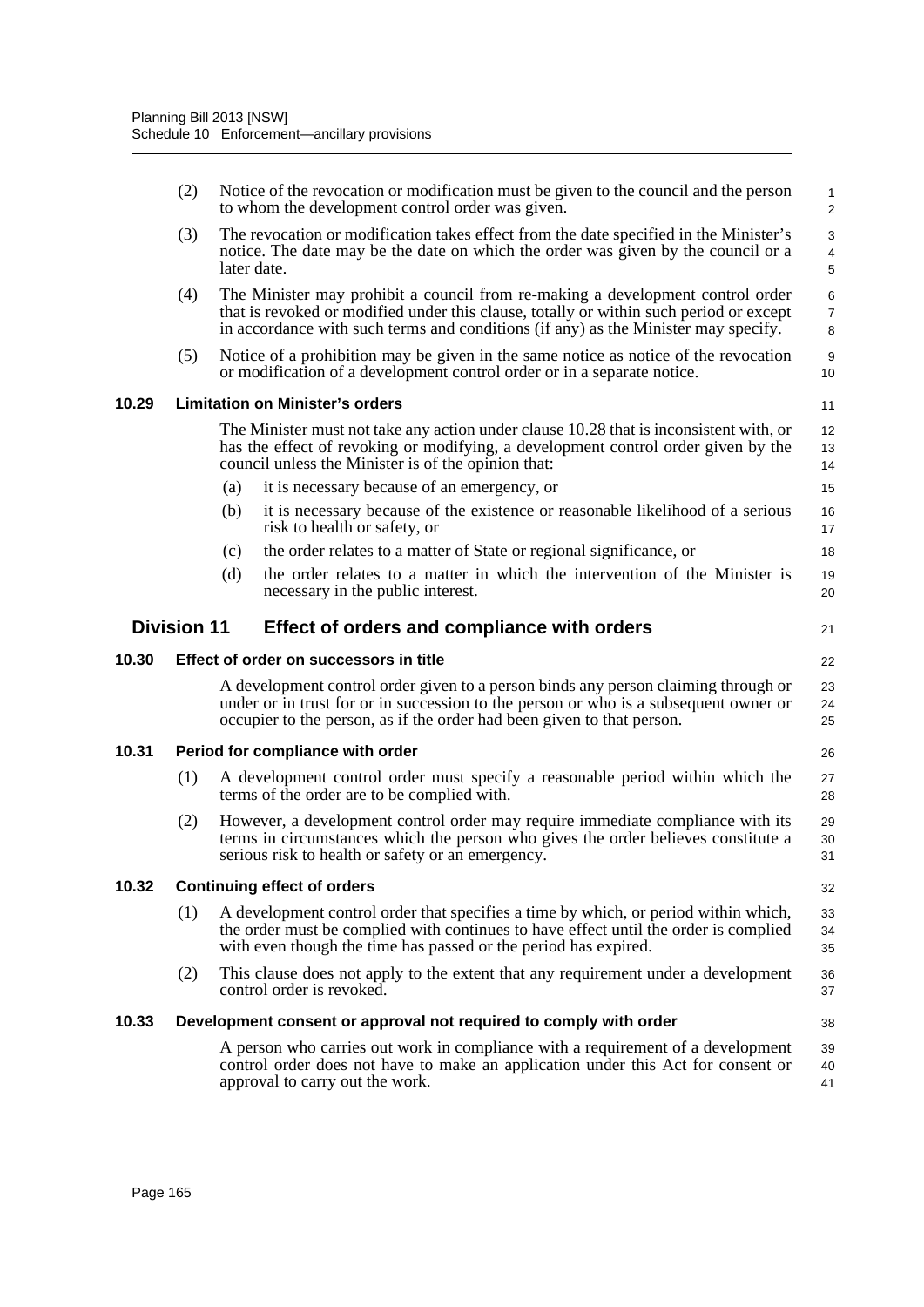### **10.34 Compliance with order under Division 4**

A person complies with a requirement of an order under clause 10.5 (2) by submitting to the relevant authority who gives the order such matters as the person would be required to submit if applying to a consent authority for development consent to carry out the work.

#### **10.35 Compliance with orders by occupiers or managers**

If an occupier or manager complies with a development control order, the occupier or manager may (unless the occupier or manager has otherwise agreed):

- (a) deduct the cost of so complying (together with interest at the rate currently prescribed by the Supreme Court rules in respect of unpaid judgment debts) from any rent payable to the owner, or
- (b) recover the cost (and that interest) from the owner as a debt in any court of competent jurisdiction.

#### **10.36 Occupier of land may be required to permit owner to carry out work**

- (1) A relevant authority who gives a development control order may order the occupier of any land to permit the owner of the land to carry out specified work on the land, being work that is, in the relevant authority's opinion, necessary to enable the requirements of this Act or the regulations or of any development control order to be complied with.
- (2) An occupier of land on whom such an order is served must, within 2 days after the order is served, permit the owner to carry out the work specified in the order.
- (3) If an order under this clause is in force, the owner of the land concerned is not guilty of an offence arising from his or her failure to comply with the requirements of this Act or the regulations, or of any development control order, that is caused by the occupier of the land refusing to permit the owner to carry out the work specified in the order.
- (4) Subclause (3) applies only if the owner of the land satisfies the Court that the owner has, in good faith, tried to comply with the requirements concerned.

#### **10.37 Failure to comply with order—carrying out of work by consent authority**

- (1) A relevant authority who gives a development control order may do all such things as are necessary or convenient to give effect to the terms of the order (including the carrying out of any work required by the order) if the person to whom the order was given fails to comply with the terms of the order. 30 31 32 33
- (2) The relevant authority may exercise the relevant authority's functions under this clause irrespective of whether the person required to comply with the order has been prosecuted for an offence against this Act.  $24$ 35 36
- (3) In any proceedings before the Land and Environment Court that are brought by a relevant authority who gave a development control order to a person as a result of the person's failure to comply with the order, the Court may, at any stage of the proceedings, order the relevant authority to exercise the relevant authority's functions under this clause. Having made such an order, the Court may continue to hear and determine the proceedings or may dismiss the proceedings. 37 38 39 40 41 42
- (4) If the Minister or the NSW Planning Director-General gave the development control order, the Minister's or NSW Planning Director-General's functions under this clause may be exercised by the Planning Ministerial Corporation. 43 44 45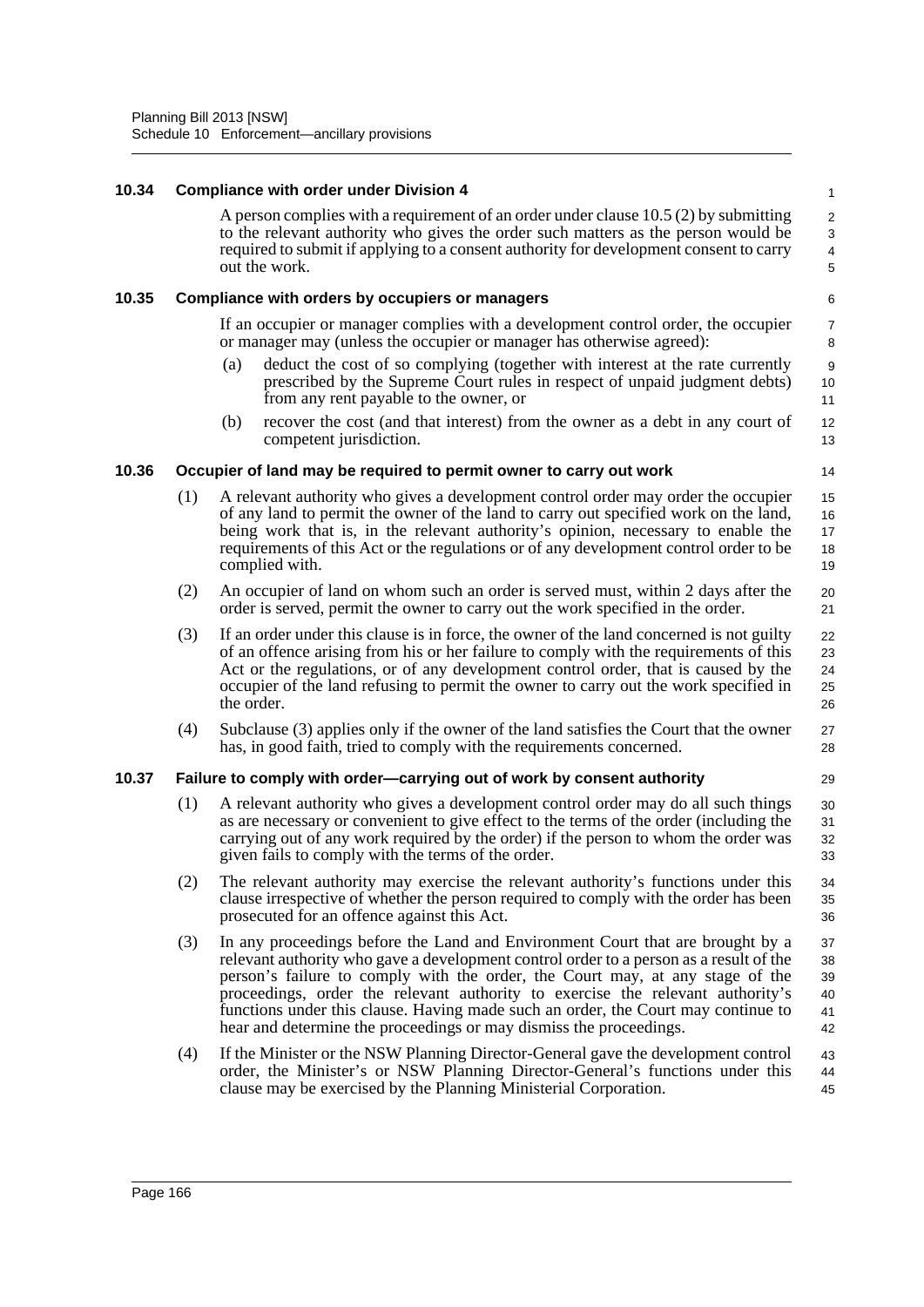### **10.38 Recovery of expenses by relevant authority for carrying out work**

| (1) If a relevant authority takes action under clause 10.37 to give effect to a development<br>control order by demolishing a building, the relevant authority may remove any<br>materials concerned. |
|-------------------------------------------------------------------------------------------------------------------------------------------------------------------------------------------------------|
|                                                                                                                                                                                                       |

21 22  $23$ 

31 32

37

40 41 42

- (2) The relevant authority may sell those materials but only if the relevant authority's expenses in giving effect to the terms of the development control order are not paid to the relevant authority within 14 days after removal of the materials.
- (3) If the proceeds of such a sale exceed the expenses incurred by the relevant authority in relation to the demolition and the sale, the relevant authority:
	- (a) may deduct out of the proceeds of the sale an amount equal to those expenses, and
	- (b) must pay the surplus to the owner on demand.

## (4) If the proceeds of sale do not exceed those expenses, the relevant authority:

- (a) may retain the proceeds, and
- (b) may recover the deficiency (if any) together with the relevant authority's costs of recovery from the owner as a debt.
- (5) Materials removed that are not saleable may be destroyed or otherwise disposed of.
- (6) A relevant authority who carries out work under clause 10.37 in relation to development for which an amount of security has been provided to the relevant authority: 18 19 20
	- (a) may be recompensed for the work from the security if the security is more than the costs of carrying out the work, and
	- (b) must pay any surplus remaining to the person entitled to it on demand.
- (7) Any expenses incurred under this clause by a relevant authority who gave a development control order, together with all associated costs, may be recovered by the relevant authority in any court of competent jurisdiction as a debt due to the relevant authority by the person required to comply with the order. 24 25 26 27
- (8) The expenses are to be reduced by the amount of any proceeds of any sale under this clause or the amount of any security provided in respect of development to which the order relates. 28 29 30
- (9) Nothing in this clause affects the owner's right to recover any amount from any lessee or other person liable for the expenses concerned.
- (10) The recovery of costs and expenses by a relevant authority under this clause does not include the costs and expenses of court proceedings, but nothing in this clause prevents the relevant authority from receiving costs as between party and party in respect of those proceedings. 33 34 35 36

#### **10.39 Enforcement of orders by cessation of utilities**

- (1) This clause applies in relation to a failure to comply with any of the following development control orders: 38 39
	- (a) a brothel closure order,
	- (b) a stop use order in respect of such classes of residential, tourist or other development as are prescribed by the regulations.
- (2) In this clause, the *Court* means the Land and Environment Court and, in relation to a brothel closure order, includes the Local Court. 43 44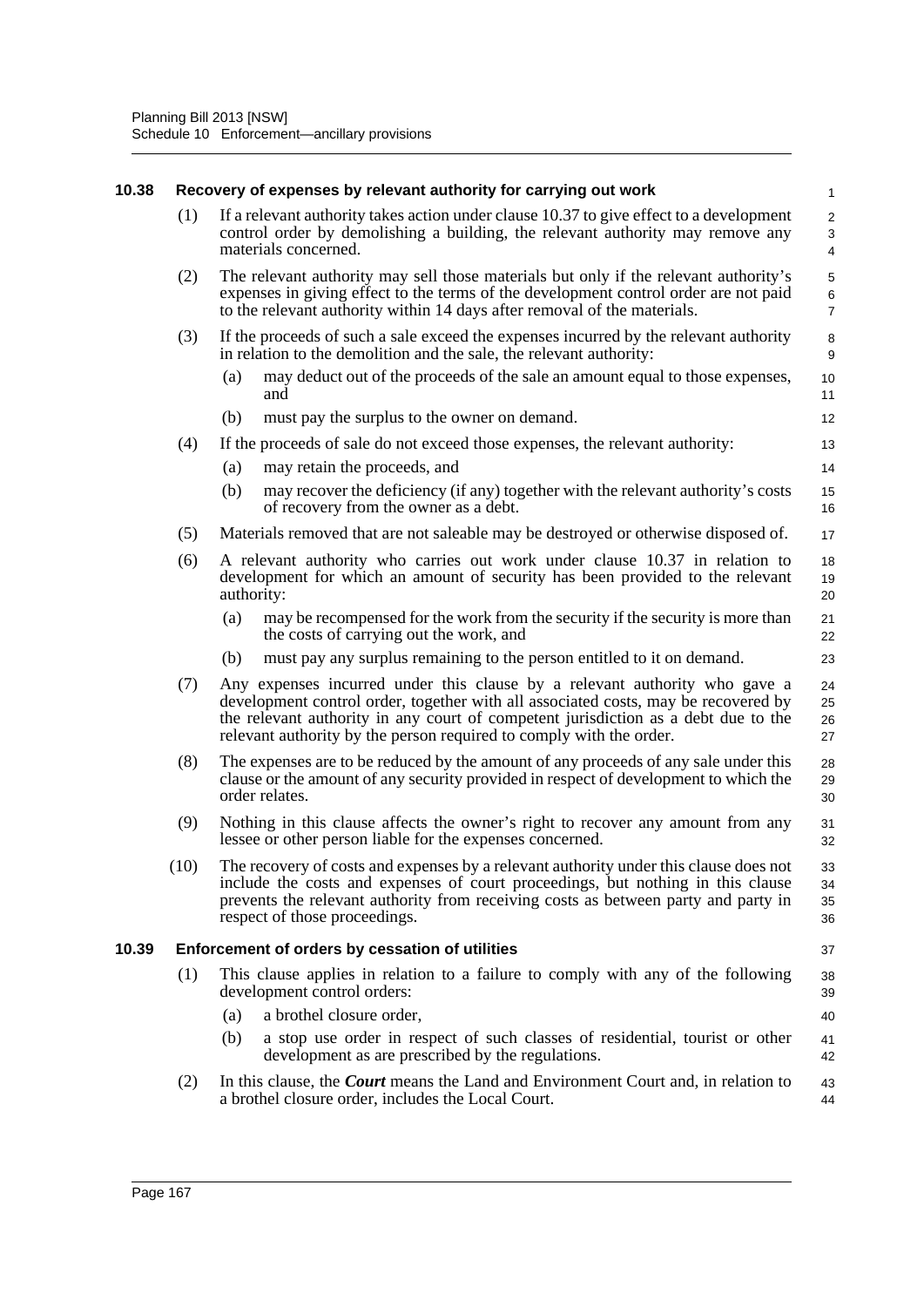|     | (3)                |          | If a person fails to comply with a development control order to which this clause<br>applies, the Court may, on the application of the person who gave the order, make an<br>order (a <i>utilities order</i> ) directing that a provider of water, electricity or gas to the<br>premises concerned cease to provide those services.           | 1<br>$\overline{2}$<br>$\mathsf 3$<br>4 |
|-----|--------------------|----------|-----------------------------------------------------------------------------------------------------------------------------------------------------------------------------------------------------------------------------------------------------------------------------------------------------------------------------------------------|-----------------------------------------|
|     | (4)                | amenity. | A utilities order is not to be made in respect of a failure to comply with a development<br>control order that is a stop use order unless the Court is satisfied that the failure has<br>caused or is likely to cause a significant adverse impact on health, safety or public                                                                | 5<br>6<br>$\overline{7}$<br>8           |
|     | (5)                |          | A utilities order may apply to the whole or part of the premises.                                                                                                                                                                                                                                                                             | 9                                       |
|     | (6)                |          | A utilities order ceases to have effect on the date specified in the utilities order, or<br>3 months after the order is made, whichever occurs first.                                                                                                                                                                                         | 10<br>11                                |
|     | (7)                |          | An application for a utilities order must not be made unless not less than 7 days notice<br>of the proposed application is given to the following persons:                                                                                                                                                                                    | 12<br>13                                |
|     |                    | (a)      | any person to whom the development control order was given,                                                                                                                                                                                                                                                                                   | 14                                      |
|     |                    | (b)      | any provider of water, electricity or gas to the premises who is affected by the<br>application,                                                                                                                                                                                                                                              | 15<br>16                                |
|     |                    | (c)      | any owner or occupier of the premises.                                                                                                                                                                                                                                                                                                        | 17                                      |
|     | (8)                |          | An owner or occupier of premises, or a provider of water, electricity or gas to<br>premises, who is affected by an application for a utilities order is entitled to be heard<br>and represented in proceedings for the order.                                                                                                                 | 18<br>19<br>20                          |
|     | (9)                |          | In determining whether to make a utilities order, the Court is to take into<br>consideration the following matters:                                                                                                                                                                                                                           | 21<br>22                                |
|     |                    | (a)      | the effects of the failure to comply with the development control order,                                                                                                                                                                                                                                                                      | 23                                      |
|     |                    | (b)      | the uses of the premises,                                                                                                                                                                                                                                                                                                                     | 24                                      |
|     |                    | (c)      | the impact of the order on the owner, occupier or other users of the premises,                                                                                                                                                                                                                                                                | 25                                      |
|     |                    | (d)      | whether health, safety or public amenity will be adversely affected by the<br>order,                                                                                                                                                                                                                                                          | 26<br>27                                |
|     |                    | (e)      | any other matter the Court thinks appropriate.                                                                                                                                                                                                                                                                                                | 28                                      |
|     | (10)               |          | A utilities order must not be made for premises, or any part of premises, used for<br>residential purposes unless the regulations authorise the making of a utilities order.                                                                                                                                                                  | 29<br>30                                |
|     | (11)               |          | A provider of water, electricity or gas must comply with a utilities order, despite any<br>other law or agreement or arrangement applying to the provision of water, electricity<br>or gas to the premises, or part of the premises, concerned.                                                                                               | 31<br>32<br>33                          |
|     | (12)               |          | No compensation is payable to any person for any damage or other loss suffered by<br>that person because of the making or operation of a utilities order or this clause.                                                                                                                                                                      | 34<br>35                                |
|     | (13)               |          | A provider of water, electricity or gas must not, during a period that a utilities order<br>is in force in relation to premises, or part of premises, require payment for the<br>provision of water, electricity or gas services to the premises or part of the premises<br>(other than services related to the implementation of the order). | 36<br>37<br>38<br>39                    |
|     | (14)               |          | The Court may make a utilities order when it determines an appeal against a<br>development control order, if subclauses (7) and (8) have been complied with.                                                                                                                                                                                  | 40<br>41                                |
|     | <b>Division 12</b> |          | <b>Compliance cost notices</b>                                                                                                                                                                                                                                                                                                                | 42                                      |
| .40 |                    |          | <b>Compliance cost notices</b>                                                                                                                                                                                                                                                                                                                | 43                                      |
|     | (1)                |          | A relevant authority who gives a development control order to a person may also<br>serve a compliance cost notice on the person.                                                                                                                                                                                                              | 44<br>45                                |

**10.40**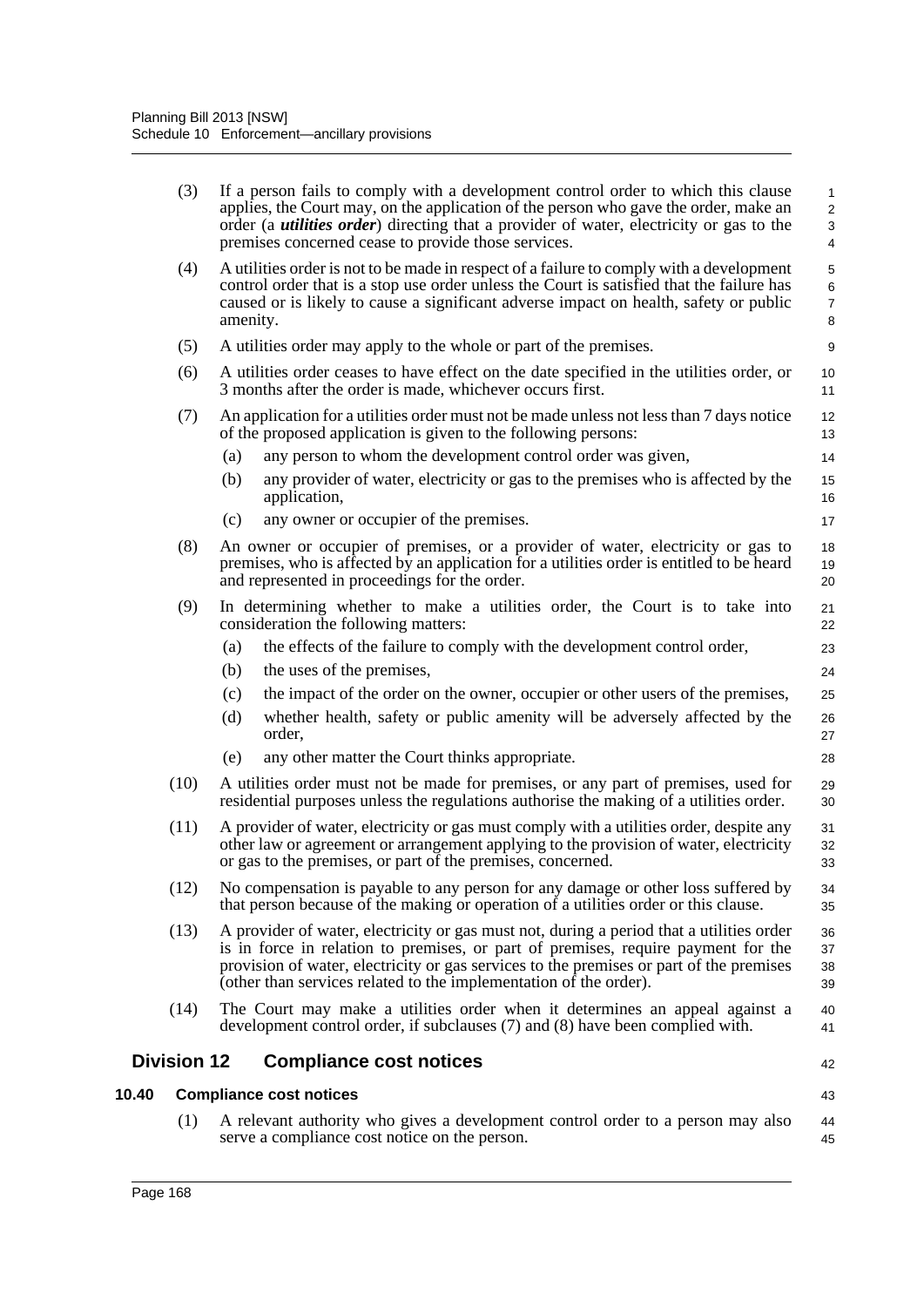|       | (2)                |     | A <i>compliance cost notice</i> is a notice in writing requiring the person on whom it is<br>served to pay all or any reasonable costs and expenses incurred by the relevant<br>authority in connection with:                                                                                                                                                                            | 1<br>$\sqrt{2}$<br>$\ensuremath{\mathsf{3}}$ |
|-------|--------------------|-----|------------------------------------------------------------------------------------------------------------------------------------------------------------------------------------------------------------------------------------------------------------------------------------------------------------------------------------------------------------------------------------------|----------------------------------------------|
|       |                    | (a) | monitoring action under the development control order, and                                                                                                                                                                                                                                                                                                                               | 4                                            |
|       |                    | (b) | ensuring that the development control order is complied with, and                                                                                                                                                                                                                                                                                                                        | $\mathbf 5$                                  |
|       |                    | (c) | any costs or expenses relating to an investigation that leads to the giving of the<br>development control order, and                                                                                                                                                                                                                                                                     | $\,6$<br>$\overline{7}$                      |
|       |                    | (d) | any costs or expenses relating to the preparation or serving of the notice of the<br>intention to give the development control order, and                                                                                                                                                                                                                                                | $\,$ 8 $\,$<br>9                             |
|       |                    | (e) | any other matters associated with the development control order.                                                                                                                                                                                                                                                                                                                         | 10                                           |
|       | (3)                |     | A compliance cost notice is to specify the amount required to be paid and a<br>reasonable period within which the amount is to be paid or, if the regulations<br>prescribe the period to be allowed for payment, that period.                                                                                                                                                            | 11<br>12<br>13                               |
|       | (4)                |     | The relevant authority may recover any unpaid amounts specified in a compliance<br>cost notice as a debt in a court of competent jurisdiction.                                                                                                                                                                                                                                           | 14<br>15                                     |
|       | (5)                |     | If the person on whom a compliance cost notice is served complies with the notice<br>but was not the person who was responsible for the situation giving rise to the issue<br>of the notice, the cost of complying with the notice may be recovered by the person<br>who complied with the notice as a debt in a court of competent jurisdiction from the<br>person who was responsible. | 16<br>17<br>18<br>19<br>20                   |
|       | (6)                |     | The regulations may make provision for or with respect to the following:                                                                                                                                                                                                                                                                                                                 | 21                                           |
|       |                    | (a) | the issue of compliance cost notices,                                                                                                                                                                                                                                                                                                                                                    | 22                                           |
|       |                    | (b) | the form of compliance cost notices,                                                                                                                                                                                                                                                                                                                                                     | 23                                           |
|       |                    | (c) | limiting the amounts that may be required to be paid under compliance cost<br>notices or the matters in respect of which costs and expenses may be required<br>to be paid under those notices.                                                                                                                                                                                           | 24<br>25<br>26                               |
|       | <b>Division 13</b> |     | <b>Miscellaneous</b>                                                                                                                                                                                                                                                                                                                                                                     | 27                                           |
| 10.41 |                    |     | <b>Combined orders</b>                                                                                                                                                                                                                                                                                                                                                                   | 28                                           |
|       |                    |     | A person who gives a development control order may include two or more orders in<br>the same instrument.                                                                                                                                                                                                                                                                                 | 29<br>30                                     |
| 10.42 |                    |     | Orders may be given to two or more persons jointly                                                                                                                                                                                                                                                                                                                                       | 31                                           |
|       |                    |     | If appropriate in the circumstances of the case, a development control order may<br>direct two or more people to do the thing specified in the order jointly.                                                                                                                                                                                                                            | 32<br>33                                     |
| 10.43 |                    |     | Notice in respect of land or building owned or occupied by more than one person                                                                                                                                                                                                                                                                                                          | 34                                           |
|       | (1)                |     | If land, including land on which a building is erected, is owned or occupied by more<br>than one person:                                                                                                                                                                                                                                                                                 | 35<br>36                                     |
|       |                    | (a) | a development control order in respect of the land or building is not invalid<br>merely because it was not given to all of those owners or occupiers, and                                                                                                                                                                                                                                | 37<br>38                                     |
|       |                    | (b) | any of those owners or occupiers may comply with such a development<br>control order without affecting the liability of the other owners or occupiers to<br>pay for or contribute towards the cost of complying with the order.                                                                                                                                                          | 39<br>40<br>41                               |
|       | (2)                |     | Nothing in this Part affects the right of an owner or occupier to recover from any<br>other person all or any of the expenses incurred by the owner or occupier in<br>complying with such a development control order.                                                                                                                                                                   | 42<br>43<br>44                               |
|       |                    |     |                                                                                                                                                                                                                                                                                                                                                                                          |                                              |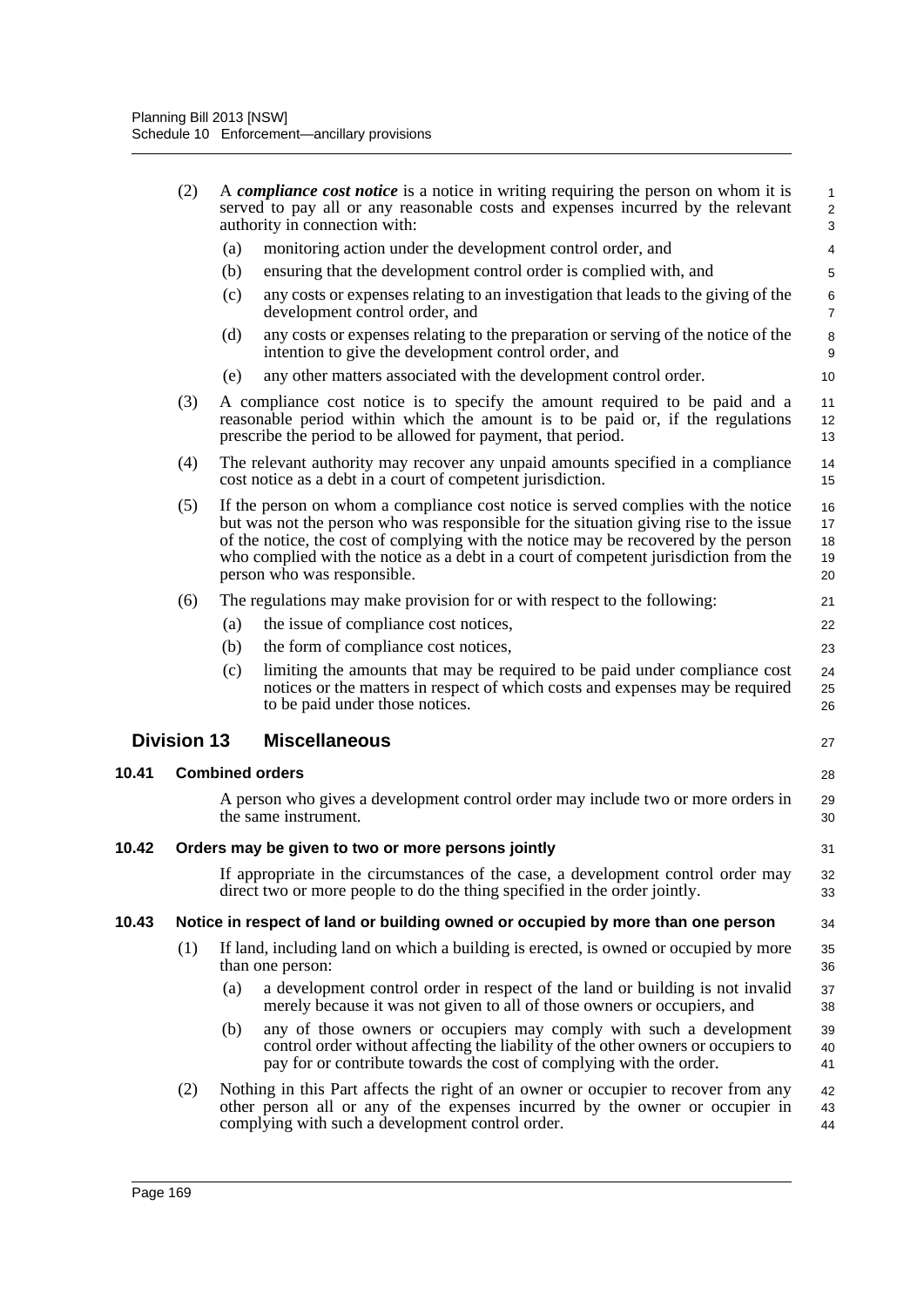## **Part 3 Civil enforcement—ancillary evidentiary provisions**

#### **10.44 Evidence of use of premises as backpackers' hostel**

(1) This clause applies to proceedings before the Land and Environment Court for an order under Division 10.3 of Part 10 to remedy or restrain a breach of this Act in relation to the use of premises as a backpackers' hostel.

1

35

39

(2) In any proceedings to which this clause applies, the Land and Environment Court may rely on circumstantial evidence to find that particular premises are used as a backpackers' hostel.

**Note.** Examples of circumstantial evidence include (but are not limited to) the following:

- (a) evidence relating to persons entering and leaving the premises (including the depositing of luggage) that is consistent with the use of the premises for a backpackers' hostel,
- (b) evidence of the premises being advertised expressly or implicitly for the purposes of a backpackers' hostel (including advertisements on or in the premises, newspapers, directories or the Internet),
- (c) evidence relating to internal and external signs and notices at the premises (including price lists, notices to occupants and offers of services) that is consistent with the use of the premises for a backpackers' hostel,
- (d) evidence of the layout of rooms, and the number and arrangement of beds, at the premises that is consistent with the use of the premises for a backpackers' hostel. 19 20

## **10.45 Proceedings relating to use of premises as brothel**

#### (1) **Application**

This clause applies to proceedings before the Land and Environment Court for an order under Division 10.3 of Part 10 to remedy or restrain a breach of this Act in relation to the use of premises as a brothel. Subclauses (5) and (6) extend to any such proceedings in relation to all brothels within the meaning of the *Restricted Premises Act 1943*.

#### (2) **Adjournments to obtain consent only in exceptional circumstances**

The Land and Environment Court may not adjourn the proceedings to which this clause applies to enable an application for a planning approval to be made unless it is of the opinion that the adjournment is justified because of the exceptional circumstances of the case. The fact that it is intended to make an application for approval, or that an application for approval has been made, is not by itself an exceptional circumstance. 29 30 31 32 33 34

#### (3) **Time for making application for approval limited to 10 days**

If the Land and Environment Court adjourns the proceedings to enable an application for a planning approval to be made, the proceedings must be brought back before the Court if the application is not made within 10 working days of the adjournment. 36 37 38

#### (4) **Only one adjournment**

The Land and Environment Court may make only one adjournment of particular proceedings to enable an application for a planning approval to be made. 40 41

#### (5) **Finding may be made on circumstantial evidence**

In any proceedings to which this clause applies, the Land and Environment Court:

- (a) may rely on circumstantial evidence to find that particular premises are used as a brothel, and
- (b) may make such a finding without any direct evidence that the particular premises are used as a brothel. 46 47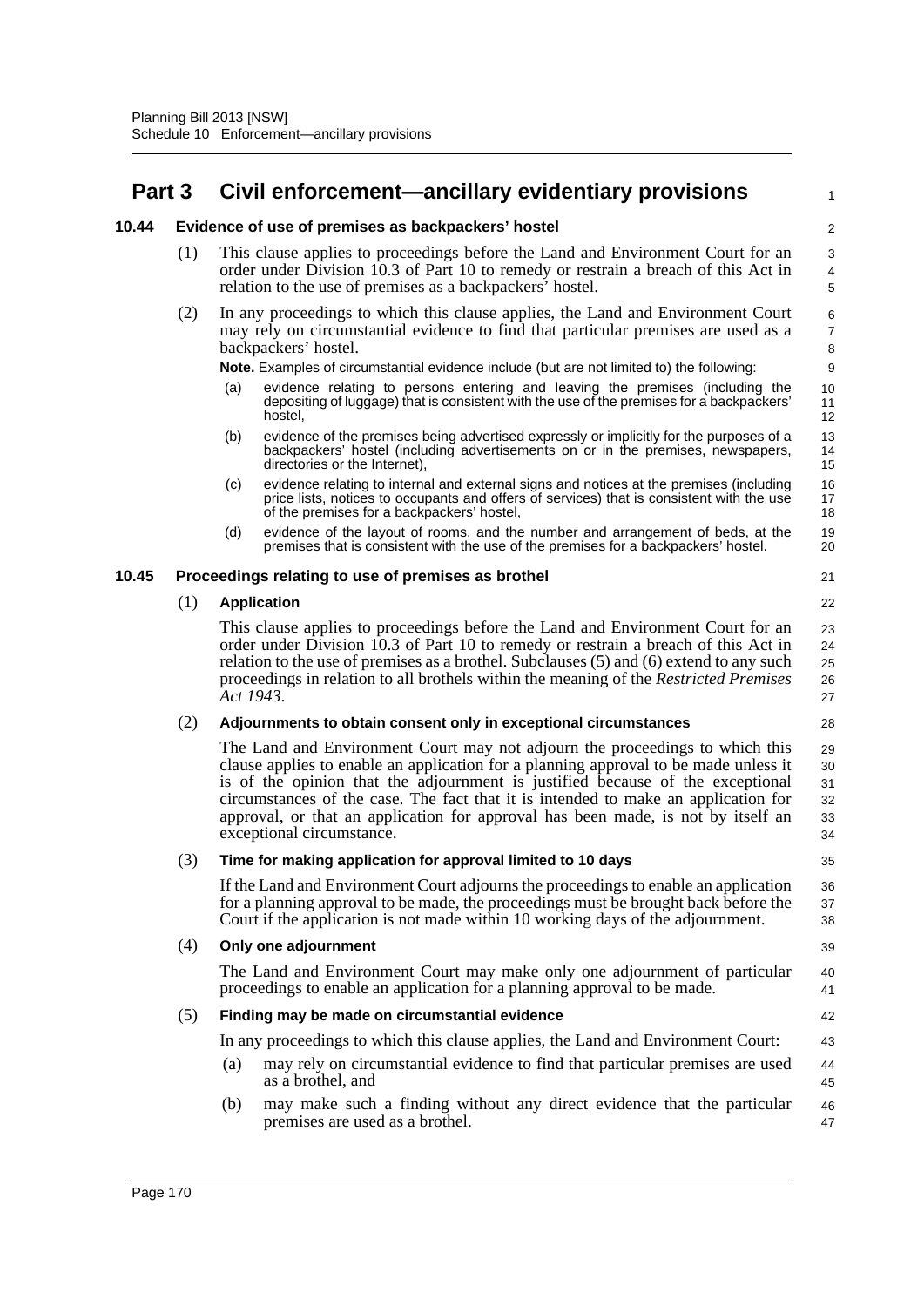| (6) |     | However, the presence in any premises of articles or equipment that facilitate or<br>encourage safe sex practices does not of itself constitute evidence of any kind that the                                | 1<br>$\mathcal{P}$ |
|-----|-----|--------------------------------------------------------------------------------------------------------------------------------------------------------------------------------------------------------------|--------------------|
|     |     | premises are used as a brothel.                                                                                                                                                                              | 3                  |
|     |     | <b>Note.</b> Examples of circumstantial evidence include (but are not limited to) the following:                                                                                                             | 4                  |
|     | (a) | evidence relating to persons entering and leaving the premises (including number,<br>gender and frequency) that is consistent with the use of the premises for prostitution,                                 | 5<br>6             |
|     | (b) | evidence of appointments with persons at the premises for the purposes of prostitution<br>that are made through the use of telephone numbers or other contact details that are<br>publicly advertised.       | 7<br>8<br>9        |
|     | (c) | evidence of information in books and accounts that is consistent with the use of the<br>premises for prostitution.                                                                                           | 10<br>11           |
|     | (d) | evidence of the arrangement of, or other matters relating to, the premises, or the<br>furniture, equipment or articles in the premises, that is consistent with the use of the<br>premises for prostitution. | 12<br>13<br>14     |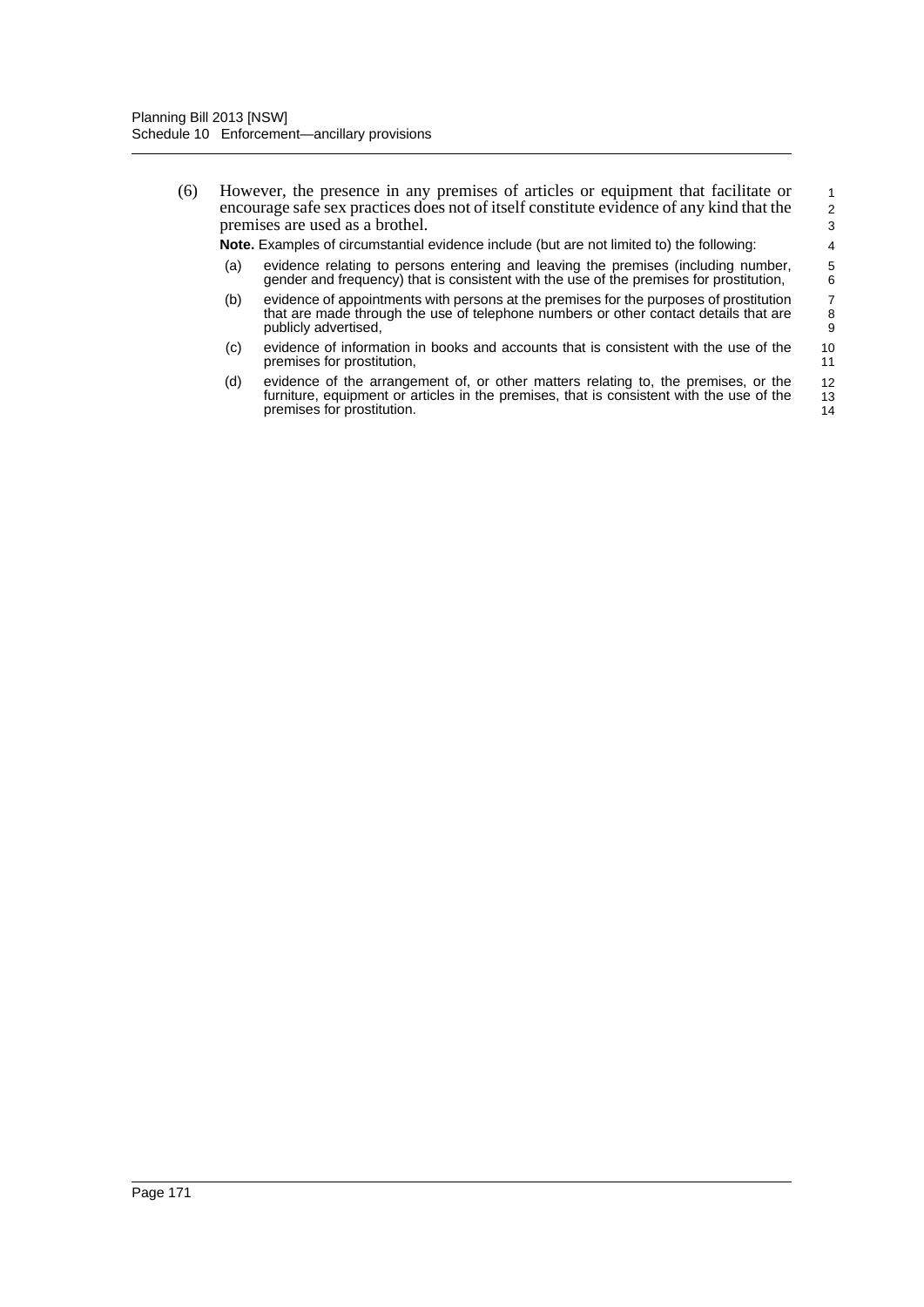|        | <b>Schedule 11</b> | <b>Miscellaneous-ancillary provisions</b>                                                                                                                                                               |                          |  |
|--------|--------------------|---------------------------------------------------------------------------------------------------------------------------------------------------------------------------------------------------------|--------------------------|--|
| Part 1 |                    | <b>Miscellaneous regulation-making powers</b>                                                                                                                                                           | $\overline{\mathbf{c}}$  |  |
| 11.1   |                    | <b>Regulations-miscellaneous</b>                                                                                                                                                                        | 3                        |  |
|        |                    | Regulations may be made, in particular, for or with respect to the following:                                                                                                                           | 4                        |  |
|        | (a)                | exempting specified or classes of persons, premises or other matters from any<br>specified provision of the planning legislation (either generally or subject to<br>conditions),                        | 5<br>6<br>$\overline{7}$ |  |
|        | (b)                | any function conferred by the planning legislation on any person,                                                                                                                                       | 8                        |  |
|        | (c)                | requiring information, particulars, returns and statistics to be furnished to the<br>NSW Planning Director-General by councils and the time and mode of<br>furnishing and the manner of verifying them, | 9<br>10<br>11            |  |
|        | (d)                | the form, time, manner and mode of giving notices under the planning<br>legislation,                                                                                                                    | 12<br>13                 |  |
|        | (e)                | the content, form, erection, maintenance and removal of signs relating to the<br>carrying out of development or persons involved with the carrying out of<br>development,                               | 14<br>15<br>16           |  |
|        | (f)                | obligations on persons regarding fire and building safety,                                                                                                                                              | 17                       |  |
|        | (g)                | temporary structures,                                                                                                                                                                                   | 18                       |  |
|        | (h)                | entertainment venues (including in connection with the existing use of<br>premises),                                                                                                                    | 19<br>20                 |  |
|        | (i)                | the purposes, objectives, provision and maintenance of affordable housing,                                                                                                                              | 21                       |  |
|        | (i)                | the documents to be provided to, and the matters to be notified to, a consent<br>authority, council or certifier under the planning legislation.                                                        | 22<br>23                 |  |
| Part 2 |                    | <b>Paper subdivisions</b>                                                                                                                                                                               | 24                       |  |
| 11.2   | <b>Definitions</b> |                                                                                                                                                                                                         | 25                       |  |
|        |                    | In this Part:                                                                                                                                                                                           | 26                       |  |
|        |                    | <i>development plan—see clause 11.7.</i>                                                                                                                                                                | 27                       |  |
|        |                    | <i>development plan costs</i> means the following:                                                                                                                                                      | 28                       |  |
|        | (a)                | the costs of obtaining or preparing any reports,                                                                                                                                                        | 29                       |  |
|        | (b)                | the amount of any contributions, fees or other charges applicable to the<br>proposed subdivision or subdivision works,                                                                                  | 30<br>31                 |  |
|        | (c)                | administrative costs of the relevant authority relating to the development plan,                                                                                                                        | 32                       |  |
|        | (d)                | any other costs prescribed by the regulations for the purposes of this definition.                                                                                                                      | 33                       |  |
|        |                    | <i>planning purpose</i> —see clause $11.4(1)(c)$ .                                                                                                                                                      | 34                       |  |
|        |                    | relevant authority for subdivision land means the authority designated by a<br>subdivision order as the relevant authority for the land.                                                                | 35<br>36                 |  |
|        |                    | subdivision land means land subject to a subdivision order.                                                                                                                                             | 37                       |  |
|        |                    | subdivision order means an order under clause 11.4.                                                                                                                                                     | 38                       |  |
|        |                    | subdivision works means works for the following purposes:                                                                                                                                               | 39                       |  |
|        | (a)                | roads,                                                                                                                                                                                                  | 40                       |  |
|        | (b)                | water supply, sewerage services and drainage,                                                                                                                                                           | 41                       |  |
|        | (c)                | telecommunications,                                                                                                                                                                                     | 42                       |  |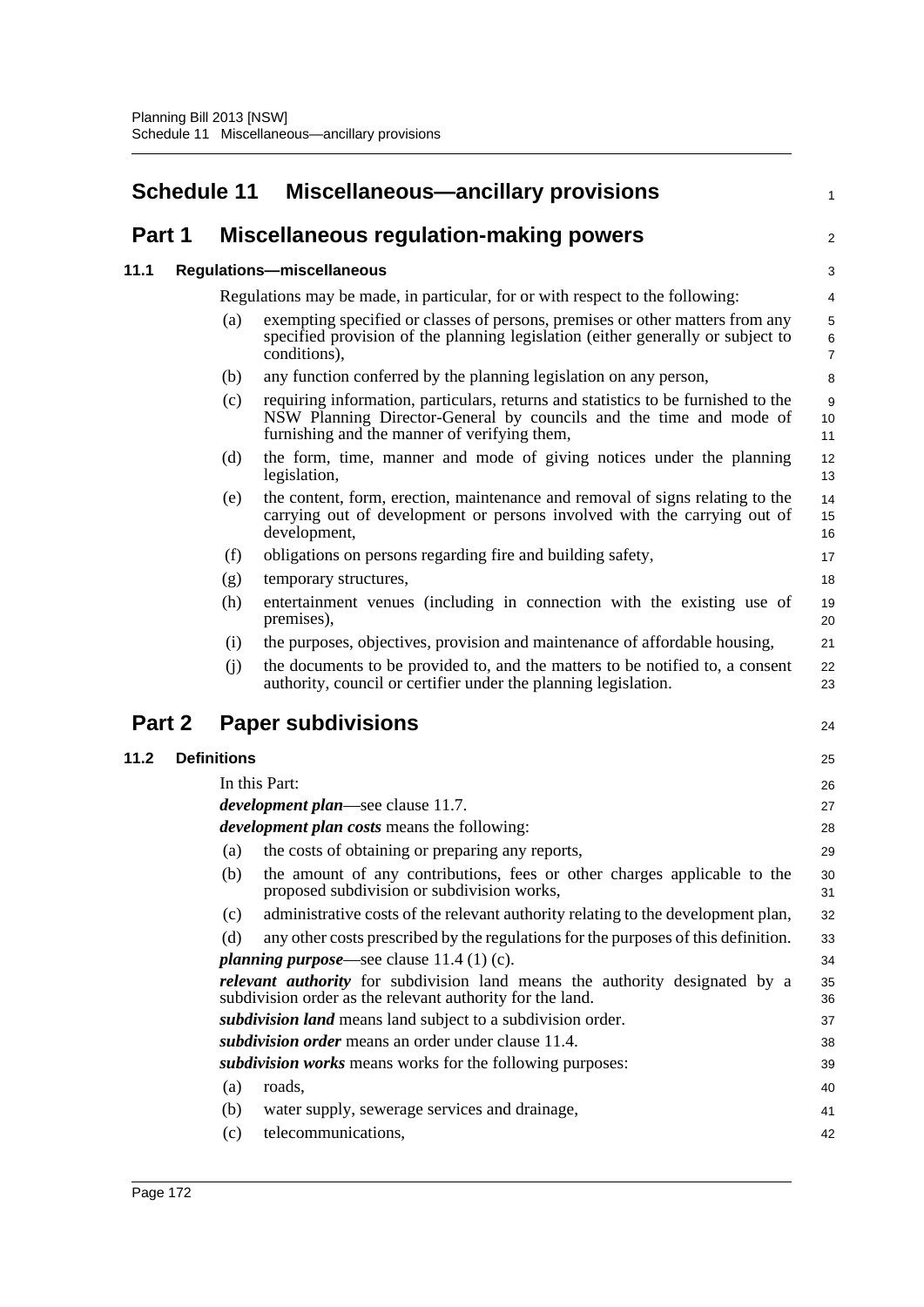|      |     | (d) | electricity supply,                                                                                                                                                                                               | $\mathbf{1}$        |
|------|-----|-----|-------------------------------------------------------------------------------------------------------------------------------------------------------------------------------------------------------------------|---------------------|
|      |     | (e) | any other purpose prescribed by the regulations for the purposes of this<br>definition.                                                                                                                           | $\overline{2}$<br>3 |
| 11.3 |     |     | <b>Subdivision authorities</b>                                                                                                                                                                                    | 4                   |
|      |     |     | Any of the following authorities may be designated in a subdivision order as the<br>relevant authority for the subdivision land:                                                                                  | 5<br>6              |
|      |     | (a) | the Planning Ministerial Corporation,                                                                                                                                                                             | $\overline{7}$      |
|      |     | (b) | a council,                                                                                                                                                                                                        | 8                   |
|      |     | (c) | Urban Growth NSW,                                                                                                                                                                                                 | 9                   |
|      |     | (d) | a development corporation established under the Growth Centres<br>(Development Corporations) Act 1974,                                                                                                            | 10<br>11            |
|      |     | (e) | any other body prescribed by the regulations.                                                                                                                                                                     | 12                  |
| 11.4 |     |     | <b>Subdivision orders</b>                                                                                                                                                                                         | 13                  |
|      | (1) |     | The Minister may, by Ministerial planning order:                                                                                                                                                                  | 14                  |
|      |     | (a) | declare specified land to be subdivision land, and                                                                                                                                                                | 15                  |
|      |     | (b) | specify the relevant authority for the subdivision land, and                                                                                                                                                      | 16                  |
|      |     | (c) | specify the purpose for which the order is made (the <i>planning purpose</i> ), and                                                                                                                               | 17                  |
|      |     | (d) | specify the functions (if any) under this Part conferred on the relevant<br>authority, and                                                                                                                        | 18<br>19            |
|      |     | (e) | specify the conditions (if any) to which the exercise of those functions are<br>subject, and                                                                                                                      | 20<br>21            |
|      |     | (f) | specify the subdivision works (if any) to be undertaken by the relevant<br>authority in respect of the subdivision land.                                                                                          | 22<br>23            |
|      | (2) |     | The Minister may make a subdivision order only if:                                                                                                                                                                | 24                  |
|      |     | (a) | the Minister is of the opinion that it is desirable to do so to promote and<br>co-ordinate the orderly and economic use and development of the land<br>affected by the order, and                                 | 25<br>26<br>27      |
|      |     | (b) | the land has been subdivided and is held by more than one owner and the<br>Minister is satisfied that the land is land for which no provision or inadequate<br>provision has been made for subdivision works, and | 28<br>29<br>30      |
|      |     | (c) | that land is subject to a planning control provision of a local plan, or a planning<br>proposal, that will facilitate the proposed planning purpose, and                                                          | 31<br>32            |
|      |     | (d) | the Minister has consulted with the proposed relevant authority, any other<br>Minister responsible for that authority and the council of the area in which that<br>land is situated, and                          | 33<br>34<br>35      |
|      |     | (e) | the Minister is satisfied that a development plan for that land has been<br>prepared by the relevant authority in accordance with this Part, and                                                                  | 36<br>37            |
|      |     | (f) | the Minister has considered any provisions of the development plan that<br>modify or disapply the provisions of Division 4 of Part 3 of the Land<br>Acquisition (Just Terms Compensation) Act 1991, and           | 38<br>39<br>40      |
|      |     | (g) | at least 60% of the total number of owners of that land, and the owners of at<br>least 60% of the total area of that land, have consented to the proposed<br>development plan.                                    | 41<br>42<br>43      |
|      | (3) |     | For the purposes of subclause $(2)$ (b) and $(g)$ , two or more owners of the same lot are<br>to be treated as one owner.                                                                                         | 44<br>45            |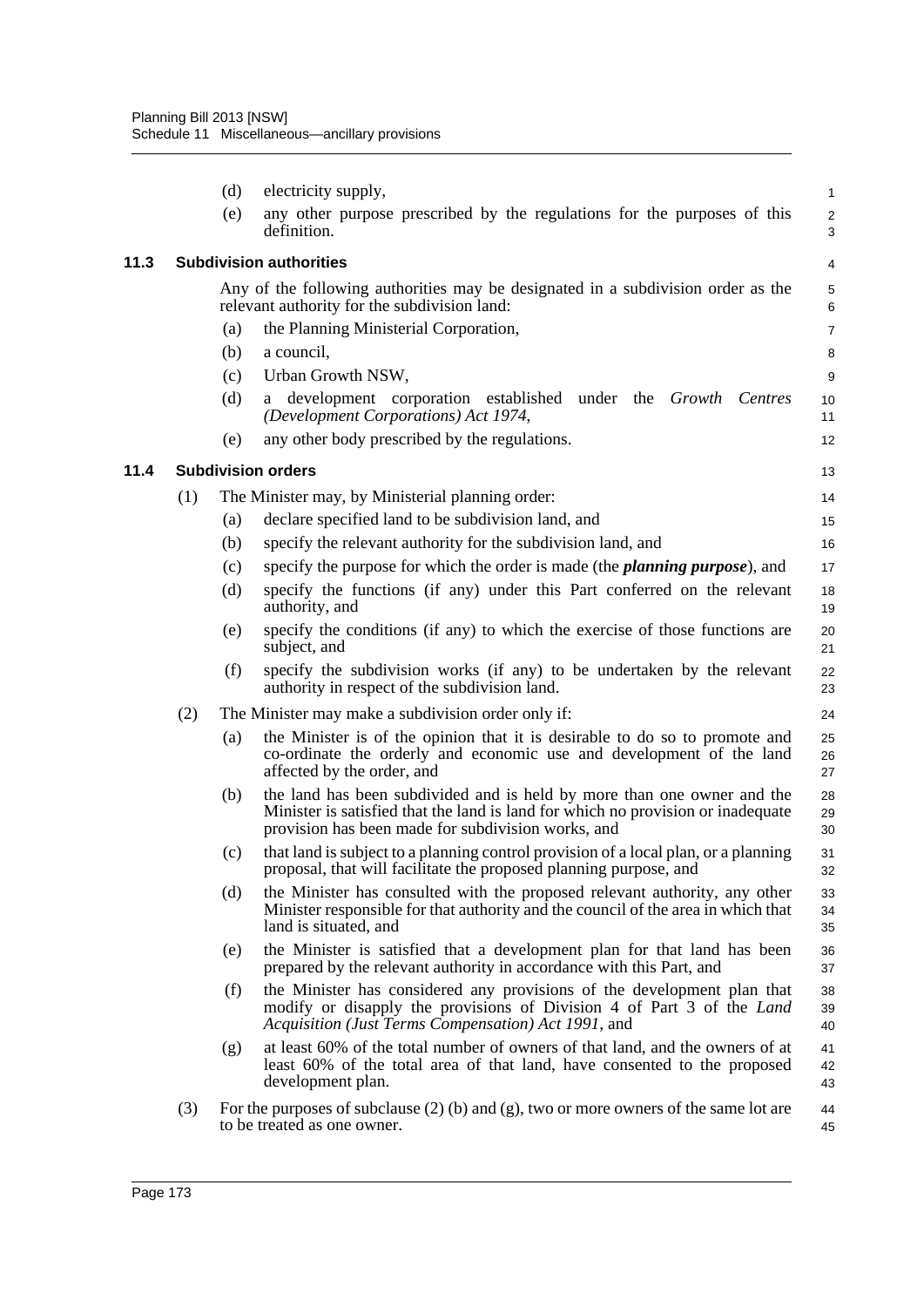|      | (4) | The Minister may repeal a subdivision order only if the Minister:                                                                                                                                                                                                                                                                                                                                                    | $\mathbf{1}$                 |  |  |  |
|------|-----|----------------------------------------------------------------------------------------------------------------------------------------------------------------------------------------------------------------------------------------------------------------------------------------------------------------------------------------------------------------------------------------------------------------------|------------------------------|--|--|--|
|      |     | has consulted with the relevant authority for the subdivision land and the<br>(a)<br>council of the area in which the land is situated, and                                                                                                                                                                                                                                                                          | $\overline{c}$<br>3          |  |  |  |
|      |     | is satisfied that notice of the proposed repeal has been given to the owners of<br>(b)<br>the land subject to the order in the manner prescribed by the regulations.                                                                                                                                                                                                                                                 | $\overline{\mathbf{4}}$<br>5 |  |  |  |
|      | (5) | Subclause $(2)$ (g) does not apply to an order amending a subdivision order.                                                                                                                                                                                                                                                                                                                                         | 6                            |  |  |  |
| 11.5 |     | <b>Functions of relevant authority</b>                                                                                                                                                                                                                                                                                                                                                                               | $\overline{7}$               |  |  |  |
|      | (1) | A relevant authority has the functions conferred on it by a subdivision order.                                                                                                                                                                                                                                                                                                                                       | 8                            |  |  |  |
|      | (2) | A relevant authority may only exercise functions conferred on it under a subdivision<br>order for the purposes of, or purposes ancillary to, the planning purpose specified in<br>the subdivision order.                                                                                                                                                                                                             | $\boldsymbol{9}$<br>10<br>11 |  |  |  |
|      | (3) | Functions conferred on a relevant authority by a subdivision order are in addition to<br>any other functions conferred on the authority under any other law.                                                                                                                                                                                                                                                         | 12<br>13                     |  |  |  |
|      | (4) | Clauses 11.8–11.14 set out the functions that may be conferred on a relevant<br>authority under a subdivision order but do not otherwise confer those functions on a<br>relevant authority.                                                                                                                                                                                                                          | 14<br>15<br>16               |  |  |  |
|      | (5) | A relevant authority may not exercise functions under clause 11.8 or 11.10 unless<br>there is a development plan in force in relation to the subdivision land.                                                                                                                                                                                                                                                       | 17<br>18                     |  |  |  |
| 11.6 |     | <b>Obligations of relevant authority</b>                                                                                                                                                                                                                                                                                                                                                                             | 19                           |  |  |  |
|      |     | A relevant authority must, in accordance with the subdivision order and any<br>development plan applicable to the subdivision land, give effect to the planning<br>purpose specified in the order and must undertake or arrange for the undertaking of<br>any subdivision works specified in the order.                                                                                                              | 20<br>21<br>22<br>23         |  |  |  |
| 11.7 |     | <b>Development plans</b>                                                                                                                                                                                                                                                                                                                                                                                             | 24                           |  |  |  |
|      | (1) | An authority referred to in clause 11.3 may, and must at the request of the Minister,<br>prepare a development plan for subdivision land or proposed subdivision land.                                                                                                                                                                                                                                               | 25<br>26                     |  |  |  |
|      | (2) | A development plan is to contain the following matters:<br>27                                                                                                                                                                                                                                                                                                                                                        |                              |  |  |  |
|      |     | a proposed plan of subdivision for the land,<br>(a)                                                                                                                                                                                                                                                                                                                                                                  | 28                           |  |  |  |
|      |     | details of subdivision works to be undertaken for the land,<br>(b)                                                                                                                                                                                                                                                                                                                                                   | 29                           |  |  |  |
|      |     | details of the costs of the subdivision works and of the proposed means of<br>(c)<br>funding those works,                                                                                                                                                                                                                                                                                                            | 30<br>31                     |  |  |  |
|      |     | (d)<br>details of the development plan costs,                                                                                                                                                                                                                                                                                                                                                                        | 32                           |  |  |  |
|      |     | details of the proportion of the costs referred to in paragraphs (c) and (d) to be<br>(e)<br>borne by the owners of the land and of the manner in which the owners may<br>meet those costs (including details of any proposed voluntary land trading<br>scheme or voluntary contributions or, if voluntary measures are not agreed to<br>by the owners, of compulsory land acquisition or compulsory contributions), | 33<br>34<br>35<br>36<br>37   |  |  |  |
|      |     | (f)<br>rules as to the form of compensation for land that is compulsorily acquired and<br>how entitlement to compensation is to be calculated,                                                                                                                                                                                                                                                                       | 38<br>39                     |  |  |  |
|      |     | rules as to the distribution of any surplus funds after the completion of<br>(g)<br>subdivision works for the land,                                                                                                                                                                                                                                                                                                  | 40<br>41                     |  |  |  |
|      |     | any other matters prescribed by the regulations.<br>(h)                                                                                                                                                                                                                                                                                                                                                              | 42                           |  |  |  |
|      | (3) | Regulations may be made for or with respect to procedures for the preparation, public<br>notification, adoption, publication, amendment and repeal of development plans.                                                                                                                                                                                                                                             | 43<br>44                     |  |  |  |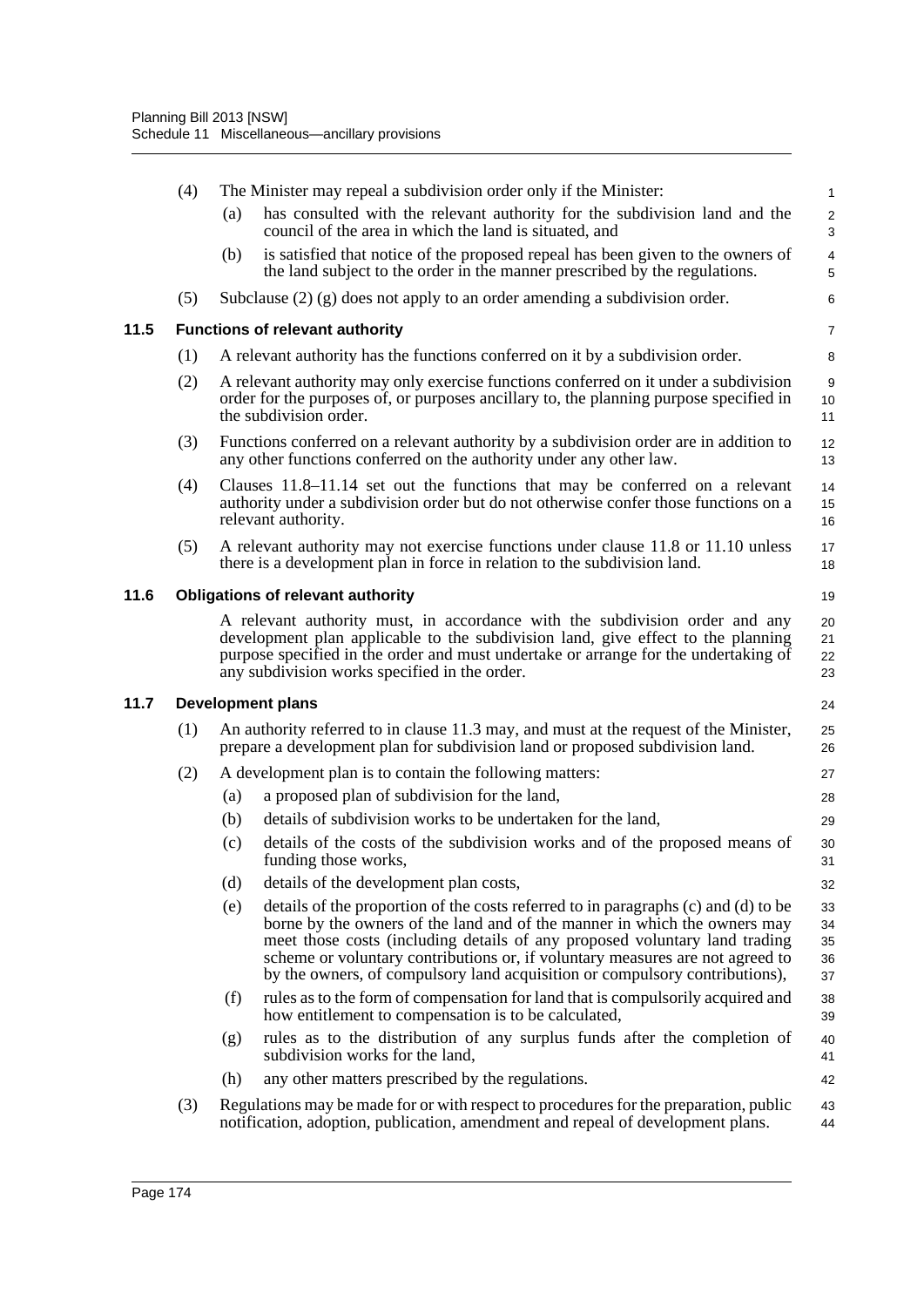| (4) | Without limiting subclause (3), the regulations may require the consent of the owners                                                                                     |
|-----|---------------------------------------------------------------------------------------------------------------------------------------------------------------------------|
|     | of subdivision land to be obtained to proposed amendments to the applicable<br>development plan in the circumstances, and in the manner, specified by the<br>regulations. |

(5) The validity of a development plan must not be questioned in any legal proceedings except those commenced in the Court by any person within 3 months of the date of its publication in the Gazette.

## **11.8 Land acquisition powers**

8

9 10 11

- (1) A relevant authority may, for a planning purpose specified in a subdivision order, acquire subdivision land by agreement or by compulsory process in accordance with the *Land Acquisition (Just Terms Compensation) Act 1991*.
- (2) A relevant authority may not give a proposed acquisition notice under the *Land Acquisition (Just Terms Compensation) Act 1991* without the approval of the Minister. 12 13 14
- (3) If compensation provided for that acquisition is in accordance with the rules set out in a development plan in force in relation to the land: 15 16
	- (a) sections 44 (2), 45 (3), 49–51, 64, 66 (4) and 68 (2) of the *Land Acquisition (Just Terms Compensation) Act 1991* do not apply in relation to compensation other than monetary compensation, and 17 18 19
	- (b) all or any provisions of Division 4 of Part 3 of that Act do not apply, or apply with modifications, if the development plan so provides.  $20$ 21
- (4) The rules set out in a development plan may provide that all or any of the provisions of Division 4 of Part 3 of the *Land Acquisition (Just Terms Compensation) Act 1991* do not apply to the determination of compensation under that plan, or apply with such modifications as are set out in that plan. 22 23 24 25
- (5) If the rules set out in a development plan make provision as referred to in subclause (4), the Valuer-General must determine compensation to be offered to a person under the *Land Acquisition (Just Terms Compensation) Act 1991* in respect of land acquired under this clause in accordance with the rules set out in any applicable development plan adopted by a relevant authority for the land. 26 27 28 29 30
- (6) For the purposes of this clause, a reference in the *Land Acquisition (Just Terms Compensation) Act 1991* to an amount of compensation includes a reference to compensation other than monetary compensation and a reference to payment of compensation includes a reference to the provision of such compensation. 31  $22$ 33 34
- (7) Subclauses (3)–(6) have effect despite any provision of the *Land Acquisition (Just Terms Compensation) Act 1991*.

## **11.9 Other powers to acquire and dispose of land**

37 38

39 40

35 36

A relevant authority may sell, lease, exchange, mortgage or otherwise deal with or dispose of subdivision land vested in the authority, or an interest in that land, and may grant easements, rights-of-way or covenants over that land.

## **11.10 Contribution powers**

- (1) A relevant authority may, by notice in writing, require an owner of subdivision land to make a reasonable monetary contribution for the provision, extension or augmentation of subdivision works and the development costs.
- (2) A requirement under this clause must be in accordance with the development plan applicable to the subdivision land. 45 46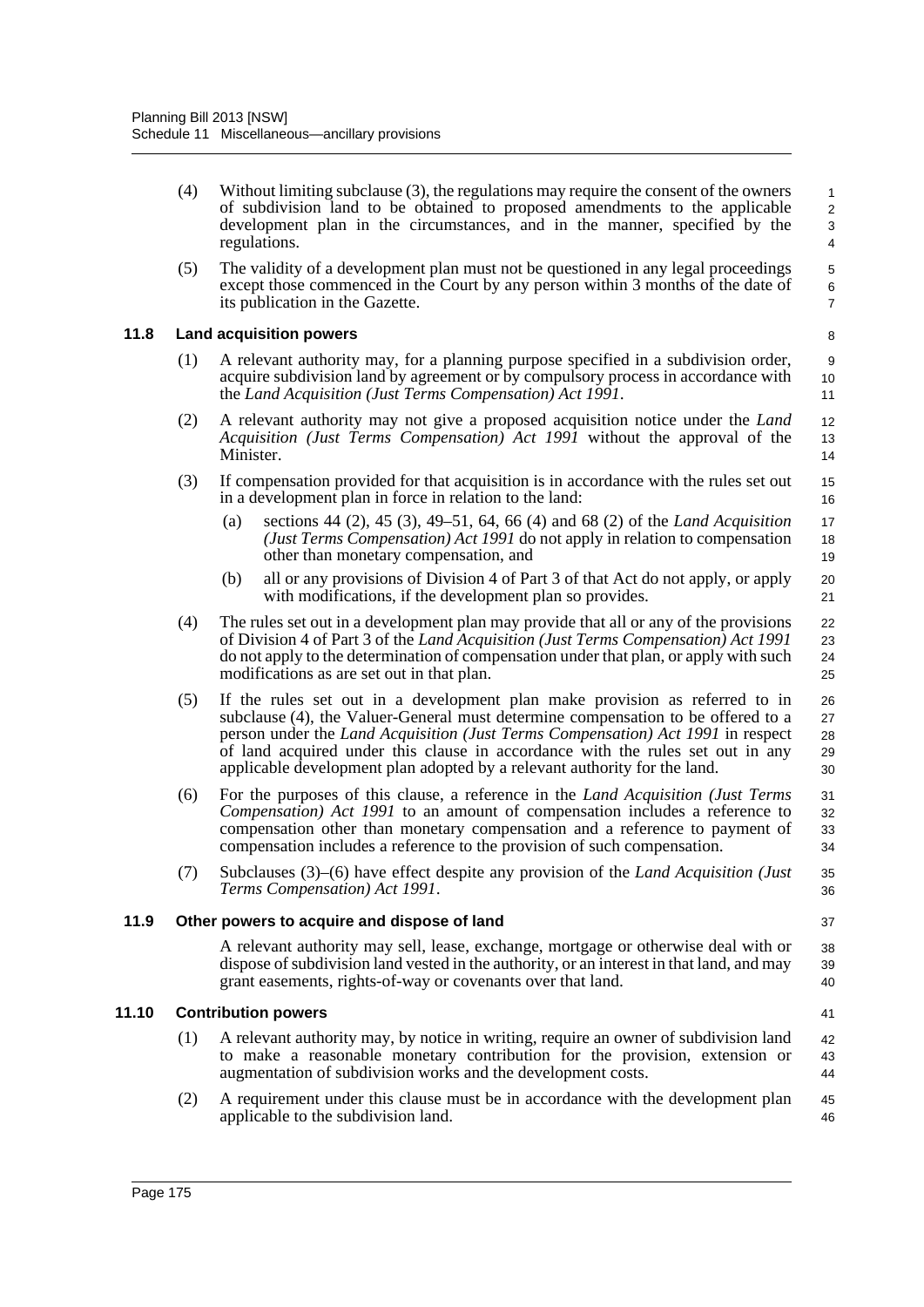(3) The amount payable by the owner of subdivision land under this clause is to be reduced by the amount or value of any voluntary contribution (whether a monetary or other contribution) made by the owner for the provision, extension or augmentation of subdivision works and the development costs in accordance with the development plan applicable to the subdivision land or an agreement with the relevant authority.

33 34

38 39

42

- (4) Compliance with a requirement for a contribution under this clause, or a voluntary contribution made in accordance with a development plan, operates to satisfy any other requirement imposed by a public authority under this or any other Act (in relation to or in connection with the subdivision land) for the dedication of land or the payment of money in respect of the provision of the same subdivision works, to the extent of the value of the land dedicated or the amount of money paid in compliance with the requirement. 9 10 11 12 13
- (5) The regulations may make provision for the determination of the value for the purposes of this clause of the land dedicated or traded to the authority in accordance with a development plan.
- (6) A contribution required to be made under this clause may be in addition to any other contribution required to be made under the planning legislation.

## **11.11 Use of monetary contributions and other amounts**

- (1) The following are to be paid by the authority to a fund or funds approved by the Minister:
	- (a) a monetary contribution paid to a relevant authority by the owner of subdivision land for subdivision works or development costs,
	- (b) any money paid by the relevant authority to meet contribution amounts under the development plan in respect of land acquired by the authority under this Part,
	- (c) the proceeds of any disposal by the relevant authority of land acquired under this Part.
- (2) The following may be paid from any fund to which contributions or amounts are paid under this clause: 29 30
	- (a) payments to persons or bodies with respect to the provision of subdivision works, 31 32
	- (b) payments in connection with the exercise of functions by the relevant authority for the planning purpose specified in the subdivision order,
	- (c) payments for the whole or part of compensation payable under clause 11.8 and any payments required to be made under the *Land Acquisition (Just Terms Compensation) Act 1991*, 35 36 37
	- (d) payments for the distribution of any surplus funds after the completion of subdivision works and any other payments under this clause,
	- (e) any money required to meet the administrative expenses of the relevant authority in relation to its functions under the subdivision order. 40 41

## **11.12 Powers to carry out subdivision works**

- (1) The relevant authority may carry out, or arrange for the carrying out of, subdivision works with respect to subdivision land. 43 44
- (2) The relevant authority may enter into contracts and other arrangements for the carrying out of subdivision works. 45 46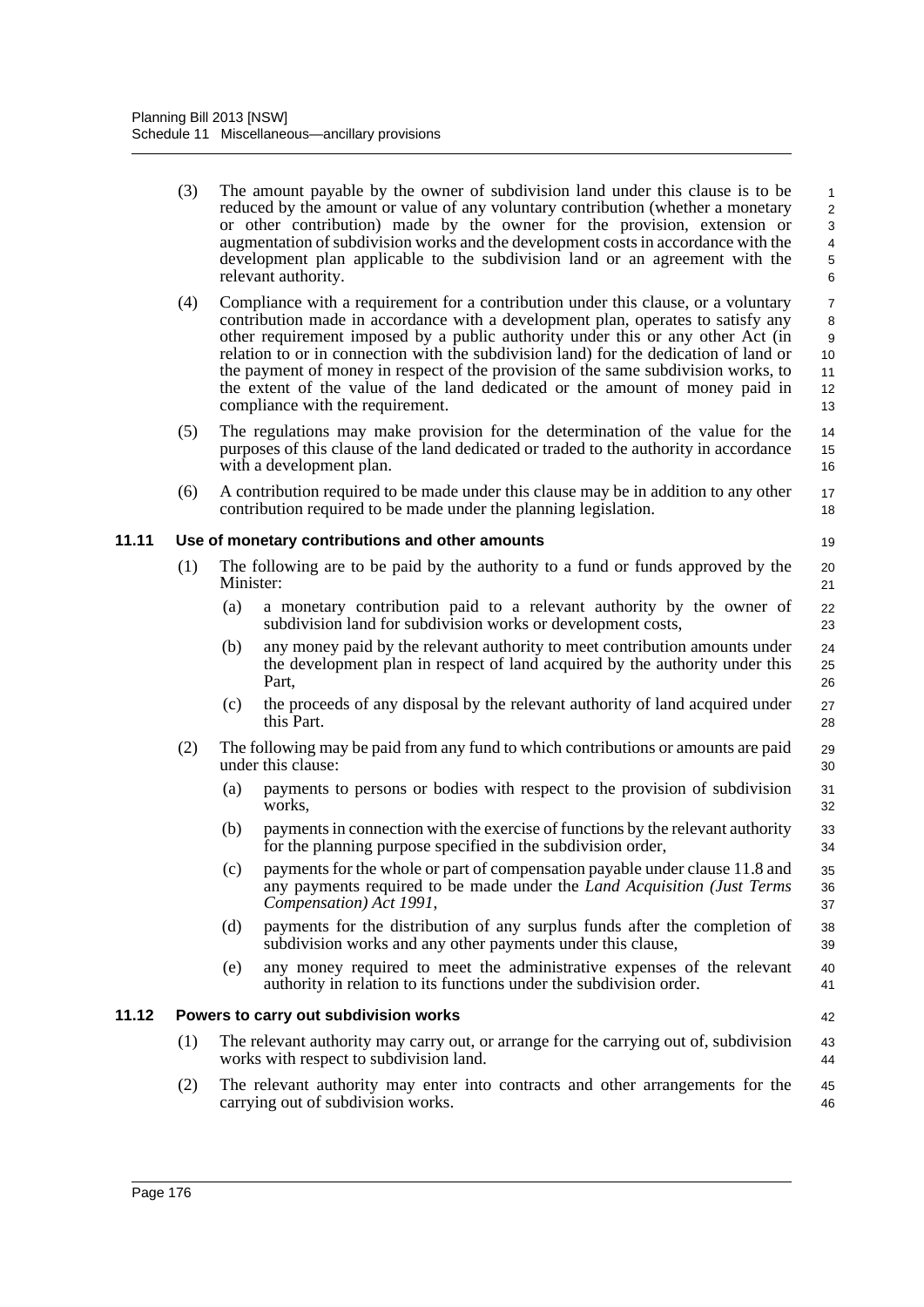|       | (3)                           |                     | A relevant authority may make an application for development consent to carry out<br>development on subdivision land for the purposes of subdivision works without the<br>consent of the owner of the land.                                                                      | 1<br>$\frac{2}{3}$   |  |
|-------|-------------------------------|---------------------|----------------------------------------------------------------------------------------------------------------------------------------------------------------------------------------------------------------------------------------------------------------------------------|----------------------|--|
|       | (4)                           |                     | The consent authority may grant consent to any such application even if the owner<br>of the land has failed to consent to the application.                                                                                                                                       | 4<br>5               |  |
|       | (5)                           |                     | In this clause, <i>subdivision works</i> includes the carrying out of any research or<br>investigation related to the provision or augmentation of subdivision works.                                                                                                            | 6<br>7               |  |
| 11.13 |                               | <b>Roads powers</b> |                                                                                                                                                                                                                                                                                  | 8                    |  |
|       | (1)                           |                     | A road within subdivision land cannot be provided, opened, dedicated, closed (within<br>the meaning of Part 4 of the <i>Roads Act 1993</i> ) or realigned by the Crown, a public<br>authority or any person except with the consent of the relevant authority.                   | 9<br>10<br>11        |  |
|       | (2)                           |                     | A private road, or part of a private road, within subdivision land cannot be:                                                                                                                                                                                                    | 12                   |  |
|       |                               | (a)                 | provided, opened, closed or realigned, or                                                                                                                                                                                                                                        | 13                   |  |
|       |                               | (b)                 | regulated in its use, or                                                                                                                                                                                                                                                         | 14                   |  |
|       |                               | (c)                 | used for a purpose other than a road,                                                                                                                                                                                                                                            | 15                   |  |
|       |                               |                     | except with the consent of the relevant authority.                                                                                                                                                                                                                               | 16                   |  |
| 11.14 | <b>Ancillary powers</b><br>17 |                     |                                                                                                                                                                                                                                                                                  |                      |  |
|       |                               |                     | A relevant authority has, for the purpose of any other functions conferred under this<br>Part, the following functions:                                                                                                                                                          | 18<br>19             |  |
|       |                               | (a)                 | the authority may enter into agreements with the owners of subdivision land<br>for the purposes of a voluntary land trading scheme or the provision of<br>voluntary contributions or for other purposes connected with the authority's<br>functions under the subdivision order, | 20<br>21<br>22<br>23 |  |
|       |                               | (b)                 | the authority may cause surveys to be made, and plans of survey to be<br>prepared, in relation to subdivision land or proposed subdivision land (whether<br>or not vested in the authority),                                                                                     | 24<br>25<br>26       |  |
|       |                               | (c)                 | the authority may manage subdivision land vested in the authority in<br>accordance with the development plan,                                                                                                                                                                    | 27<br>28             |  |
|       |                               | (d)                 | the authority may carry out research or investigation relating to subdivision<br>works or proposed subdivision works,                                                                                                                                                            | 29<br>30             |  |
|       |                               | (e)                 | the authority may (subject to this Act) subdivide and re-subdivide land, and<br>consolidate subdivided or re-subdivided land vested in the authority,                                                                                                                            | 31<br>32             |  |
|       |                               | (f)                 | with the consent of the owner or occupier of the land, a person authorised in<br>writing by the authority may enter subdivision land or proposed subdivision<br>land.                                                                                                            | 33<br>34<br>35       |  |
| 11.15 |                               |                     | Power to investigate land for subdivision order proposals                                                                                                                                                                                                                        | 36                   |  |
|       |                               |                     | An authority specified in clause 11.3 may, before a subdivision order is made:                                                                                                                                                                                                   | 37                   |  |
|       |                               | (a)                 | cause surveys to be made, and plans of survey to be prepared, in relation to<br>proposed subdivision land (whether or not vested in the authority), and                                                                                                                          | 38<br>39             |  |
|       |                               | (b)                 | carry out research or investigation relating to proposed subdivision works.                                                                                                                                                                                                      | 40                   |  |
|       |                               |                     |                                                                                                                                                                                                                                                                                  |                      |  |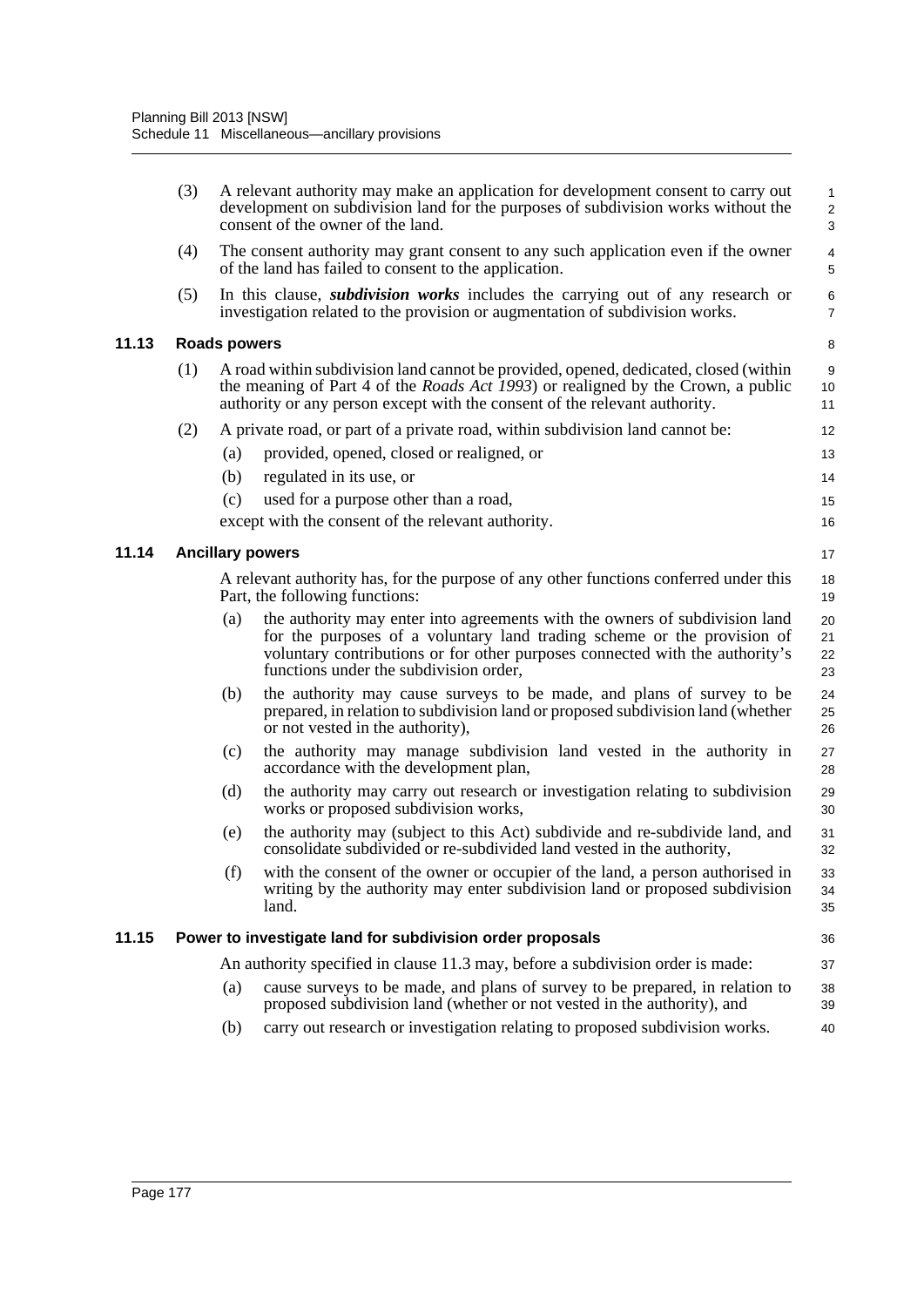## **11.16 Other powers of entry**

| 11.16 |                                                           | Other powers of entry                                                                                                                                                                                                                                                                   | $\mathbf{1}$                                                  |
|-------|-----------------------------------------------------------|-----------------------------------------------------------------------------------------------------------------------------------------------------------------------------------------------------------------------------------------------------------------------------------------|---------------------------------------------------------------|
|       | (1)                                                       | An authorised person may, without the consent of the owner or occupier of<br>subdivision land or proposed subdivision land and in accordance with the<br>regulations:                                                                                                                   | $\overline{c}$<br>$\ensuremath{\mathsf{3}}$<br>$\overline{4}$ |
|       |                                                           | enter that land for a planning purpose, or<br>(a)                                                                                                                                                                                                                                       | $\mathbf 5$                                                   |
|       |                                                           | enter that land in connection with the carrying out of subdivision works or<br>(b)<br>research or investigation relating to proposed subdivision works, or                                                                                                                              | 6<br>$\overline{7}$                                           |
|       |                                                           | enter that land in connection with the preparation of, or research or<br>(c)<br>investigation for the purposes of, a development plan or proposed<br>development plan.                                                                                                                  | 8<br>$\boldsymbol{9}$<br>10                                   |
|       | (2)                                                       | In this clause, <i>authorised person</i> means the following persons:                                                                                                                                                                                                                   | 11                                                            |
|       |                                                           | a person authorised in writing by a relevant authority,<br>(a)                                                                                                                                                                                                                          | 12                                                            |
|       |                                                           | (b)<br>a person authorised in writing by the Minister in connection with the exercise<br>of the powers of an authority under clause 11.15.                                                                                                                                              | 13<br>14                                                      |
| 11.17 |                                                           | <b>Failure to pay contributions</b>                                                                                                                                                                                                                                                     | 15                                                            |
|       |                                                           | A monetary contribution required to be paid by an owner of subdivision land under<br>clause 11.10 may be recovered by the relevant authority in any court of competent<br>jurisdiction as a debt due to the relevant authority by the owner.                                            | 16<br>17<br>18                                                |
| 11.18 | Voluntary contributions agreements to run with land<br>19 |                                                                                                                                                                                                                                                                                         |                                                               |
|       | (1)                                                       | A <i>voluntary contributions agreement</i> is a voluntary agreement between a relevant<br>authority and a person who owns subdivision land under which the owner is required<br>to pay a monetary contribution to be used for or applied for subdivision works or<br>development costs. | 20<br>21<br>22<br>23                                          |
|       | (2)                                                       | A voluntary contributions agreement can be registered under this clause if the<br>following persons agree to its registration:                                                                                                                                                          | 24<br>25                                                      |
|       |                                                           | (a)<br>if the agreement relates to land under the <i>Real Property Act 1900</i> —each<br>person who has an estate or interest in the land registered under that Act,                                                                                                                    | 26<br>27                                                      |
|       |                                                           | (b)<br>if the agreement relates to land not under the <i>Real Property Act 1900</i> —each<br>person who is seised or possessed of an estate or interest in the land.                                                                                                                    | 28<br>29                                                      |
|       | (3)                                                       | On lodgment by a relevant authority of an application for registration in a form<br>approved by the Registrar-General, the Registrar-General is to register the voluntary<br>contributions agreement:                                                                                   | 30<br>31<br>32                                                |
|       |                                                           | by making an entry in the relevant folio of the Register kept under the Real<br>(a)<br><i>Property Act 1900</i> if the agreement relates to land under that Act, or                                                                                                                     | 33<br>34                                                      |
|       |                                                           | by registering the agreement in the General Register of Deeds if the agreement<br>(b)<br>relates to land not under the Real Property Act 1900.                                                                                                                                          | 35<br>36                                                      |
|       | (4)                                                       | A voluntary contributions agreement that has been registered by the<br>Registrar-General under this clause is binding on, and is enforceable against, the<br>owner of the land from time to time as if each owner for the time being had entered<br>into the agreement.                 | 37<br>38<br>39<br>40                                          |
|       | (5)                                                       | A reference in this clause to a voluntary contributions agreement includes a reference<br>to any amendment or revocation of a voluntary contributions agreement.                                                                                                                        | 41<br>42                                                      |
| 11.19 |                                                           | <b>State taxes</b>                                                                                                                                                                                                                                                                      | 43                                                            |
|       | (1)                                                       | State tax is not chargeable in respect of any matter or thing done by a relevant<br>authority in the exercise of its functions under this Part if the Minister, with the                                                                                                                | 44<br>45                                                      |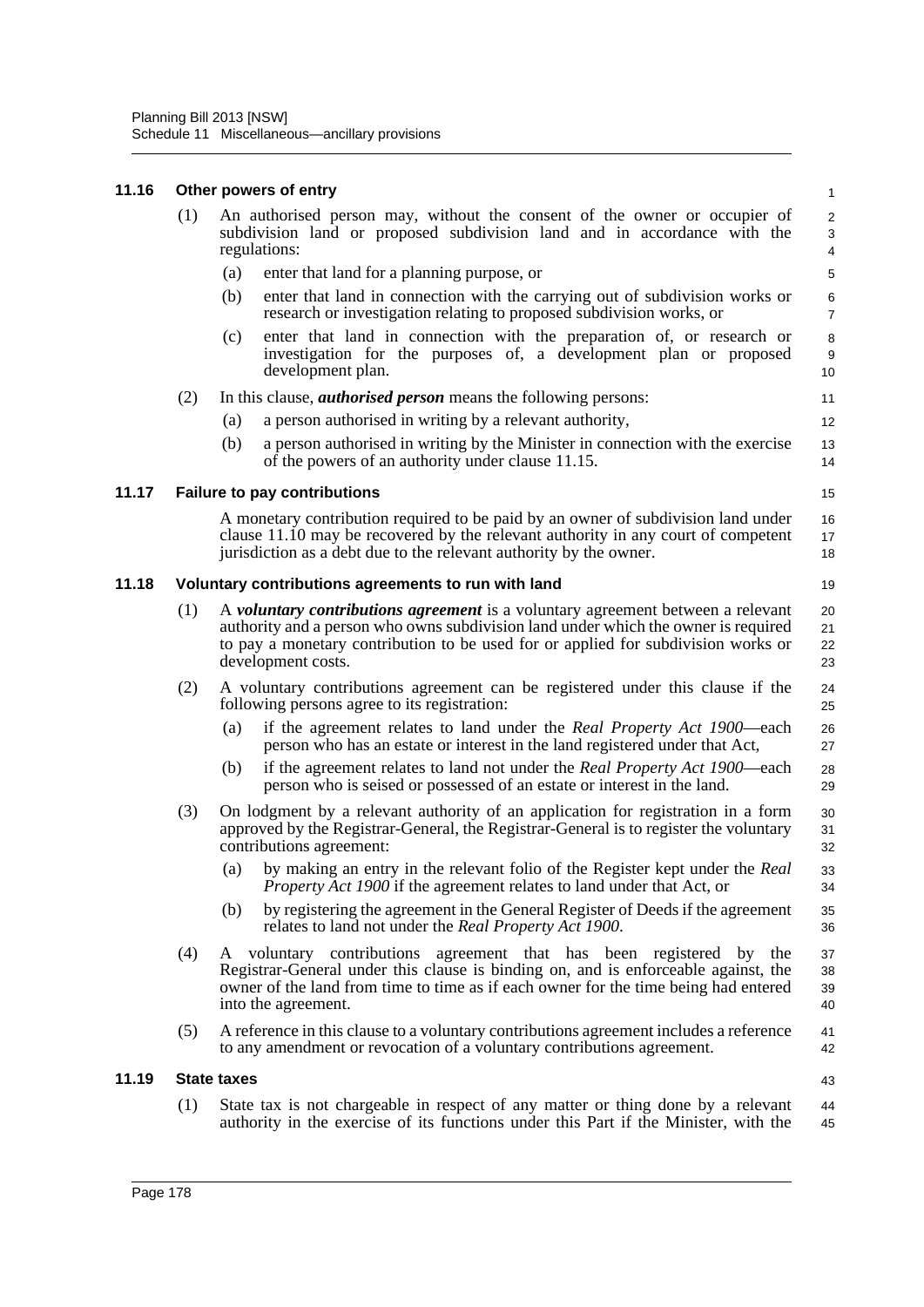approval of the Treasurer, exempts the authority from payment of any or all State taxes.

(2) In this clause, *State tax* means duty under the *Duties Act 1997* or any other tax, duty, rate (including a local government rate), fee or other charge imposed by or under any Act or law of the State, other than payroll tax.

## **11.20 Regulations**

Regulations may be made for or with respect to the following matters:

- (a) the manner in which consent to a development plan is to be given by owners of land,
- (b) information to be provided to the Minister by, and reports by, relevant authorities,
- (c) the effect of the repeal or amendment of a subdivision order, or of the amendment of a development plan, 12 13
- (d) the obstruction of or interference with authorities or persons exercising functions under this Part. 14 15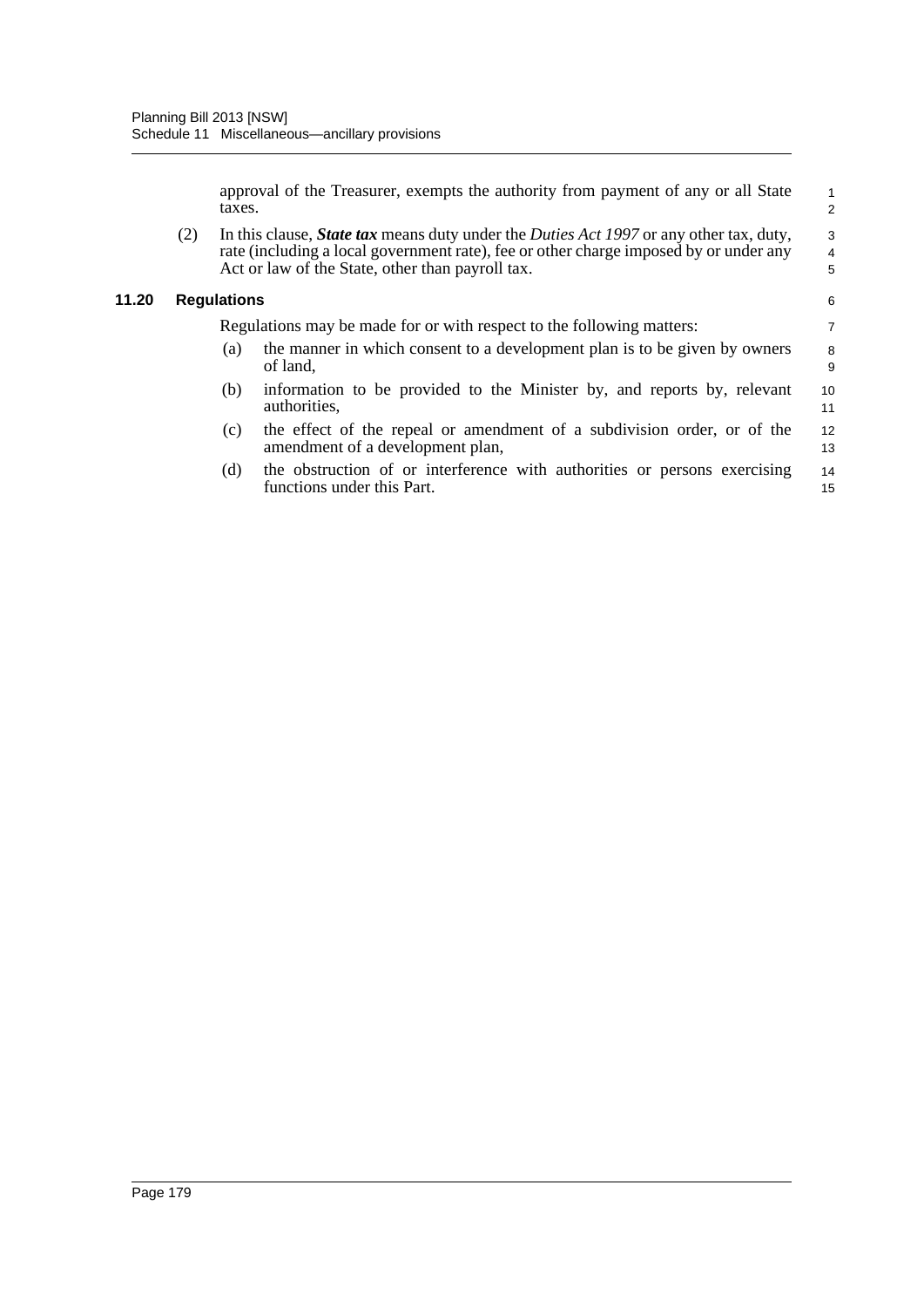|        |                   | Savings, transitional and other provisions<br><b>Schedule 12</b><br>Note. Additional savings and transitional provisions may be added to this Schedule by regulation.                                                                                                                                                           | 1<br>2               |
|--------|-------------------|---------------------------------------------------------------------------------------------------------------------------------------------------------------------------------------------------------------------------------------------------------------------------------------------------------------------------------|----------------------|
| Part 1 |                   | <b>General provisions</b>                                                                                                                                                                                                                                                                                                       | 3                    |
| 12.1   | <b>Definition</b> |                                                                                                                                                                                                                                                                                                                                 | 4                    |
|        |                   | In this Schedule:<br>former Act means the Environmental Planning and Assessment Act 1979.                                                                                                                                                                                                                                       | 5<br>6               |
| 12.2   |                   | <b>References to former Act</b>                                                                                                                                                                                                                                                                                                 | $\overline{7}$       |
|        | (1)               | A reference in any Act or in any instrument made under an Act (other than in the<br>planning legislation):                                                                                                                                                                                                                      | 8<br>9               |
|        |                   | to the former Act is to be read as including a reference to this Act and the<br>(a)<br><i>Planning Administration Act 2013, or</i>                                                                                                                                                                                              | 10<br>11             |
|        |                   | to a provision of the former Act is to be read as including a reference to a<br>(b)<br>corresponding provision of this Act or the Planning Administration Act 2013.                                                                                                                                                             | 12<br>13             |
|        | (2)               | This clause has effect subject to this Schedule and to any contrary intention in the<br>provisions in which the relevant reference occurs.                                                                                                                                                                                      | 14<br>15             |
| 12.3   |                   | <b>General saving</b>                                                                                                                                                                                                                                                                                                           | 16                   |
|        | (1)               | If anything done under the former Act before the repeal of the former Act by this Act<br>and still having effect immediately before that repeal could have been done under this<br>Act if this Act had been in force when the thing was done, the thing done continues<br>to have effect as if it had been done under this Act. | 17<br>18<br>19<br>20 |
|        | (2)               | This clause has effect subject to this Schedule and to any contrary intention.                                                                                                                                                                                                                                                  | 21                   |
|        | (3)               | A reference in this clause to this Act includes a reference to the <i>Planning</i><br>Administration Act 2013.                                                                                                                                                                                                                  | 22<br>23             |
| Part 2 |                   | <b>Community participation provisions</b>                                                                                                                                                                                                                                                                                       | 24                   |
| 12.4   |                   | Interim community participation plans of councils                                                                                                                                                                                                                                                                               | 25                   |
|        |                   | Until a council has a community participation plan that it is required to have under<br>Part 2 of this Act or 30 June 2016 (whichever first occurs), the community<br>participation plan that applies to the council is the model council community<br>participation plan designated by Ministerial planning order.             | 26<br>27<br>28<br>29 |
| Part 3 |                   | <b>Strategic planning provisions</b>                                                                                                                                                                                                                                                                                            | 30                   |
| 12.5   |                   | Existing strategic documents taken to be strategic plans (other than local plans)                                                                                                                                                                                                                                               | 31                   |
|        | (1)               | A Ministerial planning order may adopt, as a strategic plan under this Act (or as a<br>draft strategic plan under this Act), any document made or prepared in the<br>administration of the former Act or in anticipation of the commencement of this Act.                                                                       | 32<br>33<br>34       |
|        | (2)               | Any public exhibition or other step taken in the preparation of any such document is<br>taken to be public exhibition or a step taken under this Act.                                                                                                                                                                           | 35<br>36             |
|        | (3)               | This clause does not apply to a local plan.                                                                                                                                                                                                                                                                                     | 37                   |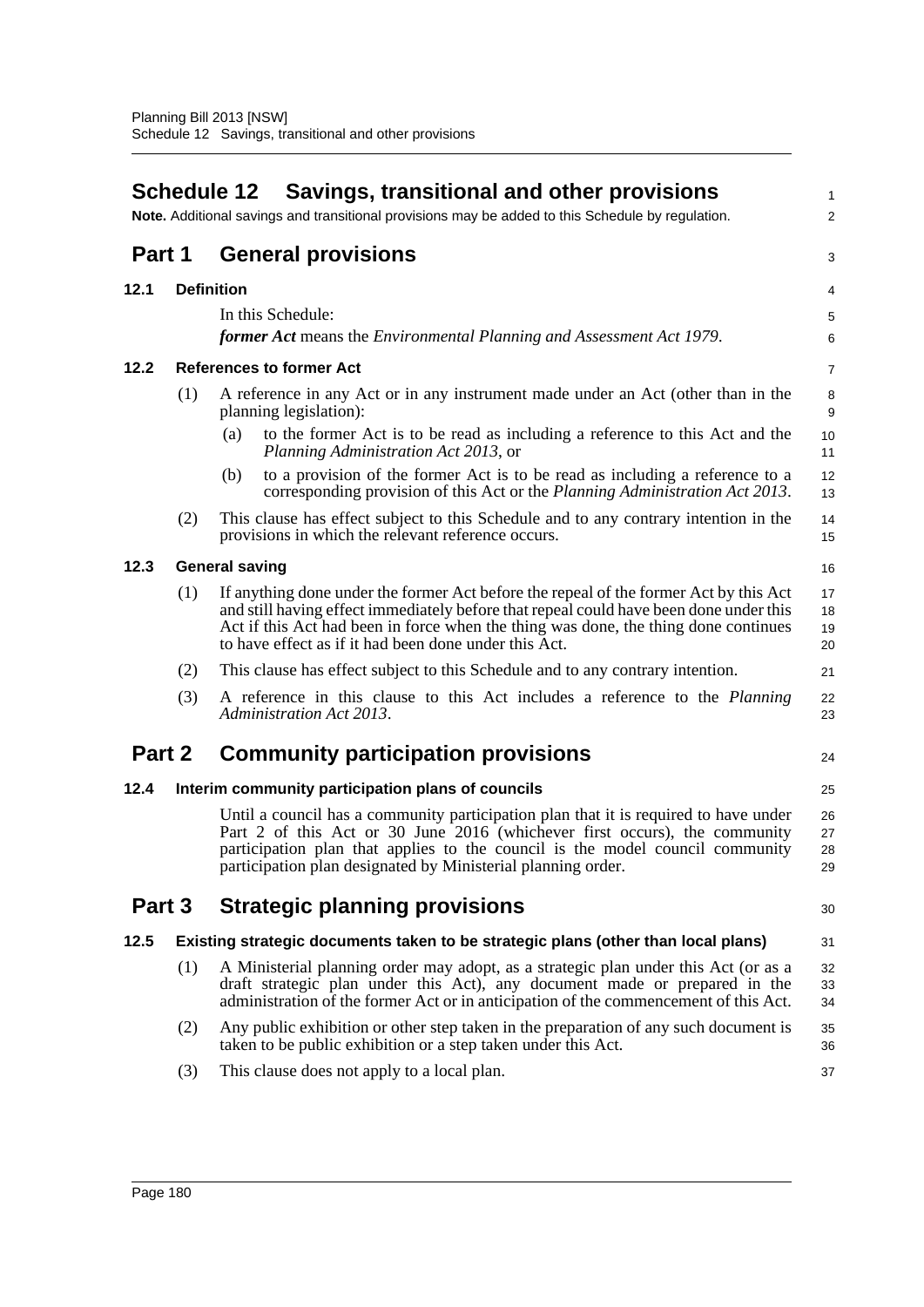## **12.6 Existing SEPPs**

| 12.6 |                      | <b>Existing SEPPs</b>                                                                                                                                                                                                                                                                                                                                                               | $\mathbf{1}$                                                     |  |
|------|----------------------|-------------------------------------------------------------------------------------------------------------------------------------------------------------------------------------------------------------------------------------------------------------------------------------------------------------------------------------------------------------------------------------|------------------------------------------------------------------|--|
|      | (1)                  | The provisions of State Environmental Planning Policies under the former Act are<br>taken to be planning control provisions of each local plan, other than provisions that<br>do not apply to the land to which the local plan applies or the following provisions:<br>Note. On the enactment of this Act no provisions were listed.                                                | $\sqrt{2}$<br>3<br>$\overline{\mathbf{4}}$<br>$\sqrt{5}$         |  |
|      | (2)                  | The provisions of State Environmental Planning Policies under the former Act<br>relating to exempt or complying development are taken to be development code<br>provisions of each local plan, other than provisions that do not apply to the land to<br>which the local plan applies or the following provisions:<br>Note. On the enactment of this Act no provisions were listed. | $\,6\,$<br>$\boldsymbol{7}$<br>$\bf 8$<br>$\boldsymbol{9}$<br>10 |  |
|      | (3)                  | Subclause (1) or (2) may be amended by Ministerial planning order to add or omit<br>provisions of State Environmental Planning Policies.                                                                                                                                                                                                                                            | 11<br>12                                                         |  |
|      | (4)                  | A local plan does not include any provisions to which this clause applies if the<br>planning control provisions or development code provisions (as the case requires) of<br>the local plan declare that those provisions are not included in the local plan by the<br>operation of this clause.                                                                                     | 13<br>14<br>15<br>16                                             |  |
| 12.7 |                      | <b>Existing LEPs and deemed EPIs</b>                                                                                                                                                                                                                                                                                                                                                | 17                                                               |  |
|      | (1)                  | The provisions of local environmental plans or deemed environmental planning<br>instruments under the former Act (other than provisions declaring exempt or<br>complying development) are taken to be planning control provisions of the relevant<br>local plan.                                                                                                                    | 18<br>19<br>20<br>21                                             |  |
|      | (2)                  | The provisions of local environmental planning instruments or deemed<br>environmental planning instruments under the former Act declaring exempt or<br>complying development are taken to be development code provisions of the relevant<br>local plan.                                                                                                                             | 22<br>23<br>24<br>25                                             |  |
|      | (3)                  | A local plan does not include any provisions to which this clause applies if the<br>planning control provisions or development code provisions (as the case requires) of<br>the local plan declare that those provisions are not included in the local plan by the<br>operation of this clause.                                                                                     | 26<br>27<br>28<br>29                                             |  |
|      | (4)                  | This clause ceases to apply to deemed environmental planning instruments at the end<br>of the period of 3 years after the commencement of this Act.                                                                                                                                                                                                                                 | 30<br>31                                                         |  |
|      | (5)                  | To avoid doubt, this clause extends to provisions of local environmental plans or<br>deemed environmental planning instruments that relate to heritage items, heritage<br>conservation areas and archaeological sites identified in those plans and instruments.                                                                                                                    | 32<br>33<br>34                                                   |  |
| 12.8 | <b>Existing DCPs</b> |                                                                                                                                                                                                                                                                                                                                                                                     |                                                                  |  |
|      | (1)                  | The provisions of development control plans under the former Act are taken to be<br>development guide provisions of the relevant local plan.                                                                                                                                                                                                                                        | 36<br>37                                                         |  |
|      | (2)                  | A local plan does not include any provisions to which this clause applies if the<br>development guide provisions of the local plan declare that those provisions are not<br>included in the local plan by the operation of this clause.                                                                                                                                             | 38<br>39<br>40                                                   |  |
|      | (3)                  | To avoid doubt, this clause extends to provisions of development control plans that<br>relate to heritage items, heritage conservation areas and archaeological sites<br>identified in those plans.                                                                                                                                                                                 | 41<br>42<br>43                                                   |  |
| 12.9 |                      | <b>Existing draft plans and planning proposals</b>                                                                                                                                                                                                                                                                                                                                  | 44                                                               |  |
|      | (1)                  | The provisions of the former Act relating to the making of environmental planning<br>instruments or development control plans continue to apply (during the period of                                                                                                                                                                                                               | 45<br>46                                                         |  |
|      |                      |                                                                                                                                                                                                                                                                                                                                                                                     |                                                                  |  |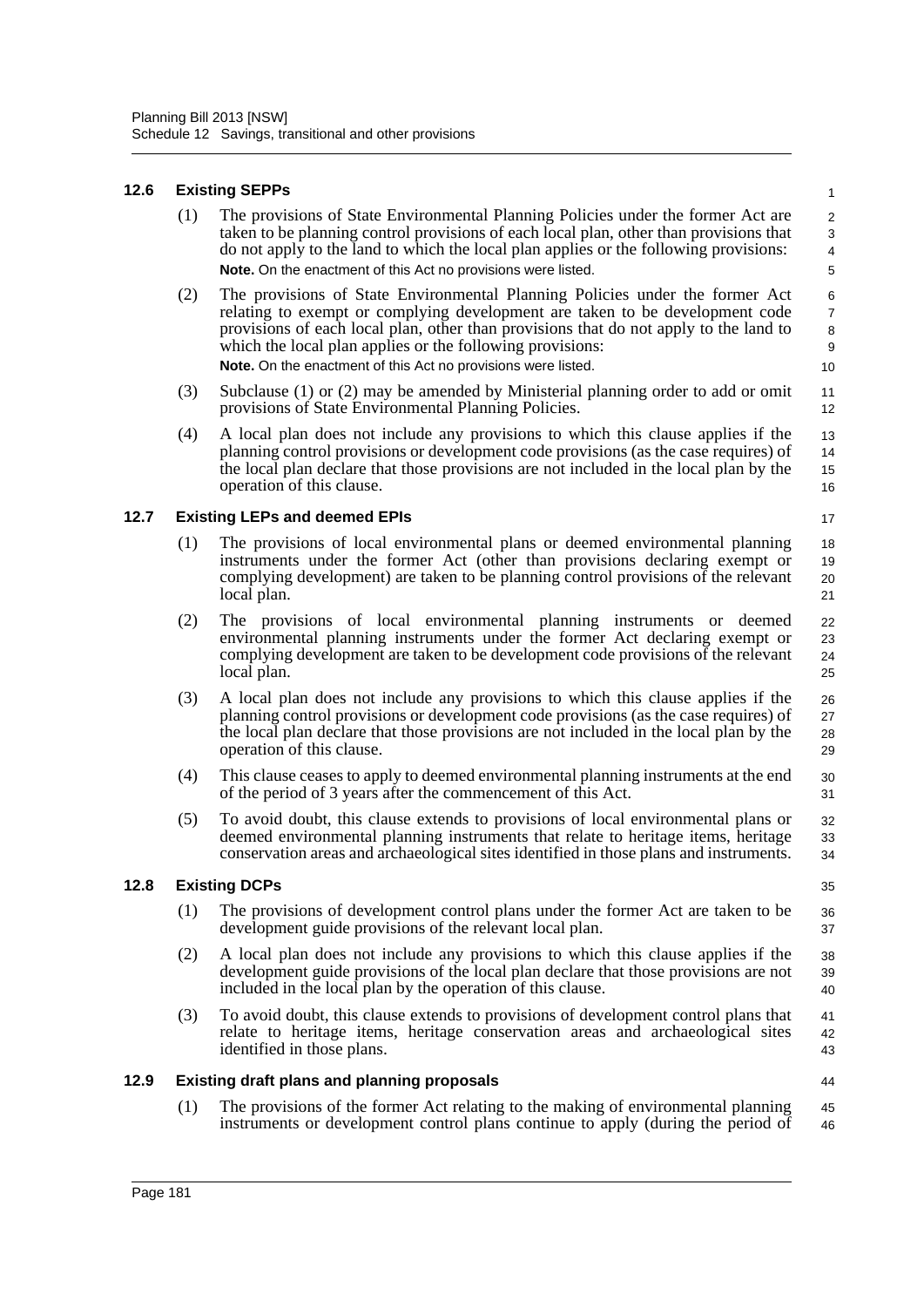|        |     | 3 years after the commencement of this Act) to draft plans and planning proposals in<br>existence on the commencement of this Act.                                                                                                                                                                                | $\mathbf{1}$<br>$\overline{2}$              |
|--------|-----|-------------------------------------------------------------------------------------------------------------------------------------------------------------------------------------------------------------------------------------------------------------------------------------------------------------------|---------------------------------------------|
|        | (2) | The provisions of this Schedule relating to plans under the former Act extend to a<br>plan that is made as a result of the operation of this clause.                                                                                                                                                              | $\ensuremath{\mathsf{3}}$<br>$\overline{4}$ |
| Part 4 |     | Development (other than infrastructure) assessment<br>and consent provisions                                                                                                                                                                                                                                      | $\mathbf 5$<br>6                            |
| 12.10  |     | <b>Existing development consents and applications for development consent</b>                                                                                                                                                                                                                                     | $\overline{7}$                              |
|        | (1) | A development consent granted under the former Act is taken to be a development<br>consent granted under this Act.                                                                                                                                                                                                | 8<br>$\boldsymbol{9}$                       |
|        | (2) | The former Act continues to apply to an application for development consent (or for<br>the modification of a development consent) pending on the commencement of this<br>Act. Subclause (1) extends to a development consent or modification granted on the<br>determination of any such application.             | 10<br>11<br>12<br>13                        |
| Part 5 |     | Infrastructure and environmental impact assessment<br>provisions                                                                                                                                                                                                                                                  | 14<br>15                                    |
| 12.11  |     | <b>Existing Part 5 EIS activity</b>                                                                                                                                                                                                                                                                               | 16                                          |
|        | (1) | A determination made under Part 5 of the former Act is taken to be a determination<br>under Division 5.1 of Part 5 of this Act.                                                                                                                                                                                   | 17<br>18                                    |
|        | (2) | Part 5 of the former Act continues to apply to an activity, the environmental impact<br>assessment for which was pending under that Part on the commencement of this Act.<br>Subclause (1) extends to a determination made under Part 5 of the former Act on the<br>completion of any such assessment.            | 19<br>20<br>21<br>22                        |
| 12.12  |     | Existing State significant infrastructure approvals and applications for those<br>approvals                                                                                                                                                                                                                       | 23<br>24                                    |
|        | (1) | An approval for State significant infrastructure granted under the former Act is taken<br>to be a State infrastructure approval granted under Division 5.2 of Part 5 of this Act.                                                                                                                                 | 25<br>26                                    |
|        | (2) | The former Act continues to apply to an application for approval for State significant<br>infrastructure (or for the modification of any such approval) pending on the<br>commencement of this Act. Subclause (1) extends to an approval or modification<br>granted on the determination of any such application. | 27<br>28<br>29<br>30                        |
| Part 6 |     | Concurrences, consultation and other legislative<br>approvals provisions                                                                                                                                                                                                                                          | 31<br>32                                    |
|        |     | Note. On the enactment of this Act this Part did not contain any provisions.                                                                                                                                                                                                                                      | 33                                          |
| Part 7 |     | Infrastructure and other contribution provisions                                                                                                                                                                                                                                                                  | 34                                          |
| 12.13  |     | Existing local contribution plans and local infrastructure contributions                                                                                                                                                                                                                                          | 35                                          |
|        | (1) | A contribution plan of a council under Division 6 of Part 4 of the former Act is taken<br>to be a local infrastructure plan of the council and the contribution provisions of the<br>local plan in so far as they provide for the imposition of local infrastructure<br>contributions.                            | 36<br>37<br>38<br>39                        |
|        |     |                                                                                                                                                                                                                                                                                                                   |                                             |

(2) Local infrastructure contributions may continue to be imposed in accordance with any such contribution plan (as if the provisions of any such contribution plan were 40 41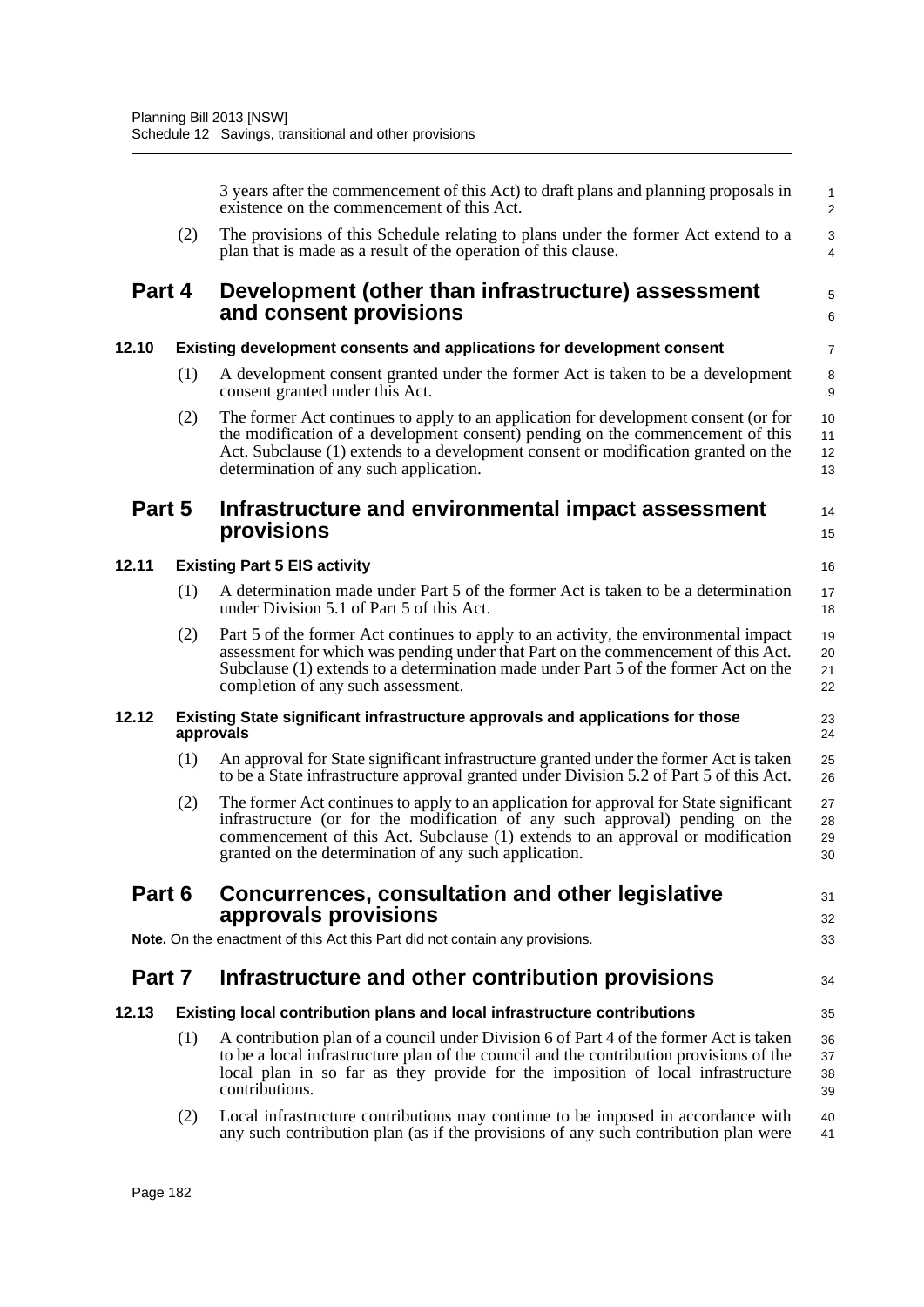contribution provisions of the local plan of the council) until relevant contribution provisions have been included in the local plan of the council.

(3) Until the relevant contribution provisions are included in the local plan, contributions towards public amenities and public services of the kind authorised by the former Act and the contribution plan may be imposed even if they are not of a kind authorised to be imposed by this Act.

#### **12.14 Existing Ministerial directions and determinations relating to special infrastructure contributions**

- (1) Any directions or determinations of the Minister under Division 6 of Part 4 of the former Act relating to special infrastructure contributions are taken to be the provisions of growth infrastructure plans and the contribution provisions of local plans in so far as they require the imposition of regional infrastructure contributions.
- (2) Regional infrastructure contributions are to continue to be imposed in accordance with any such directions and determinations until relevant contribution provisions have been included in the local plan of the council. 13 14 15
- (3) Until the relevant contribution provisions are included in the local plan, contributions towards infrastructure of the kind authorised by the former Act and the directions or determinations of the Minister are to be imposed even if they are not of a kind authorised to be imposed by this Act. 16 17 18 19

## **12.15 Existing draft contribution plans**

- (1) The provisions of Division 6 of Part 4 of the former Act relating to the making of contribution plans continue to apply (during the period of 3 years after the commencement of this Act) to draft plans in existence on the commencement of this Act.
- (2) The provisions of this Schedule relating to contribution plans under the former Act extend to a plan that is made as a result of the operation of this clause.

## **12.16 Existing infrastructure documents taken to be infrastructure plans**

- (1) A Ministerial planning order may adopt, as an infrastructure plan under this Act (or as a draft infrastructure plan under this Act), any document made or prepared in the administration of the former Act or in anticipation of the commencement of this Act. 28 29 30
- (2) Any public exhibition or other step taken in the preparation of any such document is taken to be public exhibition or a step taken under this Act.

## **12.17 Existing planning agreements**

- (1) Any planning agreement entered into under Division 6 of Part 4 of the former Act is taken to be a planning agreement entered into in accordance with Part 7 of this Act. 34 35
- (2) The provisions of Division 6 of Part 4 of the former Act continue to apply to a draft planning agreement that was in the course of preparation and had been publicly notified before the commencement of this Act. The provisions of this Schedule relating to planning agreements under the former Act extend to a planning agreement that is entered into as a result of the operation of this subclause. 36 37 38 39 40

## **12.18 Existing contribution conditions (and affordable housing provisions) not affected**

(1) This Act does not affect any condition of a planning approval imposed under Division 6 or 6A of Part 4 of the former Act relating to local infrastructure contributions, special infrastructure contributions or contributions for affordable housing. 42 43 44 45

20 21

27

33

41

31 32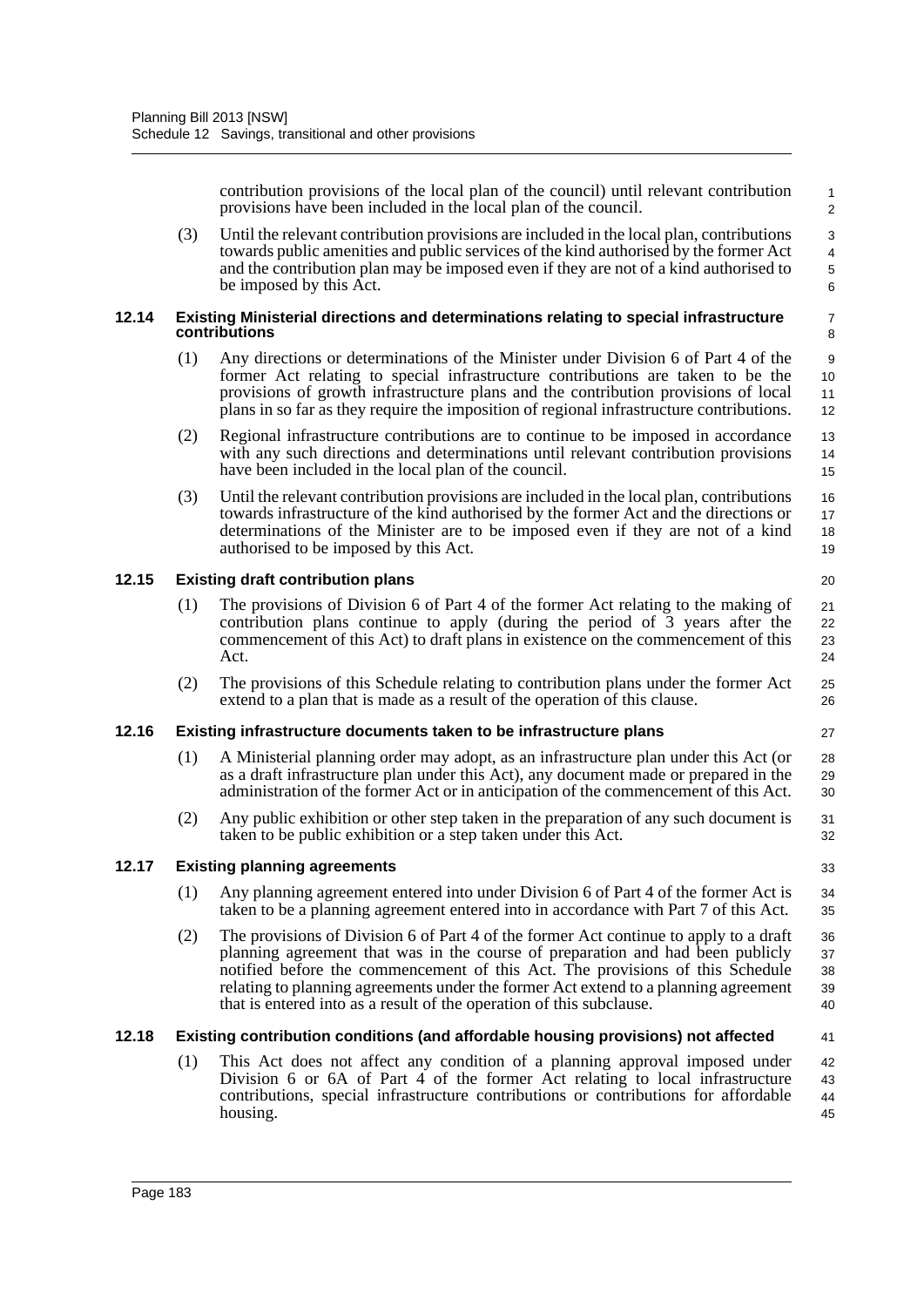|        | (2)     | Any affordable housing scheme provided under any environmental planning<br>instrument immediately before the commencement of this Act continues in force and<br>contributions for affordable housing are to continue to be imposed and dealt with in<br>accordance with Division 6A of Part 4 of the former Act (including any direction<br>under section 94G of the former Act).         | 1<br>$\overline{2}$<br>$\mathsf 3$<br>4<br>5 |
|--------|---------|-------------------------------------------------------------------------------------------------------------------------------------------------------------------------------------------------------------------------------------------------------------------------------------------------------------------------------------------------------------------------------------------|----------------------------------------------|
| 12.19  |         | <b>Planning Growth Funds and Trust Fund</b>                                                                                                                                                                                                                                                                                                                                               | 6                                            |
|        | (1)     | A Development Fund in respect of a development area established under section 129<br>of the former Act is taken to be a Planning Growth Fund in respect of that<br>development area in the Special Deposits Account established under Schedule 7.                                                                                                                                         | $\boldsymbol{7}$<br>8<br>9                   |
|        | (2)     | The Trust Fund established under section 129 of the former Act is taken to be the<br>Planning Trust Fund in the Special Deposits Account established under Schedule 7.                                                                                                                                                                                                                    | 10<br>11                                     |
|        | (3)     | Until provision is made under Schedule 7, a development area constituted under<br>section 132 of the former Act is taken to be constituted as a development area under<br>Schedule 7.                                                                                                                                                                                                     | 12<br>13<br>14                               |
| Part 8 |         | <b>Building and subdivision provisions</b>                                                                                                                                                                                                                                                                                                                                                | 15                                           |
| 12.20  |         | <b>Existing building and other Part 4A certificates</b>                                                                                                                                                                                                                                                                                                                                   | 16                                           |
|        | (1)     | A certificate issued under Part 4A of the former Act is taken to be a certificate issued<br>under Part 8 of this Act.                                                                                                                                                                                                                                                                     | 17<br>18                                     |
|        | (2)     | Part 4A of the former Act continues to apply to an application for a certificate under<br>that Part pending on the commencement of this Act. Subclause (1) extends to a<br>certificate issued on the determination of any such application.                                                                                                                                               | 19<br>20<br>21                               |
|        | (3)     | The regulations may provide for other circumstances in which Part 4A of the former<br>Act continues to apply in relation to complying development or development that is<br>the subject of a construction certificate.                                                                                                                                                                    | 22<br>23<br>24                               |
| Part 9 |         | Reviews and appeals provisions                                                                                                                                                                                                                                                                                                                                                            | 25                                           |
| 12.21  |         | <b>Pending reviews</b>                                                                                                                                                                                                                                                                                                                                                                    | 26                                           |
|        |         | A review of any decision under the former Act by a consent authority or other person<br>or body that is pending on the commencement of this Act is to be determined in<br>accordance with the law in force immediately before the commencement of this Act.<br>The provisions of this Schedule relating to things done under the former Act extend<br>to any decision made on the review. | 27<br>28<br>29<br>30<br>31                   |
| 12.22  |         | <b>Pending appeals</b>                                                                                                                                                                                                                                                                                                                                                                    | 32                                           |
|        |         | An appeal to the Land and Environment Court that is pending on the commencement<br>of this Act is to be determined in accordance with the law in force immediately before<br>the commencement of this Act. The provisions of this Schedule relating to things<br>done under the former Act extend to any decision made on the appeal.                                                     | 33<br>34<br>35<br>36                         |
|        |         | <b>Part 10 Enforcement provisions</b>                                                                                                                                                                                                                                                                                                                                                     | 37                                           |
|        |         | Note. On the enactment of this Act this Part did not contain any provisions.                                                                                                                                                                                                                                                                                                              | 38                                           |
|        | Part 11 | <b>Miscellaneous provisions</b>                                                                                                                                                                                                                                                                                                                                                           | 39                                           |
|        |         | Note. On the enactment of this Act this Part did not contain any provisions.                                                                                                                                                                                                                                                                                                              | 40                                           |